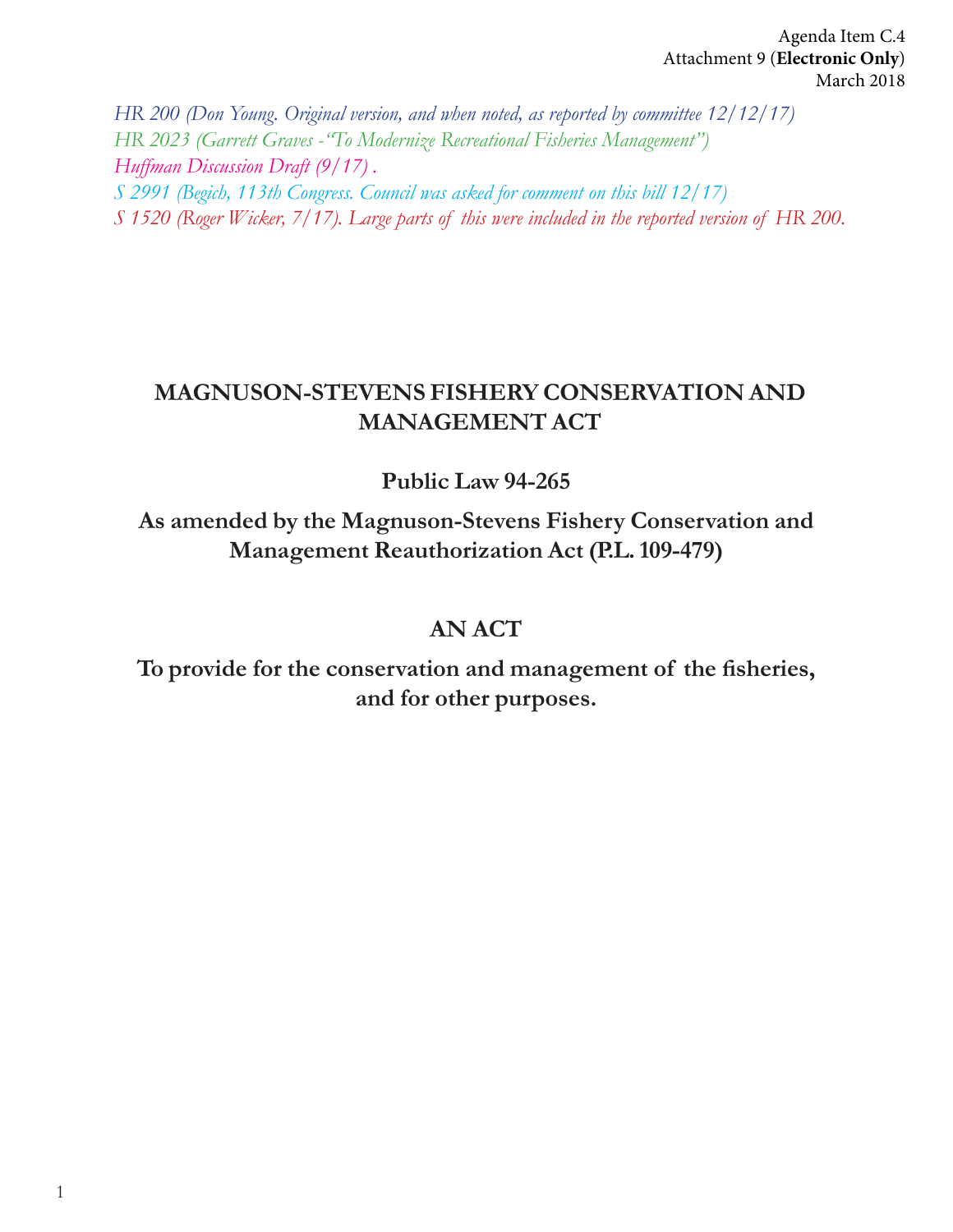### CONTENTS

|                                                                                              | Sec. 2. Findings, Purposes and Policy                                                     | 6  |
|----------------------------------------------------------------------------------------------|-------------------------------------------------------------------------------------------|----|
| Sec. 3. Definitions                                                                          |                                                                                           | 9  |
|                                                                                              | Sec. 4. Authorization of Appropriations                                                   | 17 |
|                                                                                              | Sec. 5. Ensuring Consistent Fisheries Management Under Certain Federal Laws               | 17 |
|                                                                                              |                                                                                           |    |
|                                                                                              | TITLE I—UNITED STATES RIGHTS AND AUTHORITY REGARDING FISH AND<br><b>FISHERY RESOURCES</b> | 18 |
|                                                                                              | Sec. 101. United States Sovereign Rights to Fishand Fishery Management Authority          | 18 |
|                                                                                              | Sec. 102. Highly Migratory Species                                                        | 18 |
|                                                                                              |                                                                                           |    |
|                                                                                              | TITLE II-FOREIGN FISHING AND INTERNATIONAL FISHERY AGREEMENTS                             | 20 |
|                                                                                              | Sec. 201. Foreign Fishing                                                                 | 20 |
|                                                                                              | Sec. 202. International Fishery Agreements                                                | 27 |
|                                                                                              | Sec. 202A. Secretarial Representative for international Fisheries                         | 29 |
|                                                                                              | Sec. 203. Congressional Oversight of 16 U.S.C. 1823 international Fishery Agreements      | 30 |
|                                                                                              | Sec. 204. Permits for foreign Fishing                                                     | 32 |
|                                                                                              | Sec. 205. Import Prohibitions                                                             | 39 |
|                                                                                              | Sec. 206. Large-Scale Driftnet Fishing                                                    | 40 |
|                                                                                              |                                                                                           |    |
| HIGH SEAS DRIFTNET FISHERY ENFORCEMENT ACT                                                   |                                                                                           | 42 |
| Sec.101.3. Denial of Port Privileges and Sanctions for High Seas Largescale Driftnet Fishing |                                                                                           | 42 |
| Sec. 102.4. Duration of Denial of Port Privileges and Sanctions                              |                                                                                           | 44 |
|                                                                                              | Sec.104. Definitions                                                                      | 44 |
|                                                                                              |                                                                                           |    |
|                                                                                              | HIGH SEAS DRIFTNET FISHING MORATORIUM PROTECTION ACT 104-43                               | 45 |
|                                                                                              | Sec. 603. Prohibition 16 U.S.C. 1826d.                                                    | 45 |
|                                                                                              | Sec. 604. Negotiations                                                                    | 45 |
|                                                                                              | Sec. 605. Certification                                                                   | 45 |
|                                                                                              | Sec. 606. Enforcement                                                                     | 45 |
|                                                                                              | Sec. 607. Biennial Report on international Compliance                                     | 45 |
|                                                                                              | Sec. 608. Action to Strengthen international Fishery Management organizations             | 46 |
|                                                                                              | Sec. 609. Illegal, Unreported, or Unregulated Fishing                                     | 47 |
|                                                                                              | Sec. 610. Equivalent Conservation Measures                                                | 49 |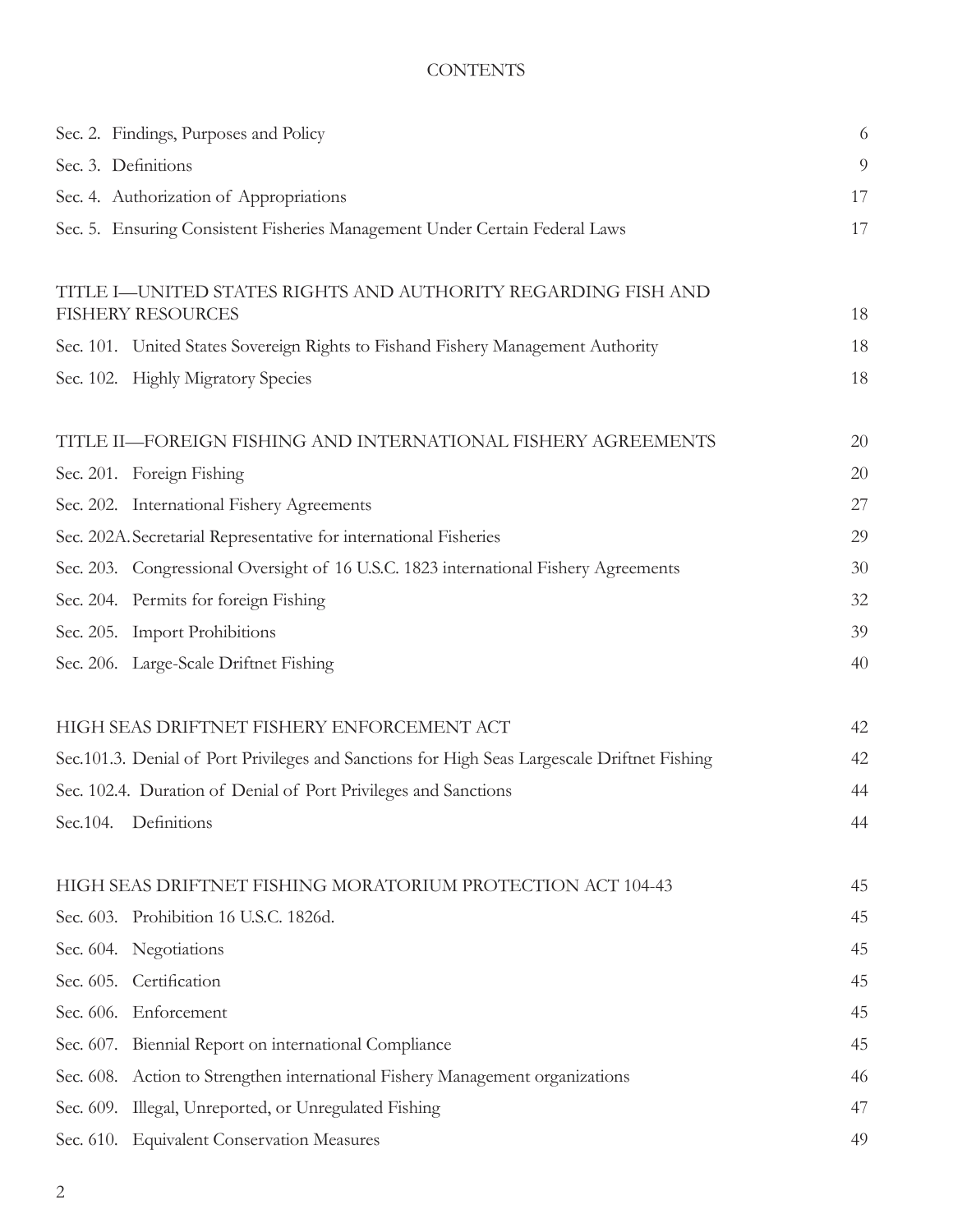|                                                                     | TITLE III—NATIONAL FISHERY MANAGEMENT PROGRAM                                      | 52  |
|---------------------------------------------------------------------|------------------------------------------------------------------------------------|-----|
|                                                                     | Sec. 302. Regional Fishery Management Councils                                     | 53  |
|                                                                     | Sec. 303. Contents of Fishery Management Plans                                     | 70  |
|                                                                     | Sec. 303a. Limited Access Privilege Programs                                       | 76  |
| Study of Limited Access Privilege Programs for Mixed-Use Fisheries. |                                                                                    |     |
|                                                                     | Sec. 304. Action By the Secretary                                                  | 85  |
|                                                                     | Sec. 305. Other Requirements and Authority                                         | 96  |
|                                                                     | Sec. 306. State Jurisdiction                                                       | 108 |
|                                                                     | Sec. 307. Prohibited Acts                                                          | 112 |
|                                                                     | Sec. 308. Civil Penalties and Permit Sanctions                                     | 114 |
|                                                                     | Sec. 309. Criminal offenses                                                        | 116 |
|                                                                     | Sec. 310. Civil forfeitures                                                        | 117 |
|                                                                     | Sec. 311. Enforcement                                                              | 118 |
|                                                                     | Sec. 312. Transition to Sustainable Fisheries                                      | 123 |
|                                                                     | Sec. 313. North Pacific Fisheries Conservation                                     | 128 |
|                                                                     | Sec. 313a. Gulf of Mexico Fisheries Conservation and Management. (Begich addition) | 133 |
|                                                                     | Sec. 313b. South Atlantic Fisheries Conservation and Management. (Begich addition) | 133 |
|                                                                     | Sec. 314. Northwest Atlantic Ocean Fisheries Reinvestment Program                  | 133 |
|                                                                     | Sec. 315. Regional Coastal Disaster Assistance, Transition, and Recovery Program   | 134 |
|                                                                     | Sec. 316. Bycatch Reduction Engineering Program                                    | 136 |
|                                                                     | Sec. 317. Shark Feeding                                                            | 137 |
|                                                                     | Sec. 318. Cooperative Research and Management Program                              | 137 |
|                                                                     | Sec. 319. Herring Study                                                            | 138 |
|                                                                     | Sec. 320. Restoration Study                                                        | 139 |
|                                                                     |                                                                                    |     |
|                                                                     | TITLE IV-FISHERY MONITORING AND RESEARCH                                           | 139 |
|                                                                     | Sec. 401. Registration and information Management                                  | 139 |
|                                                                     | Sec. 402. Information Collection                                                   | 144 |
|                                                                     | Sec. 403. Observers                                                                | 147 |
| Sec. 404                                                            | Fisheries Research                                                                 | 147 |
|                                                                     | Sec. 405. Incidental Harvest Research                                              | 151 |
|                                                                     | Sec. 406. Fisheries Systems Research                                               | 153 |
|                                                                     | Sec. 407. Gulf of Mexico Red Snapper Research                                      | 154 |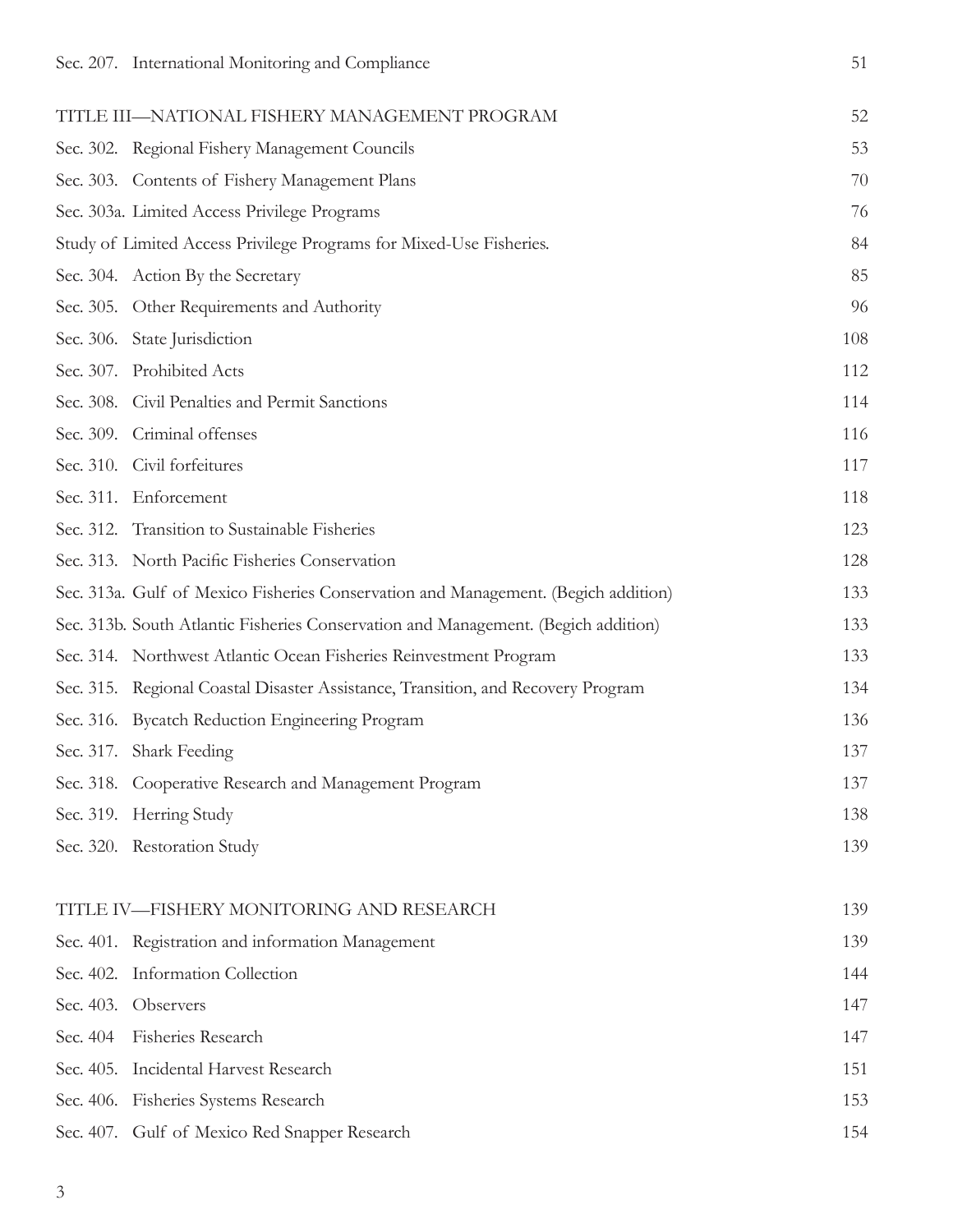|                                                                        | Sec. 408. Deep Sea Coral Research and Technology Program                                                                   | 155 |
|------------------------------------------------------------------------|----------------------------------------------------------------------------------------------------------------------------|-----|
| Sec 409.                                                               | Stock Assessments Used for Fisheries Managed Under Gulf of Mexico Council's Reef<br>Fish Management Plan (HR 200 addition) | 155 |
|                                                                        | <b>APPENDICES</b>                                                                                                          |     |
|                                                                        | Investment in United States Seafood Processing Facilities                                                                  | 157 |
| Community-Based Restoration Program for Fishery and Coastal Habitats   |                                                                                                                            | 157 |
| Fisheries Conservation and Management Fund                             |                                                                                                                            | 157 |
| United States Catch History                                            |                                                                                                                            | 158 |
|                                                                        | Secretarial Representative for international Fisheries                                                                     | 158 |
| Report (Uncodified)                                                    |                                                                                                                            | 159 |
|                                                                        | Salmon Plan and Study                                                                                                      | 159 |
|                                                                        | Oregon and California Salmon Fishery (Uncodified)                                                                          | 160 |
|                                                                        | Clarification of Flexibility (Uncodified)                                                                                  | 160 |
|                                                                        | Conversion to Catcher/Processor Shares (Uncodified)                                                                        | 161 |
|                                                                        | New England Groundfish Fishery (Uncodified)                                                                                | 162 |
| Report on Council Management Coordination (Uncodified)                 |                                                                                                                            | 163 |
|                                                                        | Study of Shortage in the Number of individuals With Postbaccalaureate Degrees in Subjects                                  |     |
|                                                                        | Related to Fishery Science (Uncodified)                                                                                    | 164 |
| Pacific Fishery Management Council (Uncodified)                        |                                                                                                                            | 164 |
|                                                                        | Study of the Acidification of the Oceans and Effect on Fisheries (Uncodified).                                             | 165 |
|                                                                        | Reporting and Data Collection Program (HR 200 addition)                                                                    | 165 |
| Fisheries Cooperative Research Program (HR 200 addition)               |                                                                                                                            | 165 |
| Stock Surveys and Stock Assessments (HR 200 addition)                  |                                                                                                                            | 166 |
|                                                                        | Use of Fisheries information in Stock Assessments (HR 200 addition)                                                        | 166 |
|                                                                        | Funding of Stock Assessments (HR 200 addition)                                                                             | 166 |
|                                                                        | Limitation on Harvest in North Pacific Directed Pollock Fishery (HR 200 addition)                                          | 166 |
|                                                                        | Prohibition on Considering Red Snapper Killed During Removal of Oil Rigs (HR 200 addition)                                 | 167 |
|                                                                        | Prohibition on Considering Fish Seized From foreign Fishing (HR 200 addition)                                              | 167 |
|                                                                        | Cost Reduction Report (HR 200 addition)                                                                                    | 167 |
|                                                                        | Exempted Fishing Permits (HR 200/HR 1520 version)                                                                          | 167 |
|                                                                        | Exempted Fishing Permits (HR 2023 version)                                                                                 | 168 |
|                                                                        | Study of Allocations in Mixed-Use Fisheries (HR 200 version)                                                               | 169 |
|                                                                        | Study of Allocations in Mixed-Use Fisheries (Begich version)                                                               | 170 |
|                                                                        | Moratorium on Limited Access Privilege Programs for Mixed-Used Fisheries (HR 2023 addition)                                | 170 |
| National Academy of Sciences Report Recommendations (HR 2023 addition) |                                                                                                                            | 170 |

4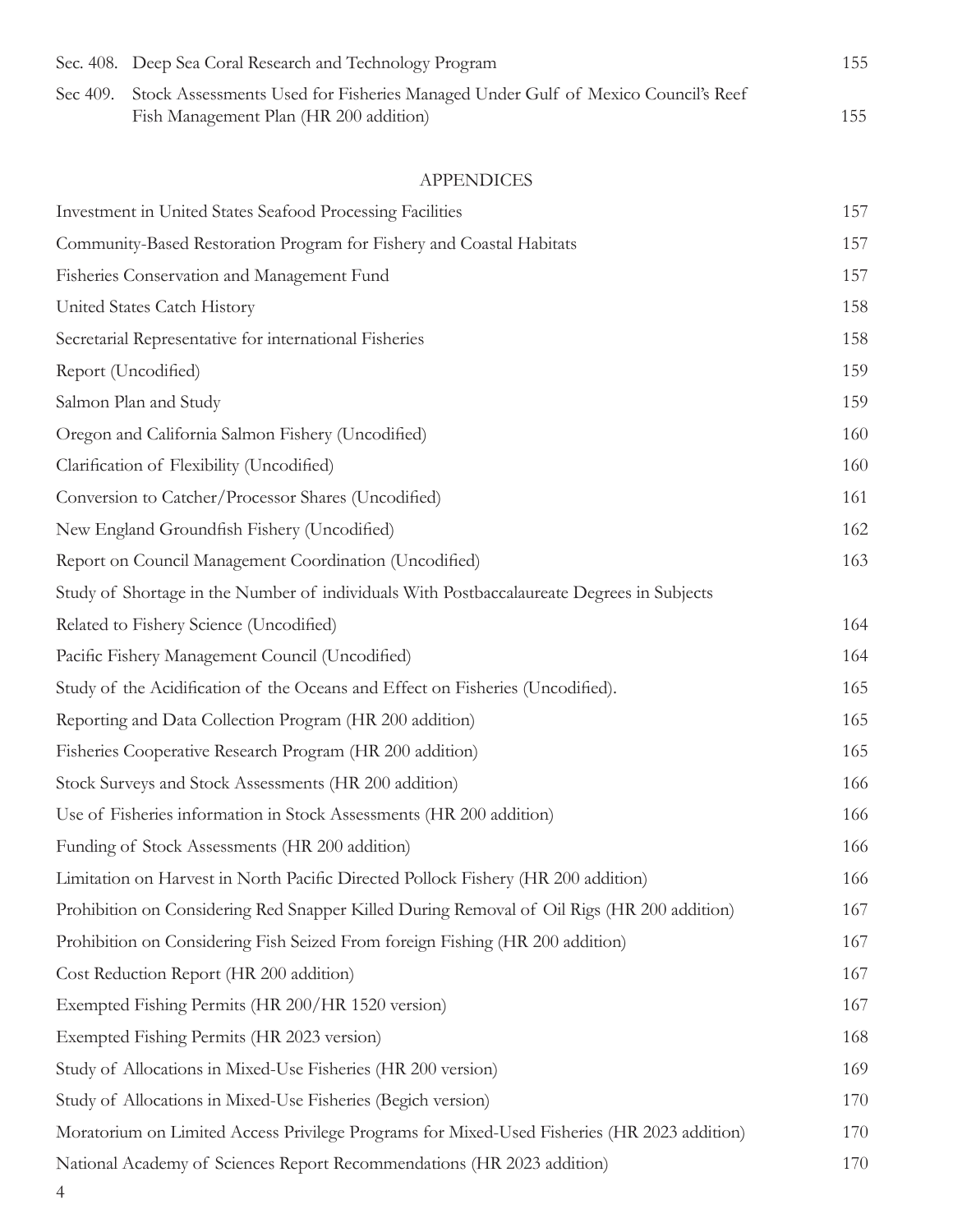| Action By the Secretary (HR 2023 addition)                                                  | 171 |
|---------------------------------------------------------------------------------------------|-----|
| Report on Fishery Management Councils (Huffman addition)                                    | 171 |
| Sense of Congress on Ecosystem-Based Fisheries Management (Huffman addition)                | 171 |
| Healthy Fisheries Through Better Science (Huffman addition)                                 | 172 |
| Allocation Exception (Huffman addition)                                                     | 172 |
| Improved Data Management (Huffman addition)                                                 | 172 |
| Gulf of Mexico Fisheries Cooperative Research and Red Snapper Management (Huffman addition) | 173 |
| Science and Management for Shifting Stocks (Huffman addition)                               | 173 |
| Saltonstall-Kennedy Act Reform (Huffman addition)                                           | 174 |
| Disaster Funding Authority (Huffman addition)                                               | 174 |
| Refinancing of Pacific Coast Groundfish Fishing Capacity Reduction Loan (Huffman addition)  | 175 |
| Updated Agency Procedures (Begich addition)                                                 | 175 |
| Summer Flounder Management (Begich addition)                                                | 175 |
| Integrated Data Collection Program and Electronic Technologies (Begich addition)            | 176 |
| Capital Construction (Begich addition)                                                      | 177 |
| Focusing Assets for Improved Fisheries Outcomes (Begich addition)                           | 180 |
| Seafood Marketing (Begich addition)                                                         | 181 |
| Amendments to Pacific Salmon Treaty Act of 1985 (Begich addition)                           | 182 |
| Amendments to the High Seas Driftnet Fishing Moratorium Protection Act (Begich addition)    | 182 |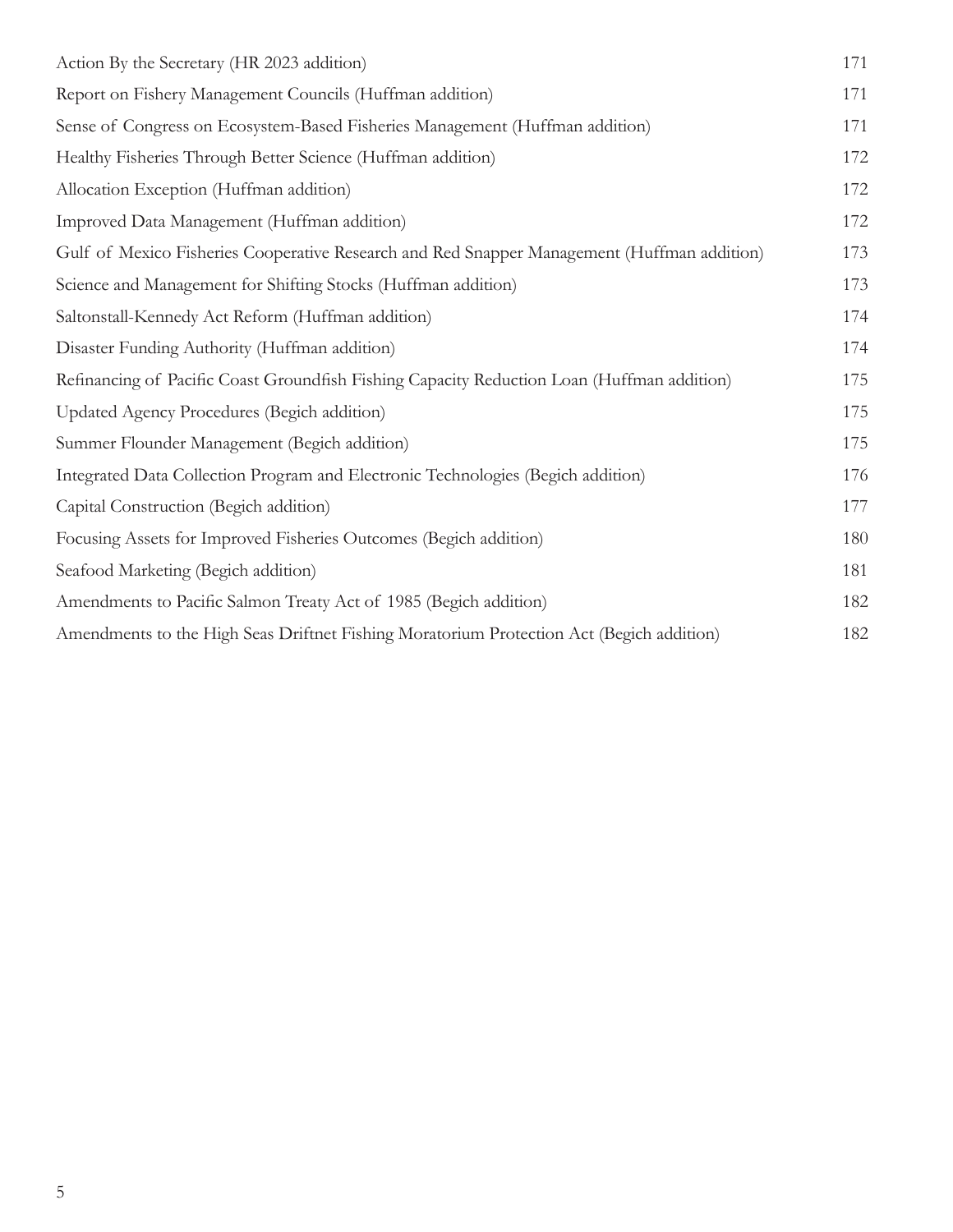# **SEC. 2 REFERENCES TO THE MAGNUSON-STEVENS FISHERY CONSERVATION AND MANAGEMENT ACT.**

Except as otherwise expressly provided, wherever in this Act an amendment or repeal is expressed in terms of an amendment to, or repeal of, a section or other provision, the reference shall be considered to be made to a section or other provision of the Magnuson-Stevens Fishery Conservation and Management Act (16 U.S.C. 1801 et seq.).<sup>1</sup>

# **SEC. 2. FINDINGS, PURPOSES, AND POLICY**

### (a) FINDINGS.—The Congress finds and declares the following:

- $(1)$  The fish off the coasts of the United States, the highly migratory species of the high seas, the species which dwell on or in the Continental Shelf appertaining to the United States, and the anadromous species which spawn in United States rivers or estuaries, constitute valuable and renewable natural resources. These fishery resources contribute to the food supply, economy, and health of the Nation and provide recreational opportunities.
- (2) Certain stocks of fish have declined to the point where their survival is threatened, and other stocks of fish have been so substantially reduced in number that they could become similarly threatened as a consequence of (A) increased fishing pressure, (B) the inadequacy of fishery resource conservation and management practices and controls, or (C) direct and indirect habitat losses which have resulted in a diminished capacity to support existing fishing levels.
- (3) Commercial and recreational fishing constitutes  $\alpha$  major sources of employment and contributes significantly to the economy of the Nation. Many coastal areas are dependent upon fishing and related activities<sup>2</sup>., and their economies have been badly damaged by the overfishing of fishery resources [at an ever-increasing rate over the past decade]<sup>3</sup>. The activities of massive foreign fishing fleets in waters adjacent to such coastal areas have contributed to such damage, interfered with domestic fishing efforts, and caused destruction of the fishing gear of United States fishermen<sup>4</sup>. Huffman draft: Commercial and recreational fishing (including charter fishing)constitute major sources of employment and contribute significantly to the economy of the Nation. Many coastal areas are dependent upon fishing and related activities, and their economies have been badly damaged by overfishing of fishery resources; ensuring sustainable utilization of fishery resources is essential to the economic wellbeing of these areas.<sup>5</sup>

[Would be (4) under Begich]: Subsistence fishing is an integral part of life in many communities throughout the United States, and the Nation's marine and anadromous fish are important sources of nutrition, sustenance, and the cultural heritage of those communities.<sup>6</sup>

(4) International fishery agreements have not been effective in preventing or terminating the overfishing of these valuable fishery resources. There is danger that irreversible effects from overfishing will take place before an effective international agreement on fishery management jurisdiction can

- 5 Huffman DD, page 4
- 6 Begich S 2991 page 4
- 2-6

<sup>1</sup> Begich S 2991 page 3. (Section 2 changed to Section 3).

<sup>2</sup> Wicker retains the black and none of the colored edits.

<sup>3</sup> Begich also removes "at an ever increasing rate..."

<sup>4</sup> HR 2023, page 3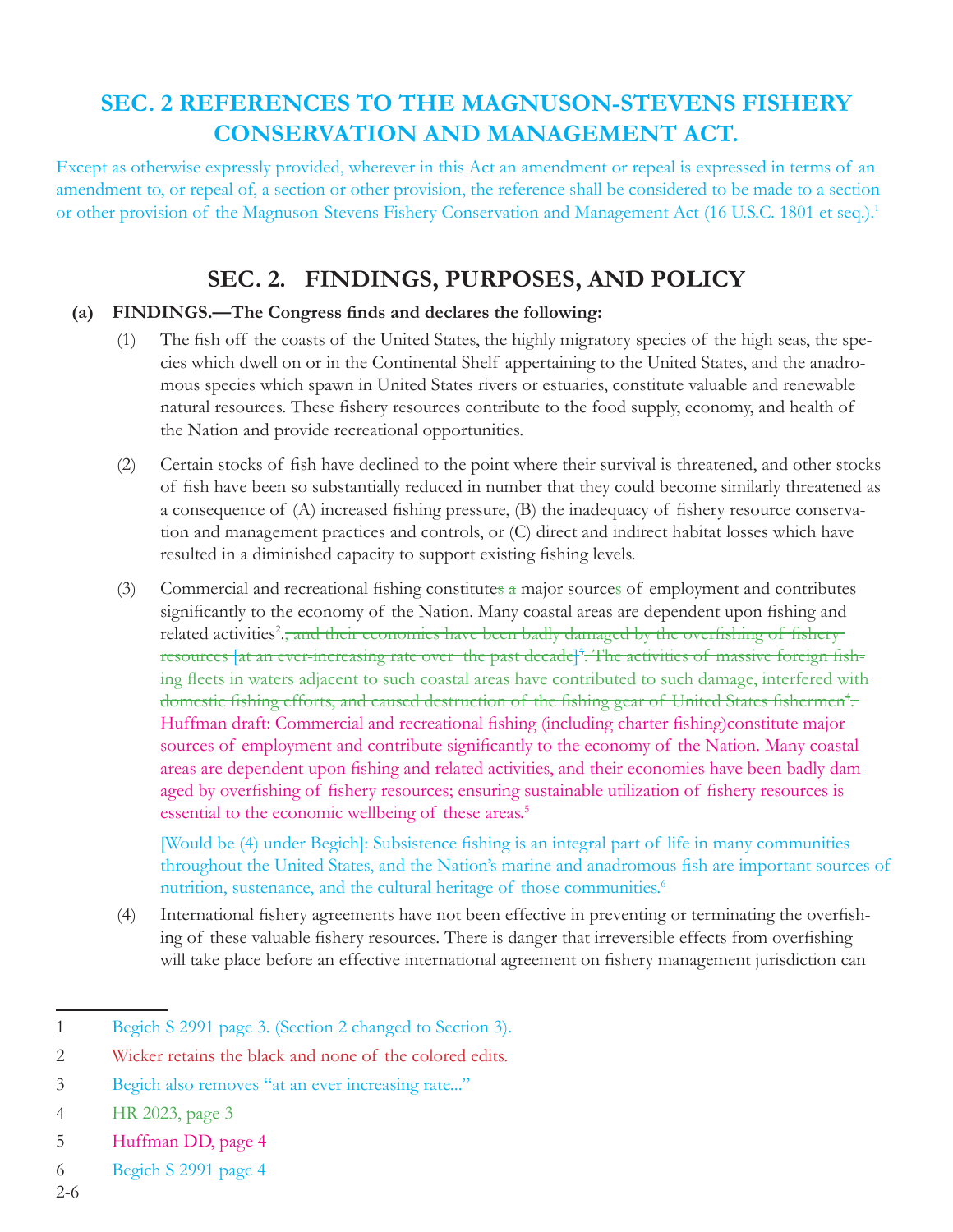be negotiated, signed, ratified, and implemented.

- (5) Fishery resources are finite but renewable. If placed under sound management before overfishing has caused irreversible effects, the fisheries can be conserved and maintained so as to provide optimum yields on a continuing basis.
- (6) A national program for the conservation and management of the fishery resources of the United States is necessary to prevent overfishing, to rebuild overfished depleted<sup>7</sup> stocks, to insure conservation, to facilitate long-term protection of essential fish habitats and marine ecosystems<sup>8</sup>, and to realize the full potential of the Nation's fishery resources.

[Would be 8 under Begich] By establishing mechanisms, under authority of this Act, for specifying science-based annual catch limits in fishery management plans at levels such that overfishing does not occur in fisheries, including measures to ensure accountability, the Nation's fishery resources are now being managed sustainably to prevent overfishing and respond quickly if overfishing occurs.

[Would be 9] It is of critical importance to the health of the Nation's fishery resources and the coastal communities that depend on them that the United States maintain its progress in preventing overfishing and rebuilding overfished stocks.<sup>9</sup>

- (7) A national program for the development of fisheries which are underutilized or not utilized by the United States fishing industry, including bottom fish off Alaska, is necessary to assure that our citizens benefit from the employment, food supply, and revenue which could be generated thereby.
- (8) The collection of reliable data is essential to the effective conservation, management, and scientific understanding of the fishery resources of the United States. Fisheries management is most effective when it incorporates information provided by governmental and nongovernmental sources, including State and Federal agency staff, fishermen, fishing communities, universities, and research institutions. As appropriate, such information should be considered the best scientific information available and form the basis of conservation and management measures as required by this Act.<sup>10</sup> HUFFMAN VERSION: Fisheries management is most effective when it uses the best scientific information available, and incorporates such information from governmental and nongovernmental sources, including State and Federal agency staff, fishermen, fishing communities, universities, nonprofit organizations, traditional knowledge from Tribes and subsistence fishermen, and research institutions. Scientific and statistical committees should consider such information when seeking the best scientific information available to form the basis of conservation and management.<sup>11</sup>
- (9) One of the greatest long-term threats to the viability of commercial and recreational fisheries is the continuing degradation of marine ecosystems, including the loss of marine, estuarine, and other aquatic habitats. Habitat and ecosystem 12considerations should receive increased attention for the conservation and management of fishery resources of the United States.
- (10) Pacifi c Insular Areas contain unique historical, cultural, legal, political, and geographical circumstances which make fisheries resources important in sustaining their economic growth.

<sup>7</sup> HR 1335 page 10 lines 21+. "Overfished" is changed to "depleted" throughout.

<sup>8</sup> Begich page 3

<sup>9</sup> Begich page 3-4

<sup>10</sup> HR 200 page 42. Not included in HR 1335 in this form.

<sup>11</sup> Huffman DD page 25

<sup>12</sup> Huffman DD page 4

<sup>2-7</sup>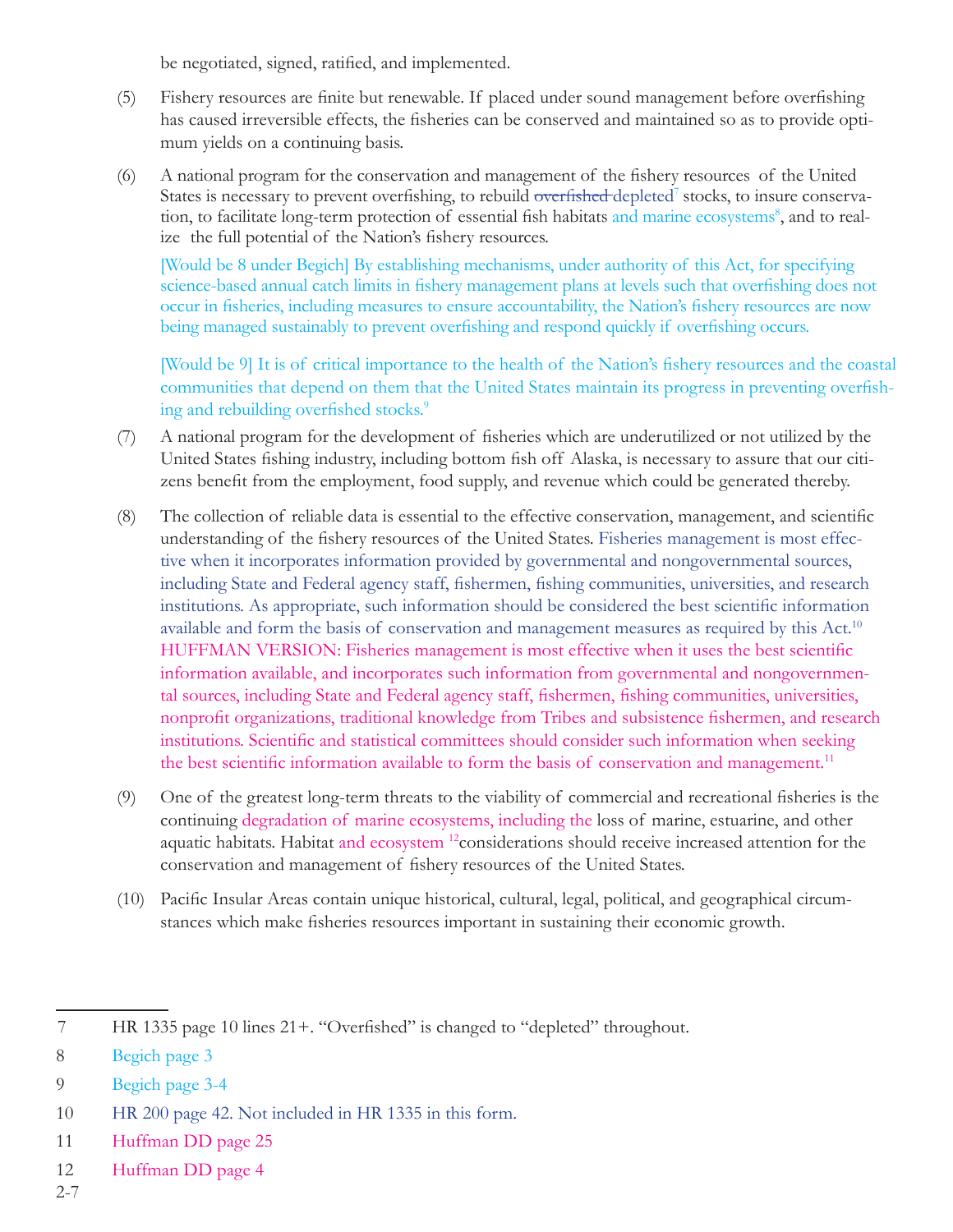- (11) A number of the Fishery Management Councils have demonstrated are demonstrating<sup>13</sup> significant progress in integrating ecosystem considerations in fisheries management using the existing authorities provided under this Act.
- (12) International cooperation is necessary to address illegal, unreported, and unregulated fishing and other fishing practices which may harm the sustainability of living marine resources and disadvantage the United States fishing industry.
- (13) While both provide significant cultural and economic benefits to the Nation, recreational fishing and commercial fishing are fundamentally different activities, therefore requiring management approaches adapted to the characteristics of each sector<sup>14</sup>.
- (14) [Should be 13] While both provide significant cultural and economic benefits to the Nation, recreational fishing (including charter fishing) and commercial fishing are different activities. Therefore, management approaches may be adapted to the characteristics of each sector<sup>15</sup>.

### **(b) PURPOSES.—It is therefore declared to be the purposes of the Congress in this Act—**

- (1) to take immediate action to conserve and manage the fishery resources found off the coasts of the United States, and the anadromous species and Continental Shelf fishery resources of the United States, by exercising (A) sovereign rights for the purposes of exploring, exploiting, conserving, and managing all fish within the exclusive economic zone established by Presidential Proclamation 5030, dated March 10, 1983, and (B) exclusive fishery management authority beyond the exclusive economic zone over such anadromous species and Continental Shelf fishery resources[, and fishery resources in the special areas];
- (2) to support and encourage the implementation and enforcement of international fishery agreements for the conservation and management of highly migratory species, and to encourage the negotiation and implementation of additional such agreements as necessary;
- (3) to promote domestic commercial and recreational and subsistence<sup>16, 17</sup> 18 fishing under sound conservation and management principles, including the promotion of catch and release programs in recreational fishing;
- (4) to provide for the preparation and implementation, in accordance with national standards, of fishery management plans which will achieve and maintain, on a continuing basis, the optimum yield from each fishery;
- (5) to establish Regional Fishery Management Councils to exercise sound judgment in the stewardship of fishery resources through the preparation, monitoring, and revision of such plans under circumstances  $(A)$  which will enable the States, tribal governments<sup>19</sup>, the fishing industry, consumer and environmental organizations, and other interested persons to participate in, and advise on, the establishment and administration of such plans, and (B) which take into account the social and economic needs of the States;

- 15 Huffman discussion draft, page 3
- 16 HR 200 page 36 and S 1520 page 2
- 17 Huffman DD page 4
- 18 Begich page 4
- 19 Begich page 4
- 2-8

<sup>13</sup> Begich page 3

<sup>14</sup> HR 2023, page 2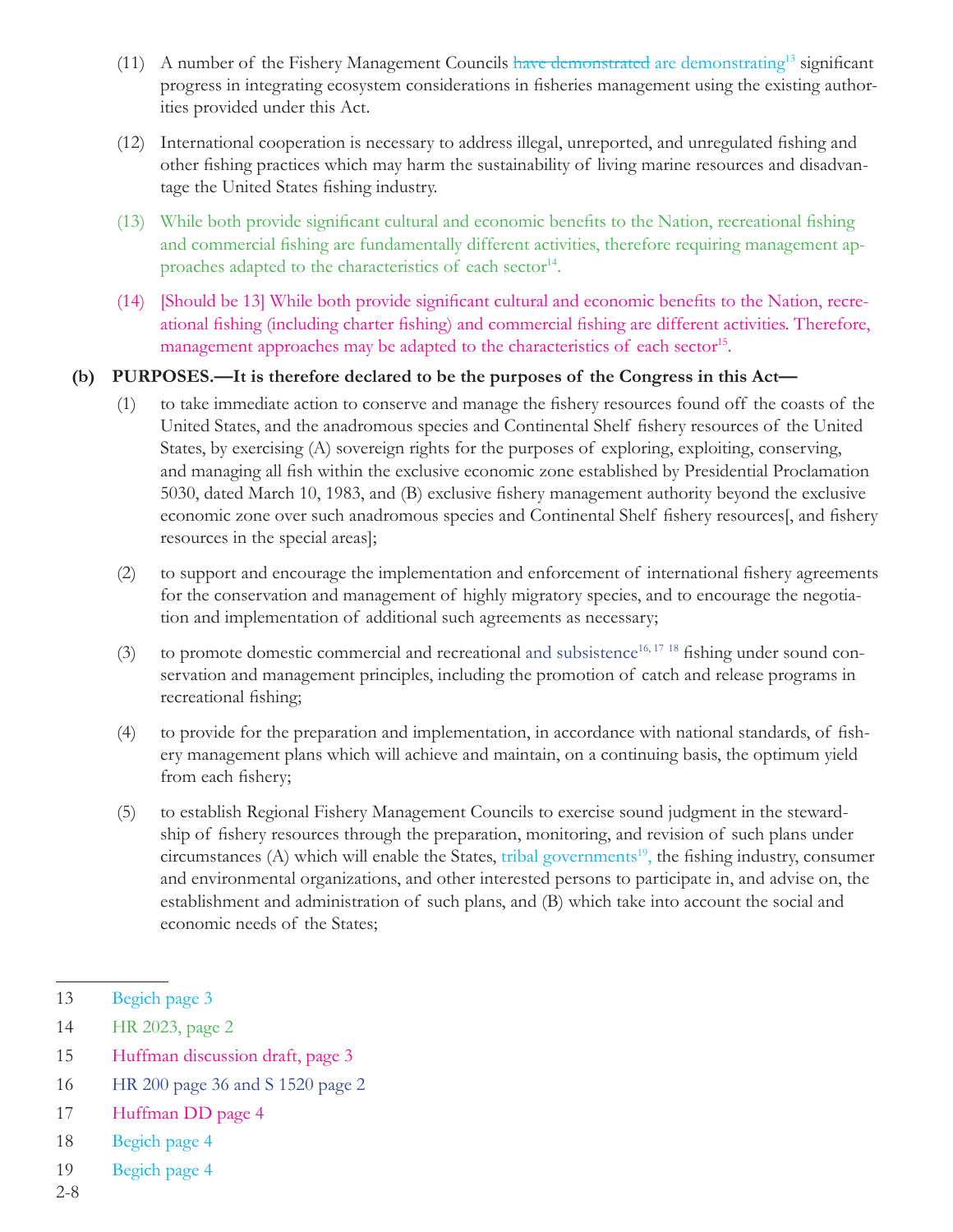- (6) to encourage the development by the United States fishing industry of fisheries which are currently underutilized or not utilized by United States fishermen, including bottom fish off Alaska, and to that end, to ensure that optimum yield determinations promote such development in a non-wasteful manner; and
- (7) to promote the protection of essential fish habitat in the review of projects projects and activities<sup>20</sup> conducted under Federal permits, licenses, or other authorities that affect or have the potential to affect such habitat.

#### **(c) POLICY.—It is further declared to be the policy of the Congress in this Act—**

- (1) to maintain without change the existing territorial or other ocean jurisdiction of the United States for all purposes other than the conservation and management of fishery resources, as provided for in this Act;
- (2) to authorize no impediment to, or interference with, recognized legitimate uses of the high seas, except as necessary for the conservation and management of fishery resources, as provided for in this Act;
- (3) to assure that the national fishery conservation and management program utilizes, and is based upon, the best scientific information available; involves, and is responsive to the needs of, interested and affected States, tribes<sup>21</sup>, and citizens; considers efficiency; draws upon Federal, State, tribal<sup>22</sup>, and academic capabilities in carrying out research, administration, management, and enforcement; considers the effects of fishing on immature fish and encourages development of practical measures to avoid bycatch, that minimize bycatch and avoid unnecessary waste of fish; and is workable and effective.
- (4) to permit foreign fishing consistent with the provisions of this Act;
- (5) to support and encourage active United States efforts to obtain internationally acceptable agreements which provide for effective conservation and management of fishery resources, and to secure agreements to regulate fishing by vessels or persons beyond the exclusive economic zones of any nation;
- (6) to foster and maintain the diversity of fisheries in the United States; and
- (7) to ensure that the fishery resources adjacent to a Pacific Insular Area, including resident or migratory stocks within the exclusive economic zone adjacent to such areas, be explored, developed, conserved, and managed for the benefit of the people of such area and of the United States.

# **SEC. 3. DEFINITIONS**

### *16 U.S.C. 1802*

As used in this Act, unless the context otherwise requires—

(1) The term "anadromous species" means species of fish which spawn in fresh or estuarine waters of the United States and which migrate to ocean waters.

<sup>20</sup> Begich page 6

<sup>21</sup> Begich page 6

<sup>22</sup> Begich page 6

<sup>2-9</sup>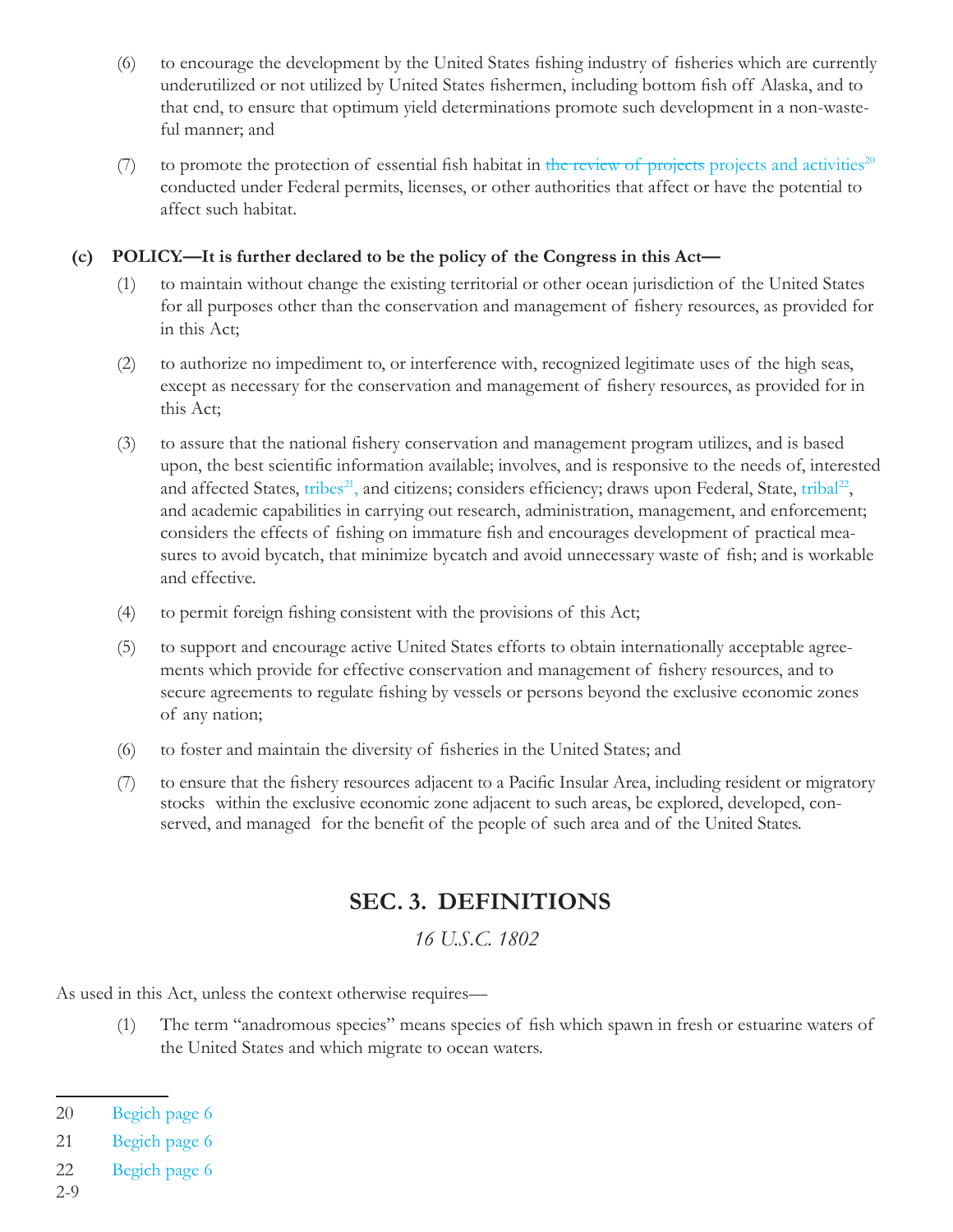- (2) The term "bycatch" means fish which are harvested in a fishery, but which are not sold or kept for personal use, and includes economic discards and regulatory discards. Such term does not include fish released alive under a recreational catch and release fishery management program.
- (2a) The term catch share means any fishery management program that allocates a specific percentage of the total allowable catch for a fishery, or a specific fishing area, to an individual, cooperative, community, processor, representative of a commercial sector, or regional fishery association established in accordance with section  $303A(c)(4)$ , or other entity.<sup>23</sup>
- (3) The term "charter fishing" means fishing from a vessel carrying a passenger for hire (as defined in section  $2101(21a)$  of title 46, United States Code) who is engaged in recreational fishing.
- (4) The term "commercial fishing" means fishing in which the fish harvested, either in whole or in part, are intended to enter commerce or enter commerce through sale, barter or trade.
- (5) The term "conservation and management" refers to all of the rules, regulations, conditions, methods, and other measures
	- (A) which are required to rebuild, restore, or maintain, and which are useful in rebuilding, restoring, or maintaining, any fishery resource and the marine environment; and
	- (B) which are designed to assure that—
		- $(i)$  a supply of food and other products may be taken, and that recreational benefits may be obtained, on a continuing basis;
		- (i) irreversible or long-term adverse effects on fishery resources and the marine environment are avoided; and
		- (i) there will be a multiplicity of options available with respect to future uses of these resources.
- (6) The term "Continental Shelf " means the seabed and subsoil of the submarine areas adjacent to the coast, but outside the area of the territorial sea, of the United States, to a depth of 200 meters or, beyond that limit, to where the depth of the superjacent waters admits of the exploitation of the natural resources of such areas.
- (7) The term "Continental Shelf fishery resources" means the following:

#### CNIDARIA

 Bamboo Coral—Acanella spp.; Black Coral—Antipathes spp.; Gold Coral—Callogorgia spp.; Precious Red Coral—Corallium spp.; Bamboo Coral—Keratoisis spp.; and Gold Coral—Parazoanthus spp.

#### **CRUSTACEA**

 Tanner Crab—Chionoecetes tanneri; Tanner Crab—Chionoecetes opilio; Tanner Crab—Chionoecetes angulatus; Tanner Crab—Chionoecetes bairdi; King Crab—Paralithodes camtschatica; King Crab—Paralithodes platypus;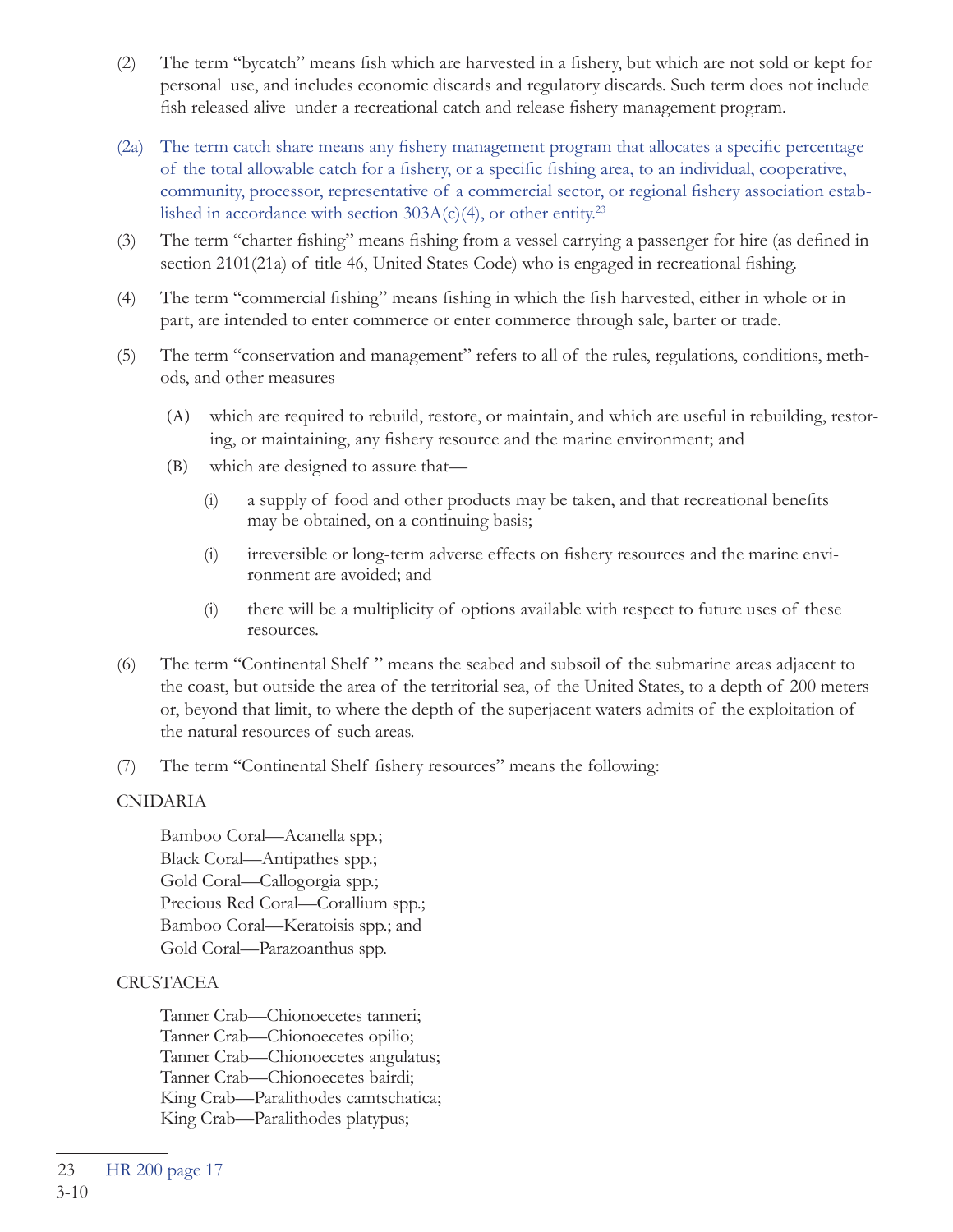King Crab—Paralithodes brevipes; Lobster—Homarus americanus; Dungeness Crab—Cancer magister; California King Crab—Paralithodes californiensis; California King Crab—Paralithodes rathbuni; Golden King Crab—Lithodes aequispinus; Northern Stone Crab—Lithodes maja; Stone Crab—Menippe mercenaria; and Deep-sea Red Crab—Chaceon quinquedens.

#### MOLLUSKS

Red Abalone—Haliotis rufescens; Pink Abalone—Haliotis corrugata; Japanese Abalone—Haliotis kamtschatkana; Queen Conch—Strombus gigas; Surf Clam—Spisula solidissima; and Ocean Quahog—Arctica islandica

#### SPONGES

 Glove Sponge—Spongia cheiris; Sheepswool Sponge—Hippiospongia lachne; Grass Sponge—Spongia graminea; and Yellow Sponge—Spongia barbera.

 If the Secretary determines, after consultation with the Secretary of State, that living organisms of any other sedentary species are, at the harvestable stage, either—

- (A) immobile on or under the seabed, or
- (B) unable to move except in constant physical contact with the seabed or subsoil, of the Continental Shelf which appertains to the United States, and publishes notices of such determination in the Federal Register, such sedentary species shall be considered to be added to the foregoing list and included in such term for purposes of this Act.
- (8) The term "Council" means any Regional Fishery Management Council established under section 302.
- (8a) The term 'depleted' means, with respect to a stock of fish or stock complex, that the stock or stock complex has a biomass that has declined below a level that jeopardizes the capacity of the stock or stock complex to produce maximum sustainable yield on a continuing basis.<sup>24</sup>
- (8A) The terms 'depleted' and 'depletion' mean, with respect to a stock of fish in a fishery, that the stock is of a size that jeopardizes the capacity of the fishery to produce the maximum sustainable yield on a continuing basis.25
- (9) The term "economic discards" means fish which are the target of a fishery, but which are not retained because they are of an undesirable size, sex, or quality, or for other economic reasons.
- (10) The term "essential fish habitat" means those waters and substrate necessary to fish for spawning, breeding, feeding or growth to maturity, except that such term shall not include any area previously covered by land or a fresh water environment in a State where the average annual land loss of such-State during the 20 years before the date of the enactment of the Strengthening Fishing Communi-

<sup>24</sup> HR 200 page 9.

<sup>25</sup> Begich page 5.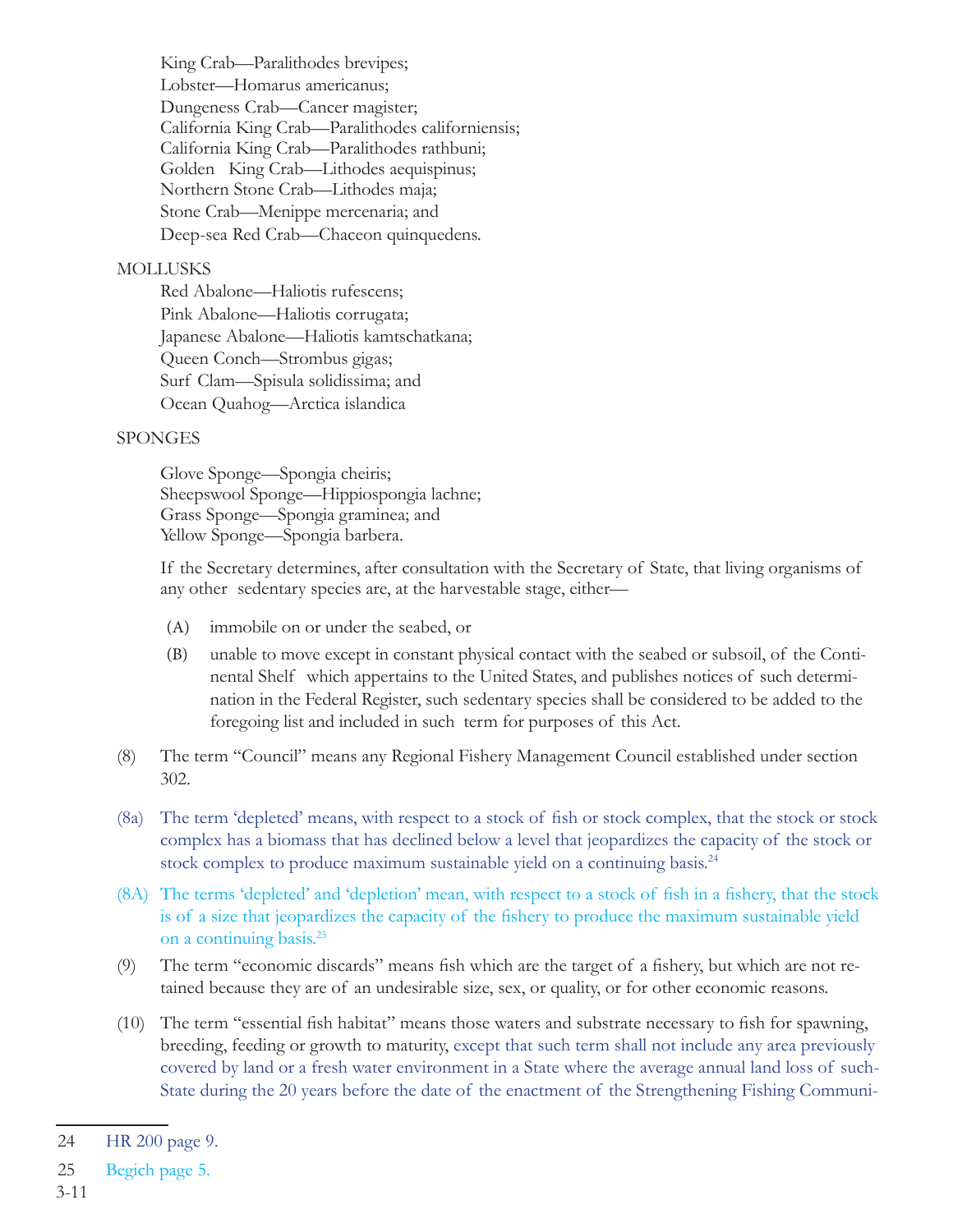ties and Increasing Flexibility in Fisheries Management Act exceeds 10 square miles.<sup>26</sup>

- (10a) The term "habitat areas of particular concern" means specific types or areas of habitat within essential fish habitat that are of particular concern based on one or more of the following considerations:
	- (A) The importance of the ecological function provided by the habitat, including for maintaining and restoring the biomass, demographic, spatial and genetic characteristics of fish populations
	- (B) The extent to which the habitat is sensitive to human-induced environmental degradation
	- (C) Whether, and to what extent, human activities currently, or are anticipated to result in an adverse effect to the habitat.
	- (D) The rarity of the habitat type.
- (10b) The term 'adverse effect', with respect to essential fish habitat or habitat areas of particular concern, means any impact that reduces the quality or quantity of these habitats.<sup>27</sup>
- (11) The term "exclusive economic zone" means the zone established by Proclamation Numbered 5030, dated March 10, 1983. For purposes of applying this Act, the inner boundary of that zone is a line coterminous with the seaward boundary of each of the coastal States.
- (12) The term "fish" means finfish, mollusks, crustaceans, and all other forms of marine animal and plant life other than marine mammals and birds.
- (13) The term "fishery" means-
	- (A) one or more stocks of fish which can be treated as a unit for purposes of conservation and management and which are identified on the basis of geographical, scientific, technical, recreational, and economic characteristics; and
	- (B) any fishing for such stocks.
- (13A) The term 'forage fish' means any low-trophic level fish that, throughout their life cycle, contribute significantly to the diets of other fish, marine mammals, or birds and that serve as a conduit for energy transfer from lower to higher trophic levels.<sup>28</sup>
- (14) The term 'regional fishery association' means an association formed for the mutual benefit of members—
	- (A) to meet social and economic needs in a region or subregion; and
	- (B) comprised of persons engaging in the harvest or processing of fishery resources in that specific region or subregion or who otherwise own or operate businesses substantially dependent upon a fishery.
- (15) The term "fishery resource" means any fishery, any stock of fish, any species of fish, and any habitat of fish.
- (16) The term "fishing" means-
	- $(A)$  the catching, taking, or harvesting of fish;

<sup>26</sup> HR 200 as reported on  $12/12/17$  (amendment by Graves).

<sup>27</sup> Huffman DD page 6-7

<sup>28</sup> Huffman DD, page 7

<sup>3-12</sup>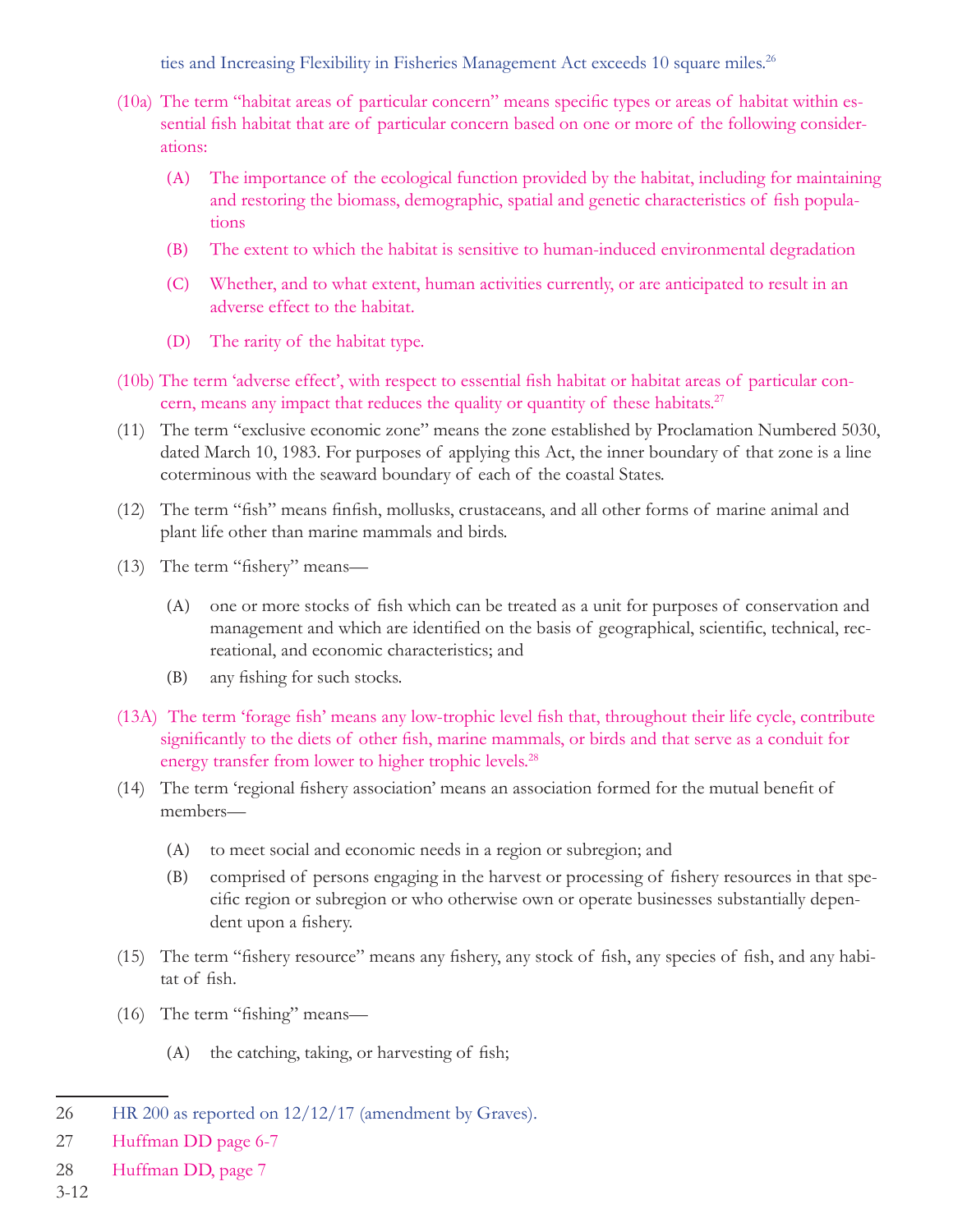- $(B)$  the attempted catching, taking, or harvesting of fish;
- (C) any other activity which can reasonably be expected to result in the catching, taking, or harvesting of fish; or
- (D) any operations at sea in support of, or in preparation for, any activity described in subparagraphs (A) through (C).

Such term does not include any scientific research activity which is conducted by a scientific research vessel. Such term does not include marine aquaculture.<sup>29</sup>

- (17) The term "fishing community" means a community which is substantially dependent on or substantially engaged in the harvest or processing of fishery resources to meet social and economic needs, and includes fishing vessel owners, operators, and crew and United States fish processors that are based in such community.
- (18) The term "fishing vessel" means any vessel, boat, ship, or other craft which is used for, equipped to be used for, or of a type which is normally used for—
	- $(A)$  fishing; or
	- (B) aiding or assisting one or more vessels at sea in the performance of any activity relating to fishing, including, but not limited to, preparation, supply, storage, refrigeration, transportation, or processing.
- (19) The term "foreign fishing" means fishing by a vessel other than a vessel of the United States.
- (20) The term "high seas" means all waters beyond the territorial sea of the United States and beyond any foreign nation's territorial sea, to the extent that such sea is recognized by the United States.
- (21) The term "highly migratory species" means tuna species, marlin (Tetrapturus spp. and Makaira spp.), oceanic sharks, sailfishes (Istiophorus spp.), and swordfish (Xiphias gladius).
- (22) The term 'import'—
	- (A) means to land on, bring into, or introduce into, or attempt to land on, bring into, or introduce into, any place subject to the jurisdiction of the United States, whether or not such landing, bringing, or introduction constitutes an importation within the meaning of the customs laws of the United States; but
	- $(B)$  does not include any activity described in subparagraph  $(A)$  with respect to fish caught in the exclusive economic zone or by a vessel of the United States.
- (23) The term "individual fishing quota" means a Federal permit under a limited access system to harvest a quantity of fish, expressed by a unit or units representing a percentage of the total allowable catch of a fishery that may be received or held for exclusive use by a person. Such term does not include community development quotas as described in section 305(i).
- (24) The term "international fishery agreement" means any bilateral or multilateral treaty, convention, or agreement which relates to fishing and to which the United States is a party.
- (25) The term "large-scale driftnet fishing" means a method of fishing in which a gillnet composed of a panel or panels of webbing, or a series of such gillnets, with a total length of two and one-half kilometers or more is placed in the water and allowed to drift with the currents and winds for the purpose of entangling fish in the webbing.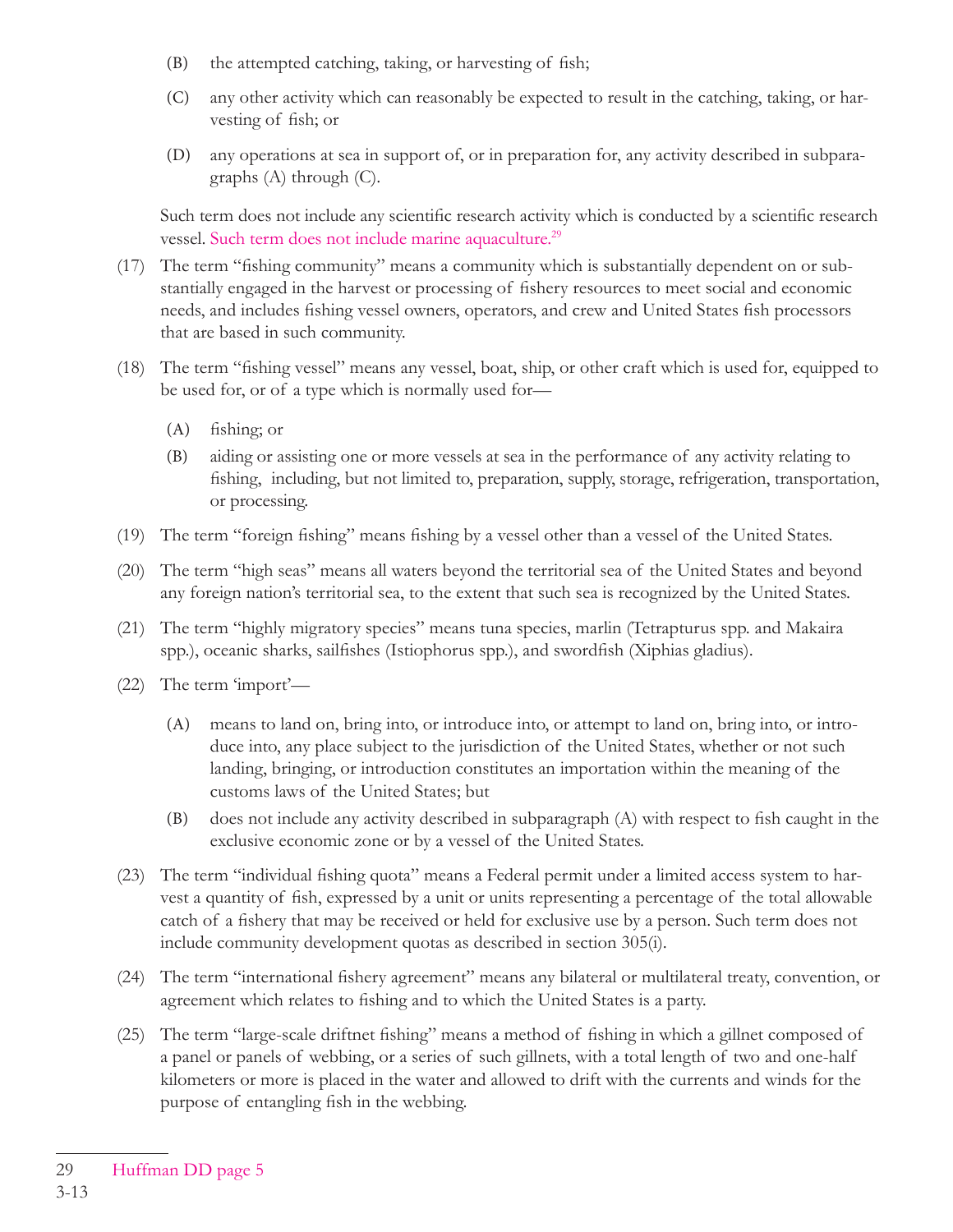- (26) The term 'limited access privilege'—
	- (A) means a Federal permit, issued as part of a limited access system under section 303A to harvest a quantity of fish expressed by a unit or units representing a portion of the total allowable catch of the fishery that may be received or held for exclusive use by a person; and
	- (B) includes an individual fishing quota; but
	- (A) does not include community development quotas as described in section 305(i).
- (27) The term 'limited access system' means a system that limits participation in a fishery to those satisfying certain eligibility criteria or requirements contained in a fishery management plan or associated regulation.
- (27a) The term "marine aquaculture" means the propagation and rearing of aquatic species in controlled or selected environments in the exclusive economic zone and other marine waters.<sup>30</sup>
- (#) The term "limited access privilege program" means a program that meets the requirements of Section 303A of the Magnuson-Stevens Fishery Conservation and Management Act.<sup>31</sup>
- $(\#)$  The term "mixed use fishery" means a Federal fishery in which two or more of the following occur:
	- (A) Recreational fishing.
	- (B) Charter fishing.
	- (C) Commercial fishing.<sup>32</sup>
- (28) The term "Marine Fisheries Commission" means the Atlantic States Marine Fisheries Commission, the Gulf States Marine Fisheries Commission, or the Pacific States Marine Fisheries Commission.
- (29) The term "migratory range" means the maximum area at a given time of the year within which fish of an anadromous species or stock thereof can be expected to be found, as determined on the basis of scale pattern analysis, tagging studies, or other reliable scientific information, except that the term does not include any part of such area which is in the waters of a foreign nation.
- (30) The term "national standards" means the national standards for fishery conservation and management set forth in section 301.
- (31) The term "observer" means any person required or authorized to be carried on a vessel for conservation and management purposes by regulations or permits under this Act.
- (32) The term 'observer information' means any information collected, observed, retrieved, or created by an observer or electronic monitoring system pursuant to authorization by the Secretary, or collected as part of a cooperative research initiative, including fish harvest or processing observations, fish sampling or weighing data, vessel logbook data, vessel or processor-specific information (including any safety, location, or operating condition observations), and video, audio, photographic, or written documents.
- (33) The term "optimum", with respect to the yield from a fishery, means the amount of fish which—
	- (A) will provide the greatest overall benefit to the Nation, particularly with respect to food production and recreational opportunities, and taking into account the protection of marine

<sup>30</sup> Huffman DD page 5

<sup>31</sup> HR 200 as reported 12/12/17 (page 6)

<sup>32</sup> HR 200 as reported 12/12/17 (page 6)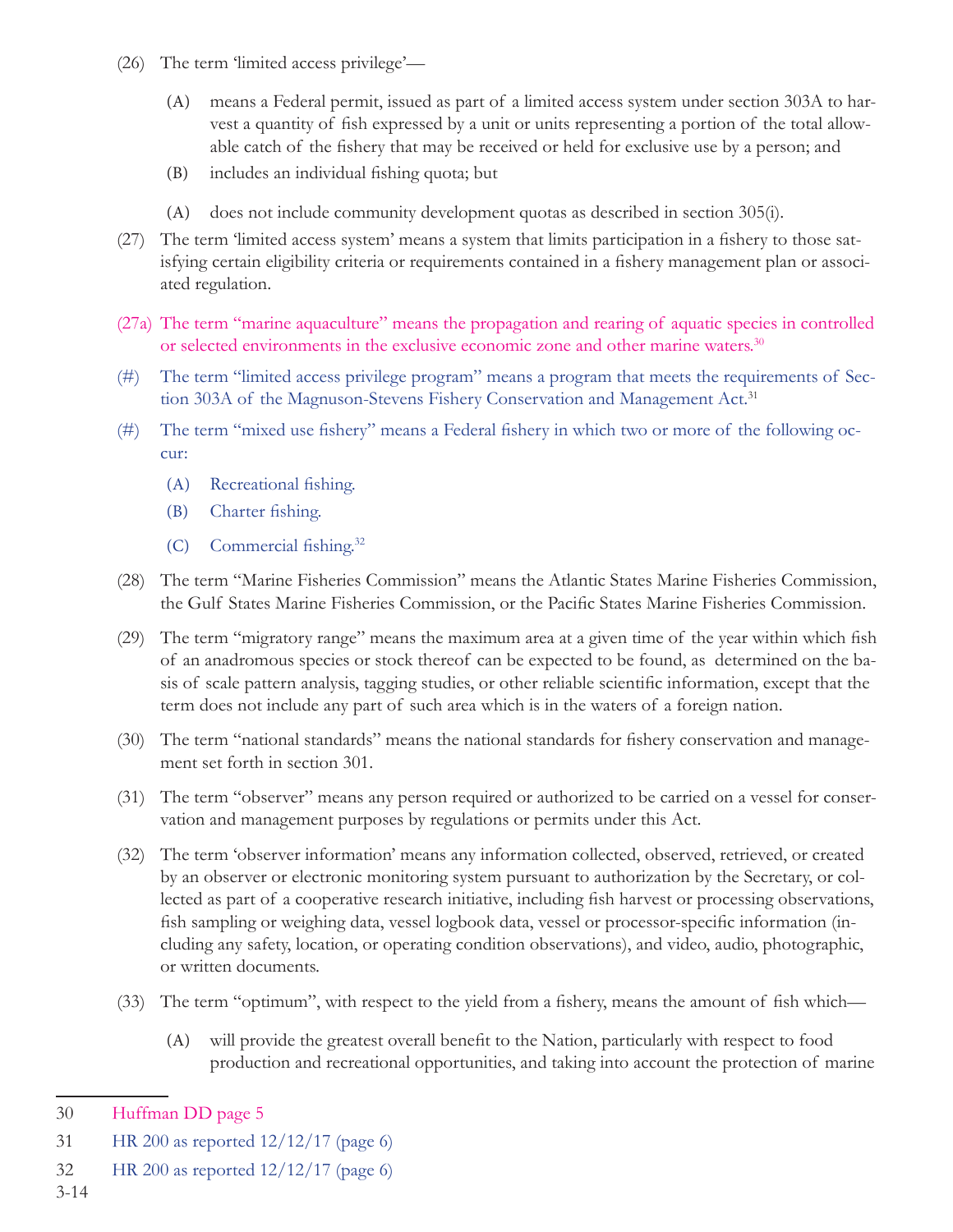ecosystems;

- (B) is prescribed as such on the basis of the maximum sustainable yield from the fishery, as reduced by any relevant economic, social, or ecological factor; and
- (C) in the case of an <del>overfished</del> depleted overfished or otherwise depleted<sup>33</sup> fishery, provides for rebuilding to a level consistent with producing the maximum sustainable yield in such fishery.
- (34) The terms "overfishing" and "overfished" means a rate or level of fishing mortality that jeopardizes the capacity of a fishery to produce the maximum sustainable yield on a continuing basis.<sup>34, 35</sup>
- (34a) The term "overfished or otherwise depleted" means, with respect to a stock or stock complex, that its biomass has declined below the level at which the capacity of the stock or stock complex to produce maximum sustainable yield on a continuing basis has been jeopardized.<sup>36</sup>
- (35) The term "Pacific Insular Area" means American Samoa, Guam, the Northern Mariana Islands, Baker Island, Howland Island, Jarvis Island, Johnston Atoll, Kingman Reef, Midway Island, Wake Island, or Palmyra Atoll, as applicable, and includes all islands and reefs appurtenant to such island, reef, or atoll.
- (36) The term "person" means any individual (whether or not a citizen or national of the United States), any corporation, partnership, association, or other entity (whether or not organized or existing under the laws of any State), and any Federal, State, tribal<sup>37</sup>, local, or foreign government or any entity of any such government.
- (37) The term "recreational fishing" means fishing for sport or pleasure.
- (38) The term "regulatory discards" means fish harvested in a fishery which fishermen are required by regulation to discard whenever caught, or are required by regulation to retain but not sell.
- (39) The term "Secretary" means the Secretary of Commerce or his designee.
- (40) The term "special areas" means the areas referred to as eastern special areas in Article 3(1) of the Agreement between the United States of America and the Union of Soviet Socialist Republics on the Maritime Boundary, signed June 1, 1990. In particular, the term refers to those areas east of the maritime boundary, as defined in that Agreement, that lie within 200 nautical miles of the baselines from which the breadth of the territorial sea of Russia is measured but beyond 200 nautical miles of the baselines from which the breadth of the territorial sea of the United States is measured.
- (41) The term "State" means each of the several States, the District of Columbia, the Commonwealth of Puerto Rico, American Samoa, the Virgin Islands, Guam, and any other Commonwealth, territory, or possession of the United States.
- (42) The term "stock of fish" means a species, subspecies, geographical grouping, or other category of fish capable of management as a unit.
- (43) The term 'stock assessment' means an evaluation of the past, present, and future status of a stock of fish, that includes—

3-15

<sup>33</sup> Begich page 5

<sup>34</sup> HR 200 page 9

<sup>35</sup> Huffman DD page 4 (same as HR 200 in this instance)

<sup>36</sup> Huffman DD page 4

<sup>37</sup> Begich page 5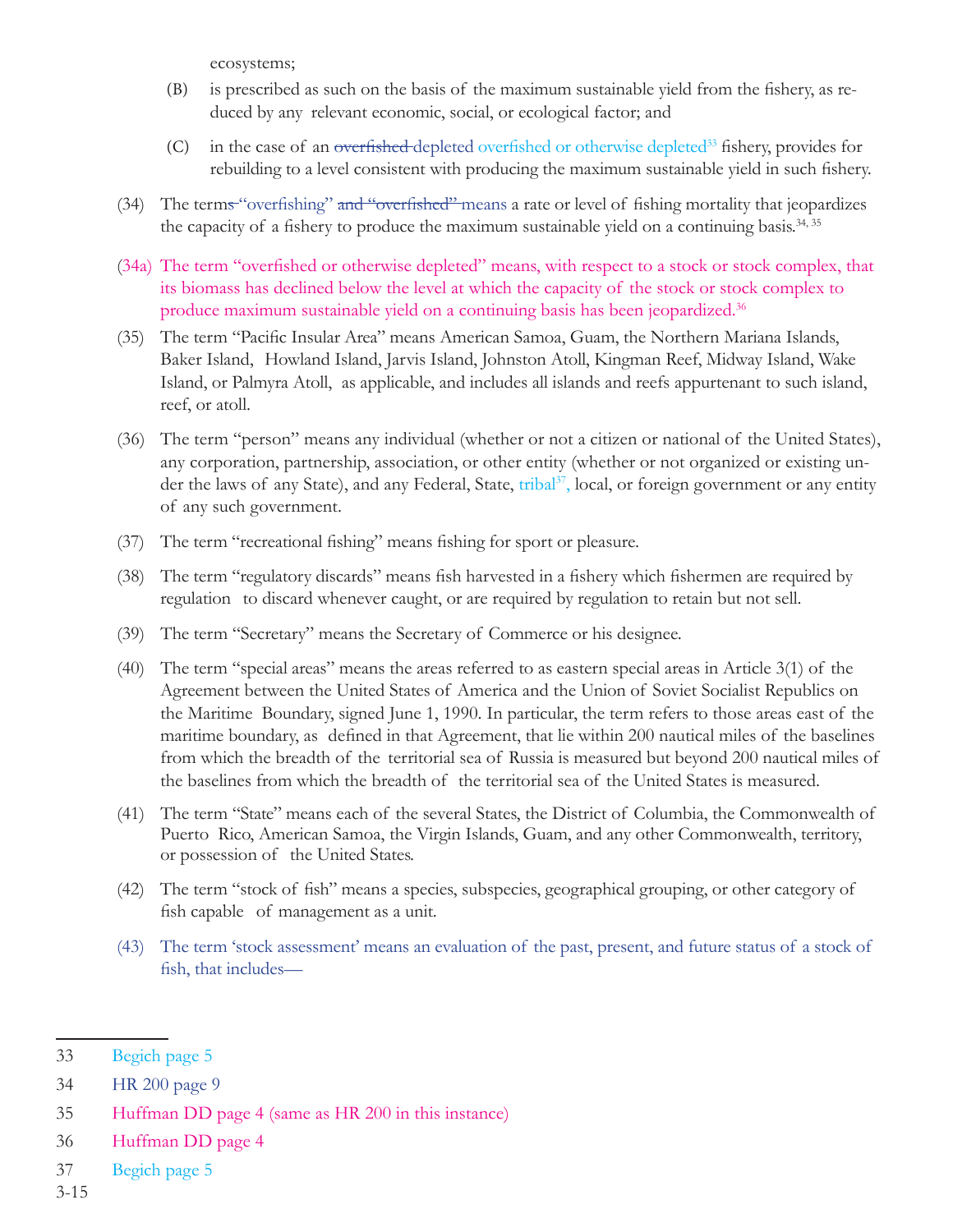- (A) a range of life history characteristics for such stock, including—
	- (i) the geographical boundaries of such stock; and
	- (ii) information on age, growth, natural mortality, sexual maturity and reproduction, feeding habits, and habitat preferences of such stock; and
- (B) fishing for the stock. $38$
- (44) (was 43) The term "treaty" means any international fishery agreement which is a treaty within the meaning of section 2 of article II of the Constitution.

(43a)

- (A) The term "subsistence fishing" means fishing in which the fish harvested are intended for customary and traditional uses, including for direct personal or family consumption as food or clothing; for the making or selling of handicraft articles out of nonedible byproducts taken for personal or family consumption, for barter, or sharing for personal or family consumption; and for customary trade.
- (B) In this paragraph—
	- (i) the term "family" means all persons related by blood, marriage, or adoption, or any person living within the household on a permanent basis; and
	- $(ii)$  the term "barter" means the exchange of a fish or fish part—
		- $(I)$  for another fish or fish part; or
		- (II) for other food or for nonedible items other than money if the exchange is of a limited and noncommercial nature.39, 40 <sup>41</sup>

(44A) The terms 'tribal' and 'tribe' mean an Indian tribe as defined in section 102 of the Federally Recognized Indian Tribe List Act of 1994 (25 U.S.C. 479a).<sup>42</sup>

- (45) The term "tuna species" means the following: Albacore Tuna—Thunnus alalunga; Bigeye Tuna— Thunnus obesus; Bluefin Tuna—Thunnus thynnus; Skipjack Tuna—Katsuwonus pelamis; and Yellowfin Tuna—Thunnus albacares.
- (46) The term "United States", when used in a geographical context, means all the States thereof.
- (47) The term "United States fish processors" means facilities located within the United States for, and vessels of the United States used or equipped for, the processing of fish for commercial use or consumption.
- (48) The term "United States harvested fish" means fish caught, taken, or harvested by vessels of the United States within any fishery regulated under this Act.
- (49) The term "vessel of the United States" means—
	- (A) any vessel documented under chapter 121 of title 46, United States Code;
	- (B) any vessel numbered in accordance with chapter 123 of title 46, United States Code, and mea-
- 38 HR 200 page 39. This is new (not in HR 1335).

- 40 Huffman DD page 5-6
- 41 Begich pages 5-6
- 42 Begich page 6

3-16

<sup>39</sup> HR 200 pages 35-36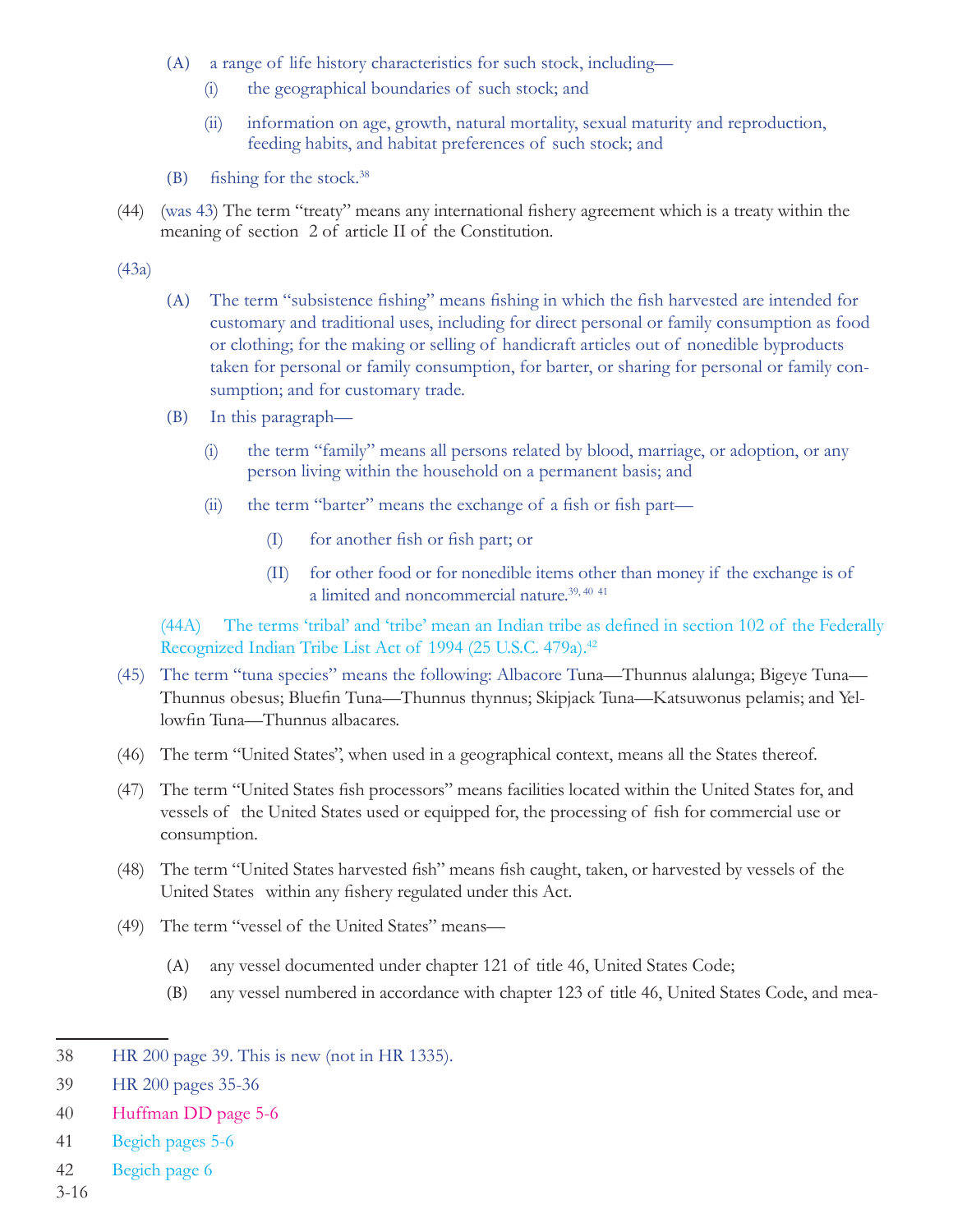suring less than 5 net tons;

- (C) any vessel numbered in accordance with chapter 123 of title 46, United States Code, and used exclusively for pleasure; or
- (D) any vessel not equipped with propulsion machinery of any kind and used exclusively for pleasure.
- (50) The term "vessel subject to the jurisdiction of the United States" has the same meaning such term has in section 3(c) of the Maritime Drug Law Enforcement Act (46 U.S.C. App. 1903(c)).
- (51) The term "waters of a foreign nation" means<sup>43</sup> any part of the territorial sea or exclusive economic zone (or the equivalent) of a foreign nation, to the extent such territorial sea or exclusive economic zone is recognized by the United States.

# **SEC. 4. AUTHORIZATION OF APPROPRIATIONS**

*16 U.S.C. 1803*

There are authorized to be appropriated to the Secretary to carry out the provisions of this Act—

 $(1)$  \$337,844,000 for fiscal year 2007;

 $(2)$  \$347,684,000 for fiscal year 2008;

 $(3)$  \$357,524,000 for fiscal year 2009;

 $(4)$  \$367,364,000 for fiscal year 2010; (5) \$377,204,000 for fiscal year 2011;

 $(6)$  \$387,044,000 for fiscal year 2012; and

(7) \$396,875,000 for fiscal year 2013. 2018 through 2022.<sup>44</sup> fiscal year 2018, and for each of fiscal years 2019 through 2022, the amount applicable under this section for the preceding fiscal year increased by the estimated percentage change in the Consumer Price Index for the most recent year preceding such fiscal year.<sup>45</sup>

# **SEC. 5. ENSURING CONSISTENT FISHERIES MANAGEMENT UNDER CERTAIN FEDERAL LAWS**

- **(a) NATIONAL MARINE SANCTUARIES ACT AND ANTIQUITIES ACT OF 1906.—In any case**  of a conflict between this Act and the National Marine Sanctuaries Act (16 U.S.C. 1431 et seq.) or **the Antiquities Act of 1906 (16 U.S.C. 431 et seq.), this Act shall control.**
- **(b) FISHERIES RESTRICTIONS UNDER ENDANGERED SPECIES ACT OF 1973.—To ensure**  transparency and consistent management of fisheries throughout their range, any restriction on the management of fish in the Exclusive Economic Zone that is necessary to implement a recovery **plan under the Endangered Species Act of 1973 (16 U.S.C 1531 et seq.) shall be implemented—**
	- (1) using authority under this Act; and

4-17

<sup>43</sup> Begich removes this s, which should actually be there (page 7). Begich also renumbers all of the terms. Did not include appropriations authorized in Begich bill, since outdated.

<sup>44</sup> HR 200 page 46.

<sup>45</sup> Huffman DD page 7-8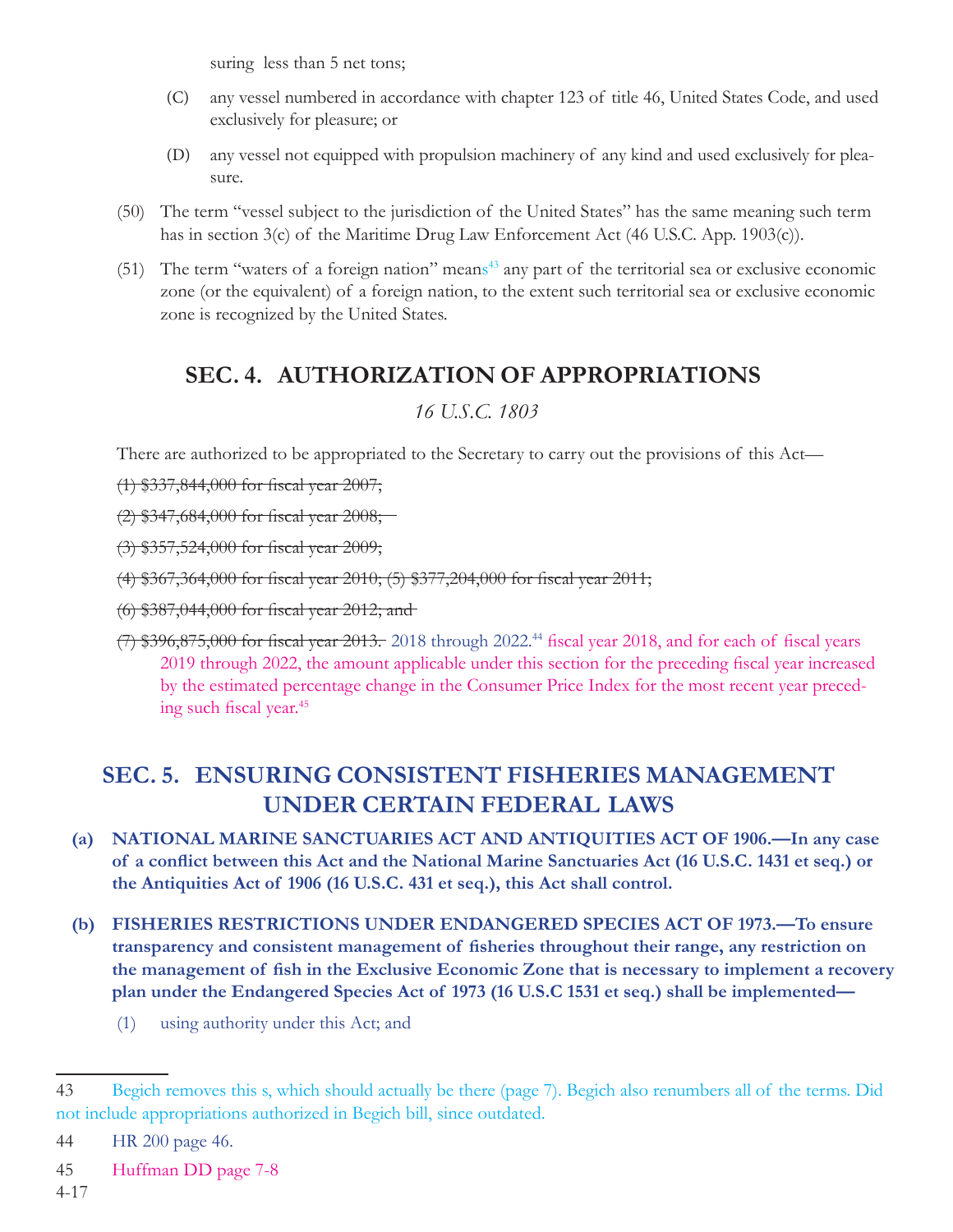# **TITLE I—UNITED STATES RIGHTS AND AUTHORITY REGARDING FISH AND FISHERY RESOURCES**

# **SEC. 101. UNITED STATES SOVEREIGN RIGHTS TO FISH AND FISHERY MANAGEMENT AUTHORITY**

### *16 U.S.C. 1811*

- **(a) IN THE EXCLUSIVE ECONOMIC ZONE.—Except as provided in section 102, the United States claims, and will exercise in the manner provided for in this Act, sovereign rights and exclu**sive fishery management authority over all fish, and all Continental Shelf fishery resources, within **the exclusive economic zone [and special areas]\*.**
- **(b) BEYOND THE EXCLUSIVE ECONOMIC ZONE.—The United States claims, and will exercise**  in the manner provided for in this Act, exclusive fishery management authority over the following:
	- (1) All anadromous species throughout the migratory range of each such species beyond the exclusive economic zone; except that management authority does not extend to any such species during the time they are found within any waters of a foreign nation.
	- (2) All Continental Shelf fishery resources beyond the exclusive economic zone. [(3) All fishery resources in the special areas.]\*

# **SEC. 102. HIGHLY MIGRATORY SPECIES**

*16 U.S.C. 1812*

- **(a) IN GENERAL.—The United States shall cooperate directly or through appropriate international**  organizations with those nations involved in fisheries for highly migratory species with a view **to ensuring conservation and shall promote the achievement of optimum yield of such species throughout their range, both within and beyond the exclusive economic zone.**
- **(b) TRADITIONAL PARTICIPATION.—In managing any fisheries under an international fisheries agreement to which the United States is a party, the appropriate Council or Secretary shall take into**  account the traditional participation in the fishery, relative to other nations, by fishermen of the United States on fishing vessels of the United States.
- (c) PROMOTION OF STOCK MANAGEMENT.—If a relevant international fisheries organization does not have a process for developing a formal plan to rebuild a depleted stock, an *overfished* de**pleted** stock, or a stock that is approaching a condition of being **overfished** depleted, the provisions **of this Act in this regard shall be communicated to and promoted by the United States in the international or regional fi sheries organization.**
- **(d) UNITED STATES TERRITORIES.—The Secretary shall ensure participation for, and consider**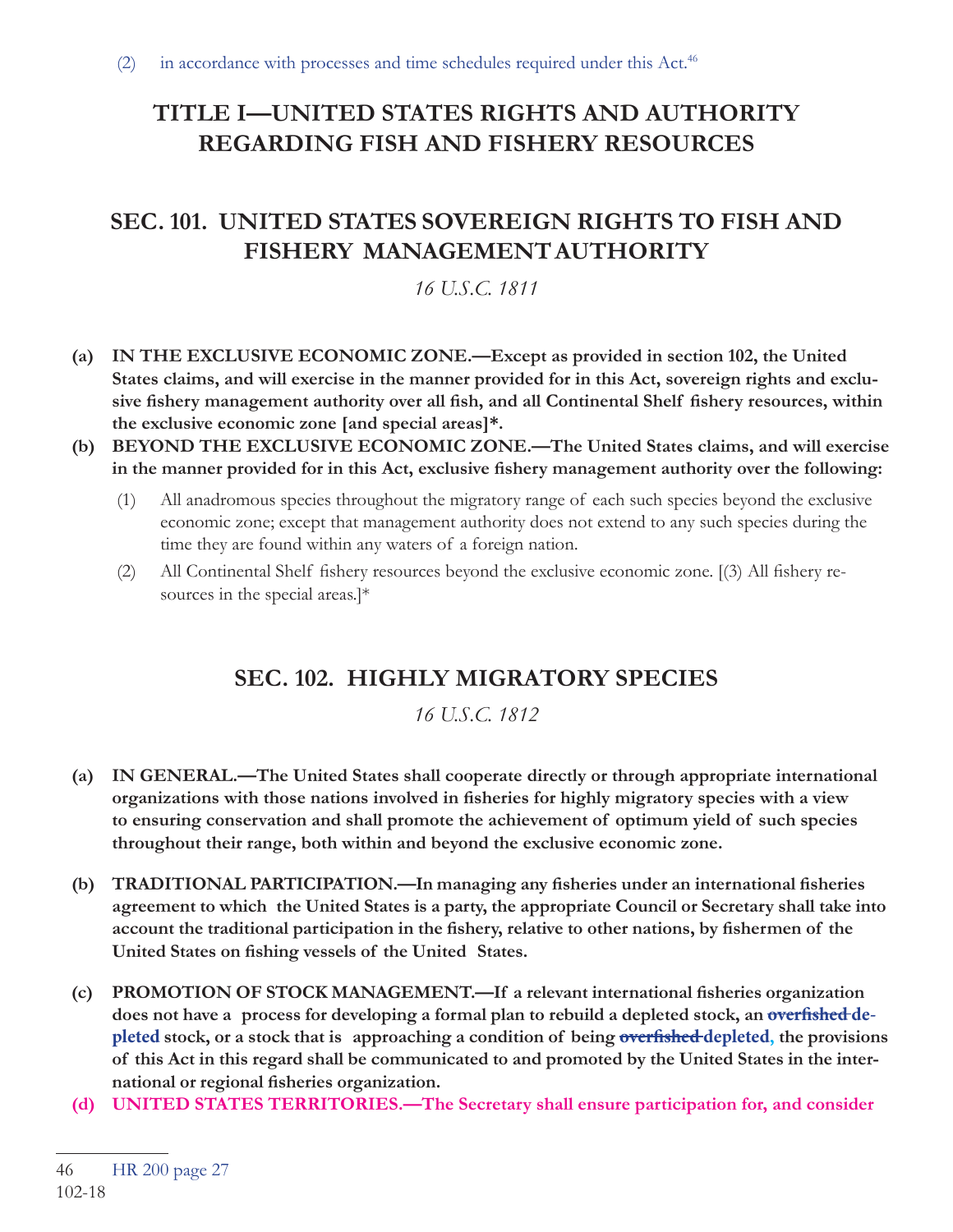the interests of, United States territories and their fishing communities in managing highly migra**tory species that frequent the exclusive economic zone adjoining such territories.47**

Related section:

Section 503 of the Western and Central Pacific Fisheries Convention Implementation Act (16 U.S.C. 6902) is amended by striking subsection (a) and inserting the following:

#### **(a) UNITED STATES COMMISSIONERS.—**

(1) IN GENERAL.—The United States shall be represented on the Commission by 5 United States Commissioners. The President shall appoint individuals to serve on the Commission at the pleasure of the President. In making the appointments, the President shall select Commissioners from among individuals who are knowledgeable or experienced concerning highly migratory fish stocks in the Western and Central Pacific Ocean

- (2) REQUIRED APPOINTMENTS.—Of the Commissioners appointed under paragraph (1)—
	- (A) one shall be an officer or employee of the Department of Commerce;
	- (A) one shall be the chairman or another member of the Western Pacific Fishery Management Council; and
	- (A) one shall be a resident of American Samoa, Guam, or the Commonwealth of the Northern Mariana Islands who is not a member of the Western Pacific Fishery Management Council.
- (3) TERMS.—
	- (A) IN GENERAL.—The term of a Commissioner shall be 3 years.
	- (B) COUNCIL APPOINTEES.—A Commissioner who is appointed as a member of the Western Pacific Fishery Management Council and whose term on that Council ends during his or her term as Commissioner may complete the current term as Commissioner but shall not be eligible for reappointment.
	- (C) LIMIT ON CONSECUTIVE TERMS.—An individual appointed under paragraph (1) shall not be eligible to serve more than 2 consecutive terms as a Commissioner.
	- (D) ROTATION OF TERRITORIAL APPOINTMENTS.—Appointments under paragraph (2)(C) shall be rotated among residents of American Samoa, Guam, and the Northern Mariana Islands to ensure equal representation of such territories.
- (4) CHAIRMAN.—The United States Commissioners may adopt such rules of procedure as they find necessary and may? select a chairman from among such Commissioners who are officers or employees of the United States Government.<sup>48</sup>

Related Section:

### **CATCH LIMIT ARRANGEMENT FUNDING.—**

Section 113(b) of division B of Public Law 112–55 (125 Stat. 603) is amended—

(A) by striking "Western Pacific Regional Fisheries Management Council" and inserting "Secretary'';

<sup>47</sup> Huffman DD page 41

<sup>48</sup> Huffman DD pages 41-43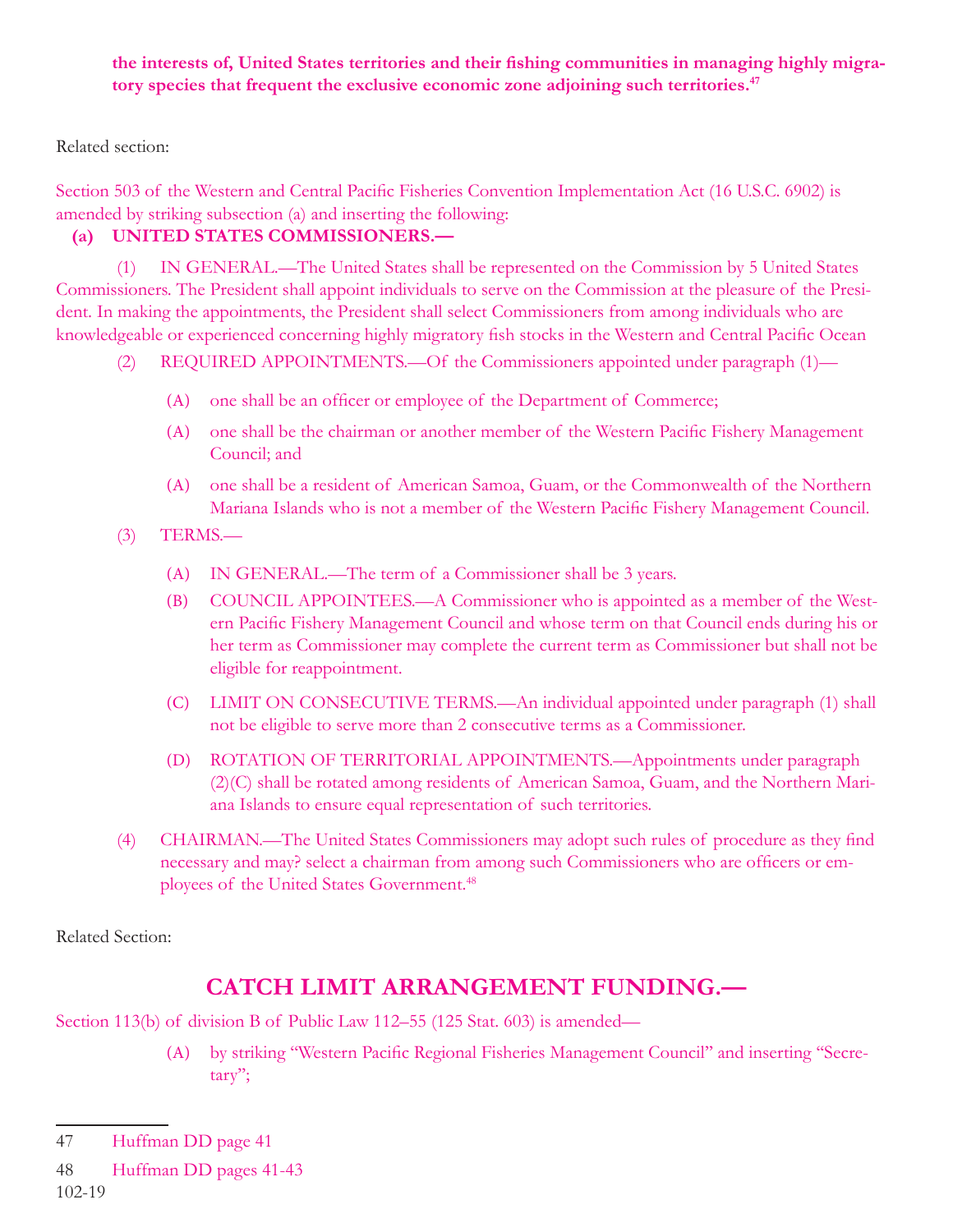- (B) by adding ''and'' after the semicolon at the end of paragraph (1);
- (C) in paragraph (2)—
	- (i) by striking ''use'' and inserting ''transfer'';
	- (ii) by striking "only"; and
	- (iii) by striking ''; and'' and inserting ''or for such other purposes as the government of the United States Participating Territory determines.''; and
- (D) by striking paragraph (3).49

# **TITLE II—FOREIGN FISHING AND INTERNATIONAL FISHERY AGREEMENTS**

# **SEC. 201. FOREIGN FISHING**

*16 U.S.C. 1821*

- **(a) IN GENERAL.—After February 28, 1977, no foreign fi shing is authorized within the exclusive**  economic zone, [within the special areas,]\* or for anadromous species or Continental Shelf fishery **resources beyond the exclusive economic zone [such zone or areas]\*, unless such foreign fishing—** 
	- (1) is authorized under subsections (b) or (c) or section 204(e), or under a permit issued under section 204(d);
	- (2) is not prohibited by subsection (f); and
	- (3) is conducted under, and in accordance with, a valid and applicable permit issued pursuant to section 204.
- (b) EXISTING INTERNATIONAL FISHERY AGREEMENTS.—Foreign fishing described in subsection (a) may be conducted pursuant to an international fishery agreement (subject to the provi**sions of section 202(b) or (c)), if such agreement—**
	- (1) was in effect on the date of enactment of this Act; and
	- (2) has not expired, been renegotiated, or otherwise ceased to be of force and effect with respect to the United States.
- **(c) GOVERNING INTERNATIONAL FISHERY AGREEMENTS.—Foreign fi shing described in**  subsection (a) may be conducted pursuant to an international fishery agreement (other than a **treaty) which meets the requirements of this subsection if such agreement becomes effective after**  application of section 203. Any such international fishery agreement shall hereafter in this Act be referred to as a "governing international fishery agreement". Each governing international fishery agreement shall acknowledge the exclusive fishery management authority of the United States, as **set forth in this Act. It is the sense of the Congress that each such agreement shall include a bind**ing commitment, on the part of such foreign nation and its fishing vessels, to comply with the fol**lowing terms and conditions:**
	- (1) The foreign nation, and the owner or operator of any fishing vessel fishing pursuant to such agreement, will abide by all regulations promulgated by the Secretary pursuant to this Act, including any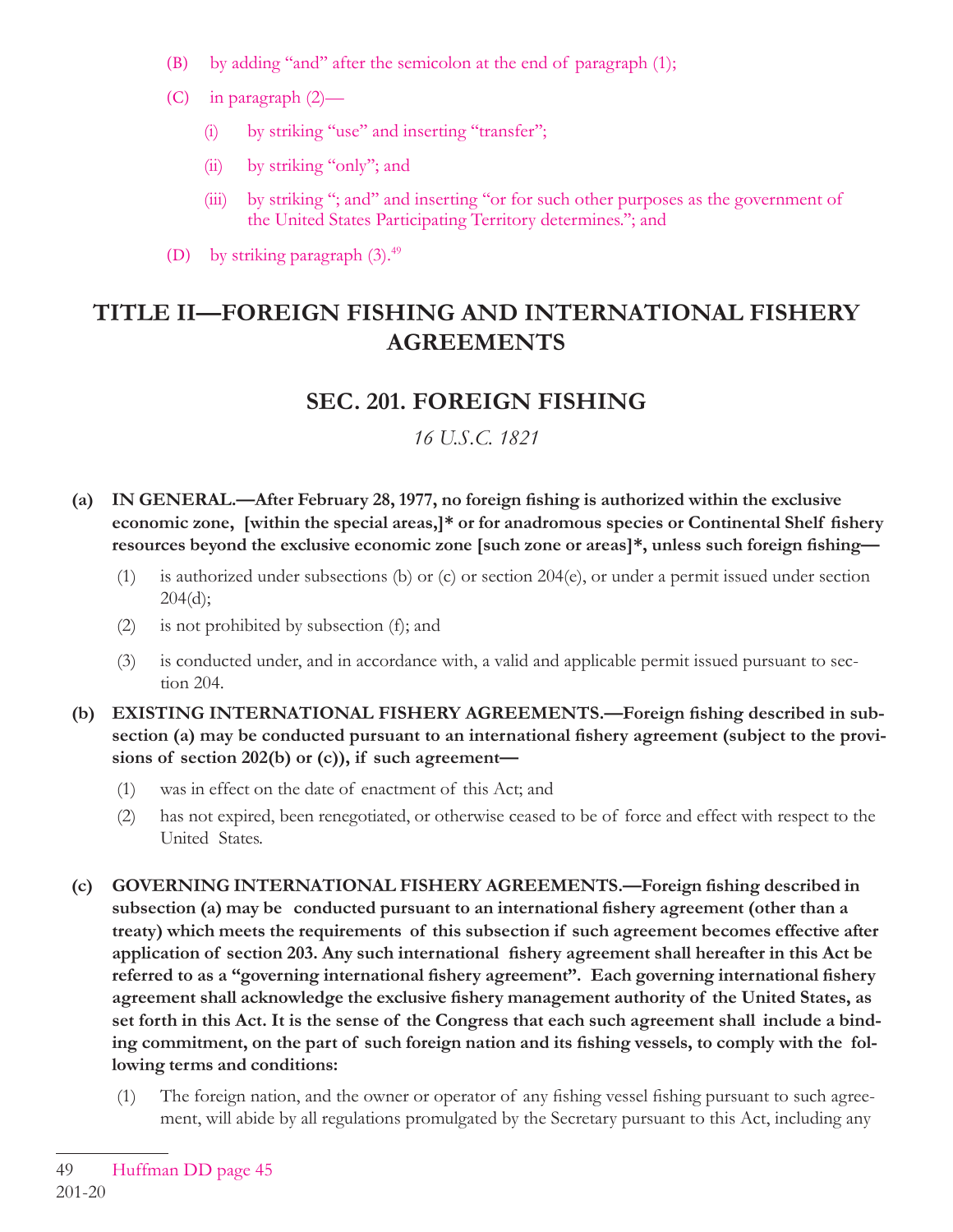regulations promulgated to implement any applicable fishery management plan or any preliminary fishery management plan.

- (2) The foreign nation, and the owner or operator of any fishing vessel fishing pursuant to such agreement, will abide by the requirement that—
	- (A) any officer authorized to enforce the provisions of this Act (as provided for in section 311) be permitted—
		- (i) to board, and search or inspect, any such vessel at any time,
		- $(ii)$  to make arrests and seizures provided for in section 311(b) whenever such officer has reasonable cause to believe, as a result of such a search or inspection, that any such vessel or any person has committed an act prohibited by section 307, and
		- (iii) to examine and make notations on the permit issued pursuant to section 204 for such vessel;
	- (B) the permit issued for any such vessel pursuant to section 204 be prominently displayed in the wheel-house of such vessel;
	- (C) transponders, or such other appropriate position-fixing and identification equipment as the Secretary of the department in which the Coast Guard is operating determines to be appropriate, be installed and maintained in working order on each such vessel;
	- (D) United States observers required under subsection (h) be permitted to be stationed aboard any such vessel and that all of the costs incurred incident to such stationing, including the costs of data editing and entry and observer monitoring, be paid for, in accordance with such subsection, by the owner or operator of the vessel;
	- (E) any fees required under section 204(b)(10) be paid in advance;
	- (F) agents be appointed and maintained within the United States who are authorized to receive and respond to any legal process issued in the United States with respect to such owner or operator; and
	- (G) responsibility be assumed, in accordance with any requirements prescribed by the Secretary, for the reimbursement of United States citizens for any loss of, or damage to, their fishing vessels, fishing gear, or catch which is caused by any fishing vessel of that nation;

and will abide by any other monitoring, compliance, or enforcement requirement related to fishery conservation and management which is included in such agreement.

- (3) The foreign nation and the owners or operators of all of the fishing vessels of such nation shall not, in any year, harvest an amount of fish which exceeds such nation's allocation of the total allowable level of foreign fishing, as determined under subsection (e).
- (4) The foreign nation will—
	- (A) apply, pursuant to section 204, for any required permits;
	- (B) deliver promptly to the owner or operator of the appropriate fishing vessel any permit which is issued under that section for such vessel;
	- (C) abide by, and take appropriate steps under its own laws to assure that all such owners and operators comply with, section 204(a) and the applicable conditions and restrictions established under section 204(b)(7); and
	- (D) take, or refrain from taking, as appropriate, actions of the kind referred to in subsection (e)(1) in order to receive favorable allocations under such subsection.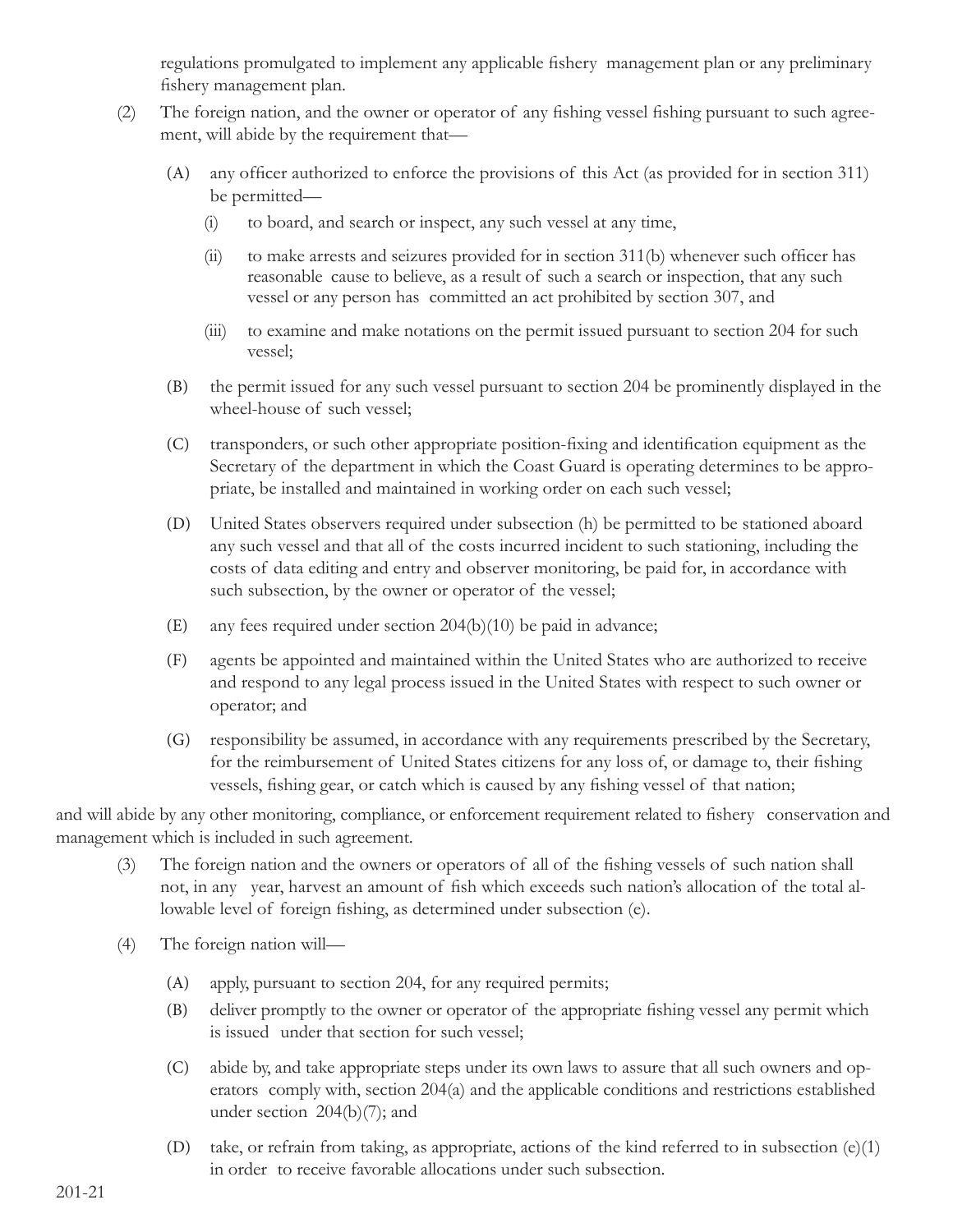**(d) TOTAL ALLOWABLE LEVEL OF FOREIGN FISHING.—The total allowable level of foreign**  fishing, if any, with respect to any fishery subject to the exclusive fishery management authority of the United States, is that portion of the optimum yield of such fishery which cannot, or will not be **harvested by vessels of the United States, as determined in accordance with this Act. Allocations of**  the total allowable level of foreign fishing are discretionary, except that the total allowable level shall be zero for fisheries determined by the Secretary to have adequate or excess domestic harvest capac**ity.**

### **(e) ALLOCATION OF ALLOWABLE LEVEL.—(1)**

- (A) The Secretary of State, in cooperation with the Secretary, may make allocations to foreign nations from the total allowable level of foreign fishing which is permitted with respect to each fishery subject to the exclusive fishery management authority of the United States.
- (B) From the determinations made under subparagraph (A), the Secretary of State shall compute the aggregate of all of the fishery allocations made to each foreign nation.
- (C) The Secretary of State shall initially release to each foreign nation for harvesting up to 50 percent of the allocations aggregate computed for such nation under subparagraph (B), and such release of allocation shall be apportioned by the Secretary of State, in cooperation with the Secretary, among the individual fishery allocations determined for that nation under subparagraph (A). The basis on which each apportionment is made under this subparagraph shall be stated in writing by the Secretary of State.
- (D) After the initial release of fishery allocations under subparagraph (C) to a foreign nation, any subsequent release of an allocation for any fishery to such nation shall only be made—
	- $(i)$  after the lapse of such period of time as may be sufficient for purposes of making the determination required under clause (ii); and
	- (ii) if the Secretary of State and the Secretary, after taking into account the size of the allocation for such fishery and the length and timing of the fishing season, determine in writing that such nation is complying with the purposes and intent of this paragraph with respect to such fishery.

 If the foreign nation is not determined under clause (ii) to be in such compliance, the Secretary of State shall reduce, in a manner and quantity he considers to be appropriate (I) the remainder of such allocation, or (II) if all of such allocation has been released, the next allocation of such fishery, if any, made to such nation.

- (E) The determinations required to be made under subparagraphs (A) and (D)(ii), and the apportionments required to be made under subparagraph (C), with respect to a foreign nation shall be based on—
	- (i) whether, and to what extent, such nation imposes tariff barriers or nontariff barriers on the importation, or otherwise restricts the market access, of both United States fish and fishery products, particularly fish and fishery products for which the foreign nation has requested an allocation;
	- (ii) whether, and to what extent, such nation is cooperating with the United States in both the advancement of existing and new opportunities for fisheries exports from the United States through the purchase of fishery products from United States processors, and the advancement of fisheries trade through the purchase of fish and fishery products from United States fishermen, particularly fish and fishery products for which the foreign nation has requested an allocation;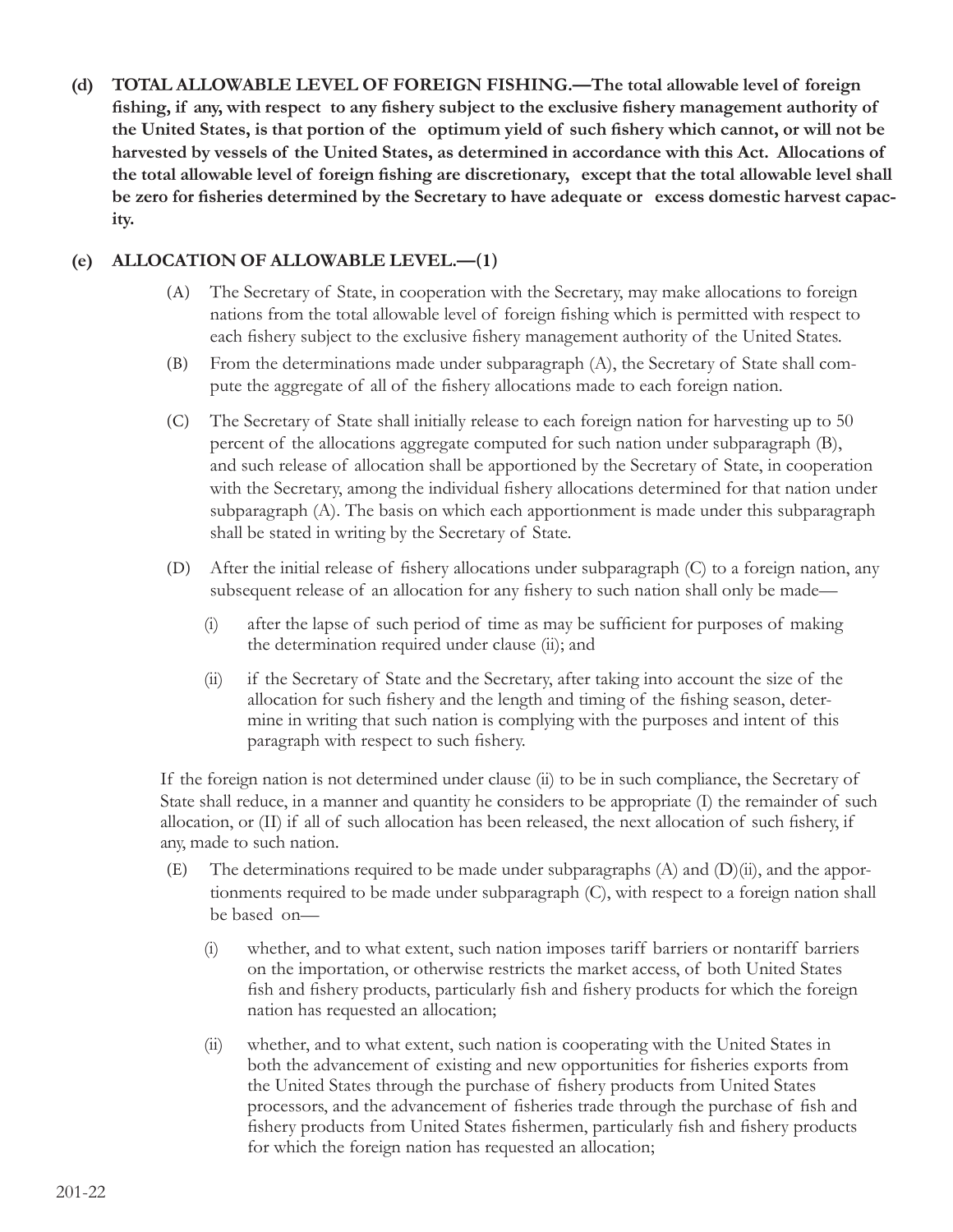- (iii) whether, and to what extent, such nation and the fishing fleets of such nation have cooperated with the United States in the enforcement of United States fishing regulations;
- $(iv)$  whether, and to what extent, such nation requires the fish harvested from the exclusive economic zone [or special areas]\* for its domestic consumption;
- (v) whether, and to what extent, such nation otherwise contributes to, or fosters the growth of, a sound and economic United States fishing industry, including minimizing gear conflicts with fishing operations of United States fishermen, and transferring harvesting or processing technology which will benefit the United States fishing industry;
- (vi) whether, and to what extent, the fishing vessels of such nation have traditionally engaged in fishing in such fishery;
- (vii) whether, and to what extent, such nation is cooperating with the United States in, and making substantial contributions to, fishery research and the identification of fishery resources; and
- (viii) such other matters as the Secretary of State, in cooperation with the Secretary, deems appropriate.
- $(2)$ (A) For the purposes of this paragraph—
	- $(i)$  The term "certification" means a certification made by the Secretary that nationals of a foreign country, directly or indirectly, are conducting fishing operations or engaging in trade or taking which diminishes the effectiveness of the International Convention for the Regulation of Whaling. A certification under this section shall also be deemed a certification for the purposes of section  $8(a)$  of the Fishermen's Protective Act of 1967 (22 U.S.C. 1978(a)).
	- (ii) The term "remedial period" means the 365-day period beginning on the date on which a certification is issued with respect to a foreign country.
- (B) If the Secretary issues a certification with respect to any foreign country, then each allocation under paragraph (1) that—
	- (i) is in effect for that foreign country on the date of issuance; or
	- (ii) is not in effect on such date but would, without regard to this paragraph, be made to the foreign country within the remedial period; shall be reduced by the Secretary of State, in consultation with the Secretary, by not less than 50 percent.
- (C) The following apply for purposes of administering subparagraph (B) with respect to any foreign country:
	- $(i)$  If on the date of certification, the foreign country has harvested a portion, but not all, of the quantity of fish specified under any allocation, the reduction under subparagraph (B) for that allocation shall be applied with respect to the quantity not harvested as of such date.
	- $(ii)$  If the Secretary notified the Secretary of State that it is not likely that the certification of the foreign country will be terminated under section 8(d) of the Fishermen's Protective Act of 1967 before the close of the period for which an allocation is applicable or before the close of the remedial period (whichever close first occurs) the Secretary of State, in consultation with the Secretary, shall reallocate any portion of any reduction made under subparagraph (B) among one or more foreign countries for which no certification is in effect.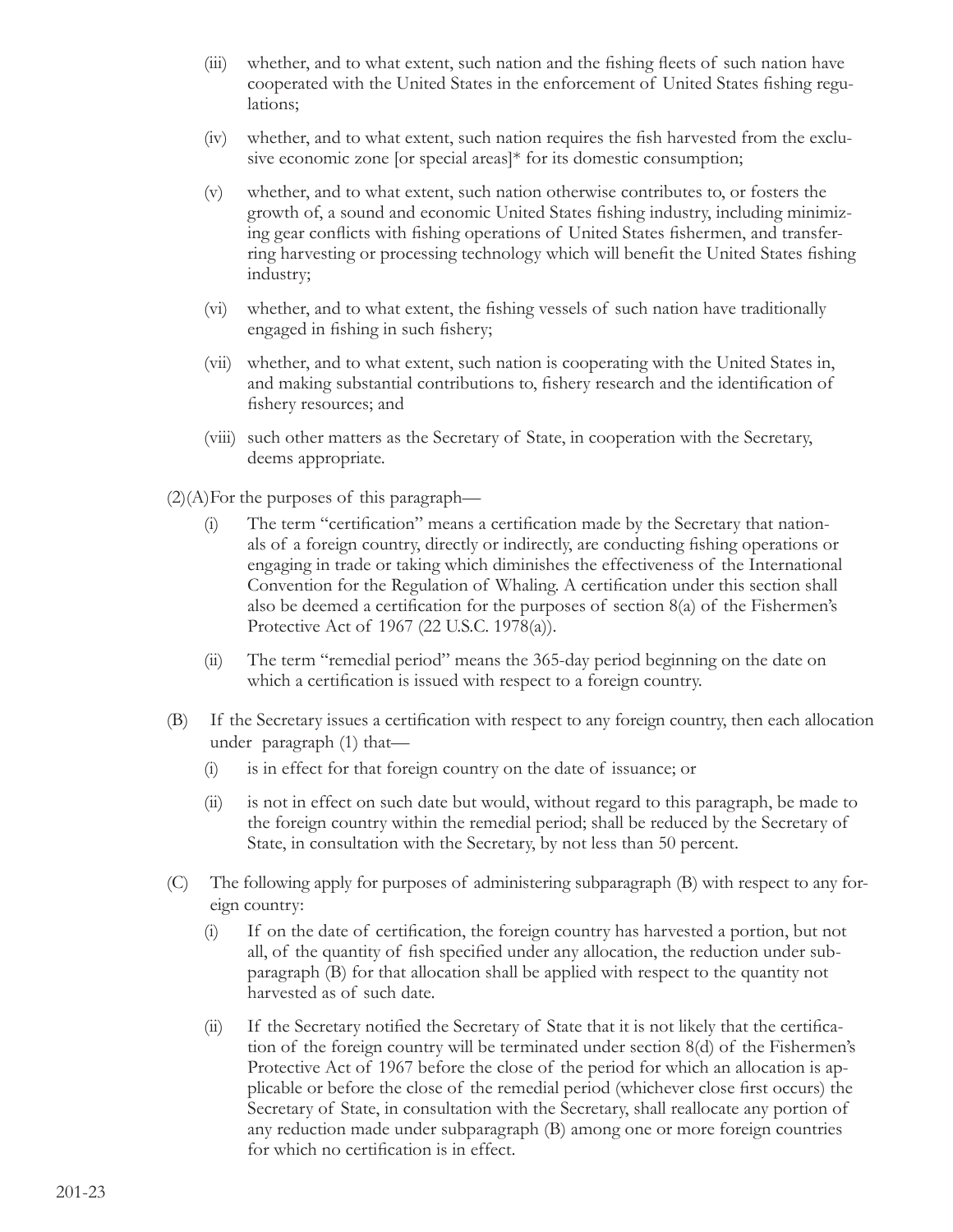- (iii) If the certification is terminated under such section  $8(d)$  during the remedial period, the Secretary of State shall return to the foreign country that portion of any allocation reduced under subparagraph (B) that was not reallocated under clause (ii); unless the harvesting of the fish covered by the allocation is otherwise prohibited under this Act.
- (iv) The Secretary may refund or credit, by reason of reduction of any allocation under this paragraph, any fee paid under section 204.
- (D) If the certification of a foreign country is not terminated under section  $8(d)$  of the Fishermen's Protective Act of 1967 before the close of the last day of the remedial period, the Secretary of State—
	- (i) with respect to any allocation made to that country and in effect (as reduced under subparagraph (B)) on such last day, shall rescind, effective on and after the day after such last day, any unharvested portion of such allocation; and
	- (ii) may not thereafter make any allocation to that country under paragraph (1) until the certification is terminated.
- (f) RECIPROCITY—Foreign fishing shall not be authorized for the fishing vessels of any foreign nation unless such nation satisfies the Secretary and the Secretary of State that such nation extends substantially the same fishing privileges to fishing vessels of the United States, if any, as the United States extends to foreign fishing vessels.
- (g) PRELIMINARY FISHERY MANAGEMENT PLANS.—The Secretary, when notified by the **Secretary of State that any foreign nation has submitted an application under section 204(b), shall prepare a preliminary fishery management plan for any fishery covered by such application if the** Secretary determines that no fishery management plan for that fishery will be prepared and imple**mented, pursuant to title III, before March 1, 1977. To the extent practicable, each such plan—**
	- $(1)$  shall contain a preliminary description of the fishery and a preliminary determination as to—
		- $(A)$  the optimum yield from such fishery;
		- (B) when appropriate, the capacity and extent to which United States fish processors will process that portion of such optimum yield that will be harvested by vessels of the United States; and
		- (C) the total allowable level of foreign fishing with respect to such fishery;
	- (2) shall require each foreign fishing vessel engaged or wishing to engage in such fishery to obtain a permit from the Secretary;
	- (3) shall require the submission of pertinent data to the Secretary, with respect to such fishery, as described in section  $303(a)(5)$ ; and
	- (4) may, to the extent necessary to prevent irreversible effects from overfishing, with respect to such fishery, contain conservation and management measures applicable to foreign fishing which—
		- (A) are determined to be necessary and appropriate for the conservation and management of such fishery,
		- (B) are consistent with the national standards, the other provisions of this Act, and other applicable law, and
		- (C) are described in section  $303(b)(2)$ ,  $(3)$ ,  $(4)$ ,  $(5)$ , and  $(7)$ .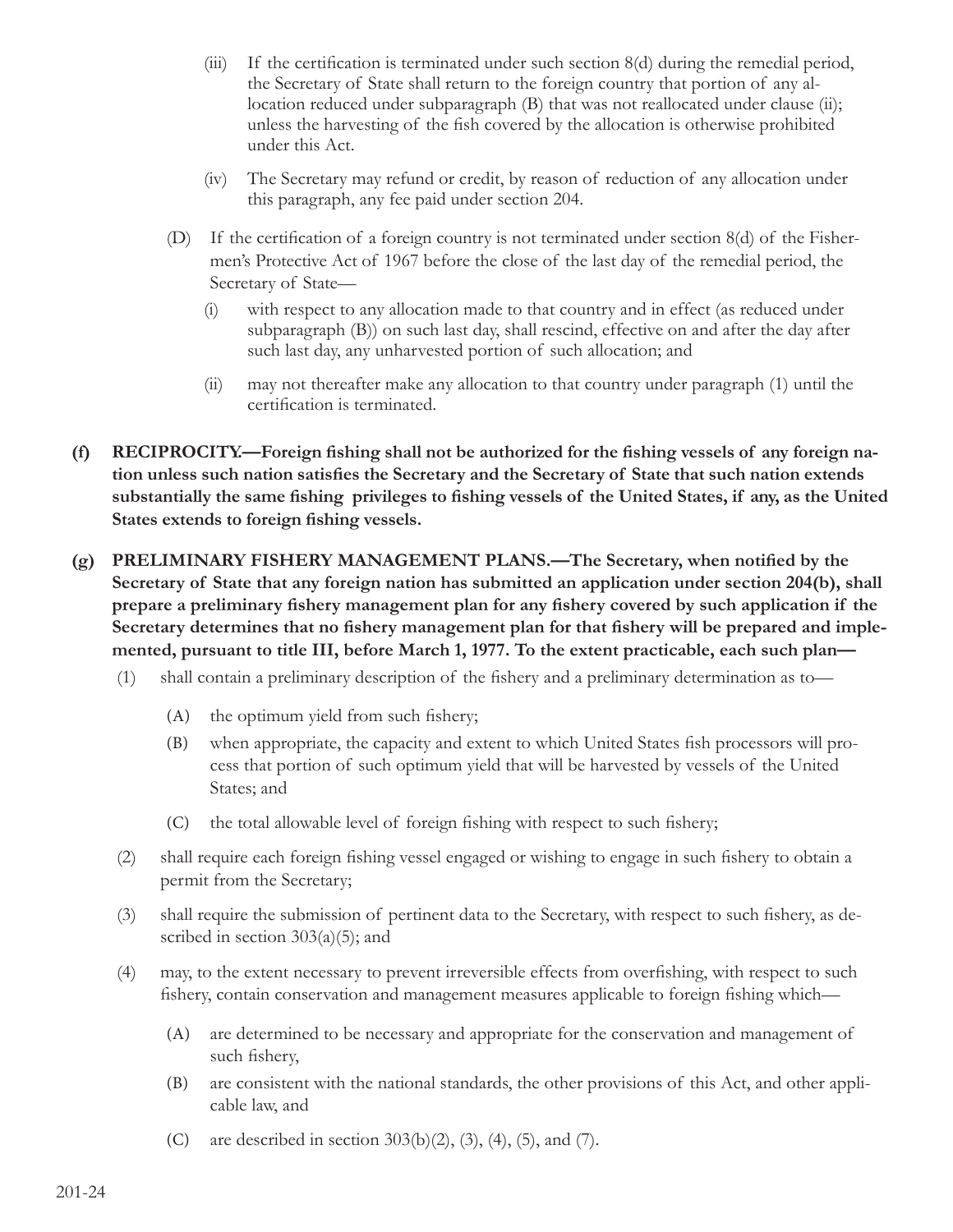Each preliminary fishery management plan shall be in effect with respect to foreign fishing for which permits have been issued until a fishery management plan is prepared and implemented, pursuant to title III, with respect to such fishery. The Secretary may, in accordance with section 553 of title 5, United States Code, also prepare and promulgate interim regulations with respect to any such preliminary plan. Such regulations shall be in effect until regulations implementing the applicable fishery management plan are promulgated pursuant to section 305.

### **(h) FULL OBSERVER COVERAGE PROGRAM.—**

- (1)
- (A) Except as provided in paragraph (2), the Secretary shall establish a program under which a United States observer will be stationed aboard each foreign fishing vessel while that vessel is engaged in fishing within the exclusive economic zone [or special areas] $*$ .
- (B) The Secretary shall by regulation prescribe minimum health and safety standards that shall be maintained aboard each foreign fishing vessel with regard to the facilities provided for the quartering of, and the carrying out of observer functions by, United States observers.
- (2) The requirement in paragraph  $(1)$  that a United States observer be placed aboard each foreign fishing vessel may be waived by the Secretary if he finds that—
	- $(A)$  in a situation where a fleet of harvesting vessels transfers its catch taken within the exclusive economic zone [or special areas]\* to another vessel, aboard which is a United States observer, the stationing of United States observers on only a portion of the harvesting vessel fleet will provide a representative sampling of the by-catch of the fleet that is sufficient for purposes of determining whether the requirements of the applicable management plans for the by-catch species are being complied with;
	- $(B)$  in a situation where the foreign fishing vessel is operating under a Pacific Insular Area fishing agreement, the Governor of the applicable Pacific Insular Area, in consultation with the Western Pacific Council, has established an observer coverage program or other monitoring program that the Secretary, in consultation with the Western Pacific Management Council, determines is adequate to monitor harvest, bycatch, and compliance with the laws of the United States by vessels fishing under the agreement;
	- (C) the time during which a foreign fishing vessel will engage in fishing within the exclusive economic zone [or special areas]\* will be of such short duration that the placing of a United States observer aboard the vessel would be impractical; or
	- (D) for reasons beyond the control of the Secretary, an observer is not available.
- (3) Observers, while stationed aboard foreign fishing vessels, shall carry out such scientific, compliance monitoring, and other functions as the Secretary deems necessary or appropriate to carry out the purposes of this Act; and shall cooperate in carrying out such other scientific programs relating to the conservation and management of living resources as the Secretary deems appropriate.
- (4) In addition to any fee imposed under section 204(b)(10) of this Act and section 10(e) of the Fishermen's Protective Act of 1967 (22 U.S.C. 1980 $(e)$ ) with respect to foreign fishing for any year after 1980, the Secretary shall impose, with respect to each foreign fishing vessel for which a permit is issued under such section 204, a surcharge in an amount sufficient to cover all the costs of providing a United States observer aboard that vessel. The failure to pay any surcharge imposed under this paragraph shall be treated by the Secretary as a failure to pay the permit fee for such vessel under section 204(b)(10). All surcharges collected by the Secretary under this paragraph shall be deposited in the Foreign Fishing Observer Fund established by paragraph (5).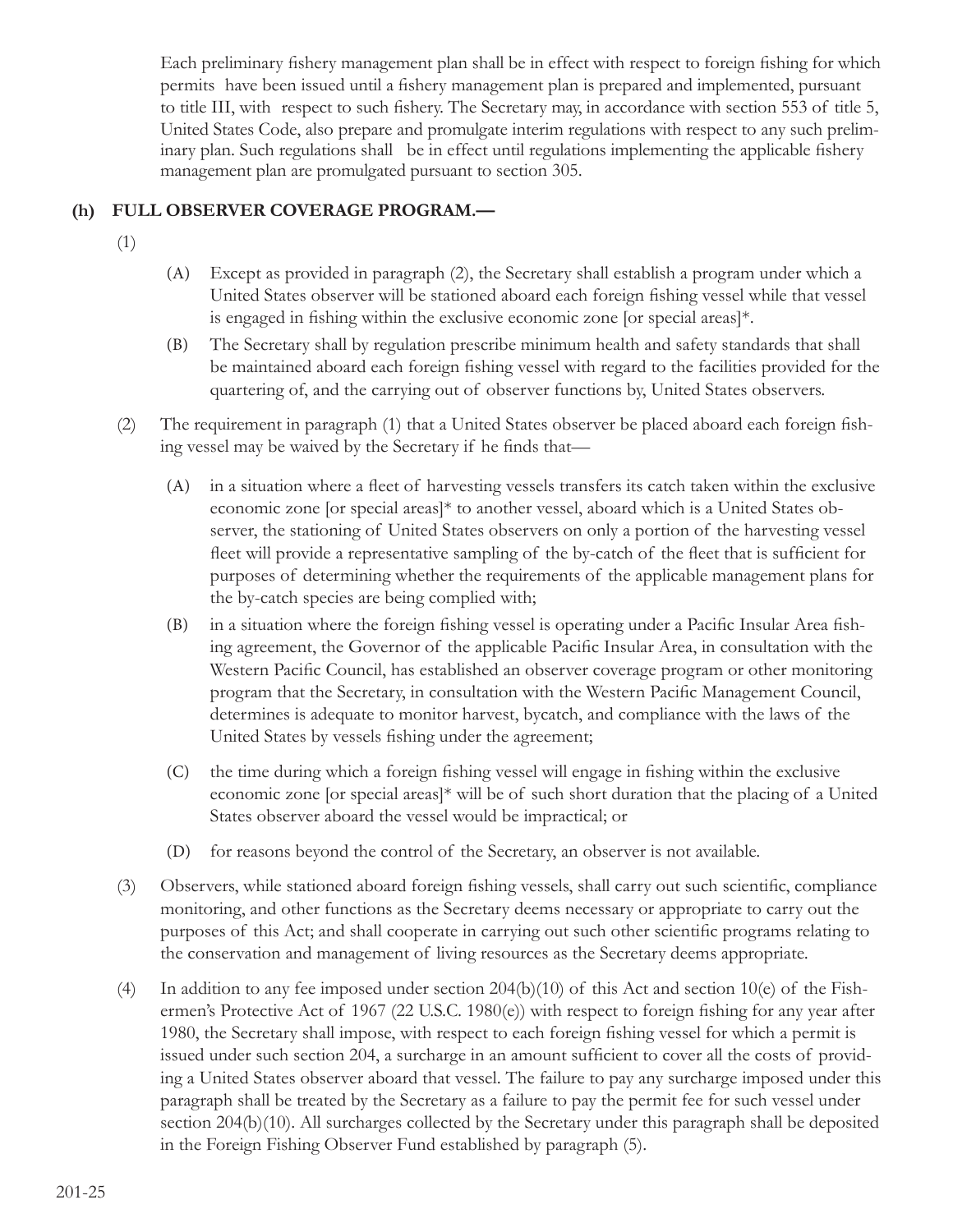- (5) There is established in the Treasury of the United States the Foreign Fishing Observer Fund. The Fund shall be available to the Secretary as a revolving fund for the purpose of carrying out this subsection. The Fund shall consist of the surcharges deposited into it as required under paragraph (4). All payments made by the Secretary to carry out this subsection shall be paid from the Fund, only to the extent and in the amounts provided for in advance in appropriation Acts. Sums in the Fund which are not currently needed for the purposes of this subsection shall be kept on deposit or invested in obligations of, or guaranteed by, the United States.
- $(6)$  If at any time the requirement set forth in paragraph  $(1)$  cannot be met because of insufficient appropriations, the Secretary shall, in implementing a supplementary observer program:
	- (A) certify as observers, for the purposes of this subsection, individuals who are citizens or nationals of the United States and who have the requisite education or experience to carry out the functions referred to in paragraph (3);
	- (B) establish standards of conduct for certified observers equivalent to those applicable to Federal personnel;
	- (C) establish a reasonable schedule of fees that certified observers or their agents shall be paid by the owners and operators of foreign fishing vessels for observer services; and
	- (D) monitor the performance of observers to ensure that it meets the purposes of this Act.
- (i) RECREATIONAL FISHING.—Notwithstanding any other provision of this title, foreign fishing vessels which are not operated for profit may engage in recreational fishing within the exclusive **economic zone, [special areas,]\* and the waters within the boundaries of a State subject to obtaining such permits, paying such reasonable fees, and complying with such conditions and restrictions as the Secretary and the Governor of the State (or his designee) shall impose as being necessary**  or appropriate to insure that the fishing activity of such foreign vessels within such zone, [areas,]\* **or waters, respectively, is consistent with all applicable Federal and State laws and any applicable**  fishery management plan implemented under section 304. The Secretary shall consult with the Sec**retary of State and the Secretary of the Department in which the Coast Guard is operating in formulating the conditions and restrictions to be applied by the Secretary under the authority of this subsection.**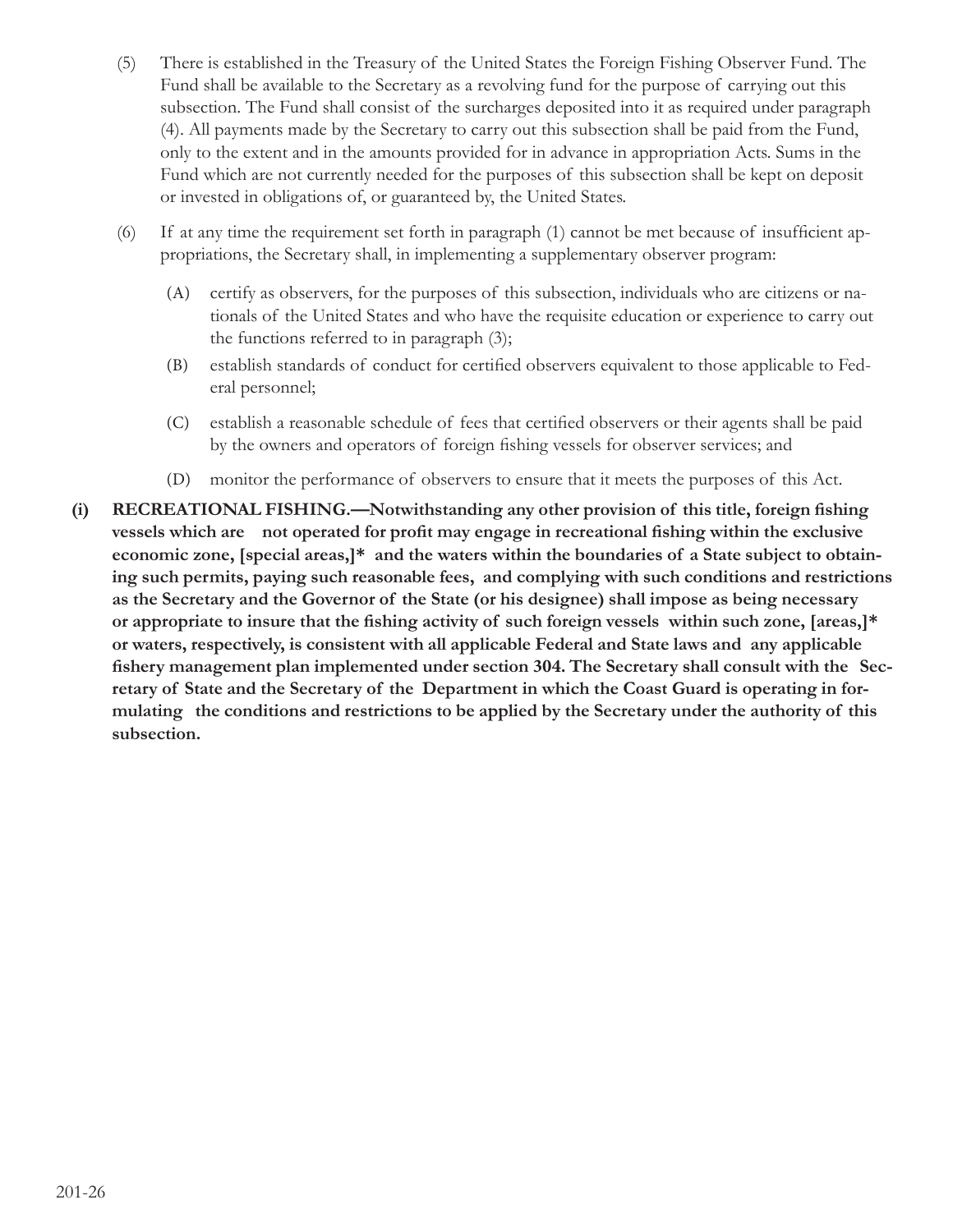## **SEC. 202. INTERNATIONAL FISHERY AGREEMENTS**

### *16 U.S.C. 1822*

### **(a) NEGOTIATIONS.—The Secretary of State—**

- (1) shall renegotiate treaties as provided for in subsection (b);
- (2) shall negotiate governing international fishery agreements described in section  $201(c)$ ;
- (3) may negotiate boundary agreements as provided for in subsection (d);
- (4) shall, upon the request of and in cooperation with the Secretary, initiate and conduct negotiations for the purpose of entering into international fishery agreements—
	- (A) which allow fishing vessels of the United States equitable access to fish over which foreign nations assert exclusive fishery management authority, and
	- (B) which provide for the conservation and management of anadromous species and highly migratory species; and
- (5) may enter into such other negotiations, not prohibited by subsection (c), as may be necessary and appropriate to further the purposes, policy, and provisions of this Act.
- **(b) TREATY RENEGOTIATION.—The Secretary of State, in cooperation with the Secretary, shall initiate, promptly after the date of enactment of this Act, the renegotiation of any treaty which per**tains to fishing within the exclusive economic zone (or within the area that will constitute such zone after February 28, 1977) [or special areas]\*, or for anadromous species or Continental Shelf fishery **resources beyond such zone or area[s]\*, and which is in any manner inconsistent with the purposes, policy, or provisions of this Act, in order to conform such treaty to such purposes, policy, and provisions. It is the sense of Congress that the United States shall withdraw from any such treaty, in accordance with its provisions, if such treaty is not so renegotiated within a reasonable period of time after such date of enactment.**
- (c) INTERNATIONAL FISHERY AGREEMENTS.—No international fishery agreement (other than a treaty) which pertains to foreign fishing within the exclusive economic zone (or within the area **that will constitute such zone after February 28, 1977) [or special areas,]\* or for anadromous species**  or Continental Shelf fishery resources beyond such zone or area[s]\*-
	- (1) which is in effect on June 1, 1976, may thereafter be renewed, extended, or amended; or
	- (2) may be entered into after May 31, 1976;
	- (3) by the United States unless it is in accordance with the provisions of section 201(c) or section 204(e).
- **(d) BOUNDARY NEGOTIATIONS.—The Secretary of State, in cooperation with the Secretary, may initiate and conduct negotiations with any adjacent or opposite foreign nation to establish the boundaries of the exclusive economic zone of the United States in relation to any such nation.**

### **(e) HIGHLY MIGRATORY SPECIES AGREEMENTS.—**

- (1) EVALUATION.—The Secretary of State, in cooperation with the Secretary, shall evaluate the effectiveness of each existing international fishery agreement which pertains to fishing for highly migratory species. Such evaluation shall consider whether the agreement provides for—
	- (A) the collection and analysis of necessary information for effectively managing the fishery,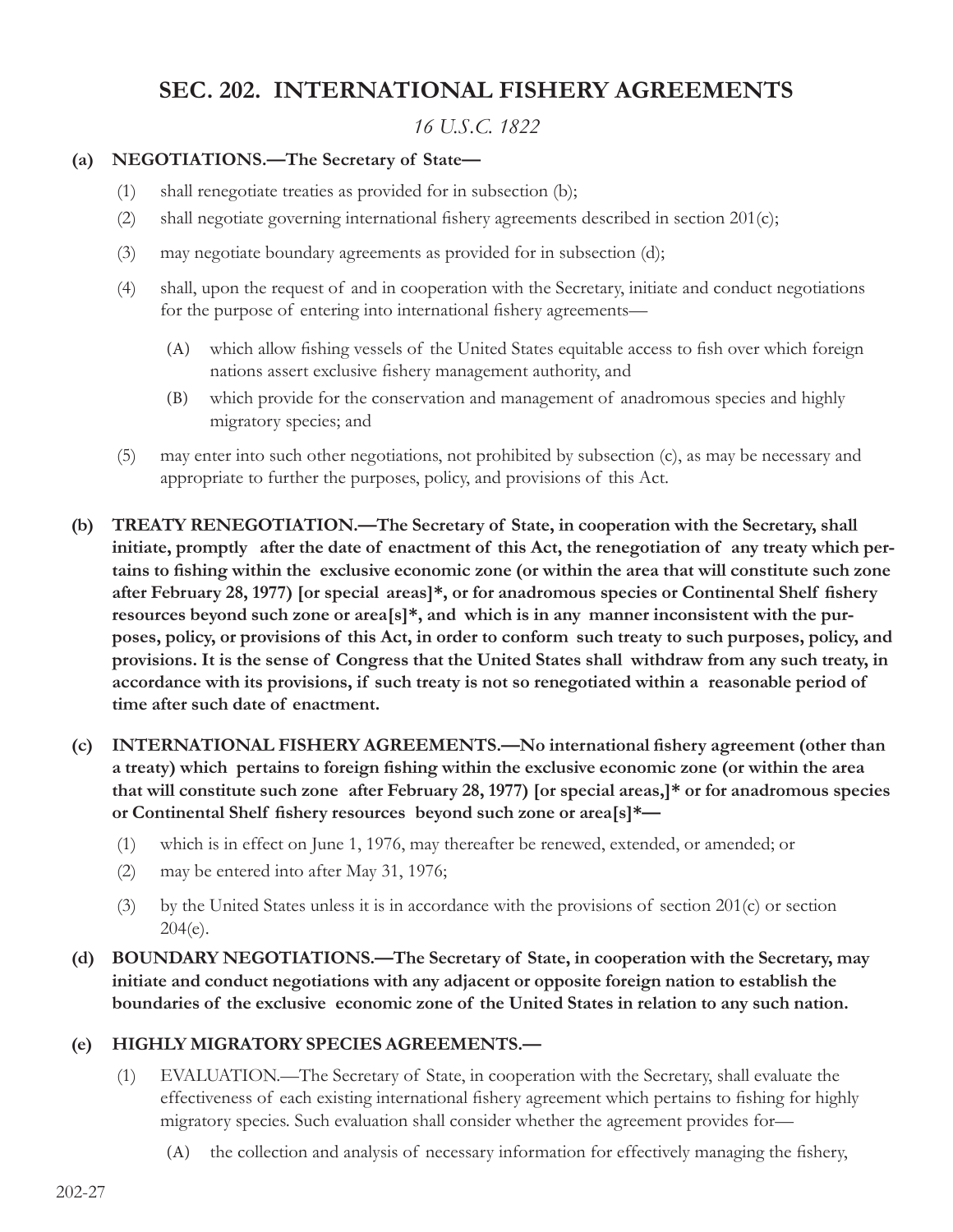including but not limited to information about the number of vessels involved, the type and quantity of fishing gear used, the species of fish involved and their location, the catch and bycatch levels in the fishery, and the present and probable future condition of any stock of fish involved;

- (B) the establishment of measures applicable to the fishery which are necessary and appropriate for the conservation and management of the fishery resource involved;
- (C) equitable arrangements which provide fishing vessels of the United States with (i) access to the highly migratory species that are the subject of the agreement and (ii) a portion of the allowable catch that reflects the traditional participation by such vessels in the fishery;
- (D) effective enforcement of conservation and management measures and access arrangements throughout the area of jurisdiction; and
- (E) sufficient and dependable funding to implement the provisions of the agreement, based on reasonable assessments of the benefits derived by participating nations.
- (2) ACCESS NEGOTIATIONS.—The Secretary of State, in cooperation with the Secretary, shall initiate negotiations with respect to obtaining access for vessels of the United States fishing for tuna species within the exclusive economic zones of other nations on reasonable terms and conditions.
- (3) REPORTS.—The Secretary of State shall report to the Congress—
	- (A) within 12 months after the date of enactment of this subsection, on the results of the evaluation required under paragraph (1), together with recommendations for addressing any inadequacies identified; and
	- (B) within six months after such date of enactment, on the results of the access negotiations required under paragraph (2).
- (4) NEGOTIATION.—The Secretary of State, in consultation with the Secretary, shall undertake such negotiations with respect to international fishery agreements on highly migratory species as are necessary to correct inadequacies identified as a result of the evaluation conducted under paragraph (1).
- (5) SOUTH PACIFIC TUNA TREATY.—It is the sense of the Congress that the United States Government shall, at the earliest opportunity, begin negotiations for the purpose of extending the Treaty on Fisheries Between the Governments of Certain Pacific Island States and the Government of the United States of America, signed at Port Moresby, Papua New Guinea, April 2, 1987, and it[s] Annexes.
- **(f) NONRECOGNITION.—It is the sense of the Congress that the United States Government shall not recognize the claim of any foreign nation to an exclusive economic zone (or the equivalent) beyond such nation's territorial sea, to the extent that such sea is recognized by the United States, if such nation—**
	- (1) fails to consider and take into account traditional fishing activity of fishing vessels of the United States;
	- (2) fails to recognize and accept that highly migratory species are to be managed by applicable international fishery agreements, whether or not such nation is a party to any such agreement; or
	- (3) imposes on fishing vessels of the United States any conditions or restrictions which are unrelated to fishery
	- (4) conservation and management.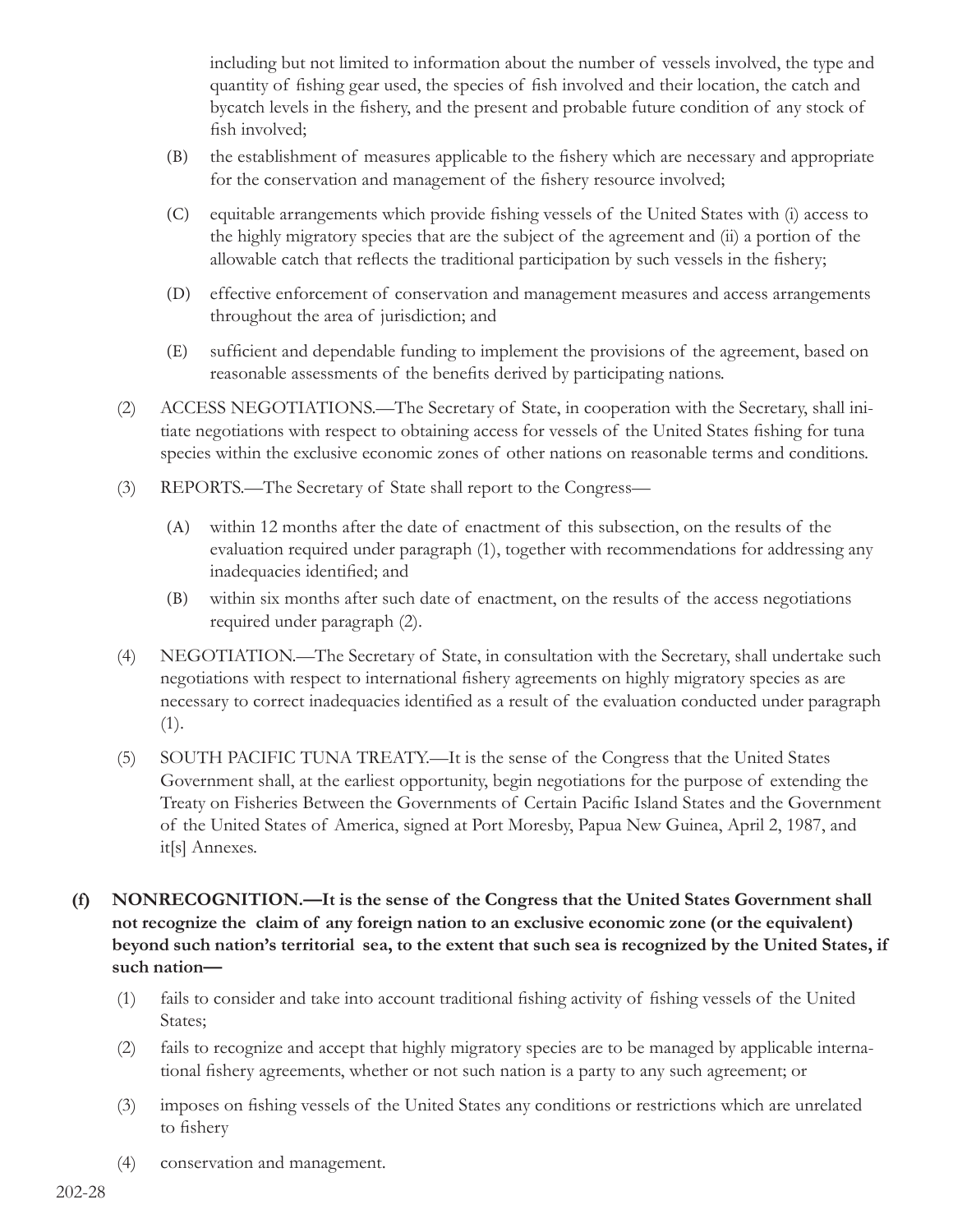#### **(g) FISHERY AGREEMENT WITH UNION OF SOVIET SOCIALIST REPUBLICS.—**

- (1) The Secretary of State, in consultation with the Secretary, is authorized to negotiate and conclude a fishery agreement with Russia of a duration of no more than 3 years, pursuant to which—
	- (A) Russia will give United States fishing vessels the opportunity to conduct traditional fisheries within the waters claimed by the United States prior to the conclusion of the Agreement between the United States of America and the Union of Soviet Socialist Republics on the Maritime Boundary, signed June 1, 1990, west of the maritime boundary, including the western special area described in Article 3(2) of the Agreement;
	- (B) the United States will give fishing vessels of Russia the opportunity to conduct traditional fisheries within waters claimed by the Union of Soviet Socialist Republics prior to the conclusion of the Agreement referred to in subparagraph (A), east of the maritime boundary, including the eastern special areas described in Article 3(1) of the Agreement;
	- (C) catch data shall be made available to the government of the country exercising fisheries jurisdiction over the waters in which the catch occurred; and
	- (D) each country shall have the right to place observers on board vessels of the other country and to board and inspect such vessels.
- (2) Vessels operating under a fishery agreement negotiated and concluded pursuant to paragraph (1) shall be subject to regulations and permit requirements of the country in whose waters the fisheries are conducted only to the extent such regulations and permit requirements are specified in that agreement.
- (3) The Secretary of Commerce may promulgate such regulations, in accordance with section 553 of title 5, United States Code, as may be necessary to carry out the provisions of any fishery agreement negotiated and concluded pursuant to paragraph (1).

### **(h) BYCATCH REDUCTION AGREEMENTS.—**

- (1) The Secretary of State, in cooperation with the Secretary, shall seek to secure an international agreement to establish standards and measures for bycatch reduction that are comparable to the standards and measures applicable to United States fishermen for such purposes in any fishery regulated pursuant to this Act for which the Secretary, in consultation with the Secretary of State, determines that such an international agreement is necessary and appropriate.
- (2) An international agreement negotiated under this subsection shall be—
	- (A) consistent with the policies and purposes of this Act; and
	- (B) subject to approval by Congress under section 203.
- (3) Not later than January 1, 1997, and annually thereafter, the Secretary, in consultation with the Secretary of State, shall submit to the Committee on Commerce, Science, and Transportation of the Senate and the Committee on Resources of the House of Representatives a report describing actions taken under this subsection.

# **SEC. 202A. SECRETARIAL REPRESENTATIVE FOR INTERNATIONAL FISHERIES.**

IN GENERAL.—The Secretary, in consultation with the Under Secretary of Commerce for Oceans and Atmosphere, shall designate a senior official who is appointed by the President, by and with the advice and consent of the Senate, to serve as the Secretarial Representative for International Fisheries for the purpose of performing the du-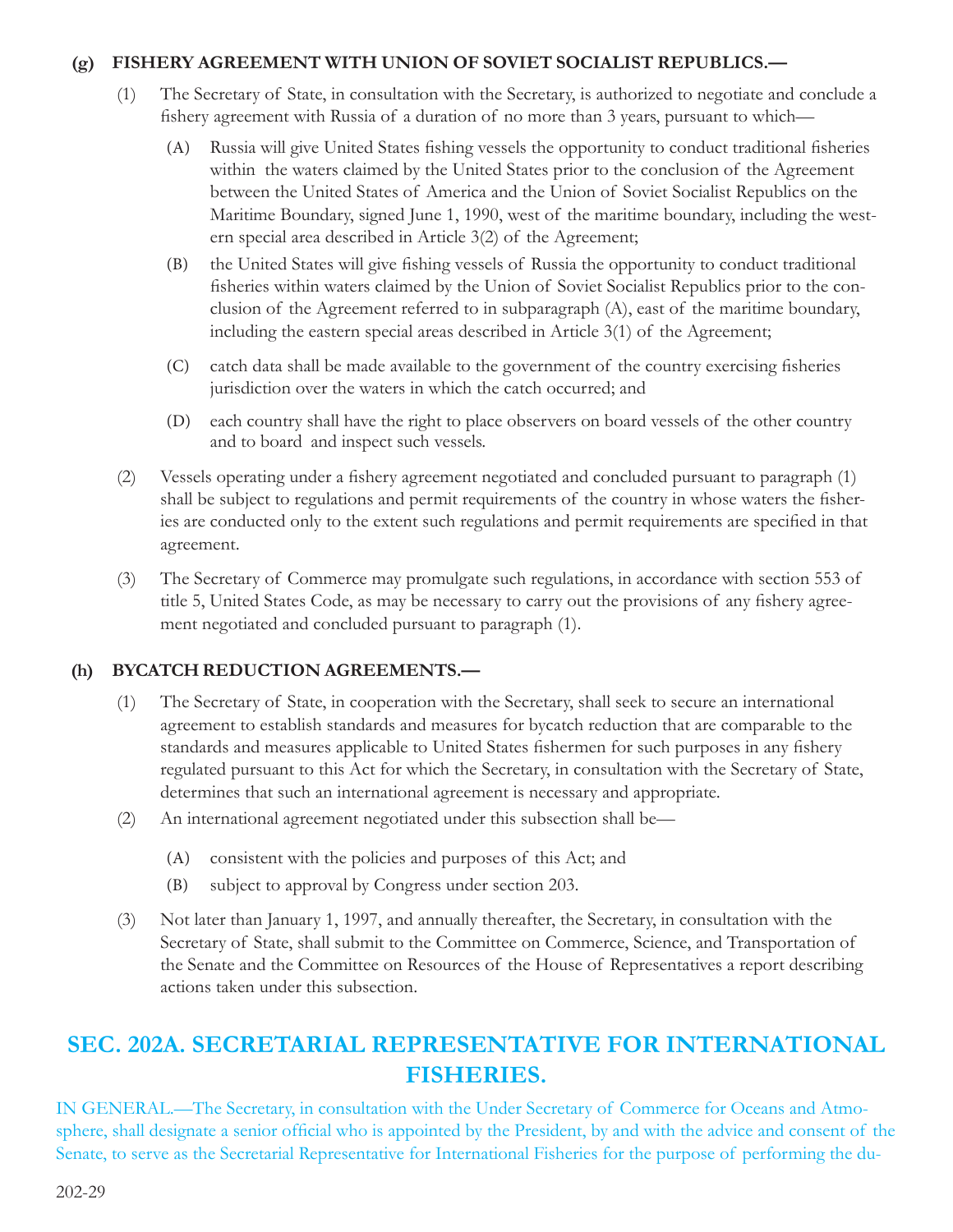ties of the Secretary with respect to international agreements involving fisheries and other living marine resources, including the development of policy and representation of the United States as a Commissioner under such international agreements.

ADVICE.—The Secretarial Representative for International Fisheries shall, in consultation with the Deputy Assistant Secretary for International Affairs and the Administrator of the National Marine Fisheries Service, advise the Secretary, Undersecretary of Commerce for Oceans and Atmosphere, and other senior officials of the Department of Commerce and the National Oceanic and Atmospheric Administration on development of policy on international fishery conservation and management matters.

CONSULTATION.—The Secretarial Representative for International Fisheries shall consult with the Committee on Commerce, Science, and Transportation of the Senate and the Committee on Natural Resources of the House of Representatives on matters pertaining to any regional or international negotiation concerning living marine resources.''

REPEAL.—Section 408 of the Magnuson-Stevens Fishery Conservation and Management Reauthorization Act of 2006 (16 U.S.C. 1891d) and the item relating to that section in the table of contents for that Act are repealed.

CONFORMING AMENDMENT.—The table of contents is amended by inserting after the item relating to section 202 the following: "Sec. 202A. Secretarial Representative for International Fisheries."<sup>50</sup>

# **SEC. 203. CONGRESSIONAL OVERSIGHT OF 16 U.S.C. 1823 INTERNA-TIONAL FISHERY AGREEMENTS**

- (a) IN GENERAL.—No governing international fishery agreement, bycatch reduction agreement, or Pacific Insular Area fishery agreement shall become effective with respect to the United States before the close of the first 120 calendar days (excluding any days in a period for which the Congress **is adjourned sine die) after the date on which the President transmits to the House of Represen**tatives and to the Senate a document setting forth the text of such governing international fishery agreement, bycatch reduction agreement, or Pacific Insular Area fishery agreement. A copy of the **document shall be delivered to each House of Congress on the same day and shall be delivered to the Clerk of the House of Representatives, if the House is not in session, and to the Secretary of the Senate, if the Senate is not in session.**
- **(b) REFERRAL TO COMMITTEES.—Any document described in subsection (a) shall be immediately referred in the House of Representatives to the Committee on Merchant Marine and Fisheries, and in the Senate to the Committees on Commerce and Foreign Relations.**

### **(c) CONGRESSIONAL PROCEDURES.—**

- (1) RULES OF THE HOUSE OF REPRESENTATIVES AND SENATE.—The provisions of this section are enacted by the Congress—
	- (A) as an exercise of the rulemaking power of the House of Representatives and the Senate, respectively, and they are deemed a part of the rules of each House, respectively, but applicable only with respect to the procedure to be followed in that House in the case of fishery agreement resolutions described in paragraph (2), and they supersede other rules only to the extent that they are inconsistent therewith; and
	- (B) with full recognition of the constitutional right of either House to change the rules (so far as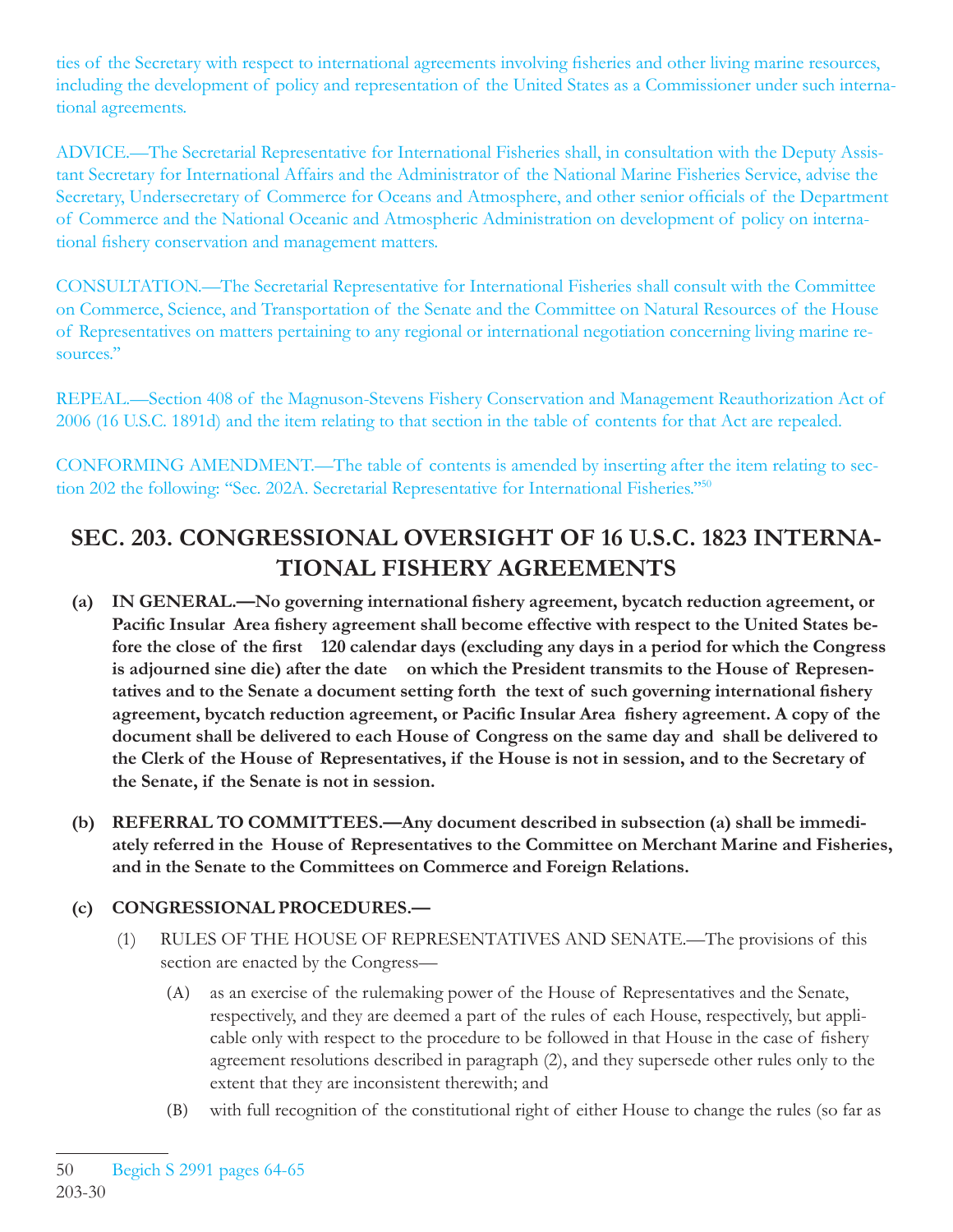they relate to the procedure of that House) at any time, and in the same manner and to the same extent as in the case of any other rule of that House.

- (2) DEFINITION.—For purposes of this subsection, the term "fishery agreement resolution" refers to a joint resolution of either House of Congress—
	- (A) the effect of which is to prohibit the entering into force and effect of any governing international fishery agreement, bycatch reduction agreement, or Pacific Insular Area fishery agreement the text of which is transmitted to the Congress pursuant to subsection (a); and
	- (B) which is reported from the Committee on Merchant Marine and Fisheries of the House of Representatives or the Committee on Commerce or the Committee on Foreign Relations of the Senate, not later than 45 days after the date on which the document described in subsection (a) relating to that agreement is transmitted to the Congress.
- (3) PLACEMENT ON CALENDAR. —Any fishery agreement resolution upon being reported shall immediately be placed on the appropriate calendar.
- (4) FLOOR CONSIDERATION IN THE HOUSE.—A motion in the House of Representatives to proceed to the consideration of any fishery agreement resolution shall be highly privileged and not debatable. An amendment to the motion shall not be in order, nor shall it be in order to move to reconsider the vote by which the motion is agreed to or disagreed to.
	- (A) Debate in the House of Representatives on any fishery agreement resolution shall be limited to not more than 10 hours, which shall be divided equally between those favoring and those opposing the resolution. A motion further to limit debate shall not be debatable. It shall not be in order to move to recommit any fishery agreement resolution or to move to reconsider the vote by which any fishery agreement resolution is agreed to or disagreed to.
	- (B) Motions to postpone, made in the House of Representatives with respect to the consideration of any fishery agreement resolution, and motions to proceed to the consideration of other business, shall be decided without debate.
	- (C) All appeals from the decisions of the Chair relating to the application of the Rules of the House of Representatives to the procedure relating to any fishery agreement resolution shall be decided without debate.
	- (D) Except to the extent specifically provided in the preceding provisions of this subsection, consideration of any fishery agreement resolution shall be governed by the Rules of the House of Representatives applicable to other bills and resolutions in similar circumstances.

#### (5) FLOOR CONSIDERATION IN THE SENATE.—

- (A) A motion in the Senate to proceed to the consideration of any fishery agreement resolution shall be privileged and not debatable. An amendment to the motion shall not be in order, nor shall it be in order to move to reconsider the vote by which the motion is agreed to or disagreed to.
- (B) Debate in the Senate on any fishery agreement resolution and on all debatable motions and appeals in connection therewith shall be limited to not more than 10 hours. The time shall be equally divided between, and controlled by, the majority leader and the minority leader or their designees.
- (C) Debate in the Senate on any debatable motion or appeal in connection with any fishery agreement resolution shall be limited to not more than 1 hour, to be equally divided between, and controlled by, the mover of the motion or appeal and the manager of the resolu-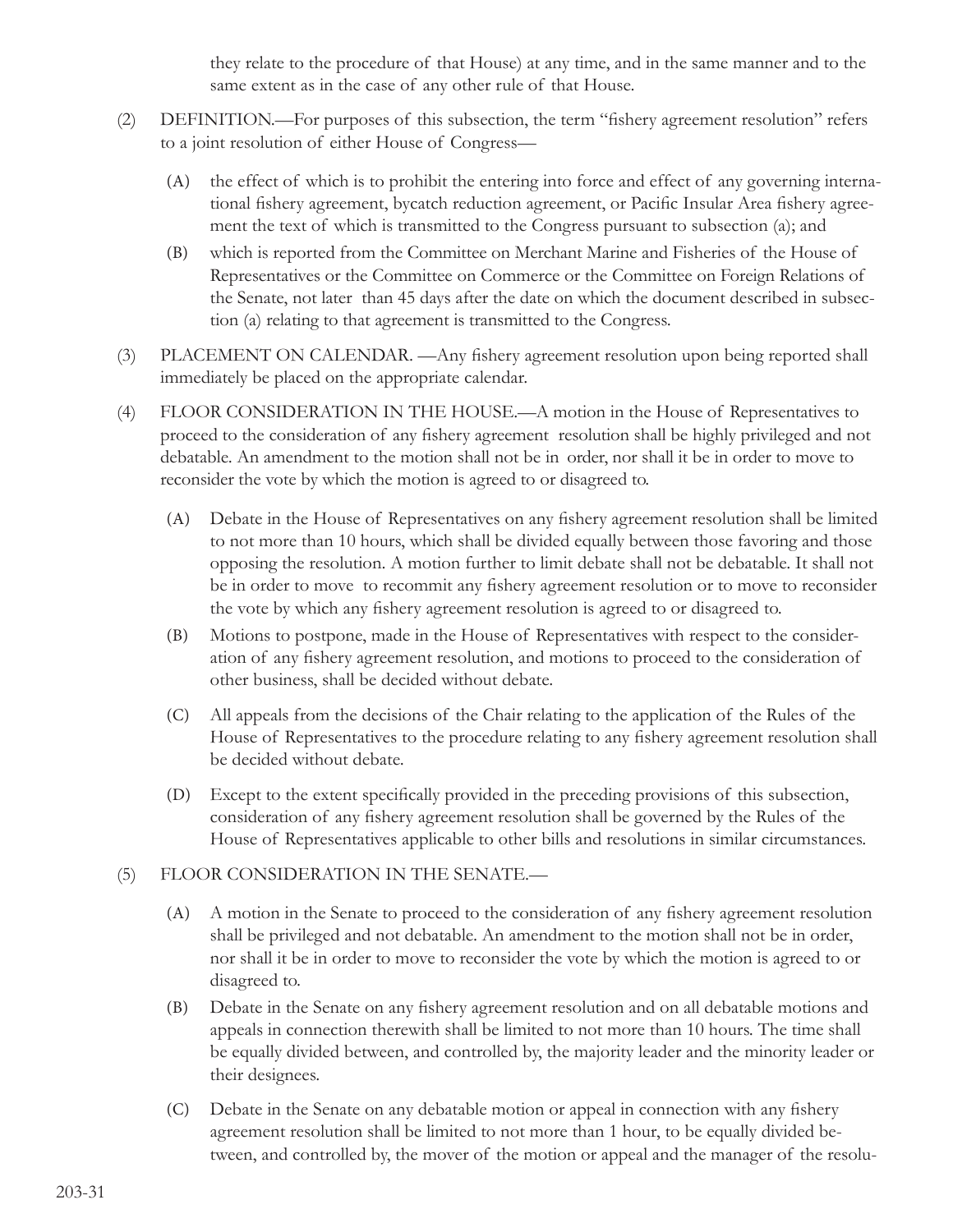tion, except that if the manager of the resolution is in favor of any such motion or appeal, the time in opposition thereto shall be controlled by the minority leader or his designee. The majority leader and the minority leader, or either of them, may allot additional time to any Senator during the consideration of any debatable motion or appeal, from time under their control with respect to the applicable fishery agreement resolution.

(D) A motion in the Senate to further limit debate is not debatable. A motion to recommit any fishery agreement resolution is not in order

## **SEC. 204. PERMITS FOR FOREIGN FISHING**

### *16 U.S.C. 1824*

(a) IN GENERAL.—After February 28, 1977, no foreign fishing vessel shall engage in fishing within **the exclusive economic zone [within the special areas]\*, or for anadromous species or Continental**  Shelf fishery resources beyond such zone [or areas]\*, unless such vessel has on board a valid per**mit issued under this section for such vessel.**

#### **(b) APPLICATIONS AND PERMITS UNDER GOVERNING INTERNATIONAL FISHERY AGREEMENTS.—**

- (1) ELIGIBILITY.—Each foreign nation with which the United States has entered into a governing international fishery agreement shall submit an application to the Secretary of State each year for a permit for each of its fishing vessels that wishes to engage in fishing described in subsection (a). No permit issued under this section may be valid for longer than a year; and section 558(c) of title 5, United States Code, does not apply to the renewal of any such permit.
- (2) FORMS.—The Secretary, in consultation with the Secretary of State and the Secretary of the department in which the Coast Guard is operating, shall prescribe the forms for permit applications submitted under this subsection and for permits issued pursuant to any such application.
- (3) CONTENTS.—Any application made under this subsection shall specify—
	- (A) the name and official number or other identification of each fishing vessel for which a permit is sought, together with the name and address of the owner thereof;
	- (B) the tonnage, hold capacity, speed, processing equipment, type and quantity of fishing gear, and such other pertinent information with respect to characteristics of each such vessel as the Secretary may require;
	- (C) each fishery in which each such vessel wishes to fish;
	- (D) the estimated amount of tonnage of fish which will be caught, taken, or harvested in each such fishery by each such vessel during the time the permit is in force;
	- (E) the amount or tonnage of United States harvested fish, if any, which each such vessel proposes to receive at sea from vessels of the United States; (F) the ocean area in which, and the season or period during which, such fishing will be conducted; and  $(G)$  all applicable vessel safety standards imposed by the foreign country, and shall include written certification that the vessel is in compliance with those standards; and shall include any other pertinent information and material which the Secretary may require.
- (4) TRANSMITTAL FOR ACTION.—Upon receipt of any application which complies with the requirements of paragraph (3), the Secretary of State shall publish a notice of receipt of the application in the Federal Register. Any such notice shall summarize the contents of the applications from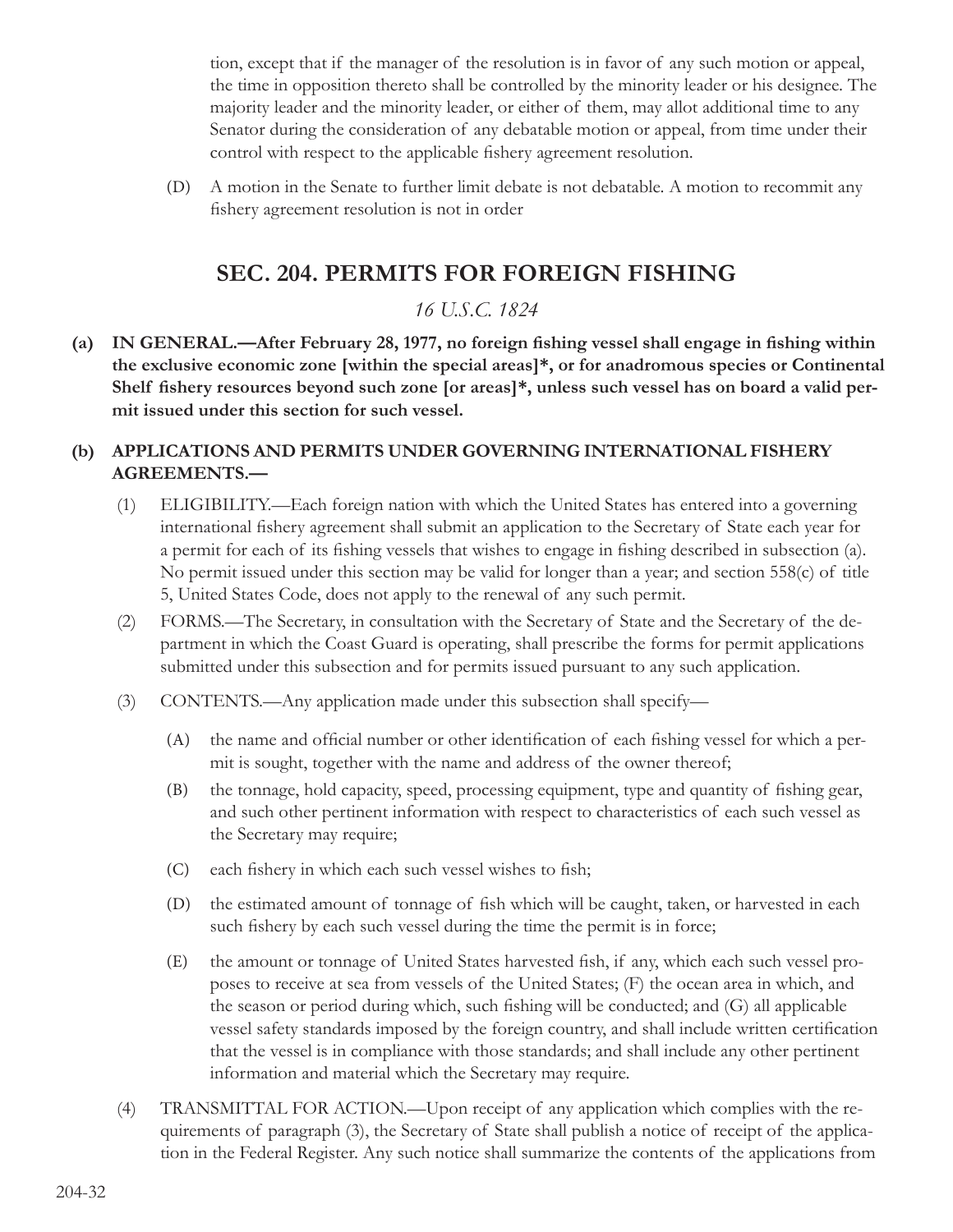each nation included therein with respect to the matters described in paragraph (3). The Secretary of State shall promptly transmit—

- (A) such application, together with his comments and recommendations thereon, to the Secretary;
- (B) a copy of the application to the Secretary of the department in which the Coast Guard is operating; and
- (C) a copy or a summary of the application to the appropriate Council.
- (5) ACTION BY COUNCIL.—After receiving a copy or summary of an application under paragraph (4)(C), the Council may prepare and submit to the Secretary such written comments on the application as it deems appropriate. Such comments shall be submitted within 45 days after the date on which the application is received by the Council and may include recommendations with respect to approval of the application and, if approval is recommended, with respect to appropriate conditions and restrictions thereon. Any interested person may submit comments to such Council with respect to any such application. The Council shall consider any such comments in formulating its submission to the Secretary.
- (6) APPROVAL.—
	- (A) After receipt of any application transmitted under paragraph  $(4)(A)$ , the Secretary shall consult with the Secretary of State and, with respect to enforcement, with the Secretary of the department in which the Coast Guard is operating. The Secretary, after taking into consideration the views and recommendations of such Secretaries, and any comments submitted by any Council under paragraph (5), may approve, subject to subparagraph (B), the application, if he determines that the fishing described in the application will meet the requirements of this Act, or he may disapprove all or any portion of the application.
	- (B)
- $(i)$  In the case of any application which specifies that one or more foreign fishing vessels propose to receive at sea United States harvested fish from vessels of the United States, the Secretary may approve the application unless the Secretary determines, on the basis of the views, recommendations, and comments referred to in subparagraph (A) and other pertinent information, that United States fish processors have adequate capacity, and will utilize such capacity, to process all United States harvested fish from the fishery concerned.
- (ii) The amount or tonnage of United States harvested fish which may be received at sea during any year by foreign fishing vessels under permits approved under this paragraph may not exceed that portion of the optimum yield of the fishery concerned which will not be utilized by United States fish processors.
- (iii) In deciding whether to approve any application under this subparagraph, the Secretary may take into account, with respect to the foreign nation concerned, such other matters as the Secretary deems appropriate.
- (7) ESTABLISHMENT OF CONDITIONS AND RESTRICTIONS.—The Secretary shall establish conditions and restrictions which shall be included in each permit issued pursuant to any application approved under paragraph (6) or subsection (d) and which must be complied with by the owner or operator of the fishing vessel for which the permit is issued. Such conditions and restrictions shall include the following:
	- (A) All of the requirements of any applicable fishery management plan, or preliminary fishery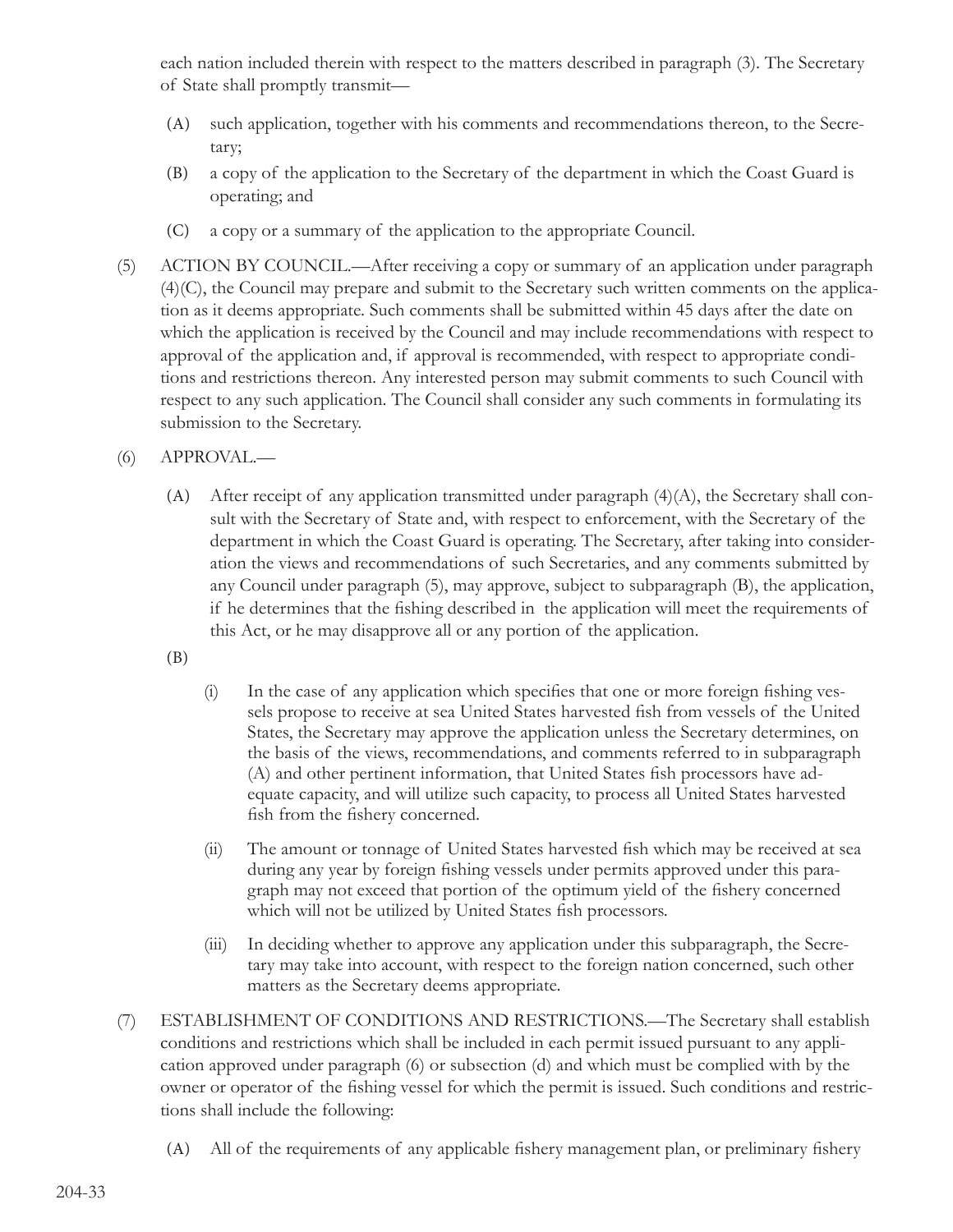management plan, and any applicable Federal or State fishing regulations.

- (B) The requirement that no permit may be used by any vessel other than the fishing vessel for which it is issued.
- (C) The requirements described in section  $201(c)(1)$ , (2), and (3).
- (D) If the permit is issued other than pursuant to an application approved under paragraph (6) (B) or subsection (d), the restriction that the foreign fishing vessel may not receive at sea United States harvested fish from vessels of the United States.
- (E) If the permit is issued pursuant to an application approved under paragraph (6)(B), the maximum amount or tonnage of United States harvested fish which may be received at sea from vessels of the United States.
- (F) Any other condition and restriction related to fishery conservation and management which the Secretary prescribes as necessary and appropriate.
- (8) NOTICE OF APPROVAL.—The Secretary shall promptly transmit a copy of each application approved under paragraph (6) and the conditions and restrictions established under paragraph (7) to—
	- (A) the Secretary of State for transmittal to the foreign nation involved;
	- (B) the Secretary of the department in which the Coast Guard is operating; and
	- (C) any Council which has authority over any fishery specified in such application.
- (9) DISAPPROVAL OF APPLICATIONS.—If the Secretary does not approve any application submitted by a foreign nation under this subsection, he shall promptly inform the Secretary of State of the disapproval and his reasons therefore. The Secretary of State shall notify such foreign nation of the disapproval and the reasons therefor. Such foreign nation, after taking into consideration the reasons for disapproval, may submit a revised application under this subsection.
- (10) FEES.—
	- (A) Fees shall be paid to the Secretary by the owner or operator of any foreign fishing vessel for which a permit has been issued pursuant to this section. The Secretary, in consultation with the Secretary of State, shall establish a schedule of reasonable fees that shall apply nondiscriminatorily to each foreign nation.
	- (B) Amounts collected by the Secretary under this paragraph shall be deposited in the general fund of the Treasury.
- $(11)$  ISSUANCE OF PERMITS.—If a foreign nation notifies the Secretary of State of its acceptance of the conditions and restrictions established by the Secretary under paragraph (7), the Secretary of State shall promptly transmit such notification to the Secretary. Upon payment of the applicable fees established pursuant to paragraph (10), the Secretary shall thereupon issue to such foreign nation, through the Secretary of State, permits for the appropriate fishing vessels of that nation. Each permit shall contain a statement of all conditions and restrictions established under paragraph (7) which apply to the fishing vessel for which the permit is issued.
- **(c) REGISTRATION PERMITS.—The Secretary of State, in cooperation with the Secretary, shall issue**  annually a registration permit for each fishing vessel of a foreign nation which is a party to an international fishery agreement under which foreign fishing is authorized by section 201(b) and which wishes to engage in fishing described in subsection (a). Each such permit shall set forth the terms and conditions contained in the agreement that apply with respect to such fishing, and shall include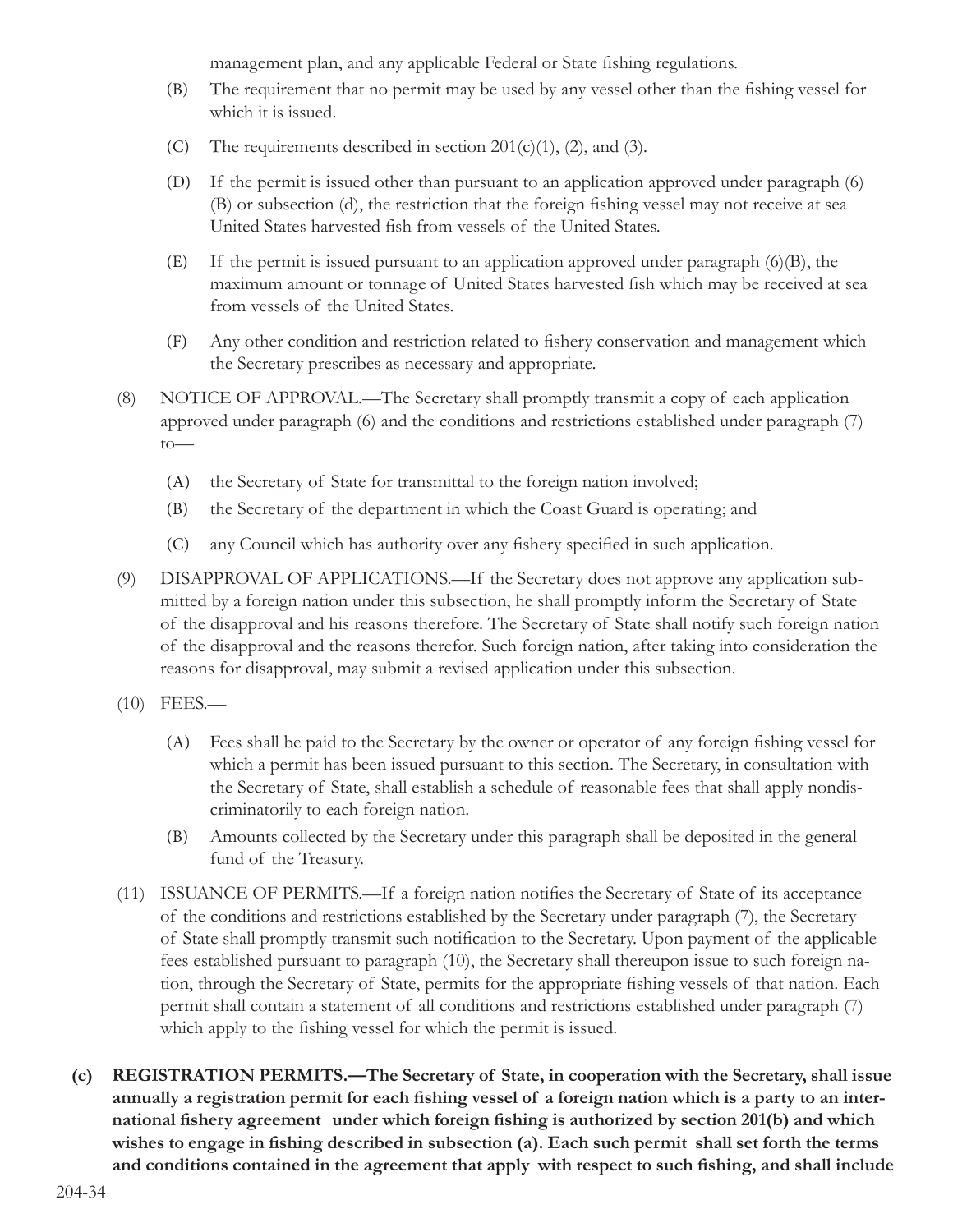**the additional requirement that the owner or operator of the fishing vessel for which the permit is issued shall prominently display such permit in the wheelhouse of such vessel and show it, upon re**quest, to any officer authorized to enforce the provisions of this Act (as provided for in section 311). **The Secretary of State, after consultation with the Secretary and the Secretary of the department in which the Coast Guard is operating, shall prescribe the form and manner in which applications for registration permits may be made, and the forms of such permits. The Secretary of State may establish, require the payment of, and collect fees for registration permits; except that the level of such fees shall not exceed the administrative costs incurred by him in issuing such permits.**

#### **(d) TRANSSHIPMENT PERMITS—**

- (1) AUTHORITY TO ISSUE PERMITS.—The Secretary may issue a transshipment permit under this subsection which authorizes a vessel other than a vessel of the United States to engage in fishing consisting solely of transporting fish or fish products at sea from a point within the exclusive economic zone or, with the concurrence of a State, within the boundaries of that State, to a point outside the United States to any person who—
	- (A) submits an application which is approved by the Secretary under paragraph (3); and
	- (B) pays a fee imposed under paragraph (7).
- (2) TRANSMITTAL.—Upon receipt of an application for a permit under this subsection, the Secretary shall promptly transmit copies of the application to the Secretary of State, Secretary of the department in which the Coast Guard is operating, any appropriate Council, and any affected State.
- (3) APPROVAL OF APPLICATION.—The Secretary may approve, in consultation with the appropriate Council or Marine Fisheries Commission, an application for a permit under this section if the Secretary determines that—
	- (A) the transportation of fish or fish products to be conducted under the permit, as described in the application, will be in the interest of the United States and will meet the applicable requirements of this Act;
	- (B) the applicant will comply with the requirements described in section  $201(c)(2)$  with respect to activities authorized by any permit issued pursuant to the application;
	- (C) the applicant has established any bonds or financial assurances that may be required by the Secretary; and
	- (D) no owner or operator of a vessel of the United States which has adequate capacity to perform the transportation for which the application is submitted has indicated to the Secretary an interest in performing the transportation at fair and reasonable rates.
- (4) WHOLE OR PARTIAL APPROVAL.—The Secretary may approve all or any portion of an application under paragraph (3).
- (5) FAILURE TO APPROVE APPLICATION.—If the Secretary does not approve any portion of an application submitted under paragraph (1), the Secretary shall promptly inform the applicant and specify the reasons therefor.
- (6) CONDITIONS AND RESTRICTIONS.—The Secretary shall establish and include in each permit under this subsection conditions and restrictions, including those conditions and restrictions set forth in subsection (b) (7), which shall be complied with by the owner and operator of the vessel for which the permit is issued.
- (7) FEES.—The Secretary shall collect a fee for each permit issued under this subsection, in an amount adequate to recover the costs incurred by the United States in issuing the permit, except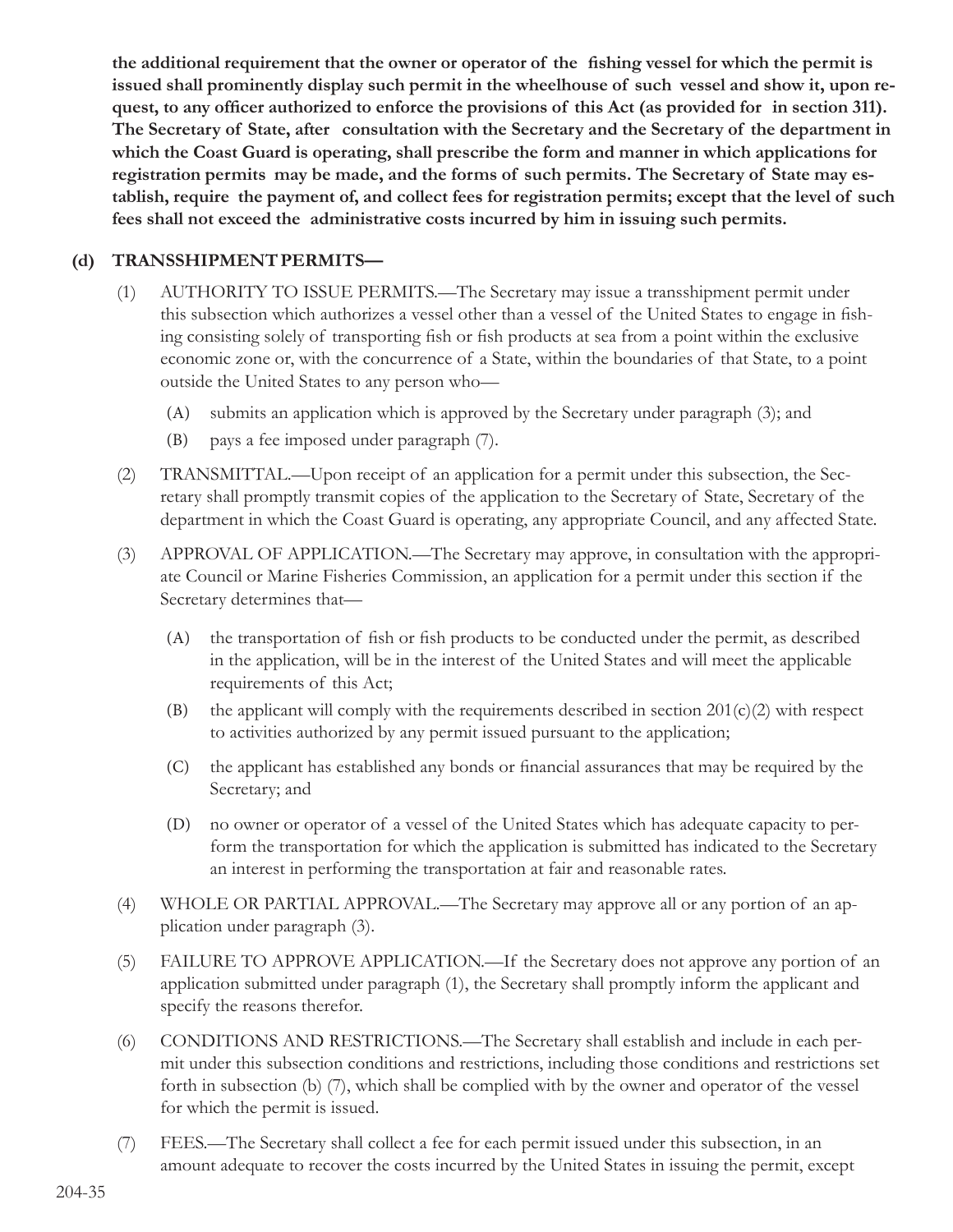that the Secretary shall waive the fee for the permit if the foreign nation under which the vessel is registered does not collect a fee from a vessel of the United States engaged in similar activities in the waters of such foreign nation.

#### **(e) PACIFIC INSULAR AREAS.—**

- (1) NEGOTIATION OF PACIFIC INSULAR AREA FISHERY AGREEMENTS.—The Secretary of State, with the concurrence of the Secretary and in consultation with any appropriate Council, may negotiate and enter into a Pacific Insular Area fishery agreement to authorize foreign fishing within the exclusive economic zone adjacent to a Pacific Insular Area-
	- (A) in the case of American Samoa, Guam, or the Northern Mariana Islands, at the request and with the concurrence of, and in consultation with, the Governor of the Pacific Insular Area to which such agreement applies; and
	- (B) in the case of a Pacific Insular Area other than American Samoa, Guam, or the Northern Mariana Islands, at the request of the Western Pacific Council.
- (2) AGREEMENT TERMS AND CONDITIONS.—A Pacific Insular Area fishery agreement—
	- (A) shall not be considered to supersede any governing international fishery agreement currently in effect under this Act, but shall provide an alternative basis for the conduct of foreign fishing within the exclusive economic zone adjacent to Pacific Insular Areas;
	- (B) shall be negotiated and implemented consistent only with the governing international fishery agreement provisions of this title specifically made applicable in this subsection;
	- (C) may not be negotiated with a nation that is in violation of a governing international fishery agreement in effect under this Act;
	- (D) shall not be entered into if it is determined by the Governor of the applicable Pacific Insular Area with respect to agreements initiated under paragraph  $(1)(A)$ , or the Western Pacific Council with respect to agreements initiated under paragraph (1)(B), that such an agreement will adversely affect the fishing activities of the indigenous people of such Pacific Insular Area;
	- (E) shall be valid for a period not to exceed three years and shall only become effective according to the procedures in section 203; and
	- (F) shall require the foreign nation and its fishing vessels to comply with the requirements of paragraphs  $(1)$ ,  $(2)$ ,  $(3)$  and  $(4)(A)$  of section 201 $(c)$ , section 201 $(d)$ , and section 201 $(h)$ .

#### (3) PERMITS FOR FOREIGN FISHING.—

- (A) Application for permits for foreign fishing authorized under a Pacific Insular Areas fishing agreement shall be made, considered and approved or disapproved in accordance with paragraphs  $(3)$ ,  $(4)$ ,  $(5)$ ,  $(6)$ ,  $(7)$   $(A)$  and  $(B)$ ,  $(8)$ , and  $(9)$  of subsection  $(b)$ , and shall include any conditions and restrictions established by the Secretary in consultation with the Secretary of State, the Secretary of the department in which the Coast Guard is operating, the Governor of the applicable Pacific Insular Area, and the appropriate Council.
- (B) If a foreign nation notifies the Secretary of State of its acceptance of the requirements of this paragraph, paragraph (2)(F), and paragraph (5), including any conditions and restrictions established under subparagraph (A), the Secretary of State shall promptly transmit such notification to the Secretary. Upon receipt of any payment required under a Pacific Insular Area fishing agreement, the Secretary shall thereupon issue to such foreign nation, through the Secretary of State, permits for the appropriate fishing vessels of that nation. Each permit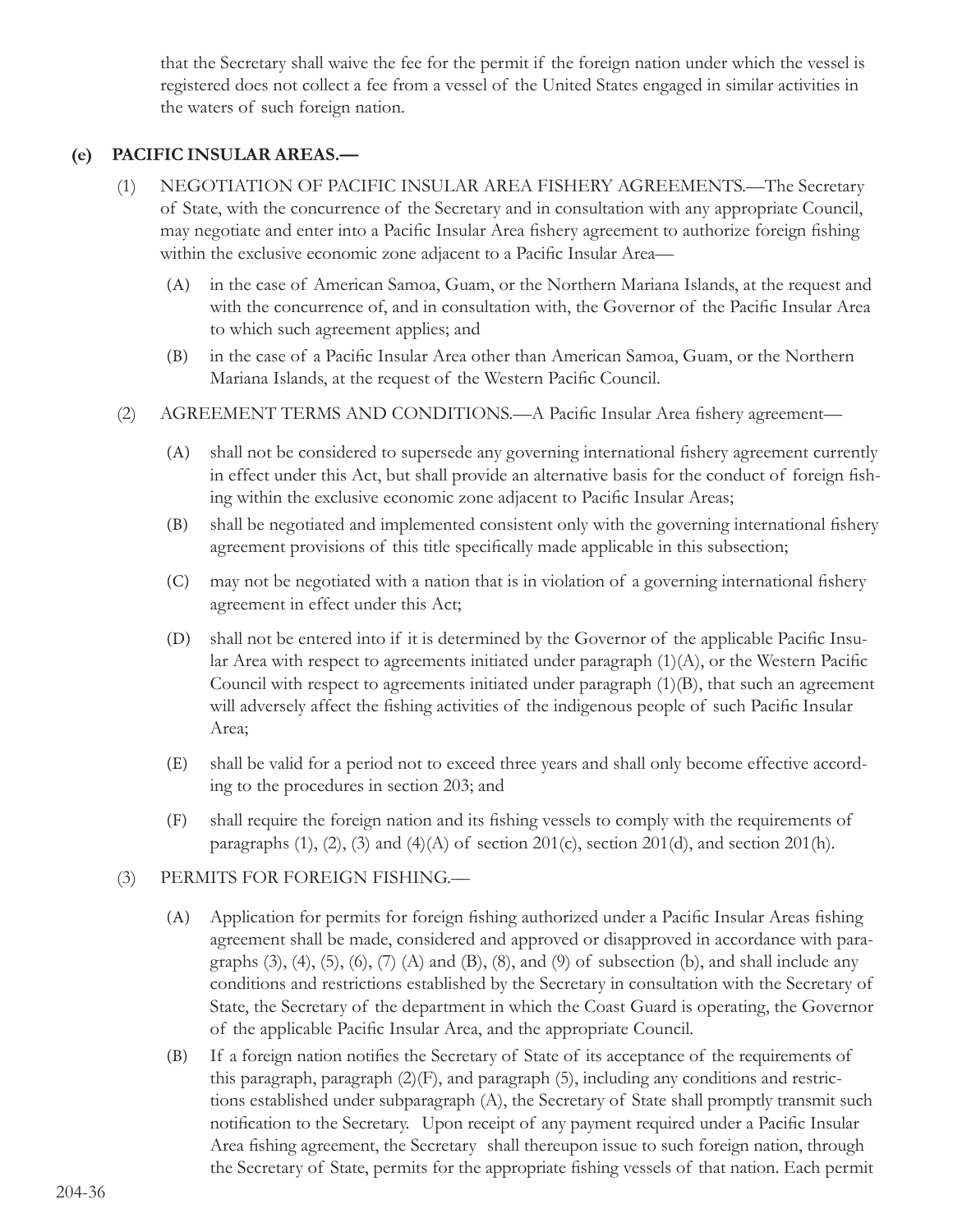shall contain a statement of all of the requirements, conditions, and restrictions established under this subsection which apply to the fishing vessel for which the permit is issued.

#### (4) MARINE CONSERVATION PLANS.—

- (A) Prior to entering into a Pacific Insular Area fishery agreement, the Western Pacific Council and the appropriate Governor shall develop a 3-year marine conservation plan detailing uses for funds to be collected by the Secretary pursuant to such agreement. Such plan shall be consistent with any applicable fishery management plan, identify conservation and management objectives (including criteria for determining when such objectives have been met), and prioritize planned marine conservation projects. Conservation and management objectives shall include, but not be limited to—
	- (i) Pacific Insular Area observer programs, or other monitoring programs, that the Secretary determines are adequate to monitor the harvest, bycatch, and compliance with the laws of the United States by foreign fishing vessels that fish under Pacific Insular Area fishing agreements;
	- (ii) conduct of marine and fisheries research, including development of systems for information collection, analysis, evaluation, and reporting;
	- (iii) conservation, education, and enforcement activities related to marine and coastal management, such as living marine resource assessments, habitat monitoring and coastal studies;
	- (iv) grants to the University of Hawaii for technical assistance projects by the Pacific Island Network, such as education and training in the development and implementation of sustainable marine resources development projects, scientific research, and conservation strategies; and
	- (v) western Pacifi c community-based demonstration projects under section 112(b) of the Sustainable Fisheries Act and other coastal improvement projects to foster and promote the management, conservation, and economic enhancement of the Pacific Insular Areas.
- (B) In the case of American Samoa, Guam, and the Northern Mariana Islands, the appropriate Governor, with the concurrence of the Western Pacific Council, shall develop the marine conservation plan described in subparagraph (A) and submit such plan to the Secretary for approval. In the case of other Pacific Insular Areas, the Western Pacific Council shall develop and submit the marine conservation plan described in subparagraph (A) to the Secretary for approval.
- (C) If a Governor or the Western Pacific Council intends to request that the Secretary of State renew a Pacific Insular Area fishery agreement, a subsequent 3-year plan shall be submitted to the Secretary for approval by the end of the second year of the existing 3-year plan.
- (5) RECIPROCAL CONDITIONS.—Except as expressly provided otherwise in this subsection, a Pacific Insular Area fishing agreement may include terms similar to the terms applicable to United States fishing vessels for access to similar fisheries in waters subject to the fisheries jurisdiction of another nation
- (6) USE OF PAYMENTS BY AMERICAN SAMOA, GUAM, NORTHERN MARIANA IS-LANDS.—Any payments received by the Secretary under a Pacific Insular Area fishery agreement for American Samoa, Guam, or the Northern Mariana Islands shall be deposited into the United States Treasury and then covered over to the Treasury of the Pacific Insular Area for which those funds were collected. Amounts deposited in the Treasury of a Pacific Insular Area shall be avail-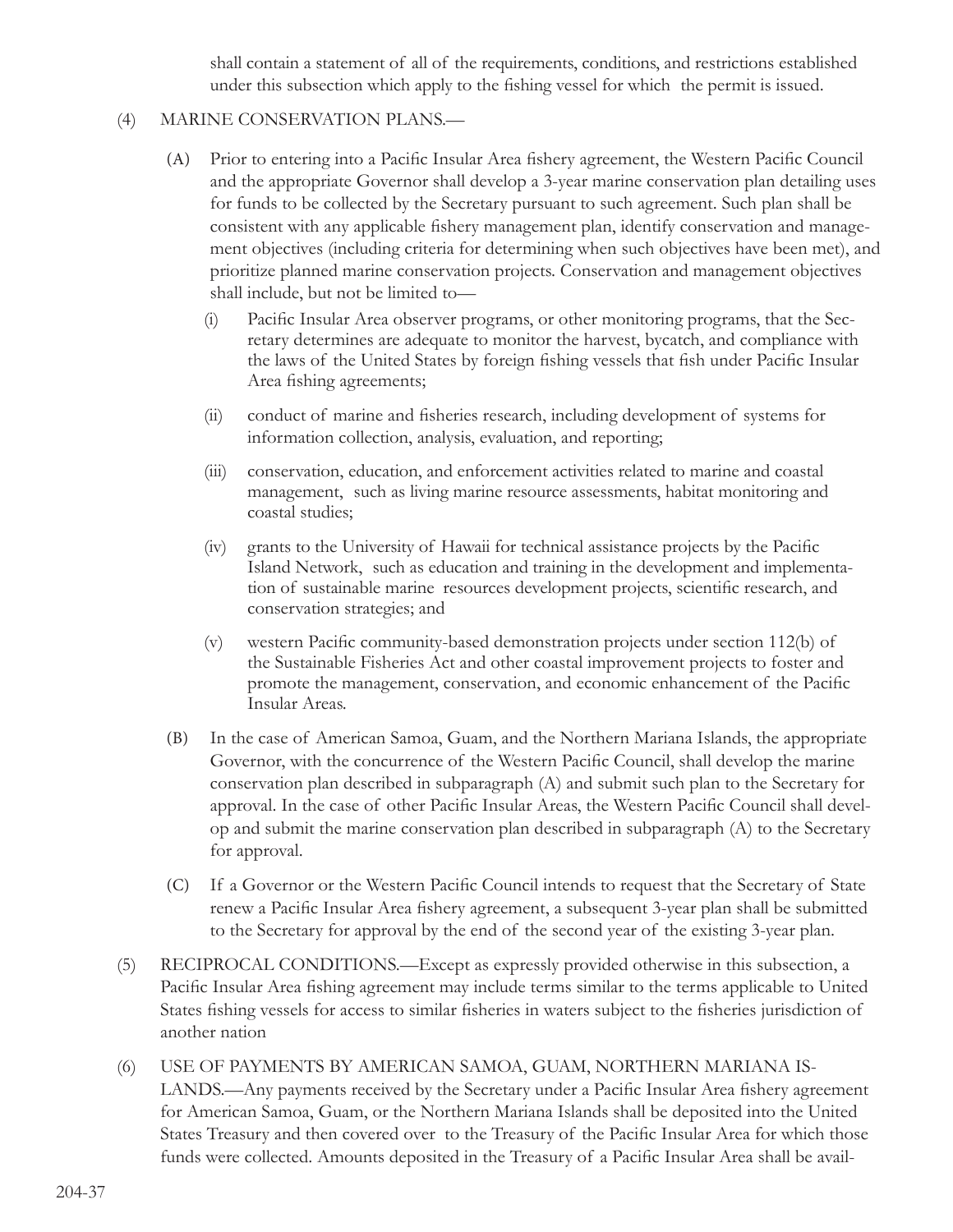able, without appropriation or fiscal year limitation, to the Governor of the Pacific Insular Area—

- (A) to carry out the purposes of this subsection;
- (B) to compensate (i) the Western Pacific Council for mutually agreed upon administrative costs incurred relating to any Pacific Insular Area fishery agreement for such Pacific Insular Area, and (ii) the Secretary of State for mutually agreed upon travel expenses for no more than 2 Federal representatives incurred as a direct result of complying with paragraph (1)(A); and
- (C) to implement a marine conservation plan developed and approved under paragraph (4)
- (7) WESTERN PACIFIC SUSTAINABLE FISHERIES FUND.—There is established in the United States Treasury a Western Pacific Sustainable Fisheries Fund into which any payments received by the Secretary under a Pacific Insular Area fishery agreement and any funds or contributions received in support of conservation and management objectives under a marine conservation plan for any Pacific Insular Area other than American Samoa, Guam, or the Northern Mariana Islands shall be deposited. The Western Pacific Sustainable Fisheries Fund shall be made available, without appropriation or fiscal year limitation, to the Secretary, who shall provide such funds only to—
	- (A) Except as provided in subparagraph (D), the Western Pacific Council for the purpose of carrying out the provisions of this subsection, including implementation of a marine conservation plan approved under paragraph (4);
	- (B) Except as provided in subparagraph (D), the Secretary of State for mutually agreed upon travel expenses for no more than 2 Federal representatives incurred as a direct result of complying with paragraph  $(1)(B)$ ; and
	- (C) Except as provided in subparagraph (D), the Western Pacific Council to meet conservation and management objectives in the State of Hawaii if monies remain in the Western Pacific Sustainable Fisheries Fund after the funding requirements of subparagraphs (A) and (B) have been satisfied. Amounts deposited in such fund shall not diminish funding received by the Western Pacific Council for the purpose of carrying out other responsibilities under this Act, and
	- (D) in the case of funds that are attributable to a particular United States Participating Territory under section 113 of division B of Public Law 112-55 (125 Stat. 603) and any regulation approving or otherwise giving effect to such agreement, or any subsequent agreement, the Treasury of the United States Participating Territory to which those funds are attributed under this Act.<sup>51</sup>
- (8) USE OF FINES AND PENALTIES.—In the case of violations occurring within the exclusive economic zone off American Samoa, Guam, or the Northern Mariana Islands, amounts received by the Secretary which are attributable to fines or penalties imposed under this Act, including such sums collected from the forfeiture and disposition or sale of property seized subject to its authority, after payment of direct costs of the enforcement action to all entities involved in such action, shall be deposited into the Treasury of the Pacific Insular Area adjacent to the exclusive economic zone in which the violation occurred, to be used for fisheries enforcement and for implementation of a marine conservation plan under paragraph (4). In the case of violations by foreign vessels occurring within the exclusive economic zones off Midway Atoll, Johnston Atoll, Kingman Reef, Palmyra Atoll, Jarvis, Howland, Baker, and Wake Islands, amounts received by the Secretary attributable to fines and penalties imposed under this Act, shall be deposited into the Western Pacific Sustainable Fisheries Fund established under paragraph (7) of this subsection.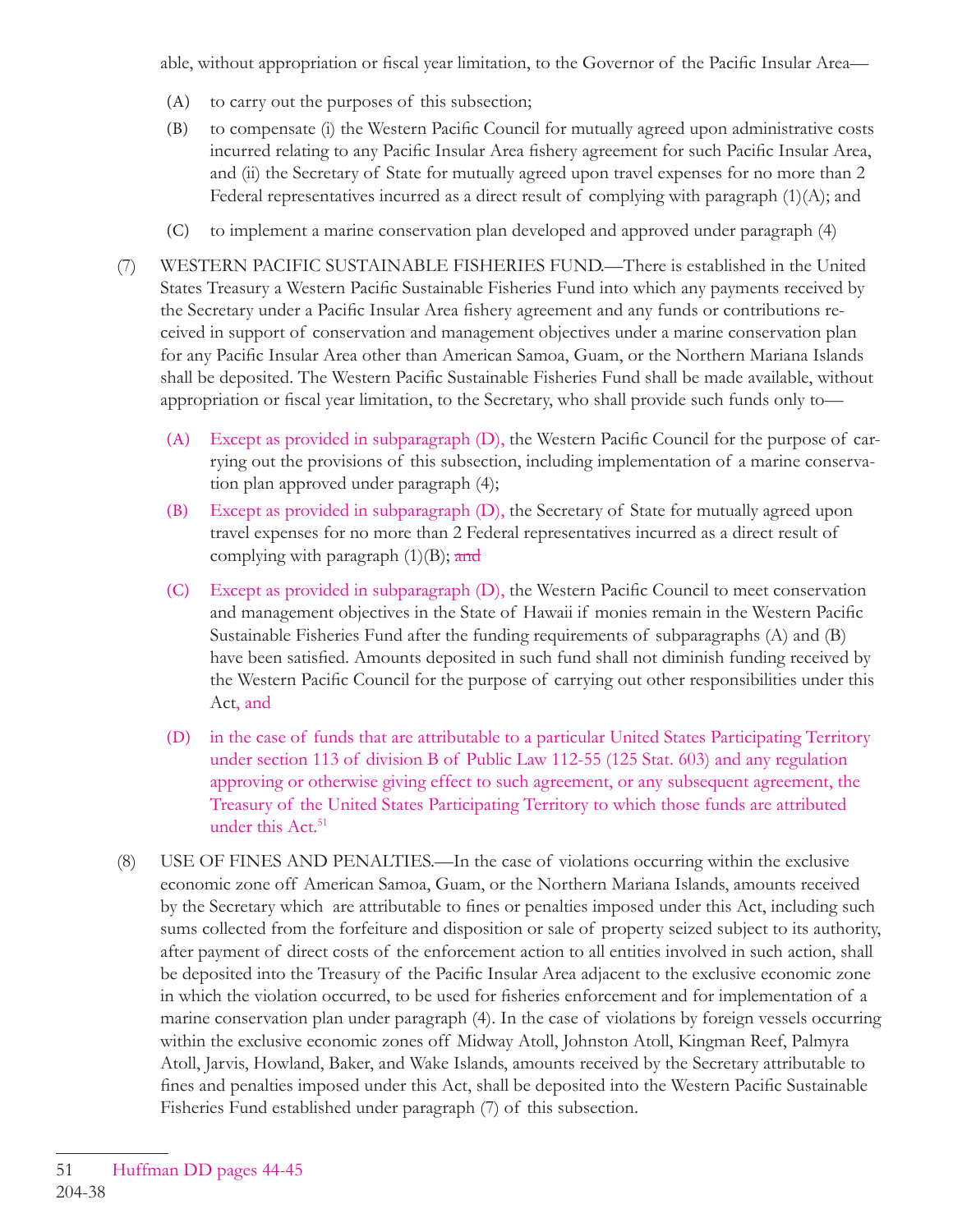# **SEC. 205. IMPORT PROHIBITIONS**

## *16 U.S.C. 1825*

#### **(a) DETERMINATIONS BY SECRETARY OF STATE.—If the Secretary of State determines that—**

- (1) he has been unable, within a reasonable period of time, to conclude with any foreign nation an international fishery agreement allowing fishing vessels of the United States equitable access to fisheries over which that nation asserts exclusive fishery management authority, including fisheries for tuna species, as recognized
- (2) by the United States, in accordance with fishing activities of such vessels, if any, and under terms not more restrictive than those established under sections 201(c) and (d) and 204(b)(7) and (10), because such nation has (A) refused to commence negotiations, or (B) failed to negotiate in good faith;
- (3) any foreign nation is not allowing fishing vessels of the United States to engage in fishing for tuna species in accordance with an applicable international fishery agreement, whether or not such nation is a party thereto;
- (4) any foreign nation is not complying with its obligations under any existing international fishery agreement concerning fishing by fishing vessels of the United States in any fishery over which that nation asserts exclusive fishery management authority; or
- (5) any fishing vessel of the United States, while fishing in waters beyond any foreign nation's territorial sea, to the extent that such sea is recognized by the United States, is seized by any foreign nation—
	- (A) in violation of an applicable international fishery agreement;
	- (B) without authorization under an agreement between the United States and such nation; or
	- (C) as a consequence of a claim of jurisdiction which is not recognized by the United States;

he shall certify such determination to the Secretary of the Treasury.

#### **(b) PROHIBITIONS.—Upon receipt of any certification from the Secretary of State under subsection (a), the Secretary of the Treasury shall immediately take such action as may be necessary and appropriate to prohibit the importation into the United States—**

- $(1)$  of all fish and fish products from the fishery involved, if any; and
- (2) upon recommendation of the Secretary of State, such other fish or fish products, from any fishery of the foreign nation concerned, which the Secretary of State finds to be appropriate to carry out the purposes of this section.
- **(c) REMOVAL OF PROHIBITION.—If the Secretary of State finds that the reasons for the imposition of any import prohibition under this section no longer prevail, the Secretary of State shall notify the Secretary of the Treasury, who shall promptly remove such import prohibition.**

### **(d) DEFINITIONS.—As used in this section—**

- (1) The term "fish" includes any highly migratory species.
- (2) The term "fish products" means any article which is produced from or composed of (in whole or in part) any fish.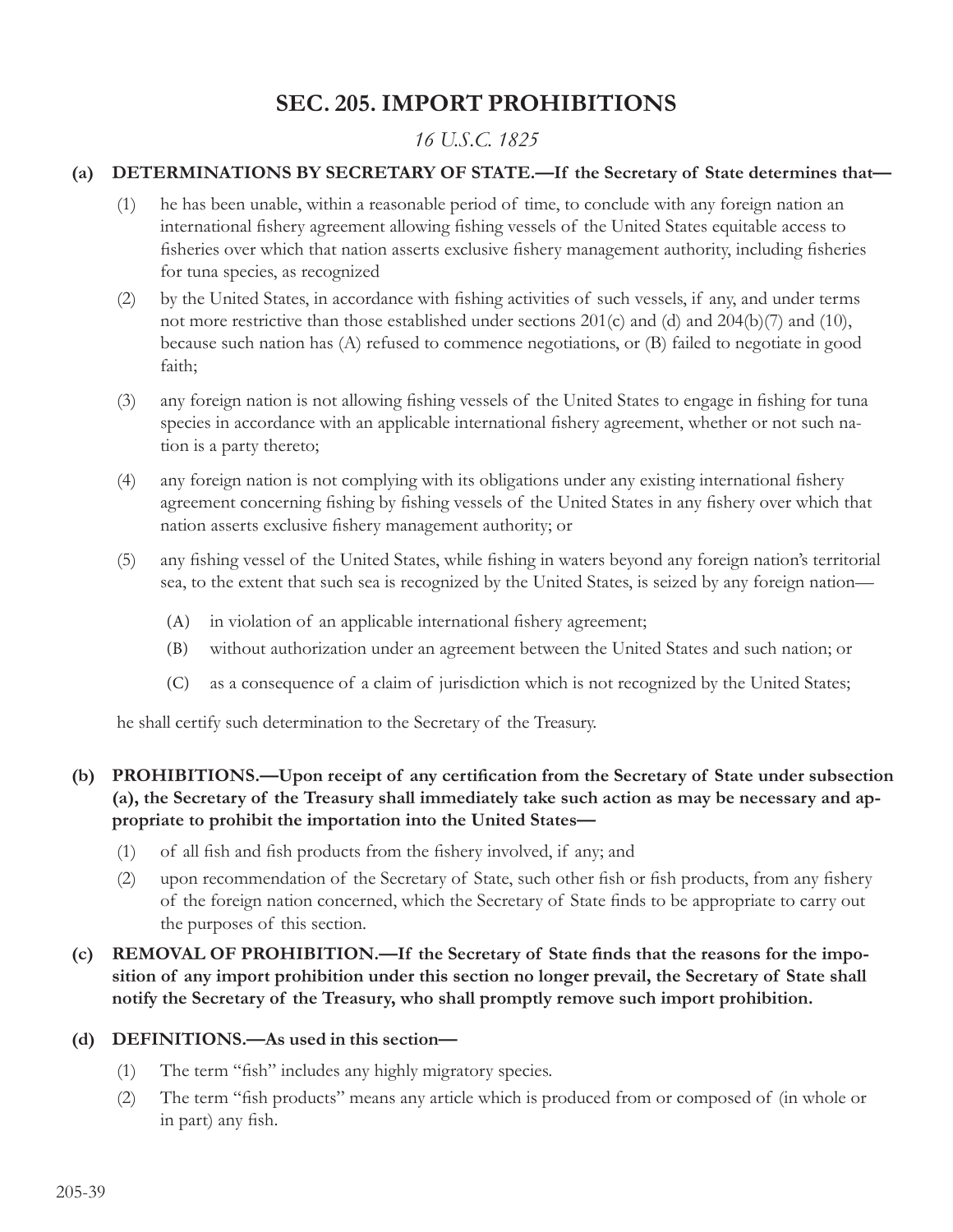# **SEC. 206. LARGE-SCALE DRIFTNET FISHING**

## *16 U.S.C. 1826*

- **(a) SHORT TITLE.—This section incorporates and expands upon provisions of the Driftnet Impact Monitoring, Assessment, and Control Act of 1987 and may be cited as the 'Driftnet Act Amendments of 1990'.**
- (b) FINDINGS.—The Congress finds that—
	- (1) the continued widespread use of large-scale driftnets beyond the exclusive economic zone of any nation is a destructive fishing practice that poses a threat to living marine resources of the world's oceans, including but not limited to the North and South Pacific Ocean and the Bering Sea;
	- (2) the use of large-scale driftnets is expanding into new regions of the world's oceans, including the Atlantic Ocean and Caribbean Sea;
	- (3) there is a pressing need for detailed and reliable information on the number of seabirds, sea turtles, nontarget fish, and marine mammals that become entangled and die in actively fished large-scale driftnets and in large-scale driftnets that are lost, abandoned, or discarded;
	- (4) increased efforts, including reliable observer data and enforcement mechanisms, are needed to monitor, assess, control, and reduce the adverse impact of large-scale driftnet fishing on living marine resources;
	- (5) the nations of the world have agreed in the United Nations, through General Assembly Resolution Numbered 44-225, approved December 22, 1989, by the General Assembly, that a moratorium should be imposed by June 30, 1992, on the use of large-scale driftnets beyond the exclusive economic zone of any nation;
	- (6) the nations of the South Pacific have agreed to a moratorium on the use of largescale driftnets in the South Pacifi c through the Convention for the Prohibition of Fishing with Long Driftnets in the South Pacific, which was agreed to in Wellington, New Zealand, on November 29, 1989; and
	- (7) increasing population pressures and new knowledge of the importance of living marine resources to the health of the global ecosystem demand that greater responsibility be exercised by persons fishing or developing new fisheries beyond the exclusive economic zone of any nation.
- **(c) POLICY.—It is declared to be the policy of the Congress in this section that the United States should—**
	- (1) implement the moratorium called for by the United Nations General Assembly in Resolution Numbered 44225;
	- (2) support the Tarawa Declaration and the Wellington Convention for the Prohibition of Fishing with Long Driftnets in the South Pacific; and
	- (3) secure a permanent ban on the use of destructive fishing practices, and in particular large-scale driftnets, by persons or vessels fishing beyond the exclusive economic zone of any nation.
- **(d) INTERNATIONAL AGREEMENTS.—The Secretary, through the Secretary of State and the Secretary of the department in which the Coast Guard is operating, shall seek to secure international**  agreements to implement immediately the findings, policy, and provisions of this section, and in particular an international ban on large-scale driftnet fishing. The Secretary, through the Secretary **of State, shall include, in any agreement which addresses the taking of living marine resources of the United States, provisions to ensure that—**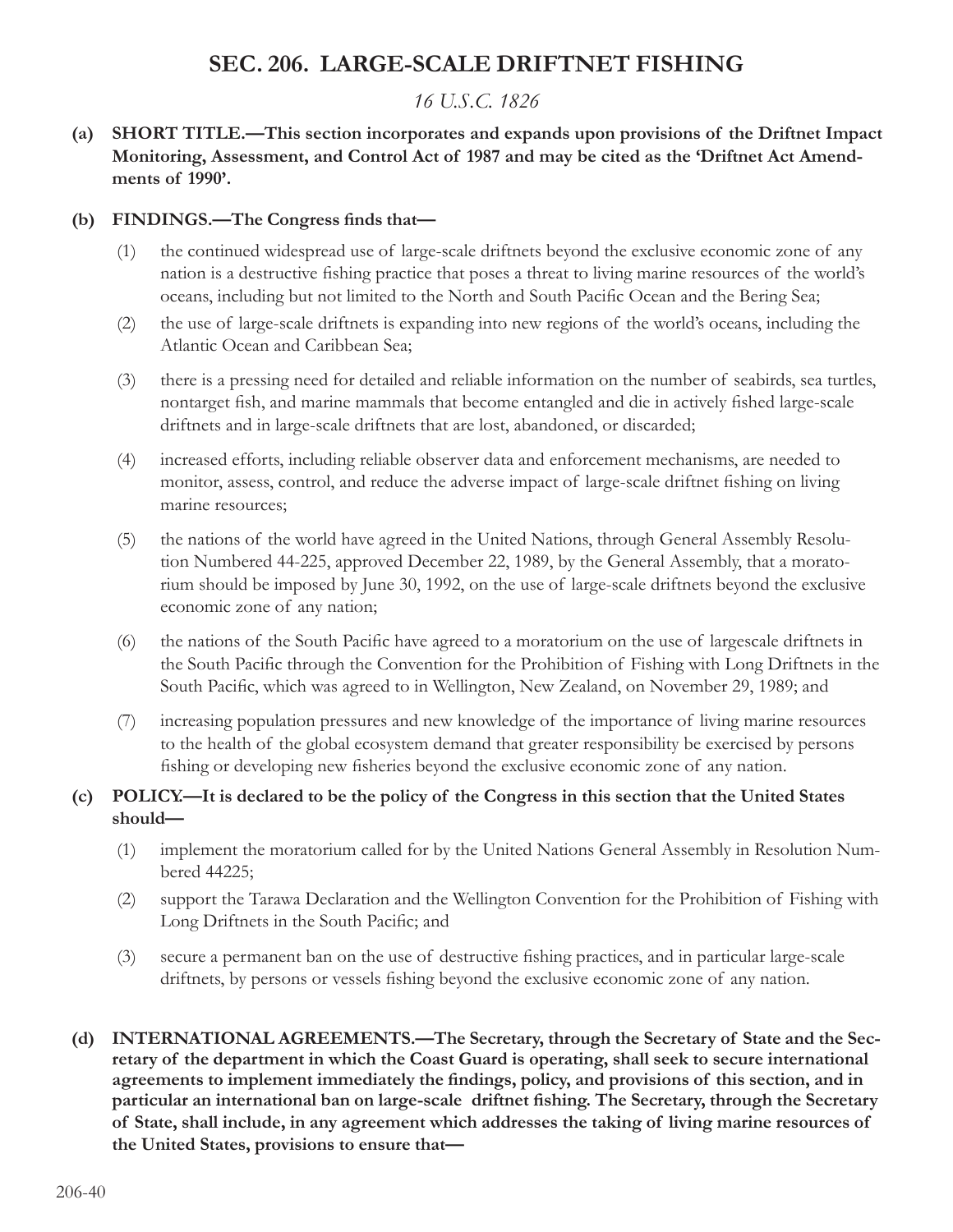- (1) each large-scale driftnet fi shing vessel of a foreign nation that is party to the agreement, including vessels that may operate independently to develop new fishing areas, which operate beyond the exclusive economic zone of any nation, is included in such agreement;
- $(2)$  each large-scale driftnet fishing vessel of a foreign nation that is party to the agreement, which operates beyond the exclusive economic zone of any nation, is equipped with satellite transmitters which provide real-time position information accessible to the United States;
- (3) statistically reliable monitoring by the United States is carried out, through the use of on-board observers or through dedicated platforms provided by foreign nations that are parties to the agreement, of all target and nontarget fish species, marine mammals, sea turtles, and sea birds entangled or killed by large-scale driftnets used by fishing vessels of foreign nations that are parties to the agreement;
- (4) officials of the United States have the right to board and inspect for violations of the agreement any largescale driftnet fishing vessels operating under the flag of a foreign nation that is party to the agreement at any time while such vessel is operating in designated areas beyond the exclusive economic zone of any nation;
- (5) all catch landed or transshipped at sea by large-scale driftnet fishing vessels of a foreign nation that is a party to the agreement, and which are operated beyond the exclusive economic zone of any nation, is reliably monitored and documented;
- (6) time and area restrictions are imposed on the use of large-scale driftnets in order to prevent interception of anadromous species;
- (7) all large-scale driftnets used are constructed, insofar as feasible, with biodegradable materials which break into segments that do not represent a threat to living marine resources;
- (8) all large-scale driftnets are marked at appropriate intervals in a manner that conclusively identifies the vessel and flag nation responsible for each such driftnet;
- (9) the taking of nontarget fish species, marine mammals, sea turtles, seabirds, and endangered species or other species protected by international agreements to which the United States is a party is minimized and does not pose a threat to existing fisheries or the long-term health of living marine resources; and
- (10) definitive steps are agreed upon to ensure that parties to the agreement comply with the spirit of other international agreements and resolutions concerning the use of large-scale driftnets beyond the exclusive economic zone of any nation.
- **(e) REPORT.—Not later than January 1, 1991, and every year thereafter until the purposes of this section are met, the Secretary, after consultation with the Secretary of State and the Secretary of the department in which the Coast Guard is operating, shall submit to the Committee on Commerce, Science, and Transportation of the Senate and the Committee on Merchant Marine and Fisheries of the House of Representatives a report—**
	- (1) describing the steps taken to carry out the provisions of this section, particularly subsection (c);
	- (2) evaluating the progress of those efforts, the impacts on living marine resources, including available observer data, and specifying plans for further action;
	- (3) containing a list and description of any new fisheries developed by nations that conduct, or authorize their nationals to conduct, large-scale driftnet fishing beyond the exclusive economic zone of any nation; and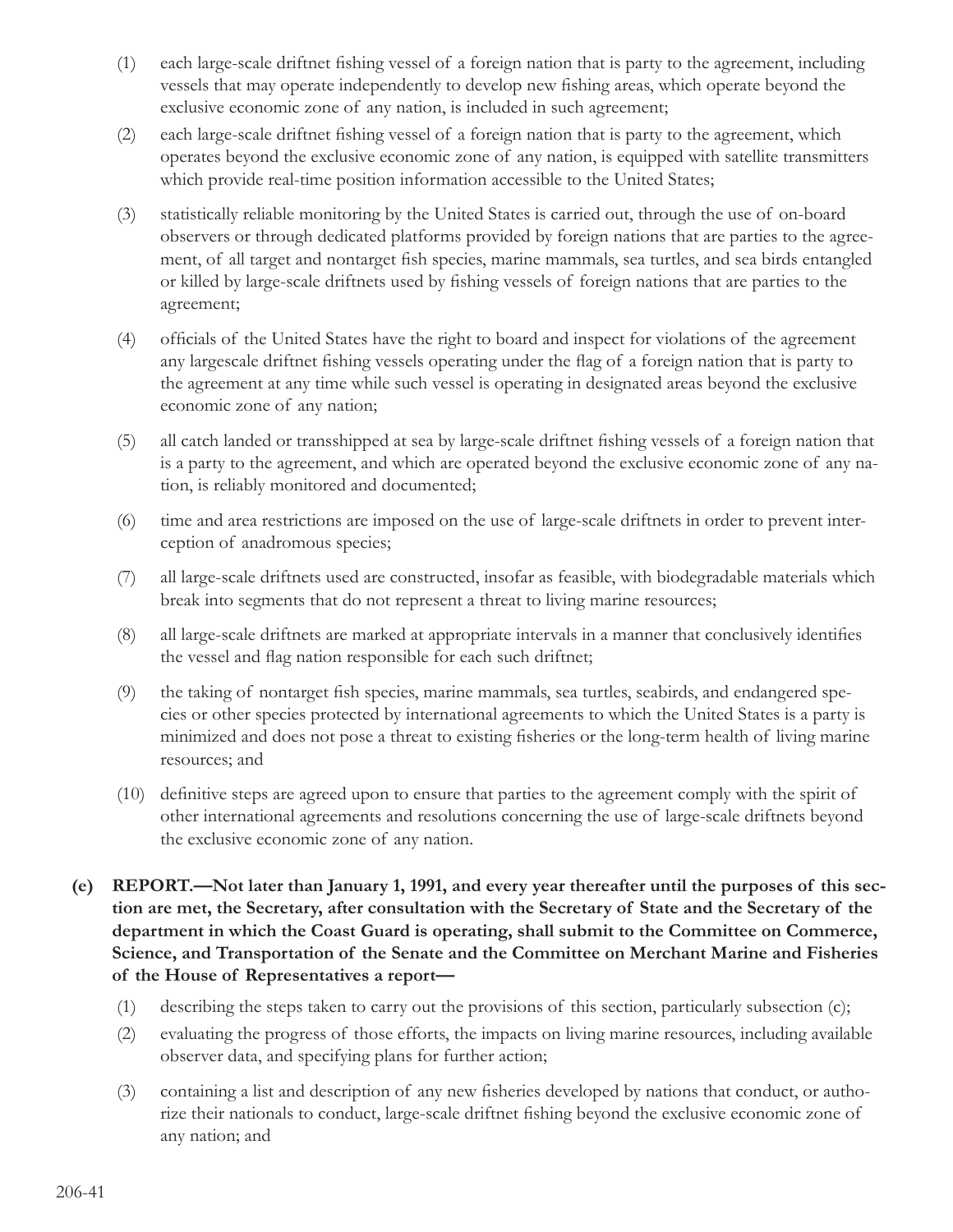- (4) containing a list of the nations that conduct, or authorize their nationals to conduct, large-scale driftnet fishing beyond the exclusive economic zone of any nation in a manner that diminishes the effectiveness of or is inconsistent with any international agreement governing large-scale driftnet fishing to which the United States is a party or otherwise subscribes.
- **(f) CERTIFICATION.—If at any time the Secretary, in consultation with the Secretary of State and**  the Secretary of the department in which the Coast Guard is operating, identifies any nation that **warrants inclusion in the list described under subsection (e)(4), the Secretary shall certify that fact**  to the President. Such certification shall be deemed to be a certification for the purposes of section **8(a) of the Fishermen's Protective Act of 1967 (22 U.S.C. 1978(a)).**
- **(g) EFFECT ON SOVEREIGN RIGHTS.—This section shall not serve or be construed to expand or diminish the sovereign rights of the United States, as stated by Presidential Proclamation Num**bered 5030, dated March 10, 1983, and reflected in this Act or other existing law.
- (h) DEFINITION.—As used in this section, the term "living marine resources" includes fish, marine **mammals, sea turtles, and seabirds and other waterfowl.**

# **HIGH SEAS DRIFTNET FISHERIES ENFORCEMENT ACT**

# **SEC.101.3. DENIAL OF PORT PRIVILEGES AND SANCTIONS FOR HIGH SEAS LARGESCALE DRIFTNET FISHING**

*16 U.S.C. 1826a*

#### **(a) DENIAL OF PORT PRIVILEGES.—**

- (1) PUBLICATION OF LIST.—Not later than 30 days after November 2, 1992, and periodically thereafter, the Secretary of Commerce, in consultation with the Secretary of State, shall publish a list of nations whose nationals or vessels conduct large-scale driftnet fishing beyond the exclusive economic zone of any nation.
- (2) DENIAL OF PORT PRIVILEGES.—The Secretary of the Treasury shall, in accordance with recognized principles of international law—
	- (A) withhold or revoke the clearance required by section 91 of the Appendix to Title 46 for any large-scale driftnet fishing vessel that is documented under the laws of the United States or of a nation included on a list published under paragraph (1); and
	- (B) deny entry of that vessel to any place in the United States and to the navigable waters of the United States.
- (3) NOTIFICATION OF NATION.—Before the publication of a list of nations under paragraph (1), the Secretary of State shall notify each nation included on that list regarding—
	- (A) the effect of that publication on port privileges of vessels of that nation under paragraph (1); and
	- (B) any sanctions or requirements, under this Act or any other law, that may be imposed on that nation if nationals or vessels of that nation continue to conduct largescale driftnet fishing beyond the exclusive economic zone of any nation after December 31, 1992.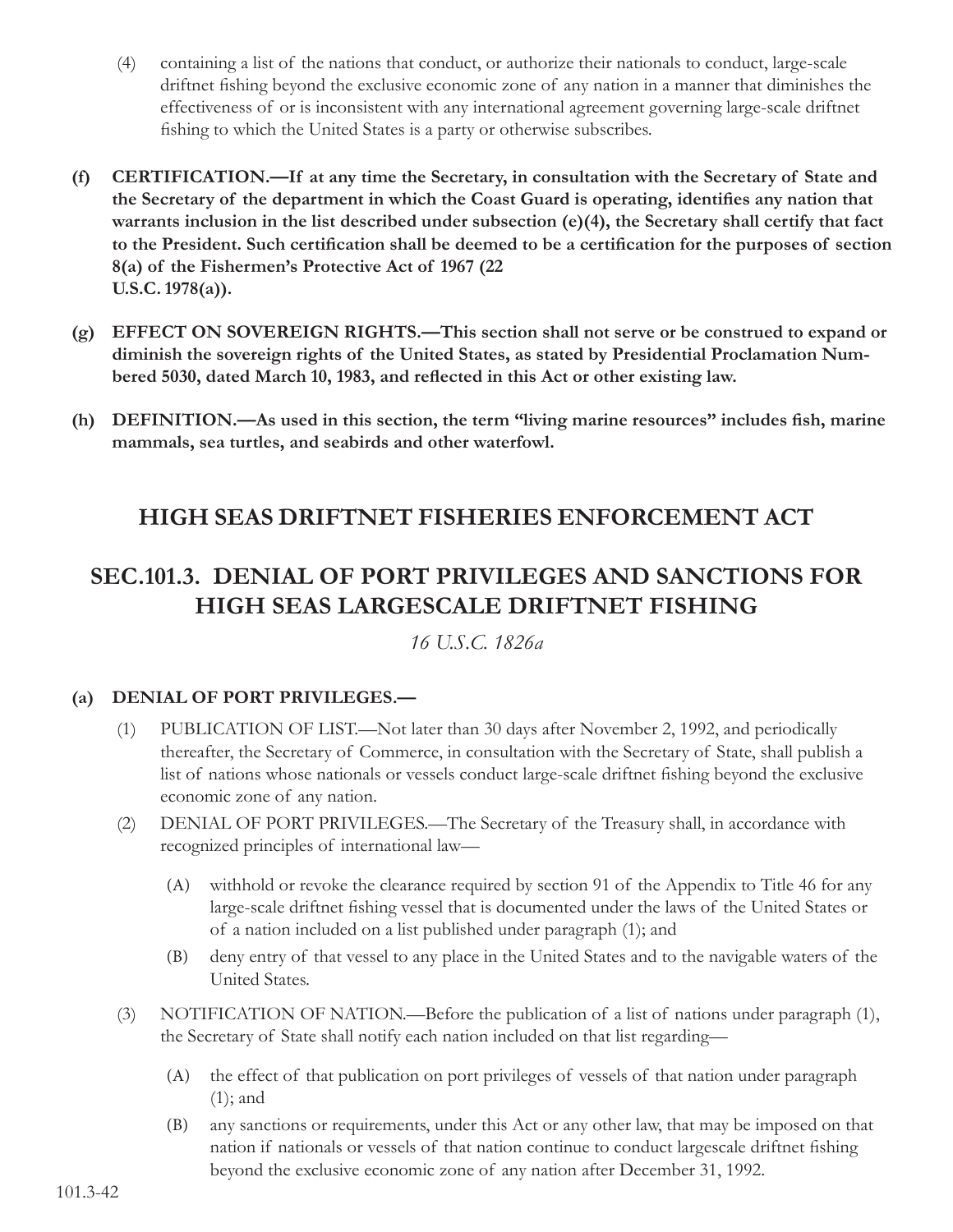#### **(b) SANCTIONS.—**

- (1) IDENTIFICATIONS.—
	- (A) INITIAL IDENTIFICATIONS.—Not later than January 10, 1993, the Secretary of Commerce shall—
		- (i) identify each nation whose nationals or vessels are conducting large-scale driftnet fishing or illegal, unreported, or unregulated fishing beyond the exclusive economic zone of any nation; and
		- (ii) notify the President and that nation of the identification under clause (i).
	- (B) ADDITIONAL IDENTIFICATIONS.—At any time after January 10, 1993, whenever the Secretary of Commerce has reason to believe that the nationals or vessels of any nation are conducting large-scale driftnet fishing or illegal, unreported, or unregulated fishing beyond the exclusive economic zone of any nation, the Secretary of Commerce shall—
		- (i) identify that nation; and
		- (ii) notify the President and that nation of the identification under clause (i).
- (2) CONSULTATIONS.—Not later than 30 days after a nation is identified under paragraph  $(1)(B)$ , the President shall enter consultations with the government of that nation for the purpose of obtaining an agreement that will effect the immediate termination of largescale driftnet fishing or illegal, unreported, or unregulated fishing by the nationals or vessels of that nation beyond the exclusive economic zone of any nation.
- (3) PROHIBITION ON IMPORTS OF FISH AND FISH PRODUCTS AND SPORT FISHING EQUIPMENT.—
- (4) PROHIBITION.—The President—
	- (i) upon receipt of notification of the identification of a nation under paragraph  $(1)(A)$ ; or
	- (ii) if the consultations with the government of a nation under paragraph (2) are not satisfactorily concluded within 90 days,
- (5) shall direct the Secretary of the Treasury to prohibit the importation into the United States of fish and fish products and sport fishing equipment (as that term is defined in section 4162 of Title 26) from that nation.
- (6) IMPLEMENTATION OF PROHIBITION.—With respect to an import prohibition directed under subparagraph (A), the Secretary of the Treasury shall implement such prohibition not later than the date that is 45 days after the date on which the Secretary has received the direction from the President.
- (7) PUBLIC NOTICE OF PROHIBITION.—Before the effective date of any import prohibition under this paragraph, the Secretary of the Treasury shall provide public notice of the impending prohibition.
- (8) ADDITIONAL ECONOMIC SANCTIONS.—
	- (A) DETERMINATION OF EFFECTIVENESS OF SANCTIONS.—Not later than six months after the date the Secretary of Commerce identifies a nation under paragraph (1), the Secretary shall determine whether—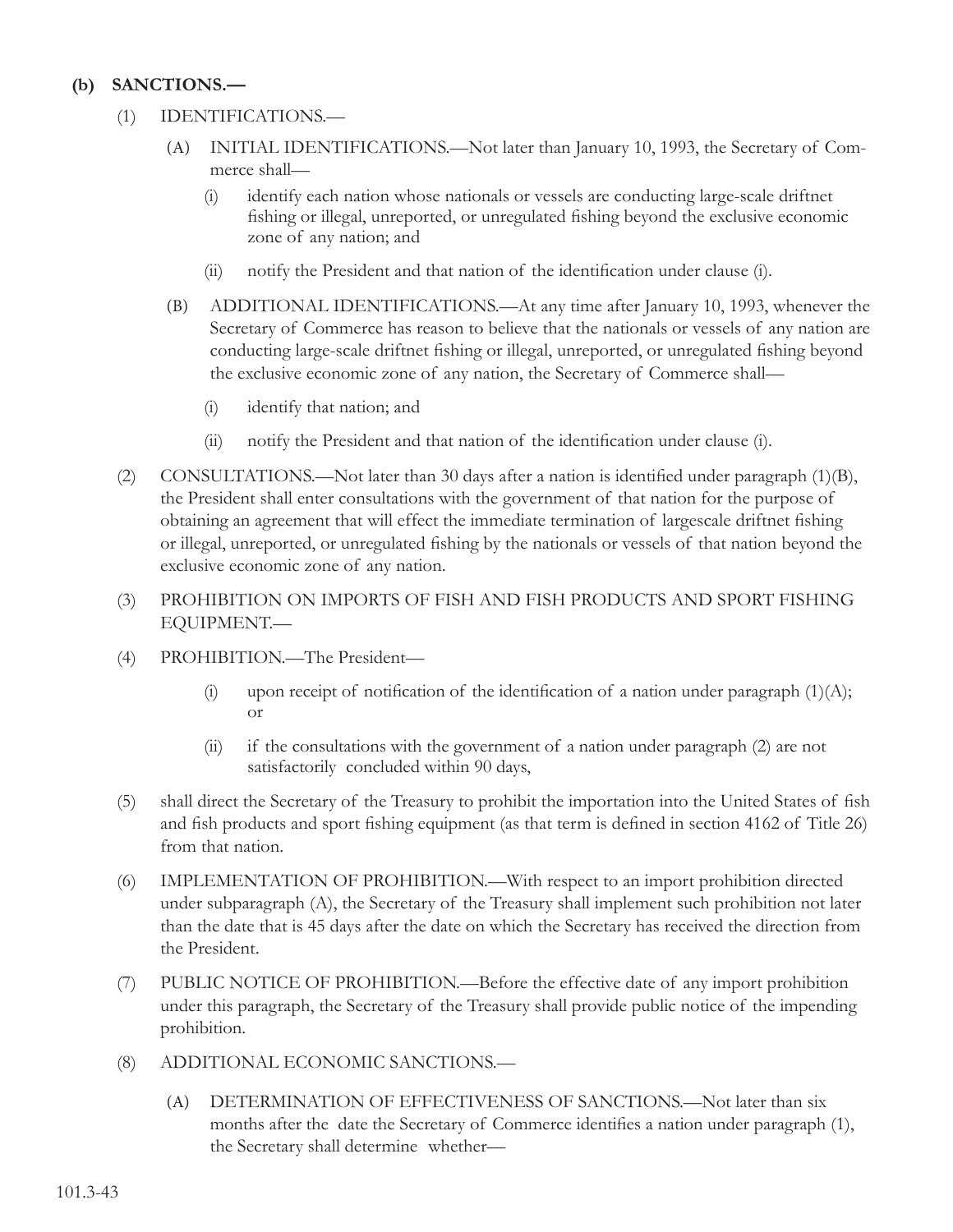- $(i)$  any prohibition established under paragraph  $(3)$  is insufficient to cause that nation to terminate large-scale driftnet fishing or illegal, unreported, or unregulated fishing conducted by its nationals and vessels beyond the exclusive economic zone of any nation; or
- (ii) that nation has retaliated against the United States as a result of that prohibition.
- (B) CERTIFICATION.—The Secretary of Commerce shall certify to the President each affirmative determination under subparagraph (A) with respect to a nation.
- (C) EFFECT OF CERTIFICATION.—Certification by the Secretary of Commerce under subparagraph  $(B)$  is deemed to be a certification under section 1978(a) of Title 22, as amended by this Act.

# **SEC. 102.4. DURATION OF DENIAL OF PORT PRIVILEGES AND SANCTIONS**

*16 U.S.C. 1826b*

Any denial of port privileges or sanction under section 101 with respect to a nation shall remain in effect until such time as the Secretary of Commerce certifies to the President and the Congress that such nation has terminated large-scale driftnet fishing or illegal, unreported, or unregulated fishing by its nationals and vessels beyond the exclusive economic zone of any nation.

## **SEC.104. DEFINITIONS**

*16 U.S.C. 1826c*

In this title [High Seas Driftnet Fisheries Enforcement Act], the following definitions apply:

- (1) FISH AND FISH PRODUCTS.—The term "fish and fish products" means any aquatic species (including marine mammals and plants) and all products thereof exported from a nation, whether or not taken by fishing vessels of that nation or packed, processed, or otherwise prepared for export in that nation or within the jurisdiction thereof.
- (2) LARGE-SCALE DRIFTNET FISHING.—
	- (A) IN GENERAL.—Except as provided in subparagraph (B), the term "large-scale driftnet fishing" means a method of fishing in which a gillnet composed of a panel or panels of webbing, or a series of such gillnets, with a total length of two and one-half kilometers or more is placed in the water and allowed to drift with the currents and winds for the purpose of entangling fish in the webbing.
	- (B) EXCEPTION.—Until January 1, 1994, the term "large-scale driftnet fi shing" does not include the use in the northeast Atlantic Ocean of gillnets with a total length not to exceed five kilometers if the use is in accordance with regulations adopted by the European Community pursuant to the October 28,
	- (C) 1991, decision by the Council of Fisheries Ministers of the Community.
- (3) LARGE-SCALE DRIFTNET FISHING VESSEL.—The term "large-scale driftnet fishing vessel means any vessel which is—
	- (A) used for, equipped to be used for, or of a type which is normally used for large-scale driftnet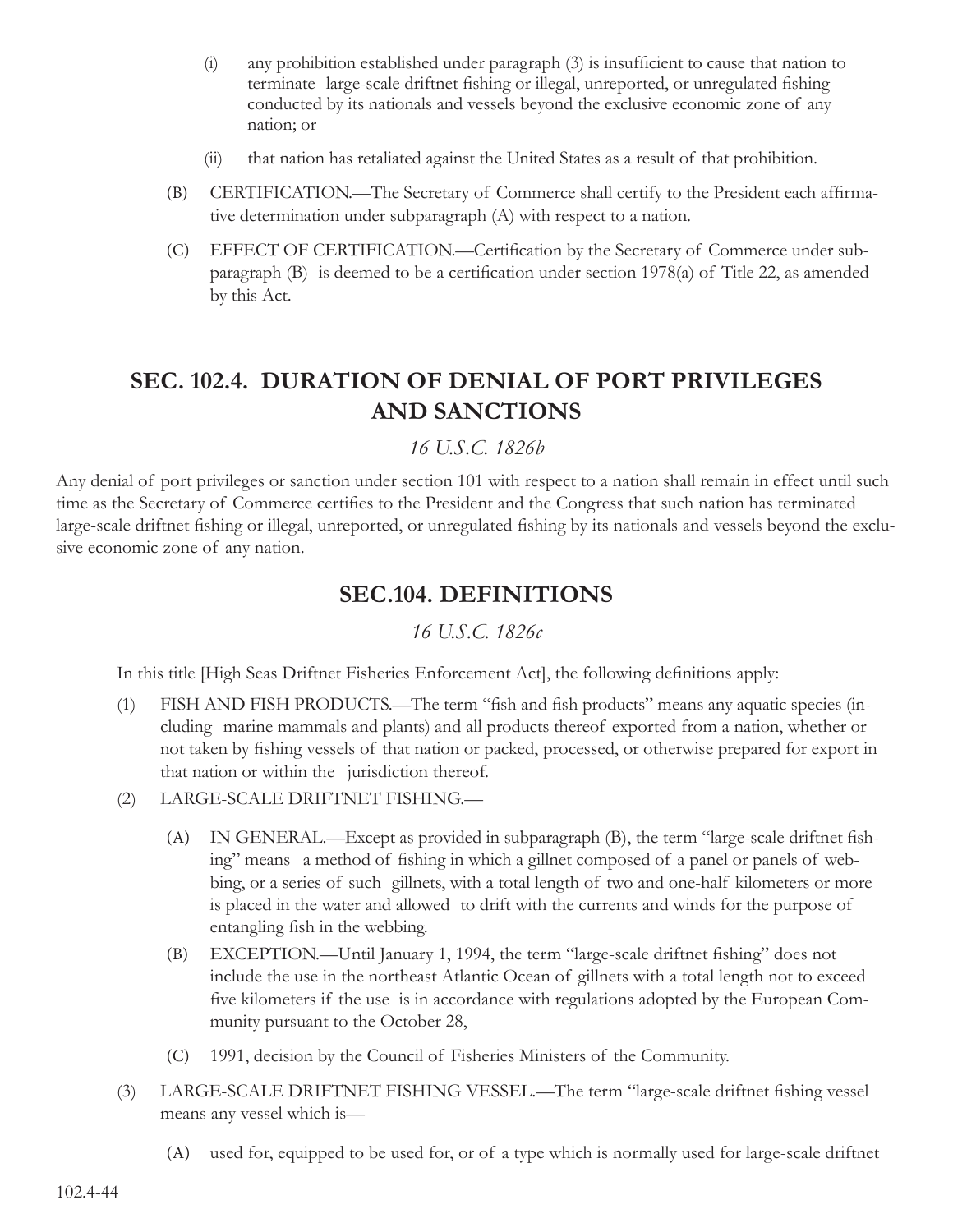fishing; or

(B) used for aiding or assisting one or more vessels at sea in the performance of largescale driftnet fishing, including preparation, supply, storage, refrigeration, transportation, or processing.

# **HIGH SEAS DRIFTNET FISHING MORATORIUM PROTECTION ACT 104-43**

## **SEC. 603. PROHIBITION 16 U.S.C. 1826d.**

The United States, or any agency or official acting on behalf of the United States, may not enter into any international agreement with respect to the conservation and management of living marine resources or the use of the high seas by fishing vessels that would prevent full implementation of the global moratorium on large-scale driftnet fishing on the high seas, as such moratorium is expressed in Resolution 46/215 of the United Nations General Assembly.

# **SEC. 604. NEGOTIATIONS**

## *16 USC 1826e*

The Secretary of State, on behalf of the United States, shall seek to enhance the implementation and effectiveness of the United Nations General Assembly resolutions and decisions regarding the moratorium on large-scale driftnet fishing on the high seas through appropriate international agreements and organizations.

# **SEC. 605. CERTIFICATION**

## *16 USC 1826f*

The Secretary of State shall determine in writing prior to the signing or provisional application by the United States of any international agreement with respect to the conservation and management of living marine resources or the use of the high seas by fishing vessels that the prohibition contained in section 603 will not be violated if such agreement is signed or provisionally applied.

# **SEC. 606. ENFORCEMENT**

*16 USC 1826g*

The President shall utilize appropriate assets of the Department of Defense, the United States Coast Guard, and other Federal agencies to detect, monitor, and prevent violations of the United Nations moratorium on large-scale driftnet fishing on the high seas for all fisheries under the jurisdiction of the United States and, in the case of fisheries not under the jurisdiction of the United States, to the fullest extent permitted under international law.

# **SEC. 607. BIENNIAL REPORT ON INTERNATIONAL COMPLIANCE**

## *16 USC 1826h*

The Secretary, in consultation with the Secretary of State, shall provide to Congress, by not later than 2 years after the date of enactment of the Magnuson-Stevens Fishery Conservation and Management Reauthorization Act of 2006, and every 2 years thereafter, a report that includes—

(1) the state of knowledge on the status of international living marine resources shared by the United States or subject to treaties or agreements to which the United States is a party, including a list of all such fish stocks classified as overfished depleted, overexploited, depleted, endangered, or threat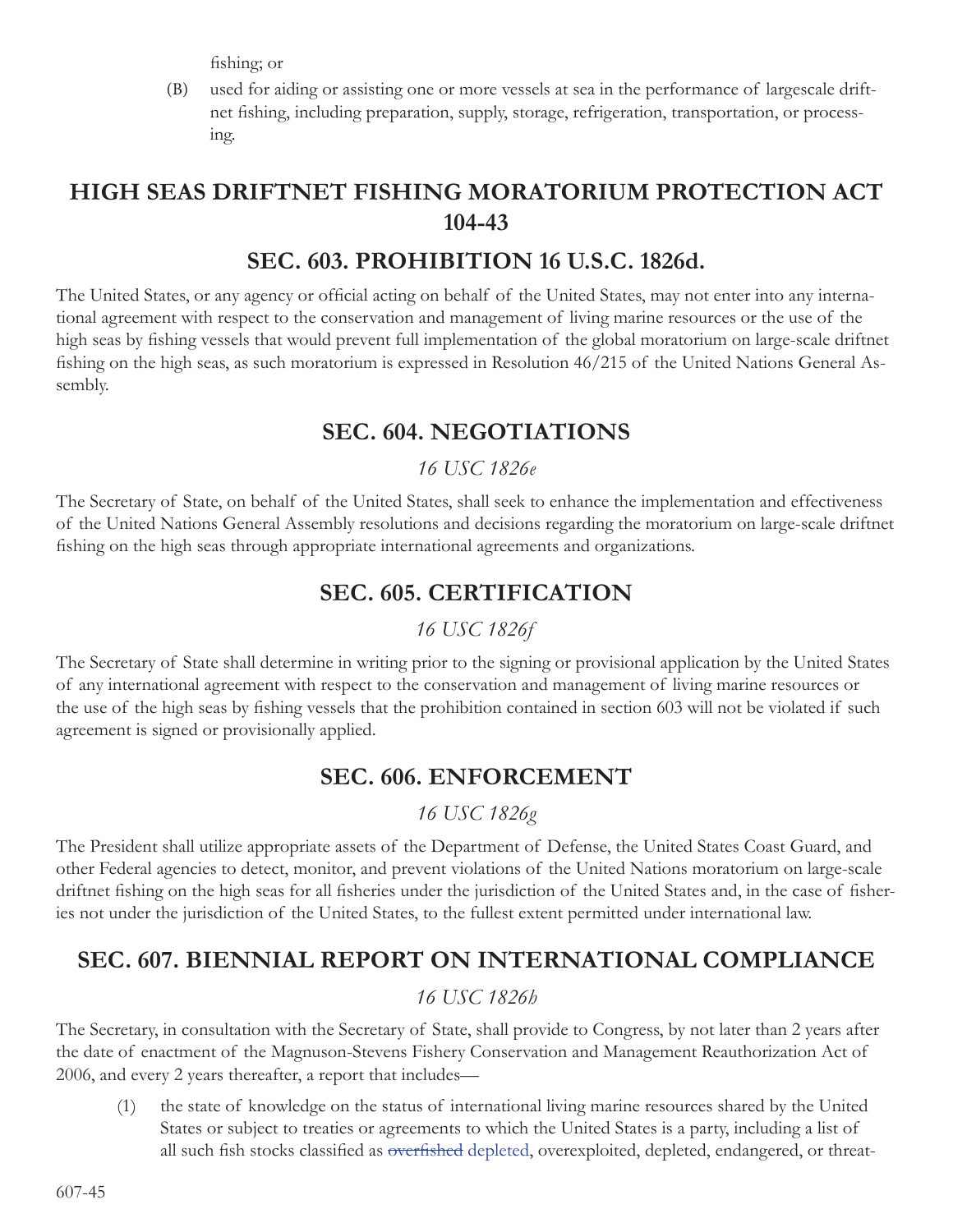ened with extinction by any international or other authority charged with management or conservation of living marine resources;

- (2) a list of nations whose vessels have been identified under section  $609(a)$  or  $610(a)$ , including the specific offending activities and any subsequent actions taken pursuant to section 609 or 610;
- (3) a description of efforts taken by nations on those lists to comply [sic] take appropriate corrective action consistent with sections 609 and 610, and an evaluation of the progress of those efforts, including steps taken by the United States to implement those sections and to improve international compliance;
- (4) progress at the international level, consistent with section 608, to strengthen the efforts of international fishery management organizations to end illegal, unreported, or unregulated fishing; and
- (5) steps taken by the Secretary at the international level to adopt international measures comparable to those of the United States to reduce impacts of fishing and other practices on protected living marine resources, if no international agreement to achieve such goal exists, or if the relevant international fishery or conservation organization has failed to implement effective measures to end or reduce the adverse impacts of fishing practices on such species.

# **SEC. 608. ACTION TO STRENGTHEN INTERNATIONAL FISHERY MANAGEMENT ORGANIZATIONS**

## *16 USC 1826i*

The Secretary, in consultation with the Secretary of State, and in cooperation with relevant fishery management councils and any relevant advisory committees, shall take actions to improve the effectiveness of international fishery management organizations in conserving and managing fish stocks under their jurisdiction. These actions shall include—

- (1) urging international fishery management organizations to which the United States is a member—
	- (A) to incorporate multilateral market-related measures against member or nonmember governments whose vessels engage in illegal, unreported, or unregulated fishing;
	- (B) to seek adoption of lists that identify fishing vessels and vessel owners engaged in illegal, unreported, or unregulated fishing that can be shared among all members and other international fishery management organizations;
	- (C) to seek international adoption of a centralized vessel monitoring system in order to monitor and document capacity in fleets of all nations involved in fishing in areas under an international fishery management organization's jurisdiction;
	- (D) to increase use of observers and technologies needed to monitor compliance with conservation and management measures established by the organization, including vessel monitoring systems and automatic identification systems; and
	- (E) to seek adoption of stronger port state controls in all nations, particularly those nations in whose ports vessels engaged in illegal, unreported, or unregulated fishing land or transship fish;
- (2) urging international fishery management organizations to which the United States is a member, as well as all members of those organizations, to adopt and expand the use of market related measures to combat illegal, unreported, or unregulated fishing, including—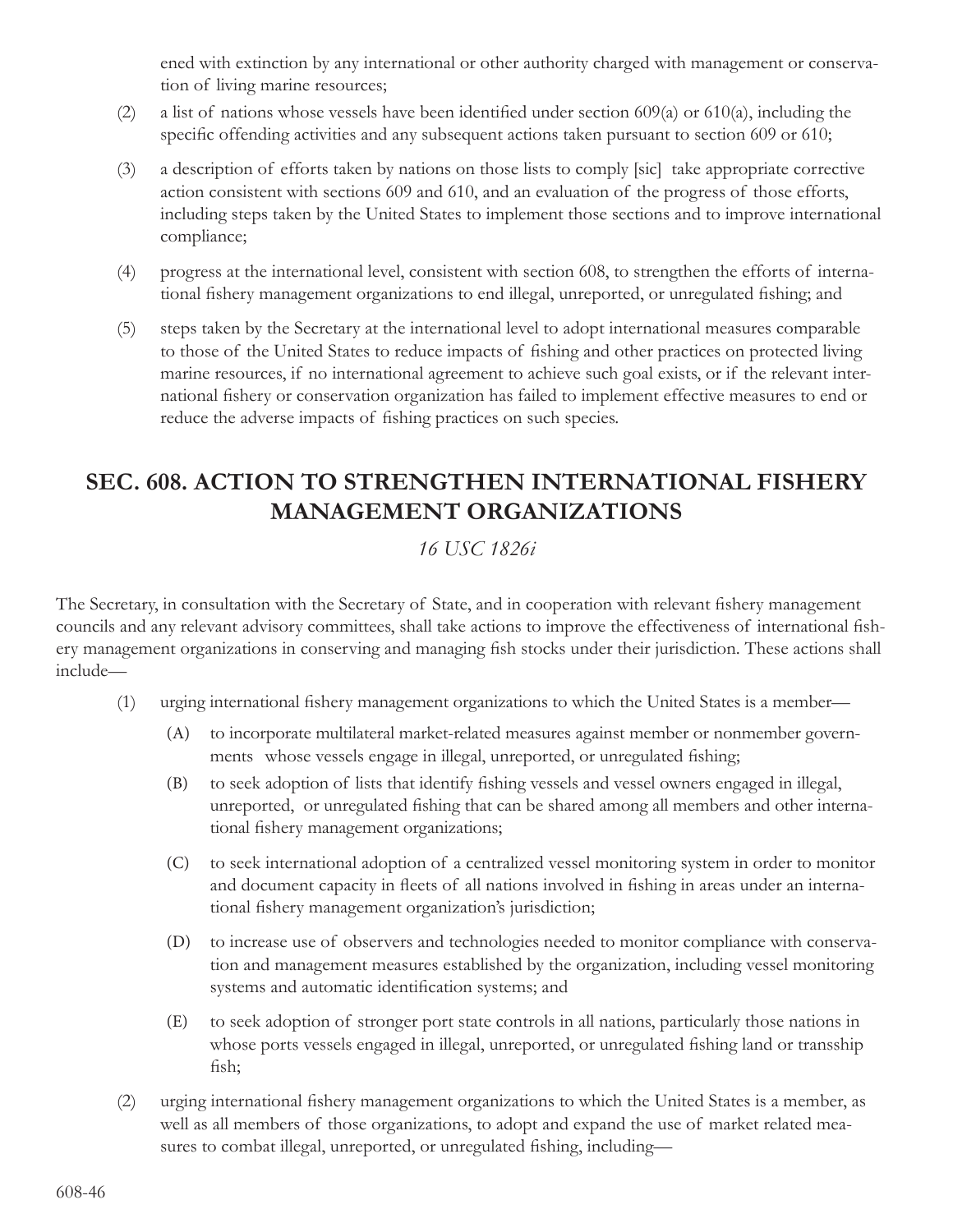- (A) import prohibitions, landing restrictions, or other market-based measures needed to enforce compliance with international fishery management organization measures, such as quotas and catch limits;
- (3) import restrictions or other market-based measures to prevent the trade or importation of fish caught by vessels identified multilaterally as engaging in illegal, unreported, or unregulated fishing; and
- (4) catch documentation and certification schemes to improve tracking and identification of catch of vessels engaged in illegal, unreported, or unregulated fishing, including advance transmission of catch documents to ports of entry; and
- (5) urging other nations at bilateral, regional, and international levels, including the Convention on International Trade in Endangered Species of Fauna and Flora and the World Trade Organization to take all steps necessary, consistent with international law, to adopt measures and policies that will prevent fish or other living marine resources harvested by vessels engaged in illegal, unreported, or unregulated fishing from being traded or imported into their nation or territories.

# **SEC. 609. ILLEGAL, UNREPORTED, OR UNREGULATED FISHING**

*16 USC 1826j*

- **(a) IDENTIFICATION.—The Secretary shall identify, and list in the report under section 607, a na**tion if fishing vessels of that nation are engaged, or have been engaged at any point during the preceding 2 years, in illegal, unreported, or unregulated fishing-
	- (1) the relevant international fishery management organization has failed to implement effective measures to end the illegal, unreported, or unregulated fishing activity by vessels of that nation or the nation is not a party to, or does not maintain cooperating status with, such organization; or
	- (2) where no international fishery management organization exists with a mandate to regulate the fishing activity in question.
- **(b) NOTIFICATION.—An identification under subsection (a) or section 610(a) is deemed to be an identification under section 101(b)(1)(A) of the High Seas Driftnet Fisheries Enforcement Act (16 U.S.C. 1826a(b)(1)(A)), and the Secretary shall notify the President and that nation of such identification.**

#### **(c) CONSULTATION.—No later than 60 days after submitting a report to Congress under section 607, the Secretary, acting through the Secretary of State, shall—**

- (1) notify nations listed in the report of the requirements of this section;
- (2) initiate consultations for the purpose of encouraging such nations to take the appropriate corrective action with respect to the offending activities of their fishing vessels identified in the report; and
- (3) notify any relevant international fishery management organization of the actions taken by the United States under this section.

## **(d) IUU CERTIFICATION PROCEDURE.—**

(1) CERTIFICATION.—The Secretary shall establish a procedure, consistent with the provisions of subchapter II of chapter of title 5, United States Code, for determining if a nation identified under subsection (a) and listed in the report under section 607 has taken appropriate corrective action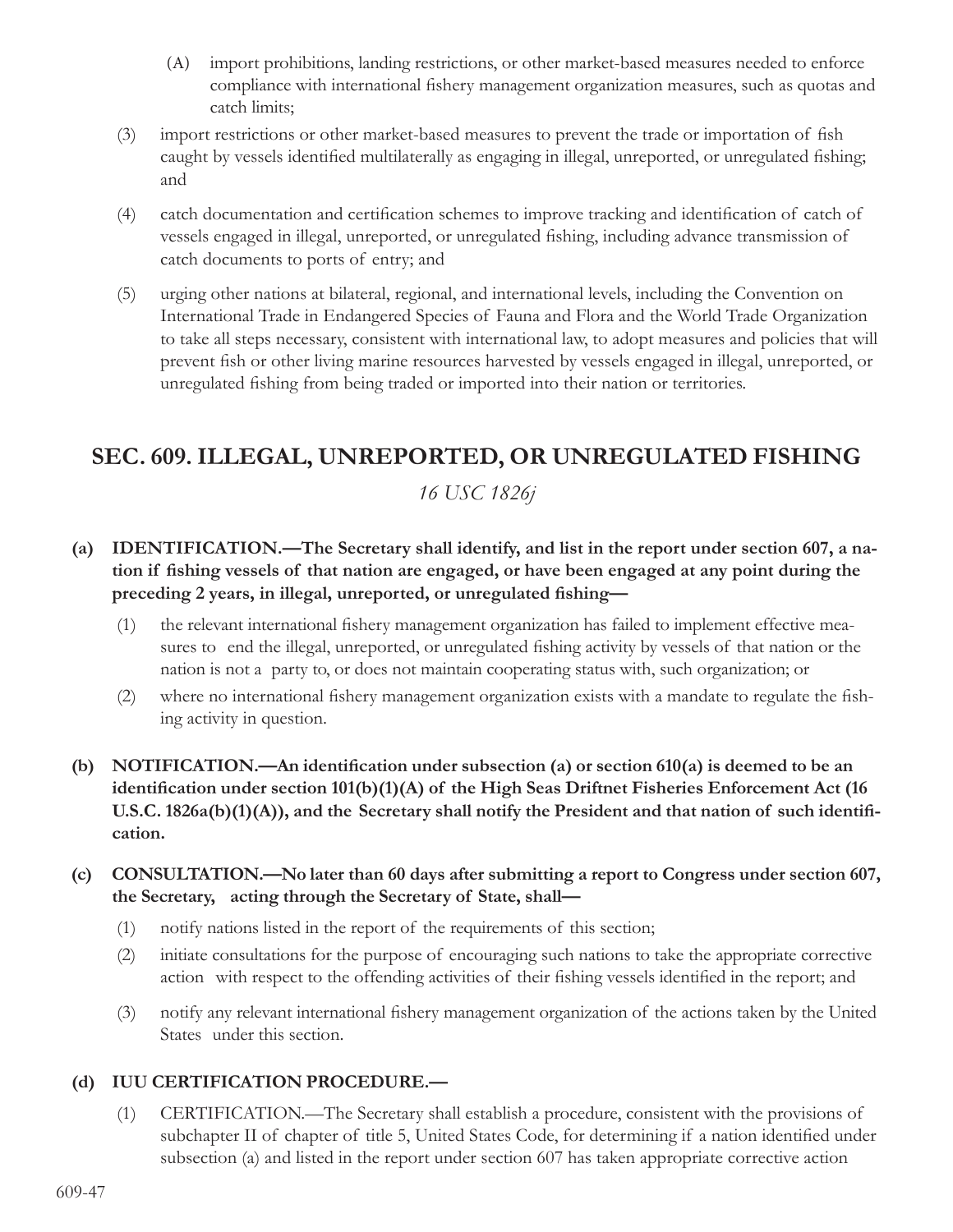with respect to the offending activities of its fishing vessels identified in the report under section 607. The certification procedure shall provide for notice and an opportunity for comment by any such nation. The Secretary shall determine, on the basis of the procedure, and certify to the Congress no later than 90 days after the date on which the Secretary promulgates a final rule containing the procedure, and biennially thereafter in the report under section 607—

- (A) whether the government of each nation identified under subsection (a) has provided documentary evidence that it has taken corrective action with respect to the offending activities of its fishing vessels identified in the report; or
- (B) whether the relevant international fishery management organization has implemented measures that are effective in ending the illegal, unreported, or unregulated fishing activity by vessels of that nation.
- (2) ALTERNATIVE PROCEDURE.—The Secretary may establish a procedure for certification, on a shipment by-shipment, shipper-by-shipper, or other basis of fish or fish products from a vessel of a harvesting nation not certified under paragraph (1) if the Secretary determines that—
	- (A) the vessel has not engaged in illegal, unreported, or unregulated fishing under an international fishery management agreement to which the United States is a party; or
	- (B) the vessel is not identified by an international fishery management organization as participating in illegal, unreported, or unregulated fishing activities.

#### (3) EFFECT OF CERTIFICATION.—

- (A) IN GENERAL.—The provisions of section 101(a) and section 101(b)(3) and (4) of this Act  $(16 \text{ U.S.C. } 1826a(a), (b)(3), \text{ and } (b)(4))$ —
	- $(i)$  shall apply to any nation identified under subsection (a) that has not been certified by the Secretary under this subsection, or for which the Secretary has issued a negative certification under this subsection; but
	- $(ii)$  shall not apply to any nation identified under subsection (a) for which the Secretary has issued a positive certification under this subsection.
- (B) EXCEPTIONS.—Subparagraph (A)(i) does not apply—
	- $(i)$  to the extent that such provisions would apply to sport fishing equipment or to fish or fish products not managed under the applicable international fishery agreement; or
	- (ii) if there is no applicable international fishery agreement, to the extent that such provisions would apply to fish or fish products caught by vessels not engaged in illegal, unreported, or unregulated fishing.

### **(e) ILLEGAL, UNREPORTED, OR UNREGULATED FISHING DEFINED.—**

- (1) IN GENERAL.—In this Act the term 'illegal, unreported, or unregulated fishing' has the meaning established under paragraph (2).
- (2) SECRETARY TO DEFINE TERM WITHIN LEGISLATIVE GUIDELINES.— Within 3 months after the date of enactment of the Magnuson-Stevens Fishery Conservation and Management Reauthorization Act of 2006, the Secretary shall publish a definition of the term 'illegal, unreported, or unregulated fishing' for purposes of this Act.
- (3) GUIDELINES.—The Secretary shall include in the definition, at a minimum—
	- (A) fi shing activities that violate conservation and management measures required under an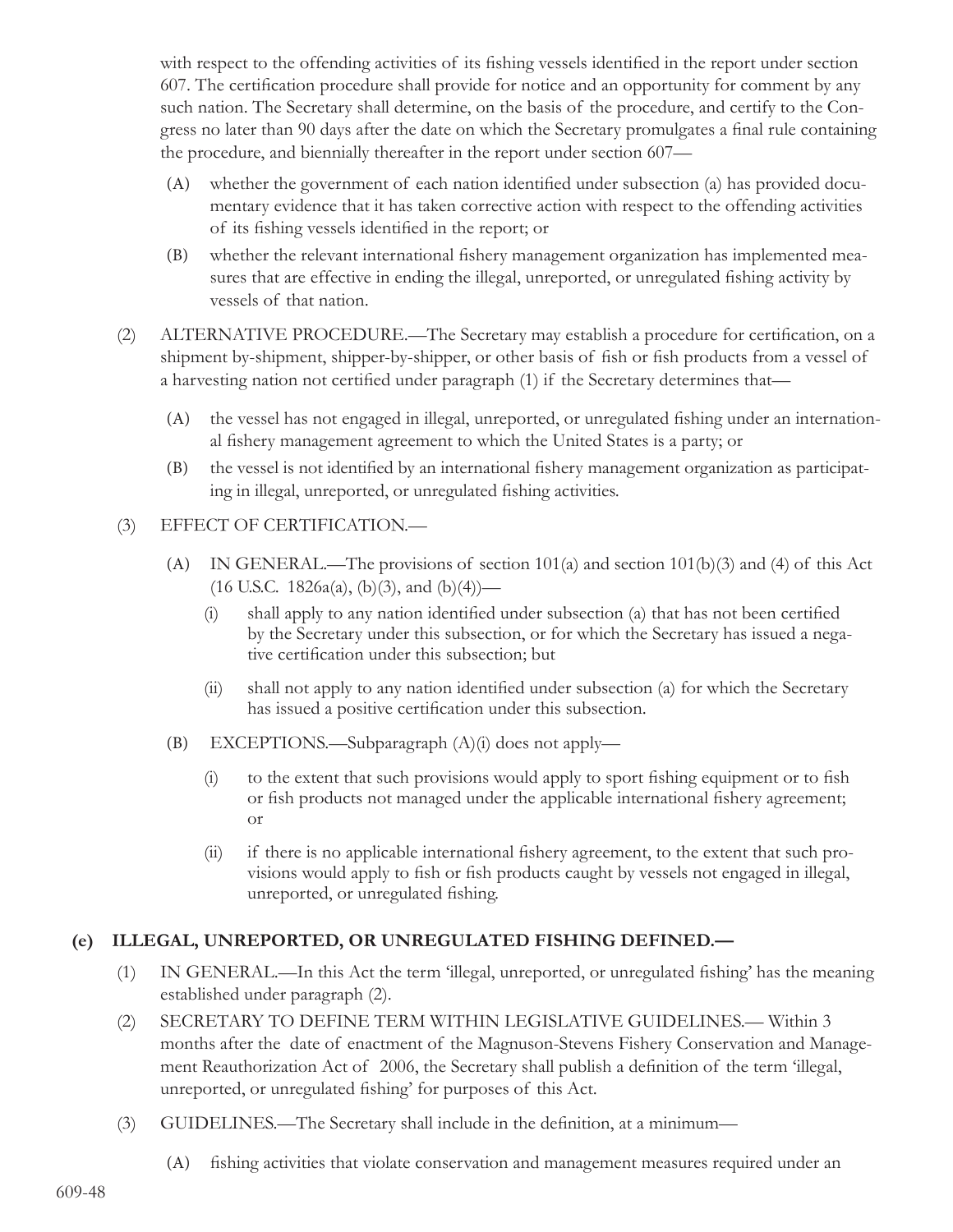international fishery management agreement to which the United States is a party, including catch limits or quotas, capacity restrictions, and bycatch reduction requirements;

- (4) overfishing of fish stocks shared by the United States, for which there are no applicable international conservation or management measures or in areas with no applicable international fishery management organization or agreement, that has adverse impacts on such stocks;
	- (A) fi shing activity that has an adverse impact on seamounts, hydrothermal vents, and cold water corals located beyond national jurisdiction, for which there are no applicable conservation or management measures or in areas with no applicable international fishery management organization or agreement.
- **(f) AUTHORIZATION OF APPROPRIATIONS.—There are authorized to be appropriated to the**  Secretary for fiscal years 2007 through 2013.

# **SEC. 610. EQUIVALENT CONSERVATION MEASURES**

### *16 USC 1826k*

#### **(a) IDENTIFICATION.—The Secretary shall identify, and list in the report under section 607, a nation if—**

- (1) fi shing vessels of that nation are engaged, or have been engaged during the preceding calendar year in fishing activities or practices;
	- (A) in waters beyond any national jurisdiction that result in bycatch of a protected living marine resource; or
	- (B) beyond the exclusive economic zone of the United States that result in bycatch of a protected living marine resource shared by the United States;
- (2) the relevant international organization for the conservation and protection of such resources or the relevant international or regional fishery organization has failed to implement effective measures to end or reduce such bycatch, or the nation is not a party to, or does not maintain cooperating status with, such organization; and
- (3) the nation has not adopted a regulatory program governing such fishing practices designed to end or reduce such bycatch that is comparable to that of the United States, taking into account different conditions.

#### **(b) CONSULTATION AND NEGOTIATION.—The Secretary, acting through the Secretary of State, shall—**

- (1) notify, as soon as possible, other nations whose vessels engage in fi shing activities or practices described in subsection (a), about the provisions of this section and this Act;
- (2) initiate discussions as soon as possible with all foreign governments which are engaged in, or which have persons or companies engaged in, fishing activities or practices described in subsection (a), for the purpose of entering into bilateral and multilateral treaties with such countries to protect such species;
- (3) seek agreements calling for international restrictions on fishing activities or practices described in subsection (a) through the United Nations, the Food and Agriculture Organization's Committee on Fisheries, and appropriate international fishery management bodies; and
- (4) initiate the amendment of any existing international treaty for the protection and conservation of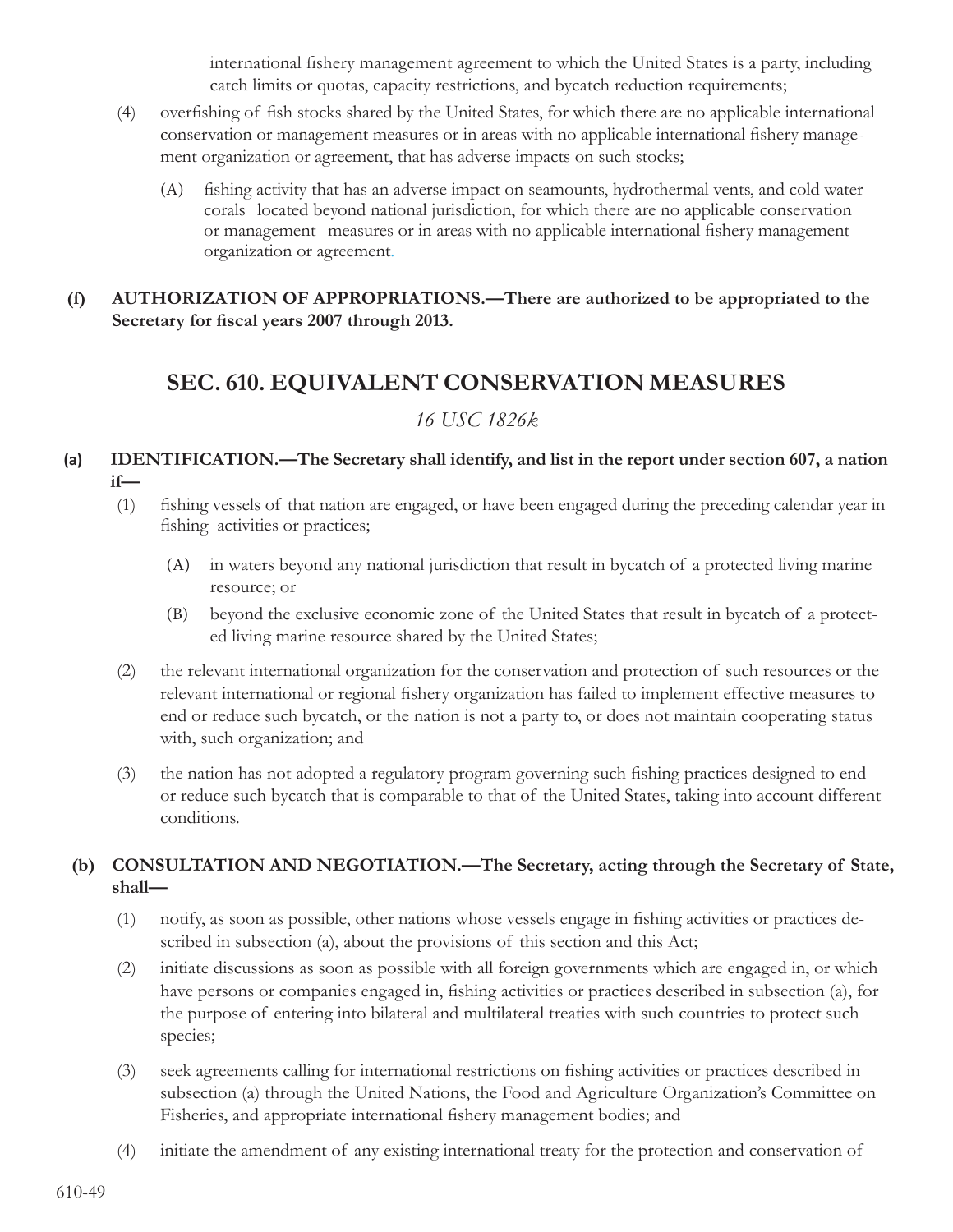such species to which the United States is a party in order to make such treaty consistent with the purposes and policies of this section.

### **(c) CONSERVATION CERTIFICATION PROCEDURE.—**

- (1) DETERMINATION.—The Secretary shall establish a procedure consistent with the provisions of subchapter II of chapter 5 of title 5, United States Code, for determining whether the government of a harvesting nation identified under subsection (a) and listed in the report under section 607—
	- (A) has provided documentary evidence of the adoption of a regulatory program governing the conservation of the protected living marine resource that is comparable to that of the United States, taking into account different conditions, and which, in the case of pelagic longline fishing, includes mandatory use of circle hooks, careful handling and release equipment, and training and observer programs; and
	- (B) has established a management plan containing requirements that will assist in gathering species-specific data to support international stock assessments and conservation enforcement efforts for protected living marine resources.
- (2) PROCEDURAL REQUIREMENT.—The procedure established by the Secretary under paragraph (1) shall include notice and opportunity for comment by any such nation.
- (3) CERTIFICATION.—The Secretary shall certify to the Congress by January 31, 2007, and biennially thereafter whether each such nation has provided the documentary evidence described in paragraph (1)(A) and established a management plan described in paragraph (1)(B).
- (4) ALTERNATIVE PROCEDURE.—The Secretary shall establish a procedure for certification, on a shipment-by-shipment, shipper-by-shipper, or other basis of fish or fish products from a vessel of a harvesting nation not certified under paragraph (3) if the Secretary determines that such imports were harvested by practices that do not result in bycatch of a protected marine species, or were harvested by practices that—
	- (A) are comparable to those of the United States, taking into account different conditions, and which, in the case of pelagic longline fishing, includes mandatory use of circle hooks, careful handling and release equipment, and training and observer programs; and
	- (B) include the gathering of species specific data that can be used to support international and regional stock assessments and conservation efforts for protected living marine resources.
- (5) EFFECT OF CERTIFICATION.—The provisions of section 101(a) and section 101(b)(3) and (4) of this Act (16 U.S.C. 1826a(a), (b)(3), and (b)(4)) (except to the extent that such provisions apply to sport fishing equipment or fish or fish products not caught by the vessels engaged in illegal, unreported, or unregulated fishing) shall apply to any nation identified under subsection (a) that has not been certified by the Secretary under this subsection, or for which the Secretary has issued a negative certification under this subsection, but shall not apply to any nation identified under subsection (a) for which the Secretary has issued a positive certification under this subsection.

### **(d) INTERNATIONAL COOPERATION AND ASSISTANCE.—To the greatest extent possible consistent with existing authority and the availability of funds, the Secretary shall—**

- (1) provide appropriate assistance to nations identified by the Secretary under subsection (a) and international organizations of which those nations are members to assist those nations in qualifying for certification under subsection (c);
- (2) undertake, where appropriate, cooperative research activities on species statistics and improved harvesting techniques, with those nations or organizations;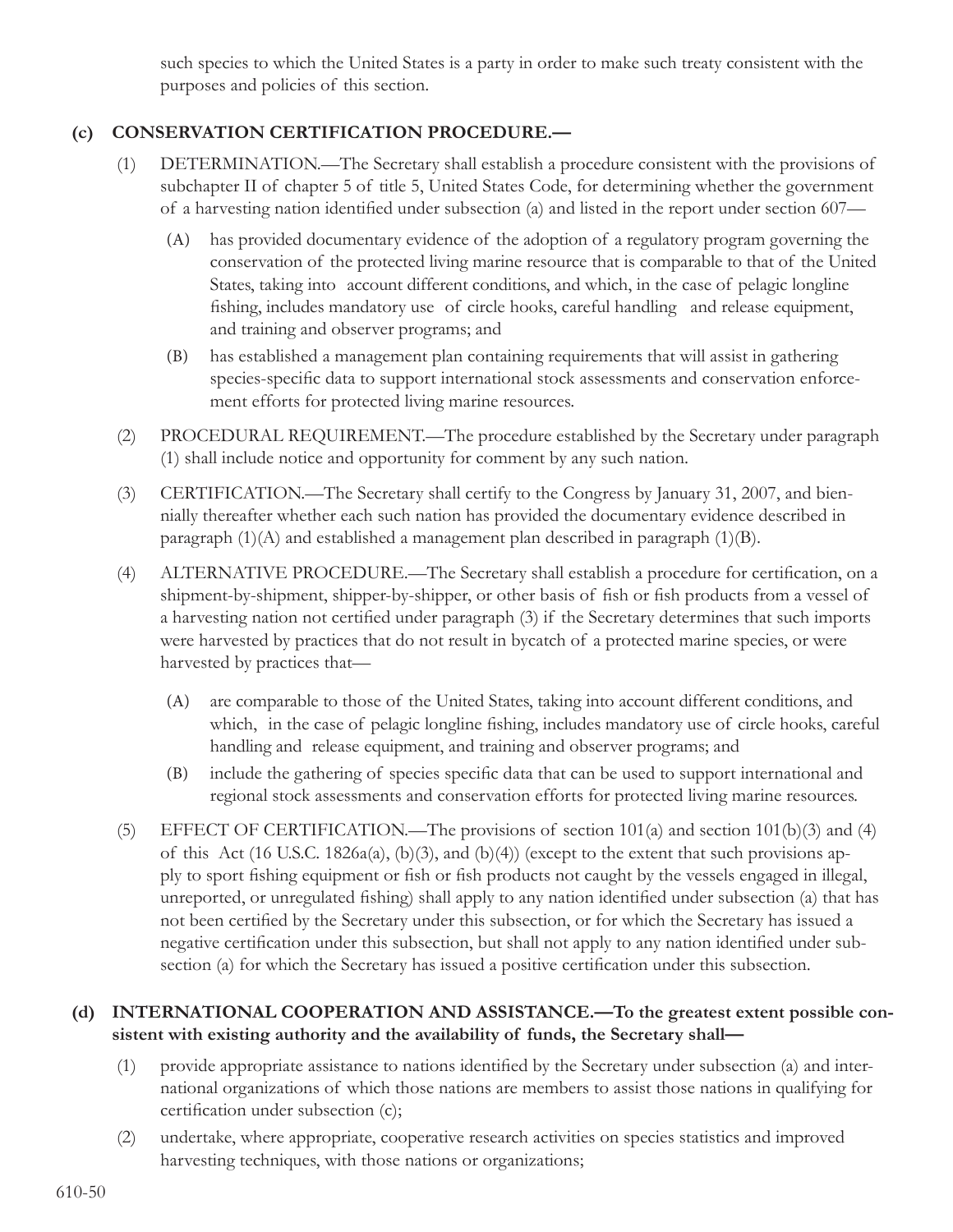- (3) encourage and facilitate the transfer of appropriate technology to those nations or organizations to assist those nations in qualifying for certification under subsection (c); and
- (4) provide assistance to those nations or organizations in designing and implementing appropriate fish harvesting plans.

#### **(e) PROTECTED LIVING MARINE RESOURCE DEFINED.—In this section the term 'protected living marine resource'—**

- (1) means non-target fish, sea turtles, or marine mammals that are protected under United States law or international agreement, including the Marine Mammal Protection Act, the Endangered Species Act, the Shark Finning Prohibition Act, and the Convention on International Trade in Endangered Species of Wild Flora and Fauna; but
- (2) does not include species, except sharks, managed under the Magnuson-Stevens Fishery Conservation and Management Act, the Atlantic Tunas Convention Act, or any international fishery management agreement.
- **(f) AUTHORIZATION OF APPROPRIATIONS.—There are authorized to be appropriated to the**  Secretary for fiscal years 2007 through 2013.

# **SEC. 207. INTERNATIONAL MONITORING AND COMPLIANCE**

*16 U.S.C. 1829*

 **(a) IN GENERAL.—The Secretary may undertake activities to promote improved monitoring and**  compliance for high seas fisheries, or fisheries governed by international fishery management **agreements, and to implement the requirements of this title.**

### **(b) SPECIFIC AUTHORITIES.—In carrying out subsection (a), the Secretary may—**

- (1) share information on harvesting and processing capacity and illegal, unreported and unregulated fishing on the high seas, in areas covered by international fishery management agreements, and by vessels of other nations within the United States exclusive economic zone, with relevant law enforcement organizations of foreign nations and relevant international organizations;
- (2) further develop real time information sharing capabilities, particularly on harvesting and processing capacity and illegal, unreported and unregulated fishing;
- (3) participate in global and regional efforts to build an international network for monitoring, control, and surveillance of high seas fishing and fishing under regional or global agreements;
- (4) support efforts to create an international registry or database of fishing vessels, including by building on or enhancing registries developed by international fishery management organizations;
- (5) enhance enforcement capabilities through the application of commercial or governmental remote sensing technology to locate or identify vessels engaged in illegal, unreported, or unregulated fishing on the high seas, including encroachments into the exclusive economic zone by fishing vessels of other nations;
- (6) provide technical or other assistance to developing countries to improve their monitoring, control, and surveillance capabilities; and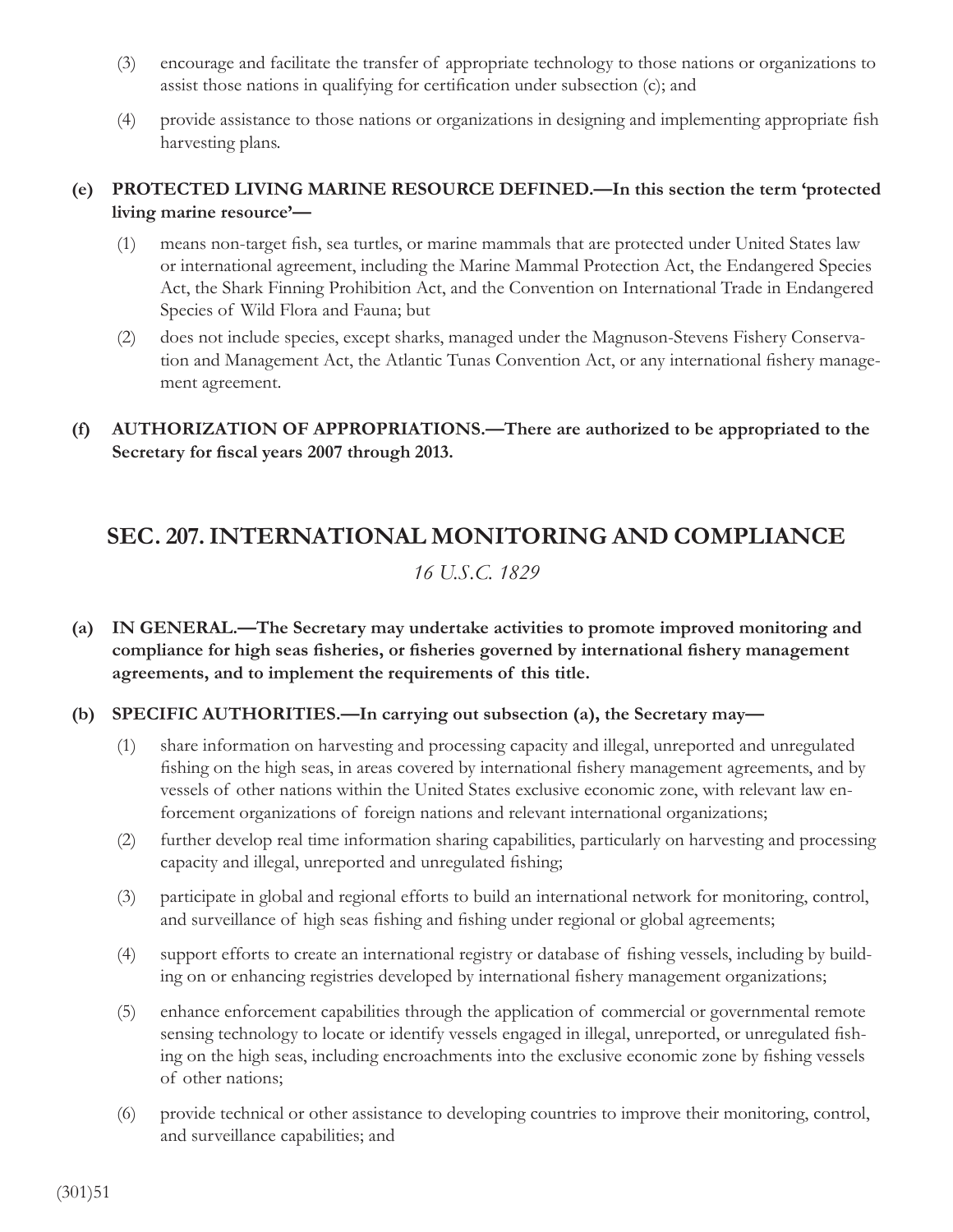(7) support coordinated international efforts to ensure that all large-scale fi shing vessels operating on the high seas are required by their flag State to be fitted with vessel monitoring systems no later than December 31, 2008, or earlier if so decided by the relevant flag State or any relevant international fishery management organization.

# **TITLE III—NATIONAL FISHERY MANAGEMENT PROGRAM**

### **(a) SEC. 301. NATIONAL STANDARDS FOR FISHERY CONSERVATION AND MANAGE-MENT-** *16 U.S.C. 1851*

- **(b) IN GENERAL.—Any fishery management plan prepared, and any regulation promulgated to implement any such plan, pursuant to this title shall be consistent with the following national stan**dards for fishery conservation and management:
	- (1) Conservation and management measures shall prevent overfi shing while achieving, on a continuing basis, the optimum yield from each fishery for the United States fishing industry.
	- (2) Conservation and management measures shall be based upon the best scientifi c information available.
	- (3) To the extent practicable, an individual stock of fish shall be managed as a unit throughout its range, and interrelated stocks of fish shall be managed as a unit or in close coordination.
	- (4) Conservation and management measures shall not discriminate between residents of different States. If it becomes necessary to allocate or assign fishing privileges among various United States fishermen, such allocation shall be  $(A)$  fair and equitable to all such fishermen;  $(B)$  reasonably calculated to promote conservation; and (C) carried out in such manner that no particular individual, corporation, or other entity acquires an excessive share of such privileges.
	- (5) Conservation and management measures shall, where practicable, consider efficiency in the utilization of fishery resources; except that no such measure shall have economic allocation as its sole purpose.
	- **(6) Conservation and management measures shall take into account and allow for variations**  among, and contingencies in, fisheries, fishery resources, and catches.
	- (7) Conservation and management measures shall, where practicable, minimize costs and avoid unnecessary duplication.
	- (8) Conservation and management measures shall, consistent with the conservation requirements of this Act (including the prevention of overfishing and rebuilding of <del>overfished depleted</del> stocks), take into account the importance of fishery resources to fishing communities by utilizing economic and social data that meet the requirements of paragraph (2), in order to (A) provide for the sustained participation of such communities, and (B) to the extent practicable, minimize adverse economic impacts on such communities.
	- (9) Conservation and management measures shall, to the extent practicable, (A) minimize bycatch and (B) to the extent bycatch cannot be avoided, minimize the mortality of such bycatch.
	- (10) Conservation and management measures shall, to the extent practicable, promote the safety of human life at sea.

## (301)52  **(c) GUIDELINES.—The Secretary shall establish advisory guidelines (which shall not have the force**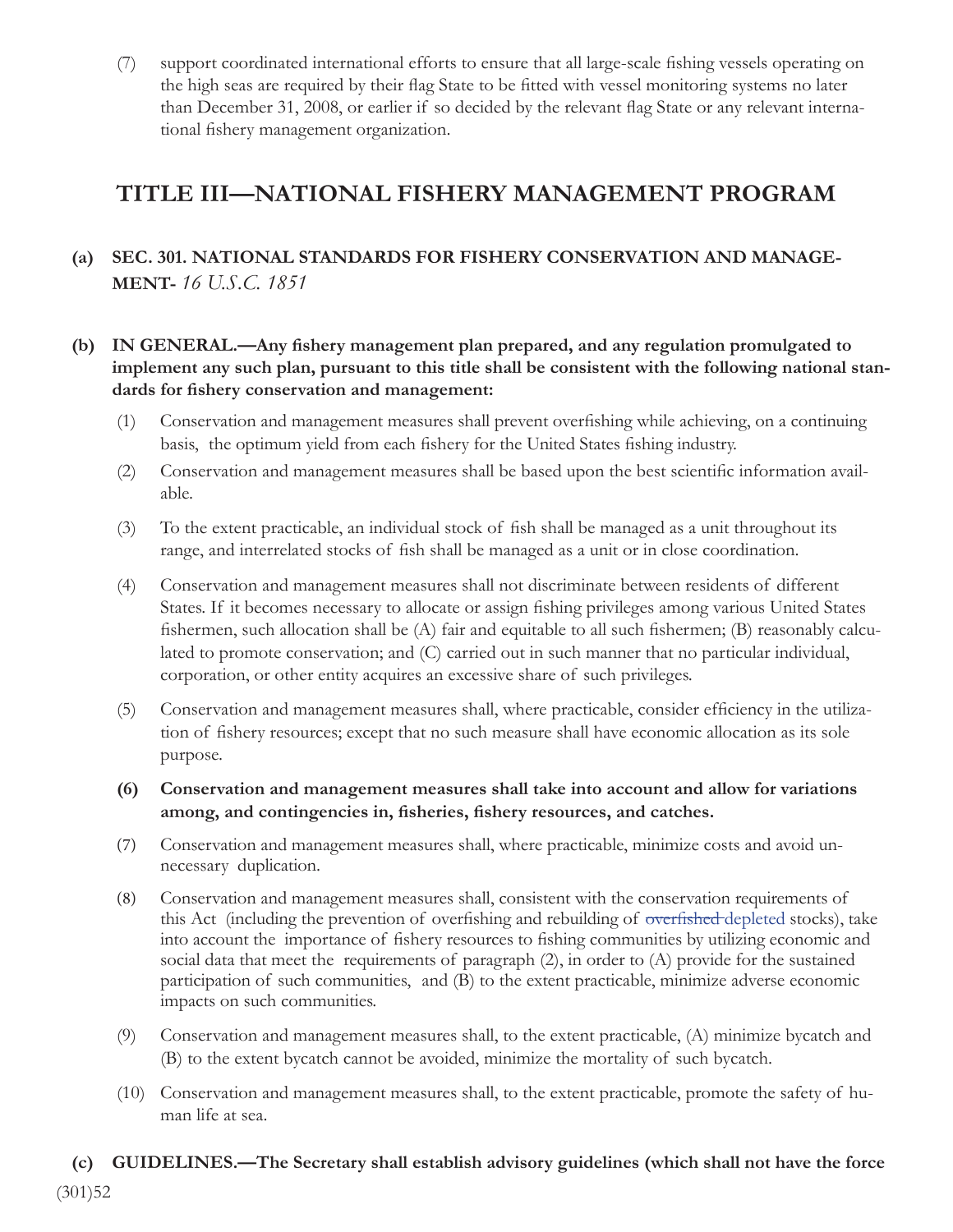and effect of law), based on the national standards, to assist in the development of fishery manage**ment plans.**

 **(D) INTER-SECTOR TRADING OF COMMERCIAL CATCH SHARE ALLOCATIONS IN THE GULF OF MEXICO—Notwithstanding any other provision of this Act, any commercial fishing** catch share allocation in a fishery in the Gulf of Mexico may only be traded by sale or lease within the same commercial fishing sector.<sup>52</sup>

# **SEC. 302. REGIONAL FISHERY MANAGEMENT COUNCILS**

*16 U.S.C. 1852*

#### **(a) ESTABLISHMENT.—**

- (1) There shall be established, within 120 days after the date of the enactment of this Act, eight Regional Fishery Management Councils, as follows:
	- (A) NEW ENGLAND COUNCIL.—The New England Fishery Management Council shall consist of the States of Maine, New Hampshire, Massachusetts, Rhode Island, and Connecticut and shall have authority over the fisheries in the Atlantic Ocean seaward of such States (except as provided in paragraph (3)). The New England Council shall have  $17-19^{53}$  voting members, including 11 appointed by the Secretary in accordance with subsection (b)(2) (at least one of whom shall be appointed from each such State) and a liaison who is a member of the Mid-Atlantic Fishery Management Council to represent the interests of fisheries under the jurisdiction of such Council<sup>54</sup>.
	- (B) MID-ATLANTIC COUNCIL.—The Mid-Atlantic Fishery Management Council shall consist of the States of Rhode Island<sup>55</sup>, New York, New Jersey, Delaware, Pennsylvania, Maryland, Virginia, and North Carolina and shall have authority over the fisheries in the Atlantic Ocean seaward of such States (except North Carolina, Rhode Island as provided in paragraph (3)). The Mid-Atlantic Council shall have  $2\frac{1}{2}$   $2^{56}$   $2^{57}$  voting members, including  $\frac{1}{3}$   $14^{58}$  appointed by the Secretary in accordance with subsection (b)(2) (at least one of whom shall be appointed from each such State) and a liaison who is a member of the New England Fishery Management Council to represent the interests of fisheries under the jurisdiction of such Council<sup>59</sup>, and a liaison who is a member of the South Atlantic Fishery Management Council to represent the interests of fisheries under the jurisdiction of such Council.<sup>60</sup>
	- (C) SOUTH ATLANTIC COUNCIL.—The South Atlantic Fishery Management Council shall consist of the States of North Carolina, South Carolina, Georgia, and Florida and shall have authority over the fisheries in the Atlantic Ocean seaward of such States (except as provided in paragraph (3)). The South Atlantic Council shall have 13 14 voting members, including 8

- 53 HR 200 page 22 and Huffman DD page 13
- 54 HR 200 page 22 and Huffman DD page 13
- 55 Begich page 11
- 56 HR 200 page 23
- 57 Huffman DD page 13 and Begich page 11
- 58 Begich page 11
- 59 HR 200 page 23
- 60 Huffman DD page 13

(302)53

<sup>52</sup> HR 200 pages 36-37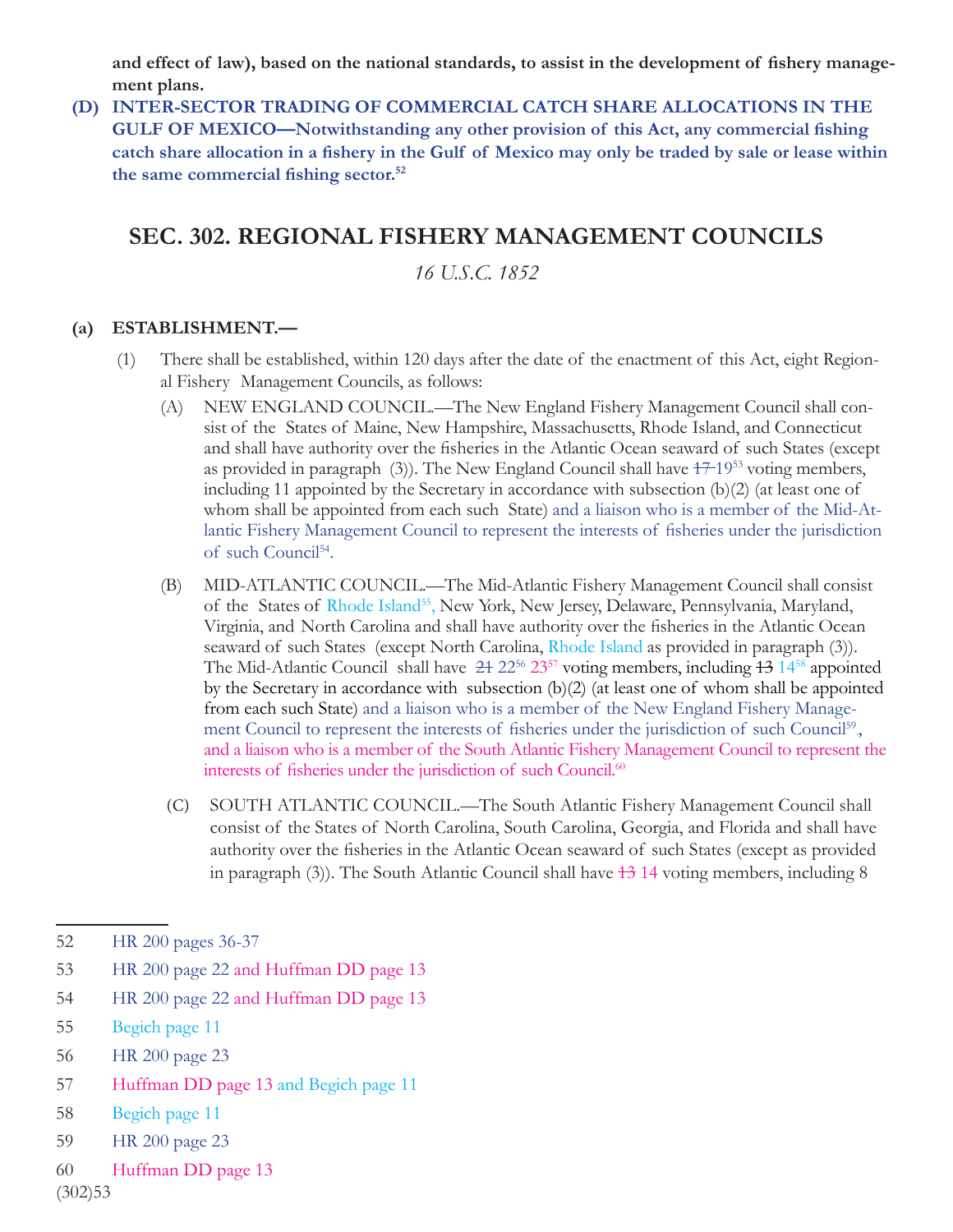appointed by the Secretary in accordance with subsection (b)(2) (at least one of whom shall be appointed from each such State), and a liaison who is a member of the Mid-Atlantic Fishery Management Council to represent the interests of fisheries under the jurisdiction of such Council.<sup>61</sup>

- (D) CARIBBEAN COUNCIL.—The Caribbean Fishery Management Council shall consist of the Virgin Islands and the Commonwealth of Puerto Rico and shall have authority over the fisheries in the Caribbean Sea and Atlantic Ocean seaward of such States and of commonwealths, territories, and possessions of the United States in the Caribbean Sea (except as provided in paragraph (3)). The Caribbean Council shall have 7 voting members, including 4 appointed by the Secretary in accordance with subsection (b)(2) (at least one of whom shall be appointed from each such State).
- (E) GULF COUNCIL.—The Gulf of Mexico Fishery Management Council shall consist of the States of Texas, Louisiana, Mississippi, Alabama, and Florida and shall have authority over the fisheries in the Gulf of Mexico seaward of such States (except as provided in paragraph (3)). The Gulf Council shall have 17 voting members, including 11 appointed by the Secretary in accordance with subsection (b)(2) (at least one of whom shall be appointed from each such State).
- (F) PACIFIC COUNCIL.—The Pacific Fishery Management Council shall consist of the States of California, Oregon, Washington, and Idaho and shall have authority over the fisheries in the Pacific Ocean seaward of such States. The Pacific Council shall have 14 voting members, including 8 appointed by the Secretary in accordance with subsection  $(b)(2)$  (at least one of whom shall be appointed from each such State), and including one appointed from an Indian tribe with federally recognized fishing rights from California, Oregon, Washington, or Idaho in accordance with subsection (b)(5).
- (G) NORTH PACIFIC COUNCIL.—The North Pacifi c Fishery Management Council shall consist of the States of Alaska, Washington, and Oregon and shall have authority over the fisheries in the Arctic Ocean, Bering Sea, and Pacific Ocean seaward of Alaska. The North Pacific Council shall have 11 voting members, including 7 appointed by the Secretary in accordance with subsection (b)(2) (5 of whom shall be appointed from the State of Alaska and 2 of whom shall be appointed from the State of Washington).
- (H) WESTERN PACIFIC COUNCIL.—The Western Pacific Fishery Management Council shall consist of the States of Hawaii, American Samoa, Guam, and the Northern Mariana Islands and shall have authority over the fisheries in the Pacific Ocean seaward of such States and of the Commonwealths, territories, and possessions of the United States in the Pacific Ocean area. The Western Pacific Council shall have 13 voting members, including 8 appointed by the Secretary in accordance with subsection (b)(2) (at least one of whom shall be appointed from each of the following States: Hawaii, American Samoa, Guam, and the Northern Mariana Islands).
- (2) Each Council shall reflect the expertise and interest of the several constituent States in the ocean area over which such Council is granted authority.
- (3) The Secretary shall have authority over any highly migratory species fishery that is within the geographical area of authority of more than one of the following Councils: New England Council, Mid-Atlantic Council, South Atlantic Council, Gulf Council, and Caribbean Council.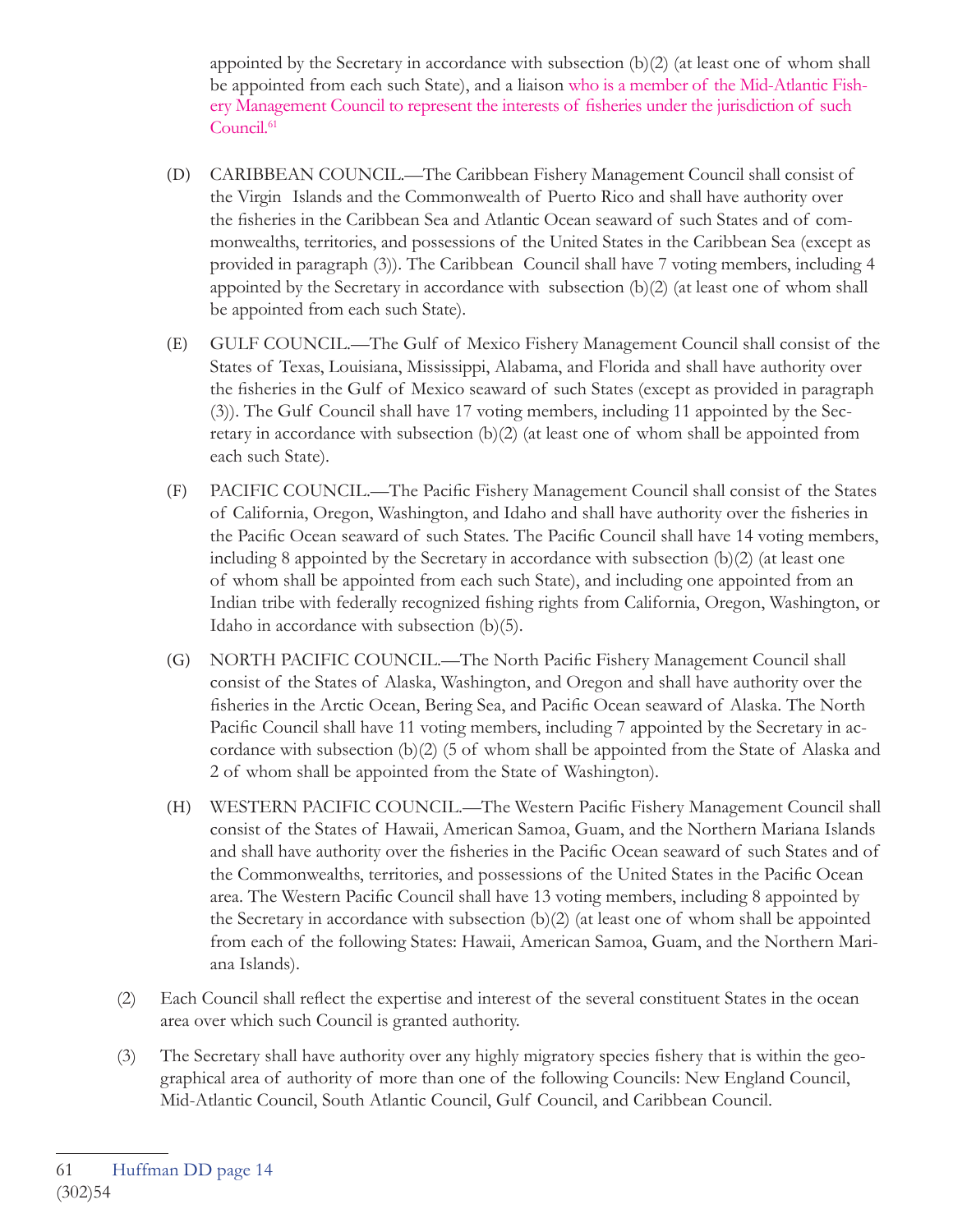#### **(b) VOTING MEMBERS.—**

- (1) The voting members of each Council shall be:
	- (A) The principal State official with marine fishery management responsibility and expertise in each constituent State, who is designated as such by the Governor of the State, so long as the official continues to hold such position, or the designee of such official.
	- (B) The regional director of the National Marine Fisheries Service for the geographic area concerned, or his designee, except that if two such directors are within such geographical area, the Secretary shall designate which of such directors shall be the voting member.
	- (C) The members required to be appointed by the Secretary in accordance with paragraphs (2) and (5).

(2)

- (A) The members of each Council required to be appointed by the Secretary must be individuals who, by reason of their occupational or other experience, scientific expertise, or training, are knowledgeable regarding the conservation and management, or the commercial or recreational, or subsistence<sup>62</sup> fishing harvest<sup>63</sup>, of the fishery resources of the geographical area concerned. Within nine months after the date of enactment of the Fishery Conservation Amendments of 1990, the Secretary shall, by regulation, prescribe criteria for determining whether an individual satisfies the requirements of this subparagraph.
- (B) The Secretary, in making appointments under this section, shall, to the extent practicable, ensure a fair and balanced apportionment, on a rotating or other basis, of the active participants (or their representatives) in the commercial and recreational, and subsistence<sup>64</sup> fisheries under the jurisdiction of the Council. On January 31, 1991, and each year thereafter, the Secretary shall submit to the Committee on Commerce, Science, and Transportation of the Senate and the Committee on Merchant Marine and Fisheries of the House of Representatives a report on the actions taken by the Secretary to ensure that such fair and balanced apportionment is achieved. The report shall—
	- (i) list the fisheries under the jurisdiction of each Council, outlining for each fishery the type and quantity of fish harvested, fishing and processing methods employed, the number of participants, the duration and range of the fishery, and other distinguishing characteristics;
	- (ii) assess the membership of each Council in terms of the apportionment of the active participants in each such fishery; and
	- (iii) state the Secretary's plans and schedule for actions to achieve a fair and balanced apportionment on the Council for the active participants in any such fishery.
- (C) The Secretary shall appoint the members of each Council from a list of individuals submitted by the Governor of each applicable constituent State. A Governor may not submit the names of individuals to the Secretary for appointment unless the Governor has determined that each such individual is qualified under the requirements of subparagraph (A) and unless the Governor has, to the extent practicable, first consulted with representatives of the com-

<sup>62</sup> HR 200 page 36 and Huffman DD page 14

<sup>63</sup> Begich (adds subsistence and word "harvest"), page 10

<sup>64</sup> Begich page 10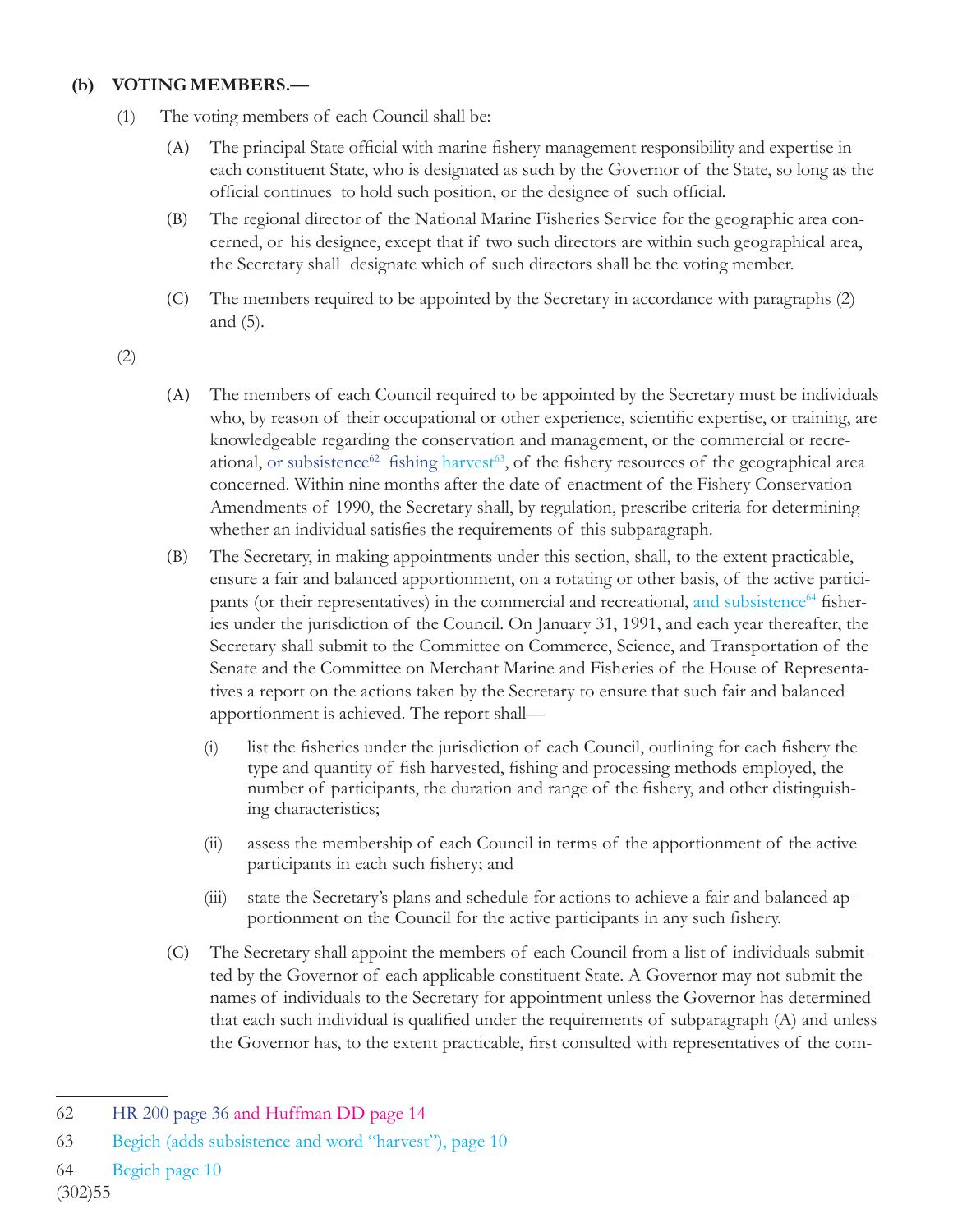mercial and recreational, and subsistence<sup>65</sup> fishing interests of the State, and in the case of the Governor of Alaska with the subsistence fishing interests of the State<sup>66</sup>, regarding those individuals. Each such list shall include the names and pertinent biographical data of not less than three individuals for each applicable vacancy and shall be accompanied by a statement by the Governor explaining how each such individual meets the requirements of subparagraph (A). The Secretary shall review each list submitted by a Governor to ascertain if the individuals on the list are qualified for the vacancy on the basis of such requirements. If the Secretary determines that any individual is not qualified, the Secretary shall notify the appropriate Governor of that determination. The Governor shall then submit a revised list or resubmit the original list with an additional explanation of the qualifications of the individual in question. An individual is not eligible for appointment by the Secretary until that individual complies with the applicable financial disclosure requirements under subsection (k)

- (D)
- (i) The Governor of a State submitting a list of names of individuals for appointment by the Secretary of Commerce to the Gulf of Mexico Fisheries Fishery Management Council or the South Atlantic Fishery Management Council<sup>67</sup> under subparagraph (C) shall include—
	- (I) at least 1 nominee each from the commercial, recreational, and charter fishing sectors; and
	- (II) at least 1 other individual who is knowledgeable regarding the conservation and management of fisheries resources in the jurisdiction of the Council.
- (ii) Notwithstanding the requirements of subparagraph (C), if the Secretary determines that the list of names submitted by the Governor does not meet the requirements of clause (i) the Secretary shall—
	- (I) publish a notice in the Federal Register asking the residents of that State to submit the names and pertinent biographical data of individuals who would meet the requirement not met for appointment to the Council; and
	- (II) add the name of any qualified individual submitted by the public who meets the unmet requirement to the list of names submitted by the Governor.
- $(iii)$  For purposes of clause  $(i)$  an individual who owns or operates a fish farm outside of the United States shall not be considered to be a representative of the commercial or recreational fishing sector.
- (iv) The requirements of this subparagraph shall expire at the end of fiscal year 2012.
- (E) Whenever the Secretary makes an appointment to a Council, the Secretary shall make a public announcement of such appointment not less than 45 days before the first day on which the individual is to take office as a member of the Council.
- (3) Each voting member appointed to a Council by the Secretary in accordance with paragraphs (2) and (5) shall serve for a term of 3 years; except that the Secretary may designate a shorter term if necessary to provide for balanced expiration to terms of office. No member appointed after January 1, 1986, may serve more than three consecutive terms. Any term in which an individual was appointed to replace a member who left office during the term shall not be counted in determining

<sup>65</sup> Begich page 10 (removes extra "and" before recreational)

<sup>66</sup> HR 200 page 36 and Huffman DD page 14

<sup>67</sup> Begich page 10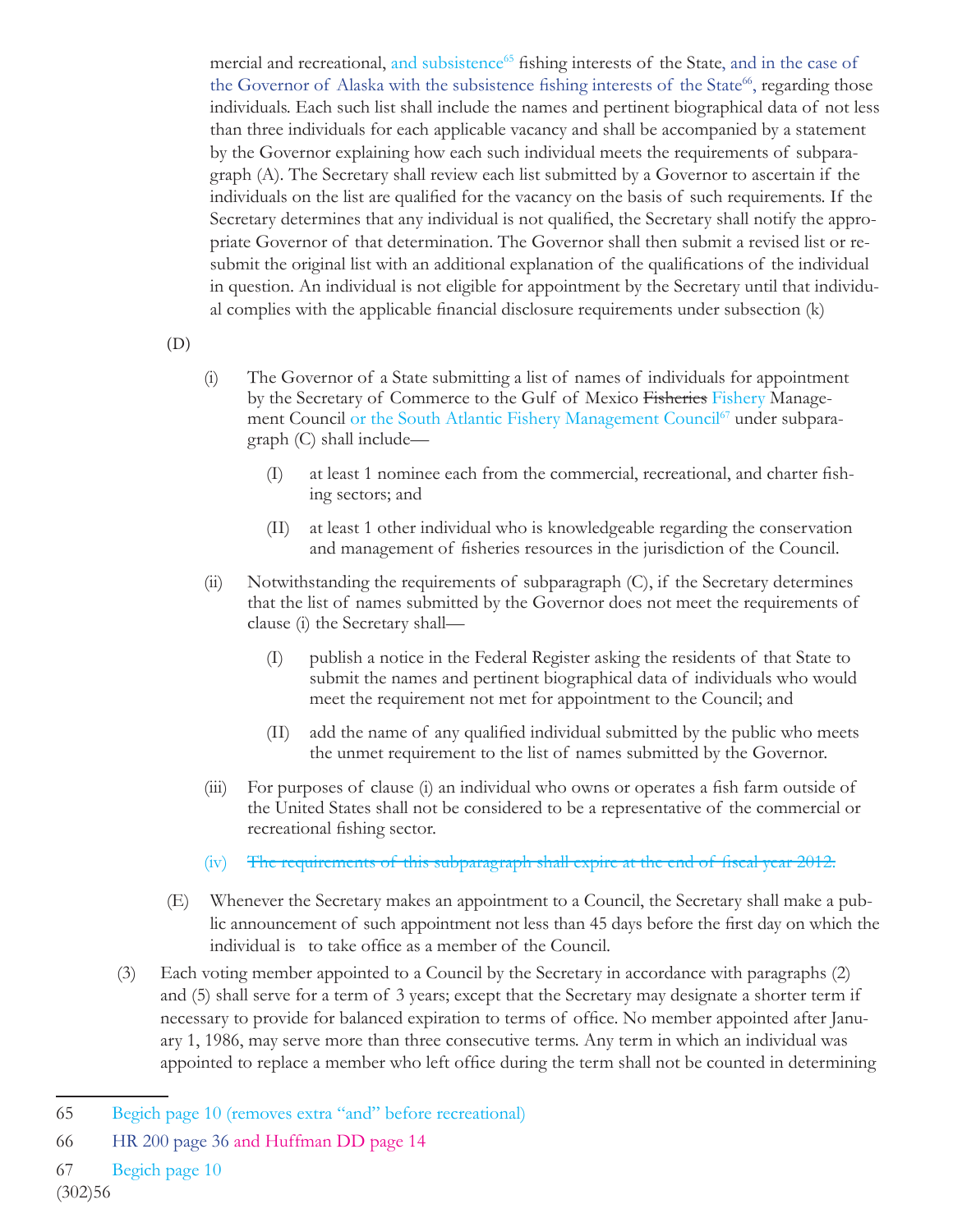the number of consecutive terms served by that Council member.

- (4) Successors to the voting members of any Council shall be appointed in the same manner as the original voting members. Any individual appointed to fill a vacancy occurring prior to the expiration of any term of office shall be appointed for the remainder of that term.
- (5)
- (A) The Secretary shall appoint to the Pacific Council one representative of an Indian tribe with Federally recognized fishing rights from California, Oregon, Washington, or Idaho from a list of not less than 3 individuals submitted by the tribal governments. The Secretary, in consultation with the Secretary of the Interior and tribal governments, shall establish by regulation the procedure for submitting a list under this subparagraph.
- (B) Representation shall be rotated among the tribes taking into consideration—
	- $(i)$  the qualifications of the individuals on the list referred to in subparagraph  $(A)$ ,
	- (ii) the various rights of the Indian tribes involved and judicial cases that set forth how those rights are to be exercised, and
	- (iii) the geographic area in which the tribe of the representative is located.
- (C) A vacancy occurring prior to the expiration of any term shall be filled in the same manner as set out in subparagraphs (A) and (B), except that the Secretary may use the list from which the vacating representative was chosen.
- (D) The tribal representative appointed under subparagraph (A) may designate as an alternate, during the period of the representative's term, an individual knowledgeable concerning tribal rights, tribal law, and the fishery resources of the geographical area concerned.
- (6) The Secretary may remove for cause any member of a Council required to be appointed by the Secretary in accordance with paragraphs (2) or (5) if—
	- (A) the Council concerned first recommends removal by not less than two-thirds of the members who are voting members and submits such removal recommendation to the Secretary in writing together with a statement of the basis for the recommendation; or
	- (B) the member is found by the Secretary, after notice and an opportunity for a hearing in accordance with section 554 of title 5, United States Code, to have committed an act prohibited by section  $307(1)(O)$ .

#### **(c) NONVOTING MEMBERS.—**

- (1) The nonvoting members of each Council shall be:
	- (A) The regional or area director of the United States Fish and Wildlife Service for the geographical area concerned, or his designee.
	- (B) The commander of the Coast Guard district for the geographical area concerned, or his designee; except that, if two Coast Guard districts are within such geographical area, the commander designated for such purpose by the commandant of the Coast Guard.
	- (C) The Executive Director of the Marine Fisheries Commission for the geographical area concerned, if any, or his designee.
	- (D) One representative of the Department of State designated for such purpose by the Secretary of State, or his designee.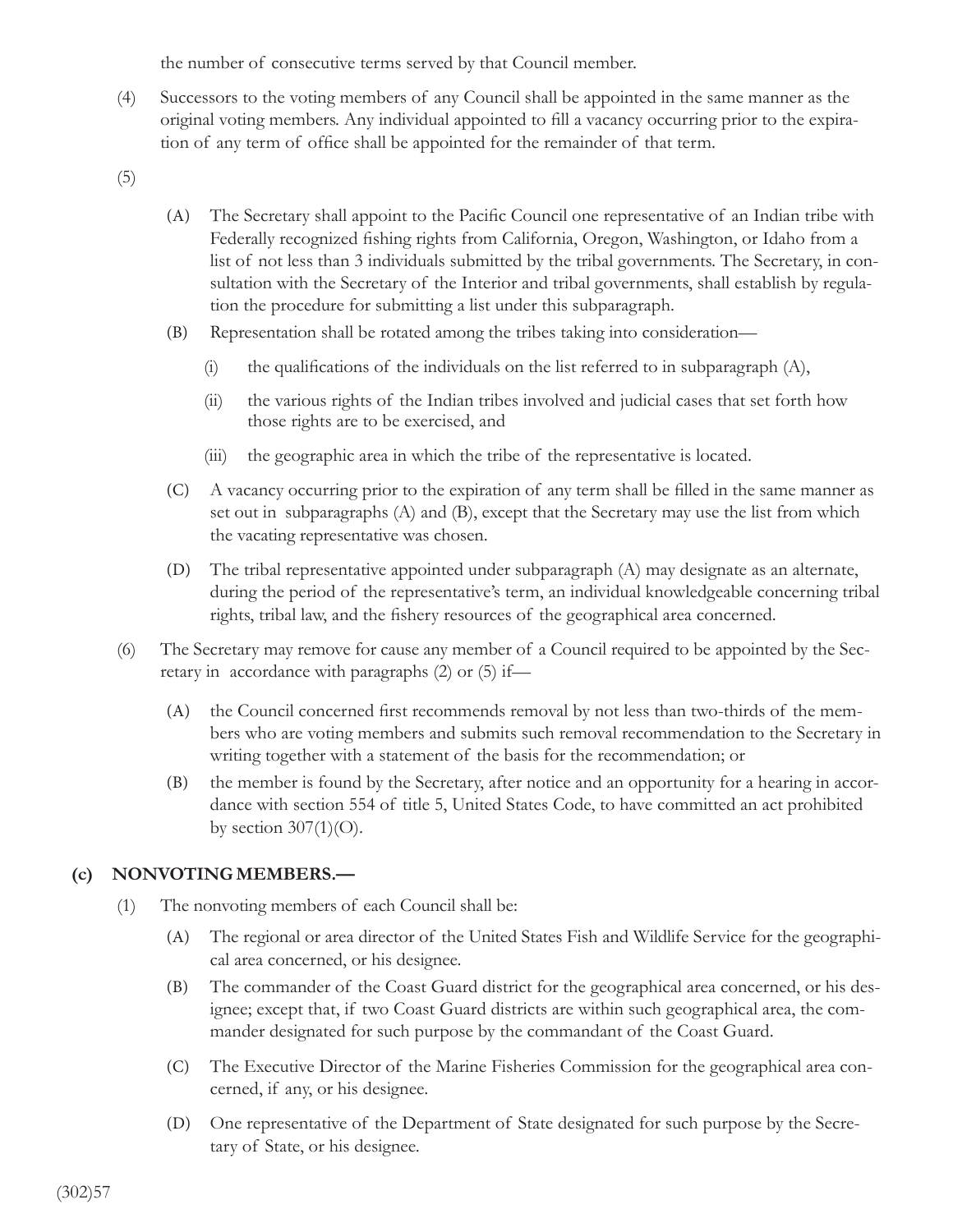- (2) The Pacific Council shall have one additional nonvoting member who shall be appointed by, and serve at the pleasure of, the Governor of Alaska.
- **(d) COMPENSATION AND EXPENSES.—The voting members of each Council who are required to be appointed by the Secretary and who are not employed by the Federal Government or any State or local government, shall receive compensation at the daily rate for GS-15, step 7 of the General Schedule, when engaged in the actual performance of duties for such Council. The voting members of each Council, any nonvoting member described in subsection (c)(1)(C), and the nonvoting member appointed pursuant to subsection (c)(2) shall be reimbursed for actual expenses incurred in the performance of such duties, and other nonvoting members and Council staff members may be reimbursed for actual expenses.**

#### **(e) TRANSACTION OF BUSINESS.—**

- (1) A majority of the voting members of any Council shall constitute a quorum, but one or more such members designated by the Council may hold hearings. All decisions of any Council shall be by majority vote of the voting members present and voting.
- (2) The voting members of each Council shall select a Chairman for such Council from among the voting members.
- (3) Each Council shall meet at appropriate times and places in any of the constituent States of the Council at the call of the Chairman or upon the request of a majority of its voting members.
- (4) If any voting member of a Council disagrees with respect to any matter which is transmitted to the Secretary by such Council, such member may submit a statement to the Secretary setting forth the reasons for such disagreement. The regional director of the National Marine Fisheries Service serving on the Council, or the regional director's designee, shall submit such a statement, which shall be made available to the public upon request, if the regional director disagrees with any such matter.
- $(5)$  At the request of any voting member of a Council, the Council shall hold a roll call vote on any matter before the Council. Each Council shall hold a recorded vote on all nonprocedural matters before the Council<sup>68</sup>. The official minutes and other appropriate records of any Council meeting shall identify all roll call votes held, the name of each voting member present during each roll call vote, and how each member voted on each roll call vote.
- (6) To the extent possible, each Council shall minimize the amount and cost of member and staff travel by use of electronic means for remote participation during meetings, including for voting.<sup>69</sup>

#### **(f) STAFF AND ADMINISTRATION.—**

- (1) Each Council may appoint, and assign duties to, an executive director and such other full and parttime administrative employees as the Secretary determines are necessary to the performance of its functions.
- (2) Upon the request of any Council, and after consultation with the Secretary, the head of any Federal agency is authorized to detail to such Council, on a reimbursable basis, any of the personnel of such agency, to assist such Council in the performance of its functions under this Act.
- (3) The Secretary shall provide to each Council such administrative and technical support services as are necessary for the effective functioning of such Council.
- (4) The Administrator of General Services shall furnish each Council with such offices, equipment, supplies, and services as he is authorized to furnish to any other agency or instrumentality of the

<sup>68</sup> Huffman DD page 12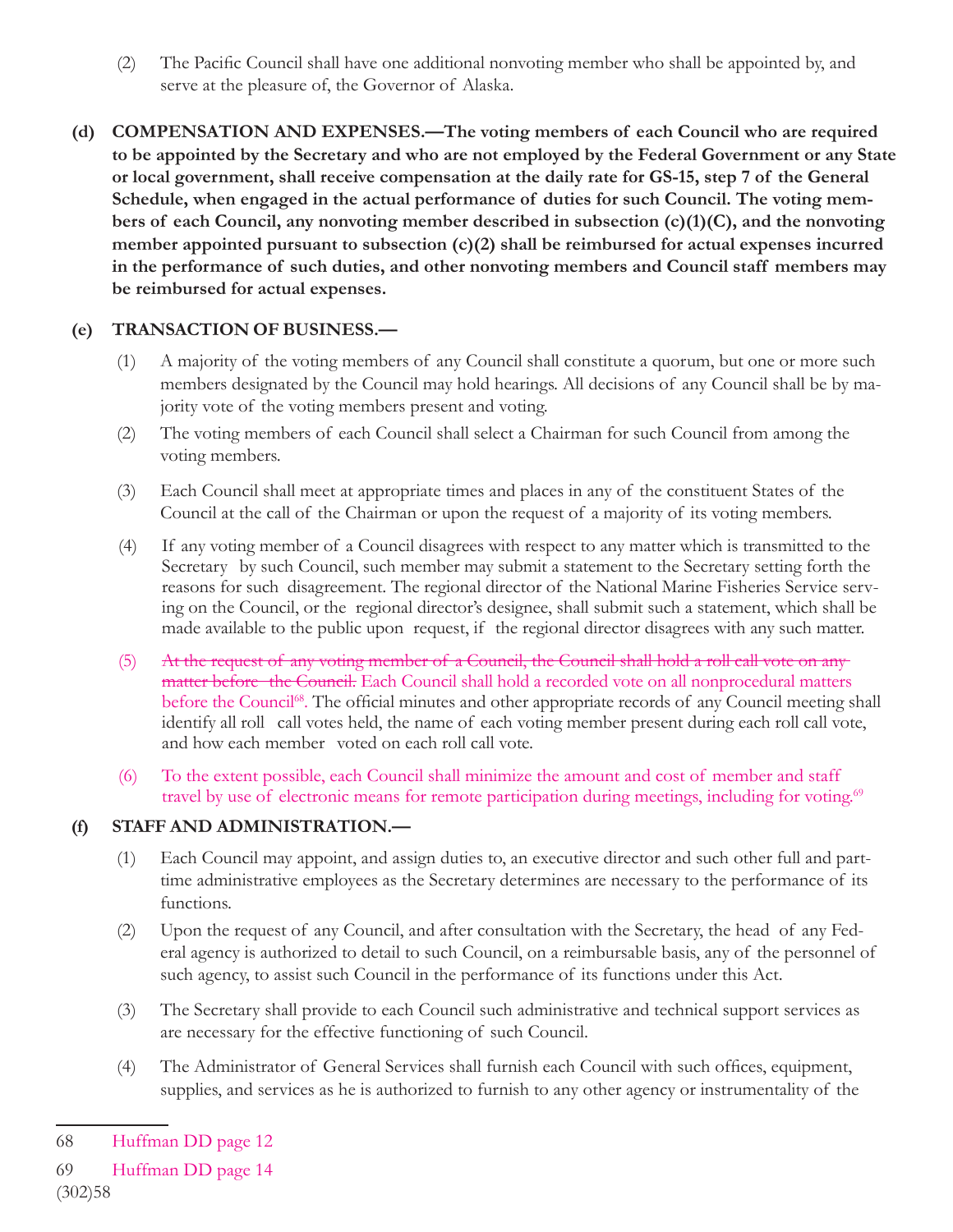United States.

- (5) The Secretary and the Secretary of State shall furnish each Council with relevant information concerning foreign fishing and international fishery agreements.
- (6) Each Council shall determine its organization, and prescribe its practices and procedures for carrying out its functions under this Act, in accordance with such uniform standards as are prescribed by the Secretary. The procedures of a Council, and of its scientific and statistical committee and advisory panels established under subsection (g), must be consistent with the procedural guidelines set forth in subsection  $[i](2)$ . Each Council shall publish and make available to the public a statement of its organization, practices, and procedures.
- (7) The Secretary shall pay—
	- (A) the compensation and expenses provided for in subsection (d);
	- (B) appropriate compensation to employees appointed under paragraph (1);
	- (C) the amounts required for reimbursement of other Federal agencies under paragraphs (2) and  $(4);$
	- (D) the actual expenses of the members of the committees and panels established under subsection (g); and
	- (E) such other costs as the Secretary determines are necessary to the performance of the functions of the Councils.

### **(g) COMMITTEES AND ADVISORY PANELS.—**

- (1)
- (A) Each Council shall establish, maintain, and appoint the members of a scientific and statistical committee to assist it in the development, collection, evaluation, and peer review of such statistical, biological, economic, social, and other scientific information as is relevant to such Council's development and amendment of any fishery management plan.
- (B) Each scientific and statistical committee shall  $(i)$  provide its Council ongoing scientific advice for fishery management decisions, including recommendations for acceptable biological catch, preventing overfishing, maximum sustainable yield, and achieving rebuilding targets, and reports on stock status and health, bycatch, habitat status, social and economic impacts of management measures, and sustainability of fishing practices; and (ii) carry out the requirements of this subparagraph in a transparent manner, allowing for public involvement in the process<sup>70</sup>. Each scientific and statistical committee shall develop such advice in a transparent manner and allow for public involvement in the process.<sup>71</sup> Members appointed by the Councils to the scientific and statistical committees shall be Federal employees, State employees, academicians, or independent experts and shall have strong scientific or technical credentials and experience.
- (C) Each member of a scientific and statistical committee shall be treated as an affected individual for purposes of paragraphs  $(2)$ ,  $(3)(B)$ ,  $(4)$ , and  $(5)(A)$  of subsection (j). The Secretary shall keep disclosures made pursuant to this subparagraph on file.
- (D) The Secretary and each Council may establish a peer review process for that Council for sci-

<sup>70</sup> Begich page 11-12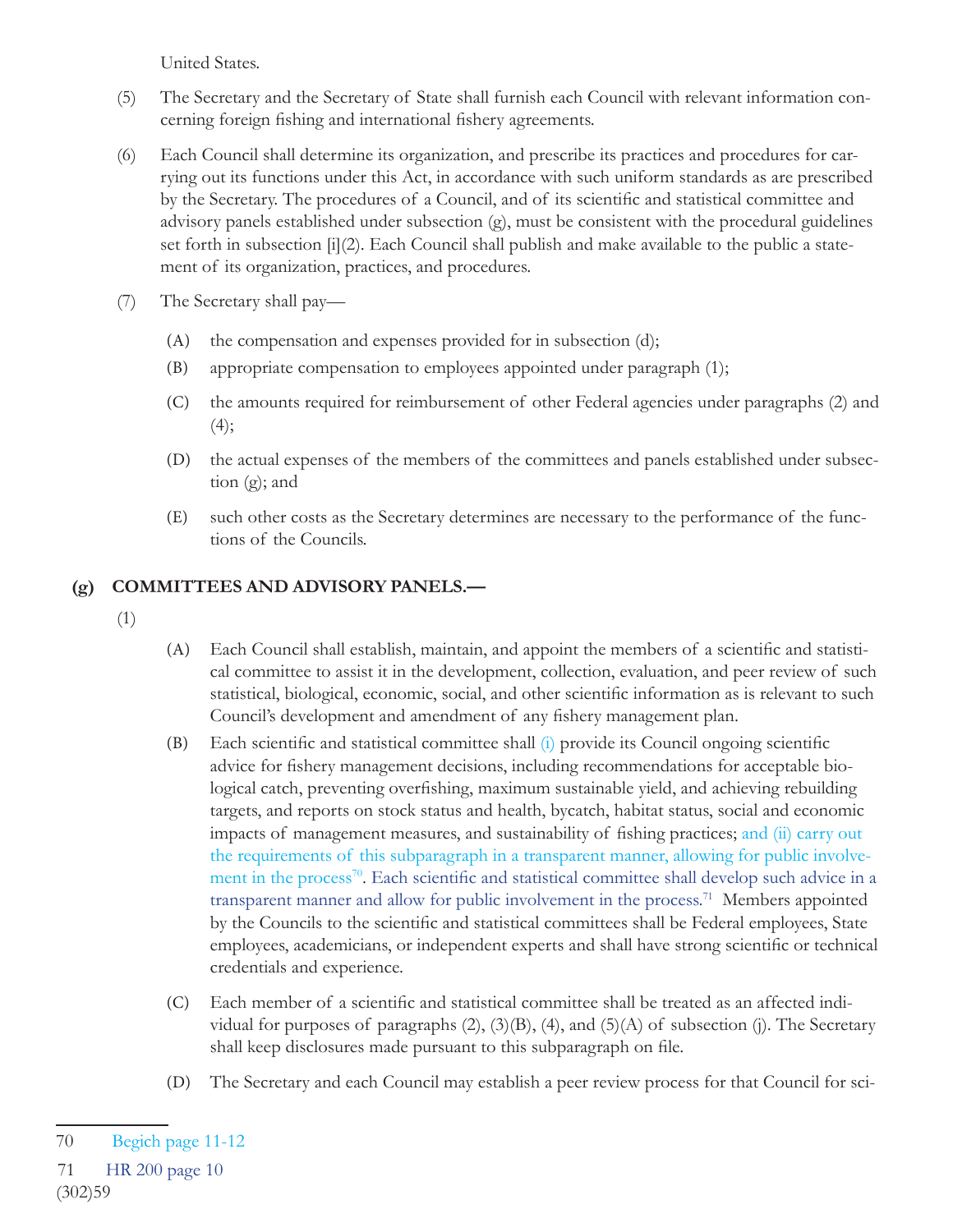entific information used to advise the Council about the conservation and management of the fishery. The review process, which may include existing committees or panels, is deemed to satisfy the requirements of the guidelines issued pursuant to section 515 of the Treasury and General Government Appropriations Act for Fiscal year 2001 (Public Law 106–554— Appendix C; 114 Stat. 2763A–153).

- (E) In addition to the provisions of section 302(f)(7), the Secretary shall, subject to the availability of appropriations, pay a stipend to members of the scientific and statistical committees or advisory panels who are not employed by the Federal Government or a State marine fisheries agency.
- (F) A science and statistical committee shall hold its meetings in conjunction with the meeting of the Council, to the extent practicable.
- (2) Each Council shall establish such advisory panels as are necessary or appropriate to assist it in carrying out its functions under this Act.
- (3)
- (A) Each Council shall establish and maintain a fishing industry advisory committee which shall provide information and recommendations on, and assist in the development of, fishery management plans and amendments to such plans.
- (B) Appointments to a committee established under subparagraph (A) shall be made by each Council in such a manner as to provide fair representation to commercial fishing interests in the geographical area of authority of the Council.
- (4) The Secretary shall establish advisory panels to assist in the collection and evaluation of information relevant to the development of any fishery management plan or plan amendment for a fishery to which subsection (a)(3) applies. Each advisory panel shall participate in all aspects of the development of the plan or amendment; be balanced in its representation of commercial, recreational, and other interests; and consist of not less than 7 individuals who are knowledgeable about the fishery for which the plan or amendment is developed, selected from among—
	- (A) members of advisory committees and species working groups appointed under Acts implementing relevant international fishery agreements pertaining to highly migratory species; and
	- (B) other interested persons.
- (5) Decisions and recommendations made by committees and panels established under this subsection shall be considered to be advisory in nature, and shall be developed in a transparent manner.<sup>72</sup>

## **(h) FUNCTIONS.—Each Council shall, in accordance with the provisions of this Act—**

- (1) for each fi shery under its authority that requires conservation and management, prepare and submit to the Secretary  $(A)$  a fishery management plan, and  $(B)$  amendments to each such plan that are necessary from time to time (and promptly whenever changes in conservation and management measures in another fishery substantially affect the fishery for which such plan was developed);
- (2) prepare comments on any application for foreign fishing transmitted to it under section  $204(b)(4)$  $(C)$  or section 204 $(d)$ , and any fishery management plan or amendment transmitted to it under section  $304(c)(4)$ ;
- (3) conduct public hearings, at appropriate times and in appropriate locations in the geographical area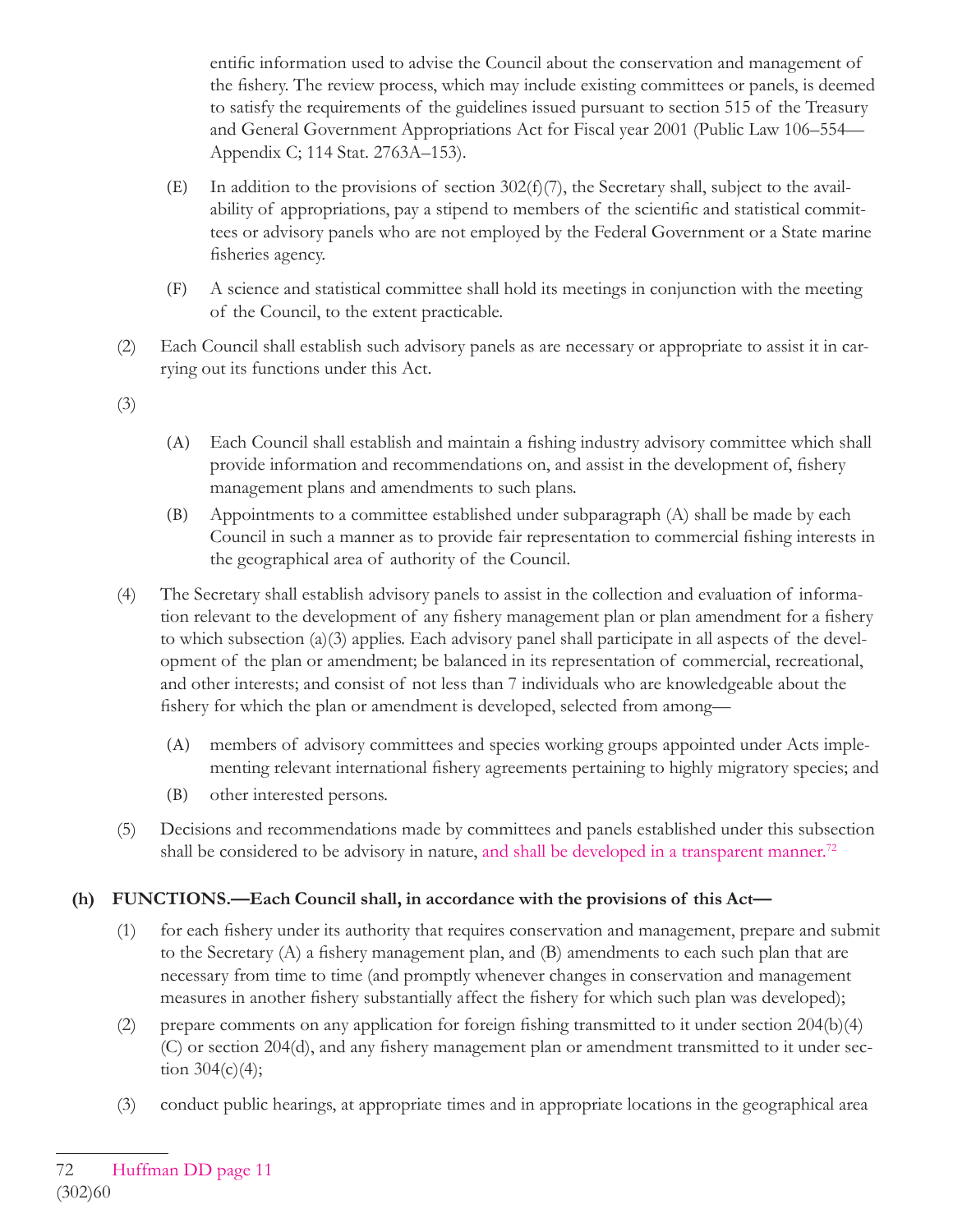concerned, so as to allow all interested persons an opportunity to be heard in the development of fishery management plans and amendments to such plans, and with respect to the administration and implementation of the provisions of this Act (and for purposes of this paragraph, the term "geographical area concerned" may include an area under the authority of another Council if the fish in the fishery concerned migrate into, or occur in, that area or if the matters being heard affect fishermen of that area; but not unless such other Council is first consulted regarding the conduct of such hearings within its area);

- (4) submit to the Secretary such periodic reports as the Council deems appropriate, and any other relevant report which may be requested by the Secretary;
- (5) review on a continuing basis, and revise as appropriate, the assessments and specifications made pursuant to section 303(a)(3) and (4) with respect to the optimum yield from, the capacity and extent to which United States fish processors will process United States harvested fish from, and the total allowable level of foreign fishing in, each fishery (except as provided in section subsection (a) (3)) within its geographical area of authority;
- (6) develop annual catch limits for each of its managed fisheries that may not exceed the over 50 fishing level recommendations of its scientific and statistical committee or the peer review process established under subsection (g);
- (7) develop, in conjunction with the scientific and statistical committee, multi-year research priorities for fisheries, fisheries interactions, habitats, and other areas of research that are necessary for management purposes, that shall—
	- (A) establish priorities for 5-year periods;
	- (B) be updated as necessary; and
	- (C) be submitted to the Secretary and the regional science centers of the National Marine Fisheries Service for their consideration in developing research priorities and budgets for the region of the Council; and
- (8) develop and implement a plan to protect and recover essential fish habitat in the region under the authority of the Council, which shall include—

 (A) quantitative and measurable milestones and goals for increasing the quality and quantity of such habitat; and

- (B) conservation and management measures to implement the plan;
- (9) develop and implement a plan to reduce bycatch in the region under the authority of the Council, which shall prioritize reduction of bycatch of species with high ecological, economic, or cultural importance, and shall include—
	- (A) quantitative and measurable milestones and goals for decreasing bycatch; and
	- (B) conservation and management measures to implement the plan;
- (10) within 2 years after of the completion of each Secretarial review under section 304(k), review and amend the plans required by paragraphs (8) and (9) of this subsection consistent with such Secretarial review and simultaneously amend its fishery management plans as necessary and appropriate;
- (11) at routine intervals not to exceed 5 years and based on new scientific evidence or other relevant information, review its designation of essential fish habitat and habitat areas of particular concern under section  $303(a)(7)$ , and amend its fishery management plans as necessary and appropriate;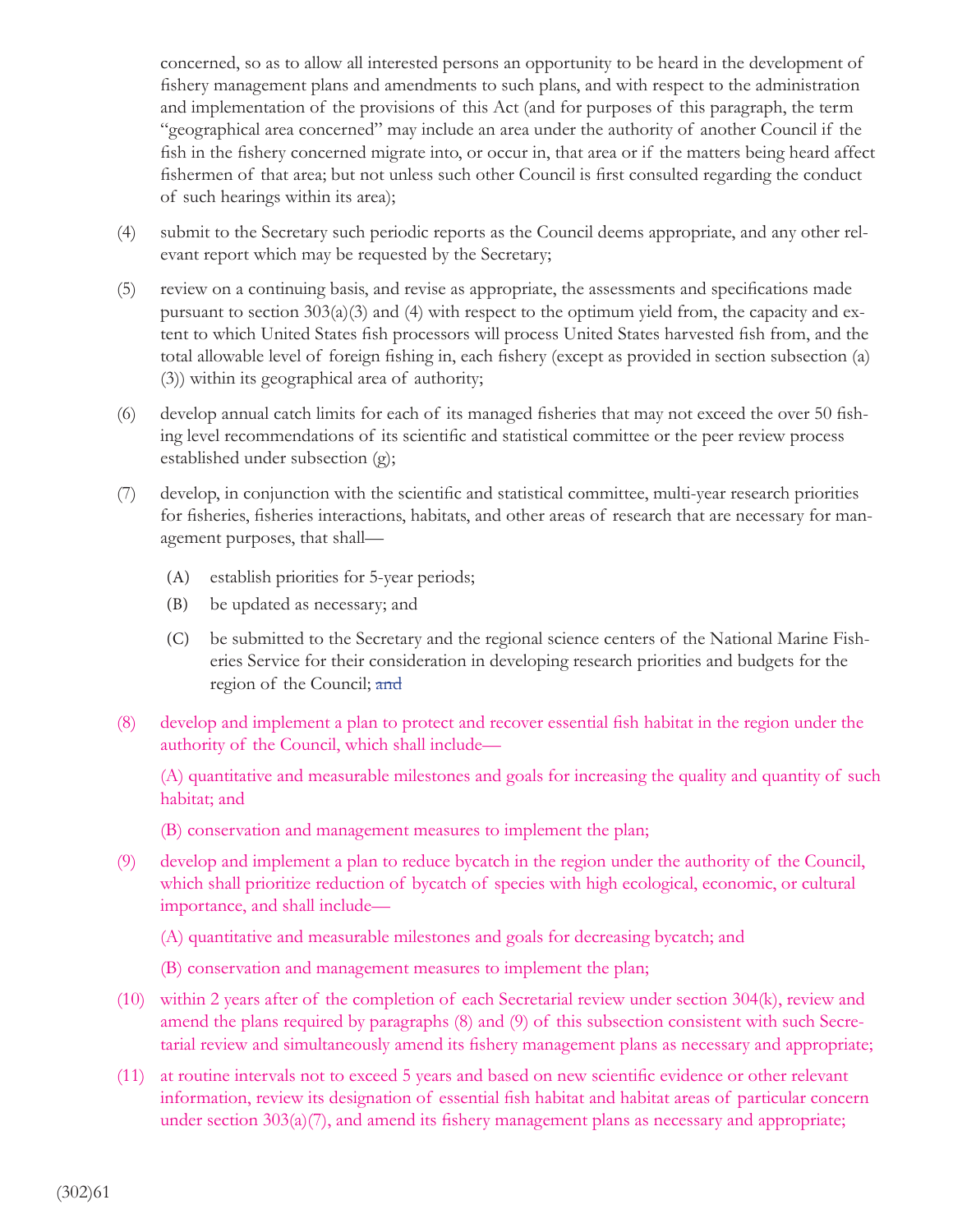and $73$ 

- (8) have the authority to use alternative fishery management measures in a recreational fishery (or the recreational component of a mixed-use fishery) in developing a fishery management plan, including extraction rates, fishing mortality targets, and harvest control rules, or traditional or cultural practices of native communities<sup>74</sup>, in developing a fishery management plan, plan amendment, or proposed regulations.75 HUFFMAN TEXT: in implementing the annual catch limits set pursuant to paragraph  $(6)$  and section  $303(a)(15)$ , consider fishery management measures such as extraction rates, fishing mortality targets, and harvest control rules, particularly in recreational fisheries or recreational components of mixed-use fisheries, and<sup>76</sup>
- (8) have the authority to use alternative fishery management measures in a recreational fishery (or the recreational component of a mixed-use fishery), including extraction rates, fishing mortality, and harvest control rules, to the extent they are in accordance with the requirements of this Act; and  $77$
- (9) (previously 8) conduct any other activities which are required by, or provided for in, this Act or which are necessary and appropriate to the foregoing functions.

### **(i) PROCEDURAL MATTERS.—**

- (1) The Federal Advisory Committee Act (5 U.S.C. App. 2) shall not apply to the Councils, the Council coordination committee established under subsection (l), or to the scientific and statistical committees or other committees or advisory panels established under subsection (g).
- (2) The following guidelines apply with respect to the conduct of business at meetings of a Council, of the Council coordination committee established under subsection (l), and of the scientific and statistical committees or other committees or advisory panels established under subsection (g):
	- (A) Unless closed in accordance with paragraph (3), each regular meeting and each emergency meeting shall be open to the public.
	- (B) Emergency meetings shall be held at the call of the chairman or equivalent presiding officer.
	- (C) Timely public notice of each regular meeting and each emergency meeting, including the time, place, and agenda of the meeting, shall be provided by any means that will result in wide publicity in the major fishing ports of the region (and in other major fishing ports having a direct interest in the affected fishery), except that e-mail notification and website postings alone are not sufficient. Timely notice of each regular meeting shall also be published in the Federal Register. The published agenda of the meeting may not be modified to include additional matters for Council action without public notice or within 14 days prior to the meeting date, unless such modification is to address an emergency action under section 305(c), in which case public notice shall be given immediately.
	- (D) Interested persons shall be permitted to present oral or written statements regarding the matters on the agenda at meetings. All written information submitted to a Council by an interested person shall include a statement of the source and date of such information. Any

- 75 HR 200 page 46, from S 1403 (Rubio)
- 76 Huffman DD, page 8-9

(302)62

<sup>73</sup> Huffman DD pages 15-16

<sup>74</sup> HR 2023, page 6 - essentially the same language as HR 200 but with the green added. HR 1520 is the same here. HR 2023 and HR 1520 also add "Within 180 days after the date of the enactment of this Act, the Secretary of Commerce shall transmit a summary to Congress that describes actions to implement this subsection."

<sup>77</sup> Begich, page 12.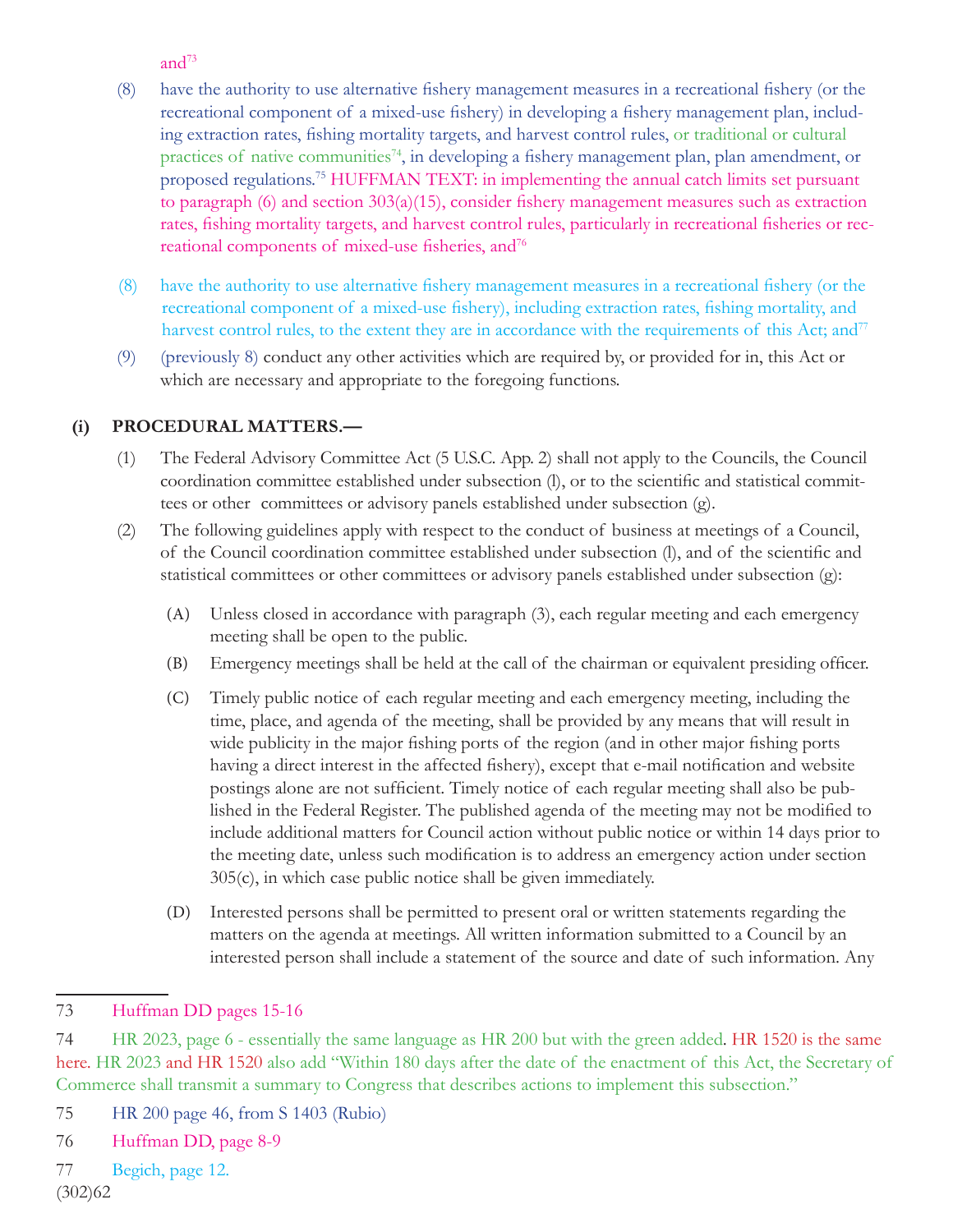oral or written statement shall include a brief description of the background and interests of the person in the subject of the oral or written statement.

- (E) Detailed minutes of each meeting of the Council, except for any closed session, shall be kept and shall contain a record of the persons present, a complete and accurate description of matters discussed and conclusions reached, and copies of all statements filed. The Chairman shall certify the accuracy of the minutes of each such meeting and submit a copy thereof to the Secretary. The minutes shall be made available to any court of competent jurisdiction.
- (F) Subject to the procedures established under paragraph (4), and the guidelines prescribed by the Secretary under section 402(b), relating to confidentiality, the administrative record, including minutes required under subparagraph (E), of each meeting, and records or other documents which were made available to or prepared for or by the Council, committee, or panel incident to the meeting, shall be available for public inspection and copying at a single location in the offices of the Council or the Secretary, as appropriate.
- (G) Unless closed in accordance with paragraph (3), each Council shall, where practicable, make available on the Internet website of the Council a video or audio webcast of each meeting of the Council and each meeting of the scientific and statistical committee of the Council not later than 30 days after the date of the conclusion of such meeting.78
- (G) Each Council shall make available on the Internet Web site of the Council—
	- (i) to the extent practicable, a Webcast, an audio recording, or a live broadcast of each meeting of the Council, and of the Council Co-ordination Committee established under subsection (l), that is not closed in accordance with paragraph (3); and
	- (ii) audio, video (if the meeting was in person or by video conference), or a searchable audio or written transcript of each meeting of the Council and of the meetings of committees referred to in section  $302(g)(1)(B)$  of the Council by not later than 30 days after the conclusion of the meeting.
- (H) The Secretary shall maintain and make available to the public an archive of Council and Scientific and Statistical Committee meeting audios, videos, and transcripts made available under clauses (i) and (ii) of subparagraph  $(G)$ .<sup>79, 80</sup>
- (3)
- (A) Each Council, the Council Coordination Committee established under subsection (l), scientific and statistical committee, other committees, and advisory panel—
	- (i) shall close any meeting, or portion thereof, that concerns matters or information that bears a national security classification; and
	- (ii) may close any meeting, or portion thereof, that concerns matters or information that pertains to national security, employment matters, or briefings on litigation in which the Council is interested; and
- (B) If any meeting or portion is closed, the Council concerned shall provide notice by any means that will result in wide publicity in the major fishing ports of the region (and in other major fishing ports having a direct interest in the affected fishery), except that email notifica-

<sup>78</sup> Begich page 12-13

<sup>79</sup> HR 200 page 11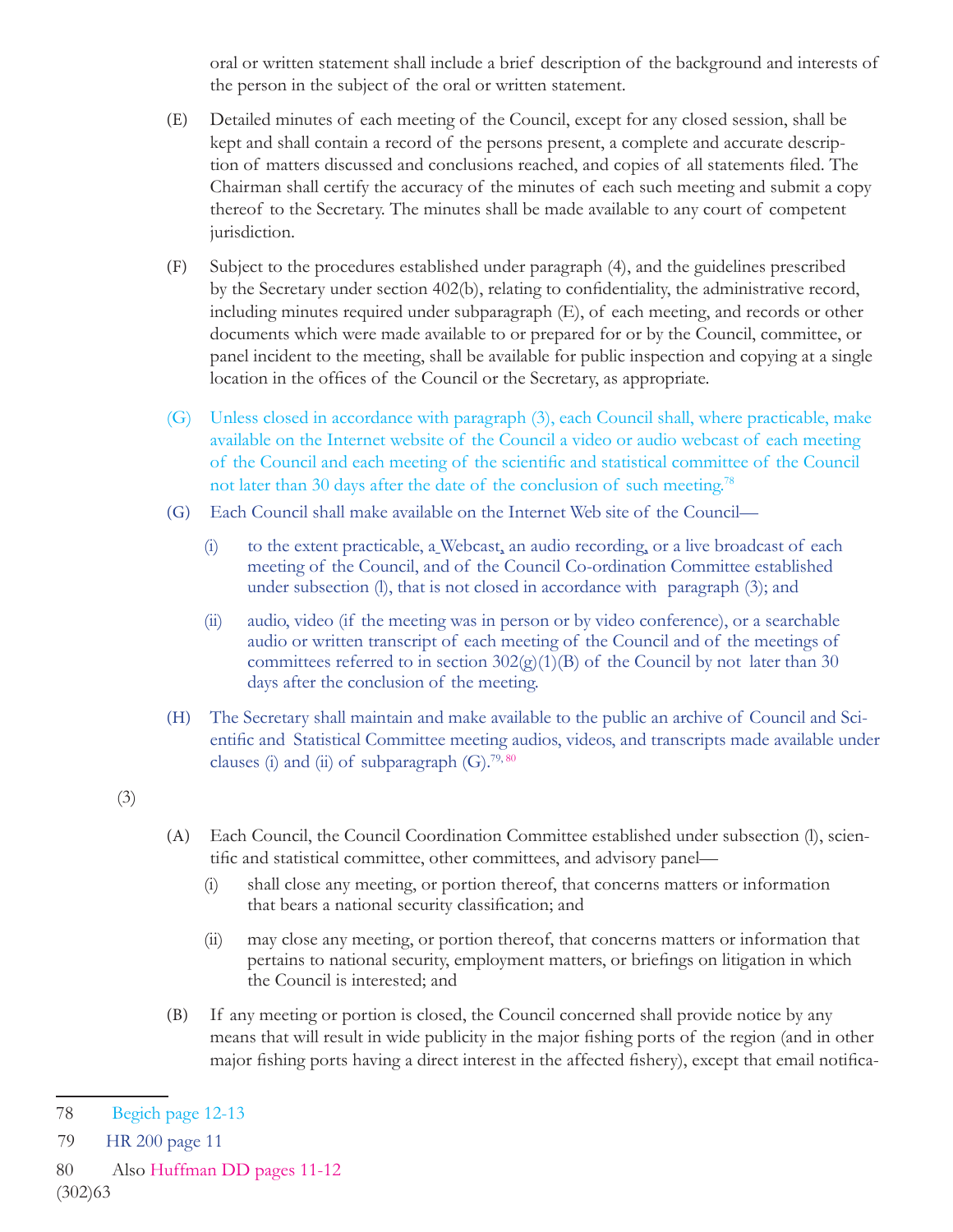tion and website postings alone are not sufficient, including in that notification the time and place of the meeting. This subparagraph does not require notification regarding any brief closure of a portion of a meeting in order to discuss employment or other internal administrative matters. Subparagraphs (D) and (F) of paragraph (2) shall not apply to any meeting or portion thereof that is so closed.

- (4) Each Council shall establish appropriate procedures applicable to it and to its committee and advisory panels for ensuring confidentiality of the statistics that may be submitted to it by Federal or State, or tribal authorities, and may be voluntarily submitted to it by private persons; including, but not limited to, procedures for the restriction of Council employee access and the prevention of conflicts of interest; except that such procedures, in the case of statistics submitted to the Council by a State or by the Secretary under section 402(b), must be consistent with the laws and regulations of that State, or with the procedures of the Secretary, as the case may be, concerning the confidentiality of the statistics.
- (5) Each Council shall specify those procedures that are necessary or appropriate to ensure that the committees and advisory panels established under subsection (g) are involved, on a continuing basis, in the development and amendment of fishery management plans.
- (6) At any time when a Council determines it appropriate to consider new information from a State or Federal agency, tribal government<sup>81</sup> or from a Council advisory body, the Council shall give comparable consideration to new information offered at that time by interested members of the public. Interested parties shall have a reasonable opportunity to respond to new data or information before the Council takes final action on conservation and management measures.

### **(j) DISCLOSURE OF FINANCIAL INTEREST AND RECUSAL.—**

- (1) For the purposes of this subsection—
	- (A) the term "affected individual" means an individual who—
		- (i) is nominated by the Governor of a State for appointment as a voting member of a Council in accordance with subsection (b)(2); or
		- (ii) is a voting member of a Council appointed—
			- (I) under subsection (b)(2); or
			- (II) under subsection (b)(5) who is not subject to disclosure and recusal requirements under the laws of an Indian tribal government; and
	- (B) the term "designated official" means a person with expertise in Federal conflict-of-interest requirements who is designated by the Secretary, in consultation with the Council, to attend Council meetings and make determinations under paragraph (7)(B)
- (2) Each affected individual must disclose any financial interest held by—
	- (A) that individual;
	- (B) the spouse, minor child, or partner of that individual; and
	- (C) any organization (other than the Council) in which that individual is serving as an officer, director, trustee, partner, or employee; in any harvesting, processing, lobbying, advocacy, or marketing activity that is being, or will be, undertaken within any fishery over which the Council concerned has jurisdiction, or with respect to an individual or organization with a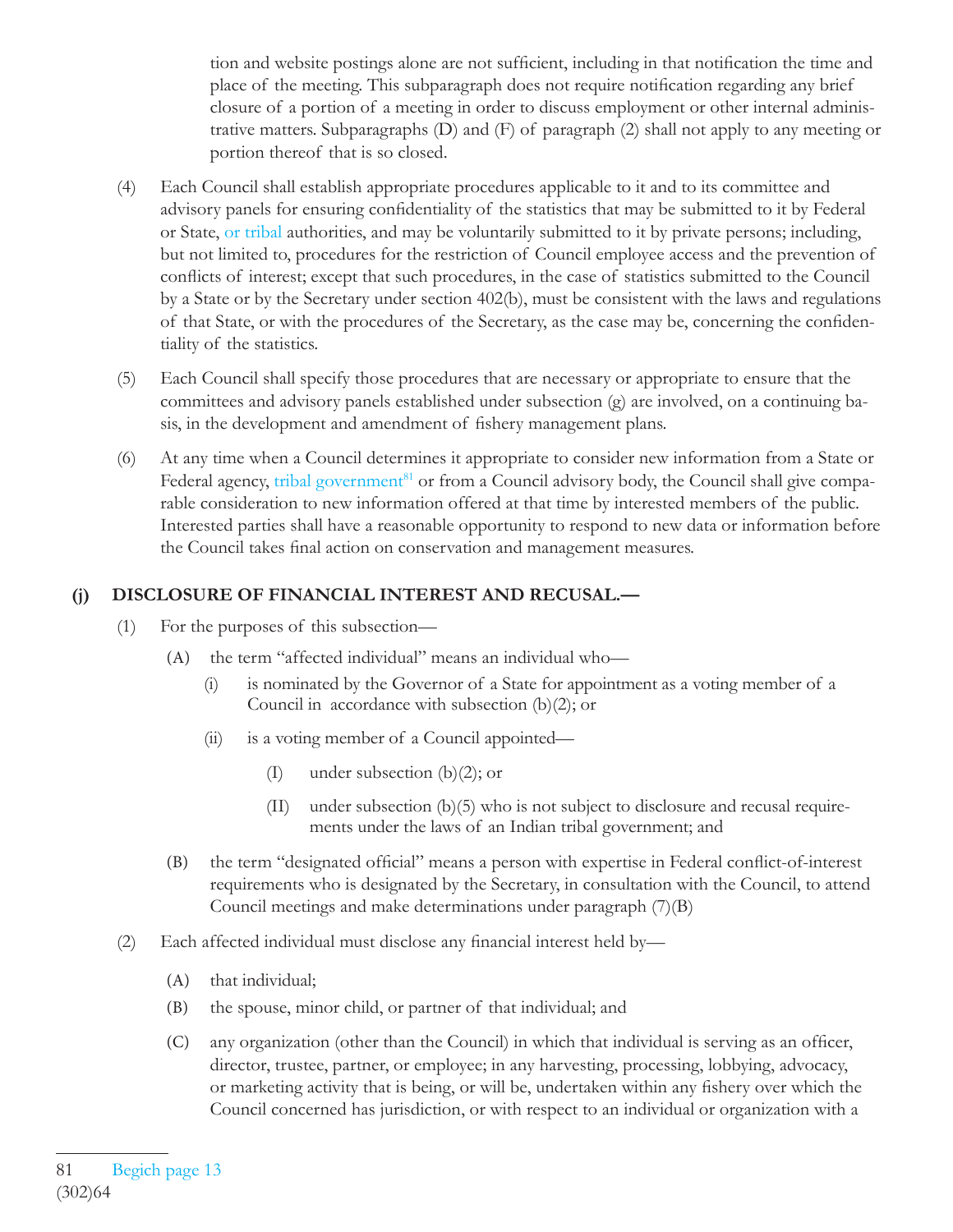financial interest in such activity.

- (3) The disclosure required under paragraph (2) shall be made—
	- (A) in the case of an affected individual referred to in paragraph  $(1)(A)(i)$ , before appointment by the Secretary; and
	- (B) in the case of an affected individual referred to in paragraph  $(1)(A)(ii)$ , within 45 days of taking office.
- (4) An affected individual referred to in paragraph  $(1)(A)(ii)$  must update his or her disclosure form at any time any such financial interest is acquired, or substantially changed, by any person referred to in paragraph  $(2)$   $(A)$ ,  $(B)$ , or  $(C)$ .
- (5) The financial interest disclosures required by this subsection shall—
	- (A) be made on such forms, in accordance with such procedures, and at such times, as the Secretary shall by regulation prescribe;
	- (B) be kept on file by the Council and made available on the Internet and for public inspection at the Council offices during reasonable hours; and
	- (C) be kept on file by the Secretary for use in reviewing determinations under paragraph  $7(B)$ and made available for public inspection at reasonable hours.
- (6) The participation by an affected individual referred to in paragraph  $(1)(A)(ii)$  in an action by a Council during any time in which that individual is not in compliance with the regulations prescribed under paragraph (5) may not be treated as cause for the invalidation of that action.
- (7)
- (A) After the effective date of regulations promulgated under subparagraph (F) of this paragraph, an affected individual required to disclose a financial interest under paragraph (2) shall not vote on a Council decision which would have a significant and predictable effect on such financial interest. A Council decision shall be considered to have a significant and predictable effect on a financial interest if there is a close causal link between the Council decision and an expected and substantially disproportionate benefit to the financial interest of the affected individual relative to the financial interests of other participants in the same gear type or sector of the fishery. An affected individual who may not vote may participate in Council deliberations relating to the decision after notifying the Council of the voting recusal and identifying the financial interest that would be affected.
- (B) At the request of an affected individual, or upon the initiative of the appropriate designated official, the designated official shall make a determination for the record whether a Council decision would have a significant and predictable effect on a financial interest.
- (C) Any Council member may submit a written request to the Secretary to review any determination by the designated official under subparagraph (B) within 10 days of such determination. Such review shall be completed within 30 days of receipt of the request.
- (D) Any affected individual who does not vote in a Council decision in accordance with this subsection may state for the record how he or she would have voted on such decision if he or she had voted.
- (E) If the Council makes a decision before the Secretary has reviewed a determination under subparagraph (C), the eventual ruling may not be treated as cause for the invalidation or reconsideration by the Secretary of such decision.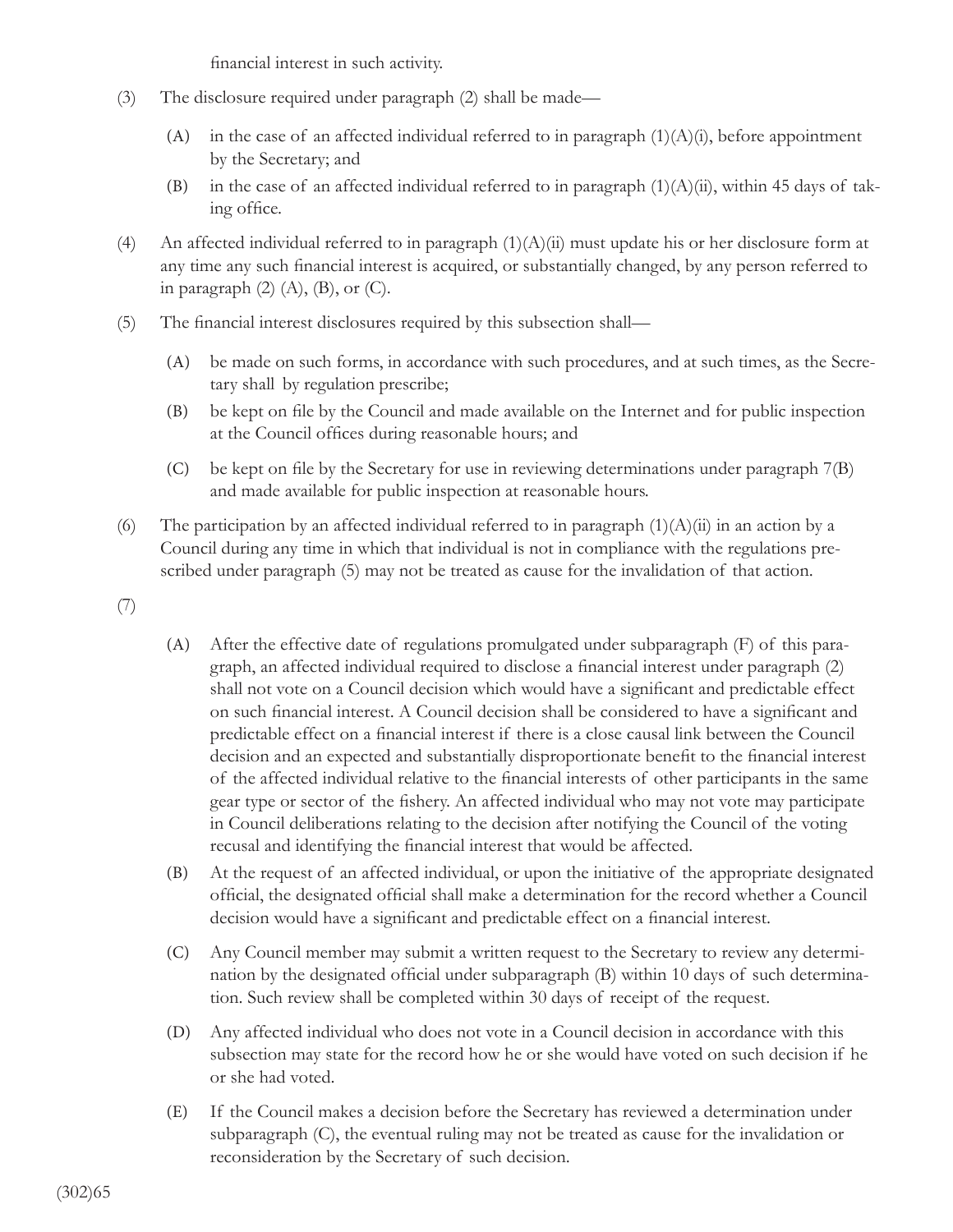- (F) The Secretary, in consultation with the Councils and by not later than one year from the date of enactment of the Sustainable Fisheries Act, shall promulgate regulations which prohibit an affected individual from voting in accordance with subparagraph (A), and which allow for the making of determinations under subparagraphs (B) and (C).
- (8) Section 208 of title 18, United States Code, does not apply to an affected individual referred to in paragraph  $(1)(A)(ii)$  during any time in which that individual is in compliance with the regulations prescribed under paragraph (5).
- (9) On January 1, 2008, and annually thereafter, the Secretary shall submit a report to the Senate Committee on Commerce, Science, and Transportation and the House of Representatives Committee on Resources on action taken by the Secretary and the Councils to implement the disclosure of financial interest and recusal requirements of this subsection, including identification of any conflict of interest problems with respect to the Councils and scientific and statistical committees and recommendations for addressing any such problems.

### **(k) COUNCIL TRAINING PROGRAM.—**

- (1) TRAINING COURSE.—Within 6 months after the date of enactment of the Magnuson-Stevens Fishery Conservation and Management Reauthorization Act of 2006, the The<sup>82</sup> Secretary, in consultation with the Councils and the National Sea Grant College Program, shall develop a training course for newly appointed Council members. The course may cover a variety of topics relevant to matters before the Councils, including—
	- (A) fishery science and basic stock assessment methods;
	- (B) fi shery management techniques, data needs, and Council procedures;
	- (C) social science and fishery economics;
	- (D) tribal treaty rights and native customs, access, and other rights related to Western Pacific indigenous communities;
	- (E) legal requirements of this Act, including conflict of interest and disclosure provisions of this section and related policies;
	- (F) other relevant legal and regulatory requirements, including the National Environmental Policy Act (42 U.S.C. 4321 et seq.);
	- (G) public process for development of fishery management plans;
	- (H) other topics suggested by the Council; and
	- (I) recreational and commercial fishing information, including fish harvesting techniques, gear types, fishing vessel types, and economics for the fisheries within each Council's jurisdiction; and
	- (J) ecosystem-based fishery management.<sup>83</sup>
- (2) MEMBER TRAINING.—The training course shall be available to both new and existing Council members, staff from the regional offices and regional science centers of the National Marine Fisheries Service, and may be made available to committee or advisory panel members as resources allow.

<sup>82</sup> Begich page 13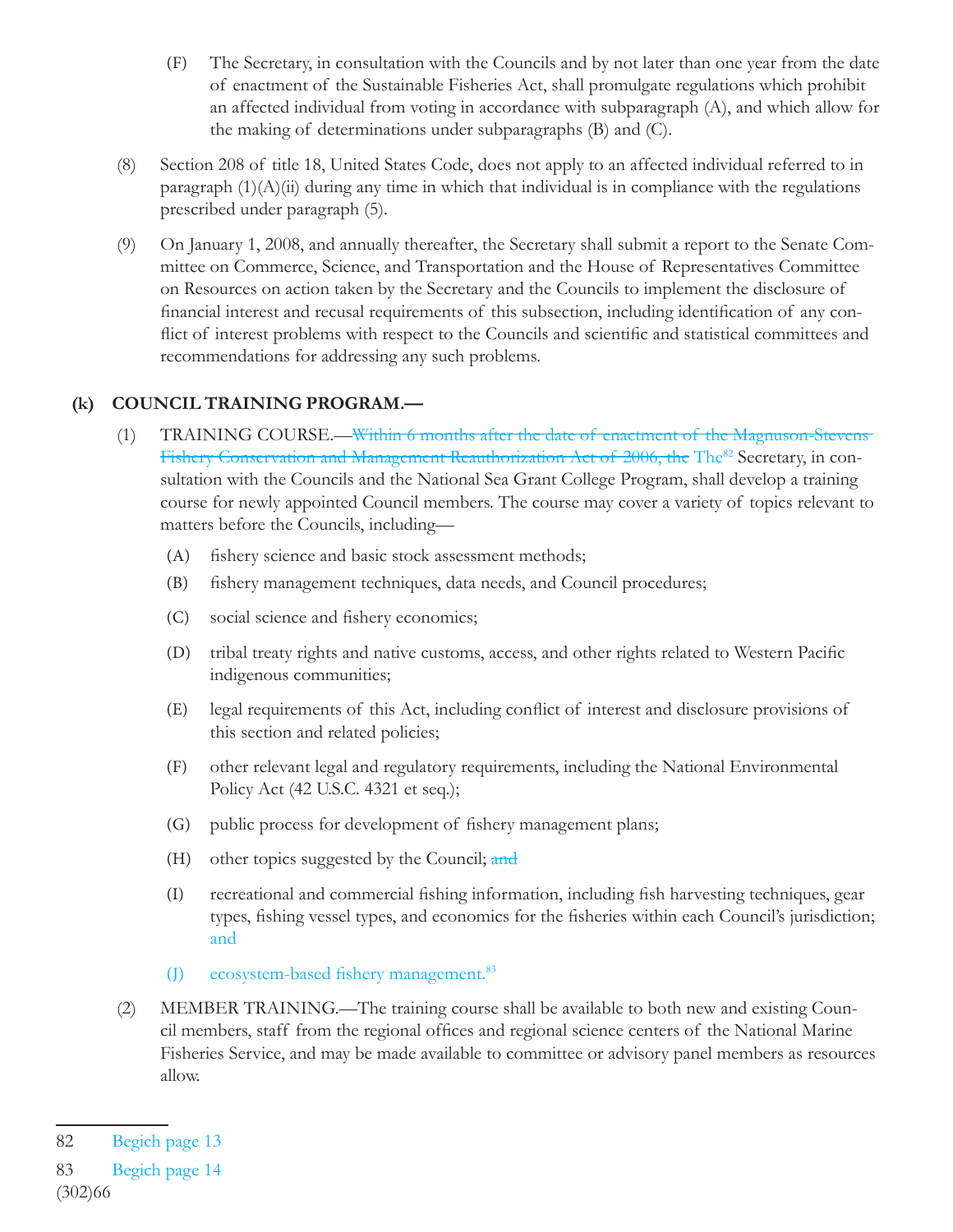- (3) REQUIRED TRAINING.—Council members appointed after the date of enactment of the Magnuson-Stevens Fishery Conservation and Management Reauthorization Act of 2006 shall complete a training course that meets the requirements of this section not later than 1 year after the date on which they were appointed. Any Council member who has completed a training course within 24 months before the date of enactment of the Magnuson-Stevens Fishery Conservation and Management Reauthorization Act of 2006 shall be considered to have met the training requirement of this paragraph.
- **(l) COUNCIL COORDINATION COMMITTEE.—The Councils may establish a Council coordination committee consisting of the chairs, vice chairs, and executive directors of each of the 8 Councils described in subsection (a)(1), or other Council members or staff, in order to discuss issues of relevance to all Councils, including issues related to the implementation of this Act.**

#### **(m) CONSIDERATIONS FOR MODIFICATIONS TO ANNUAL CATCH LIMIT REQUIRE-MENTS.—**

- *(1) ANNUAL CATCH LIMIT REQUIREMENT FOR CERTAIN DATA-POOR FISHERIES.- Notwithstanding subsection (h)(6), in the case of a stock of fish for which the total annual catch limit is 25 percent or more below the overfi shing limit, a peer-reviewed stock survey and stock assessment have not been performed during the preceding 5 fishing years, and the stock is not subject to overfishing, a Council may, after notifying the Secretary, maintain the current annual catch limit for the stock until a peer-reviewed stock survey and stock assessment are*  conducted and the results are considered by the Council and its scientific and statistical committee.<sup>84</sup>
- (2) CONSIDERATION OF ECOSYSTEM AND ECONOMIC IMPACTS.—In establishing annual catch limits, a Council may, consistent with section 302(h)(6), consider changes in an ecosystem and the economic needs of the fishing communities. HUFFMAN VERSION: In establishing annual catch limits pursuant to section 302(h)(6), Councils shall account for relevant economic, social, and ecological factors consistent with section 3(33).<sup>85</sup>
- (3) LIMITATIONS TO ANNUAL CATCH LIMIT REQUIREMENT FOR SPECIAL FISHER-IES.—Notwithstanding subsection (h)(6), a Council is not required to develop an annual catch limit for—
	- (A) an ecosystem component species; and

(B) a fishery for a species that has a natural life cycle of approximately 1 year, and that the Secretary has determined—

- (i) is not subject to overfishing, is not approaching an overfished or otherwise depleted condition, and is not overfished or otherwise depleted; and
- (ii) is not likely to become subject to overfishing or depleted, based on the best available scientific information available, in the absence of conservation and management measures.<sup>86</sup>
- (B) a fi shery for a species that has a life cycle of approximately 1 year, unless the Secretary has determined the fishery is subject to overfishing; or
- (C) a stock for which—

86 Huffman DD page 9-10

(302)67

<sup>84</sup> HR 200 as reported  $12/12/17$ , pages 9-10 (italics only). Same as HR 1520 (probably taken from 1520). This paragraph only.

<sup>85</sup> Huffman DD page 9. (Adds a new section (m) like HR 200)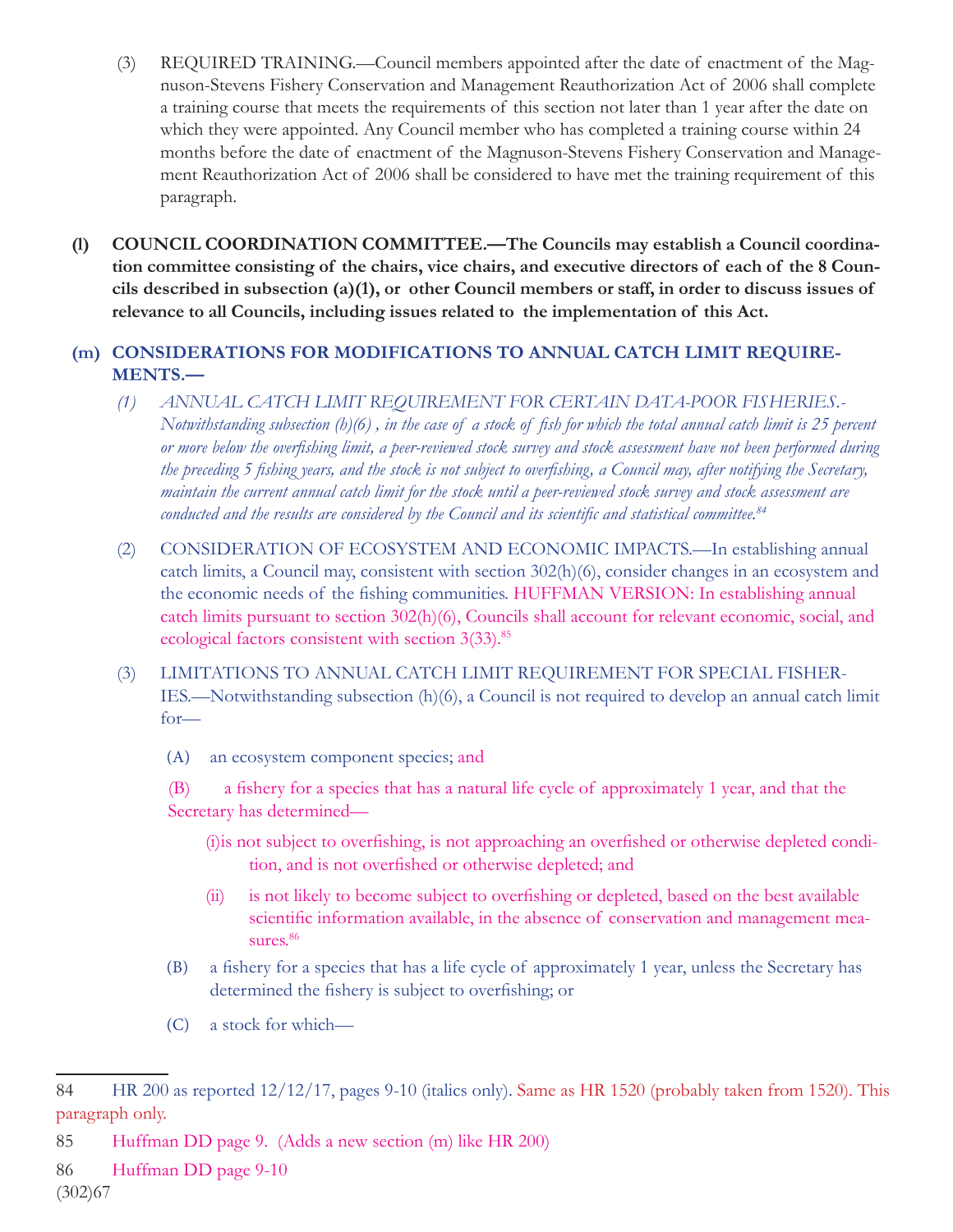- (i) more than half of a single-year class will complete their life cycle in less than 18 months; and
- (ii) fishing mortality will have little impact on the stock $87$ .
- (4) RELATIONSHIP TO INTERNATIONAL FISHERY EFFORTS.—In the course of setting annual catch limits to end and prevent overfishing, pursuant to section  $302(h)(6)$  and section  $303(a)$ (15), the Secretary and Councils—88
	- (A) Each annual catch limit may, consistent with section 302(h)(6)—
		- (i) may take into account management measures under international agreements in which the United States participates; and<sup>89</sup>
		- (ii) in the case of an annual catch limit developed by a Council for a species, shall take into account fishing for the species outside the exclusive economic zone and the lifehistory characteristics of the species that are not subject to the jurisdiction of the Council<sup>90</sup>. HUFFMAN VERSION: In the case of an annual catch limit for a species, shall take into account fishing for the species outside the exclusive economic zone that is not subject to the jurisdiction of the United States, such that fishing by vessels of the United States does not contribute to overfishing of the species as a whole.<sup>91</sup>
	- (B) EXCEPTION TO ANNUAL CATCH LIMIT REQUIREMENT.— If fishery management activities by another country with respect to fishing outside the exclusive economic zone may hinder conservation efforts by United States fishermen for a fish species for which any of the recruitment, distribution, life history, or fishing activities are transboundary, and for which there is no informal transboundary agreement with that country in effect, then—
		- (i) notwithstanding subsection  $(h)(6)$ , no annual catch limit is required to be developed for the species by a Council; and
		- (ii) (ii) if an annual catch limit is developed by a Council for the species, the catch limit shall take into account fishing for the species outside the exclusive economic zone that is not subject to the jurisdiction of the Council<sup>92</sup>.
- (5) AUTHORIZATION FOR MULTISPECIES COMPLEXES AND MULTIYEAR ANNUAL CATCH LIMITS.—For purposes of subsection (h)(6), a Council may establish—
	- (A) an annual catch limit for a stock complex that prevents overfishing on all species in the com $plex^{93}$ ; or
	- (B) annual catch limits for each year in any continuous period that is not more than three years in duration.<sup>94</sup>
- (6) ECOSYSTEM COMPONENT SPECIES DEFINED.—In this subsection the term 'ecosystem component species' means a stock of fish that is a nontarget, incidentally harvested stock of fish

- 89  $(A)(i)$  also in Huffman DD page 10
- 90 HR 200 page 7. This one of the only areas where HR 200 is different than HR 1335.
- 91 Huffman DD, page 10
- 92 HR 200 pages 7-8
- 93 Huffman DD page 11 (the rest of section 4 is the same as HR 200)
- 94 HR 200 page 8. Same as HR 1520 (purple text in paragraph (5) only).

(302)68

<sup>87</sup> HR 200 page 6

<sup>88</sup> Huffman DD page 10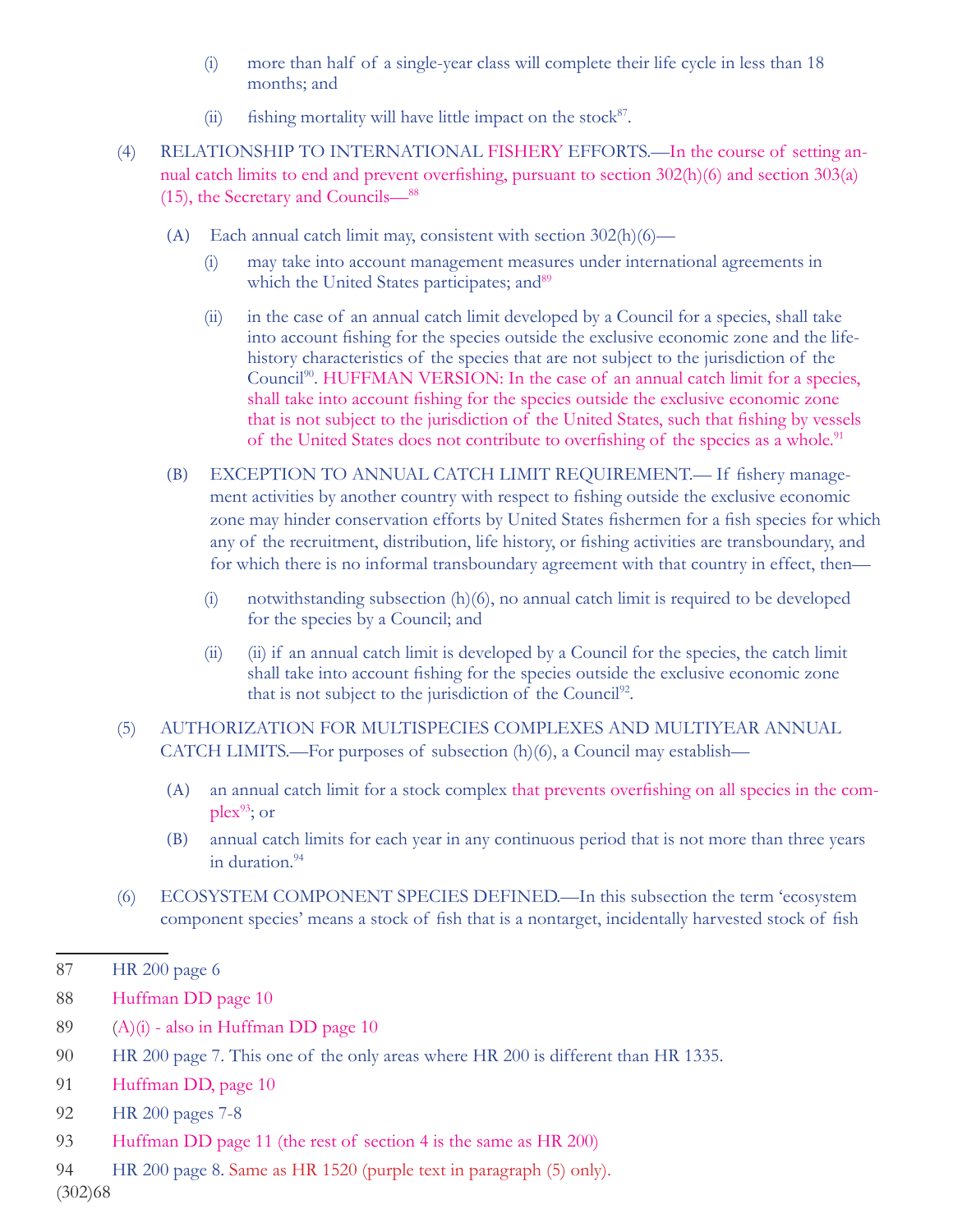in a fishery, or a nontarget, incidentally harvested stock of fish that a Council or the Secretary has determined—

- (A) is not subject to overfishing, approaching a depleted condition or depleted; and
- (B) is not likely to become subject to overfishing or depleted in the absence of conservation and management measures.<sup>95</sup>

**HUFFMAN VERSION:** In this subsection the term 'ecosystem component species' means a stock of fish that a Council or the Secretary has determined does not require conservation and management, but has determined should be listed in a fishery management plan in order to achieve ecosystem management objectives.<sup>96</sup>

### **(n) [Should be (m)] CONSIDERATIONS FOR MODIFICATIONS TO ANNUAL CATCH LIMIT REQUIREMENTS.—**

- (1) CONSIDERATION OF ECOSYSTEM AND ECONOMIC IMPACTS.—In establishing annual catch limits a Council may, consistent with subsection (h)(6), consider changes in an ecosystem and the economic needs of fishing communities.
- (2) LIMITATIONS TO ANNUAL CATCH LIMIT REQUIREMENT FOR *SPECIAL FISHER-IES*.—Notwithstanding subsection (h)(6), a Council is not required to develop an annual catch limit for—
	- (A) an ecosystem-component species;
	- (B) a fi shery for a species that has a life cycle of approximately 1 year, unless the Secretary has determined the fishery is subject to overfishing;
	- (C) *a stock of fish for which*
		- *(i) fi shing mortality is below the fi shing mortality target; and*
		- *(i) a peer-reviewed stock survey and stock assessment have not been performed during the preceding 5-year period;*
	- (D) *the Secretary determines that overfi shing is not occurring; or*
	- (E) *for a sector of a fi shery that is not monitored by a data collection system* determined by the Secretary to be adequate for the development, implementation, and enforcement of annual catch limits specific to that sector, based on the evaluation recommended by the National Academy of Sciences in its report entitled 'Review of the Marine Recreational Information Program (2017)' of whether the design of a Marine Recreational Information Program for the purposes of stock assessment and the determination of stock management reference points is compatible with the needs of in-season management of annual catch limits.
- (3) AUTHORIZATION FOR MULTISPECIES COMPLEXES AND MULTIYEAR ANNUAL CATCH LIMITS.—For purposes of subsection (h)(6), a Council may establish—
	- (A) an annual catch limit for a stock complex; or
	- (A) annual catch limits for each year in any continuous period that is not more than three years in duration.

<sup>95</sup> HR 200 pages 8-9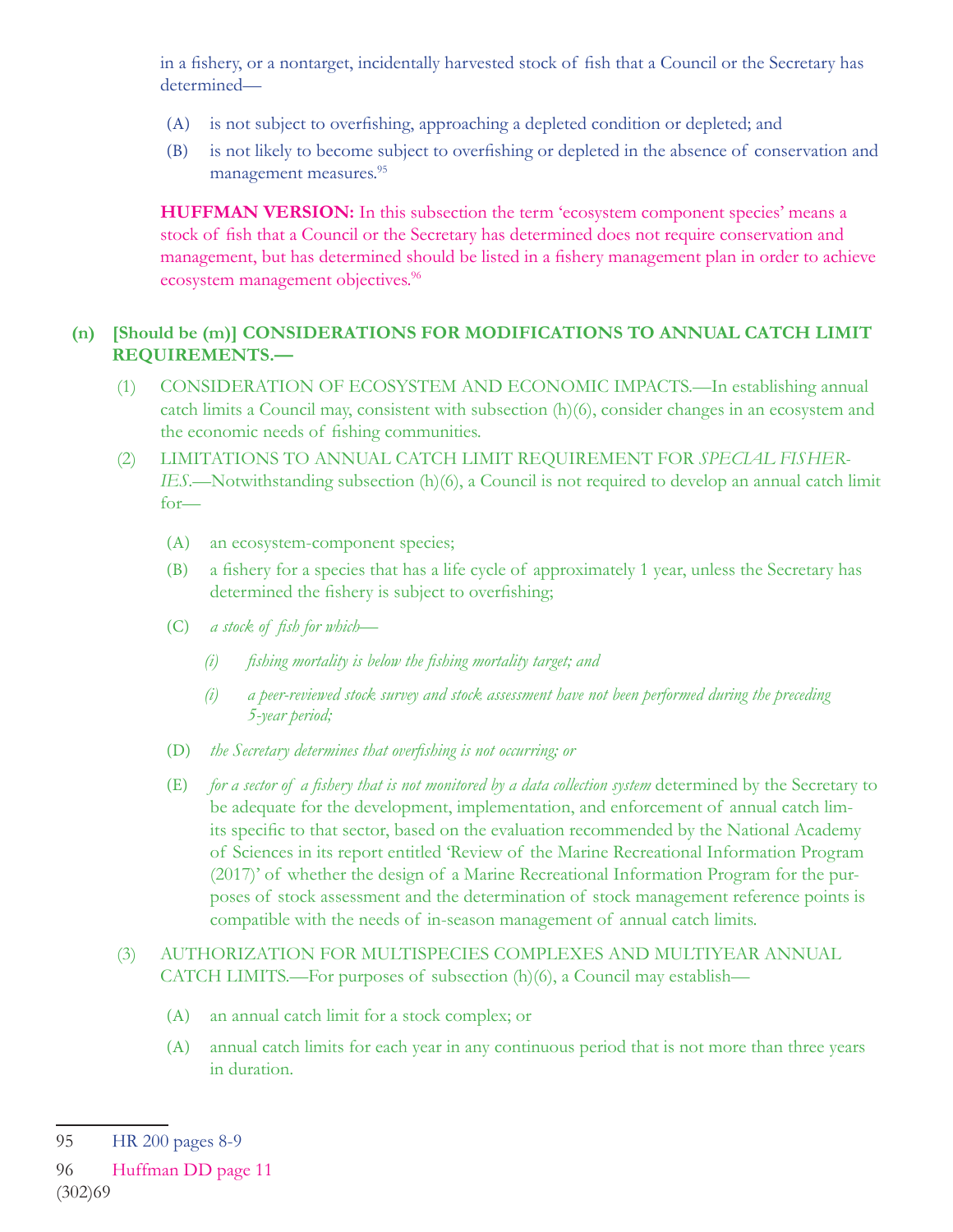- (4) ECOSYSTEM-COMPONENT SPECIES DEFINED.—In this subsection the term 'ecosystemcomponent species' means—
	- (A) a stock of fish that is a non-target, incidentally harvested stock of fish in a fishery; or
	- (B) a nontarget, incidentally harvested stock of fish that a Council or the Secretary has determined—
		- (i) is not subject to overfishing, approaching a depleted condition, or depleted; and
		- $(ii)$  is not likely to become subject to overfishing or depleted in the absence of conservation and management measures.<sup>97</sup>

# **SEC. 303. CONTENTS OF FISHERY MANAGEMENT PLANS** *16 U.S.C. 1853*

### (a) REQUIRED PROVISIONS.—Any fishery management plan which is prepared by any Council, or by the Secretary, with respect to any fishery, shall-

- (1) contain the conservation and management measures, applicable to foreign fishing and fishing by vessels of the United States, which are—
	- (A) necessary and appropriate for the conservation and management of the fishery to prevent overfishing and rebuild overfished depleted stocks, and to protect, restore, and promote the long-term health and stability of the fishery;
	- (B) described in this subsection or subsection (b), or both; and
	- (C) consistent with the national standards, the other provisions of this Act, regulations implementing recommendations by international organizations in which the United States participates (including but not limited to closed areas, quotas, and size limits), and any other applicable law;
- $(2)$  contain a description of the fishery, including, but not limited to, the number of vessels involved, the type and quantity of fishing gear used, the species of fish involved and their location, the cost likely to be incurred in management, actual and potential revenues from the fishery, any recreational interest in the fishery, and the nature and extent of foreign fishing and Indian treaty fishing rights, if any;
- (3) assess and specify the present and probable future condition of, and the maximum sustainable yield and optimum yield from, the fishery, and include a summary of the information utilized in making such specification;
- (4) assess and specify—
	- (A) the capacity and the extent to which fishing vessels of the United States, on an annual basis, will harvest the optimum yield specified under paragraph (3),
	- (B) the portion of such optimum yield which, on an annual basis, will not be harvested by fishing vessels of the United States and can be made available for foreign fishing, and
	- (C) the capacity and extent to which United States fish processors, on an annual basis, will process that portion of such optimum yield that will be harvested by fishing vessels of the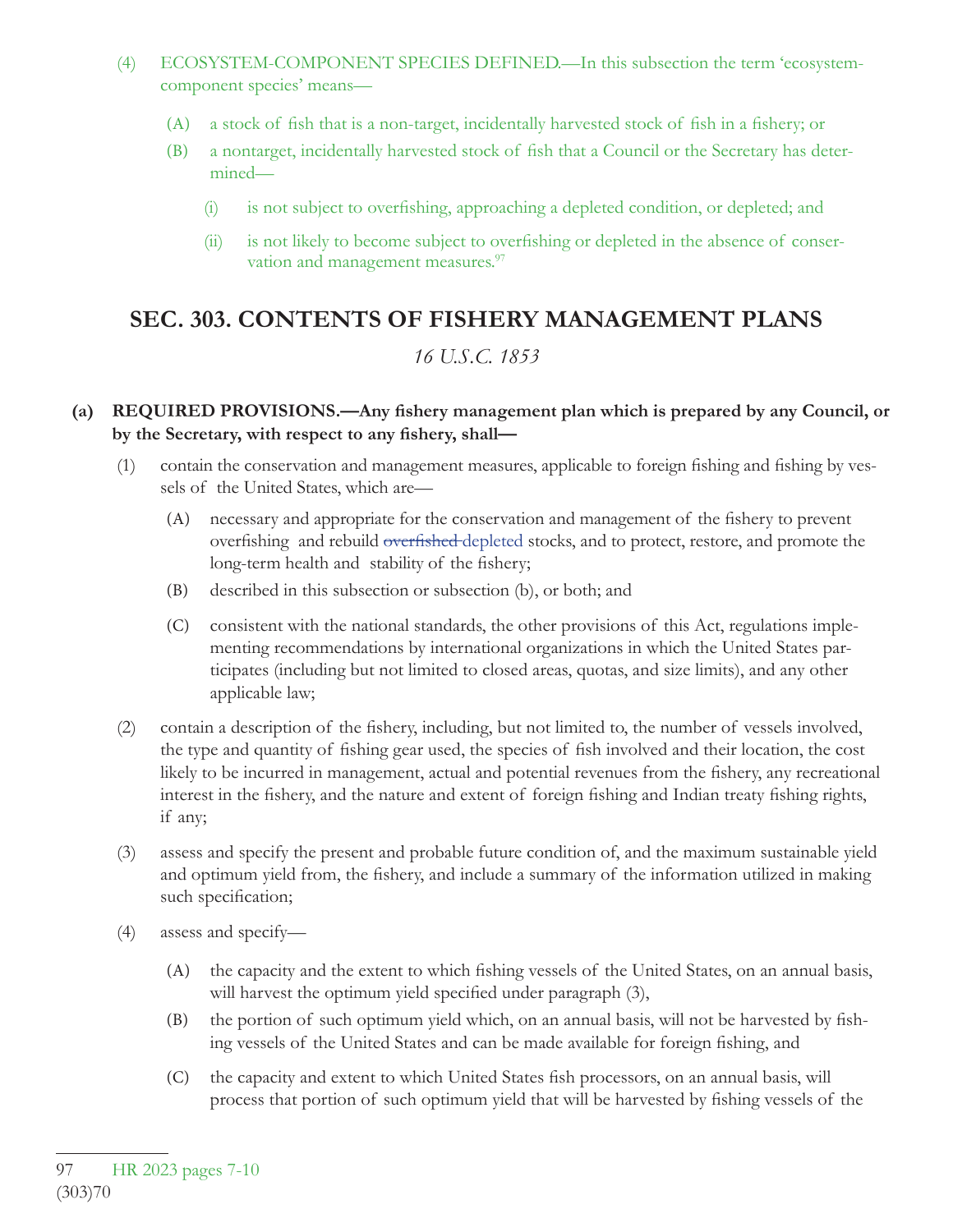United States;

- (5) specify the pertinent data which shall be submitted to the Secretary with respect to commercial, recreational, charter, and subsistence<sup>98</sup> and fish processing in the fishery, including, but not limited to, information regarding the type and quantity of fishing gear used, catch by species in numbers of fish or weight thereof, areas in which fishing was engaged in, time of fishing, number of hauls, economic information necessary to meet the requirements of this Act, and the estimated processing capacity of, and the actual processing capacity utilized by, United States fish processors;
- (6) consider and provide for temporary adjustments, after consultation with the Coast Guard and persons utilizing the fishery, regarding access to the fishery for vessels otherwise prevented from harvesting because of weather or other ocean conditions affecting the safe conduct of the fishery; except that the adjustment shall not adversely affect conservation efforts in other fisheries or discriminate among participants in the affected fishery;
- (7) describe and identify essential fish habitat for the fishery based on the guidelines established by the Secretary under section  $305(b)(1)(A)$ , minimize to the extent practicable adverse effects on such habitat caused by fishing, and identify other actions to encourage the conservation and enhancement of such habitat;
- (7A) (B) describe and identify habitat areas of particular concern based on the guidelines established by the Secretary under section 305(b)(1)(A) and as updated under section 302(h)(9), prevent adverse effects on such habitat caused by fishing, monitor efficacy of actions to prevent adverse effects, and identify other actions to encourage the conservation and enhancement of such habitat<sup>99</sup>
- $(8)$  in the case of a fishery management plan that, after January 1, 1991, is submitted to the Secretary for review under section 304(a) (including any plan for which an amendment is submitted to the Secretary for such review) or is prepared by the Secretary, assess and specify the nature and extent of scientific data which is needed for effective implementation of the plan;
- (9) include a fishery impact statement for the plan or amendment (in the case of a plan or amendment thereto submitted to or prepared by the Secretary after October 1, 1990) which shall assess, specify, and analyze the likely effects, if any, including the cumulative conservation, economic, and social impacts, of the conservation and management measures on, and possible mitigation measures for—
	- (A) participants in the fisheries and fishing communities affected by the plan or amendment;
	- (B) participants in the fisheries conducted in adjacent areas under the authority of another Council, after consultation with such Council and representatives of those participants; and
	- (C) the safety of human life at sea, including whether and to what extent such measures may affect the safety of participants in the fishery;<sup>100</sup>
- (10) specify objective and measurable criteria for identifying when the fishery to which the plan applies is overfished depleted (with an analysis of how the criteria were determined and the relationship of the criteria to the reproductive potential of stocks of fish in that fishery) and, in the case of a fishery which the Council or the Secretary has determined is approaching an overfished depleted condition or is overfished depleted, contain conservation and management measures to prevent overfishing or end overfishing and rebuild the fishery;

<sup>98</sup> Begich page 14

<sup>99</sup> Huffman DD page 23. Not sure what the B is for.

<sup>100</sup> HR 200 page 11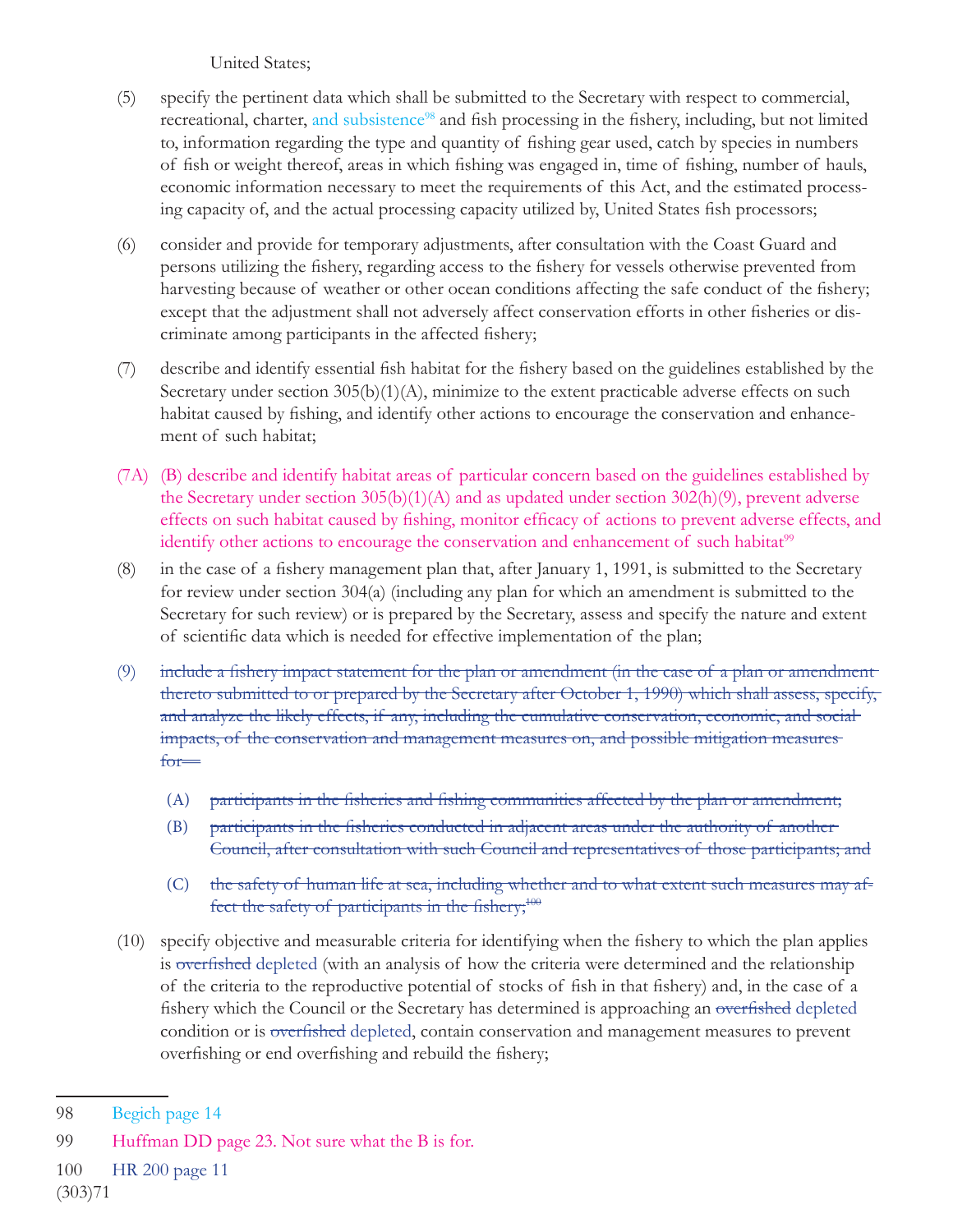- (11) establish a standardized reporting methodology to assess the amount and type of bycatch occurring in the fishery, and include conservation and management measures that, to the extent practicable and in the following priority—
	- (A) minimize bycatch; and
	- (B) minimize the mortality of bycatch which cannot be avoided;
- (12) assess the type and amount of fish caught and released alive during recreational fishing under catch and release fishery management programs and the mortality of such fish, and include conservation and management measures that, to the extent practicable, minimize mortality and ensure the extended survival of such fish;
- $(13)$  include a description of the commercial, recreational, and charter, and subsistence fishing sectors which participate in the fishery, including its economic impact, and, to the extent practicable, quantify trends in landings of the managed fishery resource by the commercial, recreational, and charter, and subsistence fishing $101$  sectors;
- (14) to the extent that rebuilding plans or other conservation and management measures which reduce the overall harvest in a fishery are necessary, allocate, taking into consideration the economic impact of the harvest restrictions or recovery benefits on the fishery participants in each sector, any harvest restrictions or recovery benefits fairly and equitably among the commercial, recreational, and charter, and subsistence fishing sectors in the fishery and
- (15) subject to subsection  $(d)^{102}$ , establish a mechanism for specifying annual catch limits in the plan (including a multiyear plan), implementing regulations, or annual specifications, at a level such that overfishing does not occur in the fishery, including measures to ensure accountability.

#### (b) DISCRETIONARY PROVISIONS.—Any fishery management plan which is prepared by any Council, or by the Secretary, with respect to any fishery, may—

- (1) require a permit to be obtained from, and fees to be paid to, the Secretary, with respect to—
	- (A) any fishing vessel of the United States fishing, or wishing to fish, in the exclusive economic zone [or special areas,]\* or for anadromous species or Continental Shelf fishery resources beyond such zone [or areas]\*;
	- (B) the operator of any such vessel; or
	- (C) any United States fish processor who first receives fish that are subject to the plan;

(2)

- (A) designate zones where, and periods when, fishing shall be limited, or shall not be permitted, or shall be permitted only by specified types of fishing vessels or with specified types and quantities of fishing gear;
- (B) designate such zones in areas where deep sea corals are identified under section 408, to protect deep sea corals from physical damage from fishing gear or to prevent loss or damage to such fishing gear from interactions with deep sea corals, after considering long-term sustainable uses of fishery resources in such areas; and
- (C) with respect to any closure of an area under this Act that prohibits all fishing, ensure that such closure—

<sup>101</sup> Begich page 14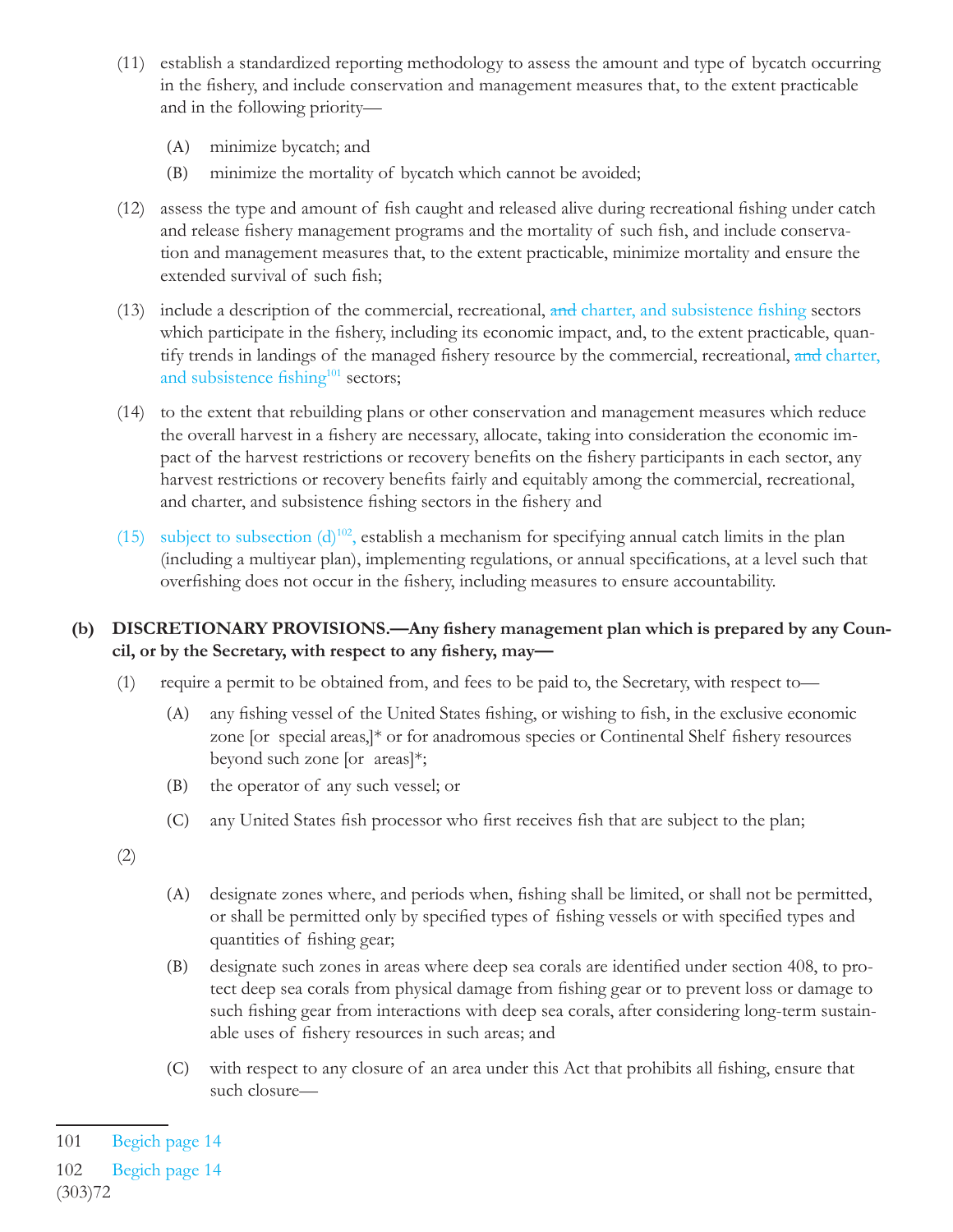- $(i)$  is based on the best scientific information available;
- (ii) includes criteria to assess the conservation benefit of the closed area;
- (iii) establishes a timetable for review of the closed area's performance that is consistent with the purposes of the closed area; and
- $(iv)$  is based on an assessment of the benefits and impacts of the closure, including its size, in relation to other management measures (either alone or in combination with such measures), including the benefits and impacts of limiting access to: users of the area, overall fishing activity, fishery science, and fishery and marine conservation;
- (3) establish specified limitations which are necessary and appropriate for the conservation and management of the fishery on the-
	- (A) catch of fish (based on area, species, size, number, weight, sex, bycatch, total biomass, or other factors);
	- (B) sale of fish caught during commercial, recreational, or charter fishing, consistent with any applicable Federal and State safety and quality requirements; and
	- (C) transshipment or transportation of fish or fish products under permits issued pursuant to section 204;
- $(4)$  prohibit, limit, condition, or require the use of specified types and quantities of fishing gear, fishing vessels, or equipment for such vessels, including devices which may be required to facilitate enforcement of the provisions of this Act;
- (5) incorporate (consistent with the national standards, the other provisions of this Act, and any other applicable law) the relevant fishery conservation and management measures of the coastal States nearest to the fishery and take into account the different circumstances affecting fisheries from different States and ports, including distances to fishing grounds and proximity to time and area closures;
- $(6)$  establish a limited access system for the fishery in order to achieve optimum yield if, in developing such system, the Council and the Secretary take into account—
	- $(A)$  present participation in the fishery;
	- (B) historical fishing practices in, and dependence on, the fishery;
	- (C) the economics of the fishery;
	- (D) the capability of fishing vessels used in the fishery to engage in other fisheries;
	- (E) the cultural and social framework relevant to the fishery and any affected fishing communities;
	- (F) the fair and equitable distribution of access privileges in the fishery; and
	- (G) any other relevant considerations;
- (7) require fish processors who first receive fish that are subject to the plan to submit data which are necessary for the conservation and management of the fishery;
- (8) require that one or more observers be carried on board a vessel of the United States engaged in fishing for species that are subject to the plan, for the purpose of collecting data necessary for the conservation and management of the fishery; except that such a vessel shall not be required to carry an observer on board if the facilities of the vessel for the quartering of an observer, or for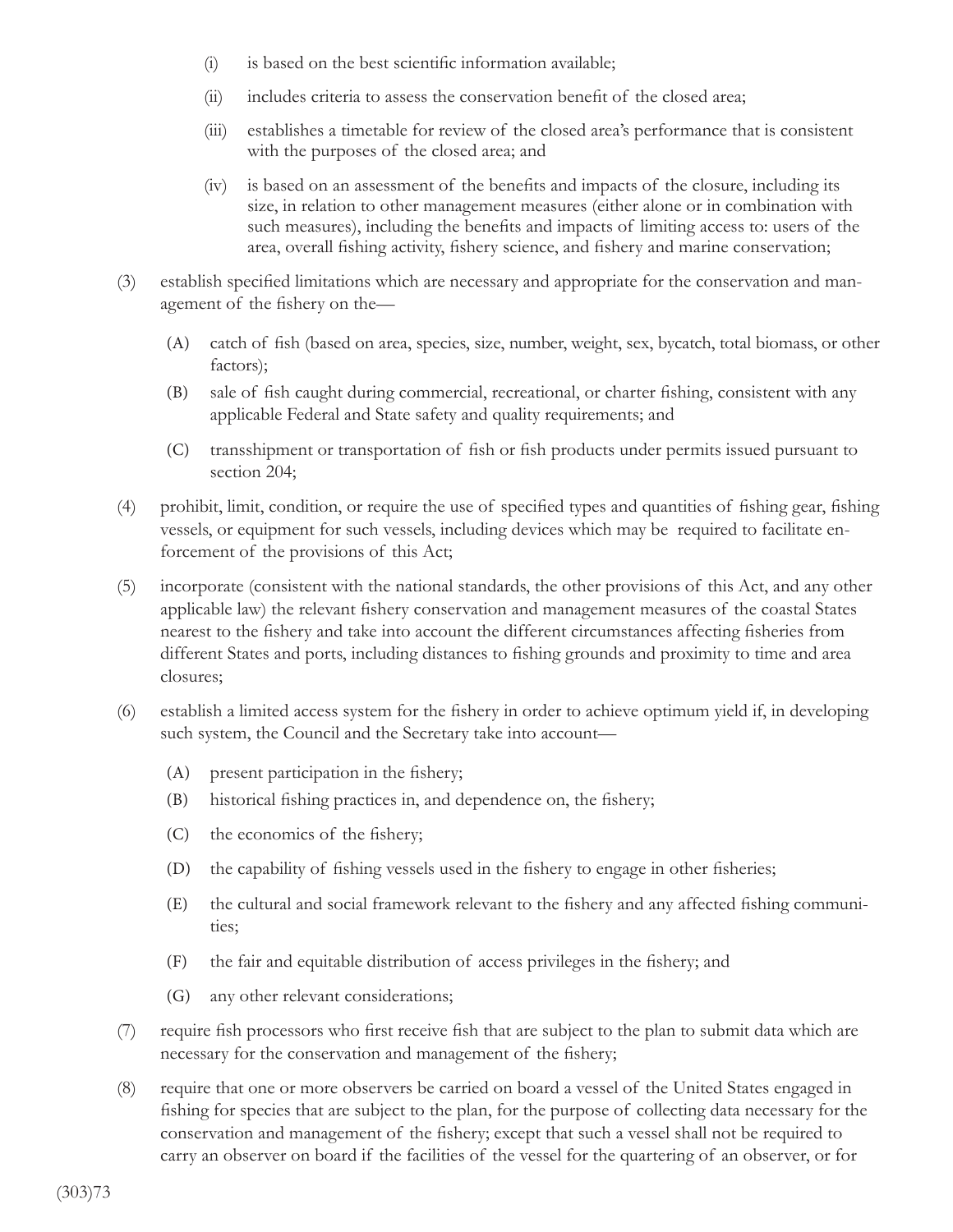carrying out observer functions, are so inadequate or unsafe that the health or safety of the observer or the safe operation of the vessel would be jeopardized;

- (9) assess and specify the effect which the conservation and management measures of the plan will have on the stocks of naturally spawning anadromous fish in the region;
- (10) include, consistent with the other provisions of this Act, conservation and management measures that provide harvest incentives for participants within each gear group to employ fishing practices that result in lower levels of bycatch or in lower levels of the mortality of bycatch;
- $(11)$  reserve a portion of the allowable biological catch of the fishery for use in scientific research;
- (12) include management measures in the plan to conserve target and non-target species and habitats, considering the variety of ecological factors affecting fishery populations; and
- (13) (14)[sic] prescribe such other measures, requirements, or conditions and restrictions as are determined to be necessary and appropriate for the conservation and management of the fishery.

#### **(c) PROPOSED REGULATIONS.—Proposed regulations which the Council deems necessary or appropriate for the purposes of—**

- $(1)$  implementing a fishery management plan or plan amendment shall be submitted to the Secretary simultaneously with the plan or amendment under section 304; and
- (2) making modifications to regulations implementing a fishery management plan or plan amendment may be submitted to the Secretary at any time after the plan or amendment is approved under section 304.

### (d) **LIMITATIONS**—

- (1) IN GENERAL.—The requirements under subsection (a)(15) shall not—
	- (A) apply to a species in a fishery that has a mean life cycle of 18 months or less, or to a species in a fishery with respect to which all spawning and recruitment occurs beyond State waters and the exclusive economic zone, unless the Secretary has determined the fishery is subject to overfishing of that species; and
	- (B) limit or otherwise affect the requirements of section  $301(a)(1)$  or  $304(e)$  of this Act.
- (2) CONSTRUCTION.—Nothing in this subsection shall be construed to affect any effective date regarding the requirements under subsection (a)(15) otherwise provided for under an international agreement in which the United States participates.<sup>103</sup>

## **(d) FISHERY IMPACT STATEMENT—**

- (1) Any fi shery management plan (or fi shery management plan amendment) prepared by any Council or by the Secretary pursuant to subsection (a) or (b), or proposed regulations deemed necessary pursuant to subsection (c), shall include a fishery impact statement which shall assess, specify and analyze the likely effects and impact of the proposed action on the quality of the human environment.
- (2) The fishery impact statement shall describe—
	- (A) a purpose of the proposed action;
	- (B) the environmental impact of the proposed action;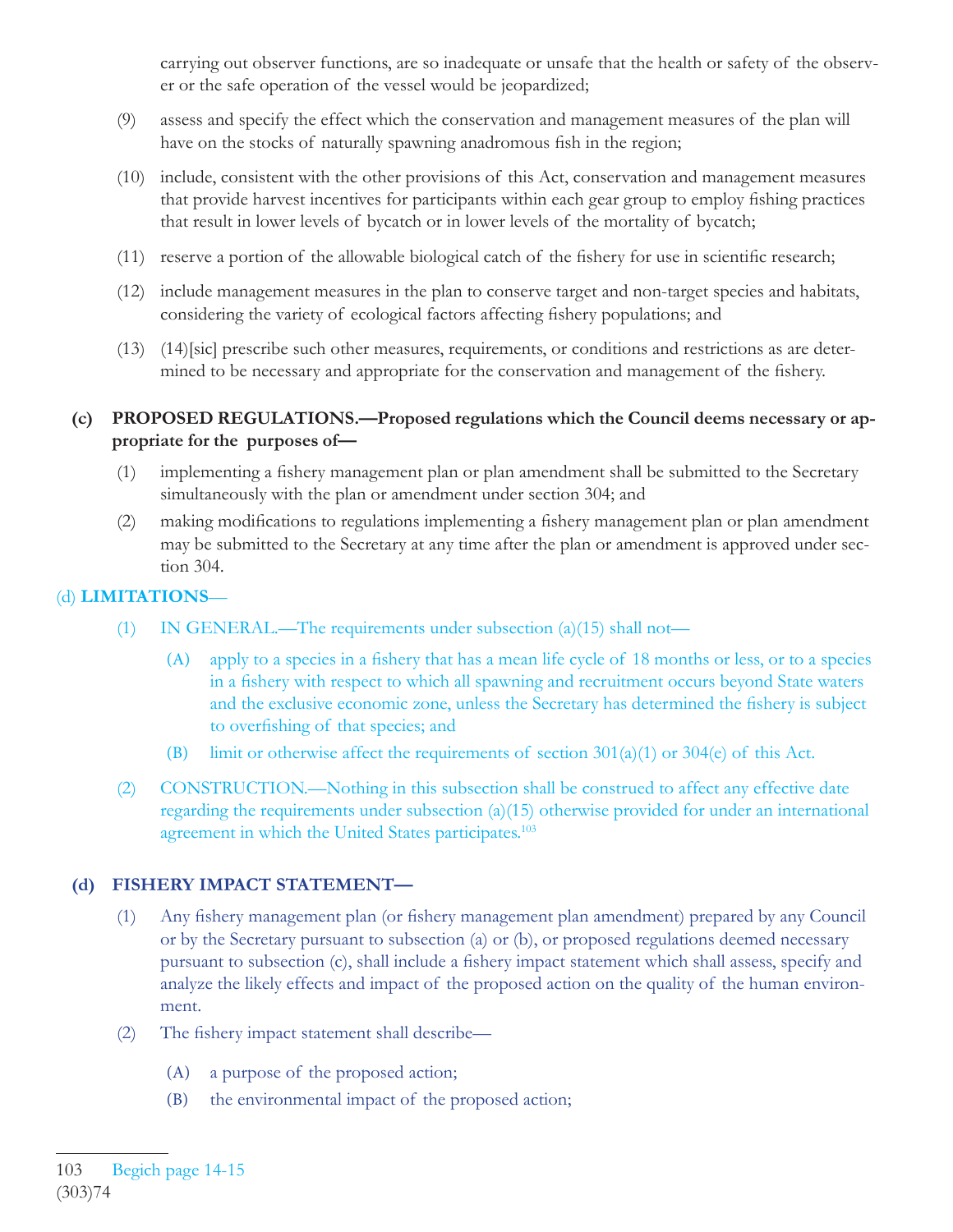- (C) any adverse environmental effects which cannot be avoided should the proposed action be implemented;
- (D) a reasonable range of alternatives to the proposed action;
- (E) the relationship between short-term use of fishery resources and the enhancement of longterm productivity;
- (F) the cumulative conservation and management effects; and
- (G) economic, and social impacts of the proposed action on—
	- (i) participants in the fisheries and fishing communities affected by the proposed action;
	- (ii) participants in the fisheries conducted in adjacent areas under the authority of another Council, after consultation with such Council and representatives of those participants; and
	- (iii) the safety of human life at sea, including whether and to what extent such measures may affect the safety of participants in the fishery.
- (3) A substantially complete fishery impact statement, which may be in draft form, shall be available not less than 14 days before the beginning of the meeting at which a Council makes its final decision on the proposal (for plans, plan amendments, or proposed regulations prepared by a Council pursuant to subsection (a) or (c)). Availability of this fishery impact statement will be announced by the methods used by the council to disseminate public information and the public and relevant government agencies will be invited to comment on the fishery impact statement.
- (4) The completed fishery impact statement shall accompany the transmittal of a fishery management plan or plan amendment as specified in section  $304(a)$ , as well as the transmittal of proposed regulations as specified in section 304(b).
- (5) The Councils shall, subject to approval by the Secretary, establish criteria to determine actions or classes of action of minor significance regarding subparagraphs  $(A)$ ,  $(B)$ ,  $(D)$ ,  $(E)$ , and  $(F)$  of paragraph (2), for which preparation of a fishery impact statement is unnecessary and categorically excluded from the requirements of this section, and the documentation required to establish the exclusion.
- (6) The Councils shall, subject to approval by the Secretary, prepare procedures for compliance with this section that provide for timely, clear, and concise analysis that is useful to decision makers and the public, reduce extraneous paperwork and effectively involve the public, including—
	- (A) using Council meetings to determine the scope of issues to be addressed and identifying significant issues related to the proposed action;
	- (B) integration of the fishery impact statement development process with preliminary and final Council decision making in a manner that provides opportunity for comment from the public and relevant government agencies prior to these decision points, and
	- (C) providing scientific, technical, and legal advice at an early stage of the development of the fishery impact statement to ensure timely transmittal and Secretarial review of the proposed fishery management plan, plan amendment, or regulations to the Secretary.
- (7) Actions taken in accordance with this section are deemed to fulfill the requirements of the National-Environmental Policy Act of 1969 (42 U.S.C. 4321 et seq.) and all related implementing regula-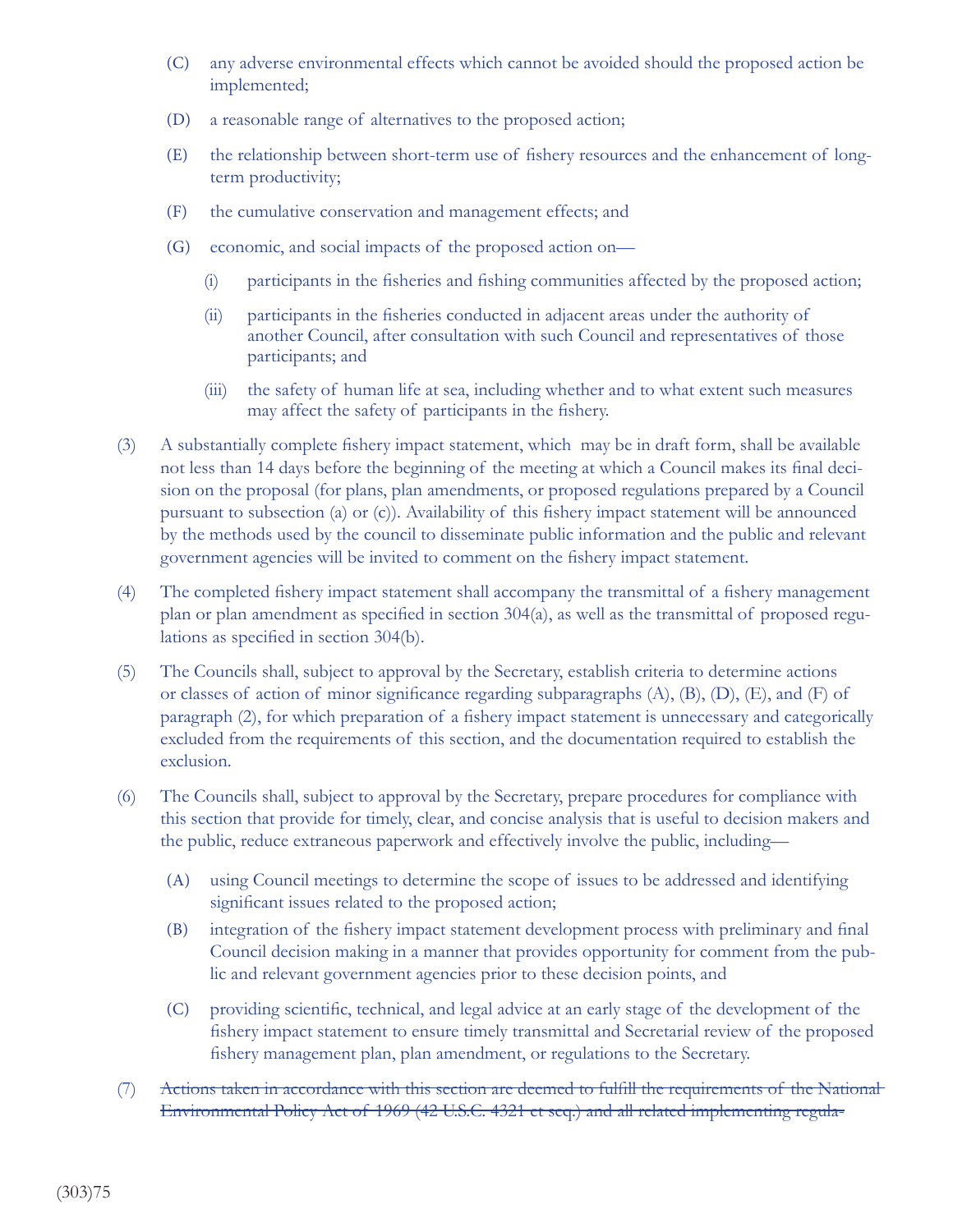# **SEC. 303A. LIMITED ACCESS PRIVILEGE PROGRAMS**

## *16 U.S.C. 1853a*

 **(a) IN GENERAL.—After the date of enactment of the Magnuson-Stevens Fishery Conservation and Management Reauthorization Act of 2006, a Council may submit, and the Secretary may approve,**  for a fishery that is managed under a limited access system, a limited access privilege program to harvest fish if the program meets the requirements of this section.

#### **(b) NO CREATION OF RIGHT, TITLE, OR INTEREST.—Limited access privilege, quota share, or other limited access system authorization established, implemented, or managed under this Act—**

- (1) shall be considered a permit for the purposes of sections 307, 308, and 309;
- (2) may be revoked, limited, or modified at any time in accordance with this Act, including revocation if the system is found to have jeopardized the sustainability of the stock or the safety of fishermen;
- (3) shall not confer any right of compensation to the holder of such limited access privilege, quota share, or other such limited access system authorization if it is revoked, limited, or modified;
- $(4)$  shall not create, or be construed to create, any right, title, or interest in or to any fish before the fish is harvested by the holder; and
- (5) shall be considered a grant of permission to the holder of the limited access privilege or quota share to engage in activities permitted by such limited access privilege or quota share.

### **(c) REQUIREMENTS FOR LIMITED ACCESS PRIVILEGES.—**

- (1) IN GENERAL.—Any limited access privilege program to harvest fish submitted by a Council or approved by the Secretary under this section shall—
	- (A) if established in a fishery that is <del>overfished depleted</del> or subject to a rebuilding plan, assist in its rebuilding;
	- (B) if established in a fishery that is determined by the Secretary or the Council to have overcapacity, contribute to reducing capacity;
	- (C) promote—
		- $(i)$  fishing safety;
		- (ii) fishery conservation and management; and
		- (iii) social and economic benefits;
	- (D) prohibit any person other than a United States citizen, a corporation, partnership, or other entity established under the laws of the United States or any State, or a permanent resident alien, that meets the eligibility and participation requirements established in the program from acquiring a privilege to harvest fish, including any person that acquires a limited access privilege solely for the purpose of perfecting or realizing on a security interest in such privilege;

<sup>104</sup> HR 200 pages 11-15.

<sup>(303</sup>A)76 105 HR 200 as reported 12/12/17 removes this last paragraph (7).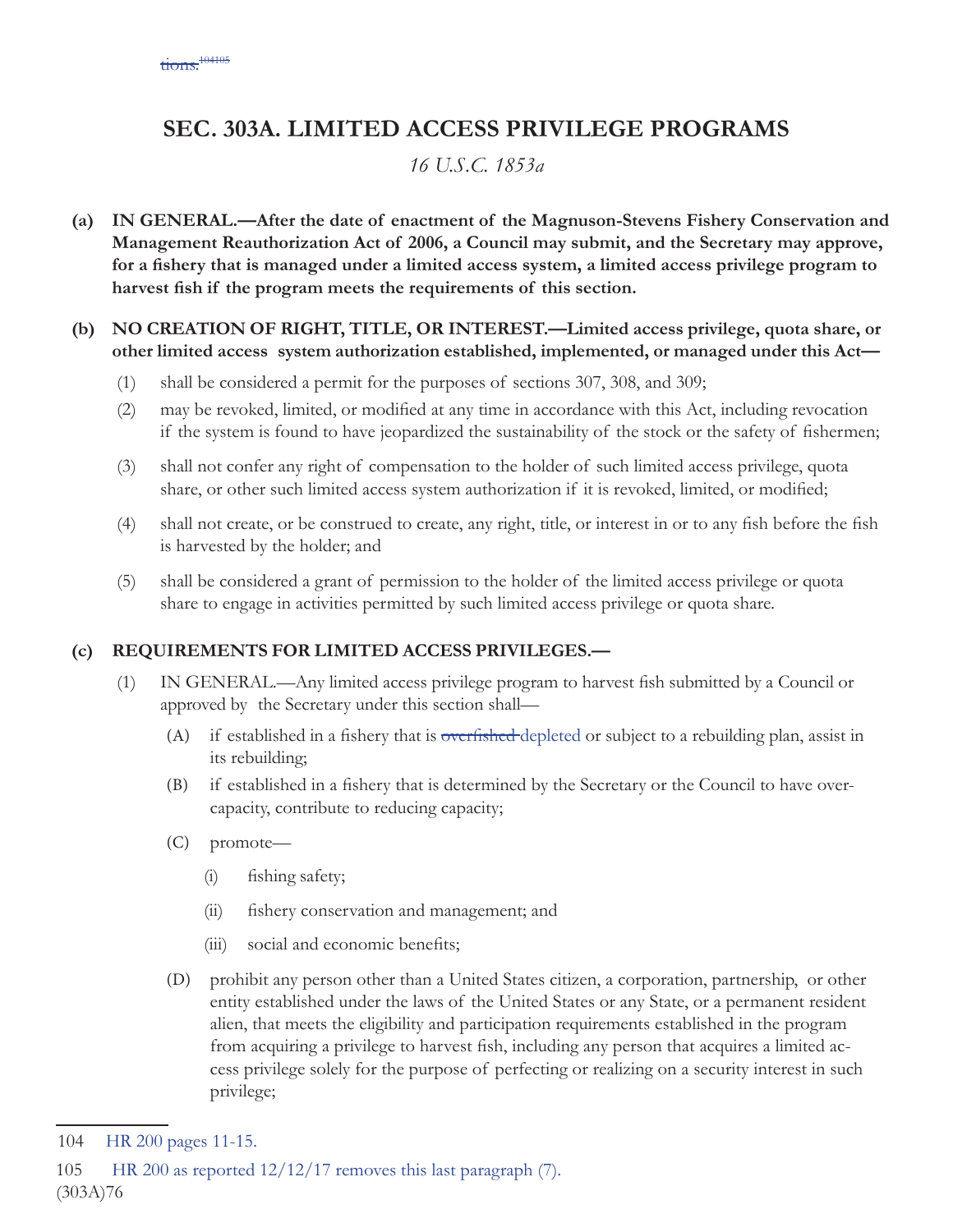- (E) require that all fish harvested under a limited access privilege program be processed on vessels of the United States or on United States soil (including any territory of the United States);
- (F) specify the goals of the program;
- (G) include provisions for a formal and detailed review 5 years after the implementation for the regular monitoring and review by the Council and the Secretary of the operations of the program, and thereafter the regular monitoring and review by the Council and the Secretary of the operations and impacts of the program, including determining progress in meeting the goals of the program and this Act, and any necessary modification of the program to meet those goals, with a formal and detailed review 5 years after the implementation of the program and thereafter to coincide with scheduled Council review of the relevant fishery management plan (but no less frequently than once every 7 years) including—
	- (i) determining progress in meeting the goals of the program and this Act;
	- (ii) delineating the positive and negative economic impacts of the program on fishermen and processors who are part of the program and the coastal communities in which they reside; and
	- (iii) any necessary modification of the program to meet those goals, including a formal schedule for action to be taken within 2 years $106$ .
- (H) include an effective system for enforcement, monitoring, and management of the program, including the use of observers or electronic monitoring systems;
- (I) include an appeals process for administrative review of the Secretary's decisions regarding initial allocation of limited access privileges;
- (J) provide for the establishment by the Secretary, in consultation with appropriate Federal agencies, for an information collection and review process to provide any additional information needed to determine whether any illegal acts of anti-competition, anti-trust, price collusion, or price fixing have occurred among regional fishery associations or persons receiving limited access privileges under the program; and
- (K) provide for the revocation by the Secretary of limited access privileges held by any person found to have violated the antitrust laws of the United States.
- (2) WAIVER.—The Secretary may waive the requirement of paragraph (1)(E) if the Secretary determines that—
	- (A) the fishery has historically processed the fish outside of the United States; and
	- (B) the United States has a seafood safety equivalency agreement with the country where processing will occur.
- (3) FISHING COMMUNITIES.—
	- (A) IN GENERAL.—
		- (i) ELIGIBILITY.—To be eligible to participate in a limited access privilege program to harvest fish, a fishing community shall—
			- (I) be located within the management area of the relevant Council;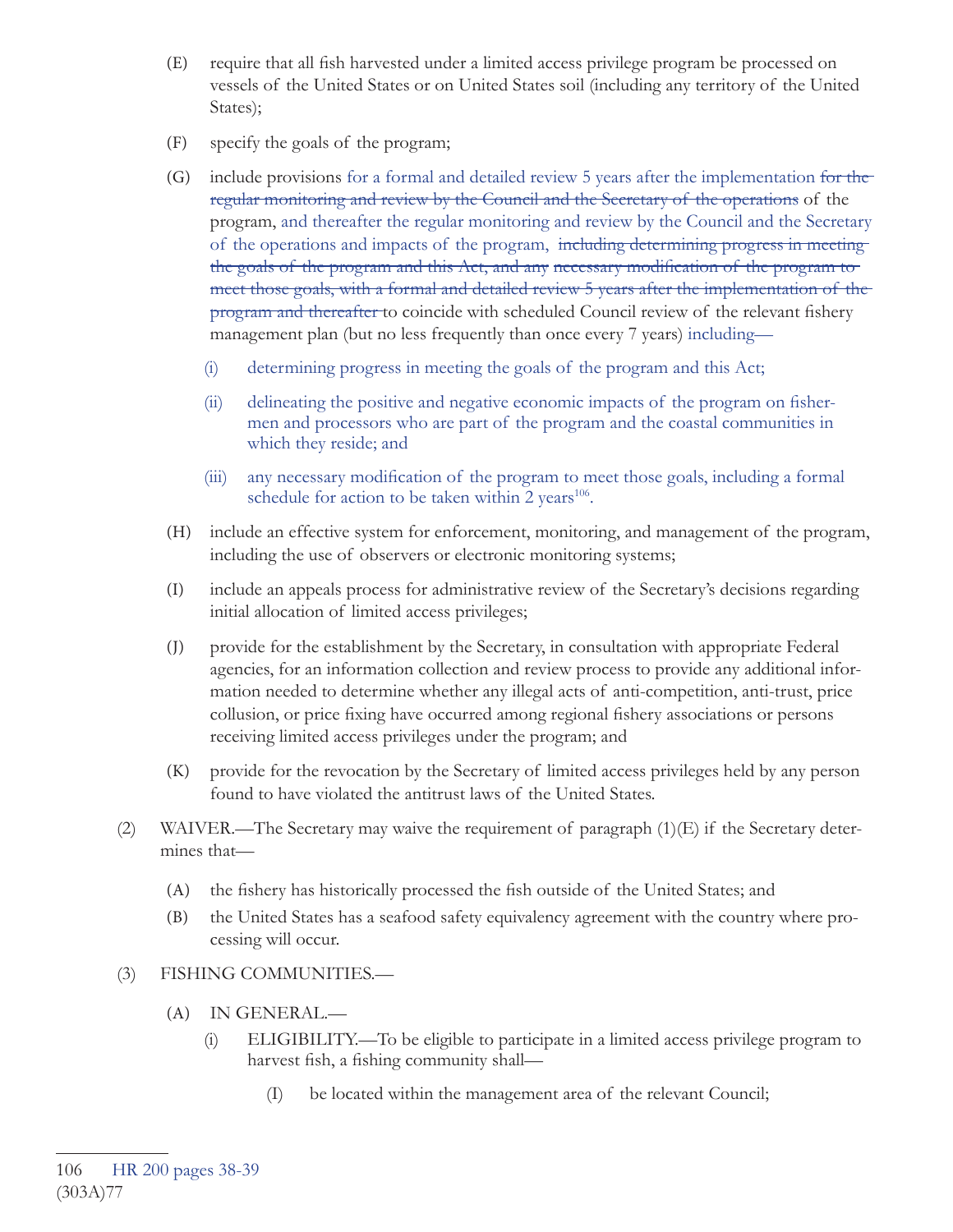- (II) meet criteria developed by the relevant Council, approved by the Secretary, and published in the Federal Register;
- (III) consist of residents who conduct commercial or recreational fishing, processing, or fishery-dependent support businesses within the Council's management area; and
- (IV) develop and submit a community sustainability plan to the Council and the Secretary that demonstrates how the plan will address the social and economic development needs of coastal communities, including those that have not historically had the resources to participate in the fishery, for approval based on criteria developed by the Council that have been approved by the Secretary and published in the Federal Register.
- (ii) FAILURE TO COMPLY WITH PLAN.—The Secretary shall deny or revoke limited access privileges granted under this section for any person who fails to comply with the requirements of the community sustainability plan. Any limited access privileges denied or revoked under this section may be reallocated to other eligible members of the fishing community.
- (B) PARTICIPATION CRITERIA.—In developing participation criteria for eligible communities under this paragraph, a Council shall consider—
	- $(i)$  traditional fishing or processing practices in, and dependence on, the fishery;
	- (ii) the cultural and social framework relevant to the fishery;
	- (iii) economic barriers to access to fishery;
	- (iv) the existence and severity of projected economic and social impacts associated with implementation of limited access privilege programs on harvesters, captains, crew, processors, and other businesses substantially dependent upon the fishery in the region or subregion;
	- (v) the expected effectiveness, operational transparency, and equitability of the community sustainability plan; and
	- (vi) the potential for improving economic conditions in remote coastal communities lacking resources to participate in harvesting or processing activities in the fishery.

#### (4) REGIONAL FISHERY ASSOCIATIONS.—

- (A) IN GENERAL.—To be eligible to participate in a limited access privilege program to harvest fish, a regional fishery association shall—
	- (i) be located within the management area of the relevant Council;
	- (ii) meet criteria developed by the relevant Council, approved by the Secretary, and published in the Federal Register;
	- (iii) be a voluntary association with established by-laws and operating procedures;
	- (iv) consist of participants in the fishery who hold quota share that are designated for use in the specific region or subregion covered by the regional fishery association, including commercial or recreational fishing, processing, fishery-dependent support businesses, or fishing communities;
	- (v) not be eligible to receive an initial allocation of a limited access privilege but may acquire such privileges after the initial allocation, and may hold the annual fishing privileges of any limited access privileges it holds or the annual fishing privileges that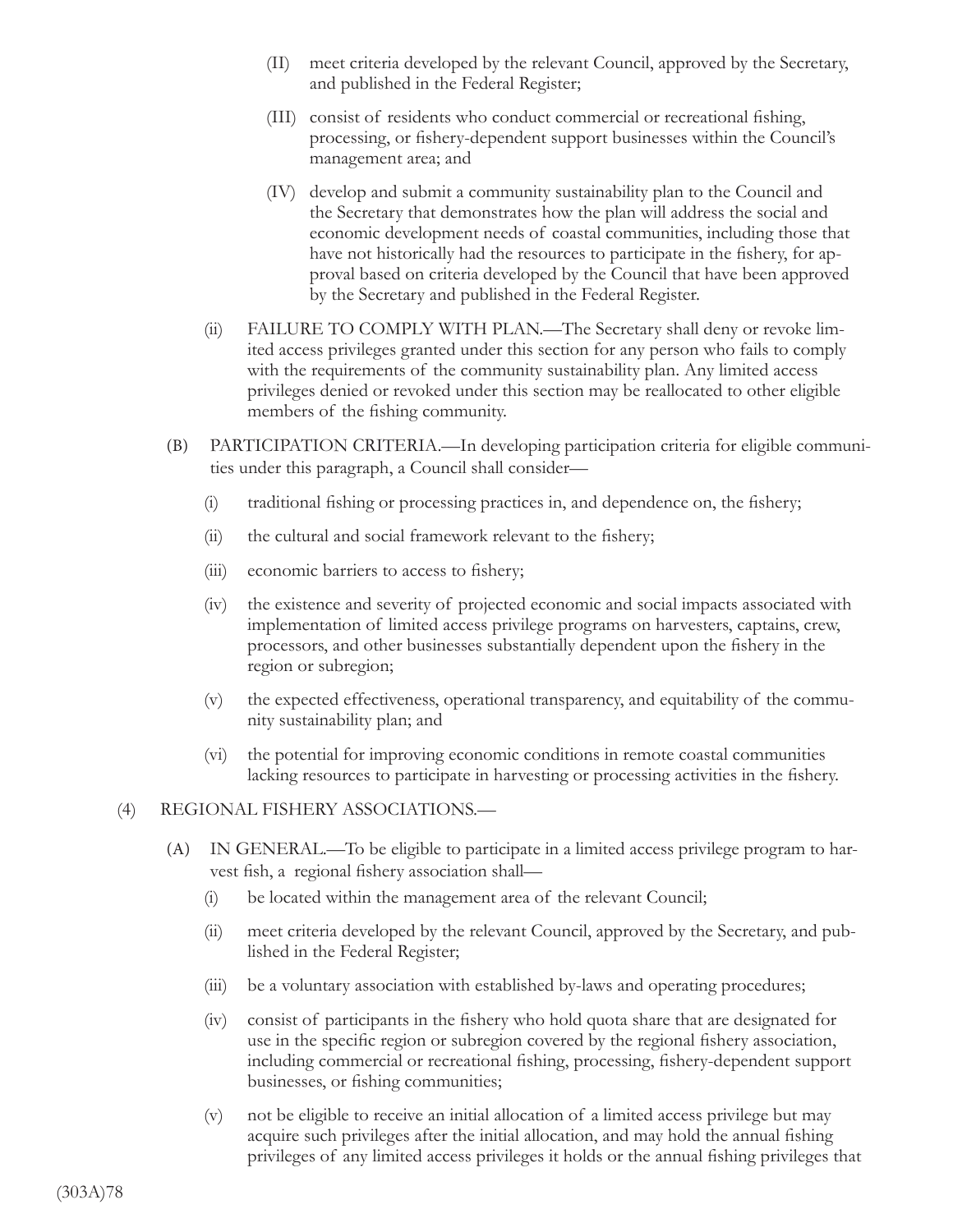is [sic] members contribute; and

- (vi) develop and submit a regional fishery association plan to the Council and the Secretary for approval based on criteria developed by the Council that have been approved by the Secretary and published in the Federal Register.
- (B) FAILURE TO COMPLY WITH PLAN.—The Secretary shall deny or revoke limited access privileges granted under this section to any person participating in a regional fishery association who fails to comply with the requirements of the regional fishery association plan.
- (C) PARTICIPATION CRITERIA.—In developing participation criteria for eligible regional fishery associations under this paragraph, a Council shall consider—
	- $(i)$  traditional fishing or processing practices in, and dependence on, the fishery;
	- (ii) the cultural and social framework relevant to the fishery;
	- (iii) economic barriers to access to fishery;
	- (iv) the existence and severity of projected economic and social impacts associated with implementation of limited access privilege programs on harvesters, captains, crew, processors, and other businesses substantially dependent upon the fishery in the region or subregion;
	- (v) the administrative and fiduciary soundness of the association; and
	- (vi) the expected effectiveness, operational transparency, and equitability of the fishery association plan.
- (5) ALLOCATION.—In developing a limited access privilege program to harvest fish a Council or the Secretary shall—
	- (A) establish procedures to ensure fair and equitable initial allocations, including consideration of—
		- (i) current and historical harvests;
		- (ii) employment in the harvesting and processing sectors;
		- (iii) investments in, and dependence upon, the fishery; and
		- $(iv)$  the current and historical participation of fishing communities;
	- (B) consider the basic cultural and social framework of the fishery, especially through—
		- (i) the development of policies to promote the sustained participation of small owneroperated fishing vessels and fishing communities that depend on the fisheries, including regional or port-specific landing or delivery requirements; and
		- (ii) procedures to address concerns over excessive geographic or other consolidation in the harvesting or processing sectors of the fishery;
	- (C) include measures to assist, when necessary and appropriate, entry-level and small vessel owner-operators, captains, crew, and fishing communities through set-asides of harvesting allocations, including providing privileges, which may include set-asides or allocations of harvesting privileges, or economic assistance in the purchase of limited access privileges;
	- (D) ensure that limited access privilege holders do not acquire an excessive share of the total limited access privileges in the program by—
		- (i) establishing a maximum share, expressed as a percentage of the total limited access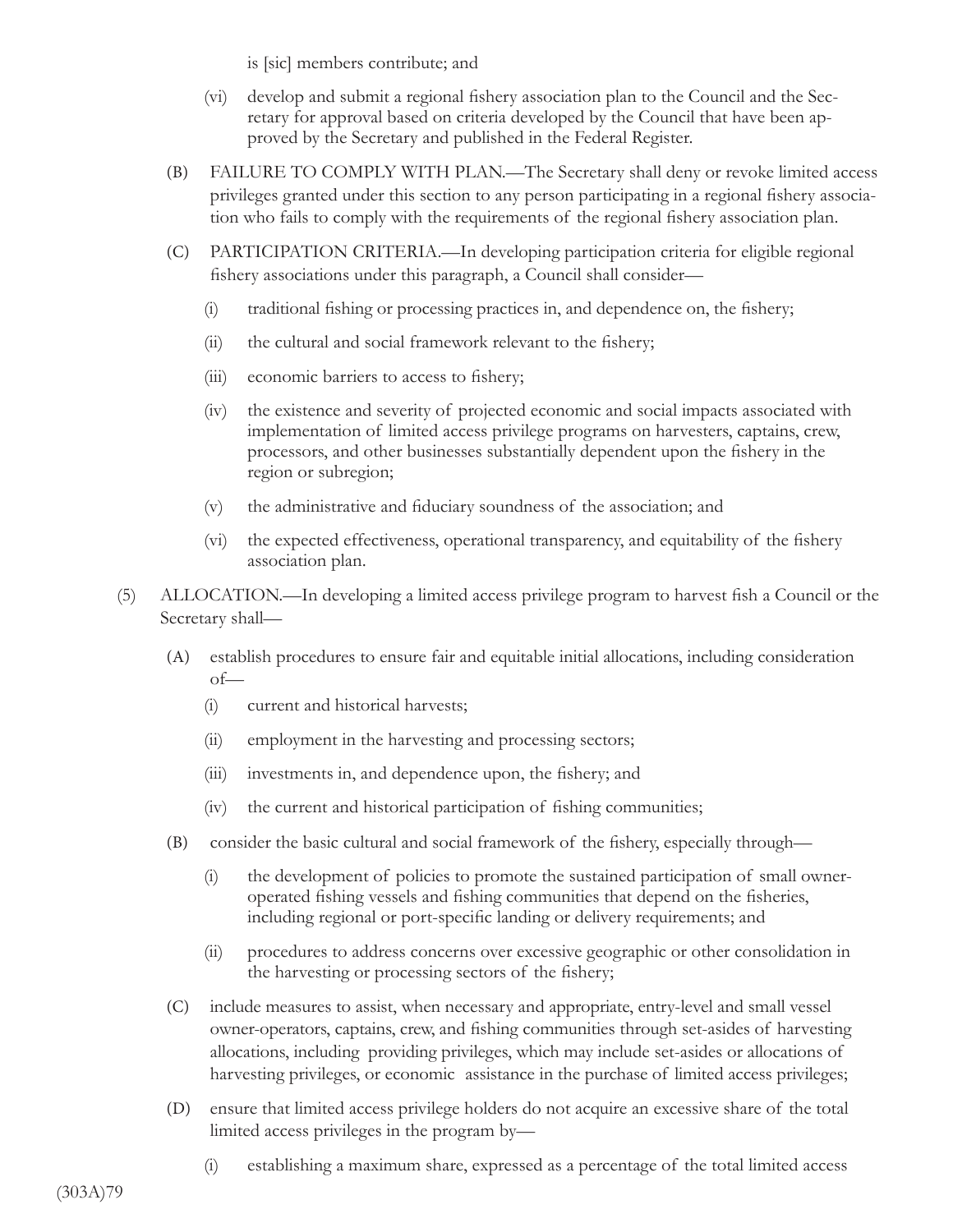privileges, that a limited access privilege holder is permitted to hold, acquire, or use; and

- (ii) establishing any other limitations or measures necessary to prevent an inequitable concentration of limited access privileges; and
- (E) authorize limited access privileges to harvest fish to be held, acquired, used by, or issued under the system to persons who substantially participate in the fishery, including in a specific sector of such fishery, as specified by the Council.

#### (6) PROGRAM INITIATION.—

- (A) LIMITATION.—Except as provided in subparagraph (D), a Council may initiate a fishery management plan or amendment to establish a limited access privilege program to harvest fish on its own initiative or if the Secretary has certified an appropriate petition.
- (B) PETITION.—A group of fishermen constituting more than 50 percent of the permit holders, or holding more than 50 percent of the allocation, in the fishery for which a limited access privilege program to harvest fish is sought, may submit a petition to the Secretary requesting that the relevant Council or Councils with authority over the fishery be authorized to initiate the development of the program. Any such petition shall clearly state the fishery to which the limited access privilege program would apply. For multispecies permits in the Gulf of Mexico, only those participants who have substantially fished the species proposed to be included in the limited access program shall be eligible to sign a petition for such a program and shall serve as the basis for determining the percentage described in the first sentence of this subparagraph.
- (C) CERTIFICATION BY SECRETARY.—Upon the receipt of any such petition, the Secretary shall review all of the signatures on the petition and, if the Secretary determines that the signatures on the petition represent more than 50 percent of the permit holders, or holders of more than 50 percent of the allocation in the fishery, as described by subparagraph (B), the Secretary shall certify the petition to the appropriate Council or Councils.
- (D) NEW ENGLAND AND GULF REFERENDUM.—(HR 200 deletes this entire section and replaces it with colored text below)<sup>107</sup>
	- (i) Except as provided in clause (iii) for the Gulf of Mexico commercial red snapper fishery, the New England and Gulf Councils may not submit, and the Secretary may not approve or implement, a fishery management plan or amendment that creates an individual fishing quota program, including a Secretarial plan, unless such a system, as ultimately developed, has been approved by more than 2⁄3 of those voting in a referendum among eligible permit holders, or other persons described in clause (v), with respect to the New England Council, and by a majority of those voting in the referendum among eligible permit holders with respect to the Gulf Council. For multispecies permits in the Gulf of Mexico, only those participants who have substantially fished the species proposed to be included in the individual fishing quota program shall be eligible to vote in such a referendum. If an individual fishing quota program fails to be approved by the requisite number of those voting, it may be revised and submitted for approval in a subsequent referendum.
	- (ii) The Secretary shall conduct a referendum under this subparagraph, including notifying all persons eligible to participate in the referendum and making available to them information concerning the schedule, procedures, and eligibility requirements for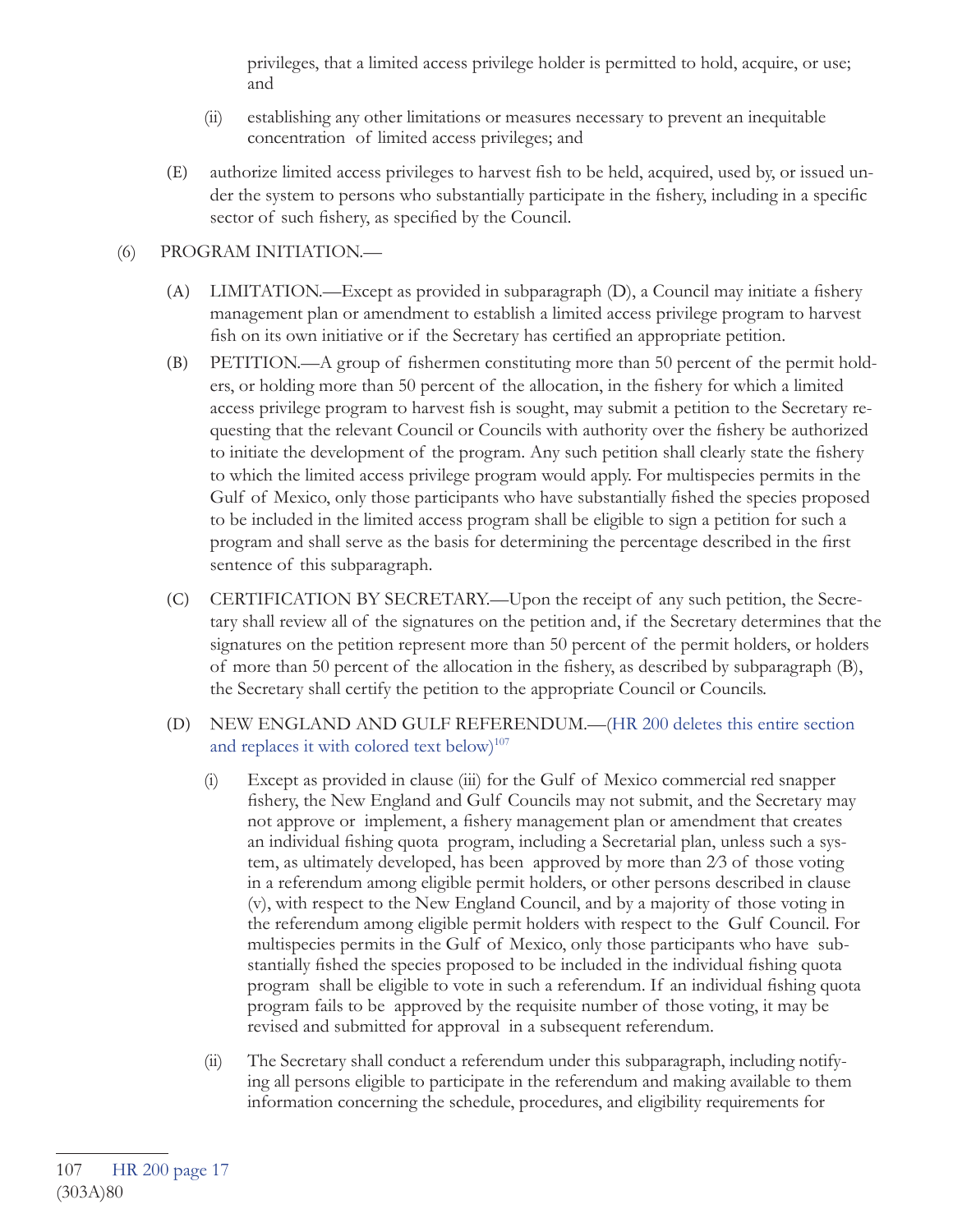the referendum process and the proposed individual fishing quota program. Within 1 year after the date of enactment of the Magnuson-Stevens Fishery Conservation and Management Reauthorization Act of 2006, the Secretary shall publish guidelines and procedures to determine procedures and voting eligibility requirements for referenda and to conduct such referenda in a fair and equitable manner.

- (iii) The provisions of section 407(c) of this Act shall apply in lieu of this subparagraph for an individual fishing quota program for the Gulf of Mexico commercial red snapper fishery.
- (iv) Chapter 35 of title 44, United States Code, (commonly known as the Paperwork Reduction Act) does not apply to the referenda conducted under this subparagraph.
- $(v)$  The Secretary shall promulgate criteria for determining whether additional fishery participants are eligible to vote in the New England referendum described in clause  $(i)$  in order to ensure that crew members who derive a significant percentage of their total income from the fishery under the proposed program are eligible to vote in the referendum.
- (vi) In this subparagraph, the term 'individual fishing quota' does not include a sector allocation.

#### HR 200 REPLACEMENT:

#### (1) CATCH SHARE REFERENDUM PILOT PROGRAM—

- (i) The New England, Mid-Atlantic, South Atlantic, and Gulf of Mexico Councils may not submit a fishery management plan or amendment that creates a catch share program for a fishery, and the Secretary may not approve or implement such a plan or amendment submitted by such a Council or a secretarial plan or amendment under section  $304(c)$  that creates such a program, unless the final program has been approved, in a referendum in accordance with this subparagraph, by a majority of the permit holders eligible to participate in the fishery. For multispecies permits in the Gulf of Mexico, any permit holder with landings from the fishery being considered for the catch share program within the 5-year period preceding the date of the referendum and still active in fishing in the fishery shall be eligible to participate in such a referendum. If a catch share program is not approved by the requisite number of permit holders, it may be revised and submitted for approval in a subsequent referendum.
- (ii) The Secretary may, at the request of the New England Fishery Management Council, allow participation in such a referendum for a fishery under the Council's authority, by fishing vessel crewmembers who derive a significant portion of their livelihood from such fishing.
- (iii) The Secretary shall conduct a referendum under this subparagraph, including notifying all permit holders eligible to participate in the referendum and making available to them—
	- (I) a copy of the proposed program;
	- (II) an estimate of the costs of the program, including costs to participants;
	- (III) an estimate of the amount of fish or percentage of quota each permit holder would be allocated; and
	- (IV) information concerning the schedule, procedures, and eligibility requirements for the referendum process.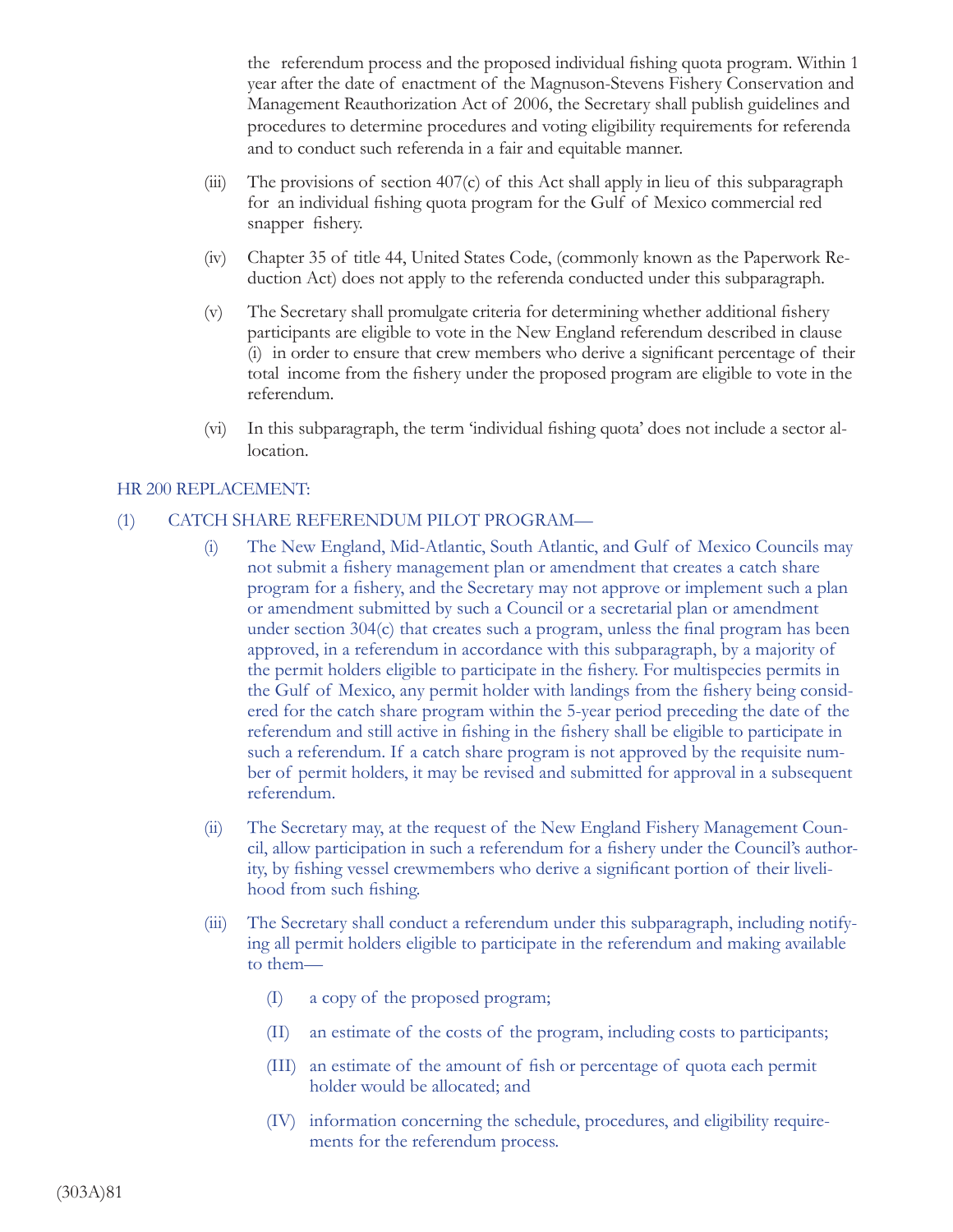- (iv) For the purposes of this subparagraph, the term 'permit holder eligible to participate' only includes the holder of a permit for a fishery under which fishing has occurred in 3 of the 5 years preceding a referendum for the fishery, unless sickness, injury, or other unavoidable hardship prevented the permit holder from engaging in such fishing.
- (v) The Secretary may not implement any catch share program for any fishery managed exclusively by the Secretary unless first petitioned by a majority of those eligible to participate in the fishery.
- (2) LIMITATION ON APPLICATION.—The amendment made by paragraph (1) shall not apply to a catch share program that is submitted to, or proposed by, the Secretary of Commerce before the date of enactment of this Act.
- (3) REGULATIONS.—Before conducting a referendum under the amendment made by paragraph (1), the Secretary of Commerce shall issue regulations implementing such amendment after providing an opportunity for submission by the public of comments on the regulations.108

#### END OF HR 200 REPLACEMENT

- (7) TRANSFERABILITY.—In establishing a limited access privilege program, a Council shall—
	- (A) establish a policy and criteria for the transferability of limited access privileges (through sale or lease), that is consistent with the policies adopted by the Council for the fishery under paragraph (5); and
	- (B) establish, in coordination with the Secretary, a process for monitoring of transfers (including sales and leases) of limited access privileges.
- (8) PREPARATION AND IMPLEMENTATION OF SECRETARIAL PLANS.—This subsection also applies to a plan prepared and implemented by the Secretary under section 304(c) or 304(g).
- (9) ANTITRUST SAVINGS CLAUSE.—Nothing in this Act shall be construed to modify, impair, or supersede the operation of any of the antitrust laws. For purposes of the preceding sentence, the term 'antitrust laws' has the meaning given such term in subsection (a) of the first section of the Clayton Act, except that such term includes section 5 of the Federal Trade Commission Act to the extent that such section 5 applies to unfair methods of competition.
- **(d) AUCTION AND OTHER PROGRAMS.—In establishing a limited access privilege program, a Council shall consider, and may provide, if appropriate, an auction system or other program to collect royalties for the initial, or any subsequent, distribution of allocations in a limited access privilege program if—**
	- (1) the system or program is administered in such a way that the resulting distribution of limited access privilege shares meets the program requirements of this section; and
	- (2) revenues generated through such a royalty program are deposited in the Limited Access System Administration Fund established by section 305(h)(5)(B) and available subject to annual appropriations.

### **(e) COST RECOVERY.—In establishing a limited access privilege program, a Council shall—**

(1) develop a methodology and the means to identify and assess the management, data collection and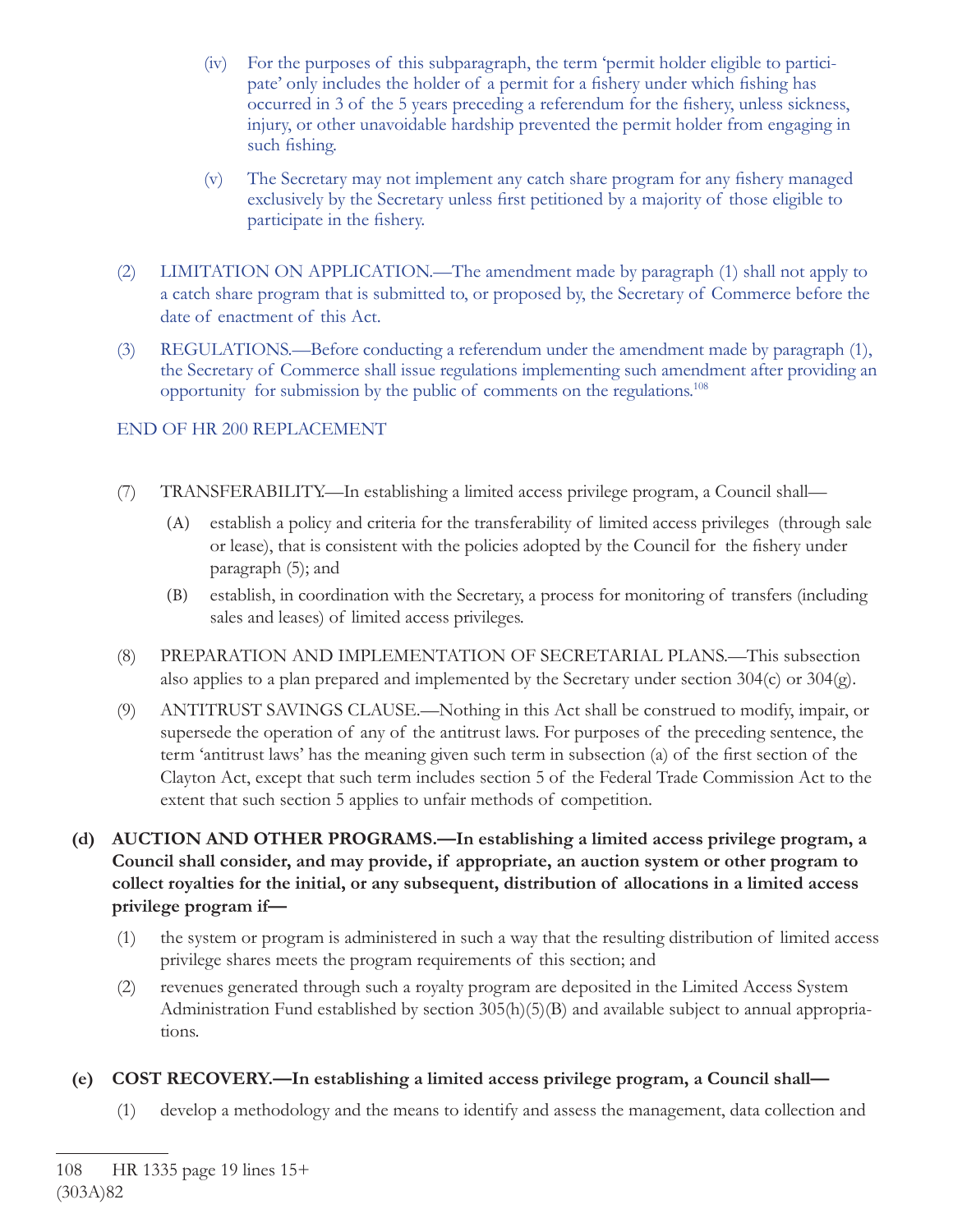analysis, and enforcement programs that are directly related to and in support of the program; and

(2) provide, under section 304(d)(2), for a program of fees paid by limited access privilege holders that will cover the costs of management, data collection and analysis, and enforcement activities.

### **(f) CHARACTERISTICS.—A limited access privilege established after the date of enactment of the Magnuson-Stevens Fishery Conservation and Management Reauthorization Act of 2006 is a permit issued for a period of not more than 10 years that—**

- (1) will be renewed before the end of that period, unless it has been revoked, limited, or modified as provided in this subsection;
- (2) will be revoked, limited, or modified if the holder is found by the Secretary, after notice and an opportunity for a hearing under section 554 of title 5, United States Code, to have failed to comply with any term of the plan identified in the plan as cause for revocation, limitation, or modification of a permit, which may include
- (3) conservation requirements established under the plan;
- (4) may be revoked, limited, or modified if the holder is found by the Secretary, after notice and an opportunity for a hearing under section 554 of title 5, United States Code, to have committed an act prohibited by section 307 of this Act; and may be acquired, or reacquired, by participants in the program under a mechanism established by the Council if it has been revoked, limited, or modified under paragraph (2) or (3).

### **(g) LIMITED ACCESS PRIVILEGE ASSISTED PURCHASE PROGRAM.—**

- (1) IN GENERAL.—A Council may submit, and the Secretary may approve and implement, a program which reserves up to 25 percent of any fees collected from a fishery under section  $304(d)(2)$ to be used, pursuant to section 53706(a)(7) of title 46, United States Code, to issue obligations that aid in financing-
	- (A) the purchase of limited access privileges in that fishery by fishermen who fish from small vessels; and
	- (B) the first-time purchase of limited access privileges in that fishery by entry level fishermen.
- (2) ELIGIBILITY CRITERIA.—A Council making a submission under paragraph (1) shall recommend criteria, consistent with the provisions of this Act, that a fisherman must meet to qualify for guarantees under subparagraphs (A) and (B) of paragraph (1) and the portion of funds to be allocated for guarantees under each subparagraph.
- **(h) EFFECT ON CERTAIN EXISTING SHARES AND PROGRAMS.—Nothing in this Act, or the amendments made by the Magnuson-Stevens Fishery Conservation and Management Reauthorization Act of 2006, shall be construed to require a reallocation or a reevaluation of individual quota shares, processor quota shares, cooperative programs, or other quota programs, including sector allocation in effect before the date of enactment of the Magnuson-Stevens Fishery Conservation and Management Reauthorization Act of 2006.**

### **(i) TRANSITION RULES.—**

(1) IN GENERAL.—The requirements of this section shall not apply to any quota program, including any individual quota program, cooperative program, or sector allocation for which a Council has taken final action or which has been submitted by a Council to the Secretary, or approved by the Secretary, within 6 months after the date of enactment of the Magnuson-Stevens Fishery Conservation and Management Reauthorization Act of 2006, except that—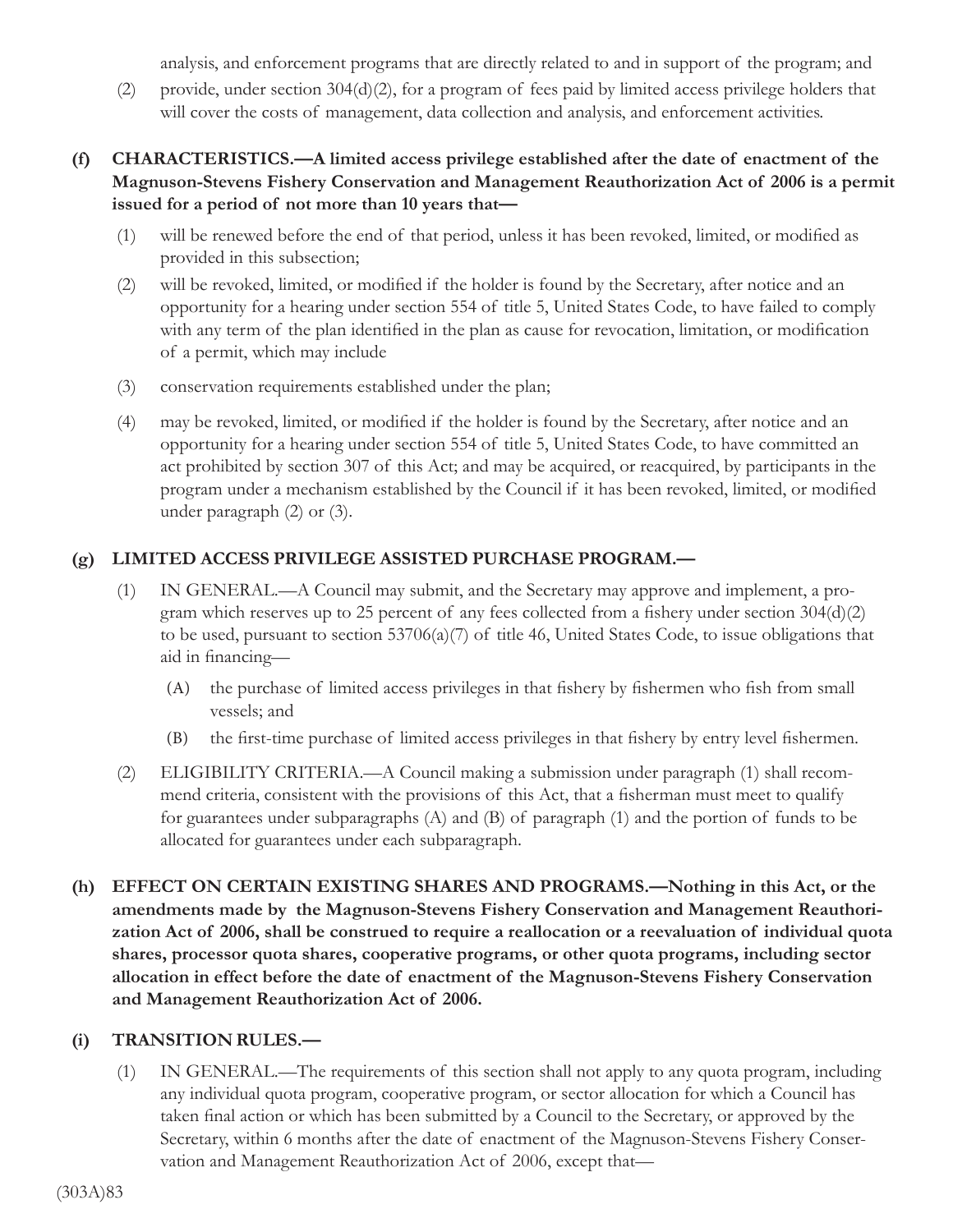- (A) the requirements of section 303(d) of this Act in effect on the day before the date of enactment of that Act shall apply to any such program;
- (B) the program shall be subject to review under subsection  $(c)(1)(G)$  of this section not later than 5 years after the program implementation; and
- (C) nothing in this subsection precludes a Council from incorporating criteria contained in this section into any such plans.
- (2) PACIFIC GROUNDFISH PROPOSALS.—The requirements of this section, other than subparagraphs  $(A)$  and  $(B)$  of subsection  $(c)(1)$  and subparagraphs  $(A)$ ,  $(B)$ , and  $(C)$  of paragraph  $(1)$  of this subsection, shall not apply to any proposal authorized under section 302(f) of the Magnuson-Stevens Fishery Conservation and Management Reauthorization Act of 2006 that is submitted within the timeframe prescribed by that section.

16 U.S.C. 1853a note, 1854

MSA §§ 303A note, 304

P.L. 109-479, sec. 106(e), MSA § 303A note; 16 U.S.C. 1853a note

APPLICATION WITH AMERICAN FISHERIES ACT.—Nothing in section 303A of the Magnuson-Stevens Fishery Conservation and Management Act (16 U.S.C. 1801 et seq.), as added by subsection (a) [P.L. 109-479], shall be construed to modify or supersede any provision of the American Fisheries Act (46 U.S.C. 12102 note; 16 U.S.C. 1851 note; et alia).

P.L. 104-297, sec. 108(i), MSA § 303 note

EXISTING QUOTA PLANS.—Nothing in this Act [P.L.104-297] or the amendments made by this Act shall be construed to require a reallocation of individual fishing quotas under any individual fishing quota program approved by the Secretary before January 4, 1995.

# **STUDY OF LIMITED ACCESS PRIVILEGE PROGRAMS FOR MIXED-USE FISHERIES.**

### **(a) STUDY ON LIMITED ACCESS PRIVILEGE PROGRAMS.**

- (1) IN GENERAL.-Not later than 1 year after the date of enactment of this Act, the Secretary of Commerce shall seek to enter into an arrangement under which the Ocean Studies Board of the National Academies of Sciences, Engineering, and Medicine shall—
	- (A) study the use of limited access privilege programs in mixed-use fisheries, including—
		- (i) identifying any inequities caused by a limited access privilege program;
		- $(ii)$  recommending policies to address the inequities identified in clause (i); [such as referenda that cover all participants and sectors in the fishery before establishment, not just the commercial sector participants; auctions or lotteries for quota assignment in lieu of free quota transfers; limited duration of access privileges with periodic auction to assign quota ownership; mandatory sector allocation analyses prior to quota assignment; and compensated reallocation plans to allow allocations to shift as demand and demographics shift<sup>109</sup>; and
		- (iii) identifying and recommending the different factors and information a mixed-use fishery should consider when designing, establishing, or maintaining a limited access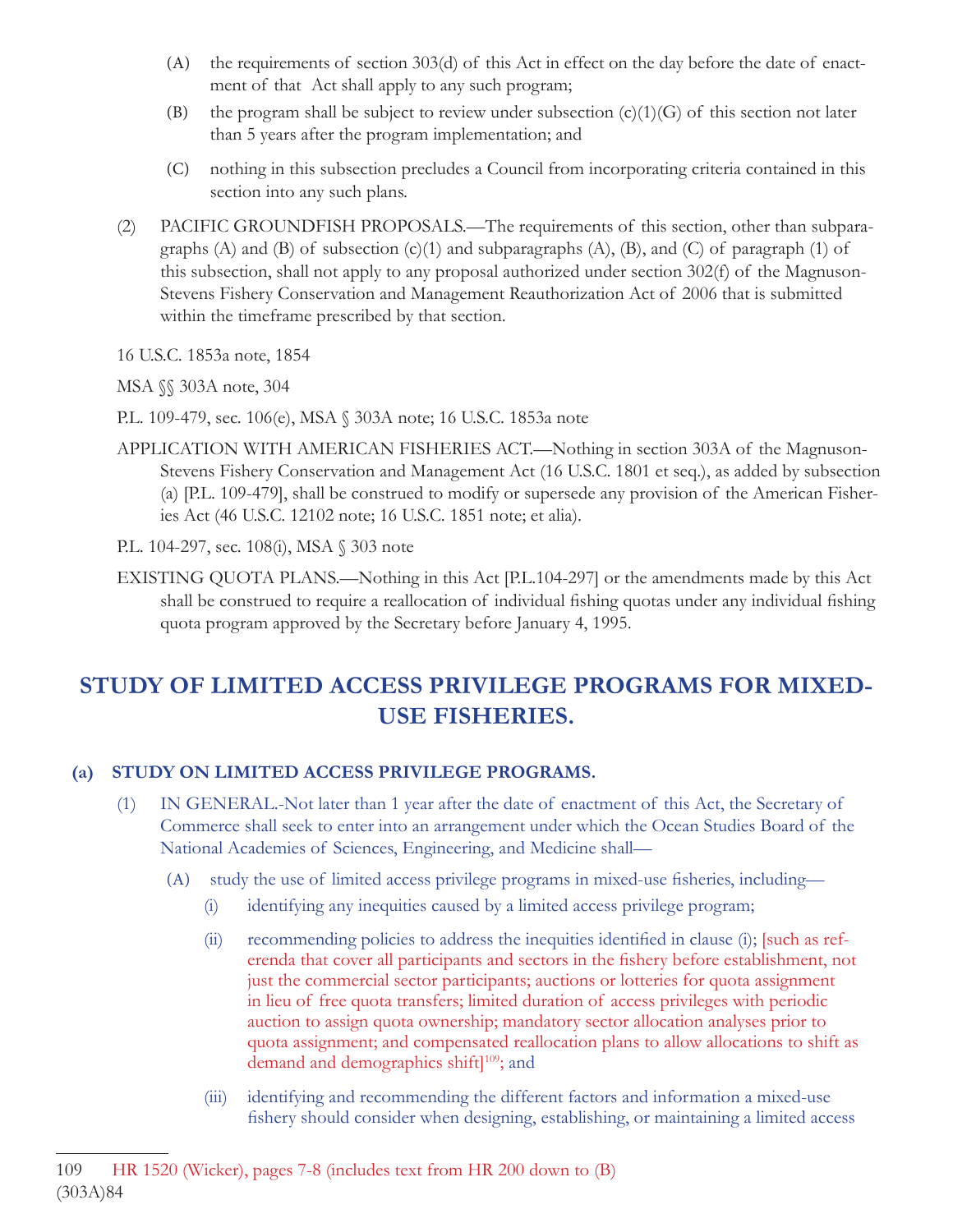privilege program to mitigate any inequities identified in clause (i); and

- (B) submit to the appropriate committees of Congress a report on the study under subparagraph (A), including the recommendations under clauses (ii) and (iii) of subparagraph (A).
- (2) CONSIDERATIONS.—In conducting the study under paragraph (1), the Ocean Studies Board shall consider, at a minimum—
	- (A) the community impacts of assignment of quota to only one sector
	- (B) the disenfranchisement in the management process of a sector not assigned quota; and
	- (C) the loss of public resource rent.**<sup>110</sup>**

### **(b) TEMPORARY MORATORIUM.—**

- (1) IN GENERAL.-Except as provided in paragraph (2), there shall be a moratorium on the submission and approval of a limited access privilege program for a mixed-used fishery until the date that the report is submitted under subsection  $(a)(l)(B)$ .
- (2) EXCEPTION.- Subject to paragraph (3), a Council may submit, and the Secretary of Commerce may approve, for a mixed-use fishery that is managed under a limited access system, a limited access privilege program if such program was part of a pending fishery management plan or plan amendment before the date of enactment of this Act.
- (3) MANDATORY REVIEW.- A Council that approves a limited access privilege program under paragraph (2) shall, upon issuance of the report required under subparagraph (a), review and, to the extent practicable, revise the limited access privilege program to be consistent with the recommendations of the report or any subsequent statutory or regulatory requirements designed to implement the recommendations of the report.
- (4) RULE OF CONSTRUCTION. Nothing in this section may be construed to affect a limited access privilege program approved by the Secretary of Commerce before the date of enactment of this  $Act.<sup>111</sup>$

# **SEC. 304. ACTION BY THE SECRETARY**

## *16 U.S.C. 1854*

## **(a) REVIEW OF PLANS.—**

- (1) Upon transmittal by the Council to the Secretary of a fishery management plan or plan amendment, the Secretary shall—
	- (A) immediately commence a review of the plan or amendment to determine whether it is consistent with the national standards, the other provisions of this Act, and any other applicable law; and
	- (B) immediately publish in the Federal Register a notice stating that the plan or amendment is available and that written information, views, or comments of interested persons on the plan or amendment may be submitted to the Secretary during the 60-day period beginning on the date the notice is published.
- (2) In undertaking the review required under paragraph (1), the Secretary shall—

<sup>110</sup> HR 1520 (Wicker) page 9

<sup>(304)85</sup> 111 HR 200 as reported 12/12/17, pages 18-20 and HR 1520 (pages 9-10)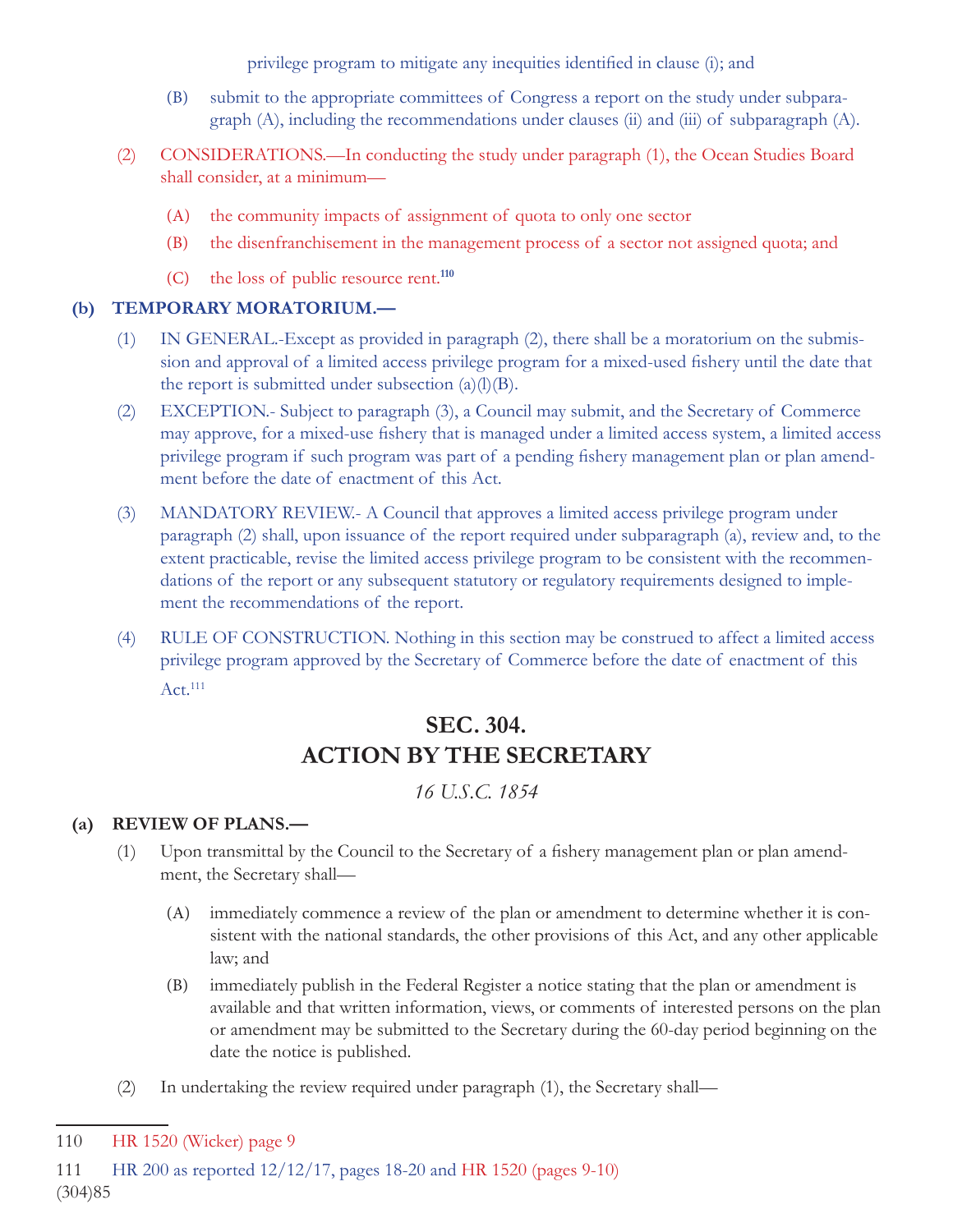- (A) take into account the information, views, and comments received from interested persons;
- (B) consult with the Secretary of State with respect to foreign fishing; and
- (C) consult with the Secretary of the department in which the Coast Guard is operating with respect to enforcement at sea and to fishery access adjustments referred to in section 303(a) (6); and
- (D) evaluate the adequacy of the accompanying fishery impact statement as basis for fully considering the environmental impacts of implementing the fishery management plan or plan amendment.<sup>112</sup>
- (3) The Secretary shall approve, disapprove, or partially approve a plan or amendment within 30 days of the end of the comment period under paragraph (1) by written notice to the Council. A notice of disapproval or partial approval shall specify—
	- (A) the applicable law with which the plan or amendment is inconsistent;
	- (B) the nature of such inconsistencies; and
	- (C) recommendations concerning the actions that could be taken by the Council to conform such plan or amendment to the requirements of applicable law.

 If the Secretary does not notify a Council within 30 days of the end of the comment period of the approval, disapproval, or partial approval of a plan or amendment, then such plan or amendment shall take effect as if approved.

- (4) If the Secretary disapproves or partially approves a plan or amendment, the Council may submit a revised plan or amendment to the Secretary for review under this subsection.
- (5) For purposes of this subsection and subsection (b), the term "immediately" means on or before the 5th day after the day on which a Council transmits to the Secretary a fishery management plan, plan amendment, or proposed regulation that the Council characterizes as final.

#### **(b) REVIEW OF REGULATIONS.—**

(1) Upon transmittal by the Council to the Secretary of proposed regulations prepared under section 303(c), the Secretary shall immediately initiate an evaluation of the proposed regulations to determine whether they are consistent with the fishery management plan, plan amendment, this Act and other applicable law. Within 15 days of initiating such evaluation the Secretary shall make a determination and—

 Upon transmittal by the Council to the Secretary of proposed regulations prepared under section 303(c), the Secretary shall immediately initiate an evaluation of the proposed regulations to determine whether they are consistent with the fishery management plan, plan amendment, this Act and other applicable law. The Secretary shall also immediately initiate an evaluation of the accompanying fishery impact statement as a basis for fully considering the environmental impacts of implementing the proposed regulations. Within 15 days of initiating such evaluation the Secretary shall make a determination and—113

(A) if that determination is affirmative, the Secretary shall publish such regulations in the Federal Register, with such technical changes as may be necessary for clarity and an explanation of those changes, for a public comment period of 15 to 60 days; or

<sup>112</sup> HR 200 page 15-16

<sup>(304)86</sup> 113 HR 200 page 16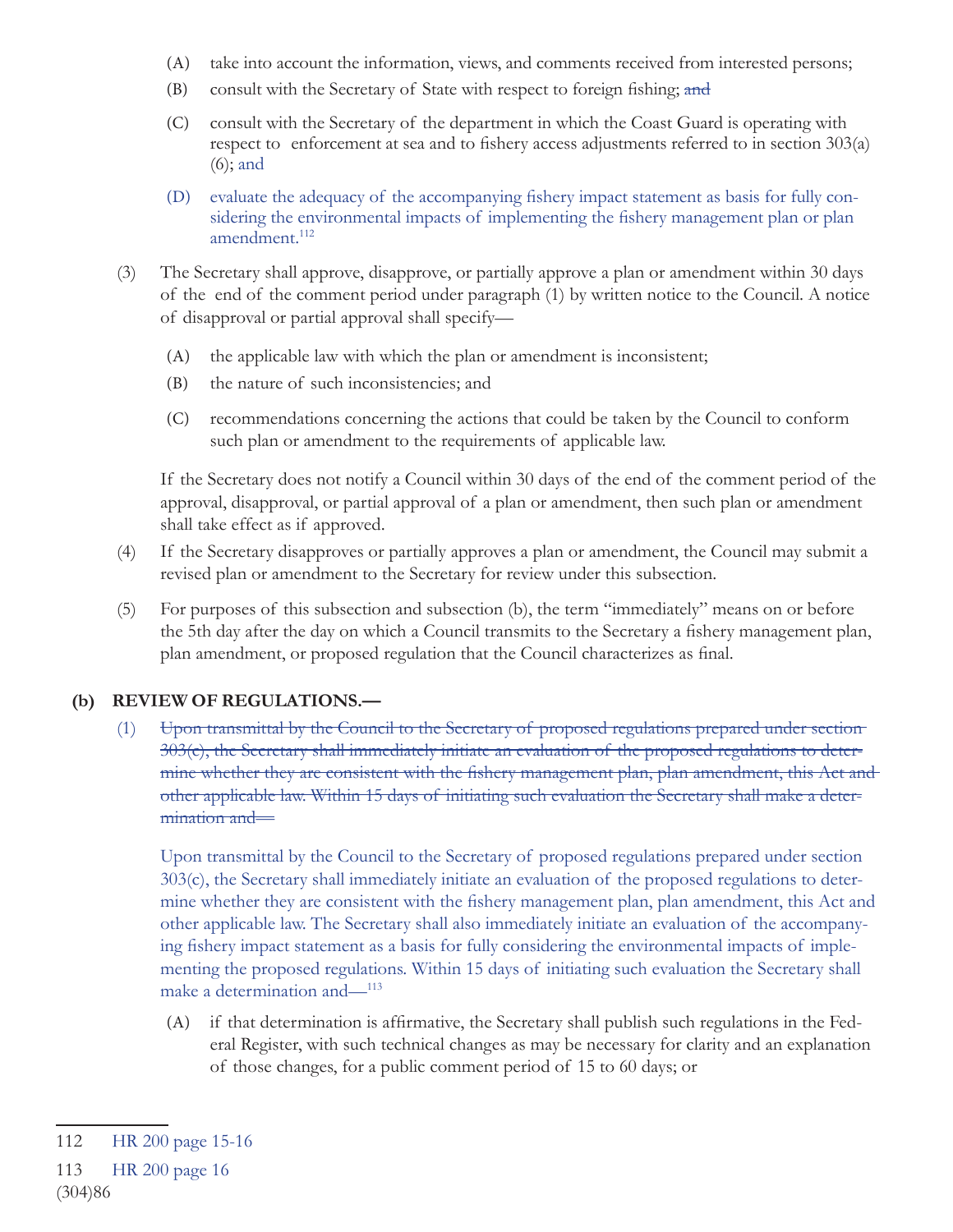- (B) if that determination is negative, the Secretary shall notify the Council in writing of the inconsistencies and provide recommendations on revisions that would make the proposed regulations consistent with the fishery management plan, plan amendment, this Act, and other applicable law.
- (2) Upon receiving a notification under paragraph  $(1)(B)$ , the Council may revise the proposed regulations and submit them to the Secretary for reevaluation under paragraph (1).
- (3) The Secretary shall promulgate final regulations within 30 days after the end of the comment period under paragraph (1)(A). The Secretary shall consult with the Council before making any revisions to the proposed regulations, and must publish in the Federal Register an explanation of any differences between the proposed and final regulations.

#### **(c) PREPARATION AND REVIEW OF SECRETARIAL PLANS.—**

- (1) The Secretary may prepare a fishery management plan, with respect to any fishery, or any amendment to any such plan, in accordance with the national standards, the other provisions of this Act, and any other applicable law, if—
	- (A) the appropriate Council fails to develop and submit to the Secretary, after a reasonable period of time, a fishery management plan for such fishery, or any necessary amendment to such a plan, if such fishery requires conservation and management;
	- (B) the Secretary disapproves or partially disapproves any such plan or amendment, or disapproves a revised plan or amendment, and the Council involved fails to submit a revised or further revised plan or amendment; or
	- (C) the Secretary is given authority to prepare such plan or amendment under this section.

 In preparing any such plan or amendment, the Secretary shall consult with the Secretary of State with respect to foreign fishing and with the Secretary of the department in which the Coast Guard is operating with respect to enforcement at sea. The Secretary shall also prepare such proposed regulations as he deems necessary or appropriate to carry out each plan or amendment prepared by him under this paragraph.

- (2) In preparing any plan or amendment under this subsection, the Secretary shall—
	- (A) conduct public hearings, at appropriate times and locations in the geographical areas concerned, so as to allow interested persons an opportunity to be heard in the preparation and amendment of the plan and any regulations implementing the plan; and
	- (B) consult with the Secretary of State with respect to foreign fishing and with the Secretary of the department in which the Coast Guard is operating with respect to enforcement at sea.
- (3) Notwithstanding paragraph (1) for a fishery under the authority of a Council, the Secretary may not include in any fishery management plan, or any amendment to any such plan, prepared by him, a provision establishing a limited access system, including any limited access privilege program unless such system is first approved by a majority of the voting members, present and voting, of each appropriate Council.
- (4) Whenever the Secretary prepares a fishery management plan, or plan amendment under this section, the Secretary shall immediately—
	- (A) for a plan or amendment for a fishery under the authority of a Council, submit such plan or amendment to the appropriate Council for consideration and comment; and
	- (B) publish in the Federal Register a notice stating that the plan or amendment is available and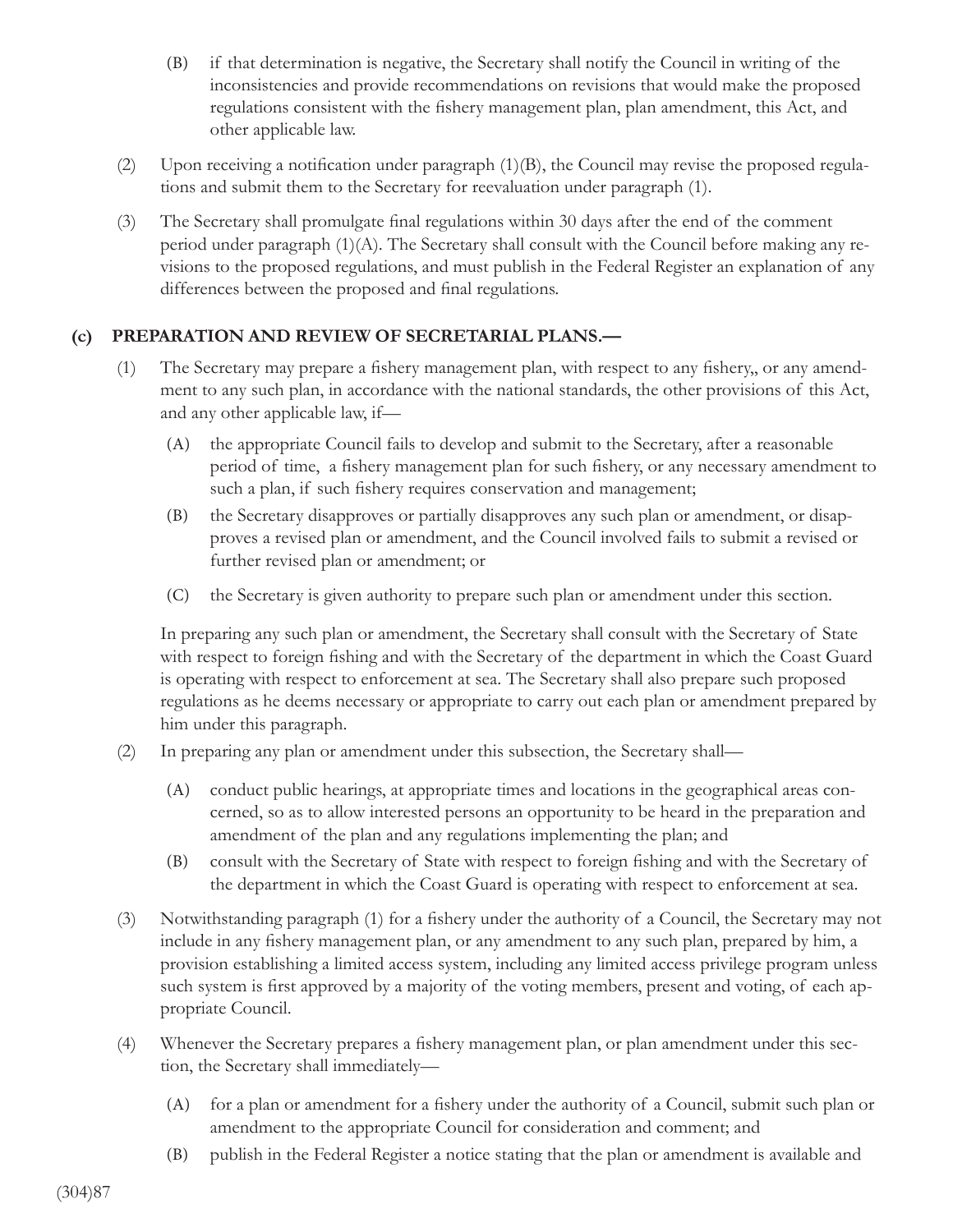that written information, views, or comments of interested persons on the plan or amendment may be submitted to the Secretary during the 60-day period beginning on the date the notice is published.

- (5) Whenever a plan or amendment is submitted under paragraph  $(4)(A)$ , the appropriate Council must submit its comments and recommendations, if any, regarding the plan or amendment to the Secretary before the close of the 60-day period referred to in paragraph (4)(B). After the close of such 60-day period, the Secretary, after taking into account any such comments and recommendations, as well as any views, information, or comments submitted under paragraph (4)(B), may adopt such plan or amendment.
- (6) The Secretary may propose regulations in the Federal Register to implement any plan or amendment prepared by the Secretary. In the case of a plan or amendment to which paragraph (4)(A) applies, such regulations shall be submitted to the Council with such plan or amendment. The comment period on proposed regulations shall be 60 days, except that the Secretary may shorten the comment period on minor revisions to existing regulations.
- (7) The Secretary shall promulgate final regulations within 30 days after the end of the comment period under paragraph (6). The Secretary must publish in the Federal Register an explanation of any substantive differences between the proposed and final rules. All final regulations must be consistent with the fishery management plan, with the fishery ecosystem plan, with the national standards and other provisions of this Act, and with any other applicable law.

#### **(d) ESTABLISHMENT OF FEES.—**

- (1) The Secretary shall by regulation establish the level of any fees which are authorized to be charged pursuant to section 303(b)(1). The Secretary may enter into a cooperative agreement with the States concerned under which the States administer the permit system and the agreement may provide that all or part of the fees collected under the system shall accrue to the States. The level of fees charged under this subsection shall not exceed the administrative costs incurred in issuing the permits.
- (2)
- (A) Notwithstanding paragraph (1), the Secretary is authorized and shall collect a fee to recover the  $\alpha$  actual costs directly related to net incremental costs attributable to<sup>114</sup> the management, data collection, and enforcement of any—
	- (i) limited access privilege program; and
	- (ii) community development quota program that allocates a percentage of the total allowable catch of a fishery to such program; and
	- (iii) management program that allocates a percentage of the total allowable catch to individuals who have formed a sector (for purposes of this subparagraph, as defined in section 648.2 of title 50, Code of Federal Regulations).<sup>115</sup>
- (3) The Secretary may not collect any fee under this section or section 313(a) before preparing an analysis that identifies the costs that will be recovered by the fee and the costs that will not be recovered by the fee. The analysis shall be included in the applicable fishery management plan.<sup>116</sup>

<sup>114</sup> Begich page 17

<sup>115</sup> Begich page 17

<sup>(304)88</sup> 116 Begich page 17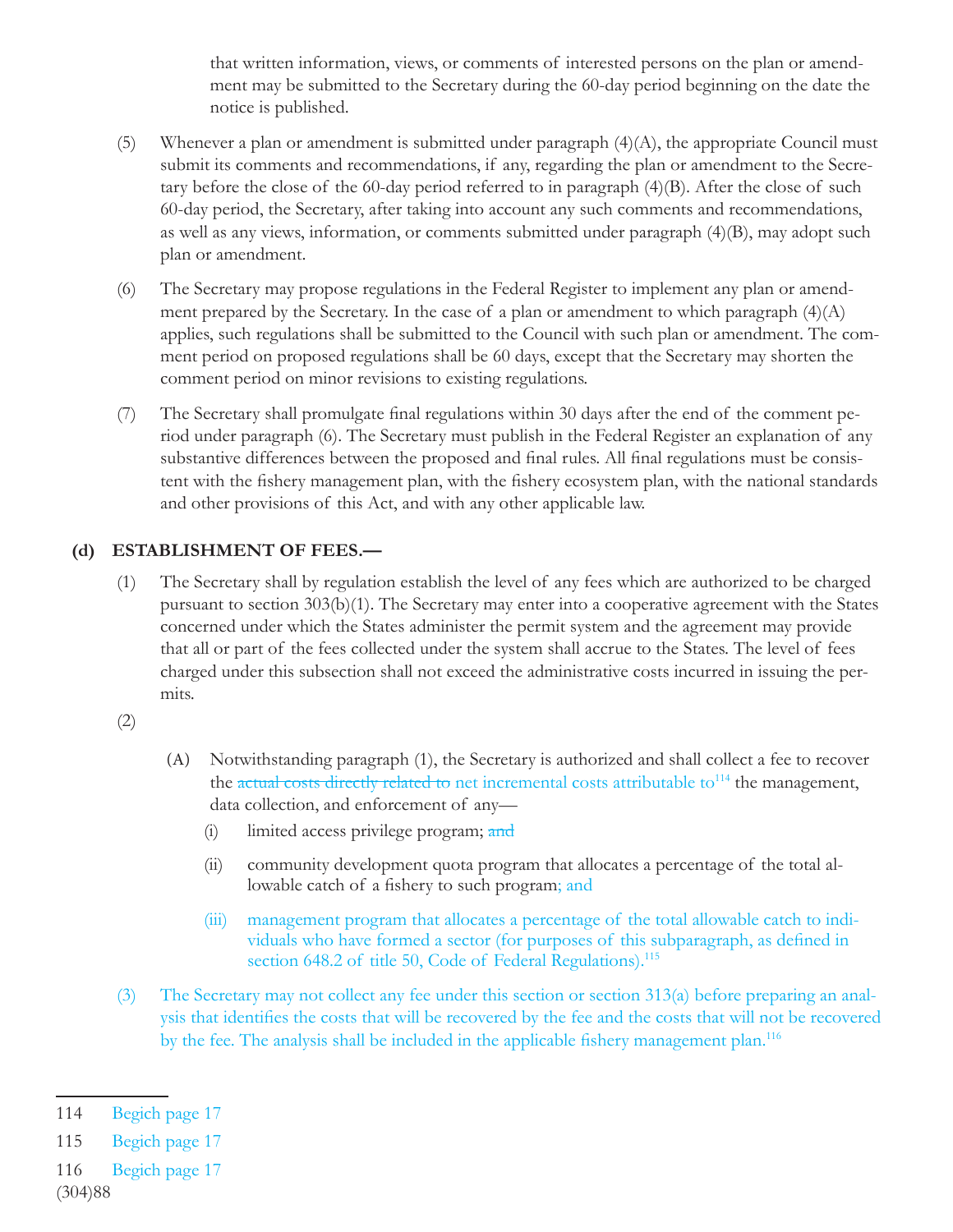- (B) Such fee shall not exceed 3 percent of the ex-vessel value of fish harvested under any such program, and shall be collected at either the time of the landing, filing of a landing report, or sale of such fish during a fishing season or in the last quarter of the calendar year in which the fish is harvested.
	- (i) Fees collected under this paragraph shall be in addition to any other fees charged under this Act and shall be deposited in the Limited Access System Administration Fund established under section 305(h)(5)(B).
	- (ii) Upon application by a State, the Secretary shall transfer to such State up to 33 percent of any fee collected pursuant to subparagraph (A) under a community development quota program and deposited in the Limited Access System Administration Fund in order to reimburse such State for actual costs directly incurred in the management and enforcement of such program.
- (C) The Secretary shall report annually on the amount collected under this paragraph from each fishery and detail how the funds were spent in the prior year on a fishery-by-fishery basis, to—
	- (i) Congress; and
	- (ii) each Council from whose fisheries the fee under this paragraph were collected.<sup>117</sup>

### **(e) REBUILDING OVERFISHED DEPLETED OVERFISHED AND OTHERWISE DEPLET-ED118 FISHERIES.—**

- (1) The Secretary shall report annually to the Congress and the Councils on the status of fisheries within each Council's geographical area of authority and identify those fisheries that are overfished depleted overfished or are approaching a condition of being overfished depleted. For those fisheries managed under a fishery management plan or international agreement, the status shall be determined using the criteria for overfishing (or depletion, where applicable) specified in such plan or agreement. A fishery shall be classified as approaching a condition of being overfished depleted if, based on trends in fishing effort, fishery resource size, and other appropriate factors, the Secretary estimates that the fishery will become overfished depleted within two years. The report shall distinguish between fisheries that are depleted (or approaching that condition) as a result of fishing and fisheries that are depleted (or approaching that condition) as a result of factors other than fishing. The report shall state, for each fishery identified as depleted or approaching that condition, whether the fishery is the target of directed fishing.<sup>119</sup>
- (2) If the Secretary determines at any time that a fishery is overfished depleted, the Secretary shall immediately notify the appropriate Council and request that action be taken to end overfishing in the fishery and to implement conservation and management measures to rebuild affected stocks of fish. The Secretary shall publish each notice under this paragraph in the Federal Register.
- (3) Within 2 years after an identification under paragraph  $(1)$  or notification under paragraphs  $(2)$  or (7), the appropriate Council (or the Secretary, for fisheries under section  $302(a)(3)$ ) shall prepare and implement a fishery management plan, plan amendment, or proposed regulations for the fishery to which the identification or notice applies—

<sup>117</sup> HR 200 pages 20-21

<sup>118</sup> Huffman DD page 7 and Begich page 18. NOTE: Huffman replaces "overfished" with "overfished and otherwise depleted" everywhere it appears in the MSA. Begich makes the same change in this section. Did not make this change to the text.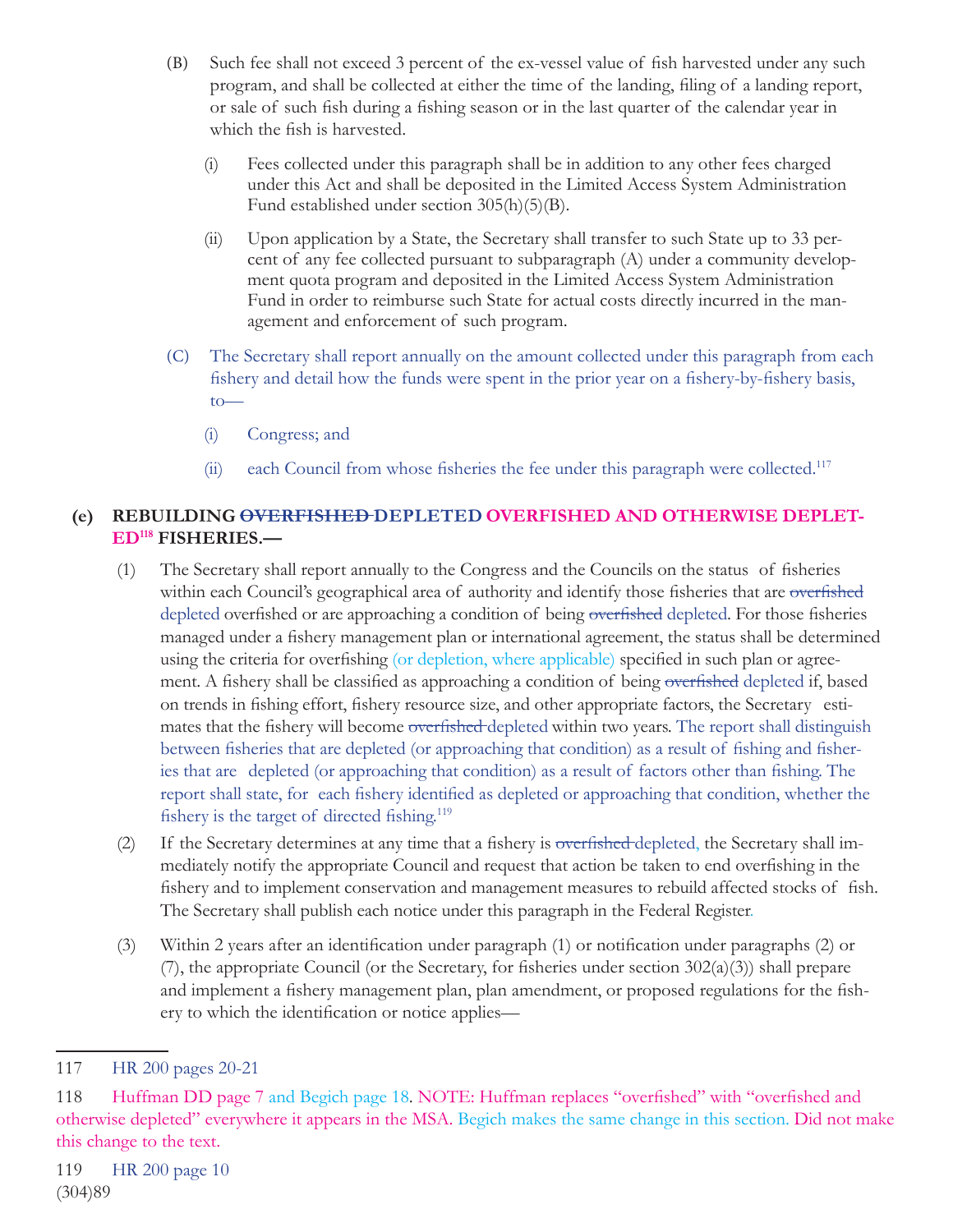- (A) to end overfishing immediately in the fishery and to rebuild affected stocks of fish, or
- (B) to prevent overfishing from occurring in the fishery whenever such fishery is identified as approaching an overfished depleted condition.
- (4) For a fishery that is <del>overfished</del> depleted, any fishery management plan, amendment, or proposed regulations prepared pursuant to paragraph (3) or paragraph (5) for such fishery shall—
	- (A) specify a time period for rebuilding the fishery that—
		- (i) shall be as short as practicable, taking into account the status and biology of any overfished stock of fish, the needs of fishing communities, recommendations by international organizations in which the United States participates, and the interaction of the overfished stock of fish within the marine ecosystem; and
		- (ii) except where management measures under an international agreement with the United States participates dictate otherwise, shall not exceed—
			- $(I)$  [10 years; or] 10 years, except in cases where the biology of the stock of fish or other environmental conditions dictate otherwise; or
			- (II) the sum of the time in which the affected stock of fish is expected to  $\tau$ ebuild to surpass its maximum sustainable yield biomass level in the absence of any fishing mortality, and the mean generation of time of the affected stock of  $fish.^{120}$
	- $(A)$  specify a time period for rebuilding the fishery that shall—
		- (i) be as short as possible-practicable<sup>121</sup>, taking into account the status and biology of any overfished depleted stocks of fish, the needs of fishing communities, recommendations by international organizations in which the United States participates, and the interaction of the overfished<sup>122</sup>-depleted stock of fish within the marine ecosystem; and

#### (ii) BEGICH VERSION

 except where management measures under an international agreement with the United States participates dictate otherwise, shall not exceed—

- (I) 10 years, except in cases where the biological of the stock of fish or other environmental conditions dictate otherwise; or
- (II) the sum of the time in which the affected stock is expected to rebuild to its maximum sustainable yield biomass level in the absence of any fishing mortality, and the mean generation of [sic] time of the affected stock of fish, if those time values are the best scientific information available;<sup>123</sup>

#### (ii) HUFFMAN VERSION

not exceed the time the stock of fish would be rebuilt without fishing occurring plus one mean generation, unless management measures under an international agreement in which the United States participates dictate otherwise, and—

(304)90

<sup>120</sup> HR 2023, page 6-7. Originally from Rubio. HR 1520 is the same except paragraph (I) ends at "10 years".

<sup>121</sup> HR 200 page 2

<sup>122</sup> Begich keeps the wording in blue

<sup>123</sup> Begich page 19-20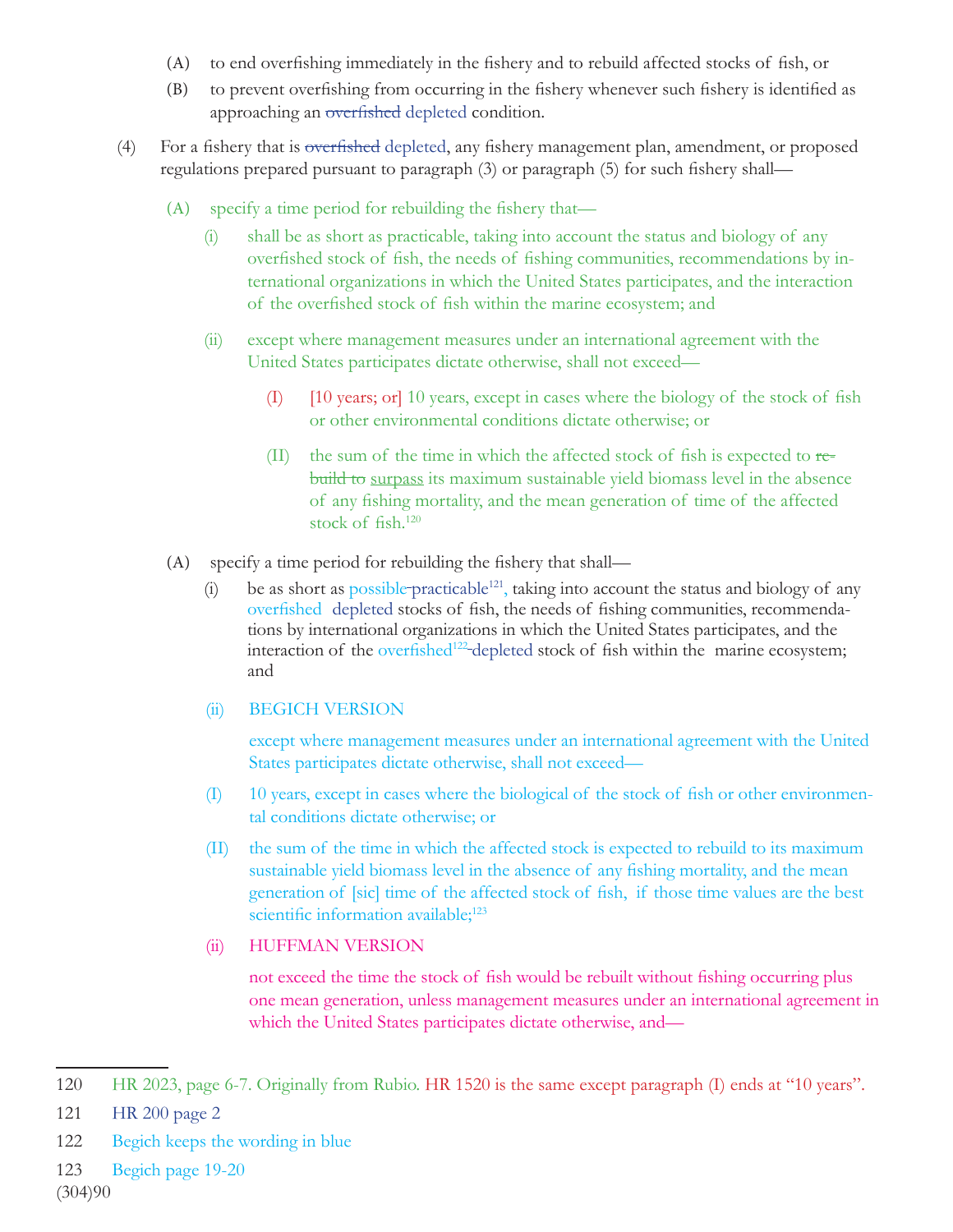- (ii) YOUNG VERSION: not exceed 10 years, except in cases where the biology of the stock of fish, other environmental conditions, or management measures under an international agreement in which the United States participates dictate otherwise; may not exceed the time stock would be rebuilt without fishing occurring plus one mean generation, except in a case in which—
	- (I) the biology of the stock of fish, other environmental conditions, or management measures under an international agreement in which the United States participates dictate otherwise;
	- (II) The Secretary determines that the cause of the stock being depleted is outside the jurisdiction of the Council or the rebuilding program cannot be effective only by limiting fishing activities;
	- (III) the Secretary determines that one or more components of a mixed-stock fishery is depleted but cannot be rebuilt within that timeframe without significant economic harm to the fishery, or cannot be rebuilt without causing another component of the mixed-stock fishery to approach a depleted status;
	- (IV) the Secretary determines that recruitment, distribution, or life history of, or fishing activities for, the stock are affected by informal transboundary agreements under which management activities outside the exclusive economic zone by another country may hinder conservation and management efforts by United States fishermen; and
	- (V) the Secretary determines that the stock has been affected by unusual events that make rebuilding within the specified time period improbable without significant economic harm to fishing communities.<sup>124</sup>
- (B) take into account environmental condition including predator/prey relationships125
- (C) (previously B) allocate both overfishing restrictions and recovery benefits fairly and equitably among sectors of the fishery; and
- (D) (previously C) for fisheries managed under an international agreement, reflect traditional participation in the fishery, relative to other nations, by fishermen of the United States; and
- (E) specify a schedule for reviewing the rebuilding targets, evaluating environmental impacts on rebuilding progress, and evaluating progress being made toward reaching rebuilding targets.126
- $(5)$  If, within the 2-year period beginning on the date of identification or notification that a fishery is overfished depleted overfished or otherwise depleted, the Council does not submit to the Secretary a fishery management plan, plan amendment, or proposed regulations required by paragraph  $(3)(A)$ , the Secretary shall prepare a fishery management plan or plan amendment and any accompanying regulations to stop overfishing and rebuild affected stocks of fish within 9 months under subsection (c).
- (6) During the development of a fishery management plan, a plan amendment, or proposed regulations required by this subsection, the Council may request the Secretary to implement interim measures to reduce overfishing under section 305(c) until such measures can be replaced by such

<sup>124</sup> HR 200 pages 3-4

<sup>125</sup> HR 200 page 4

<sup>(304)91</sup> 126 HR 200 page 4 and Huffman DD page 18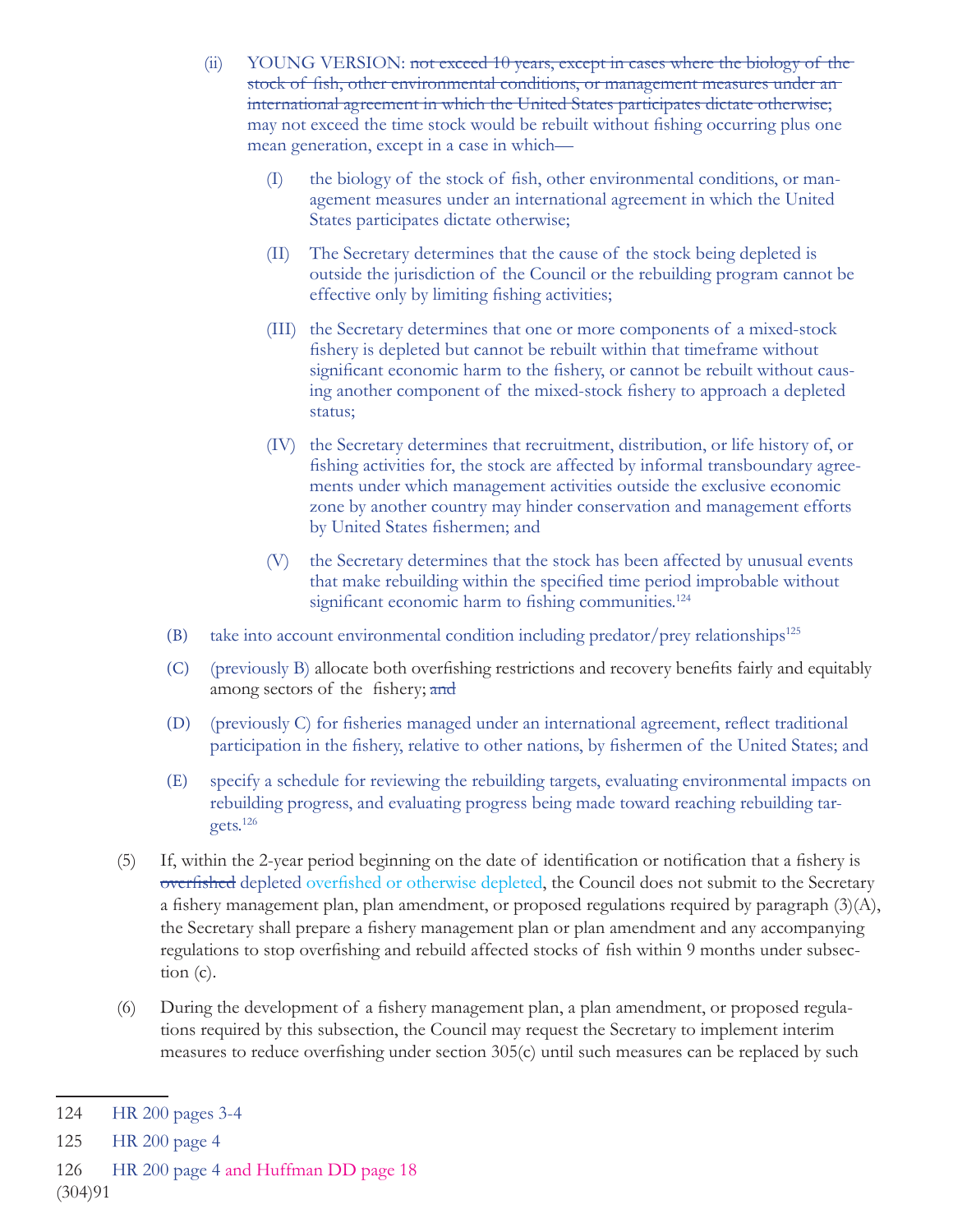plan, amendment, or regulations. Such measures, if otherwise in compliance with the provisions of this Act, may be implemented even though they are not sufficient by themselves to stop overfishing of a fishery.

- (7)
- (A) The Secretary shall review any fishery management plan, plan amendment, or regulations required by this subsection at routine intervals that may not exceed two years. The Secretary shall find that adequate progress toward ending overfishing and rebuilding affected fish stocks has not resulted if—
	- $(i)$  the biomass of the stock is not increasing at a sufficient rate, such that it becomes unlikely that the stock will be rebuilt within the time period for rebuilding set pursuant to this subsection without changes to the plan, plan amendment, or regulations;
	- $(ii)$  the level of fishing mortality or catch consistent with the fishery management plan, plan amendment, or regulations is exceeded, and the causes and rebuilding consequences of such exceedances have not been corrected;
	- (iii) when the rebuilding expectations of a stock or stock complex are significantly changed due to new information about the status of the stock; or
	- $(iv)$  for other reasons, as appropriate.<sup>127</sup>
- (B) If the Secretary finds as a result of such a review that such plan, amendment, or regulations have not resulted in adequate progress toward ending overfishing and rebuilding affected fish stocks, the Secretary shall assess the extent to which bycatch, a lack of forage, or adverse effects to essential fish habitat are causing or contributing to the lack of adequate progress toward ending overfishing and rebuilding affected fish stocks. The Secretary shall-
	- (i) in the case of a fishery to which section  $302(a)(3)$  applies, immediately make revisions necessary to achieve adequate progress; or
	- (ii) for all other fisheries, immediately notify the appropriate Council, including recommendation of further conservation and management measures the Council should consider under paragraph (3) to achieve adequate progress.
- (C) For any stock or stock complex for which the Secretary determines a lack of adequate progress, a revised rebuilding plan should be developed that includes further conservation and management measures to ensure adequate progress is made. The deadline for rebuilding a stock or stock complex may not be changed unless a lack of adequate progress is found pursuant to subparagraph (A)  $(iii)$ .
- (D) A Council shall not adopt, and the Secretary shall not approve, a fishery management plan, plan amendment, or proposed regulation required under this subsection for any fishery that has previously been under such a plan that did not rebuild such fishery to the biomass necessary to achieve maximum sustainable yield, as determined by the Council's scientific and statistical committee, unless the new plan, amendment, or proposed regulation has at least a 75-percent chance of rebuilding the overfished or otherwise depleted fishery within the time limit proposed by the Council, as calculated by the Council's scientific and statistical committee pursuant to section  $302(g)(1)(B)$ .<sup>128</sup>
- (7) If the Secretary finds as a result of the review that such plan, amendment, or regulations have not resulted in adequate progress toward ending overfishing and rebuilding affected fish stocks, the Secretary shall—

<sup>127</sup> Huffman DD pages 18-19

<sup>(304)92</sup> 128 Huffman DD pages 19-20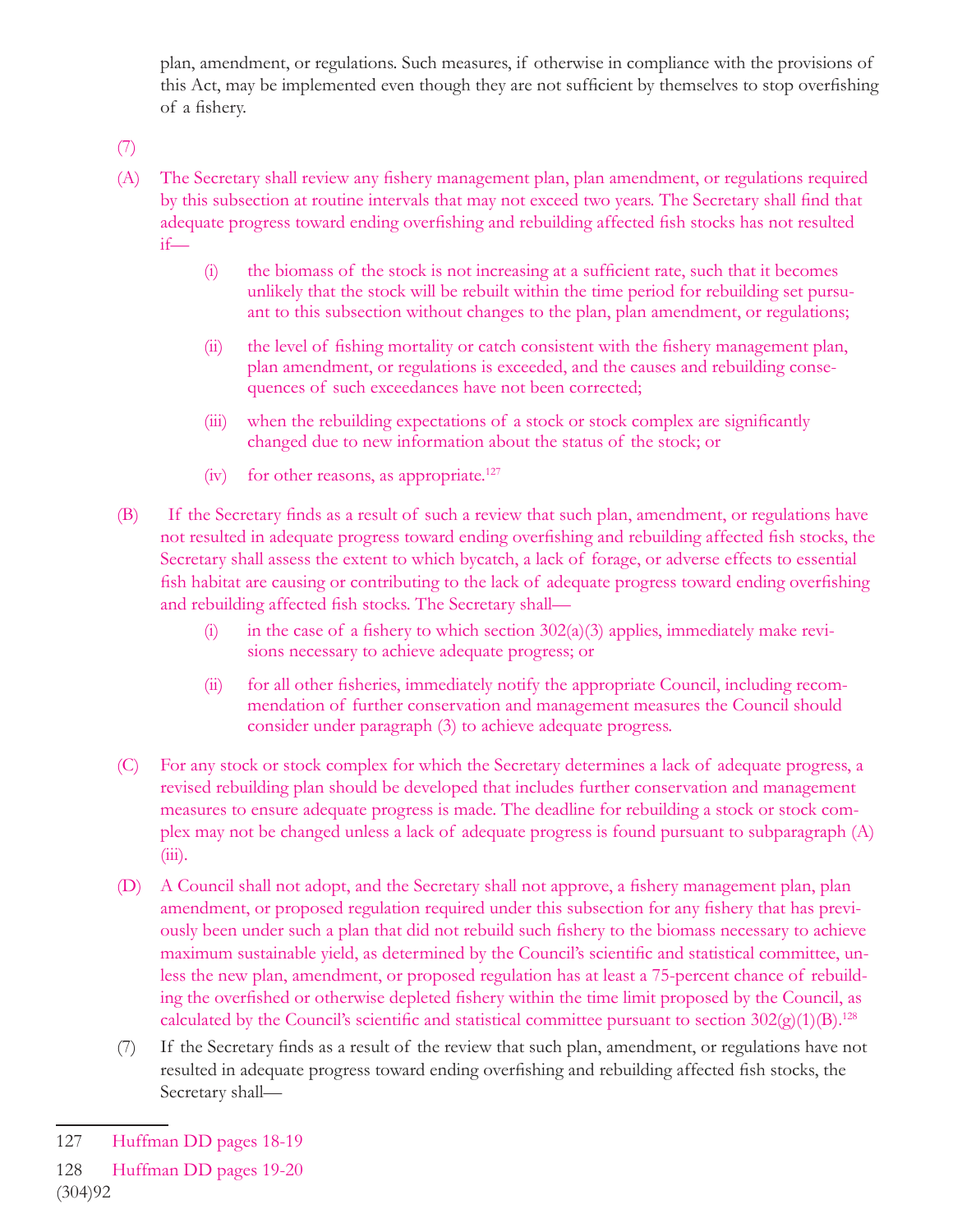- (A) in the case of a fishery to which section  $302(a)(3)$  applies, immediately make revisions necessary to achieve adequate progress; or
- (B) for all other fisheries, immediately notify the appropriate Council. Such notification shall recommend further conservation and management measures which the Council should consider under paragraph to achieve adequate progress.
- (8) A fishery management plan, plan amendment, or proposed regulations may use alternative rebuilding strategies, including harvest control rules and fishing mortality-rate targets to the extent they are in compliance with the requirements of this Act.<sup>129</sup>
- (9) A Council may terminate the application of paragraph (3) to a fishery if the Council's scientific and statistical committee determines and the Secretary concurs that the [stock was not overfished in the year that the overfished determination was based on and has never been overfished in any subsequent year including the current year<sup>130</sup>] original determination that the fishery was depleted was erroneous, either—
	- (A) within the 2-year period beginning on the effective date a fishery management plan, plan amendment, or proposed regulation for a fishery under this subsection takes effect; or
	- (B) within 90 days after the completion of the next stock assessment after such determination.131

## **(f) FISHERIES UNDER AUTHORITY OF MORE THAN ONE COUNCIL.—**

- $(1)$  Except as provided in paragraph  $(3)18$ , if any fishery extends beyond the geographical area of authority of any one Council, the Secretary may—
	- (A) designate which Council shall prepare the fishery management plan for such fishery and any amendment to such plan; or
	- (B) may require that the plan and amendment be prepared jointly by the Councils concerned.

 No jointly prepared plan or amendment may be submitted to the Secretary unless it is approved by a majority of the voting members, present and voting, of each Council concerned.

(2) The Secretary shall establish the boundaries between the geographical areas of authority of adjacent Councils.

## **(g) ATLANTIC HIGHLY MIGRATORY SPECIES.—**

- (1) PREPARATION AND IMPLEMENTATION OF PLAN OR PLAN AMENDMENT.—The Secretary shall prepare a fishery management plan or plan amendment under subsection (c) with respect to any highly migratory species fishery to which section  $302(a)(3)$  applies. In preparing and implementing any such plan or amendment, the Secretary shall—
	- (A) consult with and consider the comments and views of affected Councils, commissioners and advisory groups appointed under Acts implementing relevant international fishery agreements pertaining to highly migratory species, and the advisory panel established under section  $302(e)$ ;
	- (B) establish an advisory panel under section  $302(g)$  for each fishery management plan to be prepared under this paragraph;
	- (C) evaluate the likely effects, if any, of conservation and management measures on participants in the affected fisheries and minimize, to the extent practicable, any disadvantage to United

<sup>129</sup> HR 200 page 5 and Huffman DD page 20-21

<sup>130</sup> Huffman DD page 21. Huffman changes end after the last word "year"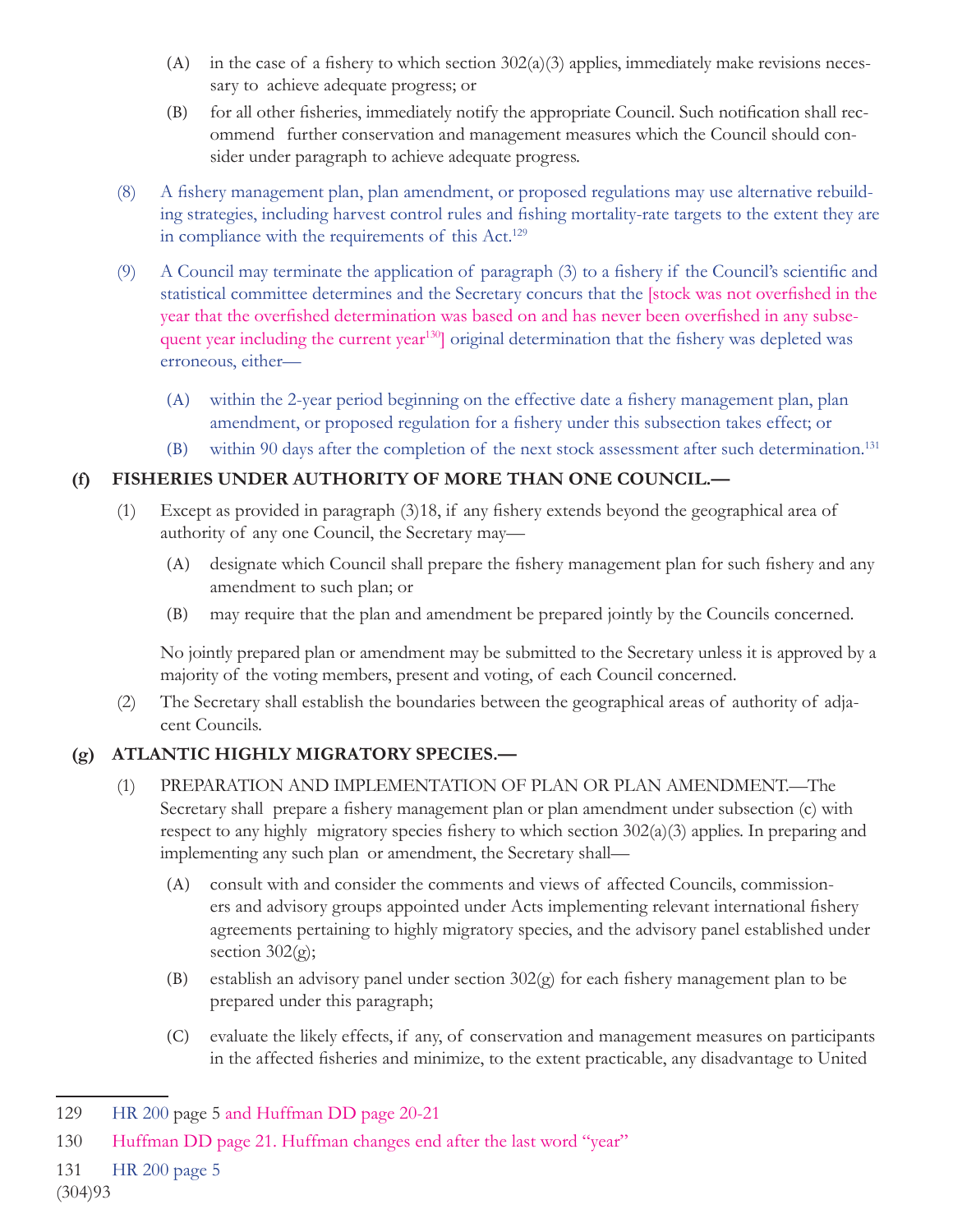States fishermen in relation to foreign competitors;

- (D) with respect to a highly migratory species for which the United States is authorized to harvest an allocation, quota, or at a fishing mortality level under a relevant international fishery agreement, provide fishing vessels of the United States with a reasonable opportunity to harvest such allocation, quota, or at such fishing mortality level;
- (E) review, on a continuing basis (and promptly whenever a recommendation pertaining to fishing for highly migratory species has been made under a relevant international fishery agreement), and revise as appropriate, the conservation and management measures included in the plan;
- (F) diligently pursue, through international entities (such as the International Commission for the Conservation of Atlantic Tunas), comparable international fishery management measures with respect to fishing for highly migratory species; and
- (G) ensure that conservation and management measures under this subsection—
	- (i) promote international conservation of the affected fishery;
	- (ii) take into consideration traditional fishing patterns of fishing vessels of the United States and the operating requirements of the fisheries;
	- (iii) are fair and equitable in allocating fishing privileges among United States fishermen and do not have economic allocation as the sole purpose; and
	- (iv) promote, to the extent practicable, implementation of scientific research programs that include the tagging and release of Atlantic highly migratory species.
- (2) CERTAIN FISH EXCLUDED FROM "BYCATCH" DEFINITION.— Notwithstanding section 3(2), fish harvested in a commercial fishery managed by the Secretary under this subsection or the Atlantic Tunas Convention Act of 1975 (16 U.S.C. 971d), or highly migratory species harvested in a commercial fishery managed by a Council under this Act or the Western and Central Pacific Fisheries Convention Implementation Act, that are not regulatory discards and that are tagged and released alive under a scientific tagging and release program established by the Secretary shall not be considered bycatch for purposes of this Act.
- **(h) REPEAL OR REVOCATION OF A FISHERY MANAGEMENT PLAN.—The Secretary may**  repeal or revoke a fishery management plan for a fishery under the authority of a Council only if **the Council approves the repeal or revocation by a three-quarters majority of the voting members of the Council.**

### **(i) ENVIRONMENTAL REVIEW PROCESS.—**

- (1) PROCEDURES.—The Secretary shall, in consultation with the Councils and the Council on Environmental Quality, revise and update agency procedures for compliance with the National Environmental Policy Act (42 U.S.C. 4231 et seq.). The procedures shall—
	- (A) conform to the time lines for review and approval of fishery management plans and plan amendments under this section; and
	- (B) integrate applicable environmental analytical procedures, including the time frames for public input, with the procedure for the preparation and dissemination of fishery management plans, plan amendments, and other actions taken or approved pursuant to this Act in order to provide for timely, clear and concise analysis that is useful to decision makers and the public, reduce extraneous paperwork, and effectively involve the public.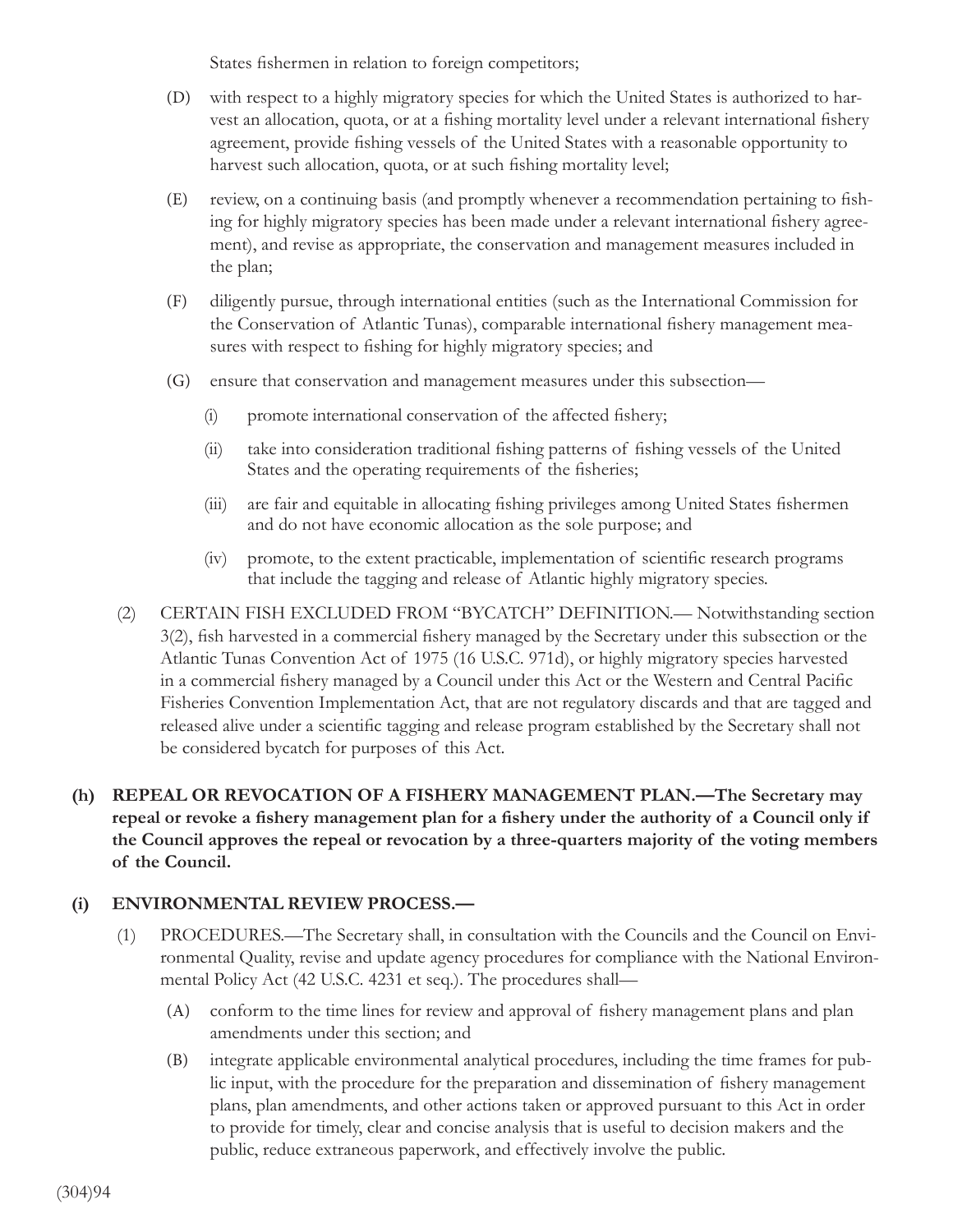- (2) USAGE.—The updated agency procedures promulgated in accordance with this section used by the Councils or the Secretary shall be the sole environmental impact assessment procedure for fishery management plans, amendments, regulations, or other actions taken or approved pursuant to this Act.
- (3) SCHEDULE FOR PROMULGATION OF FINAL PROCEDURES.—The Secretary shall—
	- (A) propose revised procedures within 6 months after the date of enactment of the Magnuson-Stevens Fishery Conservation and Management Reauthorization Act of 2006;
	- (B) provide 90 days for public review and comments; and
	- (C) promulgate final procedures no later than 12 months after the date of enactment of that Act.
- (4) PUBLIC PARTICIPATION.—The Secretary is authorized and directed, in cooperation with the Council on Environmental Quality and the Councils, to involve the affected public in the development of revised procedures, including workshops or other appropriate means of public involvement.
- (j) [(i) sic] **INTERNATIONAL OVERFISHING**.—The provisions of this subsection shall apply in lieu of subsection (e) to a fishery that the Secretary determines is <del>overfished</del> depleted or approaching a condition of being overfished depleted due to excessive international fishing pressure, and for which there are no management measures to end overfishing under an international agreement to which the United States is a party. For such fisheries—
	- (1) the Secretary, in cooperation with the Secretary of State, shall immediately take appropriate action at the international level to end the overfishing; and
	- (2) within 1 year after the Secretary's determination, the appropriate Council, or Secretary, for fisheries under section 302(a)(3) shall—
		- (A) develop recommendations for domestic regulations to address the relative impact of fishing vessels of the United States on the stock and, if developed by a Council, the Council shall submit such recommendations to the Secretary; and
		- (B) develop and submit recommendations to the Secretary of State, and to the Congress, for international actions that will end overfishing in the fishery and rebuild the affected stocks, taking into account the relative impact of vessels of other nations and vessels of the United States on the relevant stock.
- (k) REVIEW OF HABITAT, BYCATCH, AND REBUILDING PLANS.—At routine intervals not to exceed 5 years, the Secretary shall review implementation of each Council's plan developed under sections 302(h) (8) and (9). If the Secretary finds as a result of such review that there is a lack of adequate progress toward achieving the objectives of any plan, including milestones and goals, the Secretary shall recommend plan revisions, including further conservation and management measures, that the Council shall consider in order to achieve adequate progress.
- (k) STOCK SURVEYS AND ASSESSMENTS.—Not later than 2 years after the date that the Secretary receives notice from a Council under section 302(m), the Secretary shall complete a peer-reviewed stock survey and stock assessment of the applicable stock of fish and transmit the results of the survey and assessment to the Council.132
- (k) ANNUAL REPORT ON SPECIAL FUNDS—
	- (1) Not later than 30 days after the last day of each fiscal year, the Secretary shall submit to the Com-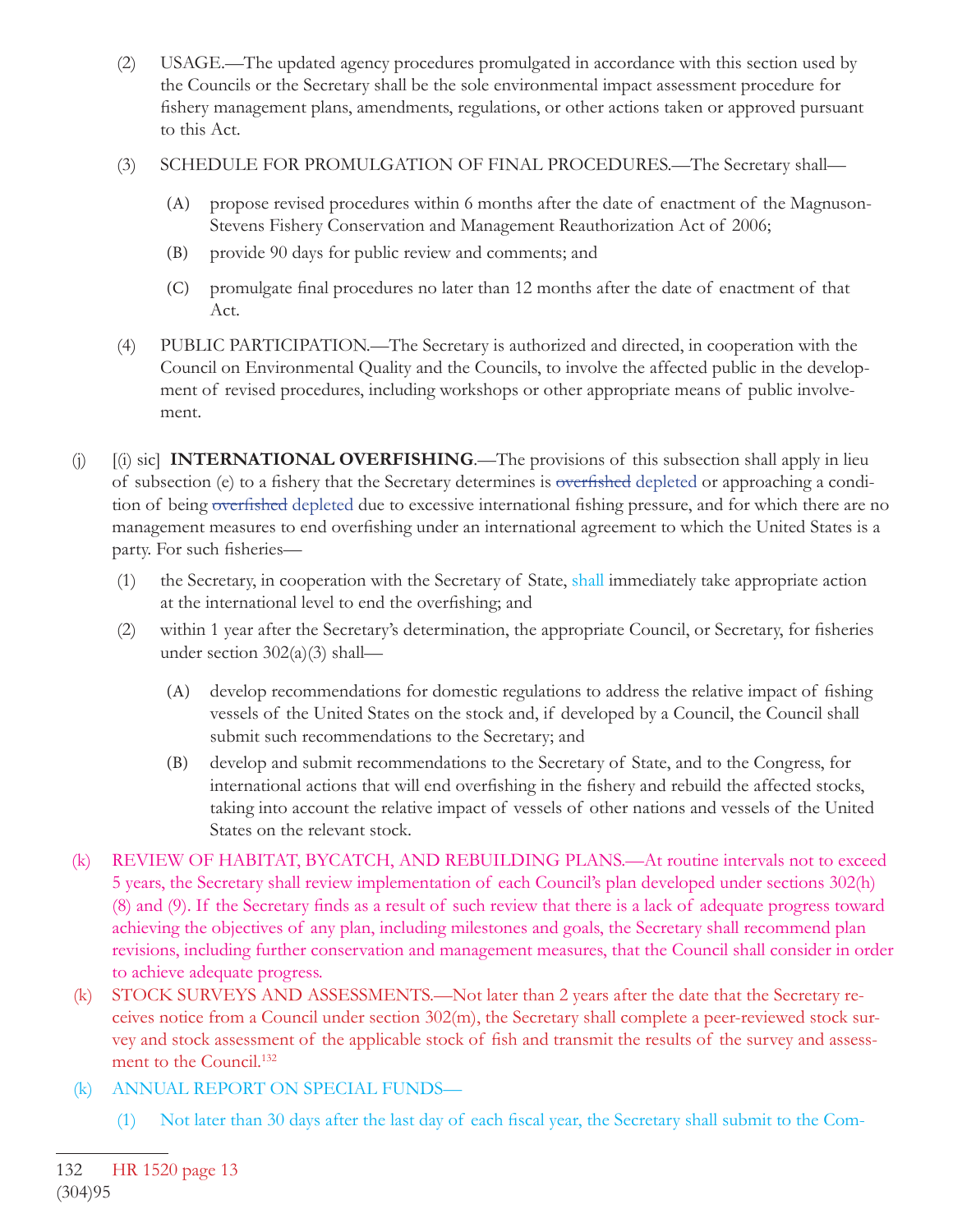mittee on Commerce, Science, and Transportation of the Senate and the Committee on Natural Resources of the House of Representatives a report for that fiscal year on—

- (A) the Western Pacific Sustainable Fisheries Fund established under section  $204(e)/7$ ;
- (B) the Limited Access System Administration Fund established under section 305(h)(5)(B);
- (C) the North Pacific Fishery Observer Fund established under section  $313(d)$ ;
- (D) the Fisheries Conservation and Management Fund established under section 208(a) of the Magnuson-Stevens Fishery Conservation and Management Reauthorization Act of 2006 (16 U.S.C. 1891b(a)); and
- (E) the Fisheries Enforcement Fund established under section 311(e)(2).133
- (2) REQUIRED INFORMATION.—The annual report required under paragraph (1) shall include a detailed accounting of—
	- $(A)$  all moneys in each fund at the start of the fiscal year;
	- (B) all moneys deposited in each fund during the fiscal year;
	- (C) all moneys paid out of each fund during the fiscal year; and
	- (D) all projects, programs, and activities funded by each fund during the fiscal year.<sup>134</sup>

*(Did not include notes on interim management of HMS fisheries, comprehensive management for Atlantic pelagic longline fi shery, American lobster fi shery)*

# **SEC. 305. OTHER REQUIREMENTS AND AUTHORITY**

### *16 U.S.C. 1855*

#### **(a) GEAR EVALUATION AND NOTIFICATION OF ENTRY—**

- (1) Not later than 18 months after the date of enactment of the Sustainable Fisheries Act, the Secretary shall publish in the Federal Register, after notice and an opportunity for public comment, a list of all fisheries-
	- (A) under the authority of each Council and all fishing gear used in such fisheries, based on information submitted by the Councils under section 303(a); and
	- (B) to which section  $302(a)(3)$  applies and all fishing gear used in such fisheries.
- (2) The Secretary shall include with such list guidelines for determining when fishing gear or a fishery is sufficiently different from those listed as to require notification under paragraph (3).
- $(3)$  Effective 180 days after the publication of such list, no person or vessel may employ fishing gear or engage in a fishery not included on such list without giving 90 days advance written notice to the appropriate Council, or the Secretary with respect to a fishery to which section  $302(a)(3)$  applies. A signed return receipt shall serve as adequate evidence of such notice and as the date upon which the 90-day period begins. HUFFMAN VERSION: The Secretary shall authorize the development of a new fishery not included on the list only when the Secretary determines the fishery's ecosystem impacts have been analyzed. Nothing in this subsection shall restrict the requirements for the

<sup>133</sup> Begich S 2991, page 29

<sup>(305)96</sup> 134 Begich S 2991, pages 20-21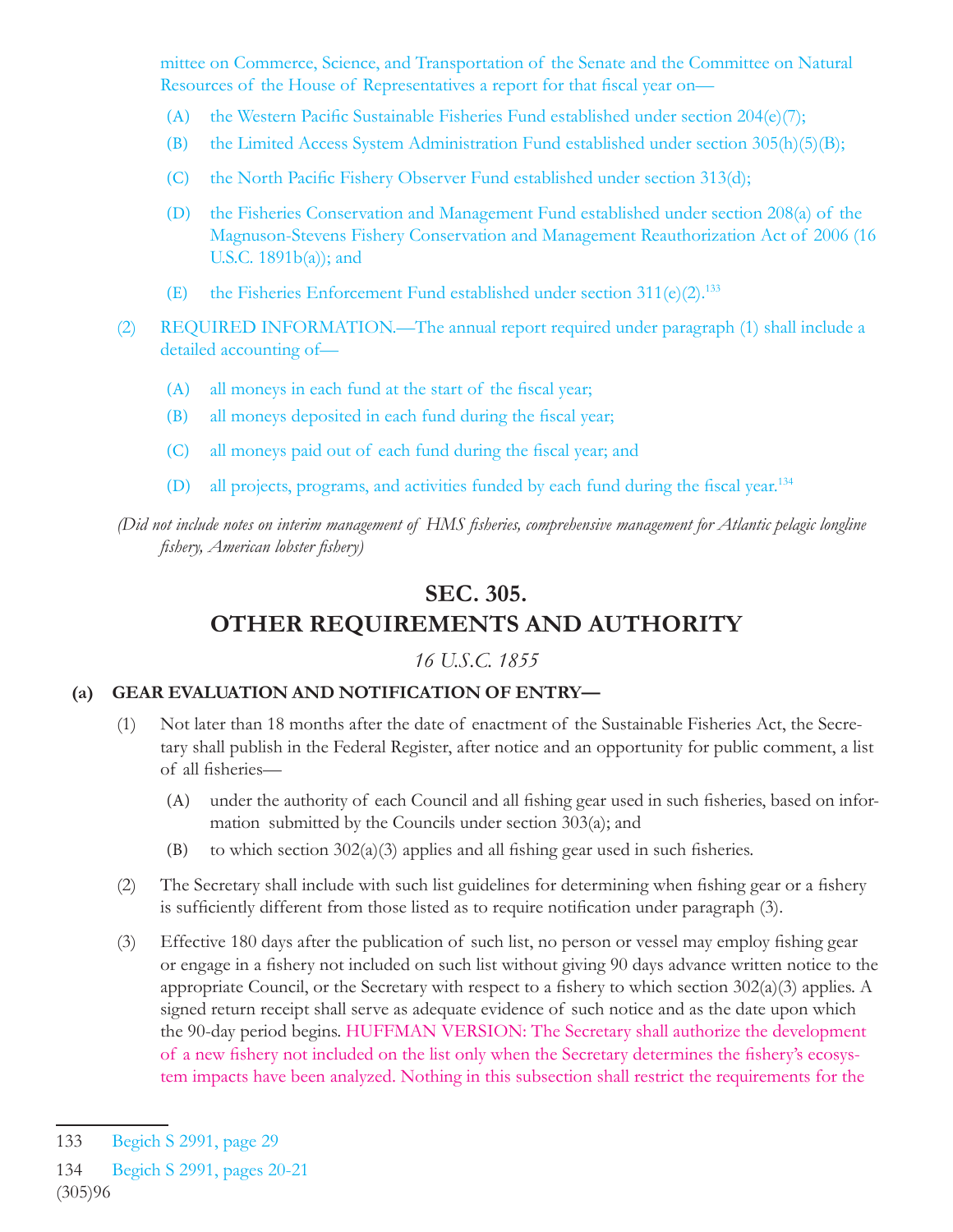experimental permitting process under section 318(d).<sup>135</sup>

- (4) A Council may submit to the Secretary any proposed changes to such list or such guidelines the Council deems appropriate. The Secretary shall publish a revised list, after notice and an opportunity for public comment, upon receiving any such proposed changes from a Council. HUFFMAN VERSION: Not later than 18 months after the date of enactment of the Strengthening Fishing Communities through Improving Science, Increasing Flexibility, and Modernizing Fisheries Management Act, and at least once every 5 years after, each Council shall revise its list of approved current fisheries and gear in specific and narrow terms, including geographic range, to ensure only active fisheries or new fisheries intended for Secretarial review under section  $305(a)(3)$  are included, and submit such list to the Secretary. The Secretary shall make a determination required under section  $305(a)(3)$  and if the Secretary finds that the proposed change is consistent with section  $305(a)$ (3) and other applicable law, the Secretary shall publish a revised list, after notice and an opportunity for public comment. Once the determination has been made to include a new fishery on the list of approved current fisheries, a Council shall prepare a fishery management plan for the fishery or an amendment to include the fishery in an existing fishery management plan in accordance with section 303, in order for fishing in the new fishery to begin.<sup>136</sup>
- (5) A Council may request the Secretary to promulgate emergency regulations under subsection (c) to prohibit any persons or vessels from using an unlisted fishing gear or engaging in an unlisted fishery if the appropriate Council, or the Secretary for fisheries to which section  $302(a)(3)$  applies, determines that such unlisted gear or unlisted fishery would compromise the effectiveness of conservation and management efforts under this Act.
- (6) Nothing in this subsection shall be construed to permit a person or vessel to engage in fishing or employ fishing gear when such fishing or gear is prohibited or restricted by regulation under a fishery management plan or plan amendment, or under other applicable law.
- (7) The Secretary shall issue guidance for making a determination that a new fishery's ecosystem impacts have been sufficiently analyzed.<sup>137</sup>

#### **(b) FISH HABITAT.—**

(1)

- (A) The Secretary shall, within 6 months of the date of enactment of the Sustainable Fisheries Act, establish by regulation guidelines to assist the Councils in the description and identification of essential fish habitat in fishery management plans (including adverse impacts on such habitat) and in the consideration of actions to ensure the conservation and enhancement of such habitat. The Secretary shall set forth a schedule for the amendment of fishery management plans to include the identification of essential fish habitat and for the review and updating of such identifications based on new scientific evidence or other relevant information.
- (B) The Secretary, in consultation with participants in the fishery, shall provide each Council with recommendations and information regarding each fishery under that Council's authority to assist it in the identification of essential fish habitat, the adverse impacts on that habitat, and the actions that should be considered to ensure the conservation and enhancement of that habitat.

<sup>135</sup> Huffman DD, page 35-36

<sup>136</sup> Huffman DD, pages 36-37

<sup>(305)97</sup> 137 Huffman DD, page 37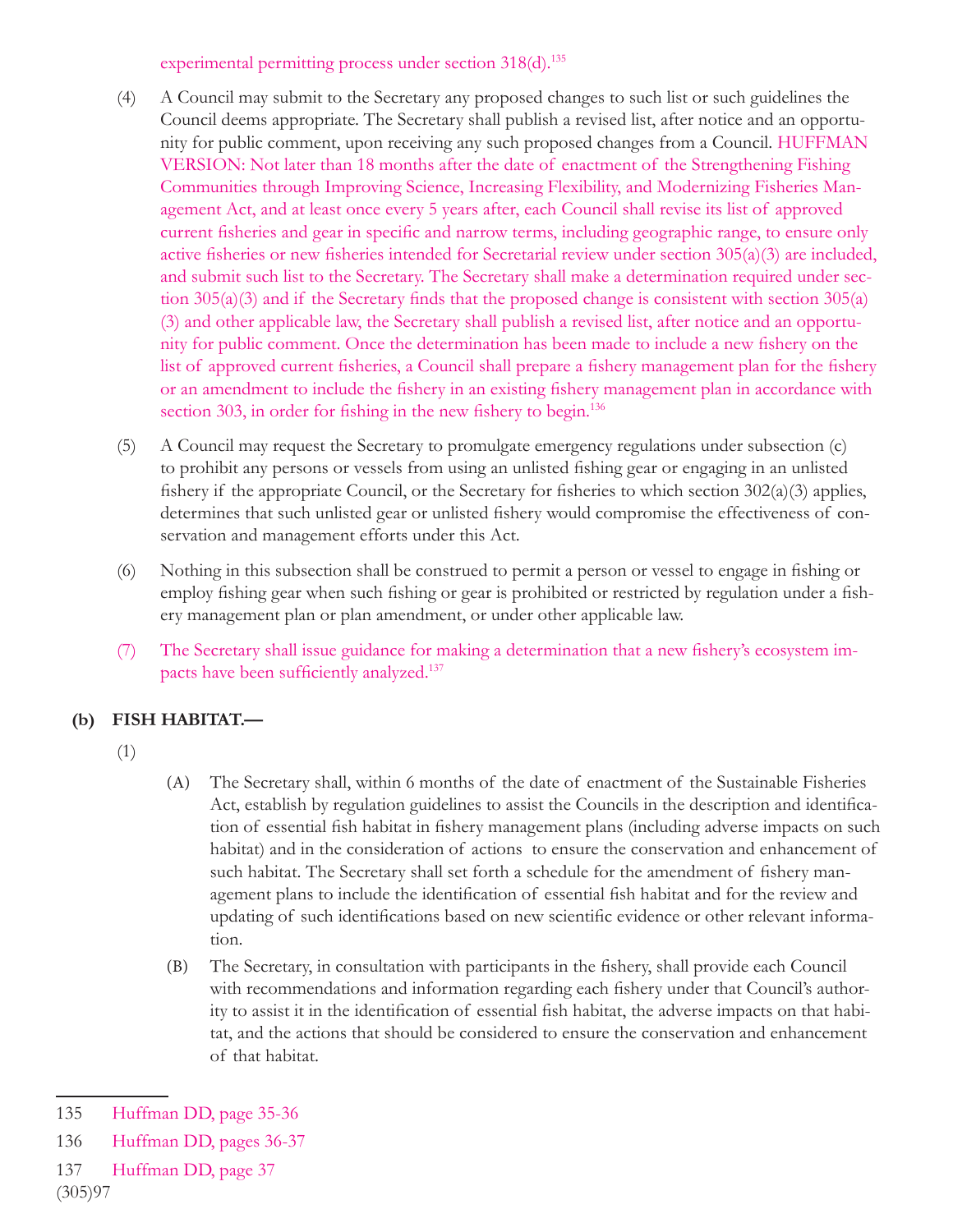- (C) The Secretary shall review programs administered by the Department of Commerce and ensure that any relevant programs further the conservation and enhancement of essential fish habitat.
- (D) The Secretary shall coordinate with and provide information to other Federal agencies to further the conservation and enhancement of essential fish habitat.
- (2) Each Federal agency shall consult with the Secretary with respect to any action authorized, funded, or undertaken, or proposed to be authorized, funded, or undertaken, by such agency that may adversely affect any essential fish habitat identified under this Act.
- (3) Each Council—
	- (A) may comment on and make recommendations to the Secretary and any Federal or State agency or tribal government<sup>138</sup> concerning any activity authorized, funded, or undertaken, or proposed to be authorized, funded, or undertaken, by any Federal or State agency or tribal government that, in the view of the Council, may affect the habitat, including essential fish habitat, of a fishery resource under its authority; and
	- (B) shall comment on and make recommendations to the Secretary and any Federal or State agency concerning any such activity that, in the view of the Council, is likely to substantially affect the habitat, including essential fish habitat, of an anadromous fishery resource under its authority.

(4)

- (A) If the Secretary receives information from a Council, or Federal or State agency, or tribal government or determines from other sources that an action authorized, funded, or undertaken, or proposed to be authorized, funded, or undertaken, by any State or Federal agency or tribal government would adversely affect any essential fish habitat identified under this Act or any stock of fish, the Secretary shall recommend to such agency measures that can be taken by such agency to avoid adverse effects of the action on such habitat or, to the extent that adverse effects cannot be avoided, to mitigate or offset such adverse effects conserve such habitat.<sup>139</sup>
- (B) Within 30 days after receiving a recommendation under subparagraph (A), a Federal agency shall provide a detailed response in writing to any Council commenting under paragraph (3) and the Secretary regarding the matter. The response shall include a description of measures proposed by the agency for avoiding, mitigating, or offsetting the adverse effects impact of the activity action on such essential fish habitat. A Federal agency shall ensure that any action authorized, funded, or undertaken by such agency avoids the adverse effects of such action on such habitat, or, ton the extent that adverse effects cannot be avoided,mitigates or offsets such adverse effects.140 In the case of a response that is inconsistent with the recommendations of the Secretary, the Federal agency shall explain its reasons for not following the recommendations.

#### **(c) EMERGENCY ACTIONS AND INTERIM MEASURES.—**

(1) If the Secretary finds that an emergency or overfishing exists or that interim measures are needed to reduce overfishing for any fishery, he may promulgate emergency regulations or interim mea-

<sup>138</sup> Begich S 2991 page 22

<sup>139</sup> Huffman DD page 22

<sup>(305)98</sup> 140 Huffman DD page 22-23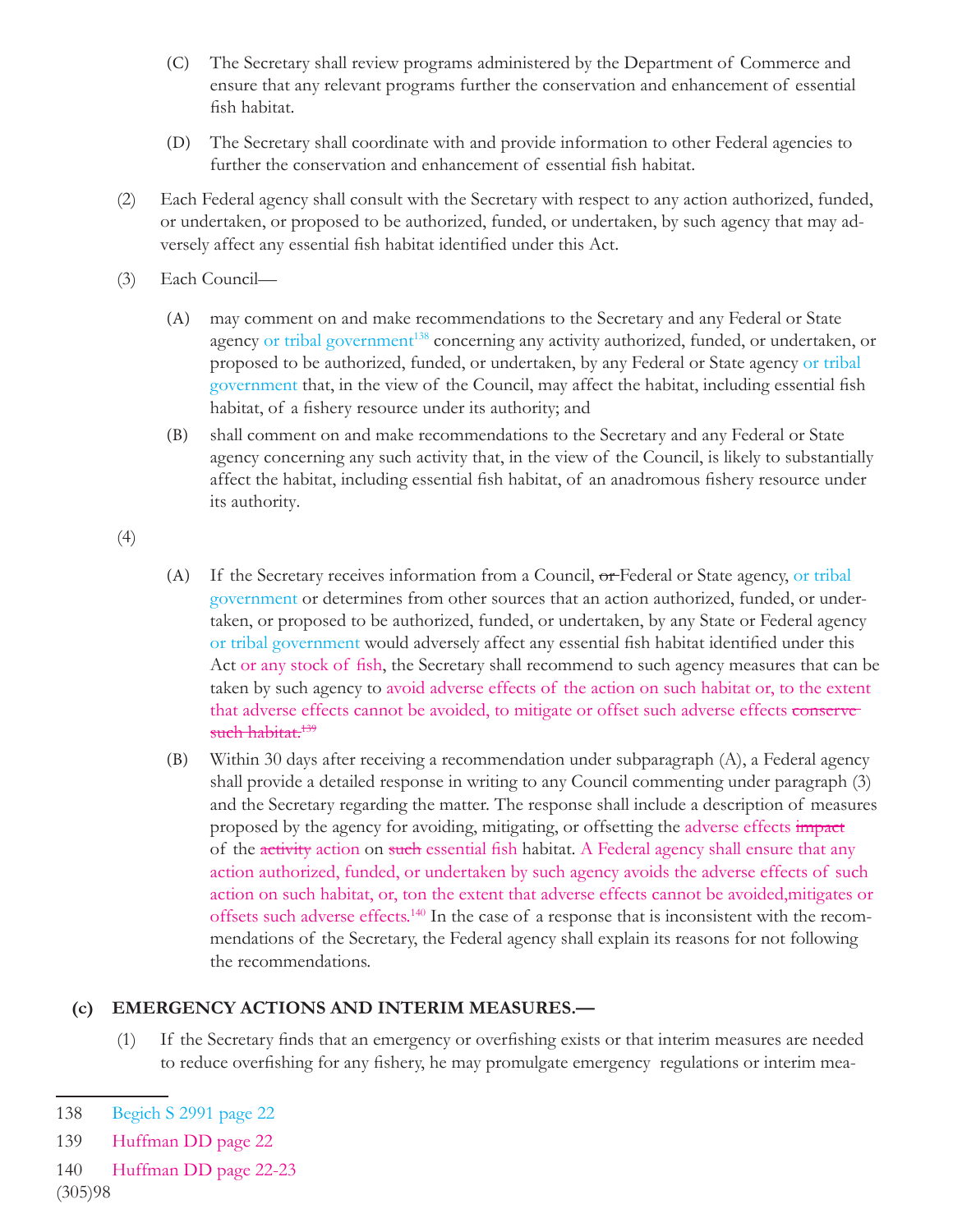sures necessary to address the emergency or overfishing, without regard to whether a fishery management plan exists for such fishery.

- (2) If a Council finds that an emergency or overfishing exists or that interim measures are needed to reduce overfishing for any fishery within its jurisdiction, whether or not a fishery management plan exists for such fishery-
	- (A) the Secretary shall promulgate emergency regulations or interim measures under paragraph  $(1)$  to address the emergency or overfishing if the Council, by unanimous vote of the members who are voting members, requests the taking of such actions; and
	- (B) the Secretary may promulgate emergency regulations or interim measures under paragraph (1) to address the emergency or overfishing if the Council, by less than a unanimous vote, requests the taking of such action.
- (3) Any emergency regulation or interim measure which changes any existing fishery management plan or amendment shall be treated as an amendment to such plan for the period in which such regulation is in effect. Any emergency regulation or interim measure promulgated under this subsection—
	- (A) shall be published in the Federal Register together with the reasons therefor;
	- (B) shall, except as provided in subparagraph (C), remain in effect for not more than 1 year after the date of publication, and may be extended by publication in the Federal Register for one additional period of not more than 1 year, if 180 days after the date of publication, and may be extended by publication in the Federal Register for one additional period of not more  $\frac{1}{2}$  than 180 days, provided<sup> $+4$ </sup> the public has had an opportunity to comment on the emergency regulation or interim measure, and, in the case of a Council recommendation for emergency regulations or interim measures, the Council is actively preparing a fishery management plan, plan amendment, or proposed regulations to address the emergency or overfishing on a permanent basis;
	- (C) that responds to a public health emergency or an oil spill may remain in effect until the circumstances that created the emergency no longer exist, Provided, That the public has an opportunity to comment after the regulation is published, and, in the case of a public health emergency, the Secretary of Health and Human Services concurs with the Secretary's action; and
	- (D) may be terminated by the Secretary at an earlier date by publication in the Federal Register of a notice of termination, except for emergency regulations or interim measures promulgated under paragraph (2) in which case such early termination may be made only upon the agreement of the Secretary and the Council concerned.
- **(d) RESPONSIBILITY OF THE SECRETARY.—The Secretary shall have general responsibility to**  carry out any fishery management plan or amendment approved or prepared by him, in accordance **with the provisions of this Act. The Secretary may promulgate such regulations, in accordance with section 553 of title 5, United States Code, as may be necessary to discharge such responsibility or to carry out any other provision of this Act.**

## **(e) EFFECT OF CERTAIN LAWS ON CERTAIN TIME REQUIREMENTS.—**

(1) The Paperwork Reduction Act of 1980 (44 U.S.C. 3501 et seq.), the Regulatory Flexibility Act (5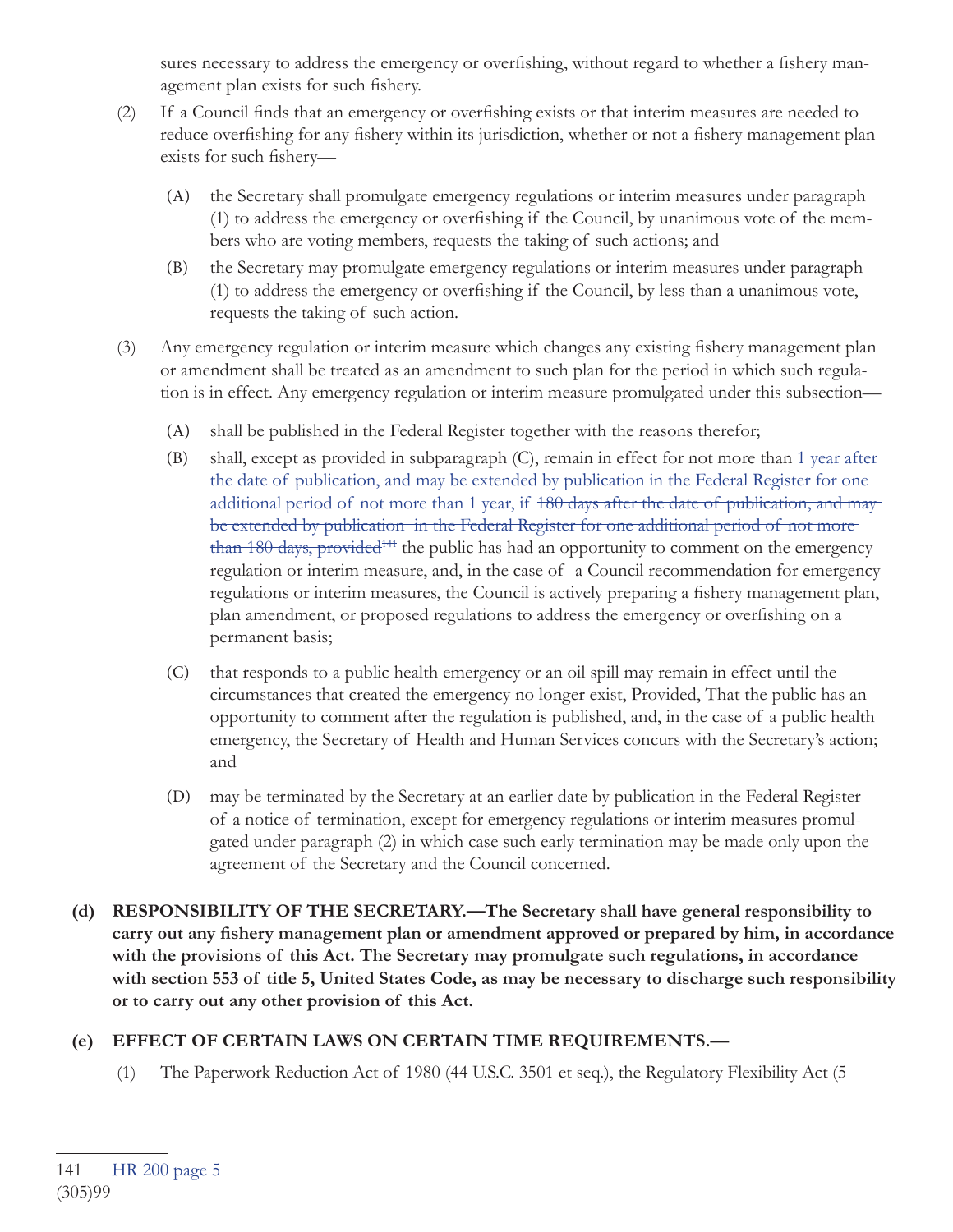U.S.C. 601 et seq.), the National Environmental Policy Act of 1969 (42 U.S.C. 4321 et seq.)<sup>142</sup>, and Executive Order Numbered 12866, dated September 30, 1993, shall be complied with within the time limitations specified in subsections (a), (b), and (c) of section 304 as they apply to the functions of the Secretary under such provisions.

## **(f) JUDICIAL REVIEW.—**

- (1) Regulations promulgated by the Secretary under this Act and actions described in paragraph (2) shall be subject to judicial review to the extent authorized by, and in accordance with, chapter 7 of title 5, United States Code, if a petition for such review is filed within 30 days after the date on which the regulations are promulgated or the action is published in the Federal Register, as applicable; except that—
	- (A) section 705 of such title is not applicable, and
	- (B) the appropriate court shall only set aside any such regulation or action on a ground specified in section  $706(2)(A)$ ,  $(B)$ ,  $(C)$ , or  $(D)$  of such title.
- (2) The actions referred to in paragraph (1) are actions that are taken by the Secretary under regulations which implement a fishery management plan, including but not limited to<sup>143</sup> actions that establish the date of closure of a fishery to commercial or recreational fishing.

(3)

- (A) Notwithstanding any other provision of law, the Secretary shall file a response to any petition filed in accordance with paragraph (1), not later than 45 days after the date the Secretary is served with that petition, except that the appropriate court may extend the period for filing such a response upon a showing by the Secretary of good cause for that extension.
- (B) A response of the Secretary under this paragraph shall include a copy of the administrative record for the regulations that are the subject of the petition.
- (4) Upon a motion by the person who files a petition under this subsection, the appropriate court shall assign the matter for hearing at the earliest possible date and shall expedite the matter in every possible way.

## **(g) NEGOTIATED CONSERVATION AND MANAGEMENT MEASURES.—**

- (1)
- (A) In accordance with regulations promulgated by the Secretary pursuant to this paragraph, a Council may establish a fishery negotiation panel to assist in the development of specific conservation and management measures for a fishery under its authority. The Secretary may establish a fishery negotiation panel to assist in the development of specific conservation and management measures required for a fishery under section  $304(e)(5)$ , for a fishery for which the Secretary has authority under section  $304(g)$ , or for any other fishery with the approval of the appropriate Council.
- (B) No later than 180 days after the date of enactment of the Sustainable Fisheries Act, the Secretary shall promulgate regulations establishing procedures, developed in cooperation with the Administrative Conference of the United States, for the establishment and operation of fishery negotiation panels. Such procedures shall be comparable to the procedures for negotiated rulemaking established by subchapter III of chapter 5 of Title 5, United States Code.

<sup>142</sup> HR 200 page 16.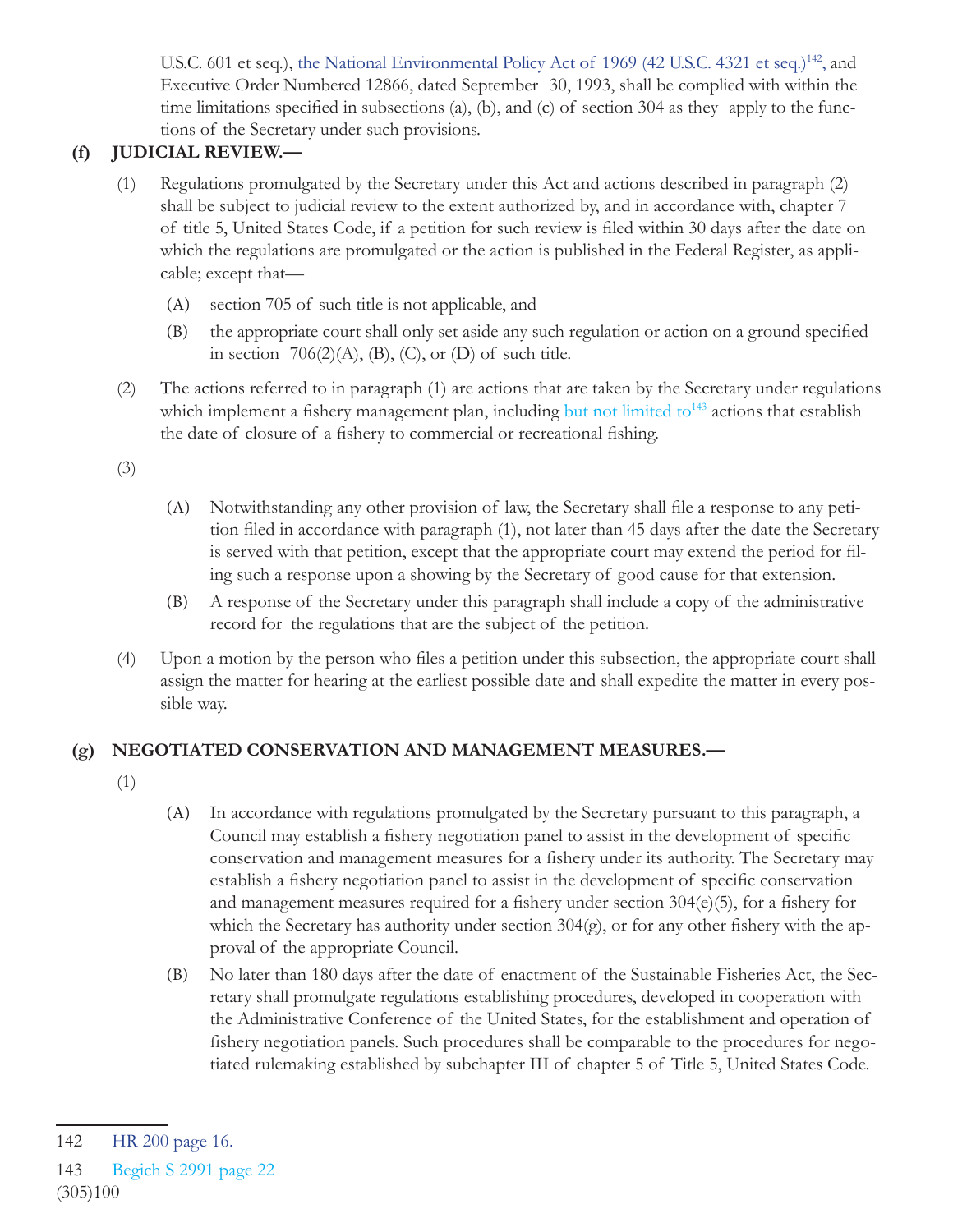- (2) If a negotiation panel submits a report, such report shall specify all the areas where consensus was reached by the panel, including, if appropriate, proposed conservation and management measures, as well as any other information submitted by members of the negotiation panel. Upon receipt, the Secretary shall publish such report in the Federal Register for public comment.
- (3) Nothing in this subsection shall be construed to require either a Council or the Secretary, whichever is appropriate, to use all or any portion of a report from a negotiation panel established under this subsection in the development of specific conservation and management measures for the fishery for which the panel was established.

#### **(h) CENTRAL REGISTRY SYSTEM FOR LIMITED ACCESS SYSTEM PERMITS.—**

- (1) Within 6 months after the date of enactment of the Sustainable Fisheries Act, the Secretary shall establish an exclusive central registry system (which may be administered on a regional basis) for limited access system permits established under section 303(b)(6) or other Federal law, including limited access privileges, which shall provide for the registration of title to, and interests in, such permits, as well as for procedures for changes in the registration of title to such permits upon the occurrence of involuntary transfers, judicial or nonjudicial foreclosure of interests, enforcement of judgments thereon, and related matters deemed appropriate by the Secretary. Such registry system shall—
	- (A) provide a mechanism for filing notice of a nonjudicial foreclosure or enforcement of a judgment by which the holder of a senior security interest acquires or conveys ownership of a permit, and in the event of a nonjudicial foreclosure, by which the interests of the holders of junior security interests are released when the permit is transferred;
	- (B) provide for public access to the information filed under such system, notwithstanding section  $402(b)$ ; and
	- (C) provide such notice and other requirements of applicable law that the Secretary deems necessary for an effective registry system.
- (2) The Secretary shall promulgate such regulations as may be necessary to carry out this subsection, after consulting with the Councils and providing an opportunity for public comment. The Secretary is authorized to contract with non-Federal entities to administer the central registry system.
- (3) To be effective and perfected against any person except the transferor, its heirs and devisees, and persons having actual notice thereof, all security interests, and all sales and other transfers of permits described in paragraph (1), shall be registered in compliance with the regulations promulgated under paragraph (2). Such registration shall constitute the exclusive means of perfection of title to, and security interests in, such permits, except for Federal tax liens thereon, which shall be perfected exclusively in accordance with the Internal Revenue Code of 1986 (26 U.S.C. 1 et seq.). The Secretary shall notify both the buyer and seller of a permit if a lien has been filed by the Secretary of the Treasury against the permit before collecting any transfer fee under paragraph (5) of this subsection.
- (4) The priority of security interests shall be determined in order of filing, the first filed having the highest priority. A validly-filed security interest shall remain valid and perfected notwithstanding a change in residence or place of business of the owner of record. For the purposes of this subsection, "security interest" shall include security interests, assignments, liens and other encumbrances of whatever kind.
- (5)
- (A) Notwithstanding section 304(d)(1), the Secretary shall collect a reasonable fee of not more than one-half of one percent of the value of a limited access system permit upon registra-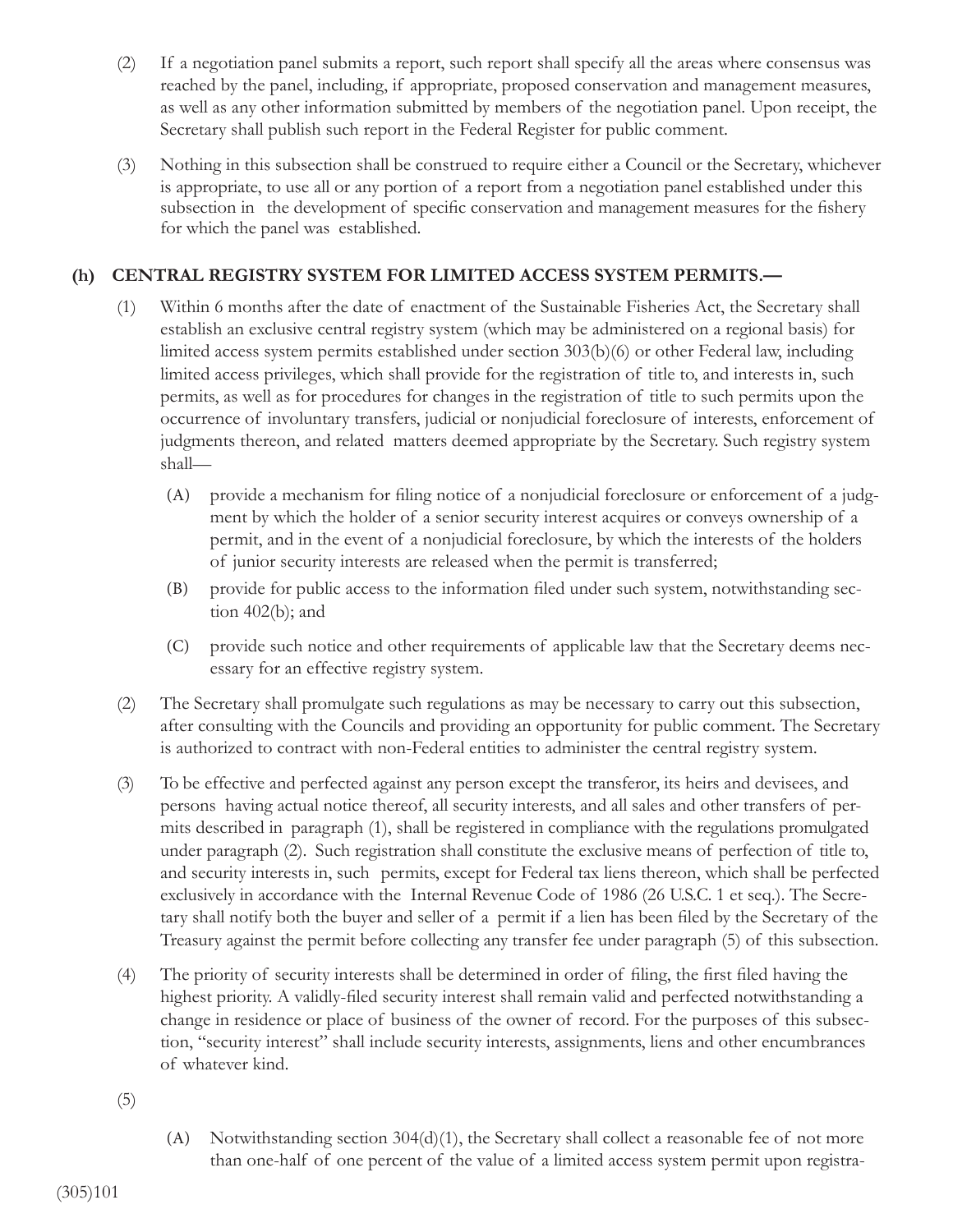tion of the title to such permit with the central registry system and upon the transfer of such registered title. Any such fee collected shall be deposited in the Limited Access System Administration Fund established under subparagraph (B).

- (B) There is established in the Treasury a Limited Access System Administration Fund. The Fund shall be available, without appropriation or fiscal year limitation, only to the Secretary for the purposes of—
	- (i) administering the central registry system; and
	- (ii) administering and implementing this Act in the fishery in which the fees were collected. Sums in the Fund that are not currently needed for these purposes shall be kept on deposit or invested in obligations of, or guaranteed by, the United States.

#### **(i) ALASKA AND WESTERN PACIFIC COMMUNITY DEVELOPMENT PROGRAMS.—**

- (1) WESTERN ALASKA COMMUNITY DEVELOPMENT QUOTA PROGRAM.—
	- (A) IN GENERAL.—There is established the western Alaska community development quota program in order—
		- (i) to provide eligible western Alaska villages with the opportunity to participate and invest in fisheries in the Bering Sea and Aleutian Islands Management Area;
		- (ii) to support economic development in western Alaska;
		- (iii) to alleviate poverty and provide economic and social benefits for residents of western Alaska; and
		- (iv) to achieve sustainable and diversified local economies in western Alaska.
	- (B) PROGRAM ALLOCATION.—
		- (i) IN GENERAL.—Except as provided in clause (ii), the annual percentage of the total allowable catch, guideline harvest level, or other annual catch limit allocated to the program in each directed fishery of the Bering Sea and Aleutian Islands shall be the percentage approved by the Secretary, or established by Federal law, as of March 1, 2006, for the program. The percentage for each fishery shall be either a directed fishing allowance or include both directed fishing and nontarget needs based on existing practice with respect to the program as of March 1, 2006, for each fishery.
		- (ii) EXCEPTIONS.—Notwithstanding clause (i)—
			- (I) the allocation under the program for each directed fishery of the Bering Sea and Aleutian Islands (other than a fishery for halibut, sablefish, pollock, and crab) shall be a total allocation (directed and nontarget combined) of 10.7 percent effective January 1, 2008; and
			- (II) the allocation under the program in any directed fishery of the Bering Sea and Aleutian Islands (other than a fishery for halibut, sablefish, pollock, and crab) established after the date of enactment of this subclause shall be a total allocation (directed and nontarget combined) of 10.7 percent.

The total allocation (directed and nontarget combined) for a fishery to which subclause (I) or (II) applies may not be exceeded.

- (iii) PROCESSING AND OTHER RIGHTS.—Allocations to the program include all processing rights and any other rights and privileges associated with such allocations as of March 1, 2006.
- (iv) REGULATION OF HARVEST.—The harvest of allocations under the program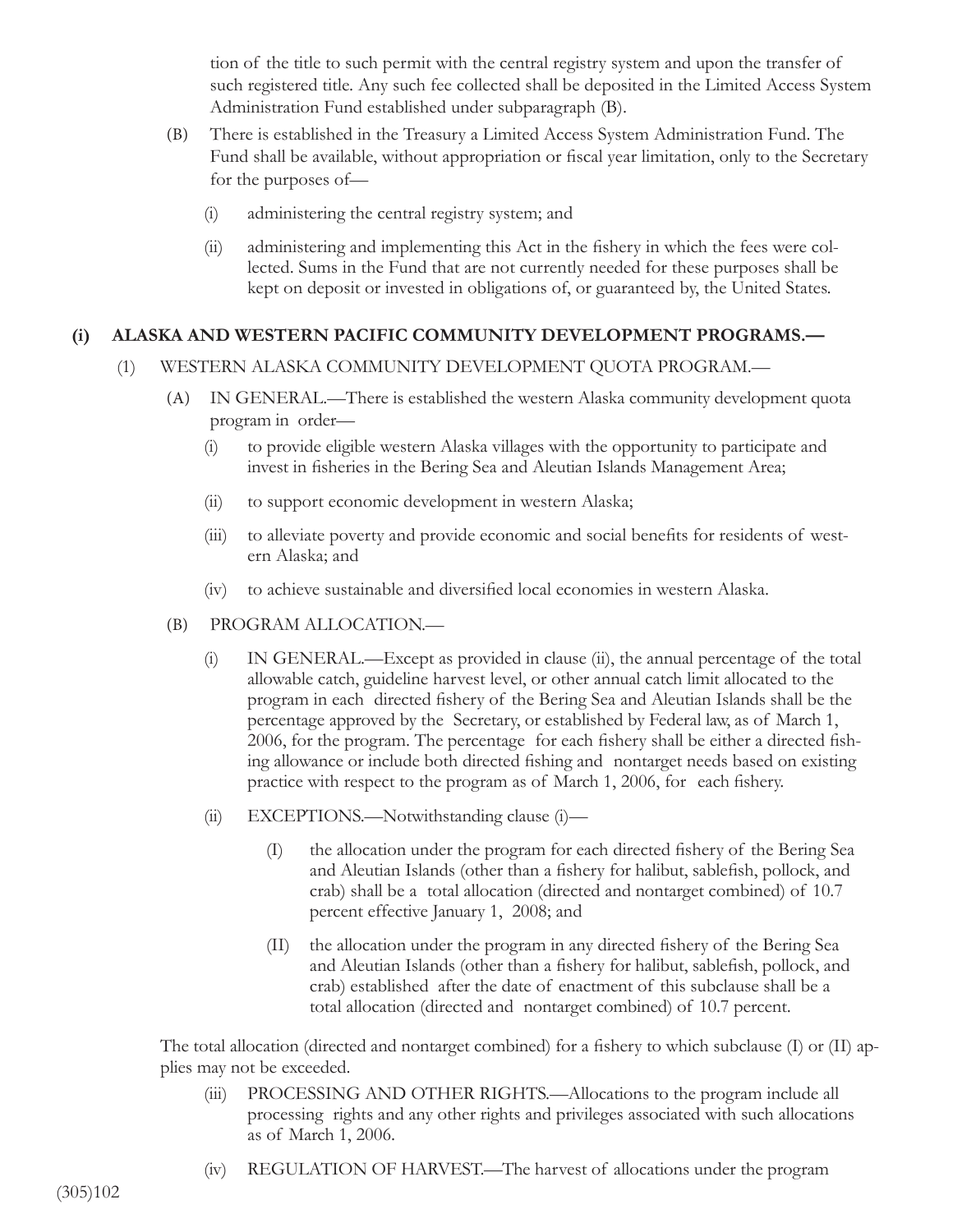for fisheries with individual quotas or fishing cooperatives shall be regulated by the Secretary in a manner no more restrictive than for other participants in the applicable sector, including with respect to the harvest of nontarget species.

- (C) ALLOCATIONS TO ENTITIES.—Each entity eligible to participate in the program shall be authorized under the program to harvest annually the same percentage of each species allocated to the program under subparagraph (B) that it was authorized by the Secretary to harvest of such species annually as of March 1, 2006, except to the extent that its allocation is adjusted under subparagraph (H). Such allocation shall include all processing rights and any other rights and privileges associated with such allocations as of March 1, 2006. Voluntary transfers by and among eligible entities shall be allowed, whether before or after harvesting. Notwithstanding the first sentence of this subparagraph, seven-tenths of one percent of the total allowable catch, guideline harvest level, or other annual catch limit, within the amount allocated to the program by subclause (I) or subclause (II) of subparagraph (B)(ii), shall be allocated among the eligible entities by the panel established in subparagraph (G), or allocated by the Secretary based on the nontarget needs of eligible entities in the absence of a panel decision.
- (D) ELIGIBLE VILLAGES.—The following villages shall be eligible to participate in the program through the following entities:
	- (i) The villages of Akutan, Atka, False Pass, Nelson Lagoon, Nikolski, and Saint George through the Aleutian Pribilof Island Community Development Association.
	- (ii) The villages of Aleknagik, Clark's Point, Dillingham, Egegik, Ekuk, Ekwok, King Salmon/Savonoski, Levelock, Manokotak, Naknek, Pilot Point, Port Heiden, Portage Creek, South Naknek, Togiak, Twin Hills, and Ugashik through the Bristol Bay Economic Development Corporation.
	- (iii) The village of Saint Paul through the Central Bering Sea Fishermen's Association.
	- (iv) The villages of Chefornak, Chevak, Eek, Goodnews Bay, Hooper Bay, Kipnuk, Kongiganak, Kwigillingok, Mekoryuk, Napakiak, Napaskiak, Newtok, Nightmute, Oscarville, Platinum, Quinhagak, Scammon Bay, Toksook Bay, Tuntutuliak, and Tununak through the Coastal Villages Region Fund.
	- (v) The villages of Brevig Mission, Diomede, Elim, Gambell, Golovin, Koyuk, Nome, Saint Michael, Savoonga, Shaktoolik, Stebbins, Teller, Unalakleet, Wales, and White Mountain through the Norton Sound Economic Development Corporation.
	- (vi) The villages of Alakanuk, Emmonak, Grayling, Kotlik, Mountain Village, and Nunam Iqua through the Yukon Delta Fisheries Development Association.
- (E) ELIGIBILITY REQUIREMENTS FOR PARTICIPATING ENTITIES.—To be eligible to participate in the program, an entity referred to in subparagraph (D) shall meet the following requirements:
	- (i) BOARD OF DIRECTORS.—The entity shall be governed by a board of directors. At least 75 percent of the members of the board shall be resident fishermen from the entity's member villages. The board shall include at least one director selected by each such member village.
	- (ii) PANEL REPRESENTATIVE.—The entity shall elect a representative to serve on the panel established by subparagraph (G).
	- (iii) OTHER INVESTMENTS.—The entity may make up to 20 percent of its annual investments in any combination of the following: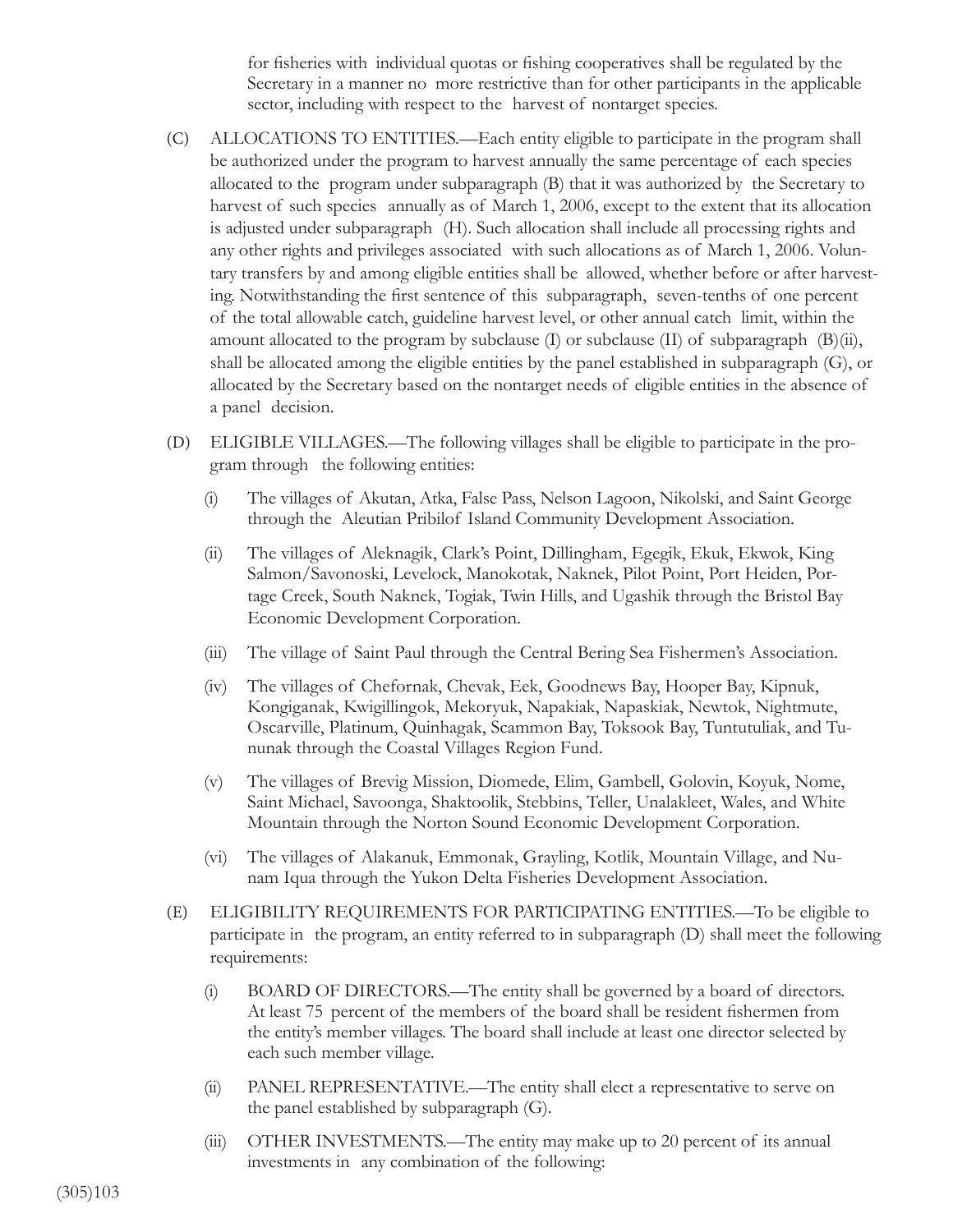- (I) For projects that are not fishery-related and that are located in its region.
- (II) On a pooled or joint investment basis with one or more other entities participating in the program for projects that are not fishery-related and that are located in one or more of their regions.
- (III) For matching Federal or State grants for projects or programs in its member villages without regard to any limitation on the Federal or State share, or restriction on the source of any non-Federal or non-State matching funds, of any grant program under any other provision of law.
- (iv) FISHERY-RELATED INVESTMENTS.—The entity shall make the remainder percent of its annual investments in fisheries-related projects or for other purposes consistent with the practices of the entity prior to March 1, 2006.
- (v) ANNUAL STATEMENT OF COMPLIANCE.—Each year the entity, following approval by its board of directors and signed by its chief executive officer, shall submit a written statement to the Secretary and the State of Alaska that summarizes the purposes for which it made investments under clauses (iii) and (iv) during the preceding year.
- (vi) OTHER PANEL REQUIREMENTS.—The entity shall comply with any other requirements established by the panel under subparagraph (G).
- (F) ENTITY STATUS, LIMITATIONS, AND REGULATION.—The entity—
	- (i) shall be subject to any excessive share ownership, harvesting, or processing limitations in the fisheries of the Bering Sea and Aleutian Islands Management Area only to the extent of the entity's proportional ownership, excluding any program allocations, and notwithstanding any other provision of law;
	- (ii) shall comply with State of Alaska law requiring annual reports to the entity's member villages summarizing financial operations for the previous calendar year, including general and administrative costs and compensation levels of the top 5 highest paid personnel;
	- (iii) shall comply with State of Alaska laws to prevent fraud that are administered by the Alaska Division of Banking and Securities, except that the entity and the State shall keep confidential from public disclosure any information if the disclosure would be harmful to the entity or its investments; and
	- (iv) is exempt from compliance with any State law requiring approval of financial transactions, community development plans, or amendments thereto, except as required by subparagraph (H).

#### (G) ADMINISTRATIVE PANEL.—

- (i) ESTABLISHMENT.—There is established a community development quota program panel.
- (ii) MEMBERSHIP.—The panel shall consist of 6 members. Each entity participating in the program shall select one member of the panel.
- (iii) FUNCTIONS.—The panel shall—
	- (I) administer those aspects of the program not otherwise addressed in this paragraph, either through private contractual arrangement or through recommendations to the North Pacific Council, the Secretary, or the State of Alaska, as the case may be; and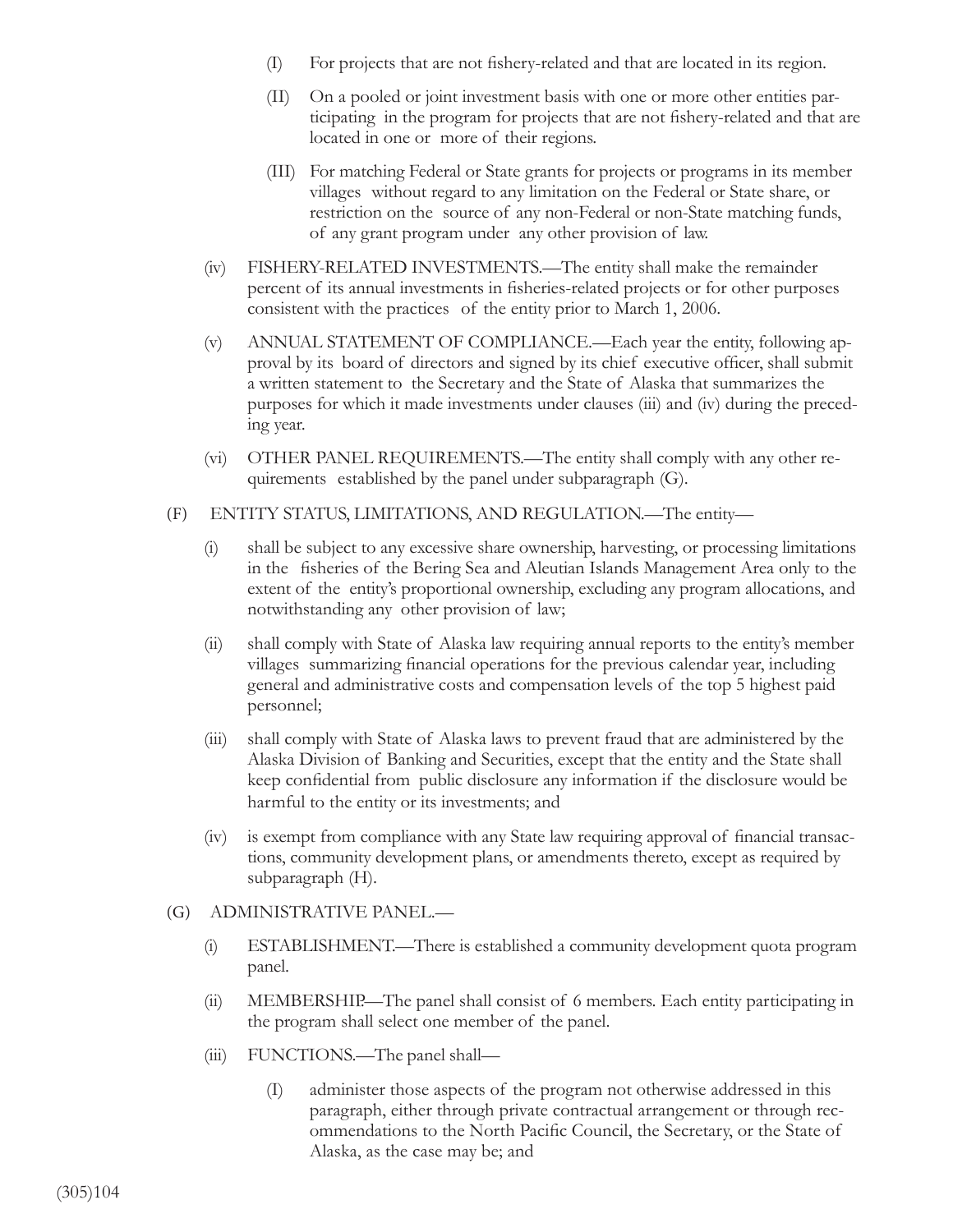- (II) coordinate and facilitate activities of the entities under the program.
- (iv) UNANIMITY REQUIRED.—The panel may act only by unanimous vote of all 6 members of the panel and may not act if there is a vacancy in the membership of the panel.

#### (H) DECENNIAL REVIEW AND ADJUSTMENT OF ENTITY ALLOCATIONS.—

- (v) IN GENERAL.—During calendar year 2012 and every 10 years thereafter, the State of Alaska shall evaluate the performance of each entity participating in the program based on the criteria described in clause (ii).
- (vi) CRITERIA.—The panel shall establish a system to be applied under this subparagraph that allows each entity participating in the program to assign relative values to the following criteria to reflect the particular needs of its villages:
	- (I) Changes during the preceding 10-year period in population, poverty level, and economic development in the entity's member villages.
	- (II) The overall financial performance of the entity, including fishery and nonfishery investments by the entity.
	- (III) Employment, scholarships, and training supported by the entity.
	- (IV) Achieving of the goals of the entity's community development plan.
- (vii) ADJUSTMENT OF ALLOCATIONS.—After the evaluation required by clause (i), the State of Alaska shall make a determination, on the record and after an opportunity for a hearing, with respect to the performance of each entity participating in the program for the criteria described in clause (ii). If the State determines that the entity has maintained or improved its overall performance with respect to the criteria, the allocation to such entity under the program shall be extended by the State for the next 10-year period. If the State determines that the entity has not maintained or improved its overall performance with respect to the criteria—
	- (I) at least 90 percent of the entity's allocation for each species under subparagraph (C) shall be extended by the State for the next 10-year period; and
	- (II) the State may determine, or the Secretary may determine (if State law prevents the State from making the determination), and implement an appropriate reduction of up to 10 percent of the entity's allocation for each species under subparagraph (C) for all or part of such 10-year period.
- (viii) REALLOCATION OF REDUCED AMOUNT.—If the State or the Secretary reduces an entity's allocation under clause (iii), the reduction shall be reallocated among other entities participating in the program whose allocations are not reduced during the same period in proportion to each such entity's allocation of the applicable species under subparagraph (C).
- (I) SECRETARIAL APPROVAL NOT REQUIRED.—Notwithstanding any other provision of law or regulation thereunder, the approval by the Secretary of a community development plan, or an amendment thereof, under the program is not required.
- (J) COMMUNITY DEVELOPMENT PLAN DEFINED.—In this paragraph, the term 'community development plan' means a plan, prepared by an entity referred to in subparagraph (D), for the program that describes how the entity intends—
	- $(i)$  to harvest its share of fishery resources allocated to the program, or
	- (ii) to use its share of fishery resources allocated to the program, and any revenue derived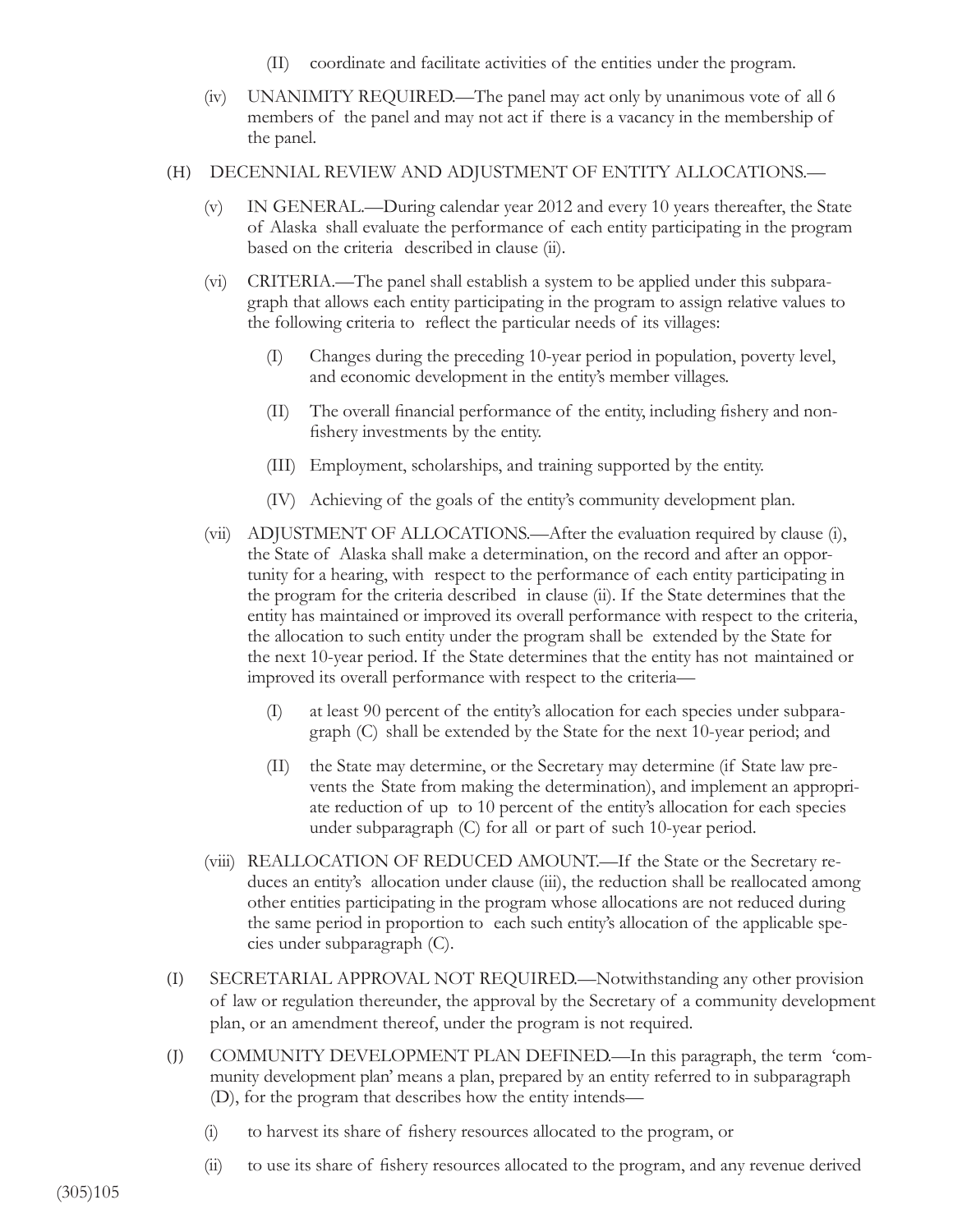from such use, to assist its member villages with projects to advance economic development, but does not include a plan that allocates fishery resources to the program.

- (A) The Western Pacific Council and the Secretary may establish a western Pacific community development program for any fishery under the authority of such Council in order to provide access to such fishery for western Pacific communities that participate in the program.
- (B) To be eligible to participate in the western Pacifi c community development program, a community shall—
	- (i) be located within the Western Pacific Regional Fishery Management Area;
	- (ii) meet criteria developed by the Western Pacifi c Council, approved by the Secretary and published in the Federal Register;
	- (iii) consist of community residents who are descended from the aboriginal people indigenous to the area who conducted commercial or subsistence fishing using traditional fishing practices in the waters of the Western Pacific region;
	- (iv) not have previously developed harvesting or processing capability sufficient to support substantial participation in fisheries in the Western Pacific Regional Fishery Management Area; and
	- (v) develop and submit a Community Development Plan to the Western Pacific Council and the Secretary.
- (C) In developing the criteria for eligible communities under subparagraph (B)(ii), the Western Pacific Council shall base such criteria on traditional fishing practices in or dependence on the fishery, the cultural and social framework relevant to the fishery, and economic barriers to access to the fishery.
- (D) For the purposes of this subsection "Western Pacific Regional Fishery Management Area" means the area under the jurisdiction of the Western Pacific Council, or an island within such area.
- (E) Notwithstanding any other provision of this Act, the Western Pacific Council shall take into account traditional indigenous fishing practices in preparing any fishery management plan.
- (3) The Secretary shall deduct from any fees collected from a community development quota program under section  $304(d)(2)$  the costs incurred by participants in the program for observer and reporting requirements which are in addition to observer and reporting requirements of other participants in the fishery in which the allocation to such program has been made.
- (4) After the date of enactment of the Sustainable Fisheries Act, the North Pacific Council and Western Pacific Council may not submit to the Secretary a community development quota program that is not in compliance with this subsection.

### **(j) WESTERN PACIFIC AND NORTHERN PACIFIC REGIONAL MARINE EDUCATION AND TRAINING.—**

(1) IN GENERAL.—The Secretary shall establish a pilot program for regionally-based marine education and training programs in the Western Pacific and the Northern Pacific to foster understanding, practical use of knowledge (including native Hawaiian, Alaskan Native, and other Pacific Islanderbased knowledge), and technical expertise relevant to stewardship of living marine resources. The Secretary shall, in cooperation with the Western Pacific and the North Pacific Regional Fishery

(2)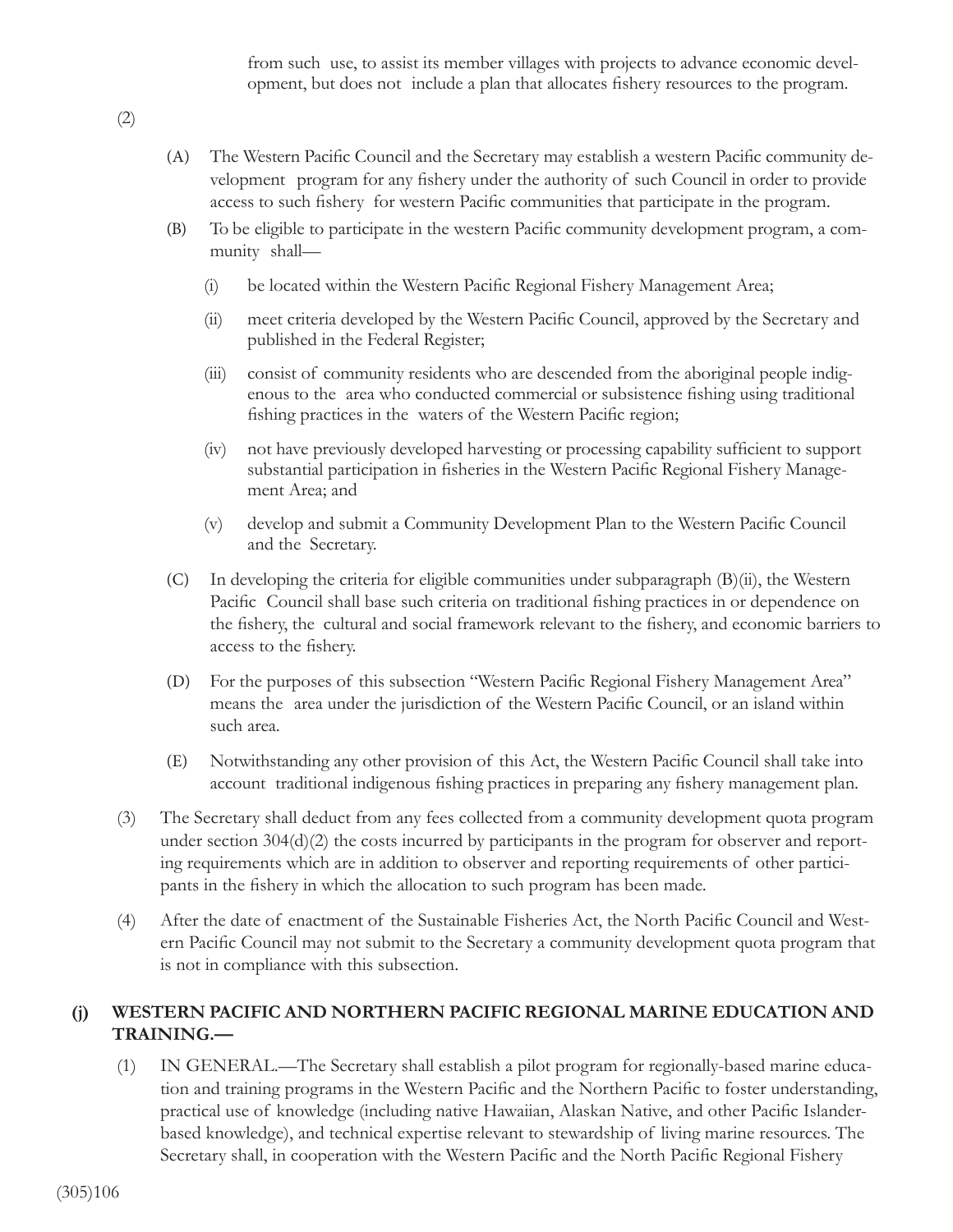Management Councils, regional educational institutions, and local Western Pacific and Northern Pacific community training entities, establish programs or projects that will improve communication, education, and training on marine resource issues throughout the region and increase scientific education for marine related professions among coastal community residents, including indigenous Pacific islanders, Native Hawaiians, Alaskan Natives, and other underrepresented groups in the region.

- (2) PROGRAM COMPONENTS.—The program shall—
	- (A) include marine science and technology education and training programs focused on preparing community residents for employment in marine related professions, including marine resource conservation and management, marine science, marine technology, and maritime operations;
	- (B) include fisheries and seafood-related training programs, including programs for fishery observers, seafood safety and seafood marketing, focused on increasing the involvement of coastal community residents in fishing, fishery management, and seafood-related operations;
	- (C) include outreach programs and materials to educate and inform consumers about the quality and sustainability of wild fish or fish products farmed through responsible aquaculture, particularly in Hawaii, Alaska, the Western Pacific, the Northern Pacific, and the Central Pacific;
	- (D) include programs to identify, with the fishing industry, methods and technologies that will improve the data collection, quality, and reporting and increase the sustainability of fishing practices, and to transfer such methods and technologies among fisheries sectors and to other nations in the Western, Northern, and Central Pacific;
	- (E) develop means by which local and traditional knowledge (including Pacifi c islander, Native Hawaiian, and Alaskan Native knowledge) can enhance science-based management of fishery resources of the region; and
	- (F) develop partnerships with other Western Pacific Island and Alaskan agencies, academic institutions, and other entities to meet the purposes of this section.

## **(k) [Begich labels this (l)] SUSTAINABILITY STANDARD—**

- (1) IN GENERAL.—For the purpose of this Act, fish is sustainability caught if—
	- $(A)$  the fish is harvested in accordance with—
		- (i) a fi shery management plan prepared and approved under this Act; or
		- (ii) equivalent conservation and management measures of a State or tribe, or under an international agreement to which the United States is a party, as determined by the Secretary;
	- (B) the fishery from which the fish is harvested is not overfished or otherwise depleted; and
	- (C) overfishing or other depletion is not occurring in the fishery from which the fish is harvested.
- (2) REBUILDING FISHERIES.—A fishery that is subject to a rebuilding plan under this Act, or equivalent conservation and management measures as determined by the Secretary, meets the criteria specified in subparagraphs  $(B)$  and  $(C)$  of paragraph  $(1)$  if the Secretary determines that the plan is effectively rebuilding the fishery.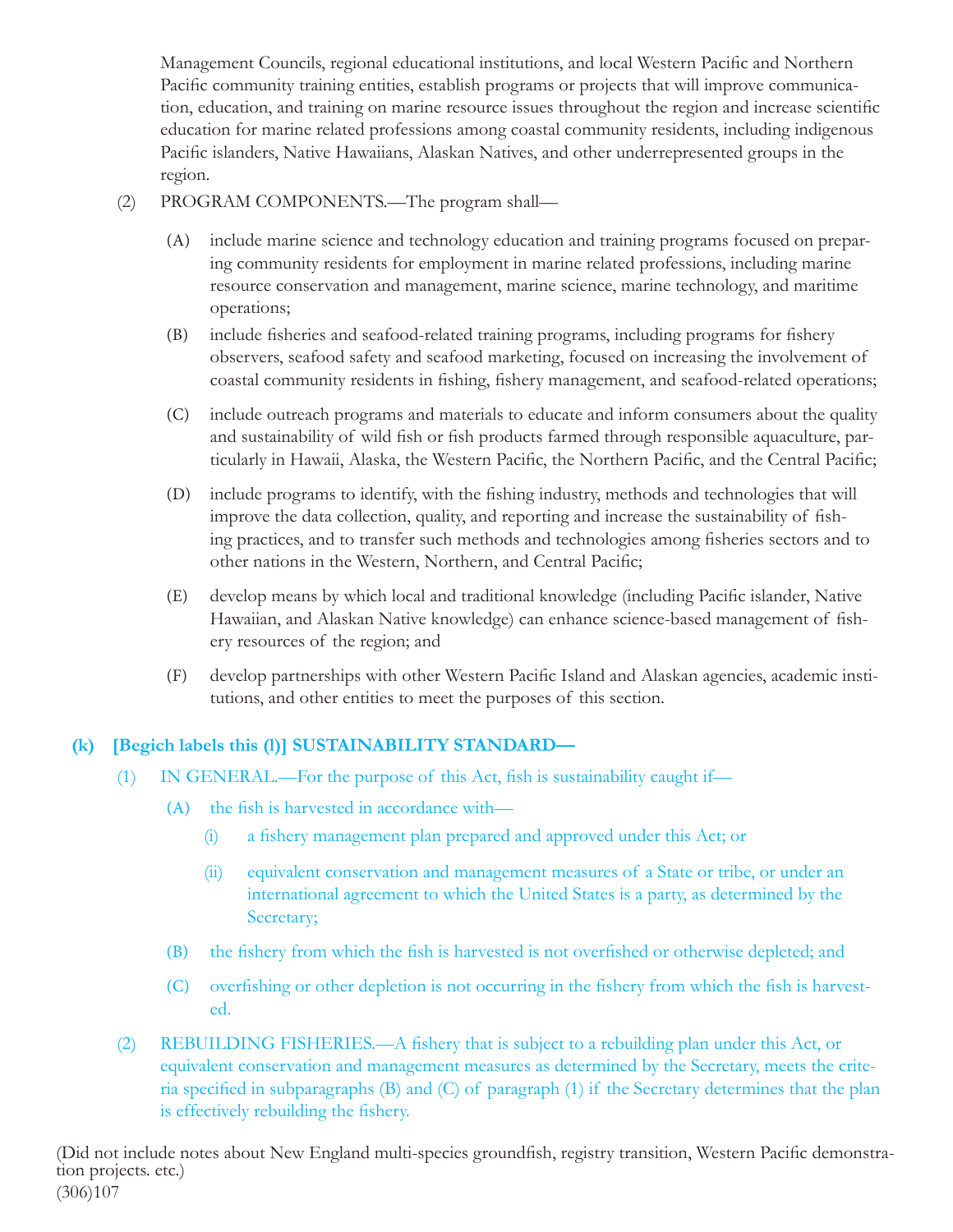# **SEC. 306. STATE JURISDICTION**

## *16 U.S.C. 1856*

#### **(a) IN GENERAL.—**

- (1) Except as provided in subsection (b), nothing in this Act shall be construed as extending or diminishing the jurisdiction or authority of any State within its boundaries.
- (2) For the purposes of this Act, except as provided in subsection (b), the jurisdiction and authority of a State shall extend
	- (A) to any pocket of waters that is adjacent to the State and totally enclosed by lines delimiting the territorial sea of the United States pursuant to the Geneva Convention on the Territorial Sea and Contiguous Zone or any successor convention to which the United States is a party;
	- (B) with respect to the body of water commonly known as Nantucket Sound, to the pocket of water west of the seventieth meridian west of Greenwich; and
	- (C) to the waters of southeastern Alaska (for the purpose of regulating fishing for other than any species of crab) that are—
		- (i) north of the line representing the international boundary at Dixon Entrance and the westward
		- (ii) extension of that line; east of 138 degrees west longitude; and not more than three nautical miles seaward from the coast, from the lines extending from headland to headland across all bays, inlets, straits, passes, sounds, and entrances, and from any island or group of islands, including the islands of the Alexander Archipelago (except Forrester Island); or
		- (iii) between the islands referred to in clause (i) (except Forrester Island) and the mainland.
- (3) A State may regulate a fishing vessel outside the boundaries of the State in the following circumstances:
	- (A) The fishing vessel is registered under the law of that State, and (i) there is no fishery management plan or other applicable Federal fishing regulations for the fishery in which the vessel is operating; or (ii) the State's laws and regulations are consistent with the fishery management plan and applicable Federal fishing regulations for the fishery in which the vessel is operating.
	- (B) The fishery management plan for the fishery in which the fishing vessel is operating delegates management of the fishery to a State and the State's laws and regulations are consistent with such fishery management plan. If at any time the Secretary determines that a State law or regulation applicable to a fishing vessel under this circumstance is not consistent with the fishery management plan, the Secretary shall promptly notify the State and the appropriate Council of such determination and provide an opportunity for the State to correct any inconsistencies identified in the notification. If, after notice and opportunity for corrective action, the State does not correct the inconsistencies identified by the Secretary, the authority granted to the State under this subparagraph shall not apply until the Secretary and the appropriate Council find that the State has corrected the inconsistencies. For a fishery for which there was a fishery management plan in place on August 1, 1996 that did not delegate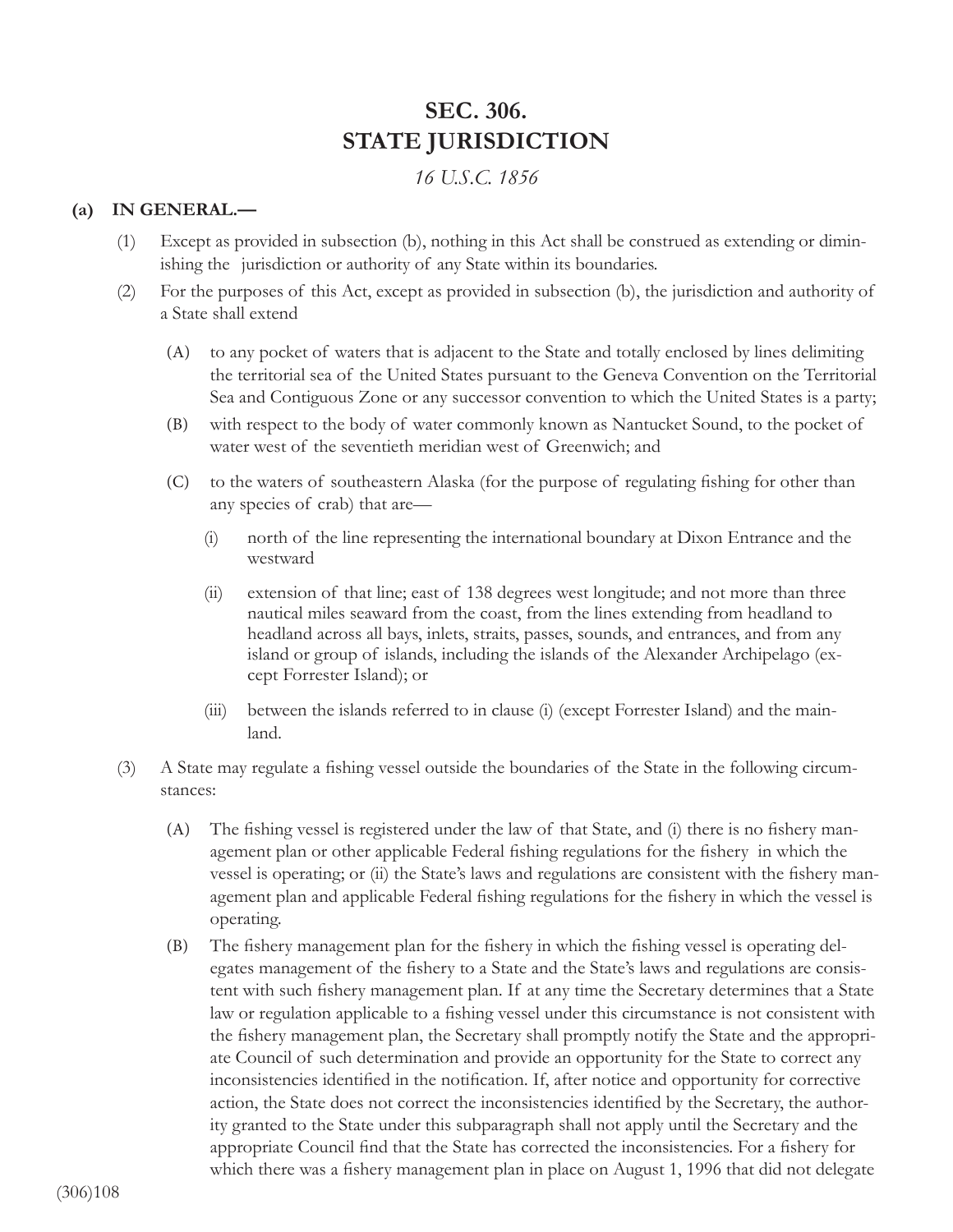management of the fishery to a State as of that date, the authority provided by this subparagraph applies only if the Council approves the delegation of management of the fishery to the State by a three-quarters majority vote of the voting members of the Council.

(C) The fishing vessel is not registered under the law of the State of Alaska and is operating in a fishery in the exclusive economic zone off Alaska for which there was is no fishery management plan in place on August 1, 1996,<sup>144</sup> and the Secretary and the North Pacific Council find that there is a legitimate inter est of the State of Alaska in the conservation and management of such fishery. The authority provided under this subparagraph shall terminate when a fishery management plan under this Act is approved and implemented for such fishery.<sup>145</sup>

### **(b) EXCEPTION.—**

- (1) If the Secretary finds, after notice and an opportunity for a hearing in accordance with section 554 of title 5, United States Code, that—
	- (A) the fishing in a fishery, which is covered by a fishery management plan implemented under this Act, is engaged in predominately within the exclusive economic zone and beyond such zone; and
	- (B) any State has taken any action, or omitted to take any action, the results of which will substantially and adversely affect the carrying out of such fishery management plan; the Secretary shall promptly notify such State and the appropriate Council of such finding and of his intention to regulate the applicable fishery within the boundaries of such State (other than its internal waters), pursuant to such fishery management plan and the regulations promulgated to implement such plan.
- (2) If the Secretary, pursuant to this subsection, assumes responsibility for the regulation of any fishery, the State involved may at any time thereafter apply to the Secretary for reinstatement of its authority over such fishery. If the Secretary finds that the reasons for which he assumed such regulation no longer prevail, he shall promptly terminate such regulation.
- (3) If the State involved requests that a hearing be held pursuant to paragraph (1), the Secretary shall conduct such hearing prior to taking any action under paragraph (1).
- (4) Notwithstanding section 3(11), for the purposes of managing the recreational sector of the Gulf of Mexico red snapper fishery, the seaward boundary of a coastal State in the Gulf of Mexico is a line 9 miles seaward from the baseline from which the territorial sea of the United States is measured.146

## **(c) EXCEPTION REGARDING FOREIGN FISH PROCESSING IN INTERNAL WATERS.—**

- $(1)$  A foreign fishing vessel may engage in fish processing within the internal waters of a State if, and only if—
	- (A) the vessel is qualified for purposes of this paragraph pursuant to paragraph  $(4)(C)$  or has received a permit under section 204(d);
	- (B) the owner or operator of the vessel applies to the Governor of the State for, and (subject to paragraph (2)) is granted, permission for the vessel to engage in such processing and the application specifies the species to be processed; and

<sup>144</sup> HR 200 and Huffman DD. page 45-46.

<sup>145</sup> HR 200 page 26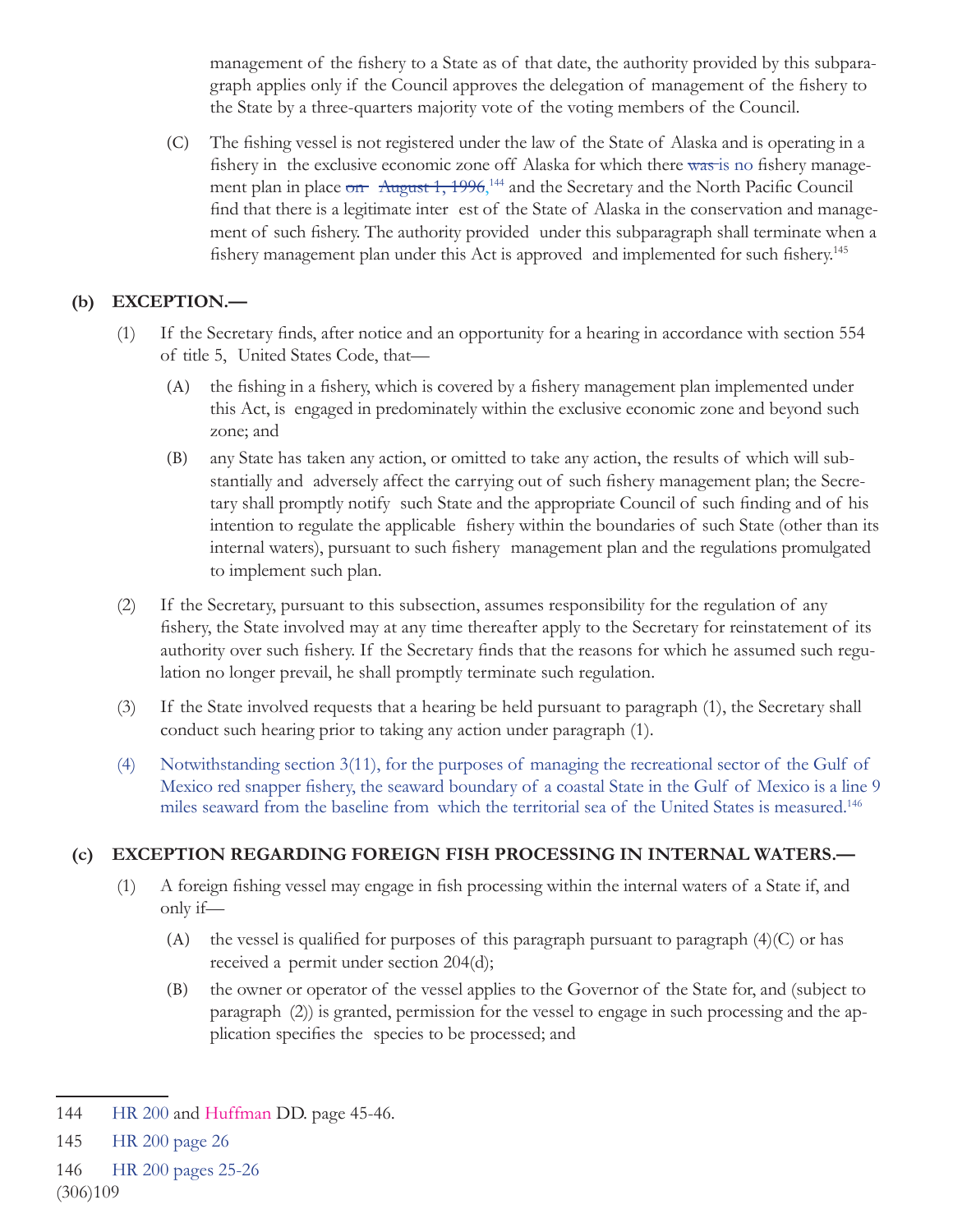(C) the owner or operator of the vessel submits reports on the tonnage of fish received from vessels of the United States and the locations from which such fish were harvested, in accordance with such procedures as the Secretary by regulation shall prescribe.

#### 1*6 U.S.C. 1856, 1856 note*

MSA §§ 306, 306 note

- (2) The Governor of a State may not grant permission for a foreign fishing vessel to engage in fish processing under paragraph (1)—
	- (A) for a fishery which occurs in the waters of more than one State or in the exclusive economic zone, except after—
		- (i) consulting with the appropriate Council and Marine Fisheries Commission, and
		- (ii) considering any comments received from the Governor of any other State where the fishery occurs; and
	- (B) if the Governor determines that fish processors within the State have adequate capacity, and will utilize such capacity, to process all of the United States harvested fish from the fishery concerned that are landed in the State.
- (3) Nothing in this subsection may be construed as relieving a foreign fishing vessel from the duty to comply with all applicable Federal and State laws while operating within the internal waters of a State incident to permission obtained under paragraph (1)(B).
- (4) For purposes of this subsection—
	- (A) The term "fish processing" includes, in addition to processing, the performance of any other activity relating to fishing, including, but not limited to, preparation, supply, storage, refrigeration, or transportation.
	- (B) The phrase "internal waters of a State" means all waters within the boundaries of a State except those seaward of the baseline from which the territorial sea is measured.
	- (C) A foreign fishing vessel shall be treated as qualified for purposes of paragraph (1) if the foreign nation under which it is flagged will be a party to (i) a governing international fishery agreement or (ii) a treaty described in section 201(b) of this Act (16 U.S.C. 1821(b)) during the time the vessel will engage in the fish processing for which permission is sought under paragraph (1)(B).

## *P.L. 109-479, sec. 302(e), MSA § 306 note 16 U.S.C. 1856 note*

*AUTHORITY OF STATES OF WASHINGTON, OREGON, AND CALIFORNIA TO MANAGE DUNGENESS CRAB FISHERY.*

- **(a) IN GENERAL—Subject to the provisions of this section and notwithstanding section 306(a) of the Magnuson-Stevens Fishery Conservation and Management Act (16 U.S.C. 1856(a)), each of the States of Washington, Oregon, and California may adopt and enforce State laws and regula**tions governing fishing and processing in the exclusive economic zone adjacent to that State in any Dungeness crab (Cancer magister) fishery for which there is no fishery management plan in effct **under that Act.**
- **(b) REQUIREMENTS FOR STATE MANAGEMENT—Any law or regulation adopted by a State**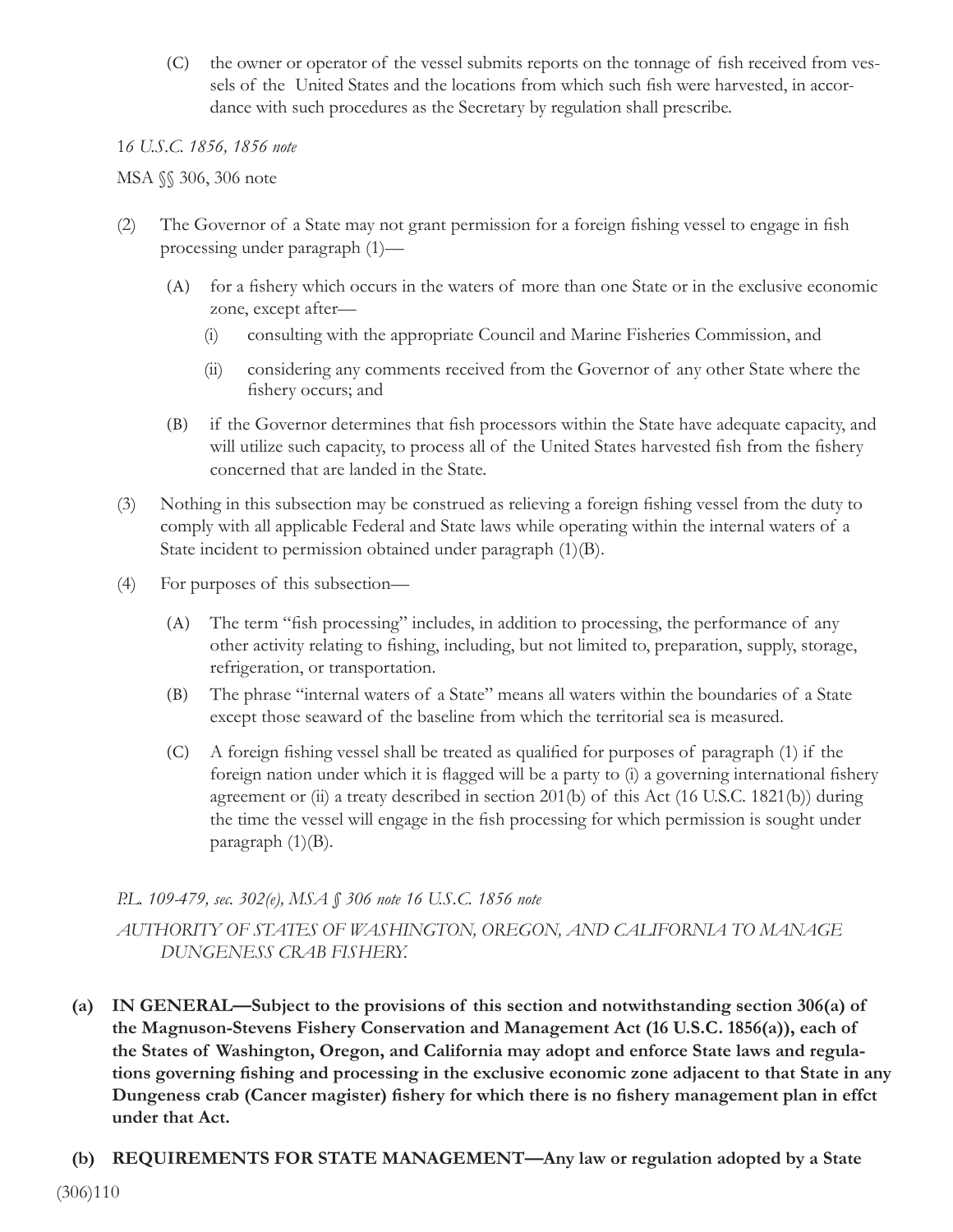#### under this section for a Dungeness crab fishery-

- $(1)$  except as provided in paragraph  $(2)$ , shall apply equally to vessels engaged in the fishery in the exclusive economic zone and vessels engaged in the fishery in the waters of the State, and without regard to the State that issued the permit under which a vessel is operating;
- (2) shall not apply to any fishing by a vessel in exercise of tribal treaty rights except as provided in United States v. Washington, D.C. No. CV-70-09213, United States District Court for the Western District of Washington; and
- (3) shall include any provisions necessary to implement tribal treaty rights pursuant to the decision in United States v. Washington, D.C. No. CV-70-09213.
- **(c) LIMITATION ON ENFORCEMENT OF STATE LIMITED ACCESS SYSTEMS—Any law of the State of Washington, Oregon, or California that establishes or implements a limited access**  system for a Dungeness crab fishery may not be enforced against a vessel that is otherwise legally fishing in the exclusive economic zone adjacent to that State and that is not registered under the **laws of that State, except a law regulating landings.**
- **(d) STATE PERMIT OR TREATY RIGHT REQUIRED—No vessel may harvest or process Dungeness crab in the exclusive economic zone adjacent to the State of Washington, Oregon, or California, except as authorized by a permit issued by any of those States or pursuant to any tribal treaty rights to Dungeness crab pursuant to the decision in United States v. Washington, D.C. No. CV-7009213.**
- **(e) STATE AUTHORITY OTHERWISE PRESERVED—Except as expressly provided in this section, nothing in this section reduces the authority of any State under the Magnuson-Stevens Fishery Conservation and Management Act (16**
- (f) U.S.C. 1801 et seq.) to regulate fishing, fish processing, or landing of fish.
- **(g) TERMINATION OF AUTHORITY—The authority of the States of Washington, Oregon, and**  California under this section with respect to a Dungeness crab fishery shall expire on the effective date of a fishery management plan for the fishery under the Magnuson-Stevens Fishery Conserva**tion and Management Act.**
- **(h) REPEAL—Section 112(d) of Public Law 104-297 (16 U.S.C. 1856 note) is repealed.**
- (i) DEFINITIONS—The definitions set forth in section 3 of the Magnuson-Stevens Fishery Conser**vation and Management Act (16 U.S.C. 1802) shall apply to this section.**
- **(j) SUNSET—This section shall have no force or effect on and after September 30, 2016.97**
- (k) Not later than December 31, 2001, and every 2 years thereafter, the Pacific State Marine Fisheries **Commission shall submit to the Committee on Commerce, Science, and Transportation of the Senate and the Committee on Resources of the House of Representatives a report on the status and**  management of the Dungeness Crab fishery located off the coasts of the States of Washington, **Oregon, and California, including—**
	- (1) stock status and trends throughout its range;
	- (2) a description of applicable research and scientific review processes used to determine stock status and trends; and
	- (3) measures implemented or planned that are designed to prevent or end overfishing in the fishery.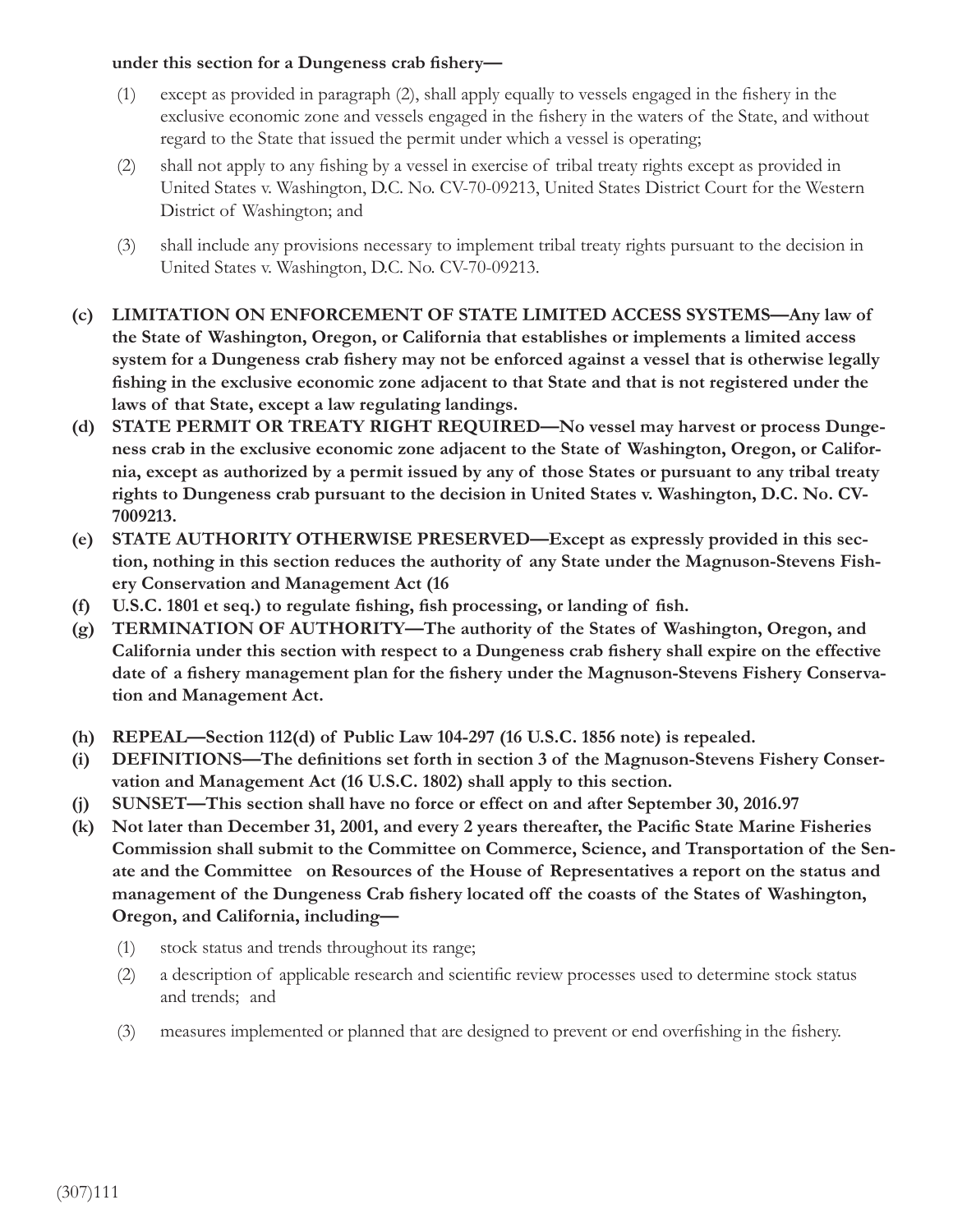# **SEC. 307. PROHIBITED ACTS**

## *16 U.S.C. 1857*

It is unlawful—

- (1) for any person—
	- (A) to violate any provision of this Act or any regulation or permit issued pursuant to this Act;
	- (B) to use any fishing vessel to engage in fishing after the revocation, or during the period of suspension, of an applicable permit issued pursuant to this Act;
	- (C) to violate any provision of, or regulation under, an applicable governing international fishery agreement entered into pursuant to section 201(c);
	- (D) to refuse to permit any officer authorized to enforce the provisions of this Act (as provided for in section 311) to board a fishing vessel subject to such person's control for the purposes of conducting any search or inspection in connection with the enforcement of this Act or any regulation, permit, or agreement referred to in subparagraph (A) or (C);
	- (E) to forcibly assault, resist, oppose, impede, intimidate, or interfere with any such authorized officer in the conduct of any search or inspection described in subparagraph  $(D)$ ;
	- (F) to resist a lawful arrest for any act prohibited by this section;
	- (G) to ship, transport, offer for sale, sell, purchase, import, export, or have custody, control, or possession of, any fish taken or retained in violation of this Act or any regulation, permit, or agreement referred to in subparagraph (A) or (C);
	- (H) to interfere with, delay, or prevent, by any means, the apprehension or arrest of another person, knowing that such other person has committed any act prohibited by this section;
	- (I) to knowingly and willfully submit to a Council, the Secretary, or the Governor of a State false information (including, but not limited to, false information regarding the capacity and extent to which a United States fish processor, on an annual basis, will process a portion of the optimum yield of a fishery that will be harvested by fishing vessels of the United States) regarding any matter that the Council, Secretary, or Governor is considering in the course of carrying out this Act;
	- (J) to ship, transport, offer for sale, sell, or purchase, in interstate or foreign commerce, any whole live lobster of the species Homarus americanus, that—
		- (i) is smaller than the minimum possession size in effect at the time under the American Lobster Fishery Management Plan, as implemented by regulations published in part 649 of title 50, Code of Federal Regulations, or any successor to that plan implemented under this title, or in the absence of any such plan, is smaller than the minimum possession size in effect at the time under a coastal fishery management plan for American lobster adopted by the Atlantic States Marine Fisheries Commission under the Atlantic Coastal Fisheries Cooperative Management Act (16 U.S.C. 5101 et seq.);
		- (ii) is bearing eggs attached to its abdominal appendages; or
		- (iii) bears evidence of the forcible removal of extruded eggs from its abdominal appendages;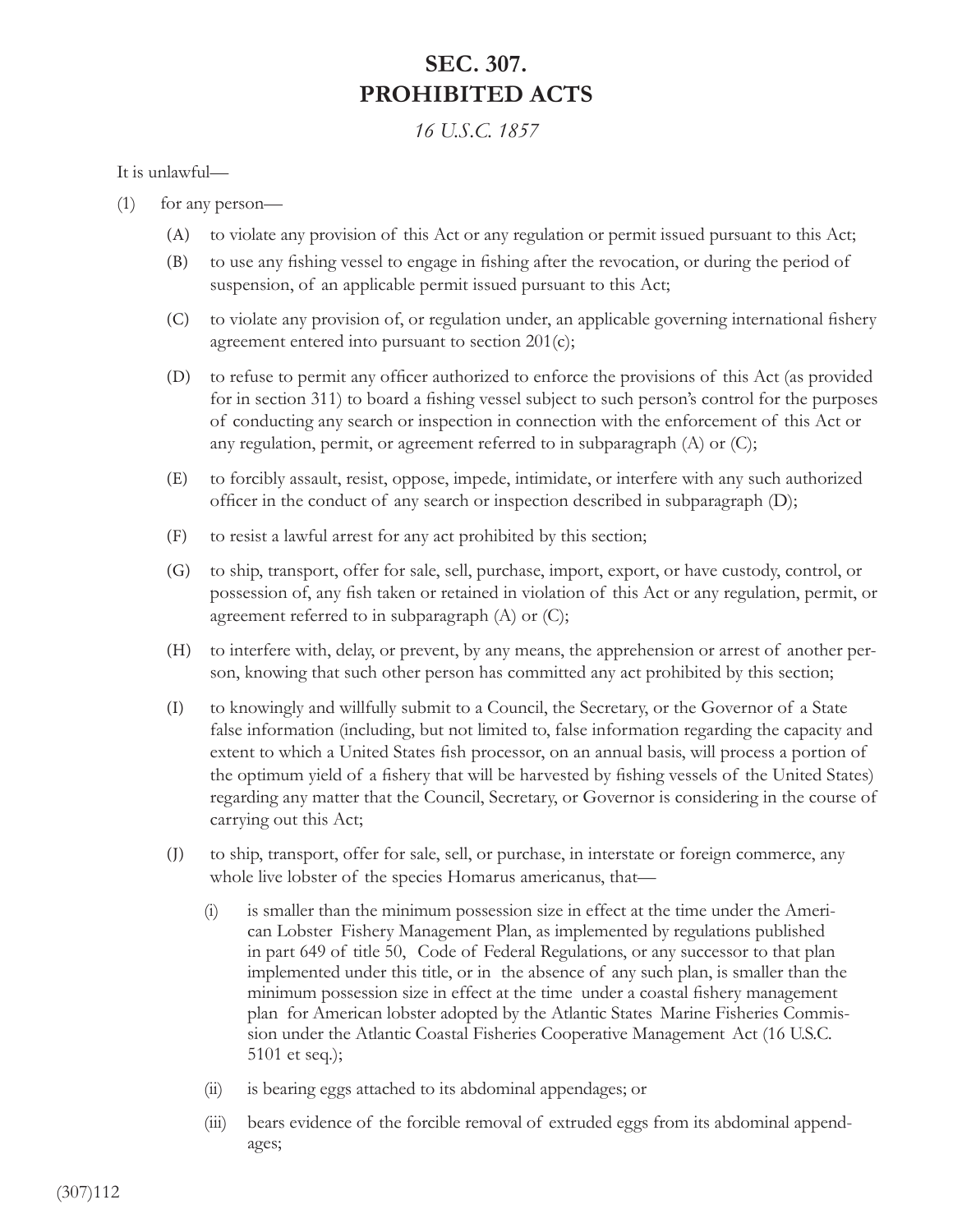- (K) to to [sic] steal or attempt to steal or to negligently and without authorization remove, damage, or tamper with—
	- (i) fi shing gear owned by another person, which is located in the exclusive economic zone [or special areas]\*, or
	- $(ii)$  fish contained in such fishing gear;
- (L) to forcibly assault, resist, oppose, impede, intimidate, sexually harass, bribe, or interfere with any observer on a vessel under this Act, or any data collector employed by the National Marine Fisheries Service or under contract to any person to carry out responsibilities under this Act;
- (M) to engage in large-scale driftnet fishing that is subject to the jurisdiction of the United States, including use of a fishing vessel of the United States to engage in such fishing beyond the exclusive economic zone of any nation;
- (N) to strip pollock of its roe and discard the flesh of the pollock;
- (O) to knowingly and willfully fail to disclose, or to falsely disclose, any financial interest as required under section 302(j), or to knowingly vote on a Council decision in violation of section  $302(j)(7)(A);$

(P)

- $(i)$  to remove any of the fins of a shark (including the tail) and discard the carcass of the shark at sea;
- (ii) to have custody, control, or possession of any such fin aboard a fishing vessel without the corresponding carcass; or
- $(iii)$  to land any such fin without the corresponding carcass;
- (Q) to import, export, transport, sell, receive, acquire, or purchase in interstate or foreign commerce any fish taken, possessed, transported, or sold in violation of any foreign law or regulation; or
- (R) to knowingly and willfully make or submit any incomplete, invalid, or false record, account, or label for, or any false identification of, any fish or fish product (including false identification of the species, harvesting vessel or nation, or the date or location where harvested) that has been or is intended to be imported, exported, transported, sold, offered for sale, purchased, or received in interstate or foreign commerce, except where such making or submission is prohibited under subparagraph  $(I)$ ; or <sup>147</sup>
- (S) [FORMERLY R] to use any fishing vessel to engage in fishing in Federal or State waters, or on the high seas or in the waters of another country, after the Secretary has made a payment to the owner of that fishing vessel under section  $312(b)(2)$ .

For the purposes of subparagraph  $(P)$  there is a rebuttable presumption that any shark fins landed from a fishing vessel or found on board a fishing vessel were taken, held, or landed in violation of subparagraph (P) if the total weight of shark fins landed or found on board exceeds 5 percent of the total weight of shark carcasses landed or found on board.

(2) for any vessel other than a vessel of the United States, and for the owner or operator of any vessel other than a vessel of the United States, to engage—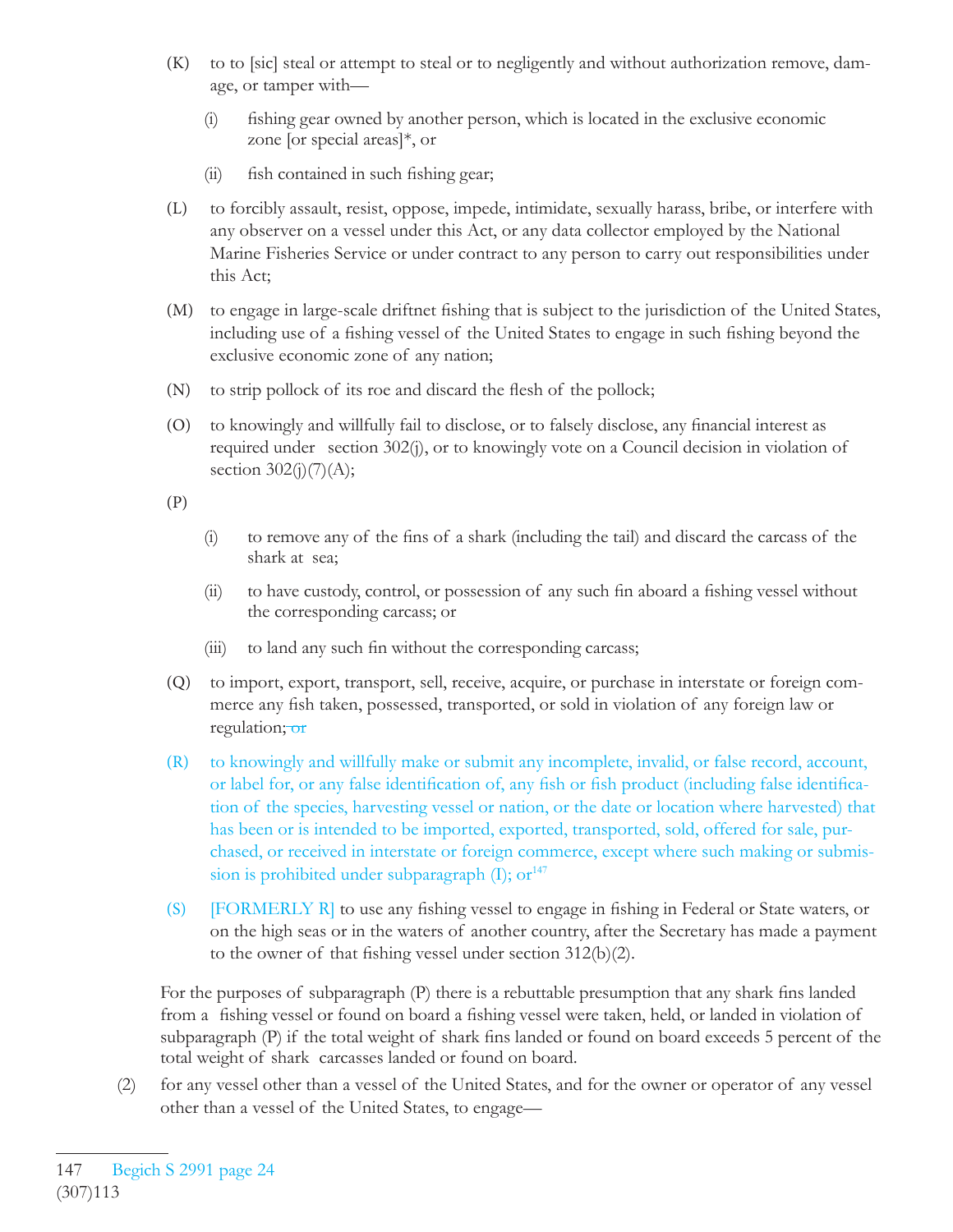- $(A)$  in fishing within the boundaries of any State, except—
	- (i) recreational fishing permitted under section  $201(i)$ ;
	- (ii) fish processing permitted under section  $306(c)$ ; or
	- (iii) transshipment at sea of fish or fish products within the boundaries of any State in accordance with a permit approved under section 204(d);
- (B) in fishing, except recreational fishing permitted under section  $201(i)$ , within the exclusive economic zone, or for any anadromous species or Continental Shelf fishery resources beyond such zone [or areas]\*, unless such fishing is authorized by, and conducted in accordance with, a valid and applicable permit issued pursuant to section 204(b), (c) or (d); or
- (C) except as permitted under section  $306(c)$ , in fish processing (as defined in paragraph  $(4)(A)$ of such section) within the internal waters of a State (as defined in paragraph  $(4)(B)$  of such section);
- (3) for any vessel of the United States, and for the owner or operator of any vessel of the United States, to transfer at sea directly or indirectly, or attempt to so transfer at sea, any United States harvested fish to any foreign fishing vessel, while such foreign vessel is within the exclusive economic zone [or special areas] $*$  or within the boundaries of any State except to the extent that the foreign fishing vessel has been permitted under section  $204(d)$  or section  $306(c)$  to receive such fish;
- (4) for any fishing vessel other than a vessel of the United States to operate, and for the owner or operator of a fishing vessel other than a vessel of the United States to operate such vessel, in the exclusive economic zone [or special areas]\* or within the boundaries of any State, if—
	- (A) all fishing gear on the vessel is not stored below deck or in an area where it is not normally used, and not readily available, for fishing; or
	- (B) all fishing gear on the vessel which is not so stored is not secured and covered so as to render it unusable for fishing;

unless such vessel is authorized to engage in fishing in the area in which the vessel is operating; and

(5) for any vessel of the United States, and for the owner or operator of any vessel of the United States, to engage in fishing in the waters of a foreign nation in a manner that violates an international fishery agreement between that nation and the United States that has been subject to Congressional oversight in the manner described in section 203, or any regulations issued to implement such an agreement; except that the binding provisions of such agreement and implementing regulations shall have been published in the Federal Register prior to such violation.

## **SEC. 308. CIVIL PENALTIES AND PERMIT SANCTIONS**

## *16 U.S.C. 1858*

 **(a) ASSESSMENT OF PENALTY.—Any person who is found by the Secretary, after notice and an opportunity for a hearing in accordance with section 554 of title 5, United States Code, to have committed an act prohibited by section 307 shall be liable to the United States for a civil penalty. The amount of the civil penalty shall not exceed \$100,000 \$180,000148 for each violation. Each day of a continuing violation shall constitute a separate offense. The amount of such civil penalty shall**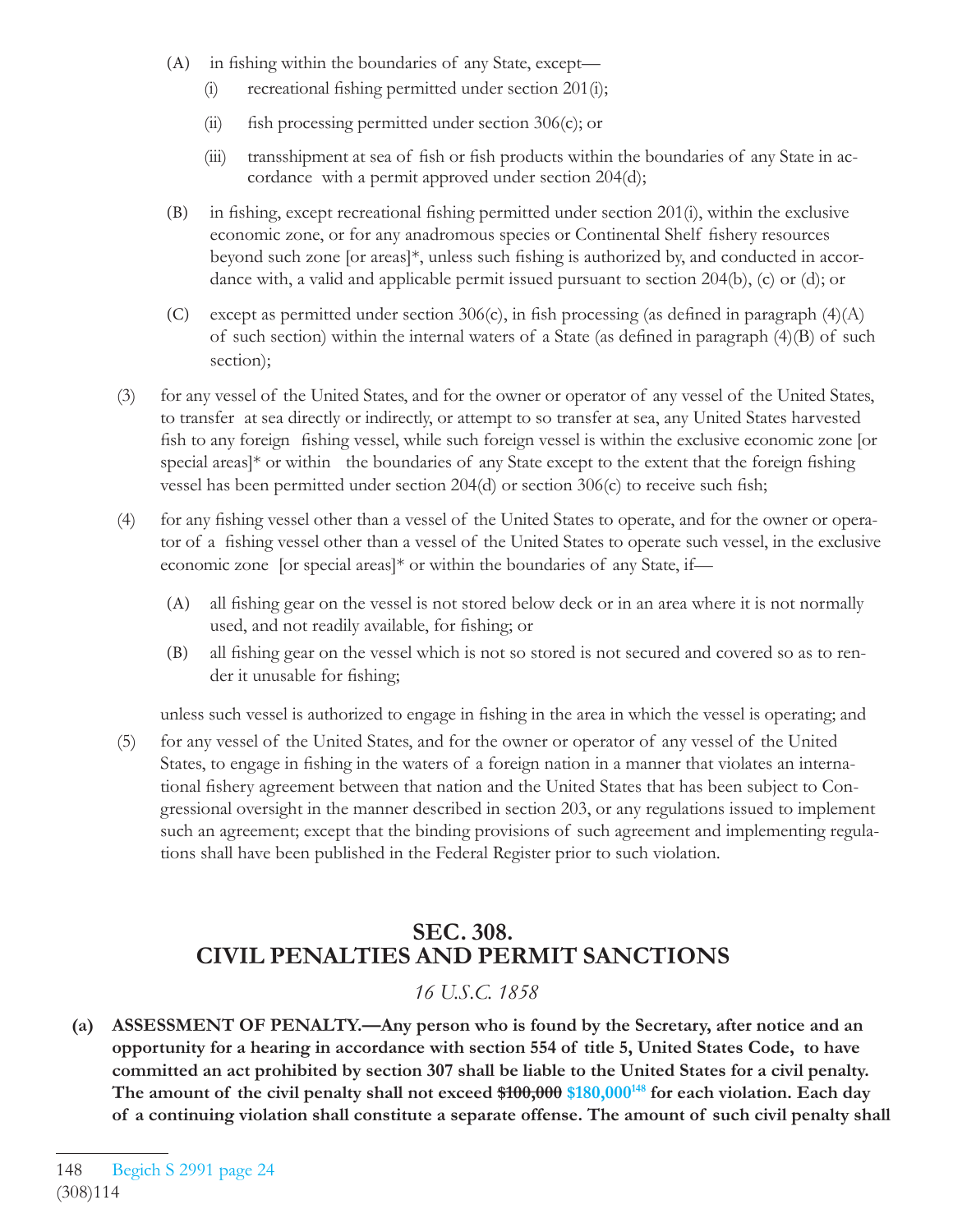**be assessed by the Secretary, or his designee, by written notice. In determining the amount of such penalty, the Secretary shall take into account the nature, circumstances, extent, and gravity of the prohibited acts committed and, with respect to the violator, the degree of culpability, any history of prior offenses, and such other matters as justice may require. In assessing such penalty the Secretary may also consider any information provided by the violator relating to the ability of the violator to pay, Provided, That the information is served on the Secretary at least 30 days prior to an administrative hearing.**

- **(b) REVIEW OF CIVIL PENALTY.—Any person against whom a civil penalty is assessed under subsection (a) or against whom a permit sanction is imposed under subsection (g) (other than a per**mit suspension for nonpayment of penalty or fine) may obtain review thereof in the United States district court for the appropriate district by filing a complaint against the Secretary in such court within 30 days from the date of such order. The Secretary shall promptly file in such court a certified copy of the record upon which such violation was found or such penalty imposed, as provided in section 2112 of title 28, United States Code. The findings and order of the Secretary shall be set **aside by such court if they are not found to be supported by substantial evidence, as provided in section 706(2) of title 5, United States Code.**
- **(c) ACTION UPON FAILURE TO PAY ASSESSMENT.—If any person fails to pay an assessment of**  a civil penalty after it has become a final and unappealable order, or after the appropriate court has entered final judgment in favor of the Secretary, the Secretary shall refer the matter to the Attorney **General of the United States, who shall recover the amount assessed in any appropriate district**  court of the United States. In such action, the validity and appropriateness of the final order im**posing the civil penalty shall not be subject to review.**
- (d) IN REM JURISDICTION.—A fishing vessel (including its fishing gear, furniture, appurtenances, **stores, and cargo) used in the commission of an act prohibited by section 307 shall be liable in rem for any civil penalty assessed for such violation under section 308 and may be proceeded against in any district court of the United States having jurisdiction thereof. Such penalty shall constitute a maritime lien on such vessel which may be recovered in an action in rem in the district court of the United States having jurisdiction over the vessel.**
- **(e) COMPROMISE OR OTHER ACTION BY SECRETARY.—The Secretary may compromise, modify, or remit, with or without conditions, any civil penalty which is subject to imposition or which has been imposed under this section.**
- **(f) SUBPOENAS.—For the purposes of conducting any hearing under this section, or investigation of a violation of this Act,149 the Secretary may issue subpoenas for the attendance and testimony of witnesses and the production of relevant papers, books, and documents, and may administer oaths. Witnesses summoned shall be paid the same fees and mileage that are paid to witnesses in the courts of the United States. In case of contempt or refusal to obey a subpoena served upon any person pursuant to this subsection, the district court of the United States for any district in which such person is found, resides, or transacts business, upon application by the United States and after notice to such person, shall have jurisdiction to issue an order requiring such person to appear and give testimony before the Secretary or to appear and produce documents before the Secretary, or both, and any failure to obey such order of the court may be punished by such court as a contempt thereof.**

#### **(g) PERMIT SANCTIONS.—**

(1) In any case in which (A) a vessel has been used in the commission of an act prohibited under section 307, (B) the owner or operator of a vessel or any other person who has been issued or has applied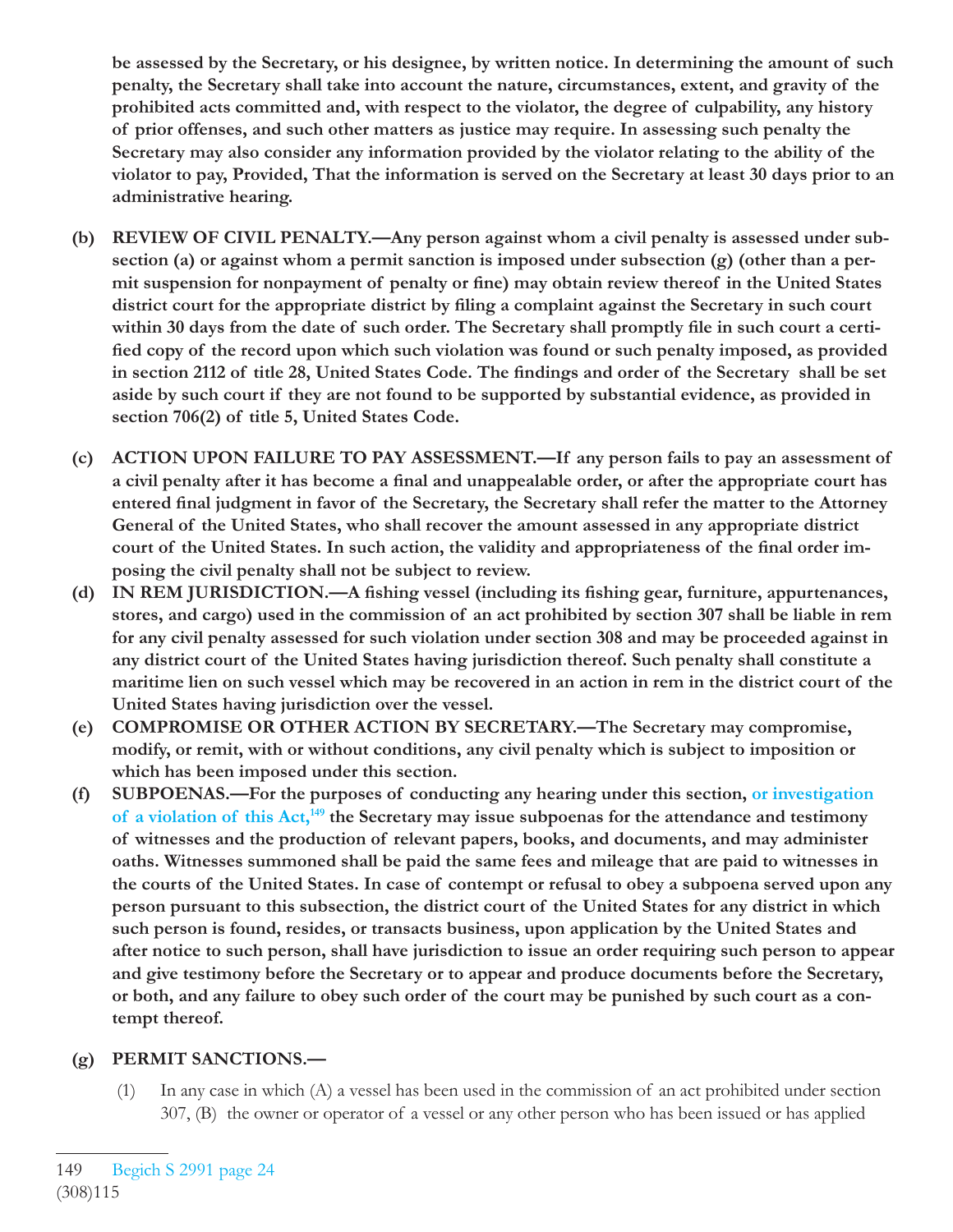for a permit under this Act has acted in violation of section 307, (C) any amount in settlement of a civil forfeiture imposed on

- (2) a vessel or other property, or any civil penalty or criminal fine imposed on a vessel or owner or operator of a vessel or any other person who has been issued or has applied for a permit under any marine resource law enforced by the Secretary has not been paid and is overdue, or (D) any payment required for observer services provided to or contracted by an owner or operator who has been issued a permit or applied for a permit under any marine resource law administered by the Secretary has not been paid and is overdue, the Secretary may—
	- (i) revoke any permit issued with respect to such vessel or person, with or without prejudice to the issuance of subsequent permits;
	- (ii) suspend such permit for a period of time considered by the Secretary to be appropriate;
	- (iii) deny such permit; or
	- (iv) impose additional conditions and restrictions on any permit issued to or applied for by such vessel or person under this Act and, with respect to foreign fishing vessels, on the approved application of the foreign nation involved and on any permit issued under that application.
- (3) In imposing a sanction under this subsection, the Secretary shall take into account—
	- (A) the nature, circumstances, extent, and gravity of the prohibited acts for which the sanction is imposed; and
	- (B) with respect to the violator, the degree of culpability, any history of prior offenses, and such other matters as justice may require.
- (4) Transfer of ownership of a vessel, by sale or otherwise, shall not extinguish any permit sanction that is in effect or is pending at the time of transfer of ownership. Before executing the transfer of ownership of a vessel, by sale or otherwise, the owner shall disclose in writing to the prospective transferee the existence of any permit sanction that will be in effect or pending with respect to the vessel at the time of the transfer.
- (5) In the case of any permit that is suspended under this subsection for nonpayment of a civil penalty or criminal fine, the Secretary shall reinstate the permit upon payment of the penalty or fine and interest thereon at the prevailing rate.
- (6) No sanctions shall be imposed under this subsection unless there has been prior opportunity for a hearing on the facts underlying the violation for which the sanction is imposed, either in conjunction with a civil penalty proceeding under this section or otherwise.

# **SEC. 309. CRIMINAL OFFENSES**

#### *16 U.S.C. 1859*

- **(a) OFFENSES.—A person is guilty of an offense if he commits any act prohibited by—** 
	- (1) section 307(1)(D), (E), (F), (H), (I), or (L); or
	- (2) section 307(2).

#### (b) PUNISHMENT.—Any offense described in subsection (a)(1) is punishable by a fine of not more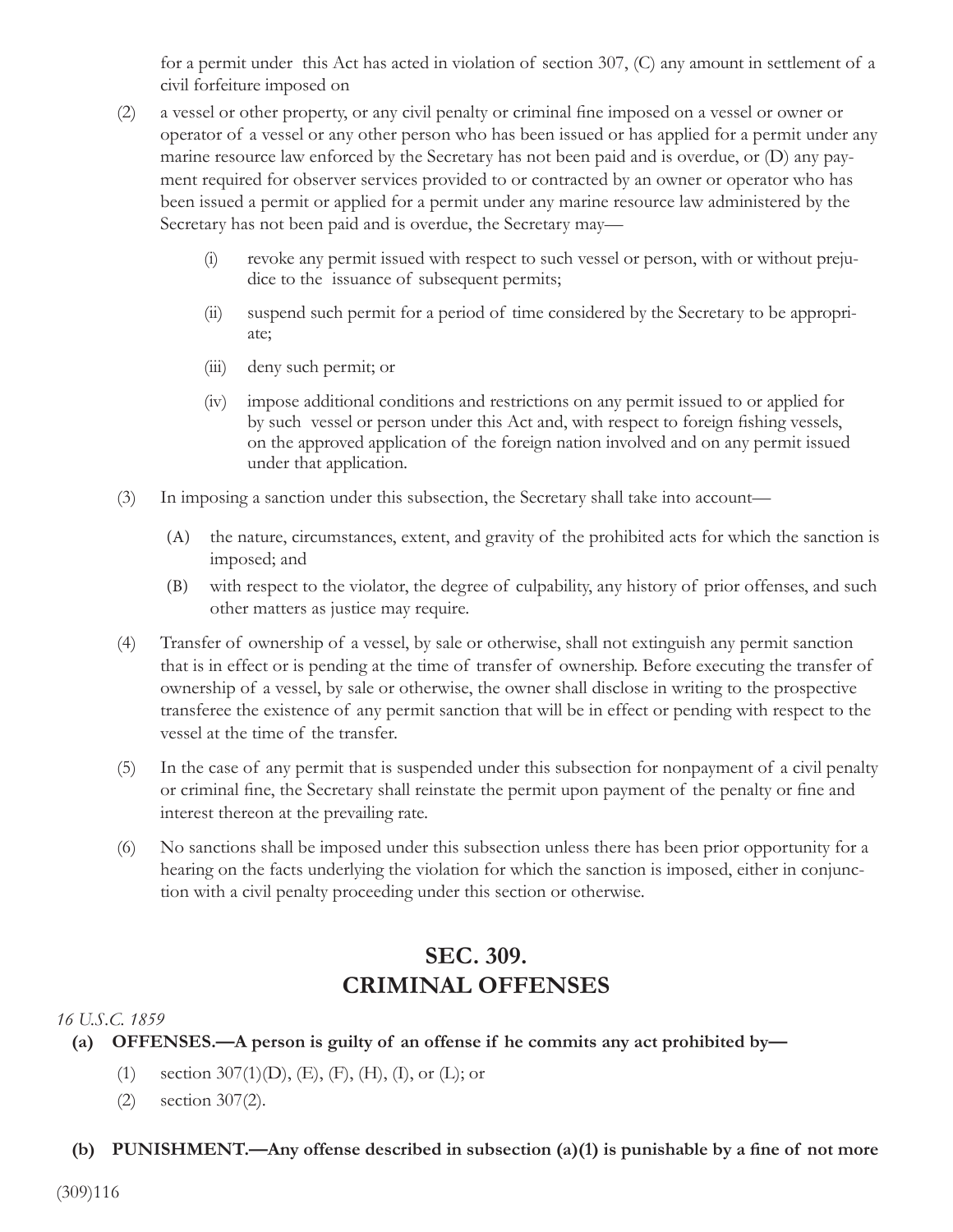**than \$100,000, \$180,000150, or imprisonment for not more than 6 months, or both; except that if in the commission of any such offense the person uses a dangerous weapon, engages in conduct that**  causes bodily injury to any observer described in section  $307(1)(L)$  or any officer authorized to enforce the provisions of this Act (as provided for in section 311), or places any such observer or officer in fear of imminent bodily injury, the offense is punishable by a fine of not more than \$200,000, **or imprisonment for not more than 10 years, or both. Any offense described in subsection (a)(2) is**  punishable by a fine of not more than  $200,000$  \$360,000.

 **(c) JURISDICTION.—There is Federal jurisdiction over any offense described in this section.**

## **SEC. 310. CIVIL FORFEITURES**

### *16 U.S.C. 1860*

- (a) IN GENERAL.—Any fishing vessel (including its fishing gear, furniture, appurtenances, stores, and cargo) used, and any fish (or the fair market value thereof) taken or retained, in any manner, **in connection with or as a result of the commission of any act prohibited by section 307 (other**  than any act for which the issuance of a citation under section 311(c) is sufficient sanction) shall be subject to forfeiture to the United States. All or part of such vessel may, and all such fish (or the fair **market value thereof) shall, be forfeited to the United States pursuant to a civil proceeding under this section.**
- **(b) JURISDICTION OF DISTRICT COURTS.—Any district court of the United States which has**  jurisdiction under section 311<del>(d)</del>(e)<sup>151</sup> shall have jurisdiction, upon application by the Attorney Gen**eral on behalf of the United States, to order any forfeiture authorized under subsection (a) and any action provided for under subsection (d).**
- **(c) JUDGMENT.—If a judgment is entered for the United States in a civil forfeiture proceeding under this section, the Attorney General may seize any property or other interest declared forfeited to the United States, which has not previously been seized pursuant to this Act or for which security has not previously been obtained under subsection (d). The provisions of the customs laws relating to—**
	- (1) the seizure, forfeiture, and condemnation of property for violation of the customs law;
	- (2) the disposition of such property or the proceeds from the sale thereof; and
	- (3) the remission or mitigation of any such forfeiture; shall apply to seizures and forfeitures incurred, or alleged to have been incurred, under the provisions of this Act, unless such provisions are inconsistent with the purposes, policy, and provisions of this Act. The duties and powers imposed upon the Commissioner of Customs or other persons under such provisions shall, with respect to this Act, be performed by officers or other persons designated for such purpose by the Secretary.

#### **(d) PROCEDURE.—**

 $(1)$  Any officer authorized to serve any process in rem which is issued by a court having jurisdiction under section  $311(e)$  shall—

<sup>150</sup> Begich S 2991 page 25

<sup>(310)117</sup> 151 Begich S 2991 page 29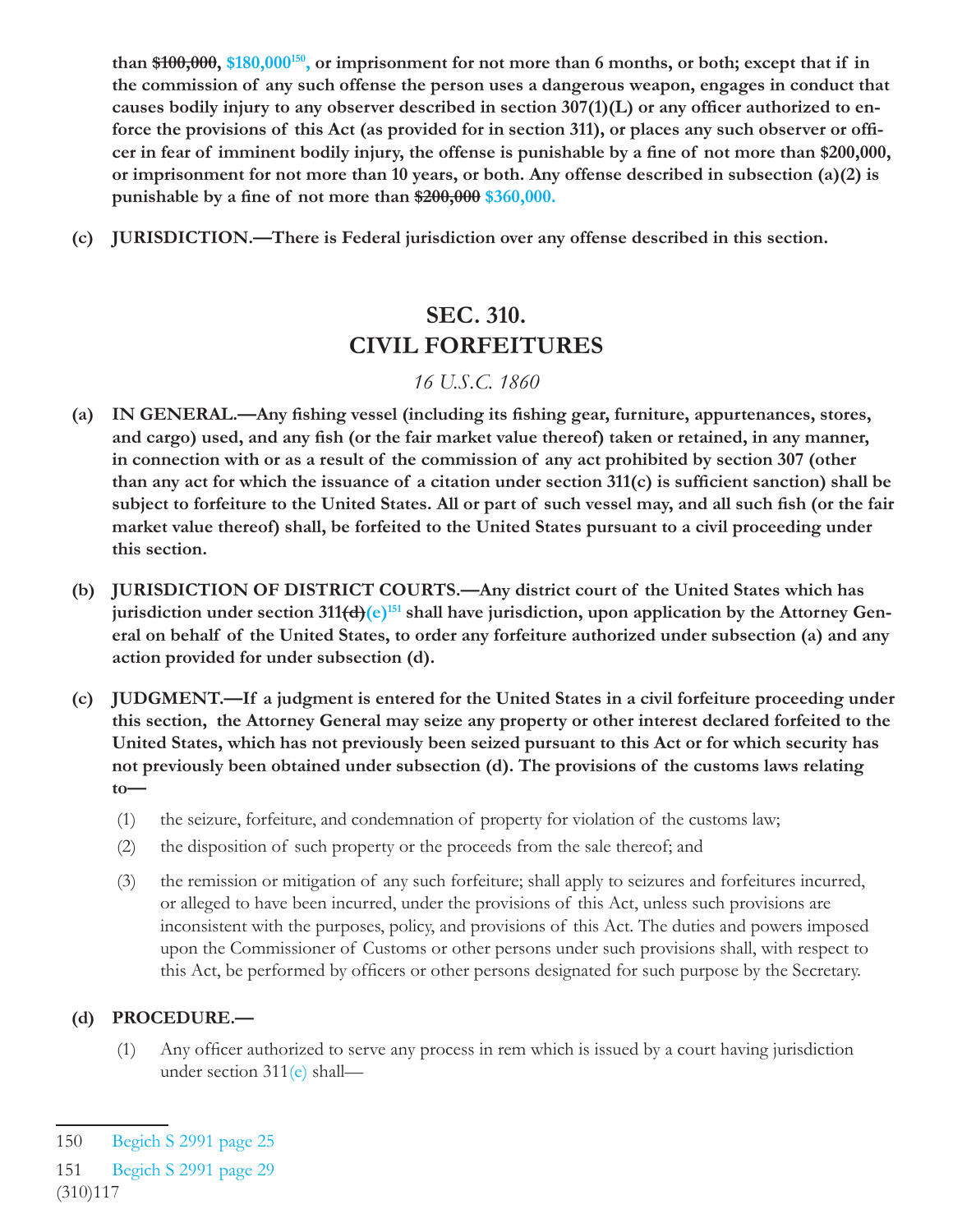- (A) stay the execution of such process; or
- (B) discharge any fish seized pursuant to such process; upon the receipt of a satisfactory bond or other security from any person claiming such property. Such bond or other security shall be conditioned upon such person (i) delivering such property to the appropriate court upon order thereof, without any impairment of its value, or (ii) paying the monetary value of such property pursuant to an order of such court. Judgment shall be recoverable on such bond or other security against both the principal and any sureties in the event that any condition thereof is breached, as determined by such court. Nothing in this paragraph may be construed to require the Secretary, except in the Secretary's discretion or pursuant to the order of a court under section  $311(\text{d})(e)$ , to release on bond any seized fish or other property or the proceeds from the sale thereof.
- $(2)$  Any fish seized pursuant to this Act may be sold, subject to the approval and direction of the appropriate court, for not less than the fair market value thereof. The proceeds of any such sale shall be deposited with such court pending the disposition of the matter involved.

#### **(e) REBUTTABLE PRESUMPTION.—**

- $(1)$  For purposes of this section, it shall be a rebuttable presumption that all fish found on board a fishing vessel which is seized in connection with an act prohibited by section 307 were taken and retained in violation of this Act.
- $(2)$  For purposes of this Act, it shall be a rebuttable presumption that any fish of a species which spawns in fresh or estuarine waters and migrates to ocean waters that is found on board a vessel is of United States origin
- (3) if the vessel is within the migratory range of the species during that part of the year to which the migratory range applies.
- (4) For purposes of this Act, it shall be a rebuttable presumption that any vessel that is shoreward of the outer boundary of the exclusive economic zone of the United States or beyond the exclusive economic zone of any nation, and that has gear on board that is capable of use for large-scale driftnet fishing, is engaged in such fishing.

## **SEC. 311. ENFORCEMENT**

#### *16 U.S.C. 1861*

 **(a) RESPONSIBILITY.—The provisions of this Act shall be enforced by the Secretary and the Secretary of the department in which the Coast Guard is operating. Such Secretaries may, by agreement, on a reimbursable basis or otherwise, utilize the personnel, services, equipment (including aircraft and vessels), and facilities of any other Federal agency, including all elements of the Department of Defense, and of any State agency, in the performance of such duties.**

#### **(b) POWERS OF AUTHORIZED OFFICERS.—**

- $(1)$  Any officer who is authorized (by the Secretary, the Secretary of the department in which the Coast Guard is operating, or the head of any Federal or State agency which has entered into an agreement with such Secretaries under subsection (a)) to enforce the provisions of this Act may—
	- (A) with or without a warrant or other process—
		- (i) arrest any person, if he has reasonable cause to believe that such person has committed an act prohibited by section 307;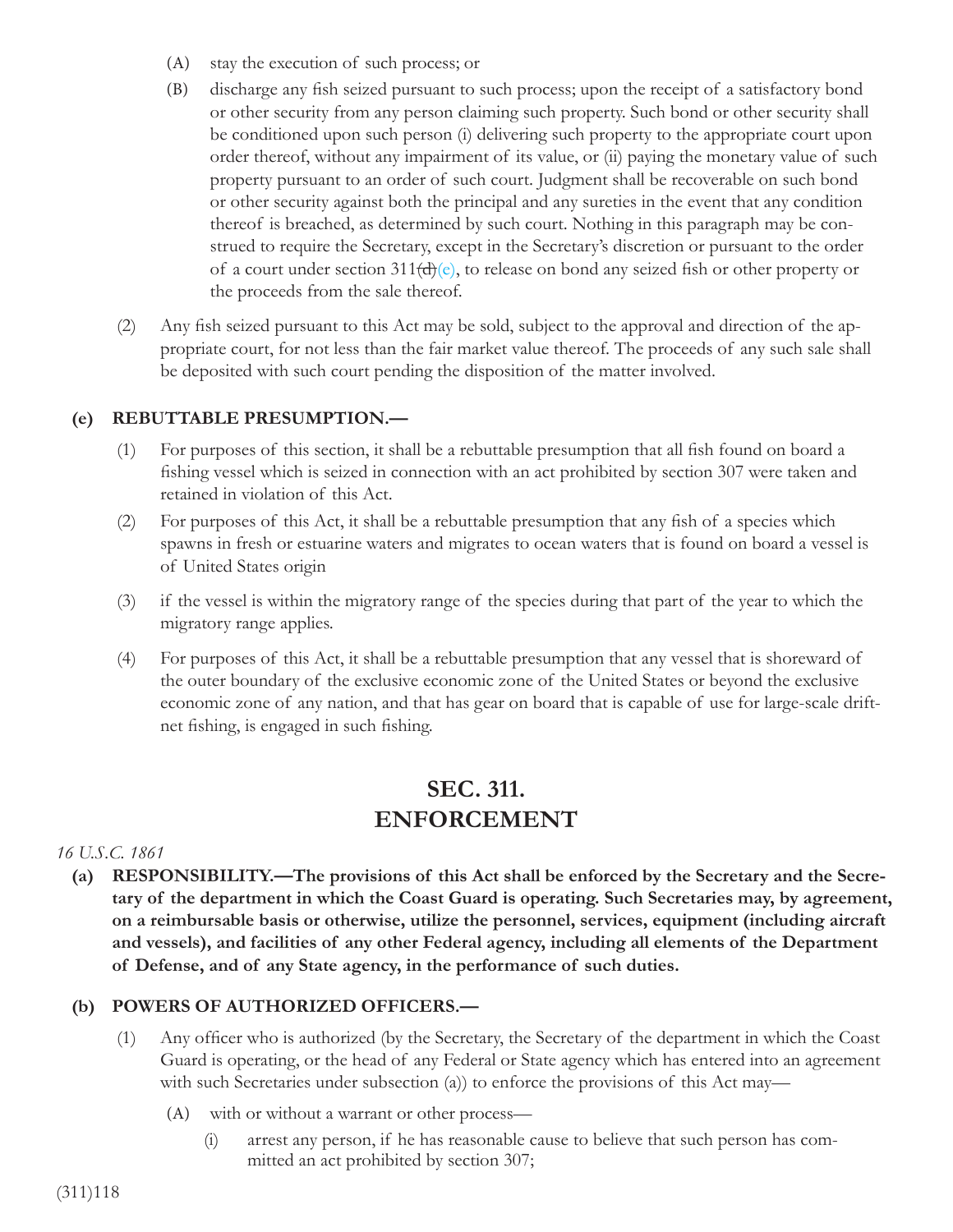- (ii) board, and search or inspect, any fishing vessel which is subject to the provisions of this Act;
- (iii) seize any fishing vessel (together with its fishing gear, furniture, appurtenances, stores, and cargo) used or employed in, or with respect to which it reasonably appears that such vessel was used or employed in, the violation of any provision of this Act;
- (iv) seize any fish (wherever found) taken or retained in violation of any provision of this Act;
- (v) seize any other evidence related to any violation of any provision of this Act; and
- (vi) access, directly or indirectly, for enforcement purposes any data or information required to be provided under this title or regulations under this title, including data from vessel monitoring systems, satellite-based maritime distress and safety systems, or any similar system, subject to the confidentiality provisions of section 402;
- (B) execute any warrant or other process issued by any court of competent jurisdiction; and
- (C) exercise any other lawful authority.
- (2) Subject to the direction of the Secretary, a person charged with law enforcement responsibilities by the Secretary who is performing a duty related to enforcement of a law regarding fisheries or other marine resources may make an arrest without a warrant for an offense against the United States committed in his presence, or for a felony cognizable under the laws of the United States, if he has reasonable grounds to believe that the person to be arrested has committed or is committing a felony. The arrest authority described in the preceding sentence may be conferred upon an officer or employee of a State agency, subject to such conditions and restrictions as are set forth by agreement between the State agency, the Secretary, and, with respect to enforcement operations within the exclusive economic zone [and special areas]\*, the Secretary of the department in which the Coast Guard is operating.
- (c) ISSUANCE OF CITATIONS.—If any officer authorized to enforce the provisions of this Act (as provided for in this section) finds that a fishing vessel is operating or has been operated in violation of any provision of this Act, such officer may, in accordance with regulations issued jointly by the **Secretary and the Secretary of the department in which the Coast Guard is operating, issue a citation to the owner or operator of such vessel in lieu of proceeding under subsection (b). If a permit**  has been issued pursuant to this Act for such vessel, such officer shall note the issuance of any cita**tion under this subsection, including the date thereof and the reason therefor, on the permit. The Secretary shall maintain a record of all citations issued pursuant to this subsection.**

#### (d) ADMINISTRATIVE ADJUDICATION.—

- (1) IN GENERAL.—Notwithstanding section 559 of title 5, United States Code, with respect to any marine resource conservation law or regulation administered by the Secretary acting through the National Oceanic and Atmospheric Administration, all adjudicatory functions that are required by chapter 5 of title 5, United States Code to be performed by an administrative law judge may be performed by another Federal agency on a reimbursable basis.
- (2) DETAILS.—If another Federal agency performing adjudicatory functions under paragraph (1 requires the detail of an administrative law judge to perform any of these functions, such Federal agency may request temporary or occasional assistance from the Office of Personnel Management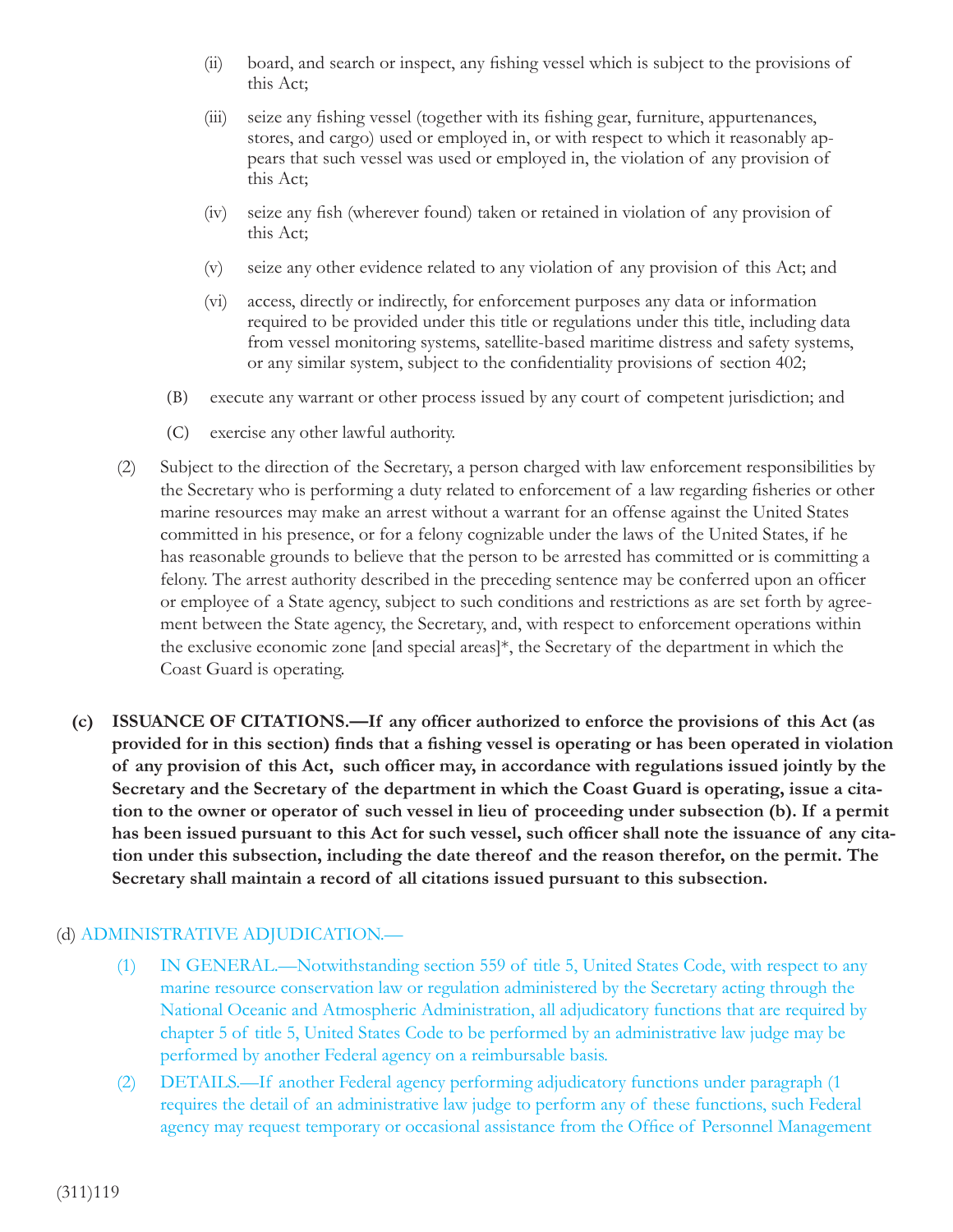under section 3344 of title 5, United States Code.<sup>152</sup>

- **(d) JURISDICTION OF COURTS.—(1) IN GENERAL—The district courts of the United States shall have exclusive jurisdiction over any case or controversy arising under the provisions of this**  Act. In the case of Guam or any possession of the United States in the Pacific Ocean, the appro**priate court is the United States District Court for the District of Guam, except that in the case of American Samoa, the appropriate court is the United States District Court for the District of Hawaii, and except that in the case of the Northern Mariana Islands, the appropriate court is the United States District Court for the District of the Northern Mariana Islands. Any such court may, at any time—**
	- (A) enter restraining orders or prohibitions;
	- (B) issue warrants, process in rem, or other process;
	- (C) prescribe and accept satisfactory bonds or other security; and
	- (D) take such other actions as are in the interest of justice.

(2) HAWAII AND PACIFIC INSULAR AREAS.—In the case of Hawaii or any possession of the United States in the Pacific Ocean, the appropriate court is the United States District Court for the District of Hawaii, except that—

- (A) in the case of Guam and Wake Island, the appropriate court is the United States District Court for the District of Guam; and
- (B) in the case of the Northern Mariana Islands, the appropriate court is the United States district Court for the District of the Northern Mariana Islands.<sup>153</sup>

### **(e) PAYMENT OF STORAGE, CARE, AND OTHER COSTS.—**

- (1) Notwithstanding any other provision of law, IN GENERAL.—Except as otherwise required under section 204(e)(8), the Secretary or the Secretary of the Treasury may pay from sums received as fines, penalties, and forfeitures of property for violations of any provisions of this Act or of any other marine resource law enforced by the Secretary, including the Lacey Act Amendments of 1981 (16 U.S.C. 3371 et seq.)—
	- (A) the reasonable and necessary costs incurred in providing temporary storage, care, and maintenance of seized fish or other property pending disposition of any civil or criminal proceeding alleging a violation of any provision of this Act or any other marine resource law enforced by the Secretary with respect to that fish or other property;
	- (B) a reward of not less than 20 percent of the penalty collected or \$20,000, whichever is the lesser amount, to any person who furnishes information which leads to an arrest, conviction, civil penalty assessment, or forfeiture of property for any violation of any provision of this Act or any other fishery resource law enforced by the Secretary;
	- (C) any expenses directly related to investigations and civil or criminal enforcement proceedings, including any necessary expenses for equipment, training, travel, witnesses, and contracting services directly related to such investigations or proceedings;
	- (D) any valid liens or mortgages against any property that has been forfeited;
	- (E) claims of parties in interest to property disposed of under section 612(b) of the Tariff Act of 1930 (19 U.S.C. 1612(b)), as made applicable by section  $310(c)$  of this Act or by any other

<sup>152</sup> Begich S 2991 page 28

<sup>(311)120</sup> 153 Begich S 2991 page 25-26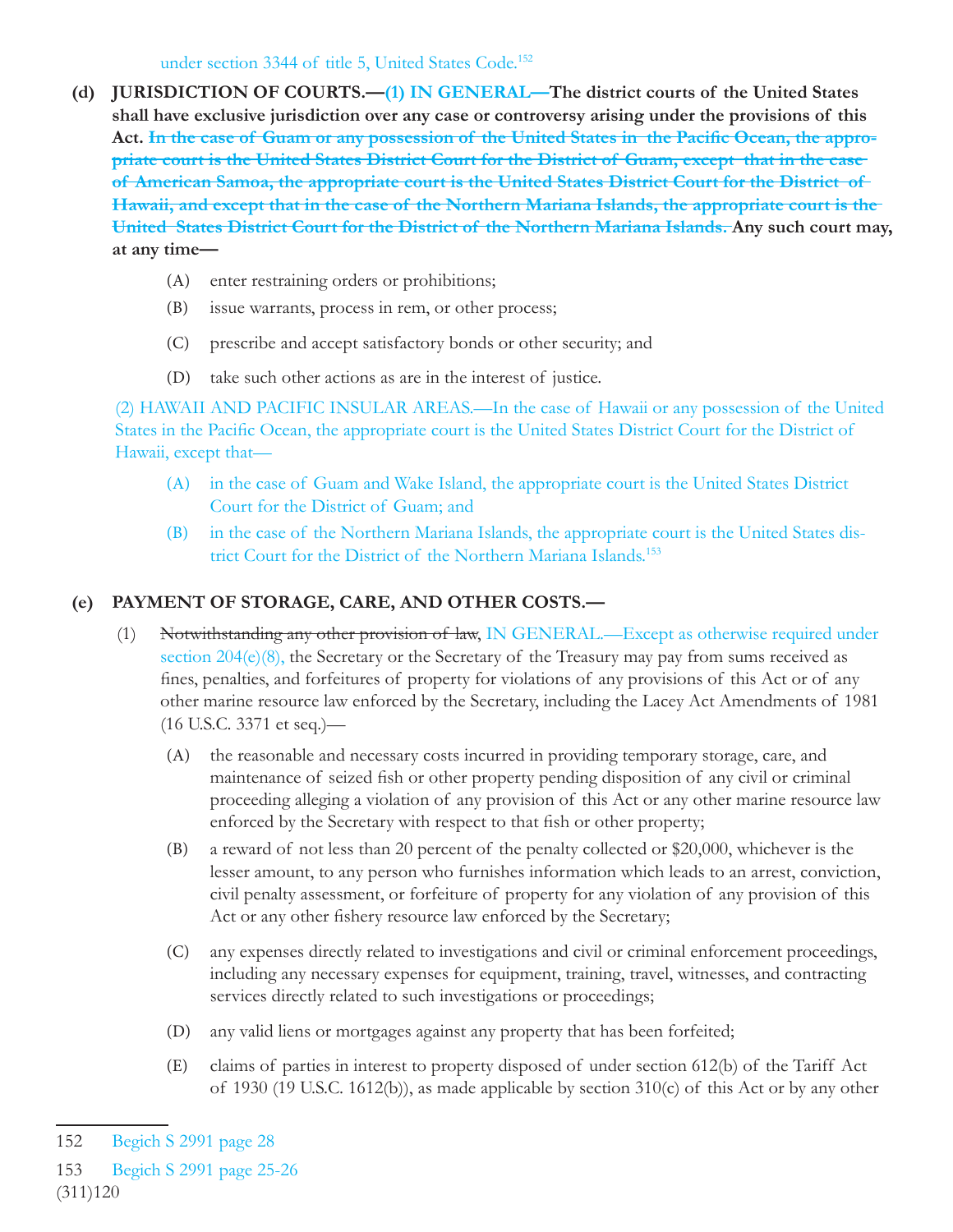marine resource law enforced by the Secretary, to seizures made by the Secretary, in amounts determined by the Secretary to be applicable to such claims at the time of seizure; and

- (F) reimbursement to any Federal or State agency, including the Coast Guard, for services performed, or personnel, equipment, or facilities utilized, under any agreement with the Secretary entered into pursuant to subsection (a), or any similar agreement authorized by law; and
- (G) the costs of stock assessments, surveys, and data collection in fisheries managed under this Act. $154$
- (2) FISHERIES ENFORCEMENT FUND.—There is established in the Treasury a non-interest bearing fund to be known as the Fisheries Enforcement Fund, into which shall be deposited all sums received as described in paragraph (1), which shall remain available to the Secretary until expended as authorized in paragraph (1), without appropriation or fiscal year limitation.
- (3) LIABILITY FOR COSTS INCURRED—Any person found in an administrative or judicial proceeding to have violated this Act or any other marine resource law enforced by the Secretary shall be liable for the cost incurred in the sale, storage, care, and maintenance of any fish or other property lawfully seized in connection with the violation.

### **(f) ENFORCEMENT OF NORTHEAST MULTISPECIES FISHERY MANAGEMENT PLAN.—**

- (1) ENFORCEMENT AGREEMENTS.—Beginning not later than October 1, 1993, the Secretary shall, if requested by the Governor of a State represented on the New England Fishery Management Council, enter into an agreement under subsection (a), with each of the States represented on such Council, that authorizes the marine law enforcement agency of such State to perform duties of the Secretary relating to enforcement of the Northeast Multispecies Fishery Management Plan.
- (2) REIMBURSEMENT.—An agreement with a State under this subsection shall provide, subject to the availability of appropriations, for reimbursement of the State for expenses incurred in detection and prosecution of violations of any fishery management plan approved by the Secretary.
- (3) COAST GUARD ENFORCEMENT WORKING GROUP.—
	- (A) ESTABLISHMENT.—The Commander of the First Coast Guard District shall establish an informal fisheries enforcement working group to improve the overall compliance with and effectiveness of the regulations issued under the Northeast Multispecies Fishery Management Plan.
	- (B) MEMBERSHIP.—The working group shall consist of members selected by the Commander, and shall include—
		- (i) individuals who are representatives of various fishing ports located in the States represented on the New England Fishery Management Council;
		- (ii) captains of fishing vessels that operate in waters under the jurisdiction of that Council; and
		- (iii) other individuals the Commander considers appropriate.
	- (C) NON-FEDERAL STATUS OF WORKING GROUP MEMBERS.—An individual shall not receive any compensation for, and shall not be considered to be a Federal employee based on, membership in the working group.
	- (D) MEETINGS.—The working group shall meet, at the call of the Commander, at least four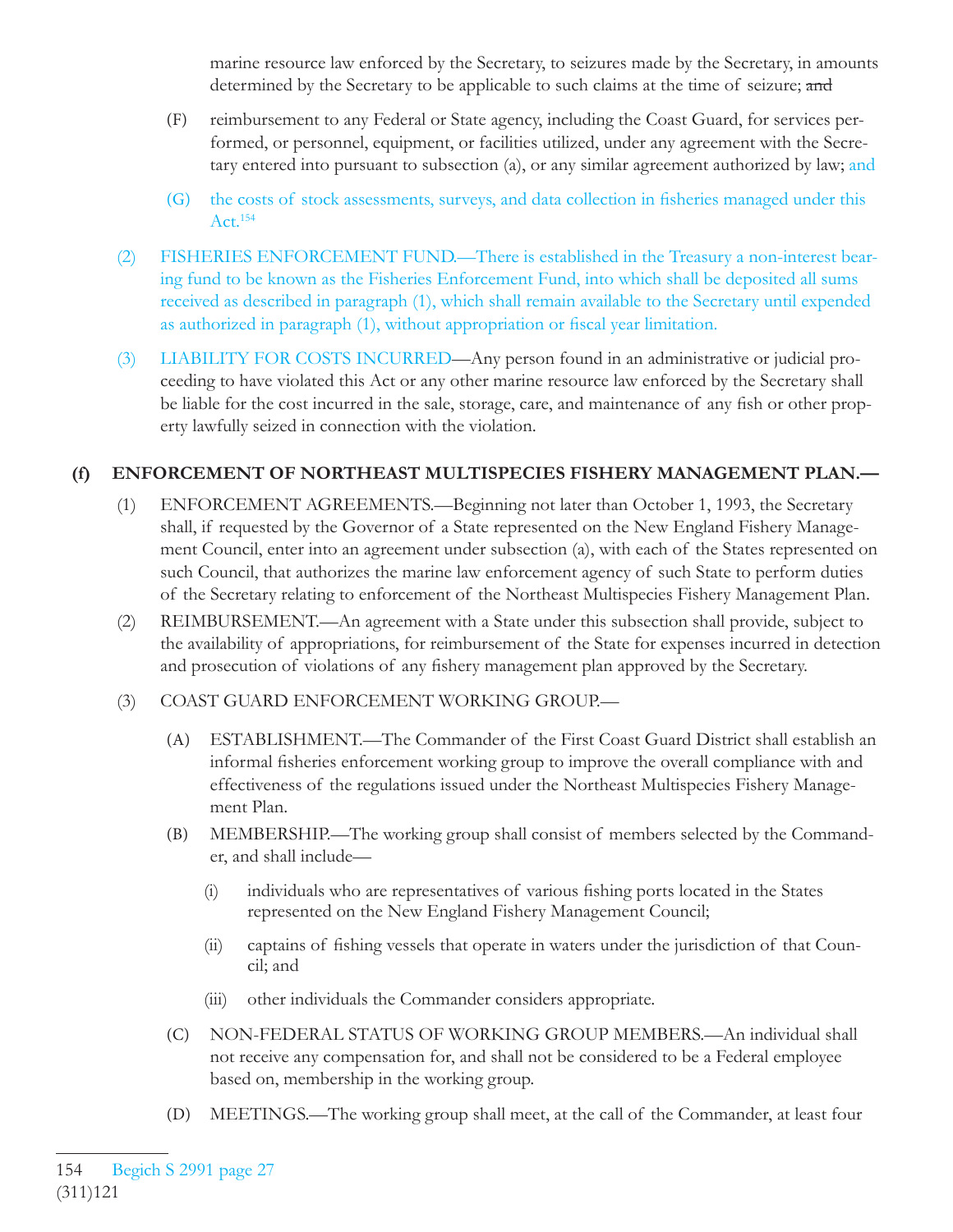times each year. The meetings shall be held at various major fishing ports in States represented on the New England Fishery Management Council, as specified by the Commander.

- (4) USE OF FINES AND PENALTIES.—Amounts available to the Secretary under this Act which are attributable to fines and penalties imposed for violations of the Northeast Multispecies Fishery Management Plan shall be used by the Secretary pursuant to this section to enforce that Plan.
- **(g) ENFORCEMENT IN THE PACIFIC INSULAR AREAS.—The Secretary, in consultation with**  the Governors of the Pacific Insular Areas and the Western Pacific Council, shall to the extent practicable support cooperative enforcement agreements between Federal and Pacific Insular Area **authorities.**

### **(h) JOINT ENFORCEMENT AGREEMENTS.—**

- (1) IN GENERAL.—The Governor of an eligible State may apply to the Secretary for execution of a joint enforcement agreement with the Secretary that will authorize the deputization and funding of State law enforcement officers with marine law enforcement responsibilities to perform duties of the Secretary relating to law enforcement provisions under this title or any other marine resource law enforced by the Secretary. Upon receiving an application meeting the requirements of this subsection, the Secretary may enter into a joint enforcement agreement with the requesting State.
- (2) ELIGIBLE STATE.—A State is eligible to participate in the cooperative enforcement agreements under this section if it is in, or bordering on, the Atlantic Ocean (including the Caribbean Sea), the Pacific Ocean, the Arctic Ocean, the Gulf of Mexico, Long Island Sound, or 1 or more of the Great Lakes.
- (3) REQUIREMENTS.—Joint enforcement agreements executed under paragraph (1)—
	- (A) shall be consistent with the purposes and intent of this section to the extent applicable to the regulated activities;
	- (B) may include specifications for joint management responsibilities as provided by the first section of Public Law 91–412 (15 U.S.C. 1525); and
	- (C) shall provide for confidentiality of data and information submitted to the State under section 402.
- (4) ALLOCATION OF FUNDS.—The Secretary shall include in each joint enforcement agreement an allocation of funds to assist in management of the agreement. The allocation shall be fairly distributed among all eligible States participating in cooperative enforcement agreements under this subsection, based upon consideration of Federal marine enforcement needs, the specific marine conservation enforcement needs of each participating eligible State, and the capacity of the State to undertake the marine enforcement mission and assist with enforcement needs. The agreement may provide for amounts to be withheld by the Secretary for the cost of any technical or other assistance provided to the State by the Secretary under the agreement.

## **(i) IMPROVED DATA SHARING.—**

- (1) IN GENERAL.—Notwithstanding any other provision of this Act, as soon as practicable but no later than 21 months after the date of enactment of the Magnuson-Stevens Fishery Conservation and Management Reauthorization Act of 2006, the Secretary shall implement data-sharing measures to make any data required to be provided by this Act from satellite-based maritime distress and safety systems, vessel monitoring systems, or similar systems—
	- (A) directly accessible by State enforcement officers authorized under subsection (a) of this sec-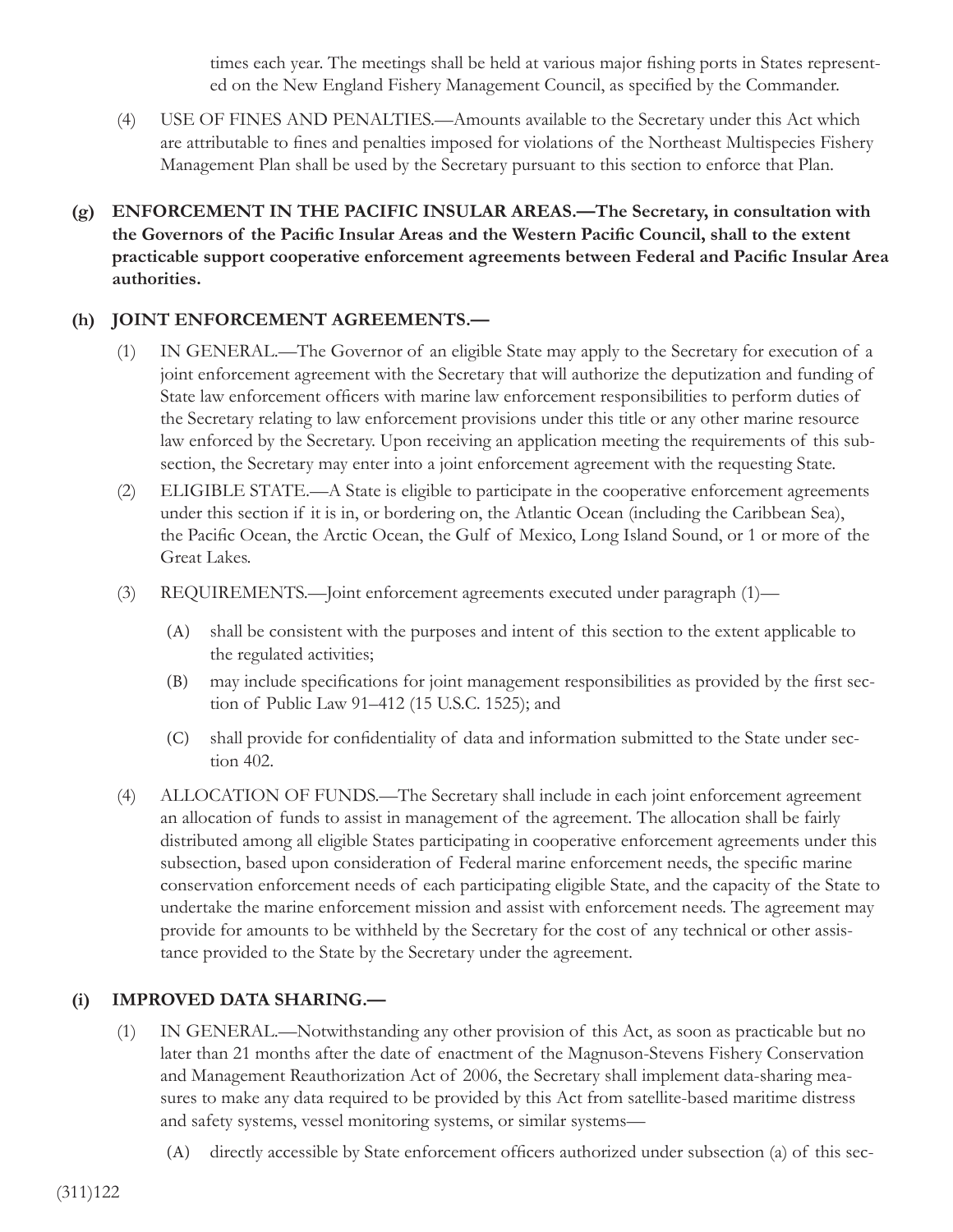tion; and

- (B) available to a State management agency involved in, or affected by, management of a fishery if the State has entered into an agreement with the Secretary under section  $402(b)(1)(B)$  of this Act.
- (2) AGREEMENT REQUIRED.—The Secretary shall promptly enter into an agreement with a State under section  $402(b)(1)(B)$  of this Act if—
	- (A) the Attorney General or highest ranking legal officer of the State provides a written opinion or certification that State law allows the State to maintain the confidentiality of information required by Federal law to be kept confidential; or
	- (B) the Secretary is provided other reasonable assurance that the State can and will protect the identity or business of any person to which such information relates.

#### **(j) DEFINITIONS.—For purposes of this section—**

- (1) The term "provisions of this Act" includes (A) any regulation or permit issued pursuant to this Act, and (B) any provision of, or regulation issued pursuant to, any international fishery agreement under which foreign fishing is authorized by section 201(b) or (c), or section 204(d), with respect to fishing subject to the exclusive fishery management authority of the United States.
- (2) The term "violation of any provision of this Act" includes (A) the commission of any act prohibited by section 307, and (B) the violation of any regulation, permit, or agreement referred to in paragraph (1).

## **SEC. 312. TRANSITION TO SUSTAINABLE FISHERIES**

*16 U.S.C. 1861a*

#### **(a) FISHERIES DISASTER RELIEF.—**

- (1) At the discretion of the Secretary or at the request of the Governor of an affected State, a tribe, or a fishing community, the Secretary shall determine whether there is a commercial fishery failure due to a fishery resource disaster as a result of-
	- (A)
- (i) (Formerly A) natural causes;
- $(ii)$  (Formerly B) man-made causes beyond the control of fishery managers to mitigate through conservation and management measures, including regulatory restrictions (including those imposed as a result of judicial action) imposed to protect human health or the marine environment; or
- (iii) (Formerly C) undetermined causes.
- (B) The Secretary shall publish the estimated cost of recovery from a fishery resource disaster no later than 30 days after the Secretary makes the determination under subparagraph  $(A)$  with respect to such disaster..<sup>155</sup> Such an estimate shall include financial impacts to the broader seafood economy and coastal communities, including but not limited to harvesters, processors, charter fishing companies, ports and related infrastructure owners and/or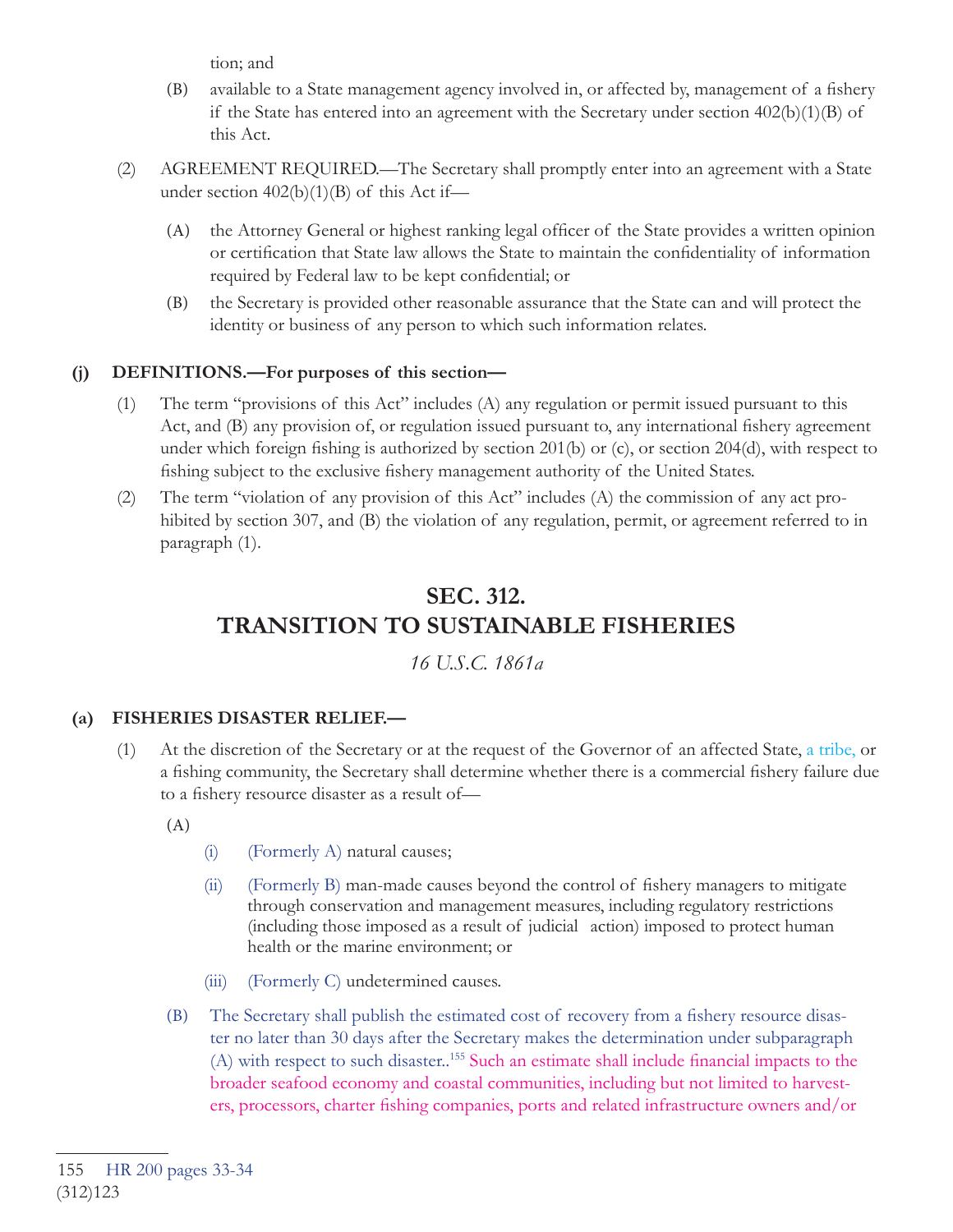service providers, and seafood shipping companies.<sup>156</sup>

- (2) The Secretary shall make a decision regarding a request from a Governor under paragraph (1) within [90] 120 days after the completion of the fishing season or other period for which the relief was requested<sup>157</sup> [receiving an estimate of the economic impact of the fishery resource disaster from the entity requesting the relief.]<sup>158</sup> BEGICH VERSION: The Secretary shall make a decision regarding a request under paragraph (1) not later than 90 days after the date the Secretary receives a complete estimate of the economic impact of the fishery resource disaster from the affected State, tribal government, or fishing community.<sup>159</sup>
- (3) (previously 2) Upon the determination under paragraph (1) that there is a commercial fishery failure, the Secretary is authorized to make sums available to be used by the affected State, tribe, or fishing community, or by the Secretary in cooperation with the affected State, tribe, or fishing community for assessing the economic and social effects of the commercial fishery failure, or any activity that the Secretary determines is appropriate to restore the fishery or prevent a similar failure in the future and to assist a State, tribe or fishing community affected by such failure. Before making funds available for an activity authorized under this section, the Secretary shall make a determination that such activity will not expand the size or scope of the commercial fishery failure in that fishery or into other fisheries or other geographic regions.
- (4) (previously 3) The Federal share of the cost of any activity carried out under the authority of this subsection shall not exceed 75 percent of the cost of that activity.
- (5) (previously 4) There are authorized to be appropriated to the Secretary such sums as are necessary to carry out this subsection<sup>160</sup> for each of the fiscal years  $2007$  through  $2013$  2015 through 2021.

## **(b) FISHING CAPACITY REDUCTION PROGRAM.—**

- (1) The Secretary, at the request of the appropriate Council for fisheries under the authority of such Council, the Governor of a State for fisheries under State authority, or a majority of permit holders in the fishery, may conduct a voluntary fishing capacity reduction program (referred to in this section as the 'program') in a fishery if the Secretary determines that the program—
	- (A) is necessary to prevent or end overfishing, rebuild stocks of fish, or achieve measurable and significant improvements in the conservation and management of the fishery;
	- (B) is consistent with the Federal or State fishery management plan or program in effect for such fishery, as appropriate, and that the fishery management plan—
		- $(i)$  will prevent the replacement of fishing capacity removed by the program through a moratorium on new entrants, practicable restrictions on vessel upgrades, and other effort control measures, taking into account the full potential fishing capacity of the fleet; and
		- (ii) establishes a specified or target total allowable catch or other measures that trigger closure of the fishery or adjustments to reduce catch; and

(312)124

<sup>156</sup> Huffman DD page 38-39. Includes Young's verbage in section B.

<sup>157</sup> Huffman DD page 39

<sup>158</sup> HR 200 page 34

<sup>159</sup> Begich S 2991 page 30

<sup>160</sup> Begich S 2991 page 30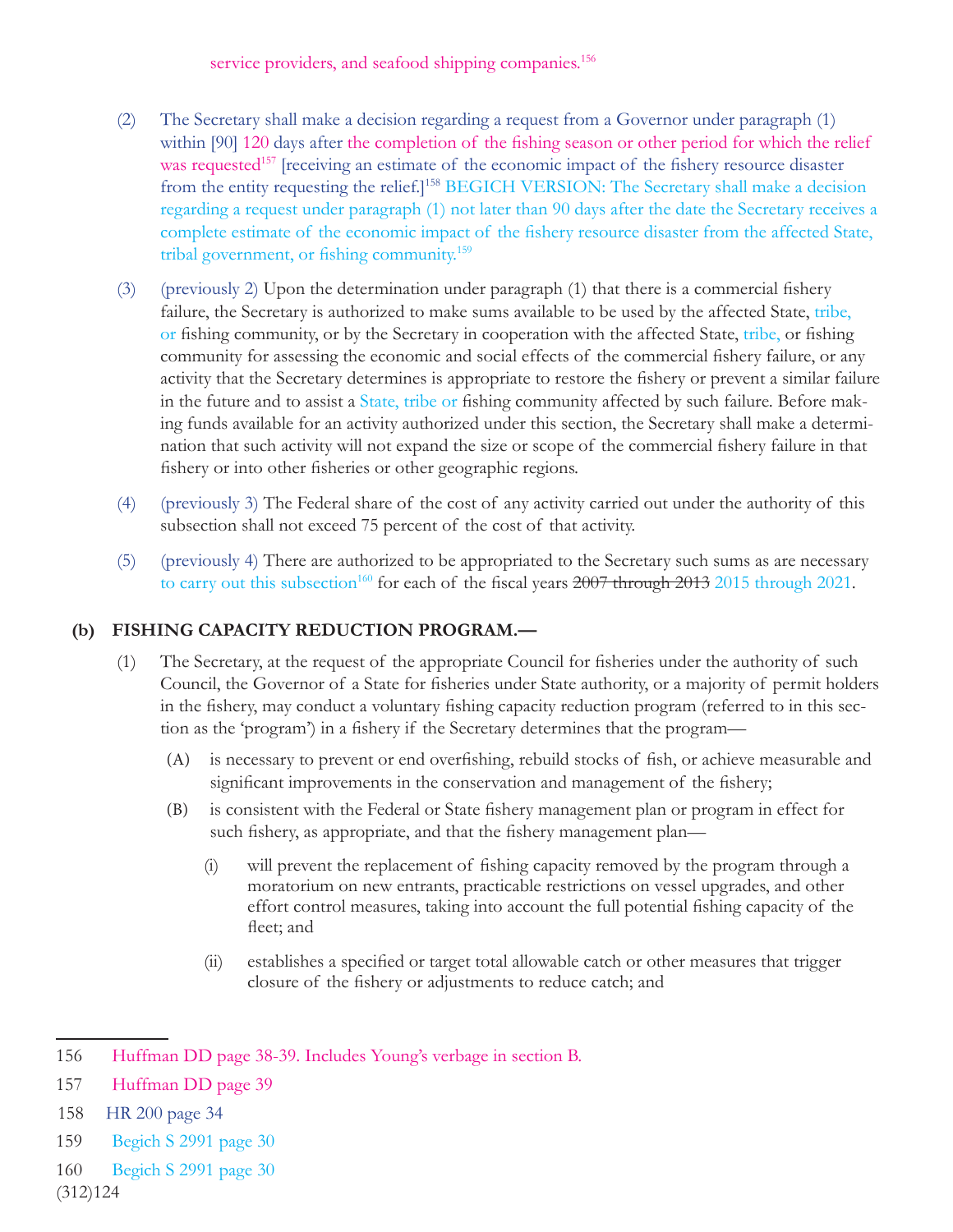- (C) is cost-effective and, in the instance of a program involving an industry fee system, prospectively capable of repaying any debt obligation incurred under section 1111 of title XI of the Merchant Marine Act, 1936.
- $(2)$  The objective of the program shall be to obtain the maximum sustained reduction in fishing capacity at the least cost and in a minimum period of time. To achieve that objective, the Secretary is authorized to pay—
	- (A) the owner of a fishing vessel, if the permit authorizing the participation of the vessel in the fishery is surrendered for permanent revocation and the vessel owner and permit holder relinquish any claim associated with the vessel or permit that could qualify such owner or holder for any present or future limited access system permit in the fishery for which the program is established or in any other fishery and such vessel is (i) scrapped, or (ii) through the Secretary of the department in which the Coast Guard is operating, subjected to title restrictions (including loss of the vessel's fisheries endorsement) that permanently prohibit and effectively prevent its use in fishing in federal or state waters, or fishing on the high seas or in the waters of a foreign nation; or
	- (B) the holder of a permit authorizing participation in the fishery, if such permit is surrendered for permanent revocation, and such holder relinquishes any claim associated with the permit and vessel used to harvest fishery resources under the permit that could qualify such holder for any present or future limited access system permit in the fishery for which the program was established.
- (3) Participation in the program shall be voluntary, but the Secretary shall ensure compliance by all who do participate.
- (4) The harvester proponents of each program and the Secretary shall consult, as appropriate and practicable, with Councils, Federal agencies, State and regional authorities, affected fishing communities, participants in the fishery, conservation organizations, and other interested parties throughout the development and implementation of any program under this section.
- (5) PAYMENT CONDITION.—The Secretary may not make a payment under paragraph (2) with respect to a vessel that will not be scrapped unless the Secretary certifies that the vessel will not be used for fishing in the waters of a foreign nation or fishing on the high seas.
- (6) REPORT.—
	- (A) IN GENERAL.—Subject to the availability of funds, the Secretary shall, within 12 months after the date of the enactment of the Magnuson-Stevens Fishery Conservation and Management Reauthorization Act of 2006 submit to the Congress a report—
		- (i) identifying and describing the 20 fisheries in United States waters with the most severe examples of excess harvesting capacity in the fisheries, based on value of each fishery and the amount of excess harvesting capacity as determined by the Secretary;
		- (ii) recommending measures for reducing such excess harvesting capacity, including the retirement of any latent fishing permits that could contribute to further excess harvesting capacity in those fisheries; and
		- (iii) potential sources of funding for such measures.
	- (B) BASIS FOR RECOMMENDATIONS.—The Secretary shall base the recommendations made with respect to a fishery on-
		- (i) the most cost effective means of achieving voluntary reduction in capacity for the fishery using the potential for industry financing; and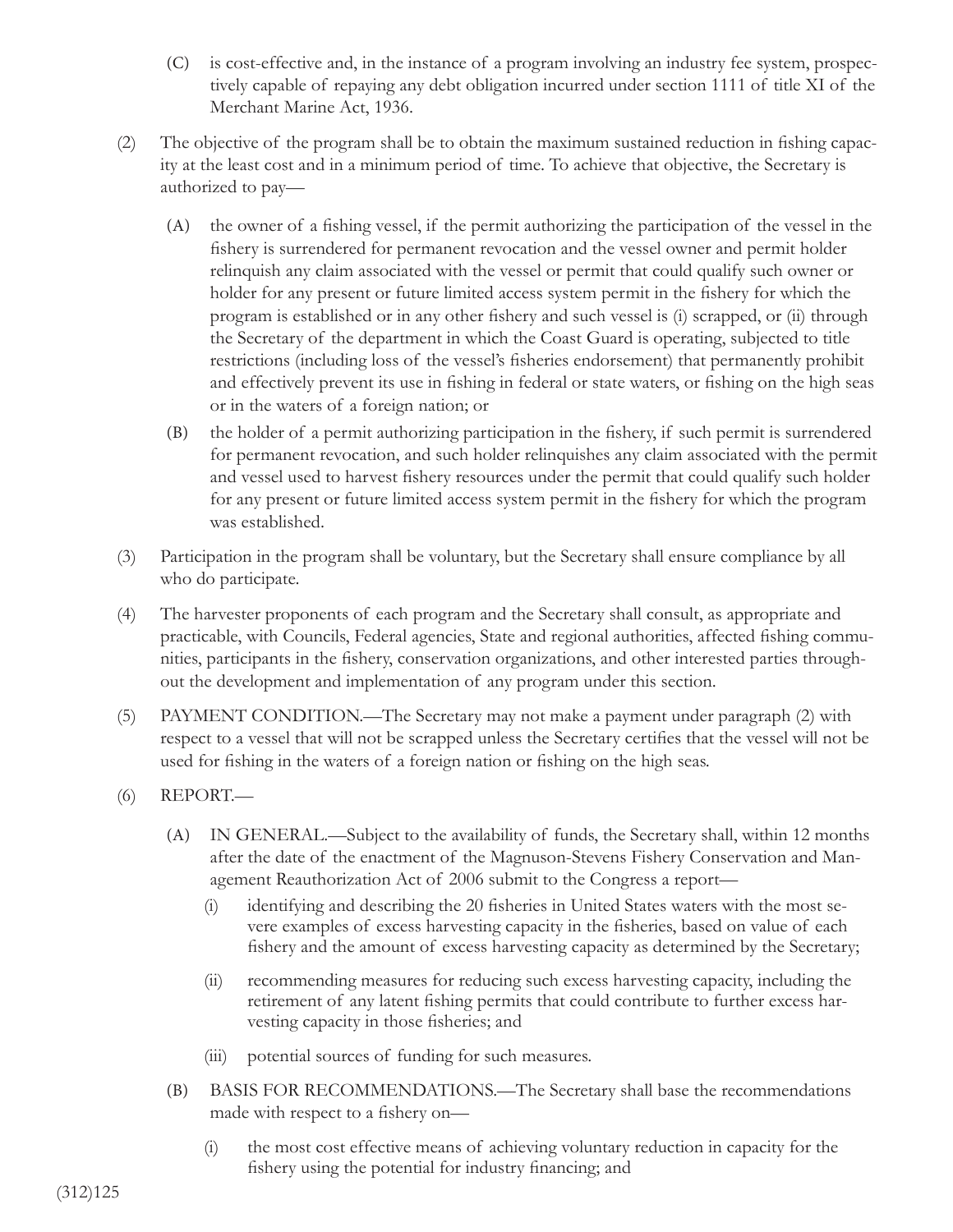$(iii)$  including measures to prevent the capacity that is being removed from the fishery from moving to other fisheries in the United States, in the waters of a foreign nation, or on the high seas.

#### **(c) PROGRAM FUNDING.—**

- (1) The program may be funded by any combination of amounts—
	- (A) available under clause (iv) of section  $2(b)(1)(A)$  of the Act of August 11, 1939 (15 U.S.C. 713c-3(b)(1) (A); the Saltonstall-Kennedy Act);
	- (B) appropriated for the purposes of this section;
	- (C) provided by an industry fee system established under subsection (d) and in accordance with section 1111 of title XI of the Merchant Marine Act, 1936; or
	- (D) provided from any State or other public sources or private or non-profit organizations.
- (2) All funds for the program, including any fees established under subsection (d), shall be paid into the fishing capacity reduction fund established under section 1111 of title XI of the Merchant Marine Act, 1936.

### **(d) INDUSTRY FEE SYSTEM.—**

- (1)
- (A) If an industry fee system is necessary to fund the program, the Secretary may conduct a referendum on such system. Prior to the referendum, the Secretary shall—
	- (i) identify, to the extent practicable, and notify all permit or vessel owners who would be affected by the program; and
	- (ii) make available to such owners information about the industry fee system describing the schedule, procedures, and eligibility requirements for the referendum, the proposed program, and the amount and duration and any other terms and conditions of the proposed fee system.
- (B) The industry fee system shall be considered approved if the referendum votes which are cast in favor of the proposed system constitute at least a majority of the permit holders in the fishery, or 50 percent of the permitted allocation of the fishery, who participated in the fishery.
- (2) Notwithstanding section 304(d) and consistent with an approved industry fee system, the Secretary is authorized to establish such a system to fund the program and repay debt obligations incurred pursuant to section 1111 of title XI of the Merchant Marine Act, 1936. The fees for a program established under this section shall—
	- (A) be determined by the Secretary and adjusted from time to time as the Secretary considers necessary to ensure the availability of sufficient funds to repay such debt obligations;
	- (B) not exceed 5 percent of the ex-vessel value of all fish harvested from the fishery for which the program is established;
	- (C) be deducted by the first ex-vessel fish purchaser from the proceeds otherwise payable to the seller and accounted for and forwarded by such fish purchasers to the Secretary in such manner as the Secretary may establish, unless the Secretary determines that such fees should be collected from the seller; and
	- (D) be in effect only until such time as the debt obligation has been fully paid.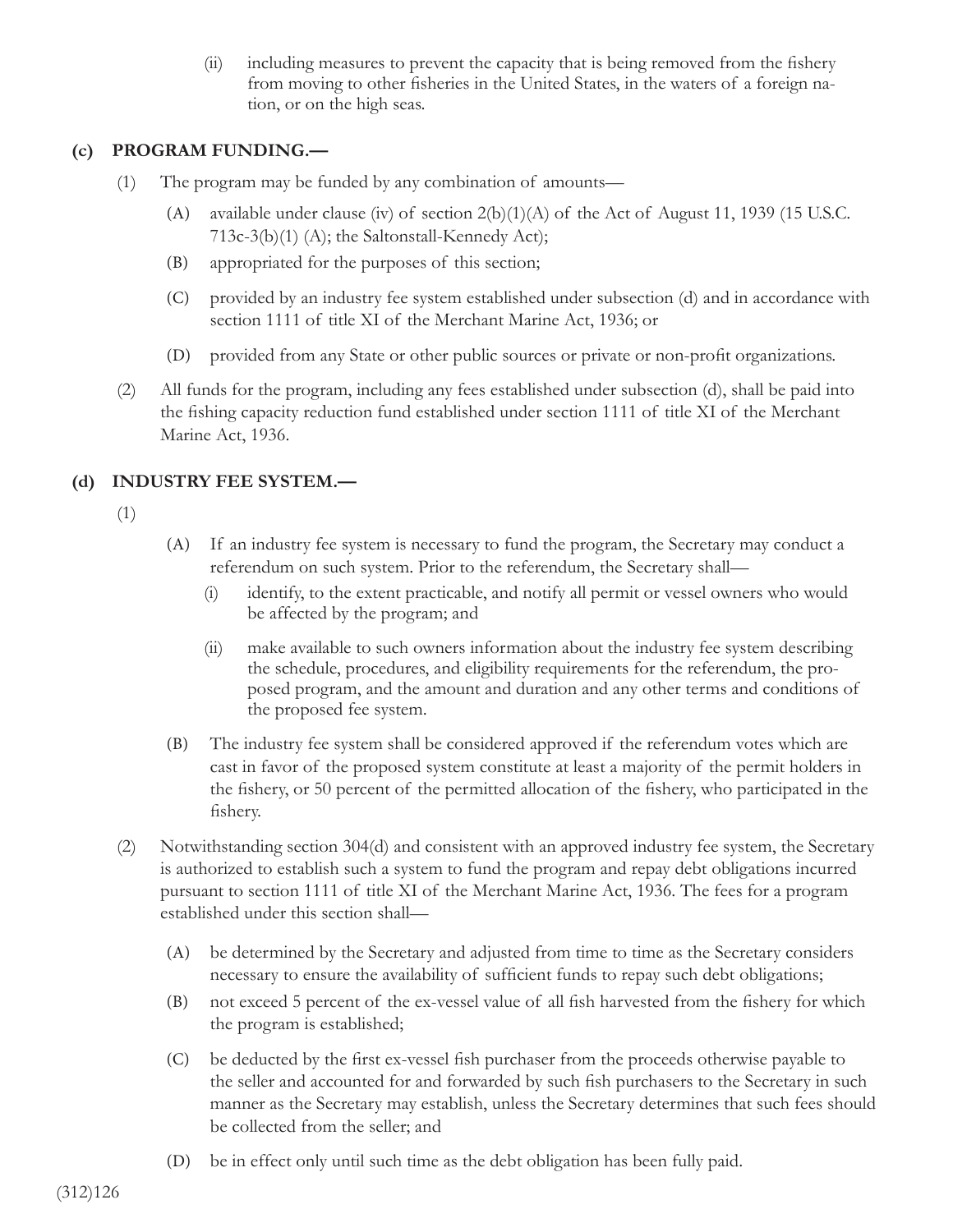#### **(e) IMPLEMENTATION PLAN.—**

- (1) FRAMEWORK REGULATIONS.—The Secretary shall propose and adopt framework regulations applicable to the implementation of all programs under this section.
- (2) PROGRAM REGULATIONS.—The Secretary shall implement each program under this section by promulgating regulations that, together with the framework regulations, establish each program and control its implementation.
- (3) HARVESTER PROPONENTS' IMPLEMENTATION PLAN.—The Secretary may not propose implementation regulations for a program to be paid for by an industry fee system until the harvester proponents of the program provide to the Secretary a proposed implementation plan that, among other matters—
	- (A) proposes the types and numbers of vessels or permits that are eligible to participate in the program and the manner in which the program shall proceed, taking into account—
		- (i) the requirements of this section;
		- (ii) the requirements of the framework regulations;
		- (iii) the characteristics of the fishery and affected fishing communities;
		- (iv) the requirements of the applicable fishery management plan and any amendment that such plan may require to support the proposed program;
		- $(v)$  the general needs and desires of harvesters in the fishery;
		- (vi) the need to minimize program costs; and
		- (vii) other matters, including the manner in which such proponents propose to fund the program to ensure its cost effectiveness, as well as any relevant factors demonstrating the potential for, or necessary to obtain, the support and general cooperation of a substantial number of affected harvesters in the fishery (or portion of the fishery) for which the program is intended; and
	- (B) proposes procedures for program participation (such as submission of owner bids under an auction system or fair market-value assessment), including any terms and conditions for participation, that the harvester proponents deem to be reasonably necessary to meet the program's proposed objectives.
- (4) PARTICIPATION CONTRACTS.—The Secretary shall contract with each person participating in a program, and each such contract shall, in addition to including such other matters as the Secretary deems necessary and appropriate to effectively implement each program (including penalties for contract nonperformance) be consistent with the framework and implementing regulations and all other applicable law.
- (5) REDUCTION AUCTIONS.—Each program not involving fair market assessment shall involve a reduction auction that scores the reduction price of each bid offer by the data relevant to each bidder under an appropriate fisheries productivity factor. If the Secretary accepts bids, the Secretary shall accept responsive bids in the rank order of their bid scores, starting with the bid whose reduction price is the lowest percentage of the productivity factor, and successively accepting each additional responsive bid in rank order until either there are no more responsive bids or acceptance of the next bid would cause the total value of bids accepted to exceed the amount of funds available for the program.
- (6) BID INVITATIONS.—Each program shall proceed by the Secretary issuing invitations to bid setting out the terms and conditions for participation consistent with the framework and implement-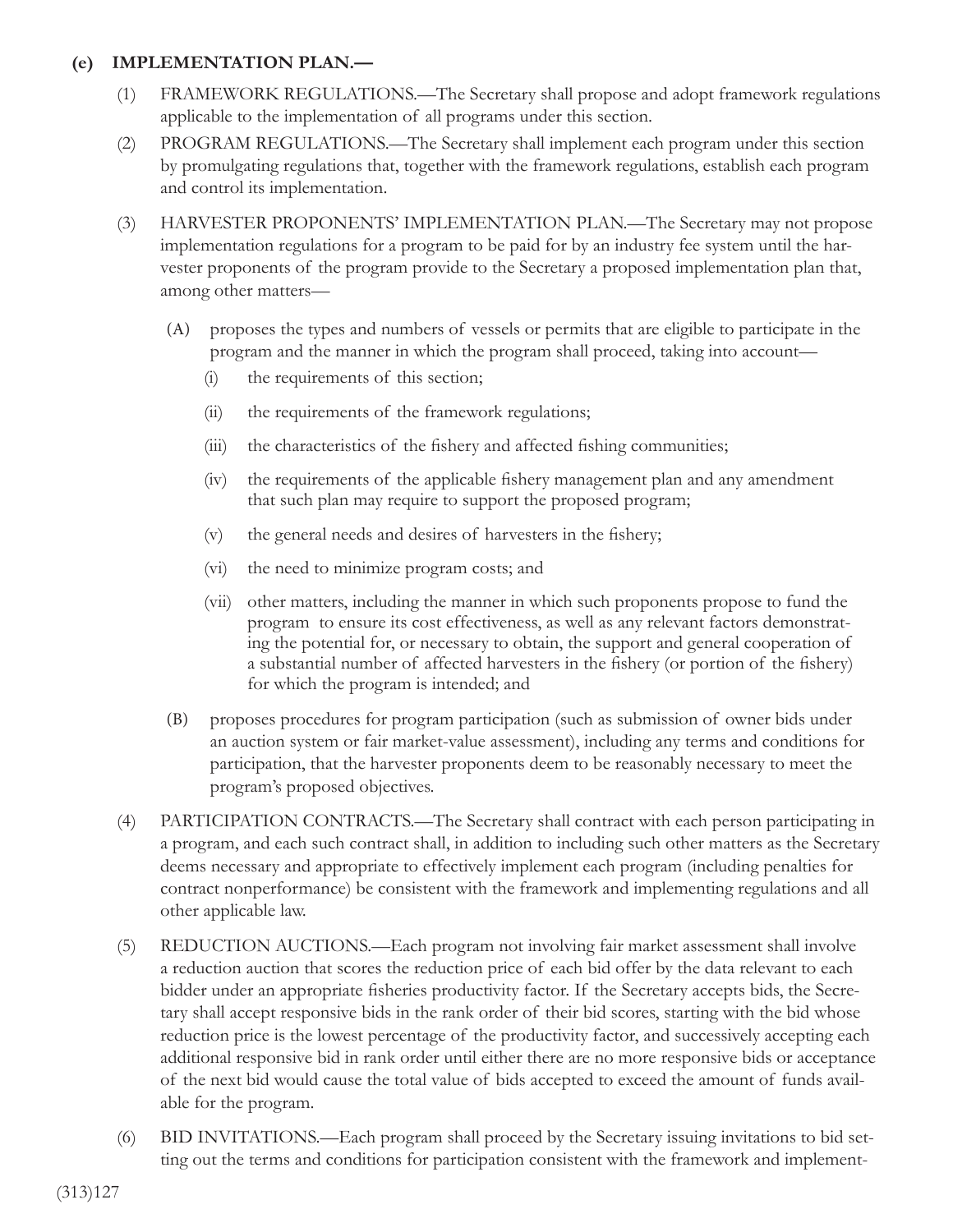ing regulations. Each bid that the Secretary receives in response to the invitation to bid shall constitute an irrevocable offer from the bidder.

# **SEC. 313. NORTH PACIFIC FISHERIES CONSERVATION**

## *16 U.S.C. 1862*

#### **(a) IN GENERAL.—The North Pacific Council may prepare, in consultation with the Secretary, a** fisheries research plan for any fishery under the Council's jurisdiction, except a salmon fishery, that **which—**

- (1) requires that electronic technologies or<sup>161</sup> observers be stationed on fishing vessels engaged in the catching, taking, or harvesting of fish and on United States fish processors fishing for or processing species under the jurisdiction of the Council, including the Northern Pacific halibut fishery, for the purpose of collecting data necessary for the conservation, management, and scientific understanding of any fisheries under the Council's jurisdiction; and
- (2) establishes a system, or system [sic], of fees, which may vary by fishery, management area, or observer coverage level, to pay for the cost of implementing the plan. BEGICH: establishes a system of fees to pay for the cost of implementing the plan and any integrated data collection program, including electronic technology requirements, established by the Council.<sup>162</sup>

### **(b) STANDARDS.—**

- (1) Any plan or plan amendment prepared under this section shall be reasonably calculated to—
	- (A) gather reliable data, by placing electronic technologies or stationing observers on all or a statistically reliable sample of the fishing vessels and United States fish processors included in the plan, necessary for the conservation, management, and scientific understanding of the fisheries covered by the plan;
	- (B) be fair and equitable to all vessels and processors;
	- (C) be consistent with applicable provisions of law; and
	- (D) take into consideration the operating requirements of the fisheries and the safety of observers and fishermen.
- (2) Any system of fees established under this section shall—
	- (A) provide that the total amount of fees collected under this section not exceed the combined cost of (i) stationing observers, or electronic monitoring systems, on board fishing vessels and United States fish processors, (ii) the actual cost of inputting collected data, and (iii) assessments necessary for a risksharing pool implemented under subsection (e) of this section, less any amount received for such purpose from another source or from an existing surplus in the North Pacific Fishery Observer Fund established in subsection (d) of this section;
	- (B) be fair and equitable to all participants in the fisheries under the jurisdiction of the Council, including the Northern Pacific halibut fishery;
	- (C) provide that fees collected not be used to pay any costs of administrative overhead or other costs not directly incurred in carrying out the plan;
	- (D) not be used to offset amounts authorized under other provisions of law;

<sup>161</sup> Begich S 2991 page 31

<sup>(313)128</sup> 162 Begich S 2991 page 31-32 (all changes on this page)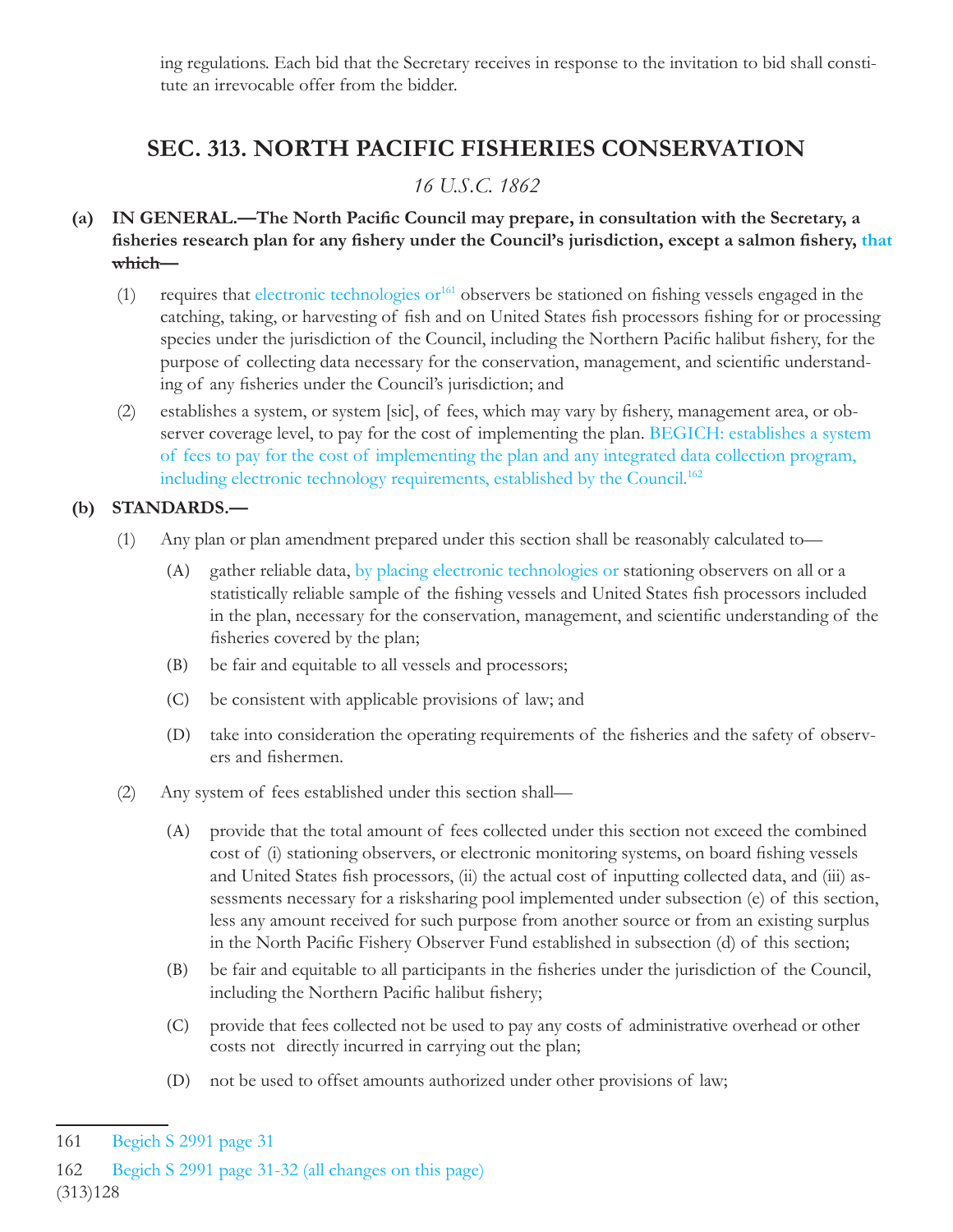- (E) be expressed as a fixed amount reflecting actual electronic technology costs or actual observer costs as described in subparagraph (A) or a percentage, not to exceed 2 percent, of the unprocessed ex-vessel value of the fish and shellfish harvested under the jurisdiction of the Council, including the Northern Pacific halibut fishery;
- (F) be assessed against some or all fishing vessels and United States fish processors, including those not required to carry an observer or an electronic monitoring system under the plan, participating in fisheries under the jurisdiction of the Council, including the Northern Pacific halibut fishery;
- (G) provide that fees collected will be deposited in the North Pacific Fishery Observer Fund established under subsection (d) of this section;
- (H) provide that fees collected will only be used for implementing the plan established under this section;
- (I) provide that fees collected will be credited against any fee for stationing observers or electronic monitoring systems on board fishing vessels and United States fish processors and the actual cost of inputting collected data to which a fishing vessel or fish processor is subject under section 304(d) of this Act; and
- (J) meet the requirements of section 9701(b) of title 31, United States Code.
- (3) Any system of fees established under this section may vary by fishery, management area, electronic technology, or observer coverage level.<sup>163</sup>

#### **(c) ACTION BY SECRETARY.—**

- (1) Within 60 days after receiving a plan or plan amendment from the North Pacific Council under this section, the Secretary shall review such plan or plan amendment and either (A) remand such plan or plan amendment to the Council with comments if it does not meet the requirements of this section, or (B) publish in the Federal Register proposed regulations for implementing such plan or plan amendment.
- (2) During the 60-day public comment period, the Secretary shall conduct a public hearing in each State represented on the Council for the purpose of receiving public comments on the proposed regulations.
- (3) Within 45 days of the close of the public comment period, the Secretary, in consultation with the Council, shall analyze the public comment received and publish final regulations for implementing such plan.
- (4) If the Secretary remands a plan or plan amendment to the Council for failure to meet the requirements of this section, the Council may resubmit such plan or plan amendment at any time after taking action the Council believes will address the defects identified by the Secretary. Any plan or plan amendment resubmitted to the Secretary will be treated as an original plan submitted to the Secretary under paragraph (1) of this subsection.
- (d) FISHERY OBSERVER FUND.—There is established in the Treasury a North Pacific Fishery Observer Fund. The Fund shall be available, without appropriation or fiscal year limitation, only to the **Secretary for the purpose of carrying out the provisions of this section, subject to the restrictions in subsection (b)(2) of this section. The Fund shall consist of all monies deposited into it in accordance with this section. Sums in the Fund that are not currently needed for the purposes of this**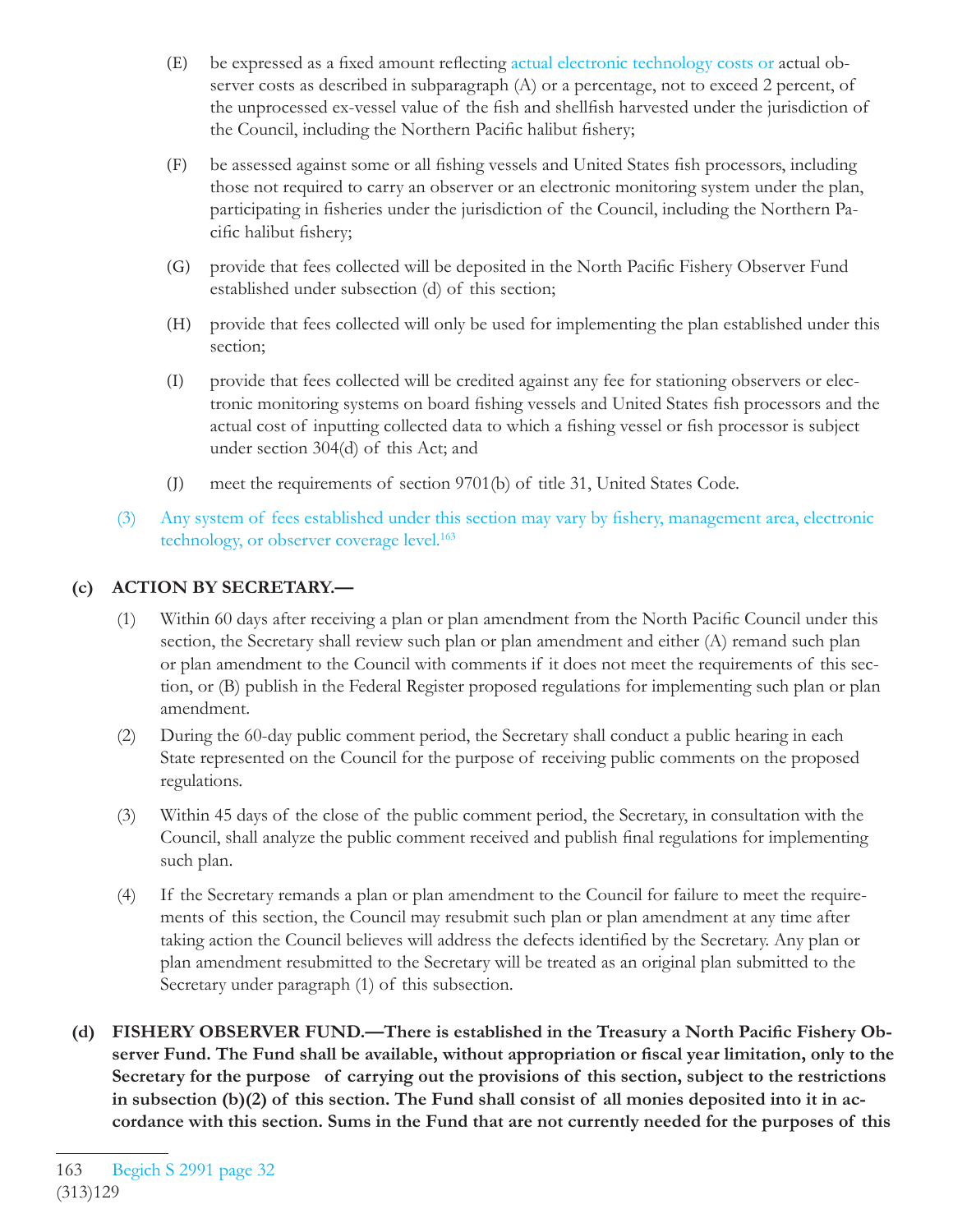#### **(e) SPECIAL PROVISIONS REGARDING OBSERVERS.—**

- (1) The Secretary shall review—
	- (A) the feasibility of establishing a risk sharing pool through a reasonable fee, subject to the limitations of subsection (b)(2)(E) of his section, to provide coverage for vessels and owners against liability from civil suits by observers, and
	- (B) the availability of comprehensive commercial insurance for vessel and owner liability against civil suits by observers.
- (2) If the Secretary determines that a risk sharing pool is feasible, the Secretary shall establish such a pool, subject to the provisions of subsection (b)(2) of this section, unless the Secretary determines that—
	- (A) comprehensive commercial insurance is available for all fishing vessels and United States fish processors required to have observers under the provisions of this section, and
	- (B) such comprehensive commercial insurance will provide a greater measure of coverage at a lower cost to each participant.
- **(f) BYCATCH REDUCTION.—In implementing section 303(a)(11) and this section, the North Pa**cific Council shall submit conservation and management measures to lower, on an annual basis for a period of not less than four years, the total amount of economic discards occurring in the fisher**ies under its jurisdiction.**

#### **(g) BYCATCH REDUCTION INCENTIVES.—**

(1) Notwithstanding section 304(d), the North Pacific Council may submit, and the Secretary may approve, consistent with the provisions of this Act, a system of fines in a fishery to provide incentives to reduce bycatch and bycatch rates; except that such fines shall not exceed \$25,000 per vessel per season. Any fines collected shall be deposited in the North Pacific Fishery Observer Fund, and may be made available by the Secretary to offset costs related to the reduction of bycatch in the fishery from which such fines were derived, including conservation and management measures and research, and to the State of Alaska to offset costs incurred by the State in the fishery from which such penalties were derived or in fisheries in which the State is directly involved in management or enforcement and which are directly affected by the fishery from which such penalties were derive.

(2)

- (A) Notwithstanding section 303(d), and in addition to the authority provided in section 303(b) (10), the North Pacific Council may submit, and the Secretary may approve, conservation and management measures which provide allocations of regulatory discards to individual fishing vessels as an incentive to reduce per vessel bycatch and bycatch rates in a fishery, *Provided*, That—
	- (i) such allocations may not be transferred for monetary consideration and are made only on an annual basis; and
	- (ii) any such conservation and management measures will meet the requirements of subsection (h) and will result in an actual reduction in regulatory discards in the fishery.
- (B) The North Pacific Council may submit restrictions in addition to the restriction imposed by clause (i) of subparagraph (A) on the transferability of any such allocations, and the Secretary may approve such recommendation.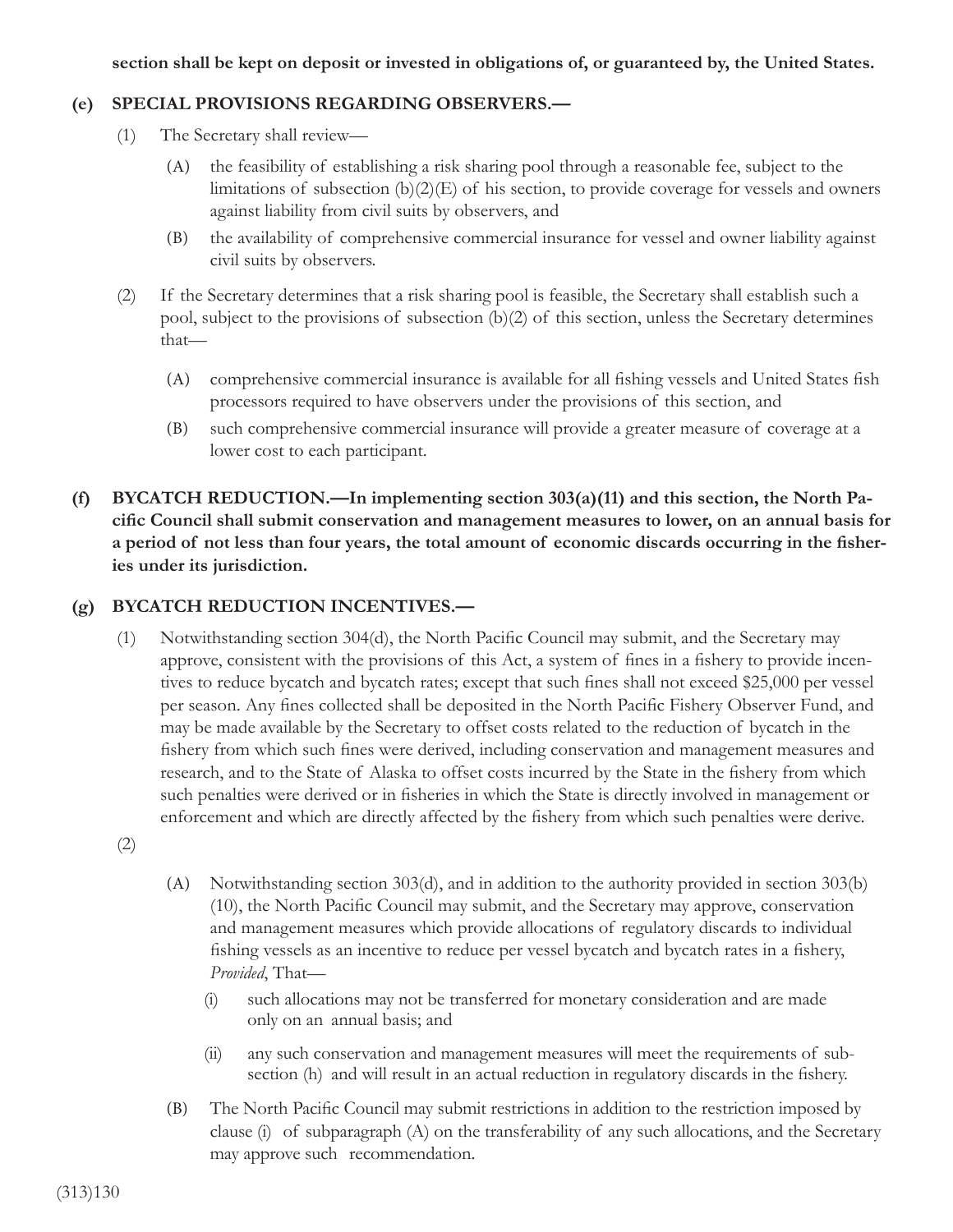#### **(h) CATCH MEASUREMENT.—**

- (1) By June 1, 1997 the North Pacific Council shall submit, and the Secretary may approve, consistent with the other provisions of this Act, conservation and management measures to ensure total catch measurement in each fishery under the jurisdiction of such Council. Such measures shall ensure the accurate enumeration, at a minimum, of target species, economic discards, and regulatory discards.
- (2) To the extent the measures submitted under paragraph  $(1)$  do not require United States fish processors and fish processing vessels (as defined in chapter 21 of title 46, United States Code) to weigh fish, the North Pacific Council and the Secretary shall submit a plan to the Congress by January 1, 1998, to allow for weighing,
- (3) including recommendations to assist such processors and processing vessels in acquiring necessary equipment, unless the Council determines that such weighing is not necessary to meet the requirements of this subsection.

### **(i) FULL RETENTION AND UTILIZATION.—**

- (1) The North Pacific Council shall submit to the Secretary by October 1, 1998 a report on the advisability of requiring the full retention by fishing vessels and full utilization by United States fish processors of economic discards in fisheries under its jurisdiction if such economic discards, or the mortality of such economic discards, cannot be avoided. The report shall address the projected impacts of such requirements on participants in the fishery and describe any full retention and full utilization requirements that have been implemented.
- (2) The report shall address the advisability of measures to minimize processing waste, including standards setting minimum percentages which must be processed for human consumption. For the purpose of the report,
- (3) `processing waste' means that portion of any fish which is processed and which could be used for human consumption or other commercial use, but which is not so used.

#### **(j) BERING SEA AND ALEUTIAN ISLANDS CRAB RATIONALIZATION.**

- (1) By not later than January 1, 2005, the Secretary shall approve and hereafter implement by regulation the Voluntary Three-Pie Cooperative Program for crab fisheries of the Bering Sea and Aleutian Islands approved by the North Pacific Fishery Management Council between June 2002 and April 2003, and all trailing amendments including those reported to Congress on May 6, 2003. This section shall not preclude the Secretary from approving by January 1, 2005, and implementing any subsequent program amendments approved by the Council.
- (2) Notwithstanding any other provision of this Act, in carrying out paragraph (1) the Secretary shall approve all parts of the Program referred to in such paragraph. Further, no part of such Program may be implemented if, as approved by the North Pacific Fishery Management Council, individual fishing quotas, processing quotas, community development quota allocation, voluntary cooperatives, binding arbitration, regional landing and processing requirements, community protections, economic data collection, or the loan program for crab fishing vessel captains and crew members, is invalidated subject to a judicial determination not subject to judicial appeal. If the Secretary determines that a processor has leveraged its Individual Processor Quota shares to acquire a harvesters open-delivery "B shares", the processor's Individual Processor Quota shares shall be forfeited.
- (3) Subsequent to implementation pursuant to paragraph (1), the Council may submit and the Secretary may implement changes to or repeal of conservation and management measures, including measures authorized in this section, for crab fisheries of the Bering Sea and Aleutian Islands in accordance with applicable law, including this Act as amended by this subsection, to achieve on a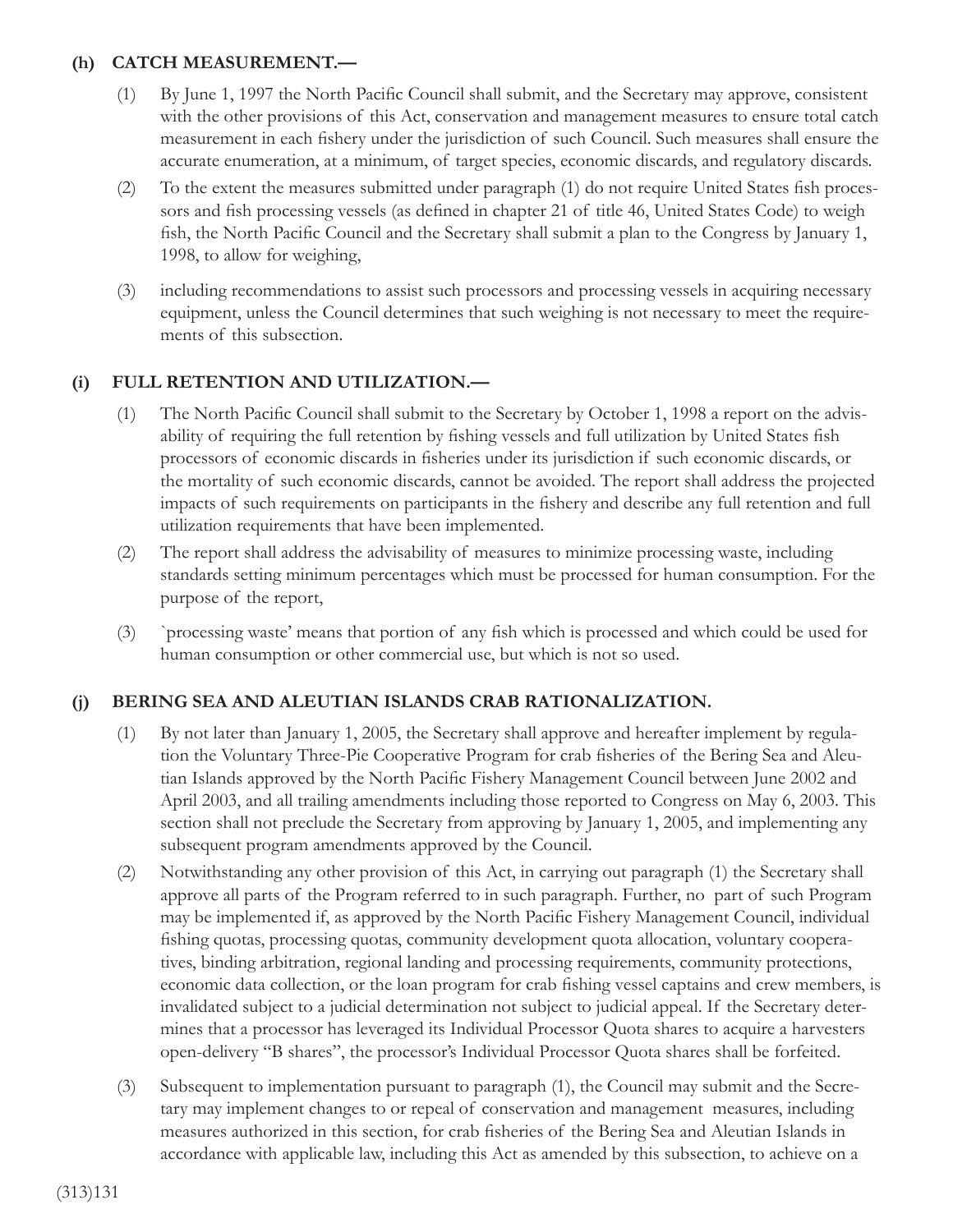continuing basis the purposes identified by the Council.

- (4) The loan program referred to in paragraph (2) shall be carried out pursuant to the authority of sections 1111 and 1112 of title XI of the Merchant Marine Act, 1936 (46 U.S.C. App. 1279f, 1279g).
- (5) For purposes of implementing this section \$ 1,000,000 shall be made available each year until fully implemented from funds otherwise made available to the National Marine Fisheries Service for Alaska fisheries activities.
- (6) Nothing in this Act shall constitute a waiver, either express or implied, of the antitrust laws of the United States. The Secretary, in consultation with the Department of Justice and the Federal Trade Commission, shall develop and implement a mandatory information collection and review process to provide any and all information necessary for the Department of Justice and the Federal Trade Commission to determine whether any illegal acts of anti-competition, anti-trust, or price collusion have occurred among persons receiving individual processing quotas under the Program. The Secretary may revoke any individual processing quota held by any person found to have violated a provision of the antitrust laws of the United States.
- (7) An individual processing quota issued under the Program shall be considered a permit for the purposes of sections 307, 308, and 309, and may be revoked or limited at any time in accordance with this Act. Issuance of an individual processing quota under the program shall not confer any right of compensation to the holder of such individual processing quota if it is revoked or limited and shall not create, or be construed to create, any right, title, or interest in or to any fish before the fish is purchased from an individual fishing quota holder.
- (8) The restriction on the collection of economic data in section 303 shall not apply with respect to any fish processor who is eligible for, or who has received, individual processing quota under the Program. The restriction on the disclosure of information in section 402(b)(1) shall not apply when the information is used to determine eligibility for or compliance with an individual processing quota program.
- (9) The provisions of sections  $308$ ,  $310$ , and  $311$  shall apply to the processing facilities and fish products of any person holding individual processing quota, and the provisions of subparagraphs (D), (E), and (L) of section 307(l) shall apply to any facility owned or controlled by a person holding individual processing quota.
- **(k) Arctic Community Development Quota—If the North Pacific Fishery Management Council issues** a fishery management plan for the exclusive economic zone in the Arctic Ocean, or an amendment **to the Fishery Management Plan for Fish Resources of the Arctic Management Area issued by such**  Council, that makes available to commercial fishing, and establishes a sustainable harvest level, **for any part of such zone, the Council shall set aside not less than 10 percent of the total allowable catch therein as a community development quota for coastal villages located north and east of the Bering Strait.164**
- (l) NORTH PACIFIC BYCATCH REPORT.—Not later than 1 year after the date of enactment of the Magnuson-Stevens Fishery Conservation and Management Reauthorization Act of 2014, the Secretary shall submit a report to the Committee on Commerce, Science, and Transportation of the Senate and the Committee on Natural Resources of the House of Representatives which examines agency actions since 2007 to reduce bycatch in fisheries of the North Pacific managed under this Act, including a review of regulatory actions that create incentives for individual vessels to avoid bycatch.<sup>165</sup>

<sup>164</sup> HR 200 page 37. Also, Begich S 2991 page 32.

<sup>165</sup> Begich S 2991 page 33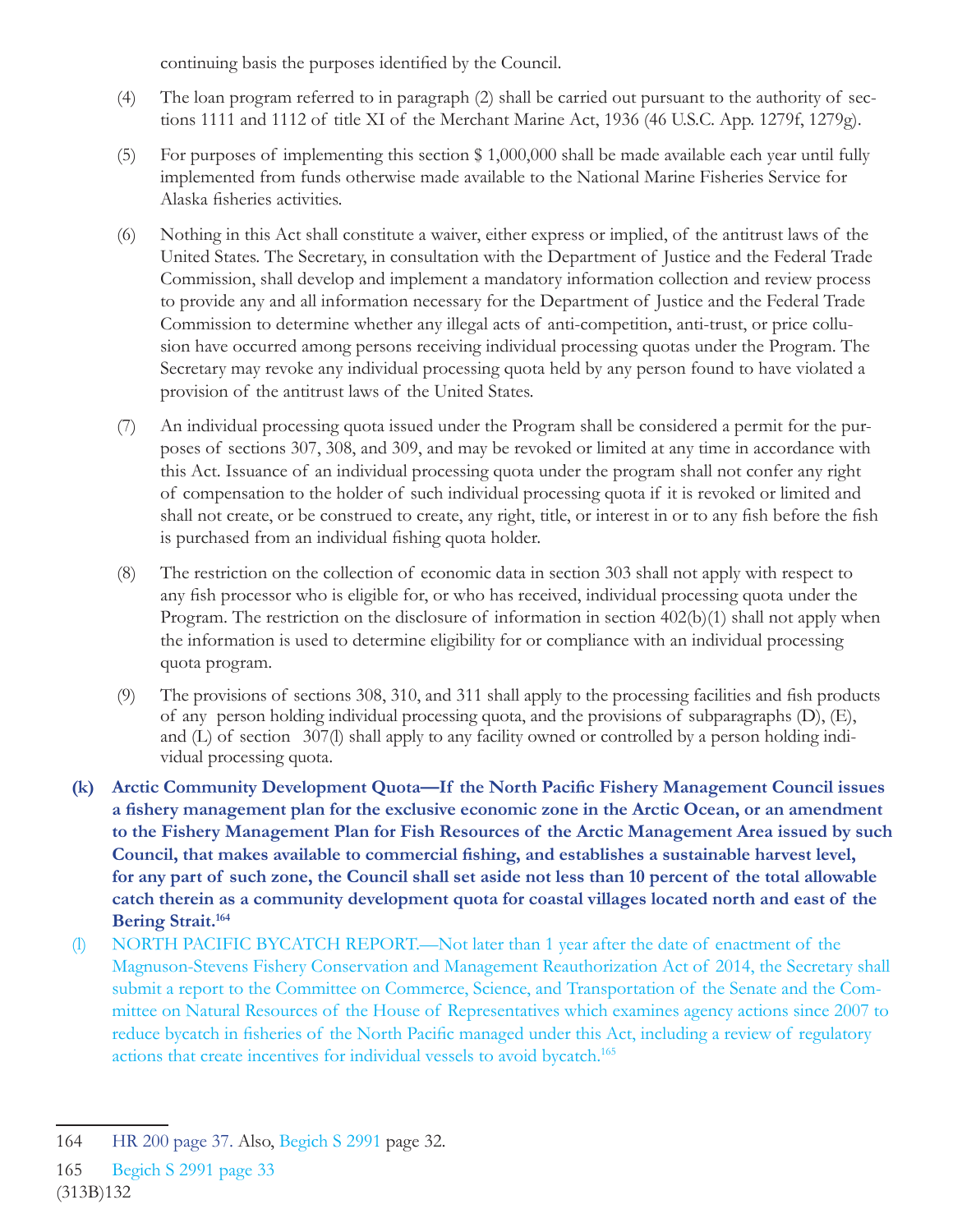# **SEC. 313A. GULF OF MEXICO FISHERIES CONSERVATION AND MANAGEMENT.**

At least once every 5 years, the Gulf of Mexico Fishery Management Council shall review, in accordance with the provisions of this Act, any allocation of fishing privileges among the commercial, recreational, and charter components of a fishery managed under a fishery management plan prepared by the Gulf Council, except that the Gulf Council may delay action for not more than 3 additional 1-year periods if necessary.

# **SEC. 313B. SOUTH ATLANTIC FISHERIES CONSERVATION AND MANAGEMENT.**

At least once every 5 years, the South Atlantic Fishery Management Council shall review, in accordance with the provisions of this Act, any allocation of fishing privileges among the commercial, recreational, and charter components of a fishery managed under a fishery management plan prepared by the South Atlantic Council, except that

the South Atlantic Council may delay action for not more than 3 additional 1-year periods if necessary.**<sup>166</sup>**

# **SEC. 314. NORTHWEST ATLANTIC OCEAN FISHERIES REINVESTMENT PROGRAM**

### *16 U.S.C. 1863*

### **(a) PROGRAM.—**

- (1) Not later than October 1, 1993, the Secretary shall establish a Northwest Atlantic Ocean Fisheries Reinvestment Program for the purposes of—
	- (A) promoting development of commercial fisheries and markets for underutilized species of the northwest Atlantic Ocean;
	- (B) developing alternative fishing opportunities for participants in the New England groundfish fishery;
	- (C) providing technical support and assistance to United States fishermen and fish processors to improve the value-added processing of underutilized species and to make participation in fisheries for underutilized species of the northwest Atlantic Ocean economically viable;
	- (D) creating new economic opportunities through the improved processing and expanded use of fish waste; and
	- (E) helping to restore <del>overfished</del> depleted New England groundfish stocks through aquaculture or hatchery programs.
- (2) CONSULTATION.—In establishing and implementing the Northwest [sic] Fisheries Reinvestment Program, the Secretary shall consult with representatives of the commercial fishing industry, the seafood processing industry, and the academic community (including the National Sea Grant Program).
- (3) ACTIVITIES UNDER PROGRAM.—Subject to the availability of appropriations, the Secretary shall award contracts, grants and other financial assistance to United States citizens to carry out the purposes of subsection (1), under the terms and conditions provided in section 2(c) of the Act of August 11, 1939 (15 U.S.C. 713(c)-3(c); commonly referred to as the "Saltonstall-Kennedy Act"), except that, in making awards under this section for projects involving participation in fisheries for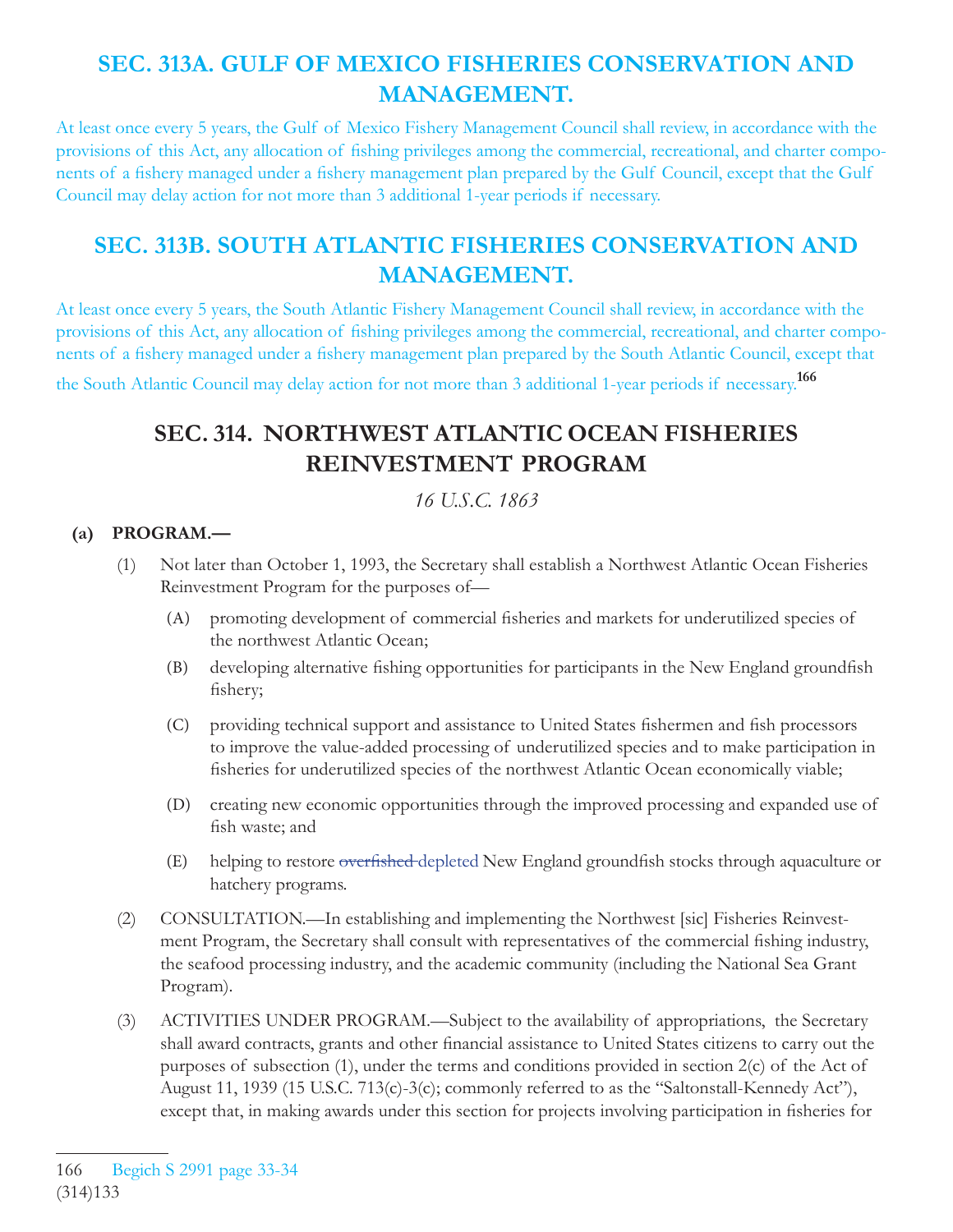underutilized species, the Secretary shall give the highest priority to a person who owns or operates a fishing vessel permitted under this Act to participate in the New England groundfish fishery who agrees to surrender that permit to the Secretary during the duration of the contract, grant or other assistance.

- (4) AUTHORIZATION OF APPROPRIATIONS.—There are authorized to be appropriated \$5,000,000 for each of fiscal years 1993 through 1999 to carry out the purposes of this section. For fiscal year 1993 no more than  $$1,000,000$ , and for fiscal year 1994 no more than  $$2,000,000$ , of such funds may be provided from monies made available under section 2(b) of the Act of August 11, 1939 (15 U.S.C. 713c-3(b)).
- **(b) ASSISTANCE OF OTHER AGENCIES.—The Secretary shall actively seek the assistance of other**  Federal agencies in the development of fisheries for underutilized species of the northwest Atlantic **Ocean, including, to the extent permitted by other applicable laws, assistance from the Secretary of Agriculture in including such underutilized species as agricultural commodities in the programs of the Foreign Agricultural Service for which amounts are authorized under the Food, Agriculture, Conservation, and Trade Act of 1990 (Public Law 101-624; 104 Stat. 3359).**
- **(c) MANAGEMENT PLANS FOR UNDERUTILIZED SPECIES.—The New England Fishery Management Council, in consultation with other appropriate Councils, shall develop fishery management plans as soon as possible for any underutilized species of the northwest Atlantic Ocean**  that is not covered under such a plan, in order to prevent overfishing of that species.
- **(d) UNDERUTILIZED SPECIES DEFINED.—For purposes of this section, the term "underutilized**  species of the northwest Atlantic Ocean" means any fish species of the northwest Atlantic Ocean that is identified, by the Director of the Northeast Fisheries Center of the National Marine Fisher**ies Service, as an underutilized species.**

# SEC. 315. REGIONAL COASTAL DISASTER ASSISTANCE, **TRANSITION, AND RECOVERY PROGRAM**

## *16 U.S.C. 1864*

(a) IN GENERAL.—When there is a catastrophic regional fishery disaster the Secretary may, upon **the request of, and in consultation with, the Governors of affected States, establish a regional eco**nomic transition program to provide immediate disaster relief assistance to the fishermen, charter fishing operators, United States fish processors, and owners of related fishery infrastructure af**fected by the disaster.**

## **(b) PROGRAM COMPONENTS.—**

- (1) IN GENERAL.—Subject to the availability of appropriations, the program shall provide funds or other economic assistance to affected entities, or to governmental entities for disbursement to affected entities, for—
	- (A) meeting immediate regional shoreside fishery infrastructure needs, including processing facilities, cold storage facilities, ice houses, docks, including temporary docks and storage facilities, and other related shoreside fishery support facilities and infrastructure while ensuring that those projects will not result in an increase or replacement of fishing capacity;
	- (B) financial assistance and job training assistance for fishermen who wish to remain in a fishery in the region that may be temporarily closed as a result of environmental or other effects associated with the disaster;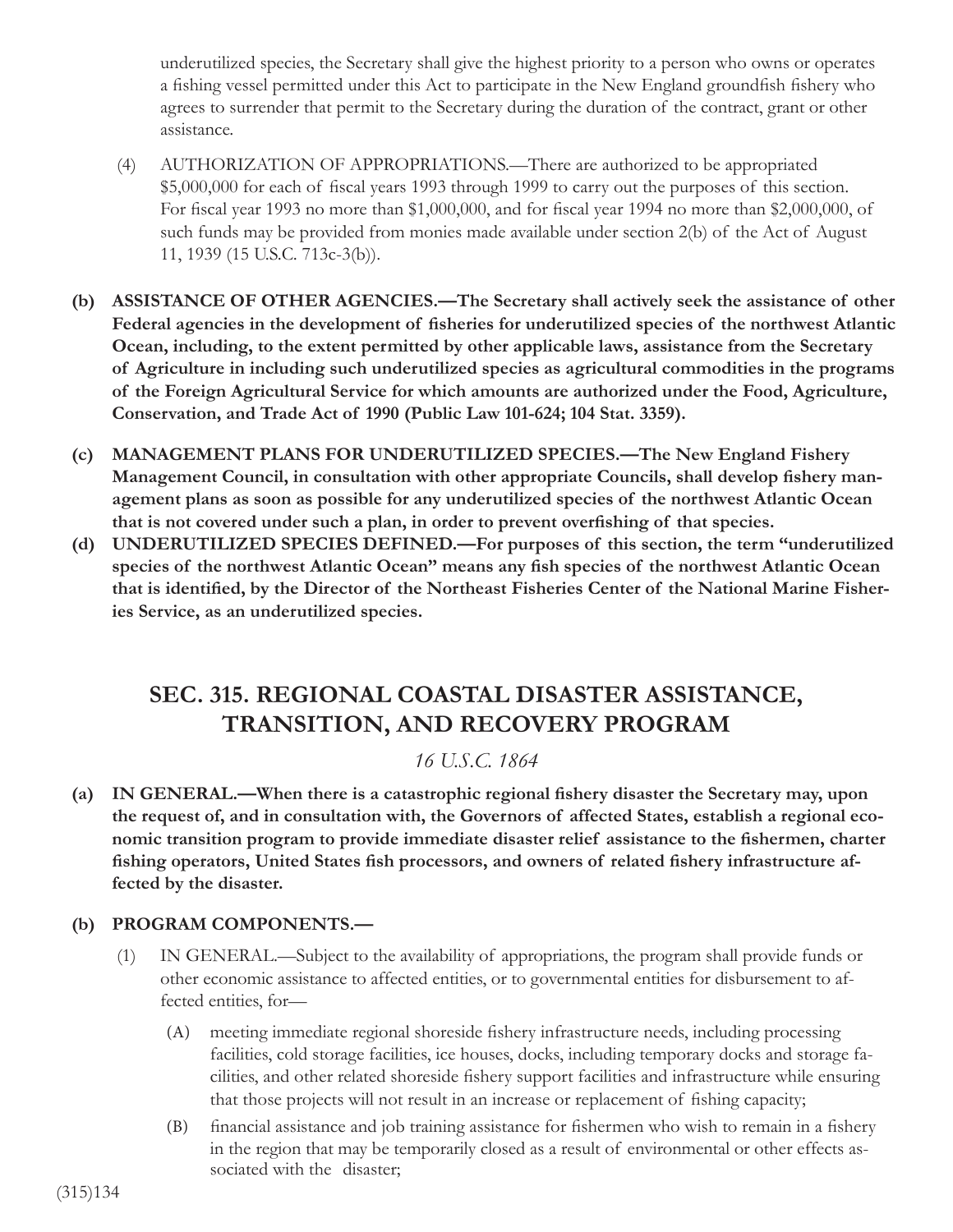- (C) funding, pursuant to the requirements of section  $312(b)$ , to fishermen who are willing to scrap a fishing vessel and permanently surrender permits for fisheries named on that vessel; and
- (D) any other activities authorized under section 312 of this Act or section 308(d) of the Interjurisdictional Fisheries Act of 1986 (16 U.S.C. 4107(d)).
- (2) JOB TRAINING.—Any fisherman who decides to scrap a fishing vessel under the program shall be eligible for job training assistance.
- (3) STATE PARTICIPATION OBLIGATION.—The participation by a State in the program shall be conditioned upon a commitment by the appropriate State entity to ensure that the relevant State fishery meets the requirements of section 312(b) of this Act to ensure excess capacity does not reenter the fishery.
- (4) NO MATCHING REQUIRED.—The Secretary may waive the matching requirements of section 312 of this Act, section 308 of the Interjurisdictional Fisheries Act of 1986 (16 U.S.C. 4107), and any other provision of law under which the Federal share of the cost of any activity is limited to less than 100 percent if the Secretary determines that—
	- (A) no reasonable means are available through which applicants can meet the matching requirement; and
	- (B) the probable benefit of 100 percent Federal financing outweighs the public interest in imposition of the matching requirement.
- (5) NET REVENUE LIMIT INAPPLICABLE.—Section 308(d)(3) of the Interjurisdictional Fisheries Act (16 U.S.C. 4107(d)(3)) shall not apply to assistance under this section.
- (c) REGIONAL IMPACT EVALUATION.—Within 2 months after a catastrophic regional fishery **disaster the Secretary shall provide the Governor of each State participating in the program a com**prehensive economic and socioeconomic evaluation of the affected region's fisheries to assist the Governor in assessing the current and future economic viability of affected fisheries, including the economic impact of foreign fish imports and the direct, indirect, or environmental impact of the disaster on the fishery and coastal communities.
- **(d) CATASTROPHIC REGIONAL FISHERY DISASTER DEFINED.—In this section the term**  'catastrophic regional fishery disaster' means a natural disaster, including a hurricane or tsunami, **or a regulatory closure (including regulatory closures resulting from judicial action) to protect human health or the marine environment, that—**
	- $(1)$  results in economic losses to coastal or fishing communities;
	- (2) affects more than 1 State or a major fishery managed by a Council or interstate fishery commission; and
	- $(3)$  is determined by the Secretary to be a commercial fishery failure under section 312(a) of this Act or a fishery resource disaster or section 308(d) of the Interjurisdictional Fisheries Act of 1986 (16 U.S.C. 4107(d)).

*(Did not include fi sheries hurricane assistance program)*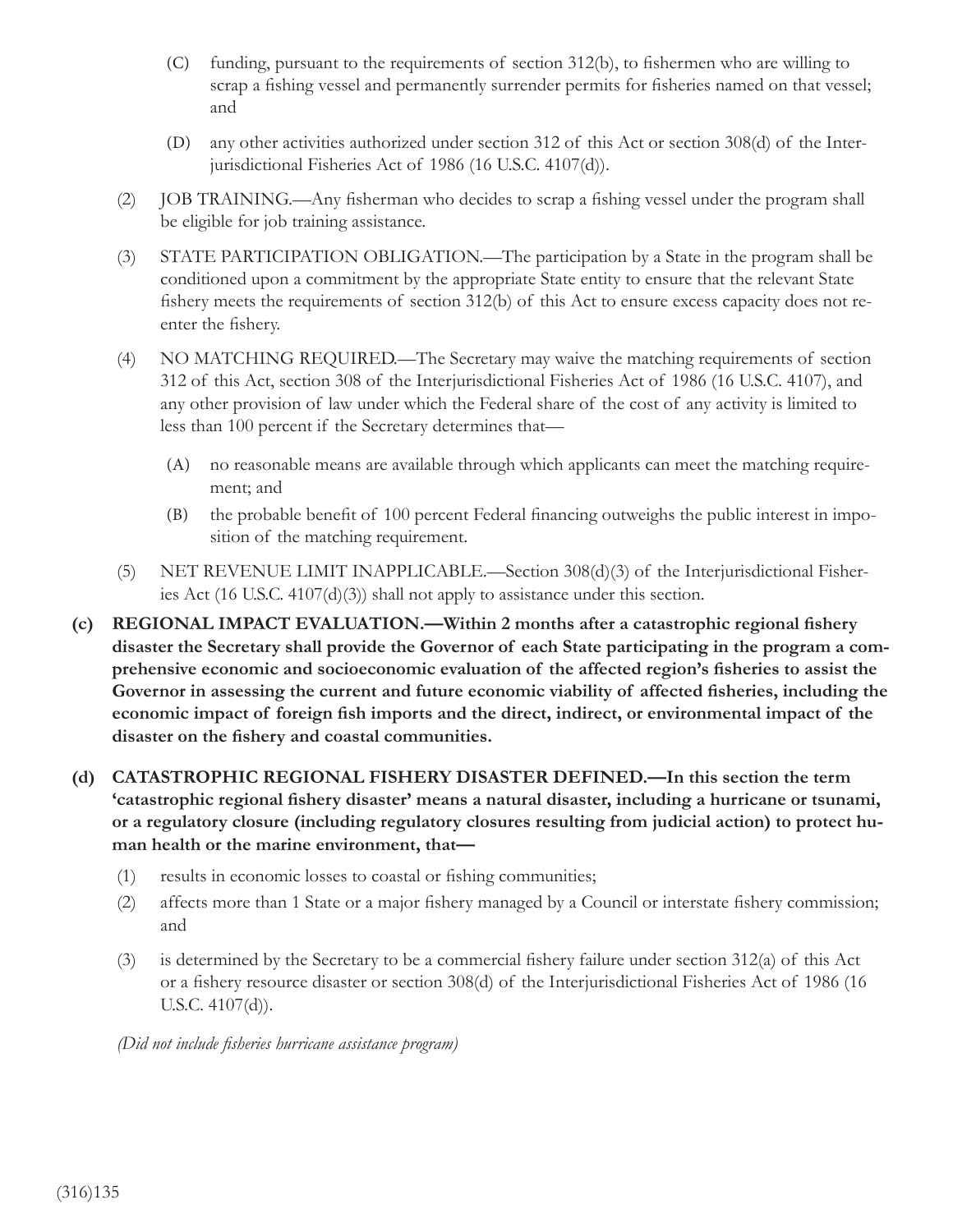# **SEC. 316. BYCATCH REDUCTION ENGINEERING PROGRAM**

## *16 U.S.C. 1865*

- **(a) BYCATCH REDUCTION ENGINEERING PROGRAM.—Not later than 1 year after the date of enactment of the Magnuson-Stevens Fishery Conservation and Management Reauthorization Act of 2006, the Secretary, in cooperation with the Councils and other affected interests, and based**  upon the best scientific information available, shall establish a bycatch reduction program, includ**ing grants, to develop technological devices and other conservation engineering changes designed to minimize bycatch, seabird interactions, bycatch mortality, and post-release mortality in Federally**  managed fisheries. The program shall-
	- (1) be regionally based;
	- (2) be coordinated with projects conducted under the cooperative research and management program established under this Act;
	- (3) provide information and outreach to fishery participants that will encourage adoption and use of technologies developed under the program; and
	- (4) provide for routine consultation with the Councils in order to maximize opportunities to incorporate results of the program in Council actions and provide incentives for adoption of methods developed under the program in fishery management plans developed by the Councils.
- **(b) INCENTIVES.—Any fishery management plan prepared by a Council or by the Secretary may establish a system of incentives to reduce total bycatch and seabird interactions, amounts, bycatch**  rates, and post-release mortality in fisheries under the Council's or Secretary's jurisdiction, includ**ing—**
	- (1) measures to incorporate bycatch into quotas, including the establishment of collective or individual bycatch quotas;
	- (2) measures to promote the use of gear with verifiable and monitored low bycatch and seabird interactions, rates; and
	- (3) measures that, based on the best scientific information available, will reduce bycatch and seabird interactions, bycatch mortality, post-release mortality, or regulatory discards in the fishery.
- **(c) COORDINATION ON SEABIRD INTERACTIONS.—The Secretary, in coordination with the Secretary of Interior, is authorized to undertake projects in cooperation with industry to improve information and technology to reduce seabird bycatch, including—**
	- (1) outreach to industry on new technologies and methods;
	- (2) projects to mitigate for seabird mortality; and
	- (3) actions at appropriate international fishery organizations to reduce seabird interactions in fisheries.

### **(d) REPORT.—The Secretary shall transmit an annual report to the Senate Committee on Commerce, Science, and Transportation and the House of Representatives Committee on Resources that—**

- (1) describes funding provided to implement this section;
- (2) describes developments in gear technology achieved under this section; and
- (3) describes improvements and reduction in bycatch and seabird interactions associated with implementing this section, as well as proposals to address remaining bycatch or seabird interaction problems.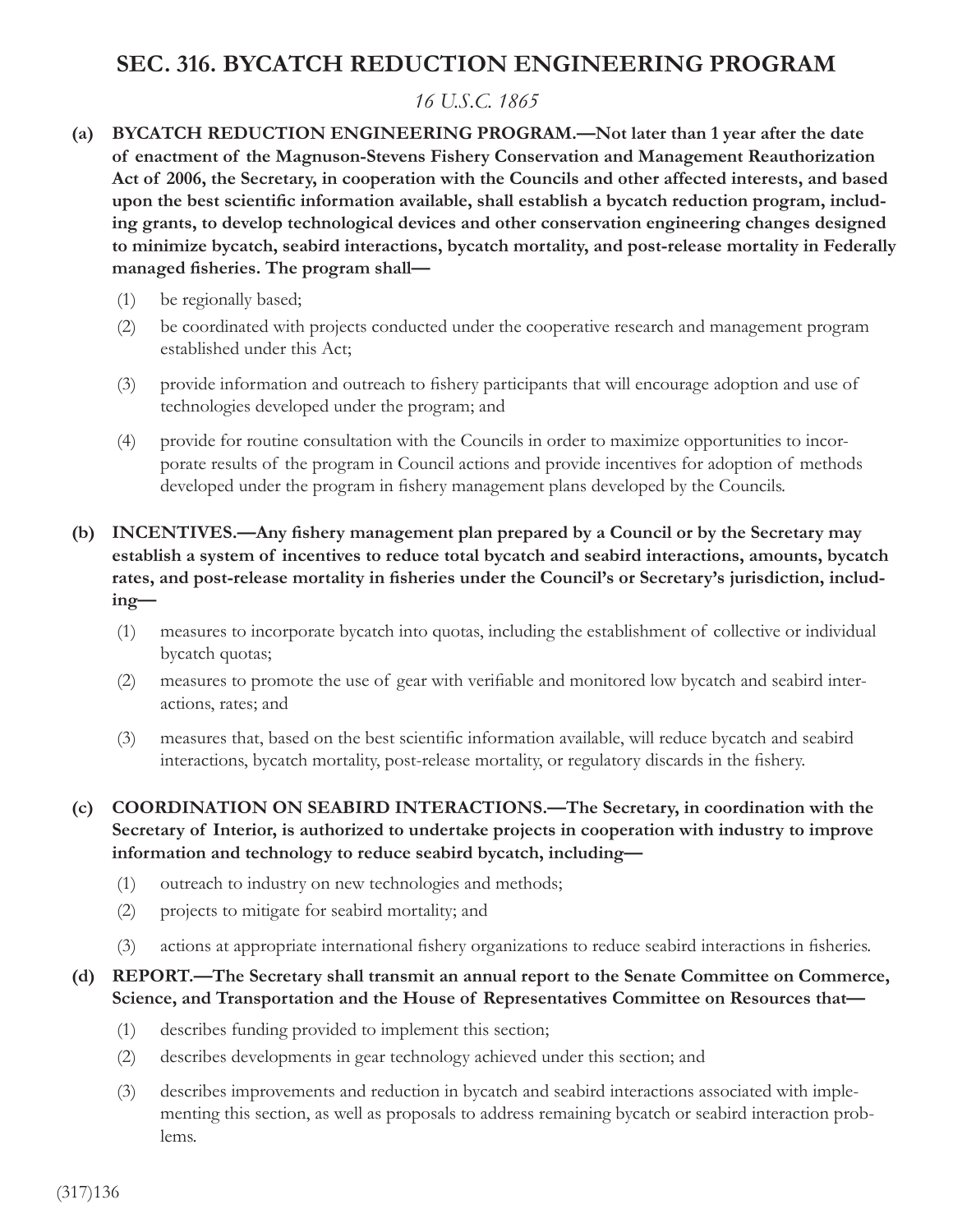## **SEC . 317. SHARK FEEDING**

*16 U.S.C. 1866*

(1) Except to the extent determined by the Secretary, or under State law, as presenting no public health hazard or safety risk, or when conducted as part of a research program funded in whole or in part by appropriated funds, it is unlawful to introduce, or attempt to introduce, food or any other substance into the water to attract sharks for any purpose other than to harvest sharks within the Exclusive Economic Zone seaward of the State of Hawaii and of the Commonwealths, territories, and possessions of the United States in the Pacific Ocean Area.

## **SEC . 318. COOPERATIVE RESEARCH AND MANAGEMENT PROGRAM**

*16 U.S.C. 1867*

### **(a) IN GENERAL.—**

- (1) The Secretary of Commerce, in consultation with the Councils, shall establish a cooperative research and management program to address needs identified under this Act and under any other marine resource laws enforced by the Secretary. The program shall be implemented on a regional basis and shall be developed and conducted through partnerships among Federal, State, and Tribal managers and scientists (including interstate fishery commissions), fishing industry participants (including use of commercial charter or recreational vessels for gathering data), and educational institutions.
- (2) Within one year after the date of enactment of the [Strengthening Fishing Communities through Improving Science, Increasing Flexibility, and Modernizing Fisheries Management Act], Strengthening Fishing Communities and Increasing Flexibility in Fisheries Management Act, and after consultation with the Councils, the Secretary shall publish a plan for implementing and conducting the program established in paragraph (1). Such plan shall identify and describe critical regional fishery management and research needs, possible projects that may address those needs, and estimated costs for such projects. The plan shall be revised and updated every 5 years, and updated plans shall include a brief description of projects that were funded in the prior 5-year period and the research and management needs that were addressed by those projects.<sup>167</sup>
- **(b) ELIGIBLE PROJECTS**.—The Secretary shall make funds available under the program for the support of projects to address critical needs identified by the Councils in consultation with the Secretary. Each Council shall provide a list of such needs to the Secretary on an annual basis, identifying and prioritizing such needs<sup>168</sup>. The program shall promote and encourage efforts to utilize sources of data maintained by other Federal agencies, State agencies, or academia for use in such projects.
- (c) FUNDING. PRIORITIES.<sup>169</sup>—In making funds available the Secretary shall award funding on a competitive basis and based on regional fishery management needs, select programs that form part of a coherent program of research focused on solving priority issues identified by the Councils, and shall give priority to the following projects:
	- (1) Projects to collect data to improve, supplement, or enhance stock assessments, including— the use

<sup>167</sup> HR 200 page 21 and Huffman DD pages 26-27

<sup>168</sup> Huffman DD page 27

<sup>(318)137</sup> 169 HR 200 page 21 and Huffman DD page 27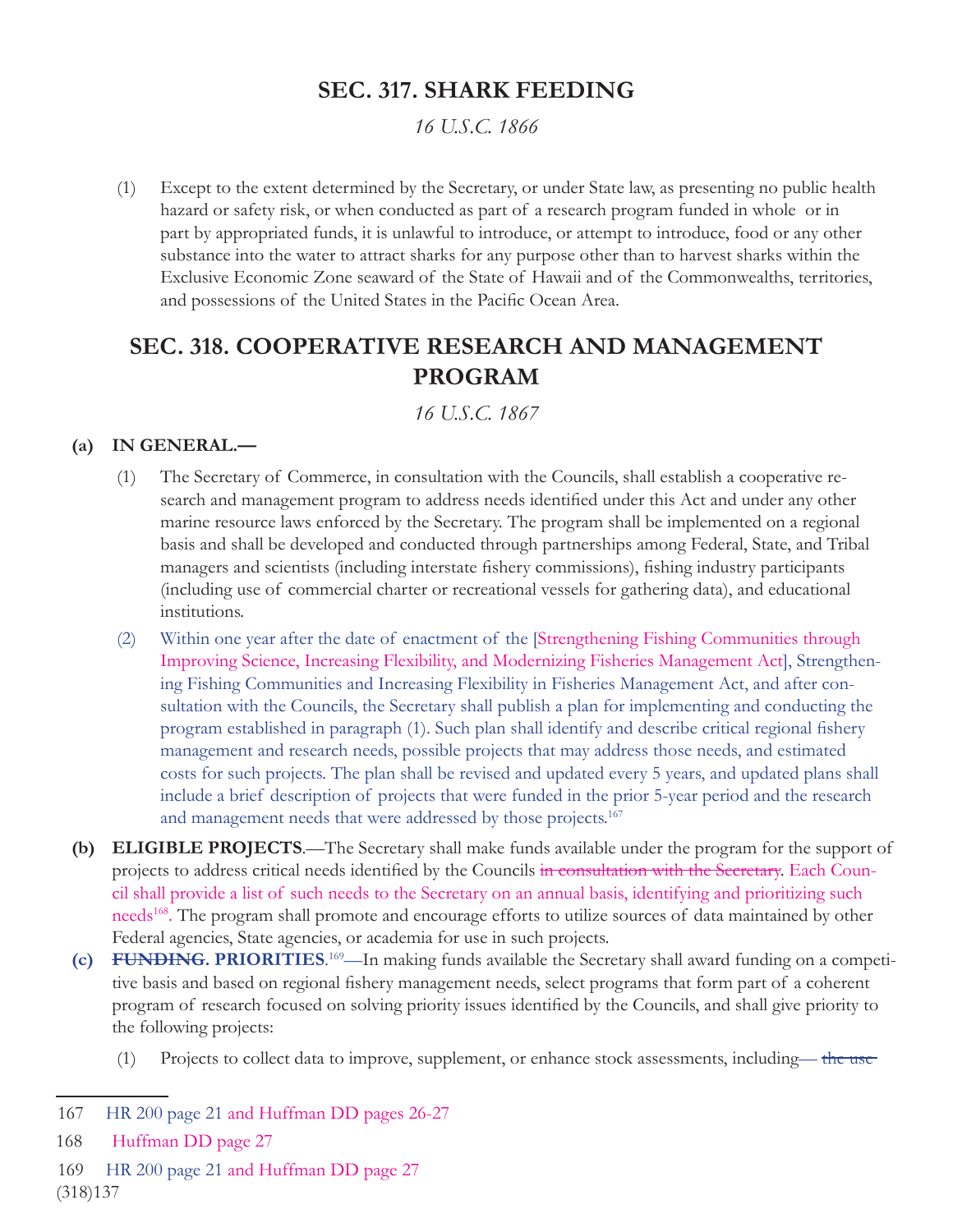of fishing vessels or acoustic or other marine technology.

- (A) the use of fishing vessels or acoustic or other marine technology;
- (B) expanding the use of electronic catch reporting programs and technology; and
- (C) improving monitoring and observer coverage through the expanded use of electronic monitoring devices and satellite tracking systems [such as vessel monitoring devices]<sup>170</sup>
- (2) Projects to assess the amount and type of bycatch or post-release mortality occurring in a fishery.
- (3) Conservation engineering projects designed to reduce bycatch, including avoidance of post-release mortality, reduction of bycatch in high seas fisheries, and transfer of such fishing technologies to other nations.
- (4) Projects for the identification of habitat areas of particular concern and for habitat conservation.
- (5) Projects designed to collect and compile economic and social data.
- **(d) EXPERIMENTAL PERMITTING PROCESS.—**Not later than 180 days after the date of enactment of the Magnuson Stevens Fishery Conservation and Management Reauthorization Act of 2006, the Secretary, in consultation with the Councils, shall promulgate regulations that create an expedited, uniform, and regionally-based process to promote issuance, where practicable, of experimental fishing permits.
- **(e) GUIDELINES.—**The Secretary, in consultation with the Councils, shall establish guidelines to ensure that participation in a research project funded under this section does not result in loss of a participant's catch history or unexpended days-at-sea as part of a limited entry system.
- **(f) EXEMPTED PROJECTS.—**The procedures of this section shall not apply to research funded by quota set-asides in a fishery.
- **(g) ACCEPTANCE OF FUNDING.—**The Secretary may, using the authority established under section 208 of Public Law 109-479 (16 U.S.C. 1891b), accept and use funding from other Federal agencies, academic institutions, persons, including fishery participants, and nongovernmental organizations to expand cooperative fisheries research and management efforts, including efforts to improve data collection in recreational fisheries, for the purposes of improving management certainty and outcomes $^{171}$ .

# **SEC. 319. HERRING STUDY**

## *16 U.S.C. 1868*

- **(a) IN GENERAL.—**The Secretary may conduct a cooperative research program to study the issues of abundance, distribution and the role of herring as forage fish for other commercially important fish stocks in the Northwest Atlantic, and the potential for local scale depletion from herring harvesting and how it relates to other fisheries in the Northwest Atlantic. In planning, designing, and implementing this program, the Secretary shall engage multiple fisheries sectors and stakeholder groups concerned with herring management.
- **(b) REPORT.—**The Secretary shall present the final results of this study to Congress within 3 months following the completion of the study, and an interim report at the end of fiscal year 2008.
- **(c) AUTHORIZATION OF APPROPRIATIONS.—**There are authorized to be appropriated \$2,000,000 for fiscal year 2007 through fiscal year 2009 to conduct this study.

171 Huffman DD page 28

<sup>170</sup> HR 200 page 22 and Huffman DD page 27 (excludes last phrase)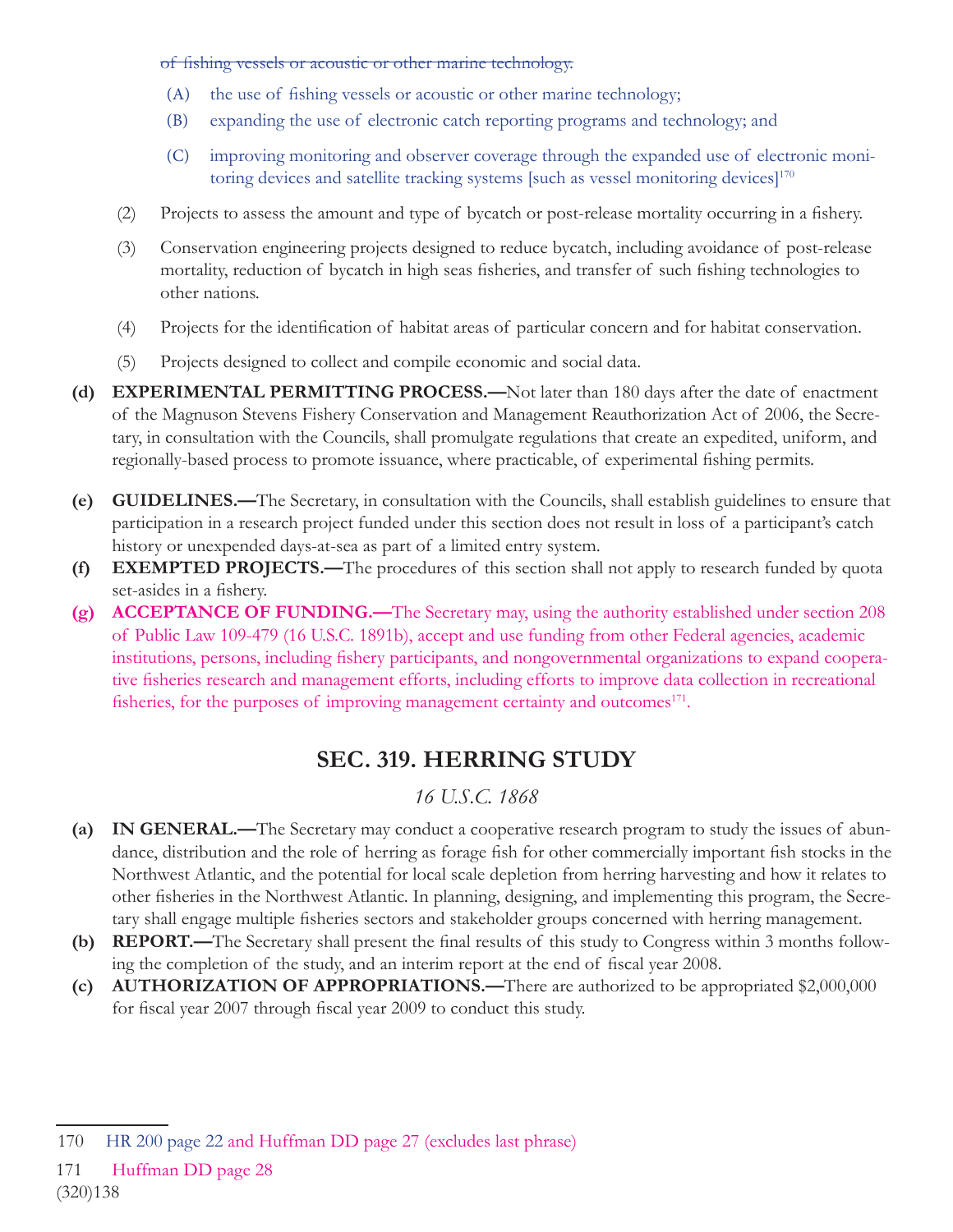## **SEC. 320. RESTORATION STUDY**

## *16 U.S.C. 1869*

- (a) IN GENERAL.—The Secretary may conduct a study to update scientific information and proto**cols needed to improve restoration techniques for a variety of coast habitat types and synthesize the results in a format easily understandable by restoration practitioners and local communities.**
- **(b) AUTHORIZATION OF APPROPRIATIONS.—There are authorized to be appropriated \$500,000**  for fiscal year 2007 to conduct this study.

## **TITLE IV—FISHERY MONITORING AND RESEARCH**

## **SEC. 401. REGISTRATION AND INFORMATION MANAGEMENT**

### *16 U.S.C. 1881*

- **(a) STANDARDIZED FISHING VESSEL REGISTRATION AND INFORMATION MANAGE-MENT SYSTEM.—The Secretary shall, in cooperation with the Secretary of the department in which the Coast Guard is operating, the States, the Councils, and Marine Fisheries Commissions,**  develop recommendations for implementation of a standardized fishing vessel registration and in**formation management system on a regional basis. The recommendations shall be developed after consultation with interested governmental and nongovernmental parties and shall—**
	- (1) be designed to standardize the requirements of vessel registration and information collection systems required by this Act, the Marine Mammal Protection Act (16 U.S.C. 1361 et seq.), and any other marine resource law implemented by the Secretary, and, with the permission of a State, any marine resource law implemented by such State;
	- (2) integrate information collection programs under existing fishery management plans into a nonduplicative information collection and management system;
	- (3) avoid duplication of existing State, tribal, or Federal systems and shall utilize, to the maximum extent practicable, information collected from existing systems;
	- (4) provide for implementation of the system through cooperative agreements with appropriate State, regional, or tribal entities and Marine Fisheries Commissions;
	- (5) provide for funding (subject to appropriations) to assist appropriate State, regional, or tribal entities and Marine Fisheries Commissions in implementation;
	- (6) establish standardized units of measurement, nomenclature, and formats for the collection and submission of information;
	- (7) minimize the paperwork required for vessels registered under the system;
	- (8) include all species of fish within the geographic areas of authority of the Councils and all fishing vessels including charter fishing vessels, but excluding recreational fishing vessels;
	- (9) require United States fish processors, and fish dealers and other first ex-vessel purchasers of fish that are subject to the proposed system, to submit information (other than economic information) which may be necessary to meet the goals of the proposed system; and
	- (10) include procedures necessary to ensure—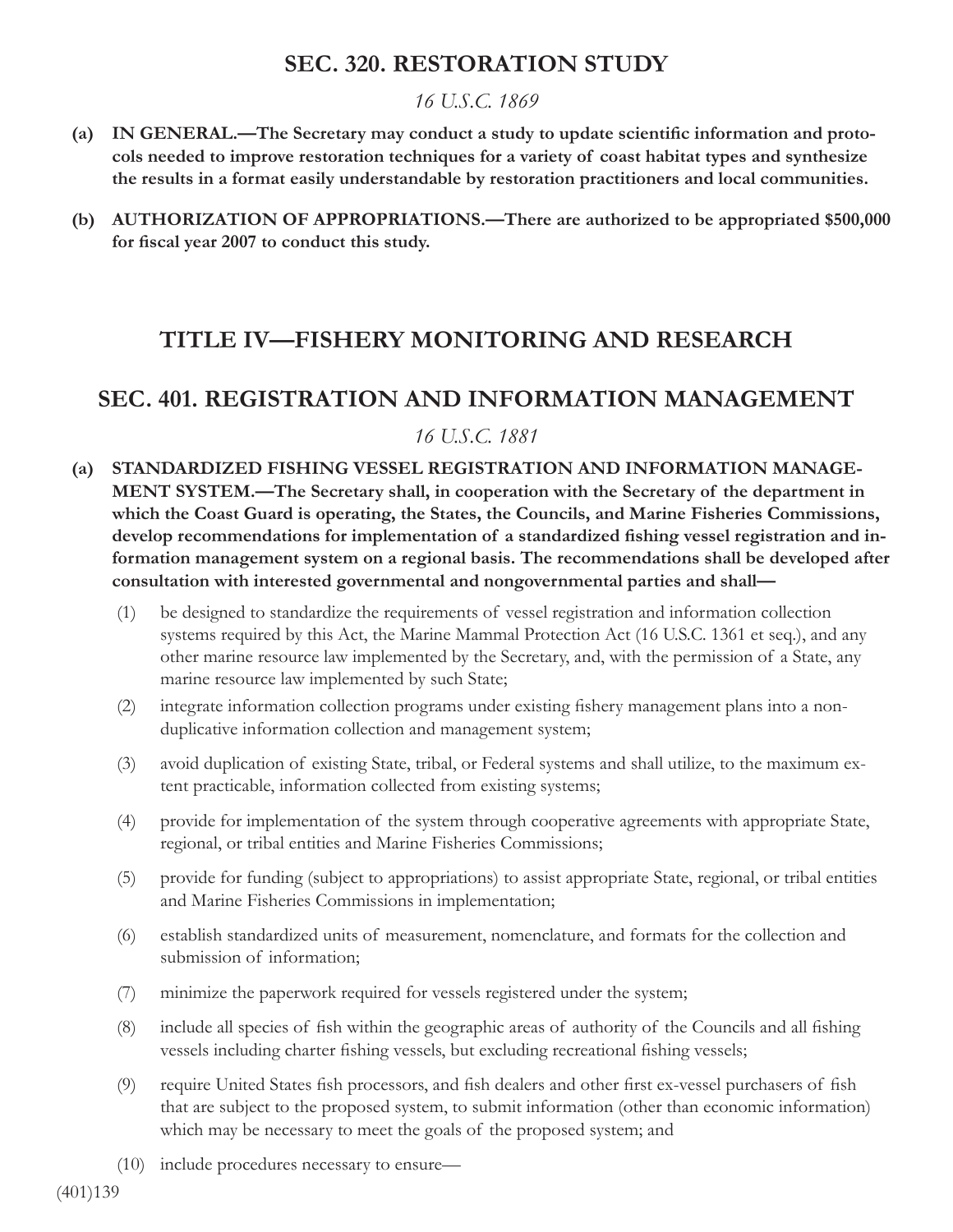- (A) the confidentiality of information collected under this section in accordance with section 402(b); and
- (B) the timely release or availability to the public of information collected under this section consistent with section 402(b).

### **(b) FISHING VESSEL REGISTRATION.—The proposed registration system should, at a minimum, obtain the following information for each fishing vessel—**

- (1) the name and official number or other identification, together with the name and address of the owner or operator or both;
- (2) gross tonnage, vessel capacity, type and quantity of fishing gear, mode of operation (catcher, catcher processor, or other), and such other pertinent information with respect to vessel characteristics as the Secretary may require; and
- (3) identification (by species, gear type, geographic area of operations, and season) of the fisheries in which the fishing vessel participates.

 **(c) FISHERY INFORMATION.—The proposed information management system should, at a mini**mum, provide basic fisheries performance information for each fishery, including—

- $(1)$  the number of vessels participating in the fishery including charter fishing vessels;
- $(2)$  the time period in which the fishery occurs;
- $(3)$  the approximate geographic location or official reporting area where the fishery occurs;
- (4) a description of fishing gear used in the fishery, including the amount and type of such gear and the appropriate unit of fishing effort; and
- (5) other information required under subsection 303(a)(5) or requested by the Council under section 402.
- **(d) USE OF REGISTRATION.—Any registration recommended under this section shall not be considered a permit for the purposes of this Act, and the Secretary may not propose to revoke, suspend, deny, or impose any other conditions or restrictions on any such registration or the use of such registration under this Act.**
- **(e) PUBLIC COMMENT.—Within one year after the date of enactment of the Sustainable Fisheries Act, the Secretary shall publish in the Federal Register for a 60-day public comment period a pro**posal that would provide for implementation of a standardized fishing vessel registration and infor**mation collection system that meets the requirements of subsections (a) through (c). The proposal shall include—**
	- (1) a description of the arrangements of the Secretary for consultation and cooperation with the department in which the Coast Guard is operating, the States, the Councils, Marine Fisheries Commissions, the fishing industry and other interested parties; and
	- (2) any proposed regulations or legislation necessary to implement the proposal.
- **(f) CONGRESSIONAL TRANSMITTAL.—Within 60 days after the end of the comment period and after consideration of comments received under subsection (e), the Secretary shall transmit to the Committee on Commerce, Science, and Transportation of the Senate and the Committee on Resources of the House of Representatives a recommended proposal for implementation of a national fi shing vessel registration system that includes—**
	- (1) any modifications made after comment and consultation;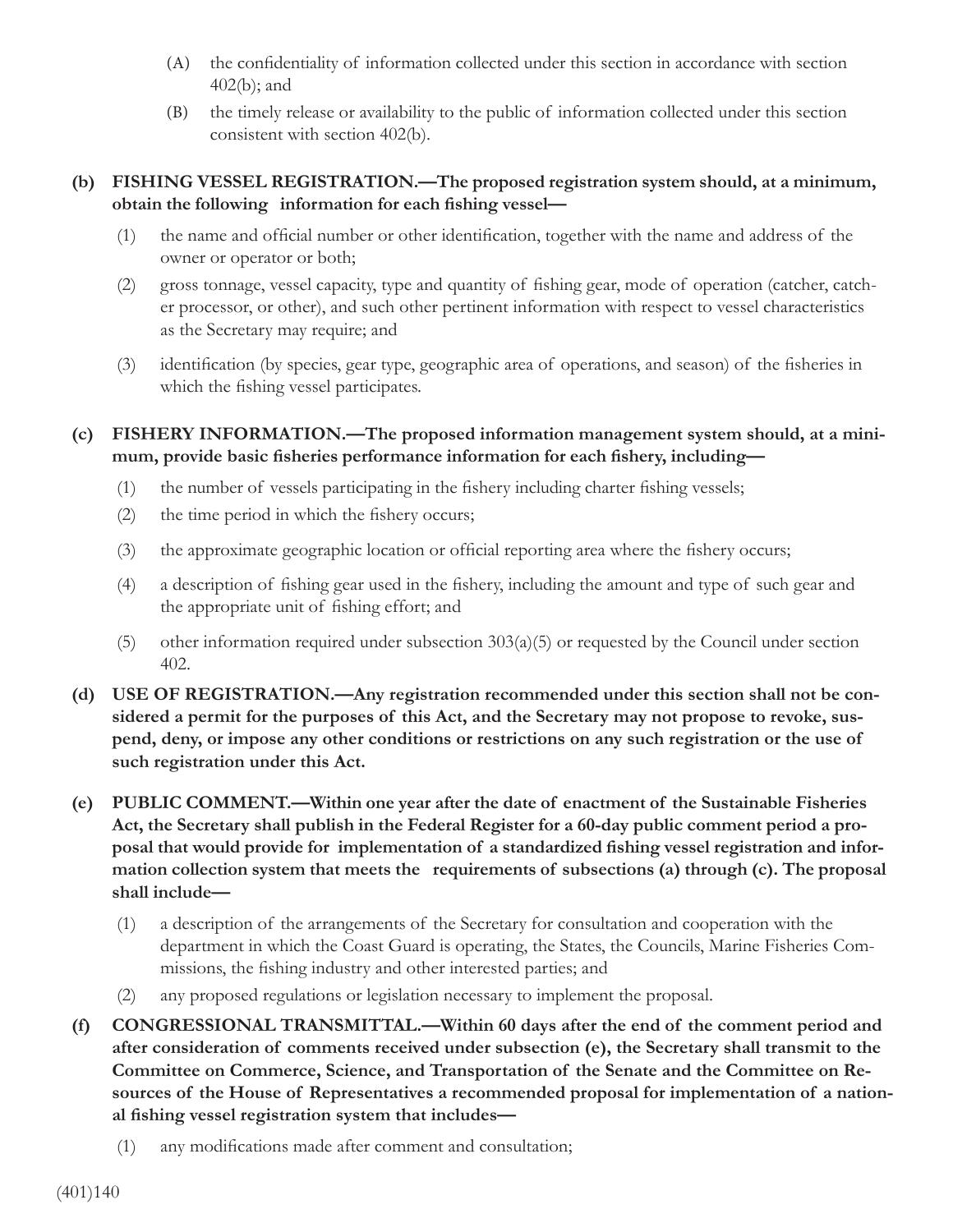- (2) a proposed implementation schedule, including a schedule for the proposed cooperative agreements required under subsection (a)(4); and
- (3) recommendations for any such additional legislation as the Secretary considers necessary or desirable to implement the proposed system.

### **(g) RECREATIONAL FISHERIES.—**

- (1) FEDERAL PROGRAM.—The Secretary shall establish and implement a regionally based registry program for recreational fishermen in each of the 8 fishery management regions. The program, which shall not require a fee before January 1, 2011, shall provide for—
	- $(A)$  the registration (including identification and contact information) of individuals who engage in recreational fishing—
		- (i) in the Exclusive Economic Zone;
		- (ii) for anadromous species; or
		- (iii) for Continental Shelf fishery resources beyond the Exclusive Economic Zone; and
	- (B) if appropriate, the registration (including the ownership, operator, and identification of the vessel) of vessels used in such fishing.
- (2) STATE PROGRAMS.—The Secretary shall exempt from registration under the program recreational fishermen and charter fishing vessels licensed, permitted, or registered under the laws of a State if the Secretary determines that information from the State program is suitable for the Secretary's use or is used to assist in completing marine recreational fisheries statistical surveys, or evaluating the effects of proposed conservation and management measures for marine recreational fisheries.

#### (3) DATA COLLECTION.—

- (A) IMPROVEMENT OF THE MARINE RECREATIONAL FISHERY STATISTICS SUR-VEY.—Within 24 months after the date of enactment of the Magnuson-Stevens Fishery Conservation and Management Reauthorization Act of 2006, the Secretary, in consultation with representatives of the recreational fishing industry and experts in statistics, technology, and other appropriate fields, shall establish a program to improve the quality and accuracy of information generated by the Marine Recreational Fishery Statistics Survey, with a goal of achieving acceptable accuracy and utility for each individual fishery.
- (B) NRC REPORT RECOMMENDATIONS.—The program shall take into consideration and, to the extent feasible, implement the recommendations of the National Research Council in its report Review of Recreational Fisheries Survey Methods (2006), including—
	- (i) redesigning the Survey to improve the effectiveness and appropriateness of sampling and estimation procedures, its applicability to various kinds of management decisions, and its usefulness for social and economic analyses; and
	- (ii) providing for ongoing technical evaluation and modification as needed to meet emerging management needs.
- (C) METHODOLOGY.—Unless the Secretary determines that alternate methods will achieve this goal more efficiently and effectively, the program shall, to the extent possible, include—
	- (i) an adequate number of intercepts to accurately estimate recreational catch and effort;
	- (ii) use of surveys that target anglers registered or licensed at the State or Federal level to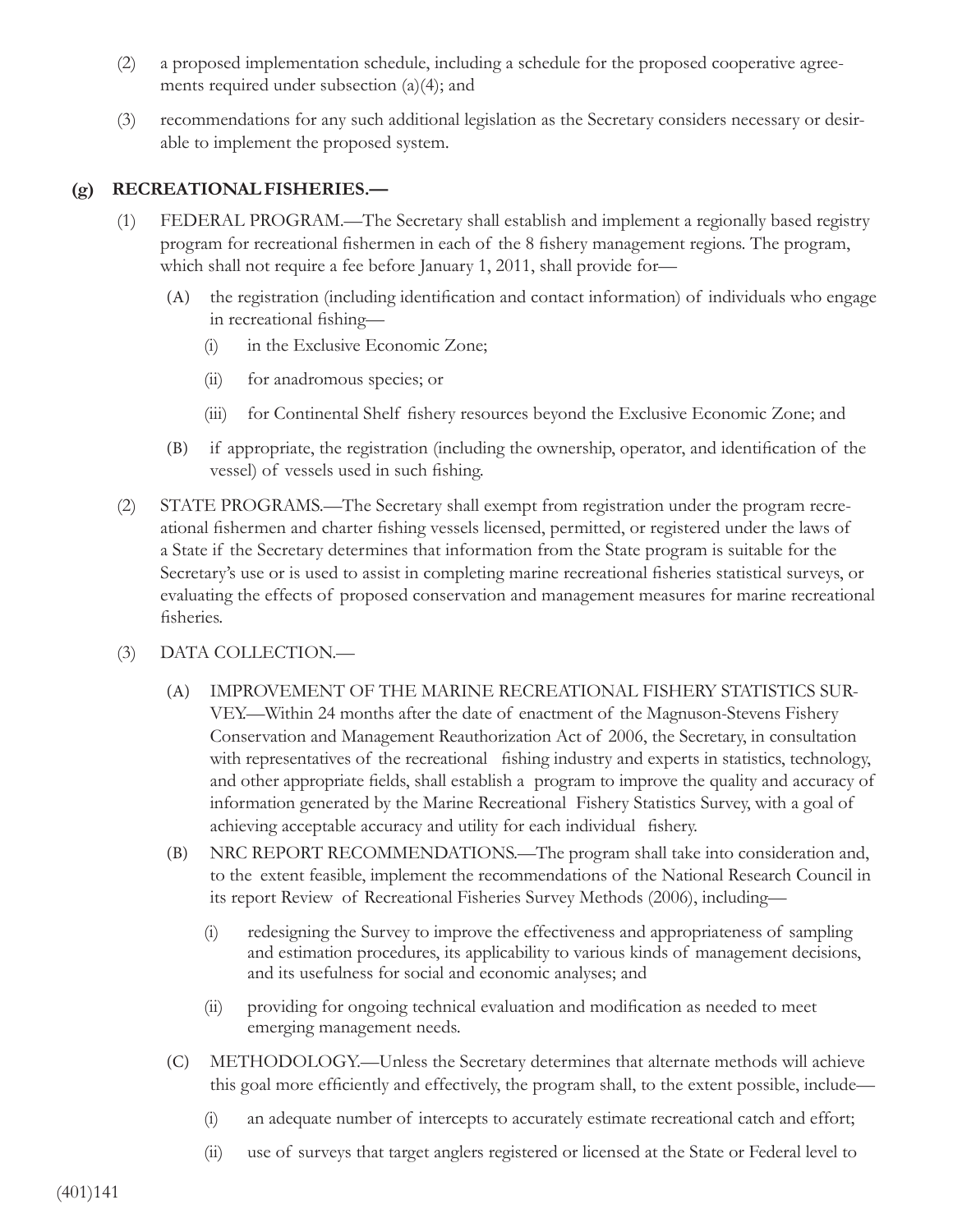collect participation and effort data;

- (iii) collection and analysis of vessel trip report data from charter fishing vessels;
- (iv) development of a weather corrective factor that can be applied to recreational catch and effort estimates; and
- (v) an independent committee composed of recreational fi shermen, academics, persons with expertise in stock assessments and survey design, and appropriate personnel from the National Marine Fisheries Service to review the collection estimates, geographic, and other variables related to dockside intercepts and to identify deficiencies in recreational data collection, and possible correction measures.
- (D) DEADLINE.—The Secretary shall complete the program under this paragraph and implement the improved Marine Recreational Fishery Statistics Survey not later than January 1, 2009.

#### (4) FEDERAL-STATE PARTNERSHIPS.

- (A) ESTABLISHMENT.—The Secretary shall establish partnerships with States to develop best practices for implementation of State programs established pursuant to paragraph (2)
- (B) GUIDANCE.—The Secretary shall develop guidance, in cooperation with the States, that details best practices for administering State programs established pursuant to paragraph (2), and provide such guidance to the States.
- (C) [BIENNIAL REPORT.—The Secretary shall submit to the Congress and publish biennial reports that include—
	- (i) the estimated accuracy of the registry program established under paragraph (1) and of State programs established pursuant to paragraph (2); [the information from each State program that is used to assist in completing surveys or evaluating effects of conservation and mangement measures under paragraph (2)];<sup>172</sup>
	- (ii) priorities for improving recreational fishing data collection; and
	- (iii) an explanation of any use of information collected by such State programs and by the Secretary, including a description of any consideration given to the information by the Secretary.
- (D) STATE GRANT PROGRAM.—The Secretary shall make grants to States to improve implementation of State programs consistent with this subsection. The Secretary shall prioritize such grants based on the ability of the grant to improve the quality and accuracy of such programs.]<sup>173</sup>
- (E) FUNDING.—A portion of the funds appropriated to the Marine Recreational Information Program [Saltsonstall-Kennedy Grant Program]<sup>174</sup> shall be provided for implementation of this section<sup>175</sup>.
- (5) (previously (4)) REPORT.—Within 24 months after establishment of the program, the Secretary

(401)142

<sup>172</sup> HR 1520. The rest of paragraph (4) is essentially the same in HR 1520.

<sup>173</sup> HR 200 page 29 and HR 2023 page 15-16.and Huffman DD pages 29-30 and HR 1520. HR 200 as reported on 12/12/17 removes text after B.

<sup>174</sup> HR 1520 page 20.

<sup>175</sup> HR 2023 page 16..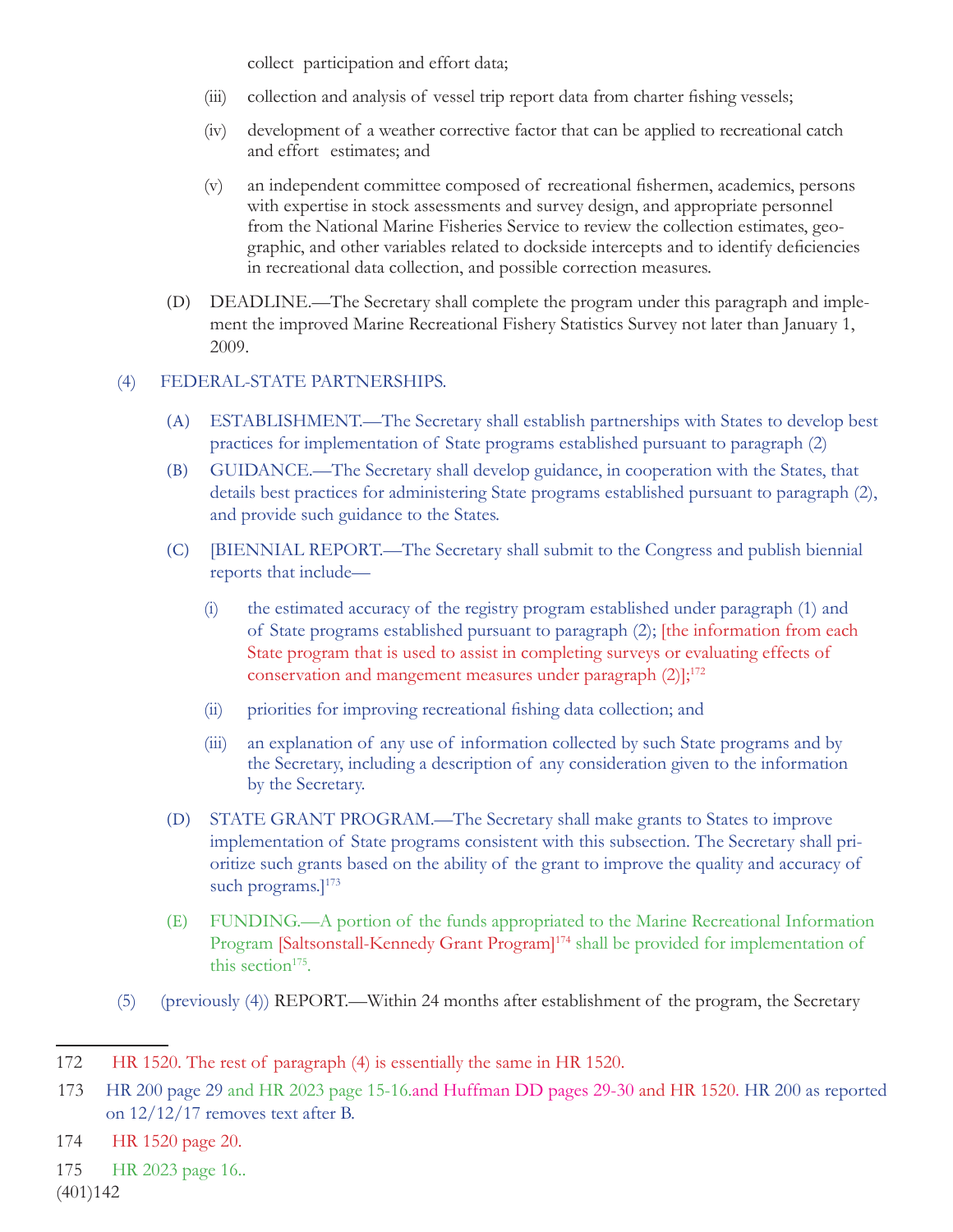shall submit a report to Congress that describes the progress made toward achieving the goals and objectives of the program.

*Related sections:*

ACTION BY SECRETARY.—The Secretary of Commerce shall—

- (1) within 90 days after the date of the enactment of this Act, enter into an agreement with the National Academy of Sciences to evaluate, in the form of a report, the following:
	- (A) how the design of the Marine Recreational Information Program, for the purposes of stock assessment and the determination of stock management references points, can be improved to better meet the needs of in-season management of annual catch limits under section 303(a)(15) of the [MSA]; and
	- (B) what actions the Secretary, Councils, and States could take to improve the accuracy and timeliness of data collection and analysis to improve the Marine Recreational Information Program and facilitate in-season management.
- (2) within 6 months after receiving the report under paragraph (1), submit to Congress recommendations of changes to be made to the Marine Recreational Information Program to make the program better meet the needs of in-season management of annual catch limits and other requirements under such section.176

## ACTION BY SECRETARY OF COMMERCE.—The Secretary of Commerce shall—

- (1) not later than 90 days after the date of enactment of this Act, enter into an agreement with the National Academy of Sciences to evaluate, in the form of a report, whether the design of the Marine Recreational Information Program, for the purposes of stock assessment and the determination of stock management reference points, is compatible with the needs of in-season management of annual catch limits under section 303(a)(15) of the Magnuson-Stevens Fishery Conservation and Management Act (16 U.S.C. 1853(a)(1)), including whether in-season management of annual catch limits is appropriate for all recreational fisheries; and
- (2) not later than 180 days after the date the Secretary receives the report under paragraph (1), submit to the appropriate committees of Congress recommendations regarding—
	- (A) changes that could be made to the Marine Recreational Information Program to make the program compatible with in-season management of annual catch limits and other requirements under section  $303(a)(15)$  of that Act for those recreational fisheries for which in-season management of annual catch limits is appropriate; and
	- (B) alternative management approaches that could be applied to recreational fisheries for which the Marine Recreational Information Program is incapable of providing data at the level of accuracy and timeliness necessary for in-season management of annual catch limits, consistent with other requirements of this Act.<sup>177</sup>

## (6) STUDY ON PROGRAM IMPLEMENTATION—

(A) IN GENERAL.—Not later than 60 days after the date of the enactment of this paragraph the Secretary shall enter into an agreement with the National Research Council of the National Academy of Sciences to study the implementation of the programs described in this section. The study shall—

<sup>176</sup> Huffman DD pages 30-31

<sup>177</sup> HR 1520 page 20.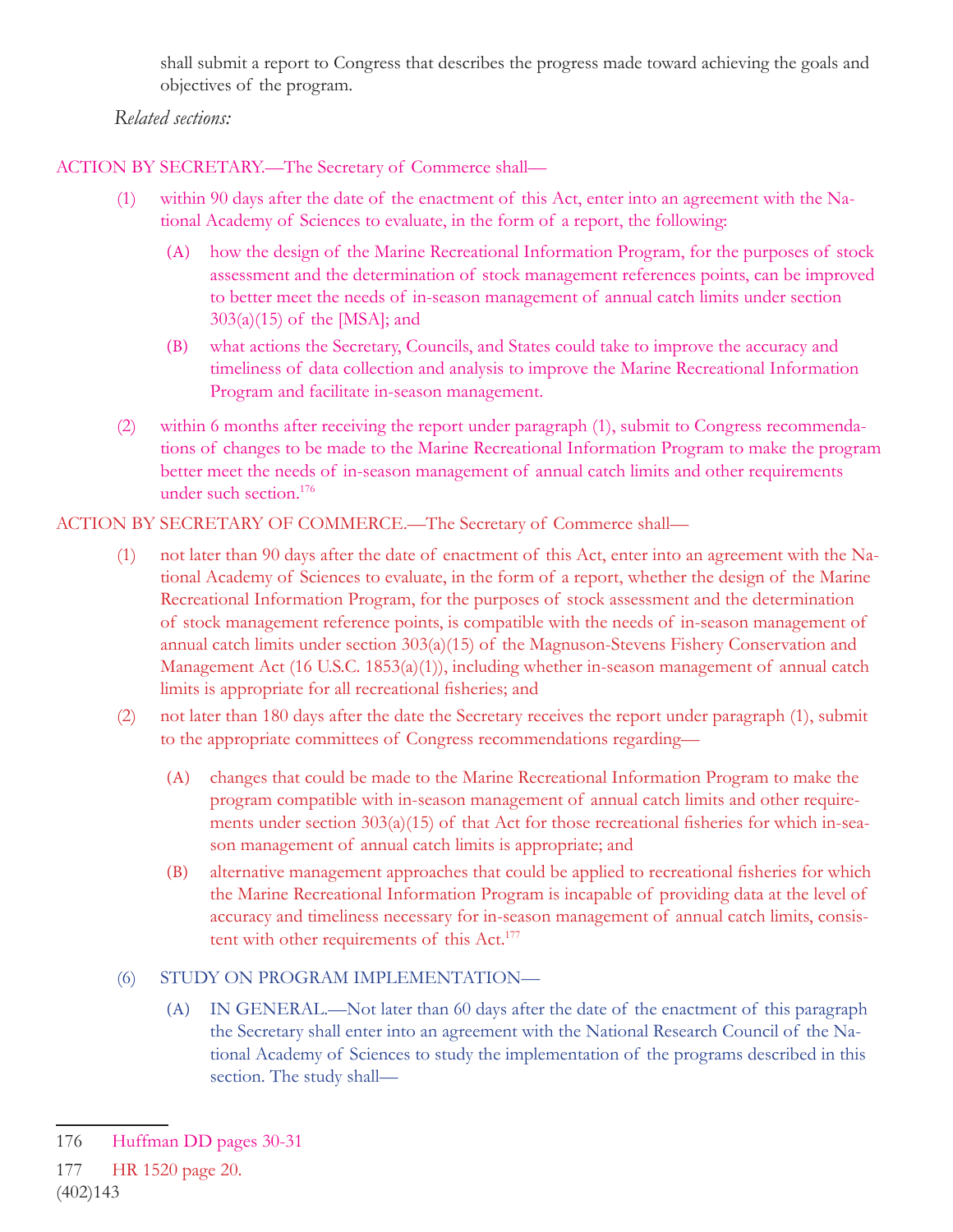- (i) provide an updated assessment of recreational survey methods established or improved since the publication of the Council's report entitled ''Review of Recreational Fisheries Survey Methods (2006)''
- (ii) evaluate the extent to which the recommendations made in that report were implemented pursuant to subsection  $(g)(3)(B)$  and
- (iii) examine any limitations of the Marine Recreational Fishery Statistics Survey and the marine recreational information program established under paragraph (1)
- (7) REPORT.—Not later than 1 year after entering into an agreement under subparagraph (A) the Secretary shall submit a report to Congress on the results of the study under subparagraph  $(A)^{178}$

# **SEC. 402. INFORMATION COLLECTION**

*16 U.S.C. 1881a*

### **(a) COLLECTION PROGRAMS.—**

- (1) COUNCIL REQUESTS.—If a Council determines that additional information would be beneficial for developing, implementing, or revising a fishery management plan or for determining whether a fishery is in need of management, the Council may request that the Secretary implement an information collection program for the fishery which would provide the types of information specified by the Council. The Secretary shall undertake such an information collection program if he determines that the need is justified, and shall promulgate regulations to implement the program within 60 days after such determination is made. If the Secretary determines that the need for an information collection program is not justified, the Secretary shall inform the Council of the reasons for such determination in writing. The determinations of the Secretary under this paragraph regarding a Council request shall be made within a reasonable period of time after receipt of that request.
- (2) SECRETARIAL INITIATION.—If the Secretary determines that additional information is necessary for developing, implementing, revising, or monitoring a fishery management plan, or for determining whether a fishery is in need of management, the Secretary may, by regulation, implement an information collection or observer program requiring submission of such additional information for the fishery.

#### **(b) CONFIDENTIALITY OF INFORMATION.—**

- (1) Any information submitted to the Secretary, a State fishery management agency, or a marine fisheries commission by any person in compliance with the requirements of this Act shall be confidential and shall not be disclosed except—
	- (A) to Federal employees and Council employees who are responsible for fishery management plan development, monitoring, or enforcement;
	- (B) to State or Marine Fisheries Commission employees to further the Department's mission, subject to a confidentiality agreement that prohibits public disclosure of the identity of business of any person.
	- (C) to State employees who are responsible for fishery management plan enforcement, if the States employing those employees have entered into a fishery enforcement agreement with the Secretary and the agreement is in effect;
	- (D) when required by court order;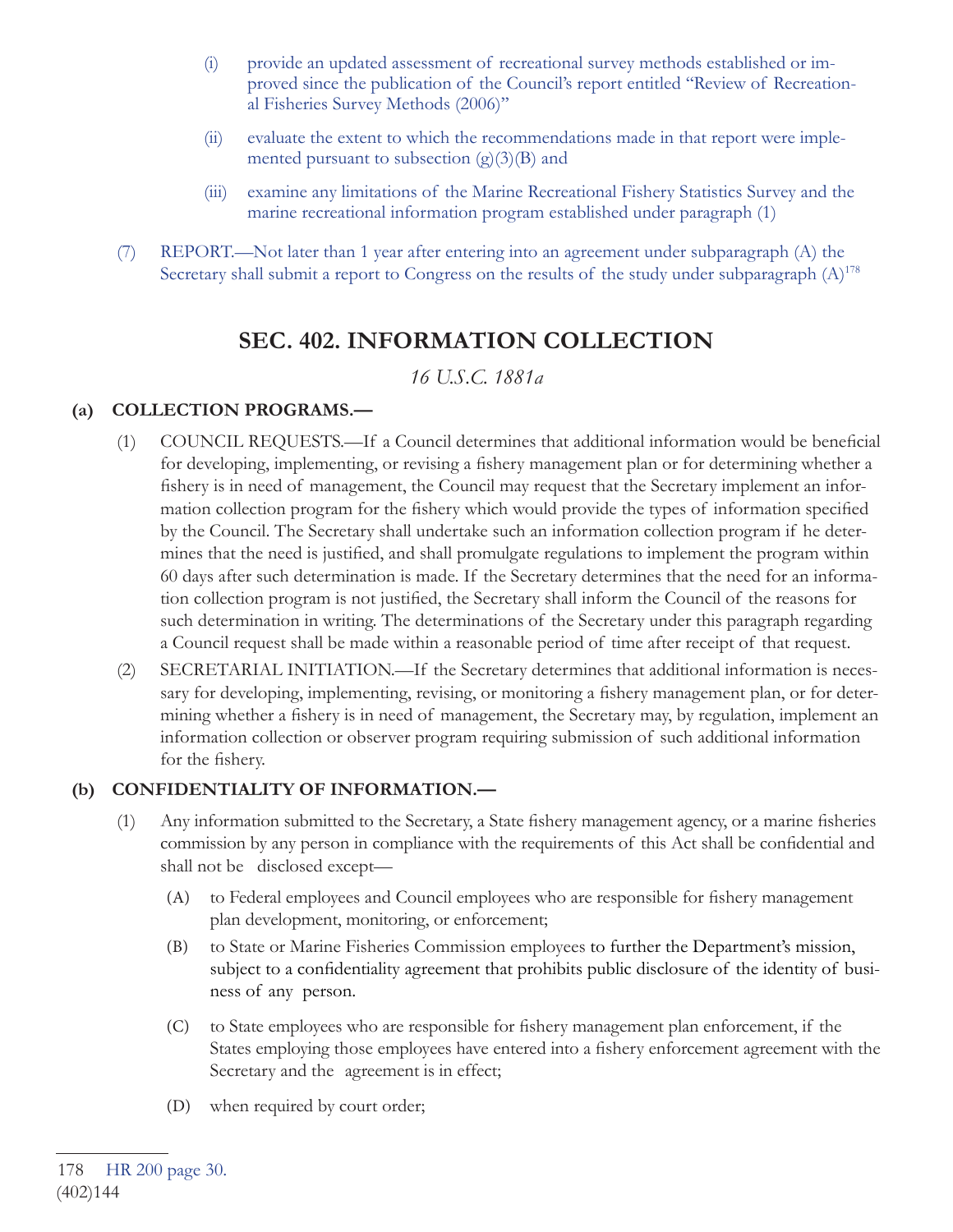- (E) when such information is used by State, Council, or Marine Fisheries Commission employees to verify catch under a limited access program, but only to the extent that such use is consistent with subparagraph (B);
- (F) when the Secretary has obtained written authorization from the person submitting such information to release such information to persons for reasons not otherwise provided for in this subsection, and such release does not violate other requirements of this Act;
- (G) when such information is required to be submitted to the Secretary for any determination under a limited access program; or
- (H) in support of homeland and national security activities, including the Coast Guard's homeland security missions as defined in section  $888(a)(2)$  of the Homeland Security Act of 2002 (6 U.S.C. 468(a)(2)). including the Coast Guard's 11 statutory missions under section 888(a) of the Homeland Security Act of 2002.179
- (2) Any observer information shall be confidential and shall not be disclosed, except in accordance with the requirements of subparagraphs  $(A)$  through  $(H)$  of paragraph  $(1)$ , or—
	- (A) as authorized by a fishery management plan or regulations under the authority of the North Pacific Council to allow disclosure to the public of weekly summary bycatch information identified by vessel or for haul-specific bycatch information without vessel identification;
	- (B) when such information is necessary in proceedings to adjudicate observer certifications; or
	- (C) as authorized by any regulations issued under paragraph (3) allowing the collection of observer information, pursuant to a confidentiality agreement between the observers, observer employers, and the Secretary prohibiting disclosure of the information by the observers or observer employers, in order—
		- (i) to allow the sharing of observer information among observers and between observers and observer employers as necessary to train and prepare observers for deployments on specific vessels; or
		- (ii) to validate the accuracy of the observer information collected.
- (3) The Secretary shall, by regulation, prescribe such procedures as may be necessary to preserve the confidentiality of information submitted in compliance with any requirement or regulation under this Act, except that the Secretary may release or make public any such information in any aggregate or summary form which does not directly or indirectly disclose the identity or business of any person who submits such information. Nothing in this subsection shall be interpreted or construed to prevent the use for conservation and management purposes by the Secretary, or with the approval of the Secretary, the Council, of any information submitted in compliance with any requirement or regulation under this Act for the use, release, or publication of bycatch information pursuant to paragraph (2)(A).

### **(c) RESTRICTION ON USE OF CERTAIN INFORMATION.—**

(1) The Secretary shall promulgate regulations to restrict the use, in civil enforcement or criminal proceedings under this Act, the Marine Mammal Protection Act of 1972 (16 U.S.C. 1361 et seq.), and the Endangered Species Act (16 U.S.C. 1531 et seq.), of information collected by voluntary fishery data collectors, including sea samplers, while aboard any vessel for conservation and management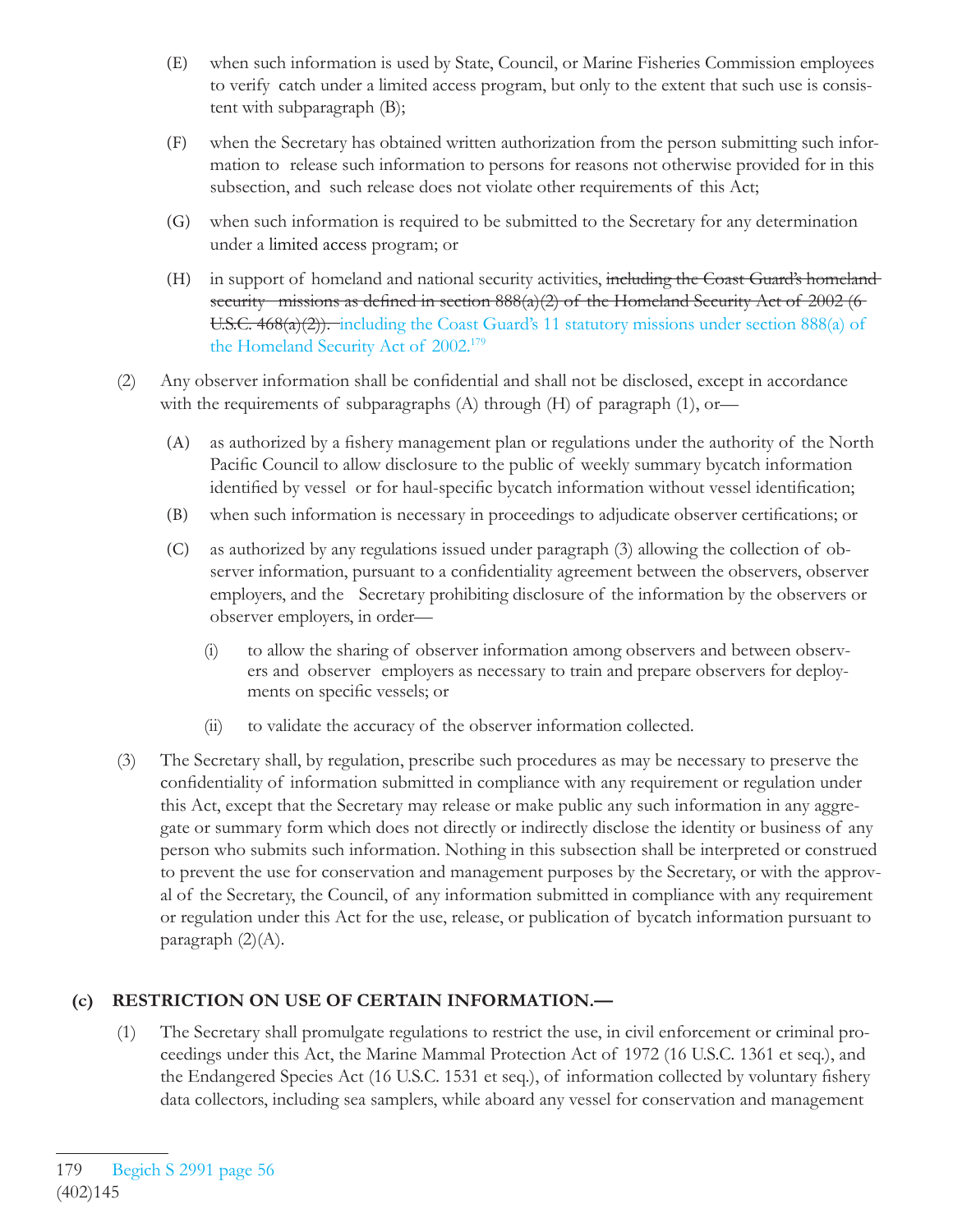purposes if the presence of such a fishery data collector aboard is not required by any of such Acts or regulations thereunder.

- (2) The Secretary may not require the submission of a Federal or State income tax return or statement as a prerequisite for issuance of a permit until such time as the Secretary has promulgated regulations to ensure the confidentiality of information contained in such return or statement, to limit the information submitted to that necessary to achieve a demonstrated conservation and management purpose, and to provide appropriate penalties for violation of such regulations.
- **(d) CONTRACTING AUTHORITY.—Notwithstanding any other provision of law, the Secretary may**  provide a grant, contract, or other financial assistance on a sole-source basis to a State, tribal government<sup>180</sup>, Council, or Marine Fisheries Commission for the purpose of carrying out information **collection or other programs if—**
	- (1) the recipient of such a grant, contract, or other financial assistance is specified by statute to be, or has customarily been, such State, tribal government, Council, or Marine Fisheries Commission; or
	- (2) the Secretary has entered into a cooperative agreement with such State, tribal government, Council, or Marine Fisheries Commission.

#### **(e) RESOURCE ASSESSMENTS.—**

- (1) The Secretary may use the private sector to provide vessels, equipment, and services necessary to survey the fishery resources of the United States when the arrangement will yield statistically reliable results.
- (2) The Secretary, in consultation with the appropriate Council and the fishing industry—
	- (A) may structure competitive solicitations under paragraph (1) so as to compensate a contractor for a fishery resources survey by allowing the contractor to retain for sale fish harvested during the survey voyage;
	- (B) in the case of a survey during which the quantity or quality of fish harvested is not expected to be adequately compensatory, may structure those solicitations so as to provide that compensation by permitting the contractor to harvest on a subsequent voyage and retain for sale a portion of the allowable catch of the surveyed fishery; and
	- (C) may permit fish harvested during such survey to count toward a vessel's catch history under a fishery management plan if such survey was conducted in a manner that precluded a vessel's participation in a fishery that counted under the plan for purposes of determining catch history.
- (3) The Secretary shall undertake efforts to expand annual fishery resource assessments in all regions of the Nation.
- (4) The Secretary shall, to the extent practicable, when hiring individuals to collect information regarding marine recreational fishing under this subsection, give preference to students studying fisheries conservation and management, water resource issues, or other relevant subjects at an institute of higher learning in the United States.<sup>181</sup>

<sup>180</sup> Begich S 2991 page 56

<sup>(404)146</sup> 181 HR 200 pages 37-38. Added to HR 1335 in committee. HR 200 broadened eligibility a bit.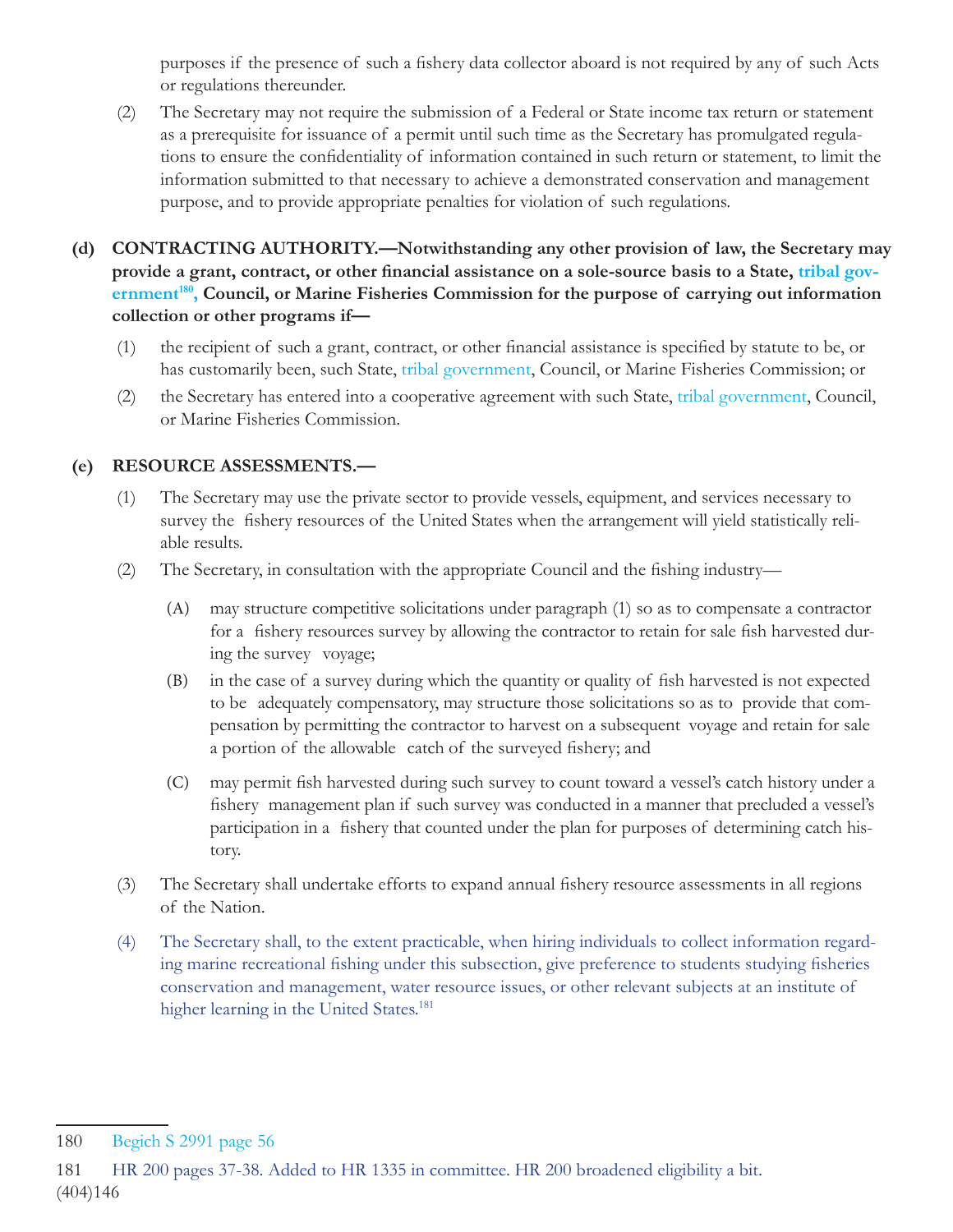## **SEC. 403. OBSERVERS**

### *16 U.S.C. 1881b*

- **(a) GUIDELINES FOR CARRYING OBSERVERS.—Within one year after the date of enactment of the Sustainable Fisheries Act, the Secretary shall promulgate regulations, after notice and oppor**tunity for public comment, for fishing vessels that carry observers. The regulations shall include **guidelines for determining—**
	- (1) when a vessel is not required to carry an observer on board because the facilities of such vessel for the quartering of an observer, or for carrying out observer functions, are so inadequate or unsafe that the health or safety of the observer or the safe operation of the vessel would be jeopardized; and
	- (2) actions which vessel owners or operators may reasonably be required to take to render such facilities adequate and safe.

#### **(b) TRAINING.—The Secretary, in cooperation with the appropriate States and the National Sea Grant College Program, shall—**

- (1) establish programs to ensure that each observer receives adequate training in collecting and analyzing the information necessary for the conservation and management purposes of the fishery to which such observer is assigned;
- (2) require that an observer demonstrate competence in fisheries science and statistical analysis at a level sufficient to enable such person to fulfill the responsibilities of the position;
- (3) ensure that an observer has received adequate training in basic vessel safety; and
- (4) make use of university and any appropriate private nonprofi t organization training facilities and resources, where possible, in carrying out this subsection.
- **(c) OBSERVER STATUS.—An observer on a vessel and under contract to carry out responsibilities under this Act or the Marine Mammal Protection Act of 1972 (16 U.S.C. 1361 et seq.) shall be deemed to be a Federal employee for the purpose of compensation under the Federal Employee Compensation Act (5 U.S.C. 8101 et seq.).**

## **SEC. 404 FISHERIES RESEARCH**

### *16 U.S.C. 1881c*

- **(a) IN GENERAL.—The Secretary shall initiate and maintain, in cooperation with the Councils, a**  comprehensive program of fishery research to carry out and further the purposes, policy, and pro**visions of this Act. Such program shall be designed to acquire knowledge and information, includ**ing statistics, on fishery conservation and management and on the economics and social characteristics of the fisheries.
- **(b) STRATEGIC PLAN.—Within one year after the date of enactment of the Sustainable Fisheries Act, and at least every 3 years thereafter, the Secretary shall develop and publish in the Federal Reg**ister a strategic plan for fisheries research for the 5 years immediately following such publication. **The plan shall—**
	- (1) identify and describe a comprehensive program with a limited number of priority objectives for research in each of the areas specified in subsection  $(c)$ ;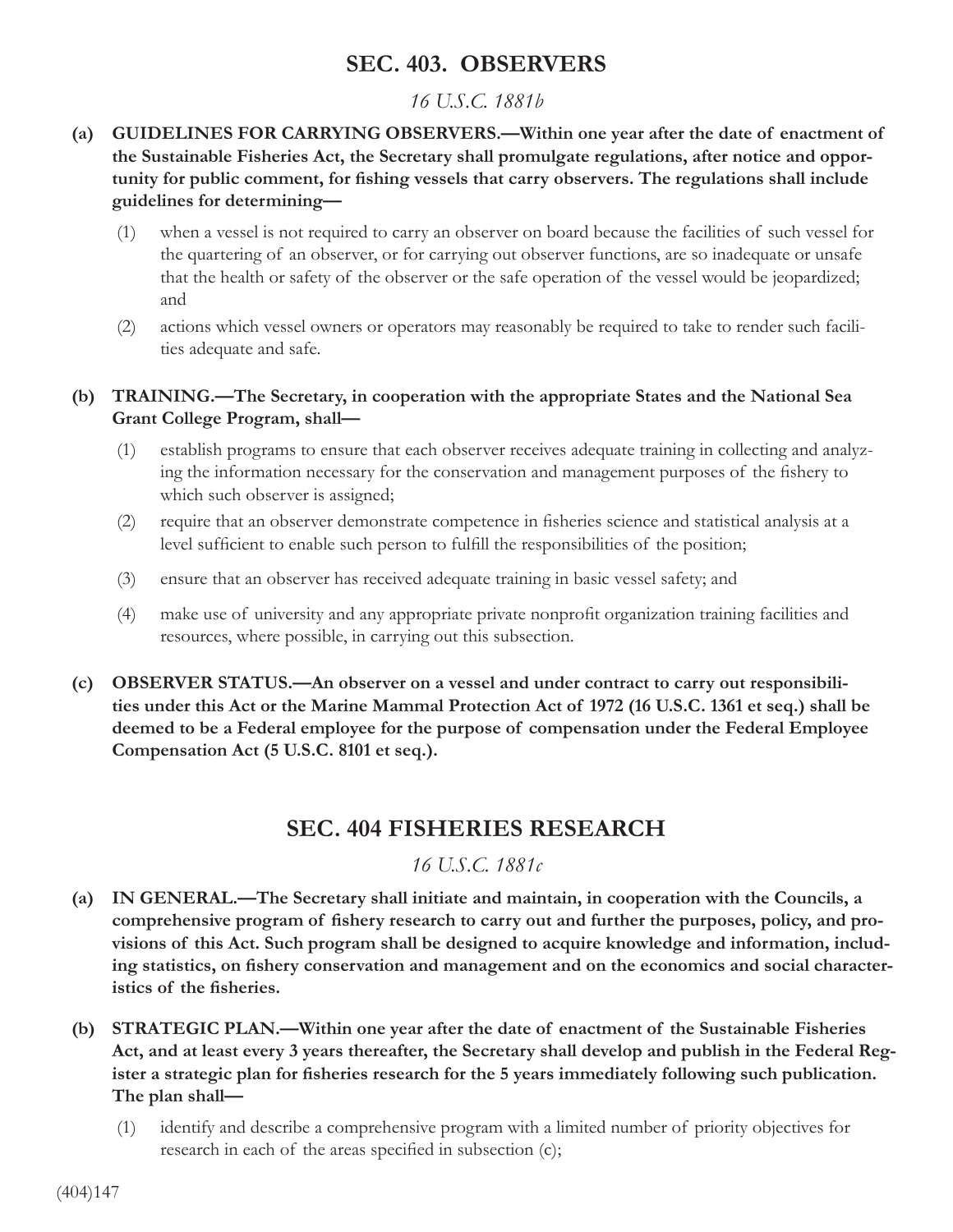- (2) indicate goals and timetables for the program described in paragraph (1);
- (3) provide a role for commercial fishermen in such research, including involvement in field testing;
- (4) provide for collection and dissemination, in a timely manner, of complete and accurate information concerning fishing activities, catch, effort, stock assessments, and other research conducted under this section; and
- (5) be developed in cooperation with the Councils and affected States, and tribal governments, and provide for coordination with the Councils, affected States, tribal governments<sup>182</sup>, and other research entities.

#### **(c) AREAS OF RESEARCH.—Areas of research are as follows:**

- (1) Research to support fishery conservation and management, including but not limited to, biological research concerning the abundance and life history parameters of stocks of fish, the interdependence of fisheries or stocks of fish, the identification of essential fish habitat, the impact of pollution on fish populations, the impact of wetland and estuarine degradation, and other factors affecting the abundance and availability of fish.
- (2) Conservation engineering research, including the study of fish behavior and the development and testing of new gear technology and fishing techniques to minimize bycatch and any adverse effects on essential fish habitat and promote efficient harvest of target species.
- (3) Research on the fisheries, including the social, cultural, and economic relationships among fishing vessel owners, crew, United States fish processors, associated shoreside labor, seafood markets and fishing communities.
- (4) Information management research, including the development of a fi shery information base and an information management system that will permit the full use of information in the support of effective fishery conservation and management.
- **(d) PUBLIC NOTICE.—In developing the plan required under subsection (a), the Secretary shall**  consult with relevant Federal, State, and international agencies, scientific and technical experts, **and other interested persons, public and private, and shall publish a proposed plan in the Federal Register for the purpose of receiving public comment on the plan. The Secretary shall ensure that**  affected commercial fishermen are actively involved in the development of the portion of the plan pertaining to conservation engineering research. Upon final publication in the Federal Register, the **plan shall be submitted by the Secretary to the Committee on Commerce, Science, and Transportation of the Senate and the Committee on Resources of the House of Representatives.**

#### **(e) STOCK ASSESSMENT PLAN.—**

- (1) IN GENERAL.—The Secretary, in consultation with the Councils, shall develop and publish in the Federal Register, on the same schedule as required for the strategic plan required under subsection (b) of this section, a plan to conduct stock assessments for all stocks of fish for which a fishery management plan is in effect under this Act.
- (2) CONTENTS.—The plan shall—
	- (A) for each stock of fish for which a stock assessment has previously been conducted—
		- (i) establish a schedule for updating the stock assessment that is reasonable given the biology and characteristics of the stock; and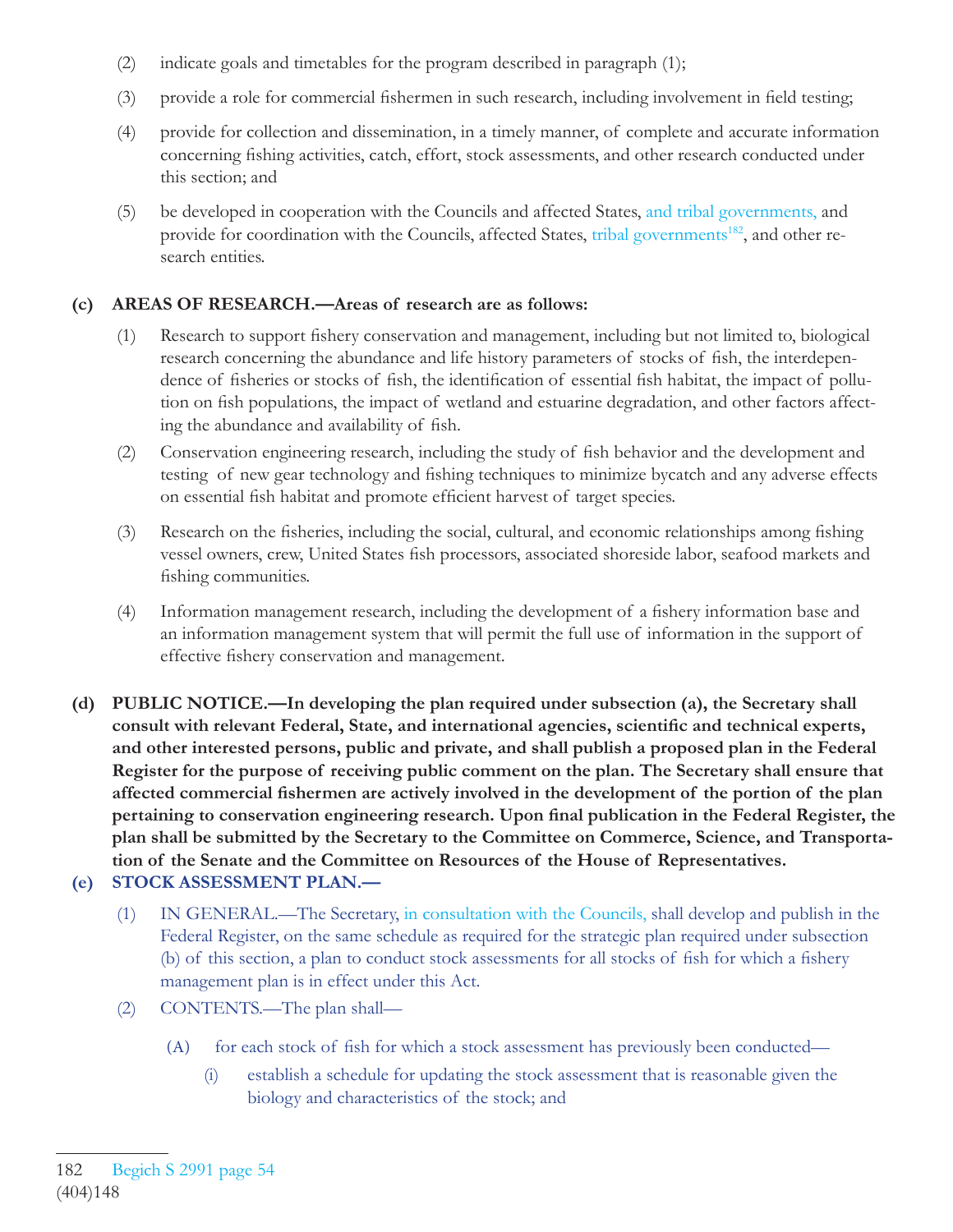- (i) subject to the availability of appropriations, require completion of a new stock assessment, or an update of the most recent stock assessment—
	- (I) at least once every 5 years, except a Council may delay action for not more than 3 additional 1-year periods; or
	- (II) within such other time period specified and justified by the Secretary in the plan;
- (B) for each economically important stock of fish for which a stock assessment has not previously been conducted—
	- (i) establish a schedule for conducting an initial stock assessment that is reasonable given the biology and characteristics of the stock; and
	- (ii) subject to the availability of appropriations, require completion of the initial stock assessment [not later than] within 3 years after the plan is published in the Federal Register unless another time period is specified and justified by the Secretary in the plan; and
- (C) identify data and analysis, especially concerning recreational fishing, that, if available, would reduce uncertainty in and improve the accuracy of future stock assessments, including whether such data and analysis could be provided by nongovernmental sources, including fishermen, fishing communities, universities, and research institutions.
- (3) WAIVER OF STOCK ASSESSMENT REQUIREMENT.—Notwithstanding subparagraphs (A)  $(ii)$  and  $(B)(ii)$ , a stock assessment is not required for a stock of fish in the plan if the Secretary determines that such a stock assessment is not necessary and justifies such determination in the Federal Register notice required by this subsection.
- DEADLINE.—Notwithstanding [subsection (e)(1) of section 404] paragraph (1) of section 404(f) of the Magnuson-Stevens Fishery Conservation and Management Act, as added by this section, the Secretary of Commerce shall issue the first stock assessment plan under such section by not later than [1 year] 2 years after the date of the enactment of this Act.<sup>183</sup>

#### **(f) IMPROVING DATA COLLECTION AND ANALYSIS (HR 200 AS REPORTED).—**

- *(1) IN GENERAL.—Not later than 1 year after the date of enactment of this Act, the Secretary shall develop, in consultation with the science and statistical committees of the Councils established under section 302(g) and the Marine Fisheries Commissions, and submit to the Committee on Commerce, Science, and Transportation of the Senate and the Committee on Natural Resources of the House of Representatives a report on facilitating greater incorporation of data, analysis, stock assessments, and surveys from State agencies and non-governmental sources*  described in paragraph (2) into fisheries management decisions. *[BEGICH VERSION: The Secretary, in consultation with the scientifi c and statistical committees of the Councils established under section 302(g), shall develop and submit to the [Senate] Committee on Commerce, Science, and Transportation... and the [House] Committee on Natural Resources... a report on facilitating greater incorporation of data, analysis, stock assessments, and surveys from nongovernmental sources, including fi shermen, fi shing communities, universities, and research institutions, into fi sheries management decisions.]184*
- *(2) NONGOVERNMENTAL SOURCES.-Non-governmental sources referred to in paragraph ( 1)include the*

<sup>183</sup> HR 200, pages 39-42. This was first included in S 1403 (Rubio). It was not included in HR 1335. Also included in Begich S 2991 (with blue changes), pages 51-53.

<sup>(404)149</sup> 184 Begich S 2991 page 54-55.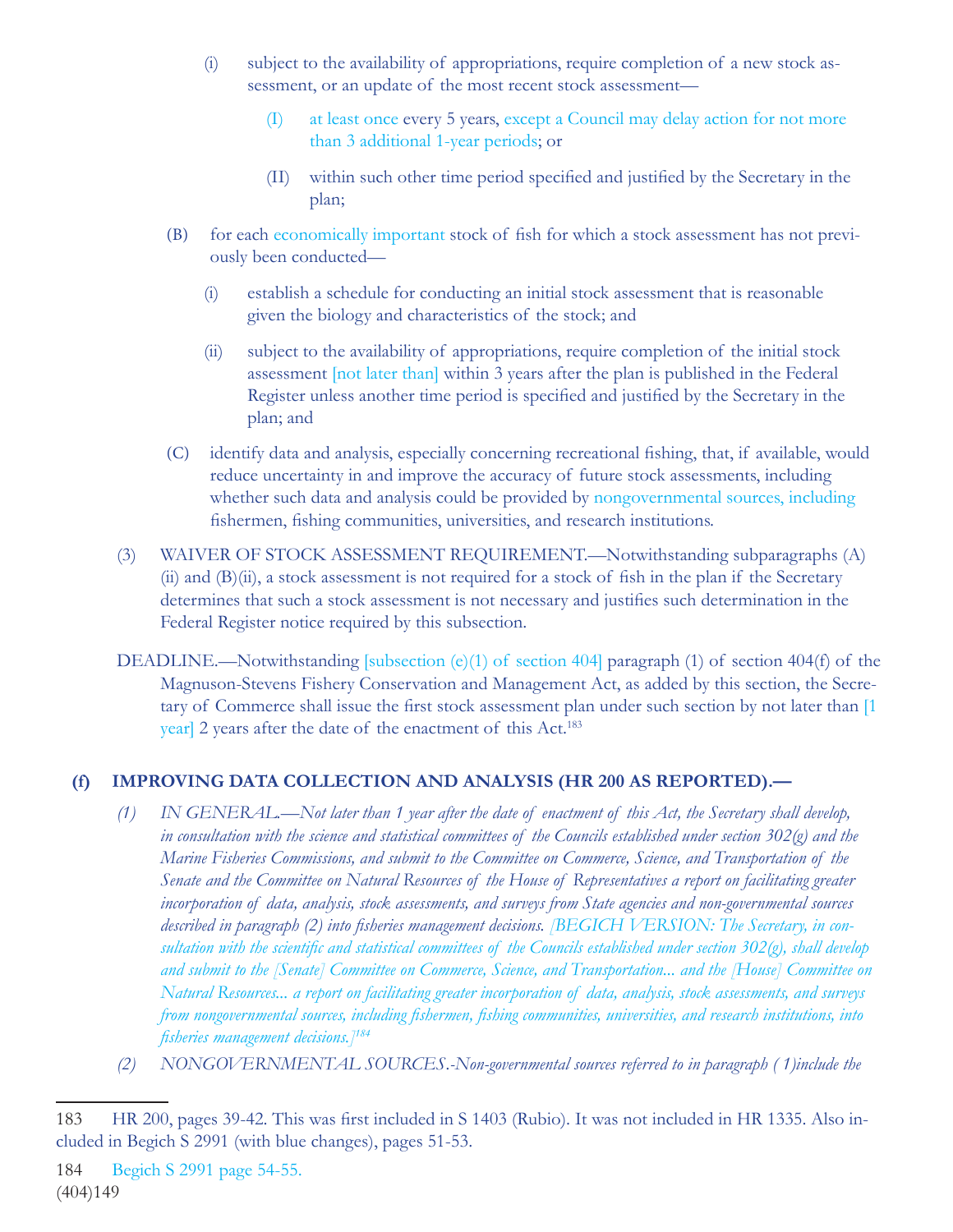*following:*

- (A) *Fishermen.*
- (B) *Fishing communities.*
- (C) *Universities.*
- (D) *Research and philanthropic institutions.*
- *(3) CONTENT.-In developing the report under paragraph ( 1), the Secretary shall*
	- (A) *identify types of data and analysis, especially concerning recreational fi shing, that can be reliably used for purposes of this Act as the basis for establishing conservation and management measures as required by section 303(a)(l), including setting standards for the collection and use of that data and analysis in stock assessments and surveys and for other purposes as determined by the Secretary;*
	- (B) *provide specific recommendations for collecting data and performing analyses identified as necessary to reduce uncertainty [referred to in section 404(e)(2)(C) - Begich ends here] in and improve the accuracy of future stock assessments, including whether such data and analysis could be provided by nongovernmental sources,*  including fishermen, fishing communities, universities, and research institutions;
	- (C) *consider the extent to which it is possible to establish a registry of persons [providing such information Be*gich ends here] collecting or submitting the data and performing the analyses identified under subparagraphs *(A) and (B); and*
	- (D) consider the extent to which the acceptance and use of data and analyses identified in the report in fishery *management decisions is practicable.185*
- **(g) DEADLINE.-The Secretary of Commerce shall** *develop and publish guidelines under the amendment made by paragraph (a) by not later than 1 year after the date of enactment of this Act. [Begich is similar]*

 *(h) [Begich does not include this part] NAS REPORT RECOMMMENDATIONS.-The Secretary of Commerce shall take into consideration and, to the extent feasible, implement the recommendations of the National Academy of Sciences in the report entitled "Review of the Marine Recreational Information Program (2017)", including* 

- *(1) prioritizing the evaluation of electronic data collection, including smartphone applications, electronic diaries for prospective data collection, and an Internet website option for panel members or for the public;*
- *(2) evaluating whether the design of the marine Recreational Information Program for the purposes of stock assessment and the determination of stock management reference points is compatible with the needs of in-season management of annual catch limits; and*
- *(3) if the Marine Recreational Information Program is incompatible with the needs of in-season management of annual catch limits, determining an alternative method for in-season management.186*

#### **(i) IMPROVING DATA COLLECTION AND ANALYSIS.—**

(1) IN GENERAL.—The Secretary, in consultation with the Councils acting in reliance on their scientific and statistical committees established under section  $302(g)$ , shall develop [and submit to the Committee on Commerce, Science, and Transportation of the Senate and the Committee on Natural Resources of the House of Representatives by not later than 1 year after the date of the enactment of the Modernizing Recreational Fisheries Management Act of 2017 a report...]<sup>187</sup> and publish in the Federal Register guidelines that will facilitate greater incorporation of data, analysis,

<sup>185</sup> HR 200 as reported and Begich S 2991 pages 55-56. Also in (taken from?) HR 1520.

<sup>186</sup> HR 200 as reported 12/12/17, pages 22-24. Also HR 1520.

<sup>187</sup> HR 2023 page 12. Similar text to Rubio's.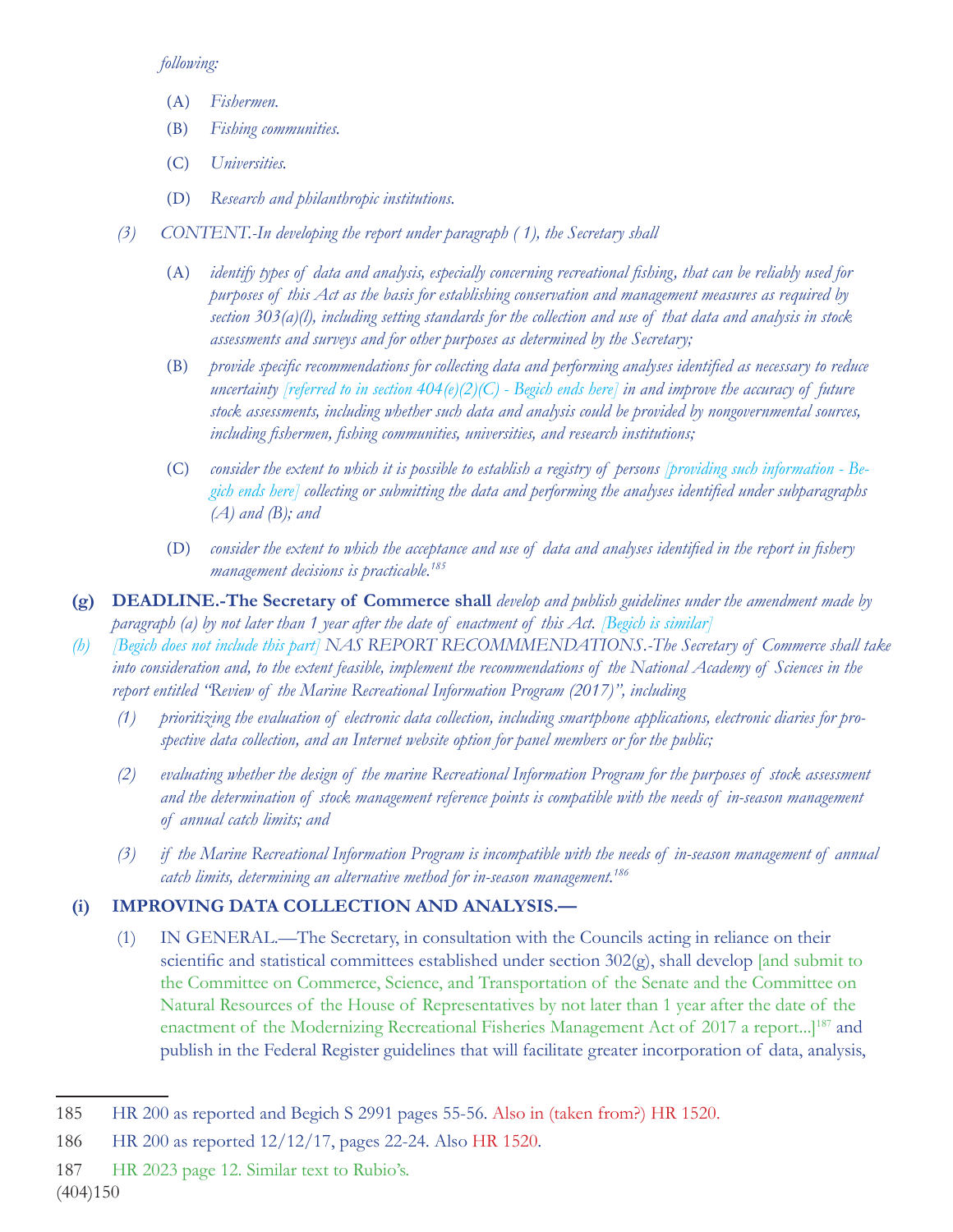and stock assessments from nongovernmental sources, including fishermen, fishing communities, universities, and research institutions, into fisheries management decisions.

- (2) NONGOVERNMENTAL SOURCES—Nongovernmental sources referred to in paragraph (1) are the following:
	- (A) Fishermen,
	- (B) Fishing communities
	- (C) Universities
	- (D) Research institutions.188
- (3) [Should be 2] CONTENT.—The guidelines shall—
	- (A) identify types of data and analysis, especially concerning recreational fishing, that can be reliably used as the basis for establishing conservation and management measures as required by section 303(a)(1), including setting standards for the collection and use of such data and analysis in stock assessments and for other purposes;<sup>189</sup> and
	- (B) provide specific guidance for collecting data and performing analyses identified as necessary to reduce the uncertainty [in and improve the accuracy of future stock assessments, including whether such data and analysis could be provided by nongovernmental sources, including fishermen, fishing communities, universities, and research institutions<sup>190</sup>] referred to in section 404(e)(2)(C).
- (4) ACCEPTANCE AND USE OF DATA AND ANALYSES—The Secretary and Regional Fishery Management Councils shall—
	- (A) use all data and analyses that meet the guidelines published under paragraph (1) as the best scientific information available for purposes of this Act in fisheries management decisions, unless otherwise determined by the science and statistical committee of the Councils established pursuant to section 302(g) of the Act; and
	- (B) explain in the Federal Register notice announcing the fishery management decision how such data and analyses have been used to establish conservation and management measures.
- [DEADLINE.—The Secretary of Commerce shall develop and publish guidelines under the amendment made by paragraph (2) by not later than 1 year after the date of enactment of this Act.<sup>191</sup>

### **S EC. 405. INCIDENTAL HARVEST RESEARCH**

### *16 U.S.C. 1881d*

 **(a) COLLECTION OF INFORMATION.—Within nine months after the date of enactment of the Sustainable Fisheries Act, the Secretary shall, after consultation with the Gulf Council and South Atlantic Council, conclude the collection of information in the program to assess the impact on**  fishery resources of incidental harvest by the shrimp trawl fishery within the authority of such **Councils. Within the same time period, the Secretary shall make available to the public aggregated summaries of information collected prior to June 30, 1994 under such program.**

<sup>188</sup> HR 2023 page 13

<sup>189</sup> Also included in HR 2023 (slight language differences)

<sup>190</sup> HR 2023 page 13-14

<sup>191</sup> HR 200 page 43-44, based on S 1403 (Rubio)

<sup>(405)151</sup>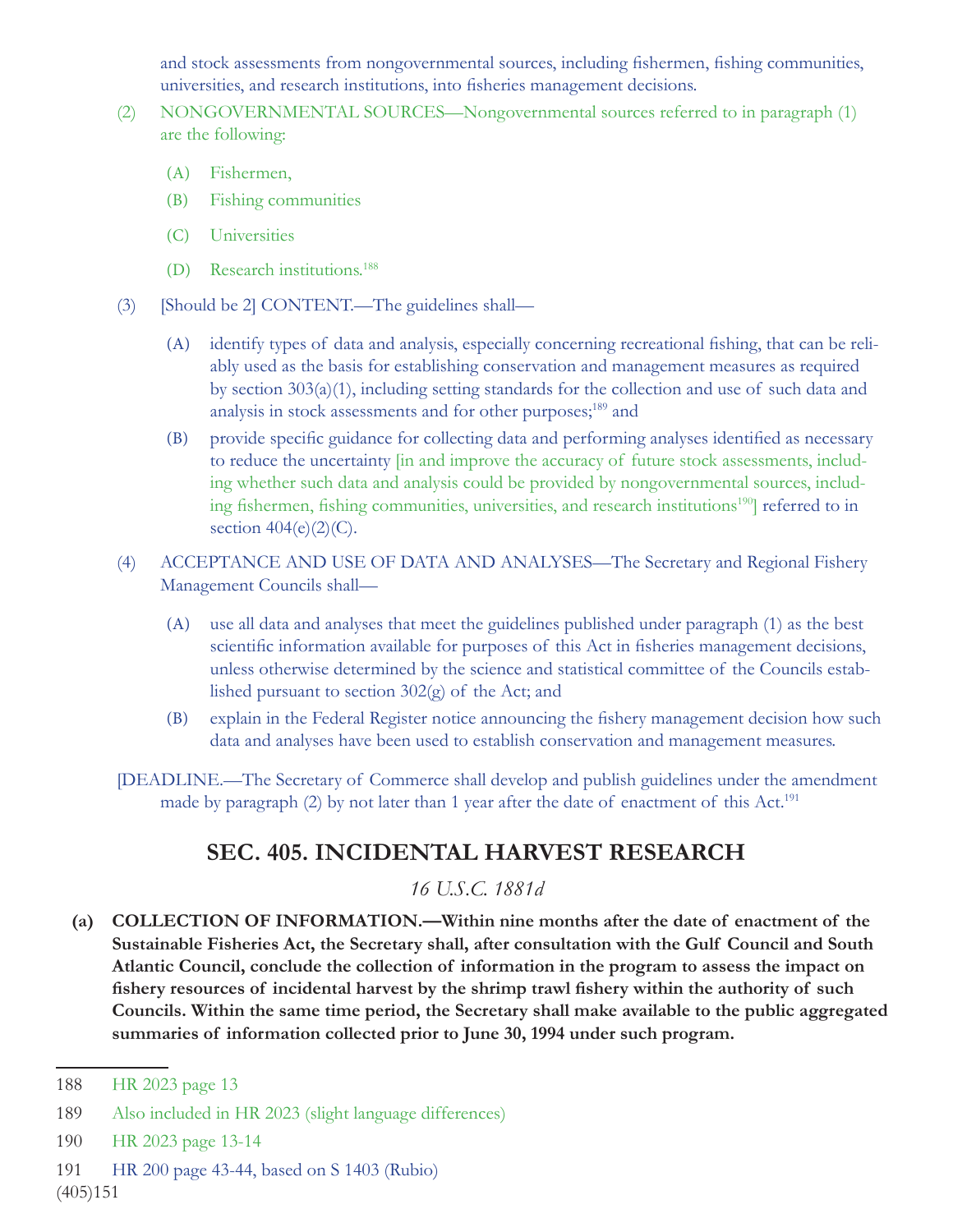- **(b) IDENTIFICATION OF STOCK.—The program concluded pursuant to subsection (a) shall pro**vide for the identification of stocks of fish which are subject to significant incidental harvest in the course of normal shrimp trawl fishing activity.
- **(c) COLLECTION AND ASSESSMENT OF SPECIFIC STOCK INFORMATION.—For stocks of**  fish identified pursuant to subsection (b), with priority given to stocks which (based upon the best available scientific information) are considered to be overfished depleted, the Secretary shall con**duct—**
	- (1) a program to collect and evaluate information on the nature and extent (including the spatial and temporal distribution) of incidental mortality of such stocks as a direct result of shrimp trawl fishing activities;
	- (2) an assessment of the status and condition of such stocks, including collection of information which would allow the estimation of life history parameters with sufficient accuracy and precision to support sound scientific evaluation of the effects of various management alternatives on the status of such stocks; and
	- (3) a program of information collection and evaluation for such stocks on the magnitude and distribution of fishing mortality and fishing effort by sources of fishing mortality other than shrimp trawl fishing activity.

#### **(d) BYCATCH REDUCTION PROGRAM.—Not later than 12 months after the enactment of the Sustainable Fisheries Act, the Secretary shall, in cooperation with affected interests, and based upon**  the best scientific information available, complete a program to-

- (1) develop technological devices and other changes in fishing operations necessary and appropriate to minimize the incidental mortality of bycatch in the course of shrimp trawl activity to the extent practicable, taking into account the level of bycatch mortality in the fishery on November 28, 1990;
- (2) evaluate the ecological impacts and the benefits and costs of such devices and changes in fishing operations; and
- (3) assess whether it is practicable to utilize bycatch which is not avoidable.
- **(e) REPORT TO CONGRESS.—The Secretary shall, within one year of completing the programs required by this section, submit a detailed report on the results of such programs to the Committee on Commerce, Science, and Transportation of the Senate and the Committee on Resources of the House of Representatives.**
- **(f) IMPLEMENTATION CRITERIA.—To the extent practicable, any conservation and management measure implemented under this Act to reduce the incidental mortality of bycatch in the course of**  shrimp trawl fishing shall be consistent with—
	- (1) measures applicable to fi shing throughout the range in United States waters of the bycatch species concerned; and
	- (2) the need to avoid any serious adverse environmental impacts on such bycatch species or the ecology of the affected area.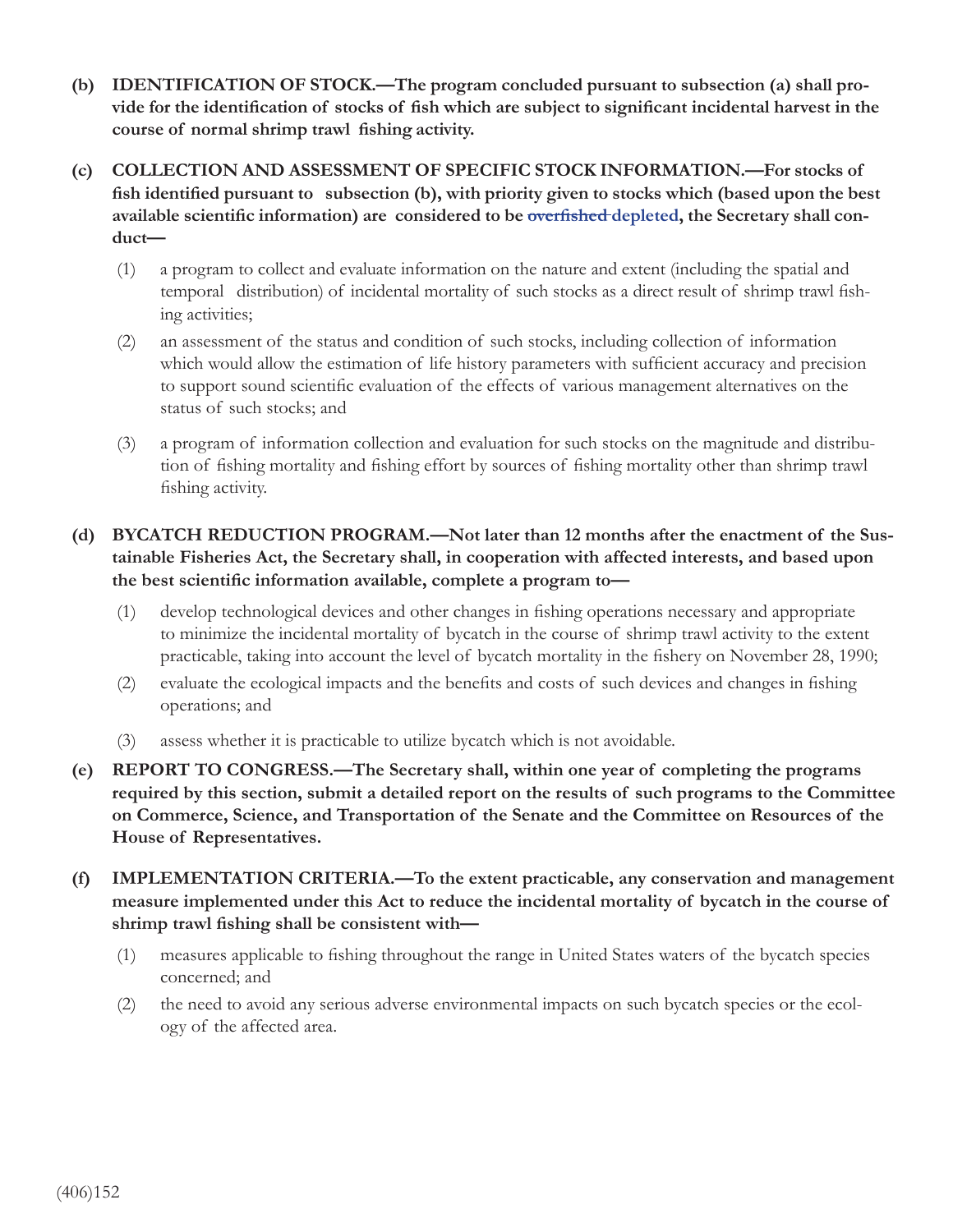### **SEC. 4 06. FISHERIES SYSTEMS RESEARCH**

### *16 U.S.C. 1882*

- **(a) ESTABLISHMENT OF PANEL.—Not later than 180 days after the date of enactment of the Sustainable Fisheries Act, the Secretary shall establish an advisory panel under this Act to develop**  recommendations to expand the application of ecosystem principles in fishery conservation and **management activities.**
- **(b) PANEL MEMBERSHIP.—The advisory panel shall consist of not more than 20 individuals and include—**
	- (1) individuals with expertise in the structures, functions, and physical and biological characteristics of ecosystems; and
	- (2) representatives from the Councils, States, fishing industry, conservation organizations, or others with expertise in the management of marine resources.
- **(c) RECOMMENDATIONS.—Prior to selecting advisory panel members, the Secretary shall, with respect to panel members described in subsection (b)(1), solicit recommendations from the National Academy of Sciences.**
- **(d) REPORT.—Within 2 years after the date of enactment of this Act, the Secretary shall submit to the Congress a completed report of the panel established under this section, which shall include—**
	- (1) an analysis of the extent to which ecosystem principles are being applied in fishery conservation and management activities, including research activities;
	- (2) proposed actions by the Secretary and by the Congress that should be undertaken to expand the application of ecosystem principles in fishery conservation and management; and
	- (3) such other information as may be appropriate.
- **(e) PROCEDURAL MATTER.—The advisory panel established under this section shall be deemed an advisory panel under section 302(g).**

### **(f) REGIONAL ECOSYSTEM RESEARCH.—**

- (1) STUDY.—Within 180 days after the date of enactment of the Magnuson-Stevens Fishery Conservation and Management Reauthorization Act of 2006, the Secretary, in consultation with the Councils, shall undertake and complete a study on the state of the science for advancing the concepts and integration of ecosystem considerations in regional fishery management. The study should build upon the recommendations of the advisory panel and include—
	- (A) recommendations for scientific data, information and technology requirements for understanding ecosystem processes, and methods for integrating such information from a variety of federal, state, and regional sources;
	- (B) recommendations for processes for incorporating broad stake holder participation;
	- (C) recommendations for processes to account for effects of environmental variation on fish stocks and fisheries; and
	- (D) a description of existing and developing council efforts to implement ecosystem approaches, including lessons learned by the councils.
- (2) AGENCY TECHNICAL ADVICE AND ASSISTANCE, REGIONAL PILOT PROGRAMS.— The Secretary is authorized to provide necessary technical advice and assistance, including grants, to the Councils for the development and design of regional pilot programs that build upon the recommendations of the advisory panel and, when completed, the study.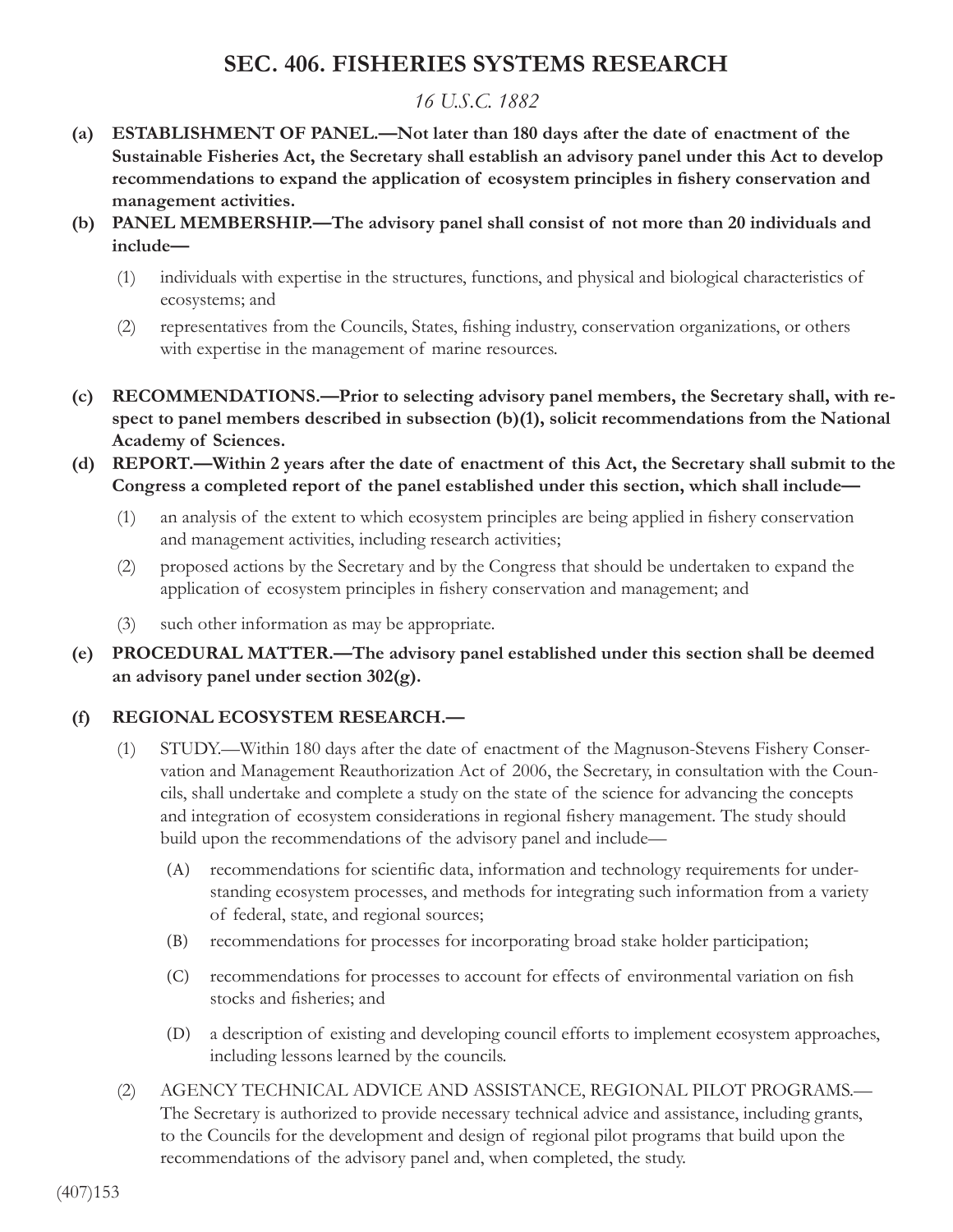### **SEC. 407. GULF OF MEXICO RED SNAPPER RESEARCH**

### *16 U.S.C. 1883*

This entire section is repealed by both HR 200 and HR 2023. The revised HR 200 repeals it and adds some text about state surveys. PFMC not affected. 192

#### **(a) INDEPENDENT PEER REVIEW.—**

- (1) Within 30 days of the date of enactment of the Sustainable Fisheries Act, the Secretary shall initiate an independent peer review to evaluate—
	- (A) the accuracy and adequacy of fishery statistics used by the Secretary for the red snapper fishery in the Gulf of Mexico to account for all commercial, recreational, and charter fishing harvests and fishing effort on the stock;
	- (B) the appropriateness of the scientific methods, information, and models used by the Secretary to assess the status and trends of the Gulf of Mexico red snapper stock and as the basis for the fishery management plan for the Gulf of Mexico red snapper fishery;
	- (C) the appropriateness and adequacy of the management measures in the fishery management plan for red snapper in the Gulf of Mexico for conserving and managing the red snapper fishery under this Act; and
	- (D) the costs and benefits of all reasonable alternatives to a limited access privilege program for the red snapper fishery in the Gulf of Mexico.
- (2) The Secretary shall ensure that commercial, recreational, and charter fishermen in the red snapper fishery in the Gulf of Mexico are provided an opportunity to-
	- (A) participate in the peer review under this subsection; and
	- (B) provide information to the Secretary concerning the review of fishery statistics under this subsection without being subject to penalty under this Act or other applicable law for any past violation of a requirement to report such information to the Secretary.
- (3) The Secretary shall submit a detailed written report on the findings of the peer review conducted under this subsection to the Gulf Council no later than one year after the date of enactment of the Sustainable Fisheries Act.
- **(b) PROHIBITION.—**In addition to the restrictions under section 303(d)(1)(A), the Gulf Council may not, prior to October 1, 2002, undertake or continue the preparation of any fishery management plan, plan amendment or regulation under this Act for the Gulf of Mexico commercial red snapper fishery that creates an individual fishing quota program or that authorizes the consolidation of licenses, permits, or endorsements that result in different trip limits for vessels in the same class.

### **(c) REFERENDUM.—**

(1) On or after October 1, 2002, the Gulf Council may prepare and submit a fishery management plan, plan amendment, or regulation for the Gulf of Mexico commercial red snapper fishery that creates a limited access privilege program or that authorizes the consolidation of licenses, permits, or endorsements that result in different trip limits for vessels in the same class, only if the preparation of such plan, amendment, or regulation is approved in a referendum conducted under paragraph (2) and only if the submission to the Secretary of such plan, amendment, or regulation is approved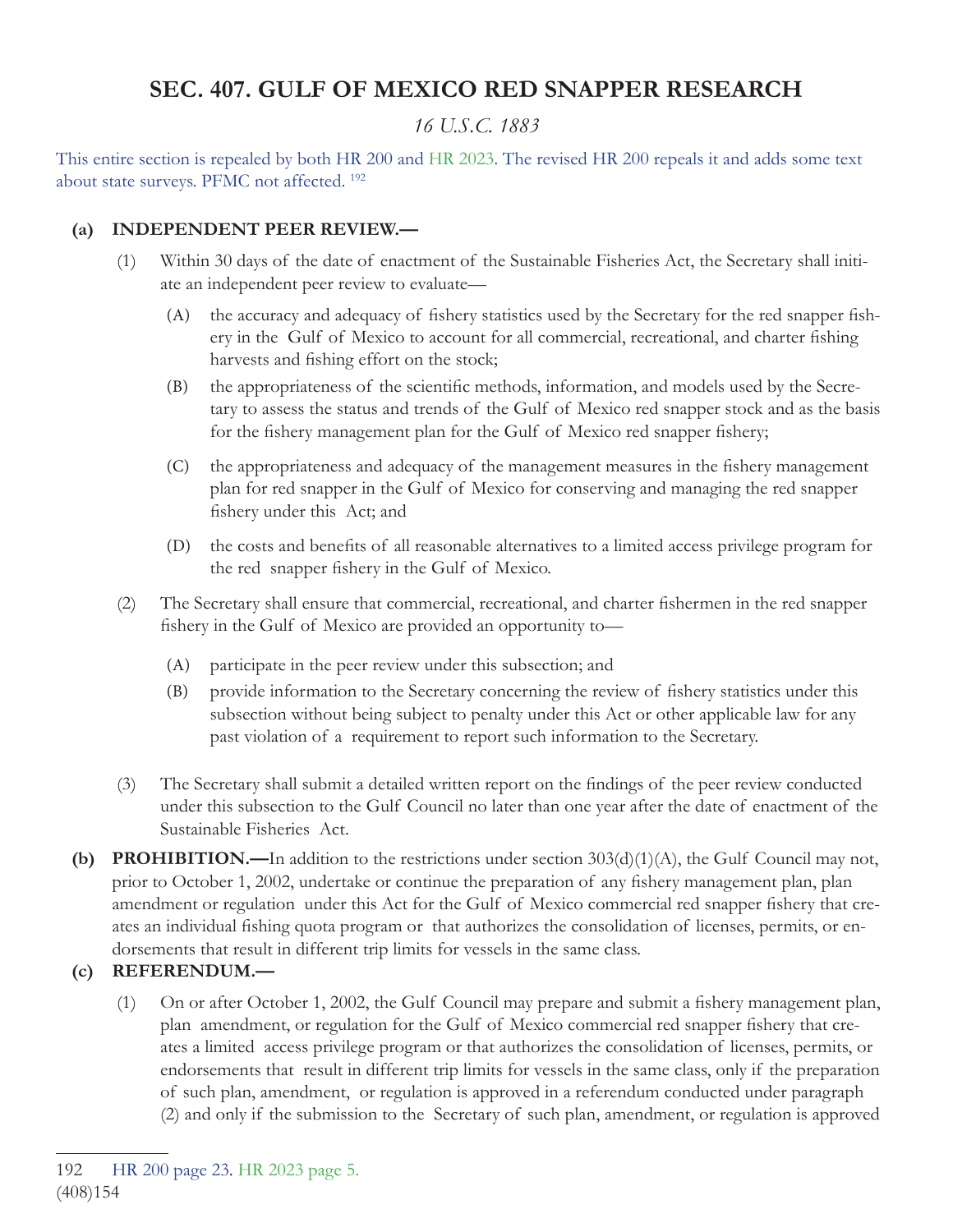in a subsequent referendum conducted under paragraph (2).

- (2) The Secretary, at the request of the Gulf Council, shall conduct referendums under this subsection. Only a person who held an annual vessel permit with a red snapper endorsement for such permit on September 1, 1996 (or any person to whom such permit with such endorsement was transferred after such date) and vessel captains who harvested red snapper in a commercial fishery using such endorsement in each red snapper fishing season occurring between January 1, 1993, and such date may vote in a referendum under this subsection. The referendum shall be decided by a majority of the votes cast. The Secretary shall develop a formula to weigh votes based on the proportional harvest under each such permit and endorsement and by each such captain in the fishery between January 1, 1993, and September 1, 1996. Prior to each referendum, the Secretary, in consultation with the Council, shall—
	- (A) identify and notify all such persons holding permits with red snapper endorsements and all such vessel captains; and
	- (B) make available to all such persons and vessel captains information about the schedule, procedures, and eligibility requirements for the referendum and the proposed individual fishing quota program.
- (d) CATCH LIMITS.—Any fishery management plan, plan amendment, or regulation submitted by the Gulf Council for the red snapper fishery after the date of enactment of the Sustainable Fisher**ies Act shall contain conservation and management measures that—**
	- (1) establish separate quotas for recreational fishing (which, for the purposes of this subsection shall include charter fishing) and commercial fishing that, when reached, result in a prohibition on the retention of fish caught during recreational fishing and commercial fishing, respectively, for the remainder of the fishing year; and
	- (2) ensure that such quotas reflect allocations among such sectors and do not reflect any harvests in excess of such allocations.

# **SEC. 408. DEEP SEA CORAL RESEARCH AND TECHNOLOGY PROGRAM**

### *16 U.S.C. 1884*

#### **(e) IN GENERAL.—The Secretary, in consultation with appropriate regional fishery management councils and in coordination with other federal agencies and educational institutions, shall, subject to the availability of appropriations, establish a program—**

- (1) to identify existing research on, and known locations of, deep sea corals and submit such information to the appropriate Councils;
- (2) to locate and map locations of deep sea corals and submit such information to the Councils;
- (3) to monitor activity in locations where deep sea corals are known or likely to occur, based on best scientific information available, including through underwater or remote sensing technologies and submit such information to the appropriate Councils;
- (4) to conduct research, including cooperative research with fi shing industry participants, on deep sea corals and related species, and on survey methods;
- (5) to develop technologies or methods designed to assist fishing industry participants in reducing interactions between fishing gear and deep sea corals; and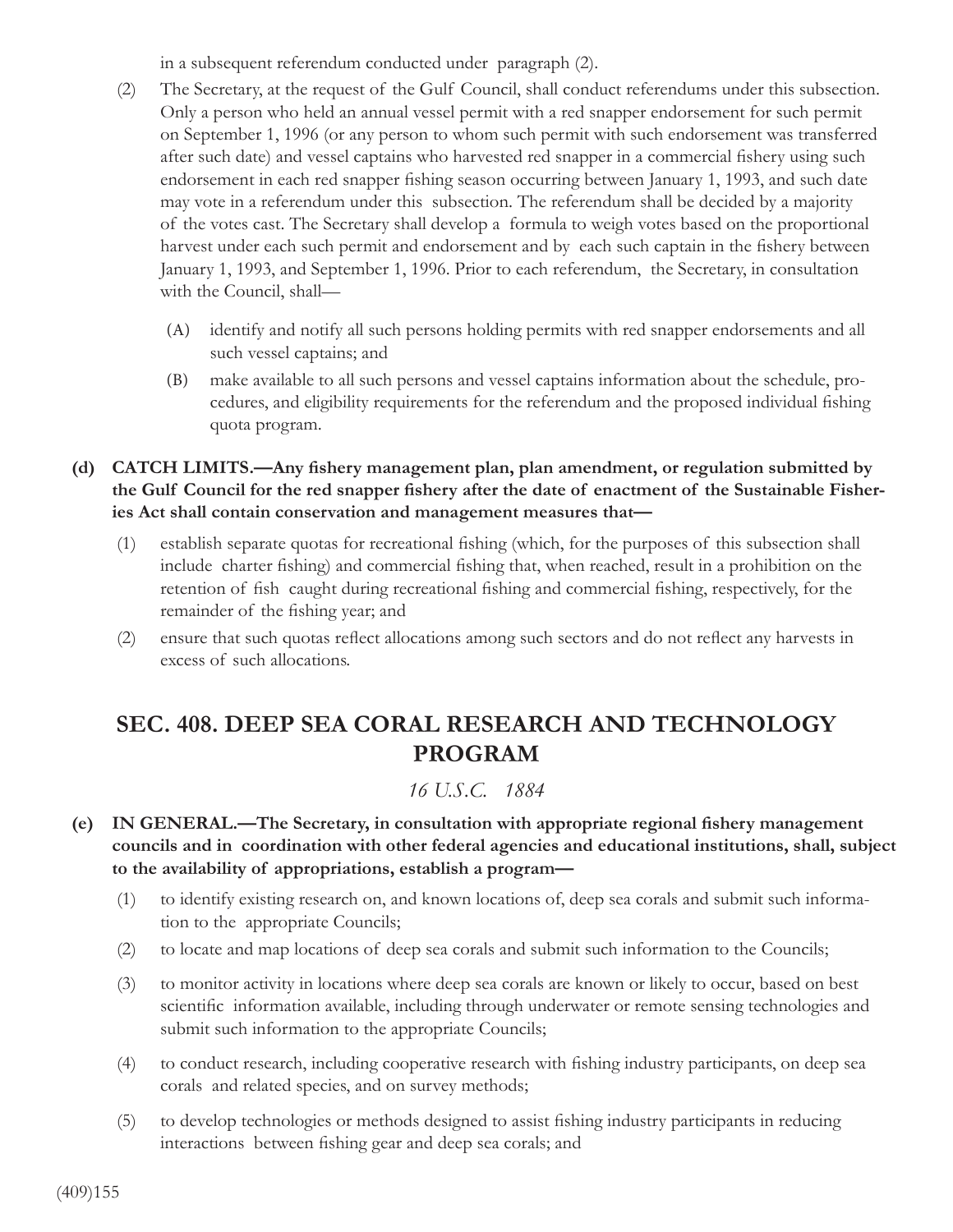- (6) to prioritize program activities in areas where deep sea corals are known to occur, and in areas where scientific modeling or other methods predict deep sea corals are likely to be present.
- (7) REPORTING.—Beginning 1 year after the date of enactment of the Magnuson-Stevens Fishery Conservation and Management Reauthorization Act of 2006, the Secretary, in consultation with the Councils, shall submit biennial reports to Congress and the public on steps taken by the Secretary to identify, monitor, and protect deep sea coral areas, including summaries of the results of mapping, research, and data collection performed under the program.

## **SEC 409. STOCK ASSESSMENTS USED FOR FISHERIES MANAGED UNDER GULF OF MEXICO COUNCIL'S REEF FISH MANAGEMENT PLAN**

(A) IN GENERAL—The Gulf States Marine Fisheries Commission shall conduct all fishery stock as**sessments used for management purposes by the Gulf of Mexico Fishery Management Council for**  the fisheries managed under the Council's Reef Fish Management Plan.

#### **(B) USE OF OTHER INFORMATION AND ASSETS.—**

- (1) IN GENERAL—Such fishery assessments shall—
	- (A) incorporate fisheries survey information collected by university researchers; and
	- (B) to the extent practicable, use State, university, and private assets to conduct fisheries surveys.
- (2) SURVEYS AT ARTIFICIAL REEFS—Any such fishery stock assessment conducted after the date of the enactment of the Strengthening Fishing Communities and Increasing Flexibility in Fisheries Management Act shall incorporate fishery surveys conducted, and other relevant fisheries information collected, on and around natural and artificial reefs.

#### **(C) CONSTITUENT AND STAKEHOLDER PARTICIPATION—Each such fishery assessment shall—**

- (1) emphasize constituent and stakeholder participation in the development of the assessment;
- (2) contain all of the raw data used in the assessment and a description of the methods used to collect that data; and
- (3) employ an assessment process that is transparent and includes—
	- (A) includes a rigorous and independent scientific review of the completed fishery stock assessment; and
	- (B) a panel of independent experts to review the data and assessment and make recommendations on the most appropriate values of critical population and management quantities.<sup>193</sup>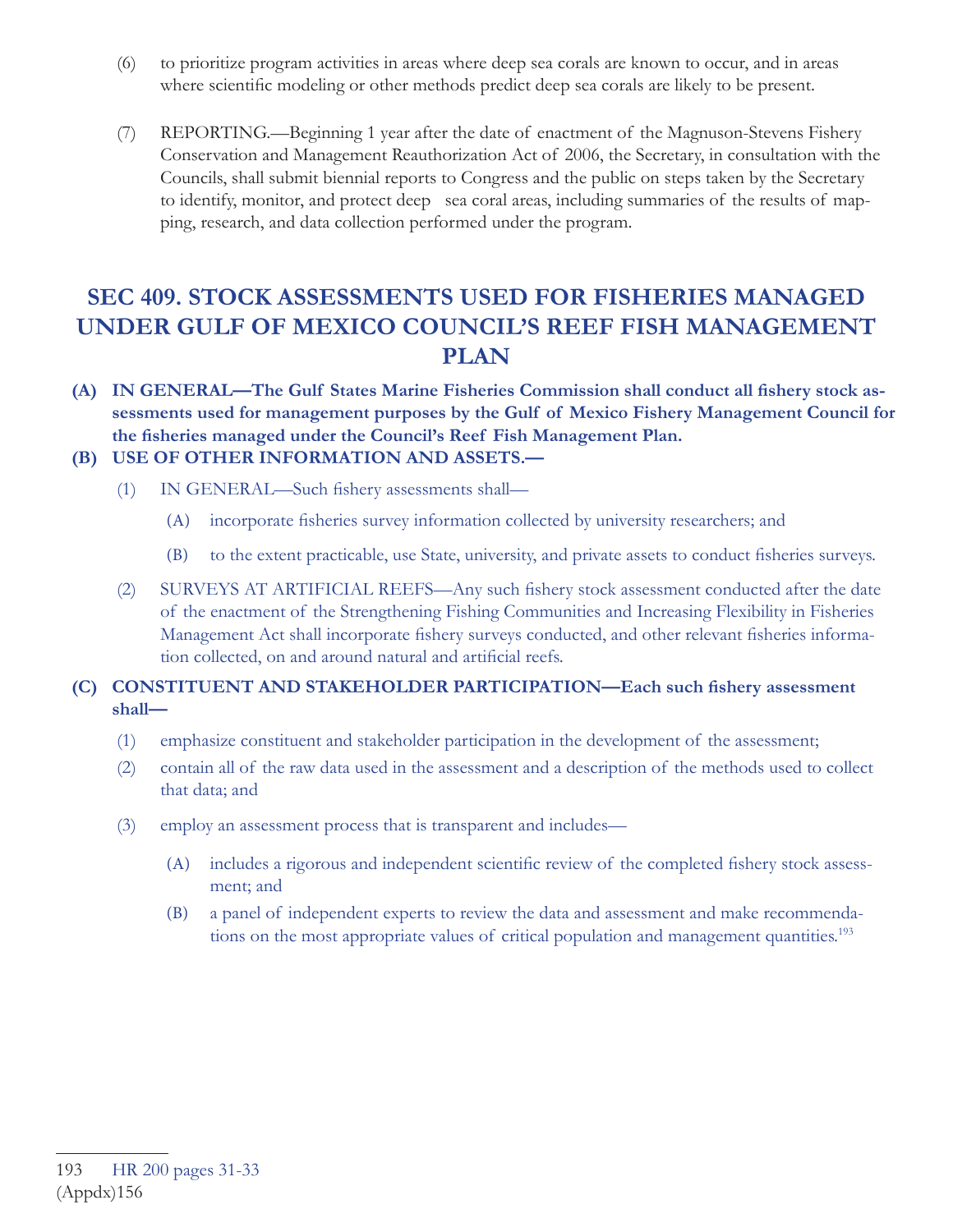# **Appendix**

# **INVESTMENT IN UNITED STATES SEAFOOD PROCESSING FACILITIES.—**

The Secretary of Commerce shall work with the Small Business Administration and other Federal agencies to develop financial and other mechanisms to encourage United States investment in seafood processing facilities in the United States for fisheries that lack capacity needed to process fish harvested by United States vessels in compliance with the Magnuson Stevens Fishery Conservation and Management Act (16 U.S.C. 1801 et seq.).

# **COMMUNITY- BASED RESTORATION PROGRAM FOR FISHERY AND COASTAL HABITATS.**

(a) IN GENERAL.—The Secretary of Commerce shall establish a community-based fishery and coastal habitat restoration program to implement and support the restoration of fishery and coastal **habitats.**

### **(b) AUTHORIZED ACTIVITIES.—In carrying out the program, the Secretary may—**

- (1) provide funding and technical expertise to fishery and coastal communities to assist them in restoring fishery and coastal habitat;
- (2) advance the science and monitoring of coastal habitat restoration;
- (3) transfer restoration technologies to the private sector, the public, and other governmental agencies;
- (4) develop public-private partnerships to accomplish sound coastal restoration projects;
- (5) promote significant community support and volunteer participation in fishery and coastal habitat restoration; promote stewardship of fishery and coastal habitats; and
- (6) leverage resources through national, regional, and local public-private partnerships.

# **FISHERIES CONSERVATION AND MANAGEMENT FUND.**

- **(a) IN GENERAL.—The Secretary shall establish and maintain a fund, to be known as the 'Fisheries Conservation and Management Fund'', which shall consist of amounts retained and deposited into the Fund under subsection (c).**
- **(b) PURPOSES.—Subject to the allocation of funds described in subsection (d), amounts in the Fund**  shall be available to the Secretary of Commerce, without appropriation or fiscal year limitation, to **disburse as described in subsection (e) for—**
	- $(1)$  efforts to improve fishery harvest data collection including—
		- (A) expanding the use of electronic catch reporting programs and technology; and
		- (B) improvement of monitoring and observer coverage through the expanded use of electronic monitoring devices and satellite tracking systems such as VMS on small vessels;
	- (2) cooperative fishery research and analysis, in collaboration with fishery participants, academic institutions, community residents, and other interested parties;
	- (3) development of methods or new technologies to improve the quality, health safety, and value of fish landed: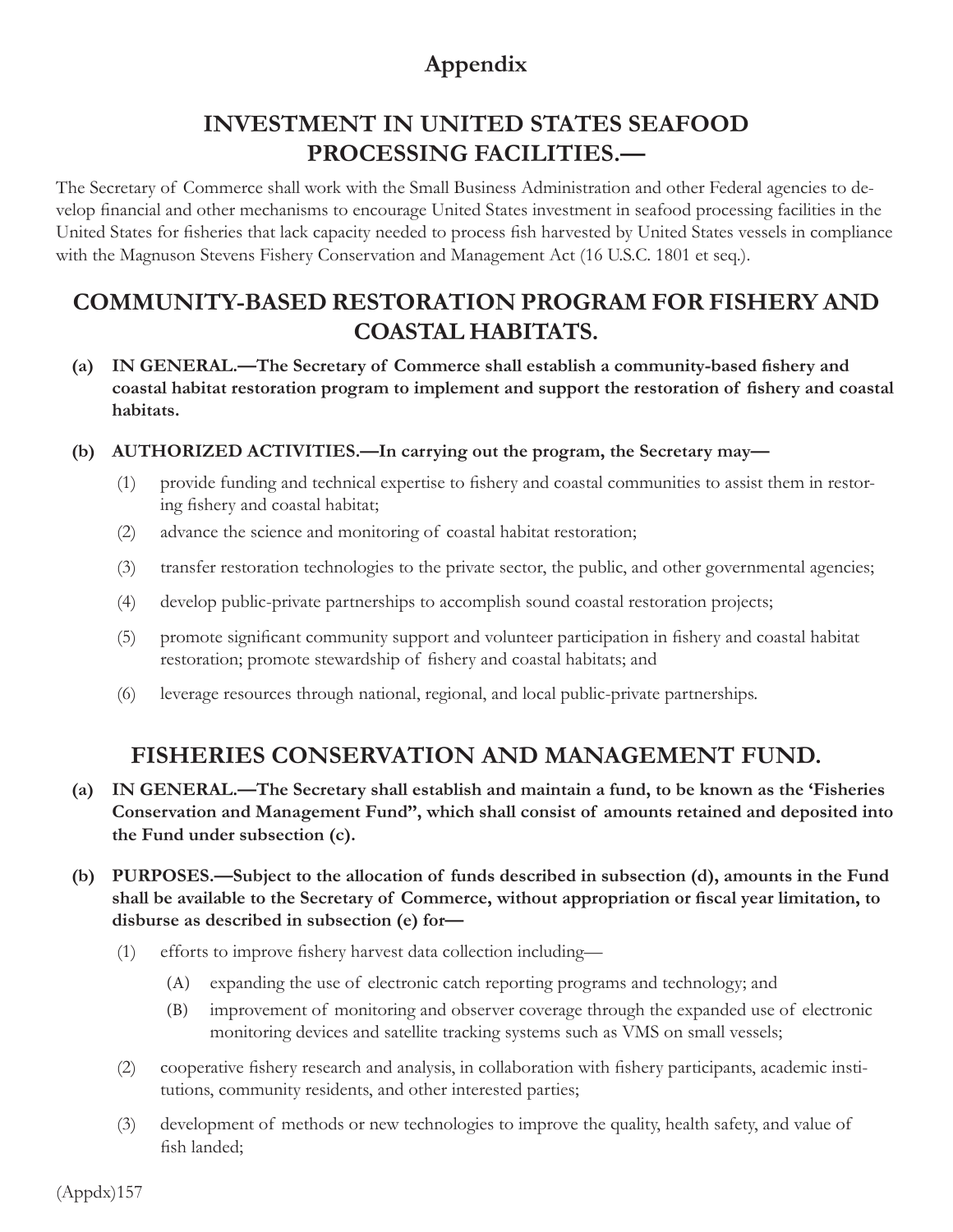- (4) conducting analysis of fish and seafood for health benefits and risks, including levels of contaminants and, where feasible, the source of such contaminants;
- (5) marketing of sustainable United States fishery products, including consumer education regarding the health or other benefits of wild fishery products harvested by vessels of the United States;
- (6) improving data collection under the Marine Recreational Fishery Statistics Survey in accordance with section  $401(g)(3)$  of the Magnuson-Stevens Fishery Conservation and Management Act (16) U.S.C.  $1881(g)(3)$ ; and
- (7) providing financial assistance to fishermen to offset the costs of modifying fishing practices and gear to meet the requirements of this Act, the Magnuson-Stevens Fishery Conservation and Management Act (16 U.S.C. 1801 et seq.), and other Federal laws in pari materia.

#### **(c) DEPOSITS TO THE FUND.—**

- (1) QUOTA SET-ASIDES.—Any amount generated through quota set-asides established by a Council under the Magnuson-Stevens Fishery Conservation and Management Act (16 U.S.C. 1801 et seq.) and designated by the Council for inclusion in the Fishery Conservation and Management Fund, may be deposited in the Fund.
- (2) OTHER FUNDS.—In addition to amounts received pursuant to paragraph (1) of this subsection, the Fishery Conservation and Management Fund may also receive funds from—
	- (A) appropriations for the purposes of this section; and
	- (B) States or other public sources or private or nonprofi t organizations for purposes of this section.
- **(d) REGIONAL ALLOCATION.—The Secretary shall, every 2 years, apportion monies from the Fund among the eight Council regions according to recommendations of the Councils, based on**  regional priorities identified through the Council process, except that no region shall receive less **than 5 percent of the Fund in each allocation period.**
- **(e) LIMITATION ON THE USE OF THE FUND.—No amount made available from the Fund may be used to defray the costs of carrying out requirements of this Act or the Magnuson-Stevens Fish**ery Conservation and Management Act (16 U.S.C. 1801 et seq.) other than those uses identified in **this section.**

### **U NITED STATES CATCH HISTORY**

(1) In establishing catch allocations under international fisheries agreements, the Secretary, in consultation with the Secretary of the Department in which the Coast Guard is operating, and the Secretary of State, shall ensure that all catch history associated with a vessel of the United States remains with the United States and is not transferred or credited to any other nation or vessel of such nation, including when a vessel of the United States is sold or transferred to a citizen of another nation or to an entity controlled by citizens of another nation.

### **SECRETARIAL REPRESENTATIVE FOR INTERNATIONAL FISHERIES**

 **(a) IN GENERAL.—The Secretary, in consultation with the Under Secretary of Commerce for**  Oceans and Atmosphere, shall designate a Senate-confirmed, senior official within the National **Oceanic and Atmospheric Administration to perform the duties of the Secretary with respect to**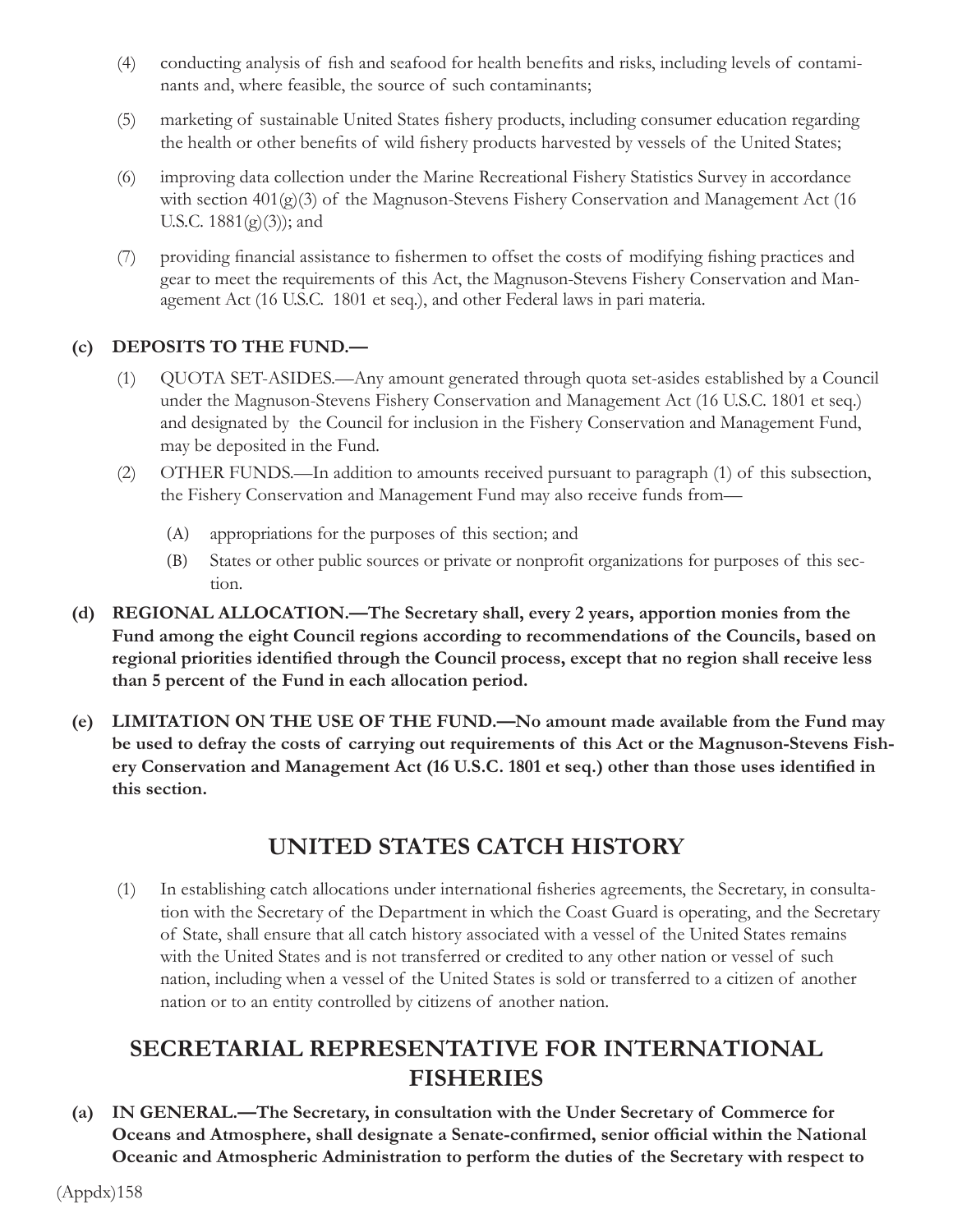international agreements involving fisheries and other living marine resources, including policy **development and representation as a U.S. Commissioner, under any such international agreements.**

- **(b) ADVICE.—The designated official shall, in consultation with the Deputy Assistant Secretary for International Affairs and the Administrator of the National Marine Fisheries Service, advise the**  Secretary, Undersecretary of Commerce for Oceans and Atmosphere, and other senior officials **of the Department of Commerce and the National Oceanic and Atmospheric Administration on**  development of policy on international fisheries conservation and management matters.
- (c) CONSULTATION.—The designated official shall consult with the Senate Committee on Com**merce, Science, and Transportation and the House Committee on Resources on matters pertaining**  to any regional or international negotiation concerning living marine resources, including shellfish.
- (d) DELEGATION.—The designated official may delegate and authorize successive re-delegation of such functions, powers, and duties to such officers and employees of the National Oceanic and Atmospheric Administration as deemed necessary to discharge the responsibility of the Office.
- **(e) EFFECTIVE DATE.—This section shall take effect on January 1, 2009.**

### **REPORT** (uncodified).—

- (1) Within 15 months after the date of enactment of this Act, the National Marine Fisheries Service and the United States Coast Guard shall transmit a joint report to the Senate Committee on Commerce, Science, and Transportation and the House of Representatives Committee on Resources containing—
- (2) a cost-to-benefit analysis of the feasibility, value, and cost of using vessel monitoring systems, satellite-based maritime distress and safety systems, or similar systems for fishery management, conservation, enforcement, and safety purposes with the Federal government bearing the capital costs of any such system;
- (3) an examination of the cumulative impact of existing requirements for commercial vessels;
- (4) an examination of whether satellite-based maritime distress and safety systems, or similar requirements would overlap existing requirements or render them redundant;
- (5) an examination of how data integration from such systems could be addressed;
- (6) an examination of how to maximize the data-sharing opportunities between relevant State and Federal agencies and provide specific information on how to develop these opportunities, including the provision of direct access to satellite-based maritime distress and safety system or similar system data to State enforcement officers, while considering the need to maintain or provide an appropriate level of individual vessel confidentiality where practicable; and
- (7) an assessment of how the satellite-based maritime distress and safety system or similar systems could be developed, purchased, and distributed to regulated vessels.

## **SALMON PLAN AND STUDY.—**

- (1) RECOVERY PLAN.—Not later than 6 months after the date of enactment of this Act, the Secretary of Commerce shall complete a recovery plan for Klamath River Coho salmon and make it available to the public.
- (2) ANNUAL REPORT.—Not later than 2 years after the date of enactment of this Act, and annually thereafter, the Secretary of Commerce shall submit a report to the Senate Committee on Commerce, Science, and Transportation and the House of Representatives Committee on Resources on—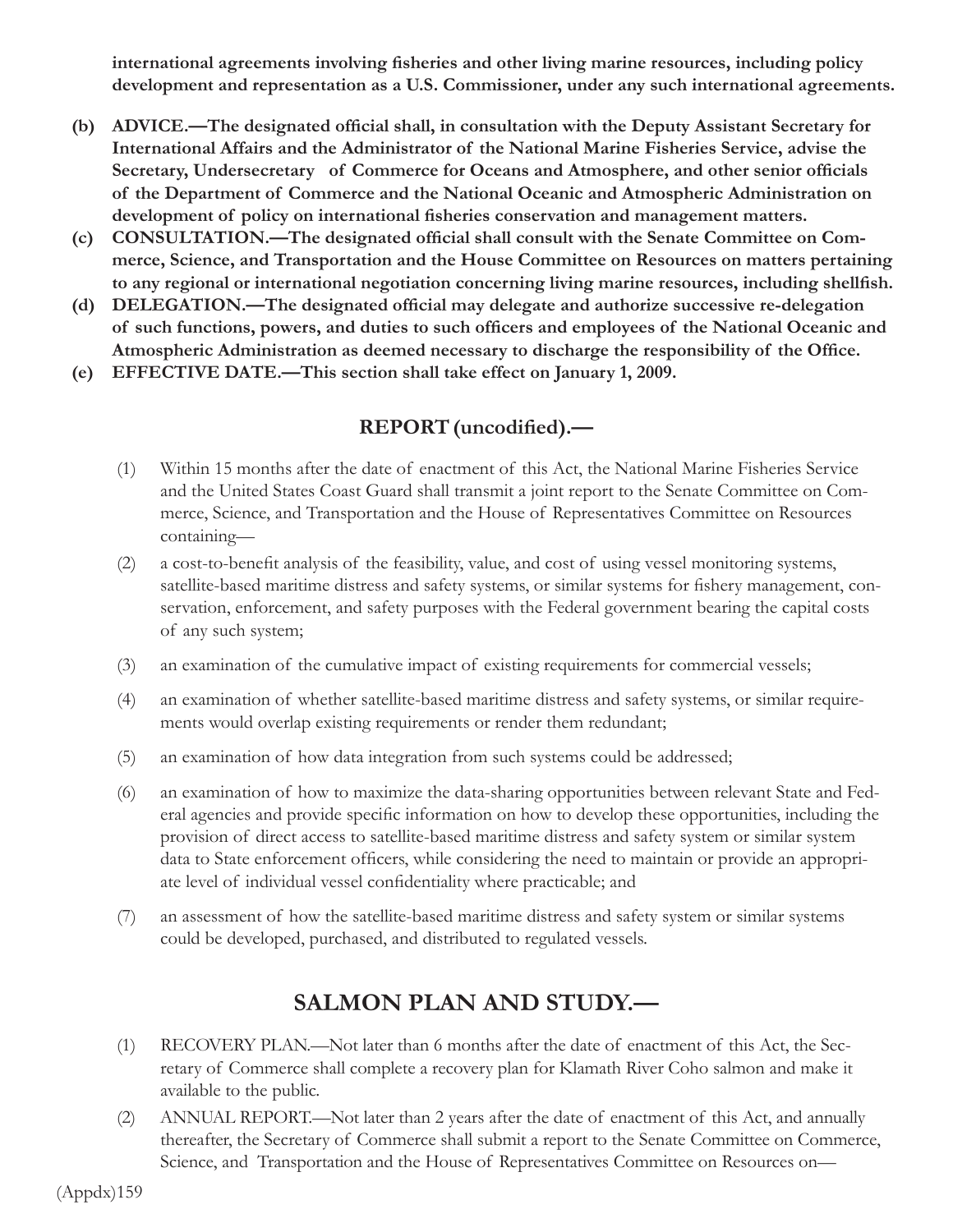- (A) the actions taken under the recovery plan and other law relating to recovery of Klamath River Coho salmon, and how those actions are specifically contributing to its recovery;
- (B) the progress made on the restoration of salmon spawning habitat, including water conditions as they relate to salmon health and recovery, with emphasis on the Klamath River and its tributaries below Iron Gate Dam;
- (C) the status of other Klamath River anadromous fish populations, particularly Chinook salmon; and
- (D) the actions taken by the Secretary to address the calendar year 2003 National Research Council recommendations regarding monitoring and research on Klamath River Basin salmon stocks.

# **OREGON AND CALIFORNIA SALMON FISHERY (uncodified).**<sup>194</sup>

Federally recognized Indian tribes and small businesses, including fishermen, fish processors, and related businesses serving the fishing industry, adversely affected by Federal closures and fishing restrictions in the Oregon and California 2006 fall Chinook salmon fishery are eligible to receive direct assistance under section 312(a) of the Magnuson-Stevens Fishery Conservation and Management Act (16 U.S.C. 1861a(a)) and section 308(d) of the Interjurisdictional Fisheries Act of 1986 (16 U.S.C. 4107(d)). The Secretary may use no more than 4 percent of any monetary assistance to pay for administrative costs.

*(Did not include section on hurricane assistance).*

# **CLARIFICATION OF FLEXIBILITY (uncodified).**

- **(a) IN GENERAL.—The Secretary of Commerce has the discretion under the Magnuson-Stevens Fishery Conservation and Management Act (16 U.S.C. 1851 et seq.) to extend the time for rebuilding the**  summer flounder fishery to not later than January 1, 2013, only if—
	- (1) the Secretary has determined that—
		- (A) overfishing is not occurring in the fishery and that a mechanism is in place to ensure overfishing does not occur in the fishery; and
		- (B) stock biomass levels are increasing;
	- (2) the biomass rebuilding target previously applicable to such stock will be met or exceeded within the new time for rebuilding;
	- (3) the extension period is based on the status and biology of the stock and the rate of rebuilding;
	- (4) monitoring will ensure rebuilding continues;
	- (5) the extension meets the requirements of section  $301(a)(1)$  of that Act (16 U.S.C. 1851(a)(1)); and
	- $(6)$  the best scientific information available shows that the extension will allow continued rebuilding.

### **(b) AUTHORITY.—Nothing in this section shall be construed to amend the Magnuson-Stevens**

 $(Appdx)160$ 194 Re "uncodified": Only "general and permanent" laws are codified; the Code does not usually include provisions that apply only to a limited number of people (a private law) or for a limited time, such as most appropriation acts or budget laws, which apply only for a single fiscal year. If these limited provisions are significant, however, they may be printed as "notes" underneath related sections of the Code.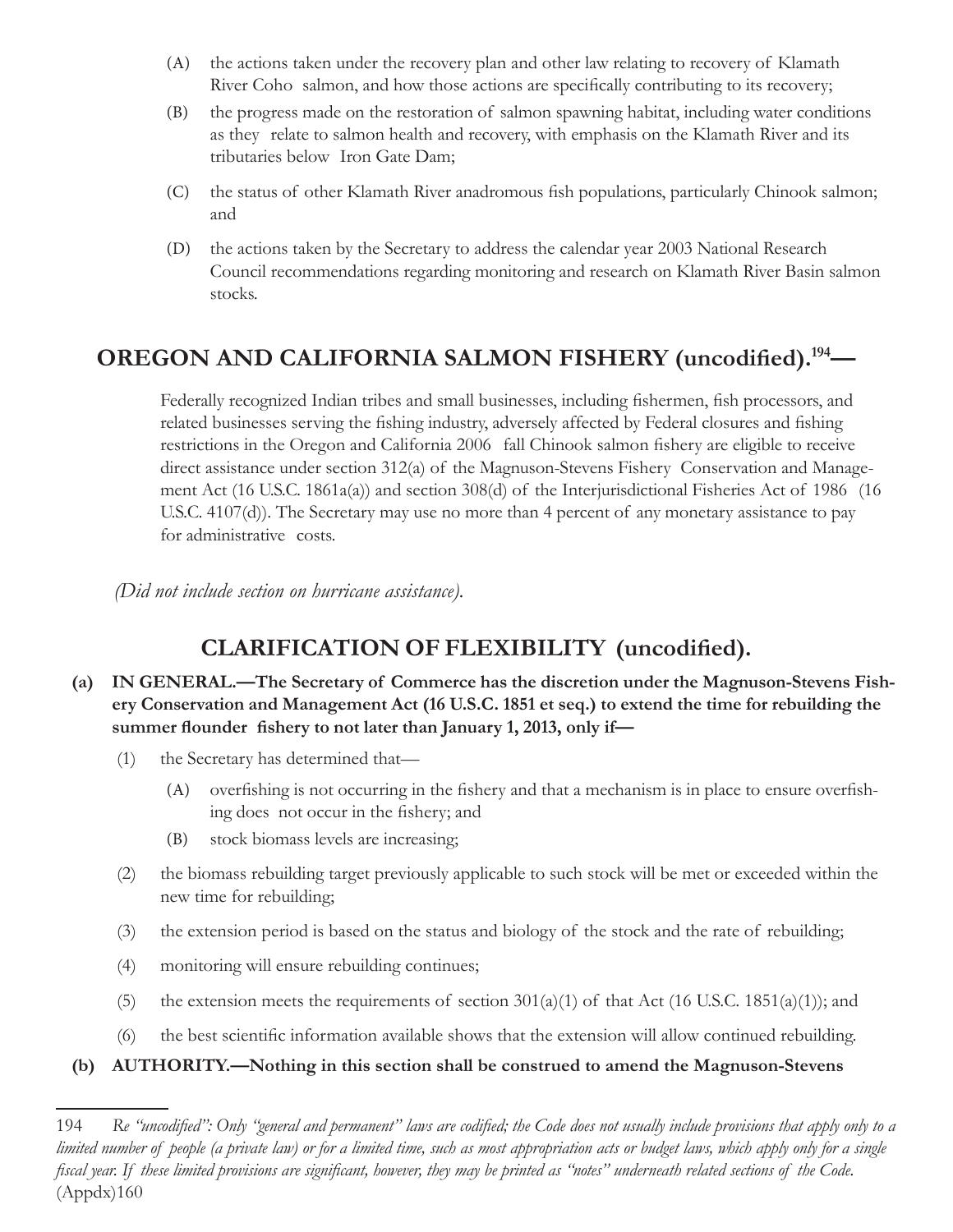**Fishery Conservation and Management Act (16 U.S.C. 1851 et seq.) or to limit or otherwise alter the authority of the Secretary under that Act concerning other species.**

# **CONVERSION TO CATCHER/PROCESSOR SHARES**  (uncodified).

#### **(a) IN GENERAL.—**

- (1) AMENDMENT OF PLAN.—Not later than 90 days after the date of enactment of this Act, the Secretary of Commerce shall amend the fishery management plan for the Bering Sea/Aleutian Islands King and Tanner Crabs for the Northern Region (as that term is used in the plan) to authorize—
	- (A) an eligible entity holding processor quota shares to elect on an annual basis to work together with other entities holding processor quota shares and affiliated with such eligible entity through common ownership to combine any catcher vessel quota shares for the Northern Region with their processor quota shares and to exchange them for newly created catcher/ processor owner quota shares for the Northern Region; and
	- (B) an eligible entity holding catcher vessel quota shares to elect on an annual basis to work together with other entities holding catcher vessel quota shares and affiliated with such eligible entity through common ownership to combine any processor quota shares for the Northern Region with their catcher vessel quota shares and to exchange them for newly created catcher/processor owner quota shares for the Northern Region.

#### (2) ELIGIBILITY AND LIMITATIONS.—

- (A) The authority provided in paragraph  $(1)(A)$  shall—
	- (i)
- (I) apply only to an entity which was initially awarded both catcher/processor owner quota shares, and processor quota shares under the plan (in combination with the processor quota shares of its commonly owned affiliates) of less than 7 percent of the Bering Sea/ Aleutian Island processor quota shares; or
- (II) apply only to an entity which was initially awarded both catcher/processor owner quota shares under the plan and processor quota shares under section 417(a) of the Coast Guard and Maritime Transportation Act of 2006 (Public Law 109–241; 120 Stat. 546);
- (ii) be limited to processor quota shares initially awarded to such entities and their commonly owned affiliates under the plan or section  $417(a)$  of that Act; and
- (iii) shall not exceed 1 million pounds per entity during any calendar year.
- (B) The authority provided in paragraph (1)(B) shall—
	- (i) apply only to an entity which was initially awarded both catcher/processor owner quota shares, and processor quota shares under the plan (in combination with the processor quota shares of its commonly owned affiliates) of more than 7 percent of the Bering Sea/Aleutian Island processor quota shares;
	- (ii) be limited to catcher vessel quota shares initially awarded to such entity and its commonly owned affiliates; and
	- (iii) shall not exceed 1 million pounds per entity during any calendar year.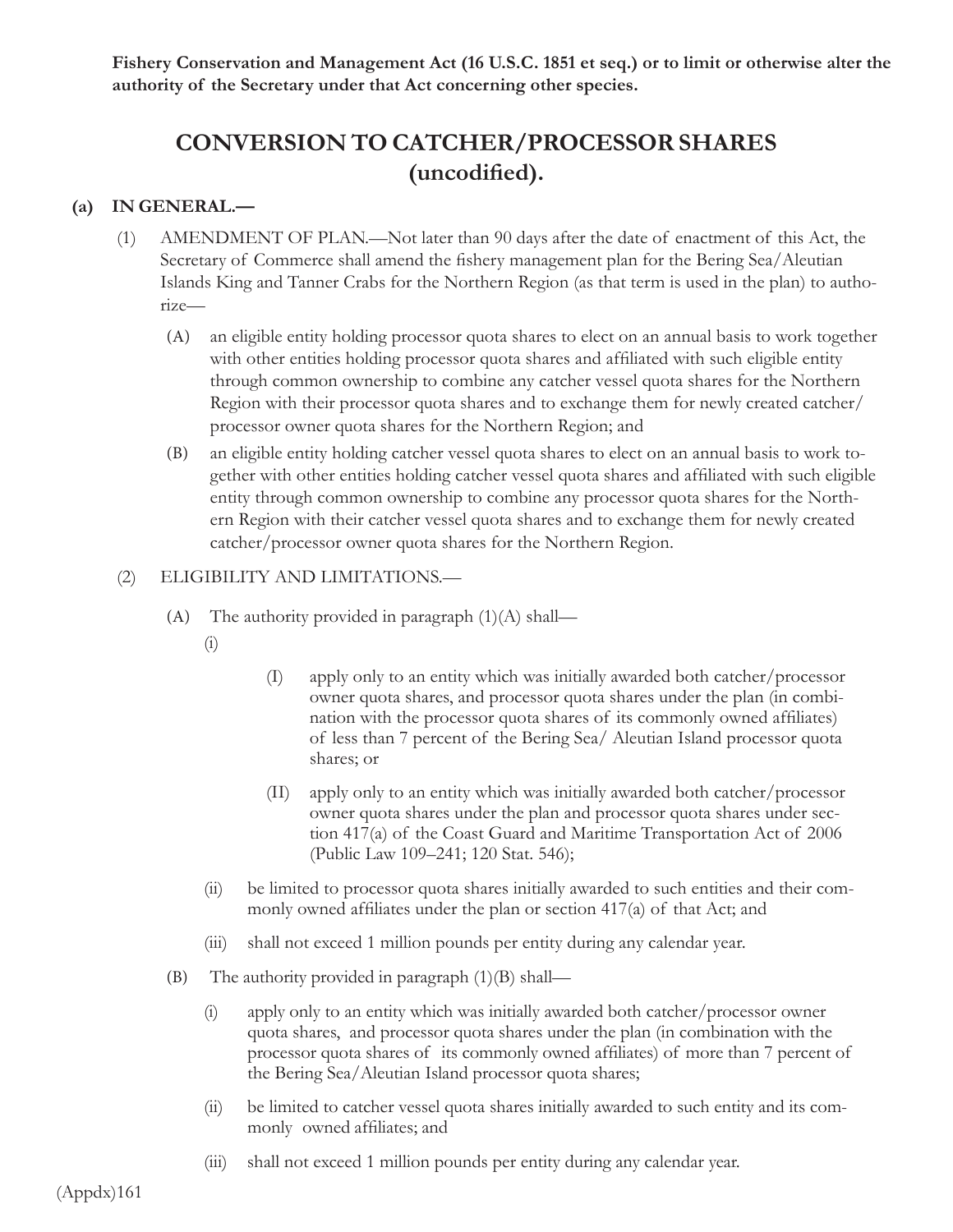- (3) EXCHANGE RATE.—The entities referred to in paragraph (1) shall receive under the amendment 1 unit of newly created catcher/processor owner quota shares in exchange for 1 unit of catcher vessel owner quota shares and 0.9 units of processor quota shares.
- (4) AREA OF VALIDITY.—Each unit of newly created catcher/processor owner quota shares under this subsection shall only be valid for the Northern Region.

### **(b) FEES.—**

- (1) LOCAL FEES.—The holder of the newly created catcher/processor owner quota shares under subsection (a) shall pay a fee of 5 percent of the ex-vessel value of the crab harvested pursuant to those shares to any local governmental entities in the Northern Region if the processor quota shares used to produce those newly created catcher/processor owner quota shares were originally derived from the processing activities that occurred in a community under the jurisdiction of those local governmental entities.
- (2) STATE FEE.—The State of Alaska may collect from the holder of the newly created catcher/processor owner quota shares under subsection (a) a fee of 1 percent of the ex-vessel value of the crab harvested pursuant to those shares.
- **(c) OFF-LOADING REQUIREMENT.—Crab harvested pursuant to catcher/processor owner quota shares created under this subsection shall be off-loaded in those communities receiving the local governmental entities fee revenue set forth in subsection (b)(1).**
- **(d) PERIODIC COUNCIL REVIEW.—As part of its periodic review of the plan, the North Pacific Fishery Management Council may review the effect, if any, of this subsection upon communities in the Northern Region. If the Council determines that this section adversely affects the communities, the Council may recommend to the Secretary of Commerce, and the Secretary may approve, such changes to the plan as are necessary to mitigate those adverse effects.**
- **(e) USE CAPS.—**
	- (1) IN GENERAL.—Notwithstanding sections  $680.42(b)(ii)(2)$  and  $680.7(a)(ii)(7)$  of title 50, Code of Federal Regulations, custom processing arrangements shall not count against any use cap for the processing of opilio crab in the Northern Region so long as such crab is processed in the Northern Region by a shore-based crab processor.
	- (2) SHORE-BASED CRAB PROCESSOR DEFINED.—In this paragraph, the term ''shore-based crab processor'' means any person or vessel that receives, purchases, or arranges to purchase unprocessed crab, that is located on shore or moored within the harbor.

*(Did not include Section 212 on turtle excluder devices) (Did not include Section 213 on hurricane effects)*

# **NEW ENGLAND GROUNDFISH FISHERY (uncodified).**

- **(a) REVIEW.—The Secretary of Commerce shall conduct a unique, thorough examination of the potential impact on all affected and interested parties of Framework 42 to the Northeast Multispecies Fishery Management Plan.**
- (b) REPORT.—The Secretary shall report the Secretary's findings under subsection (a) within 30 days **after the date of enactment of this Act. The Secretary shall include in the report a detailed discus-**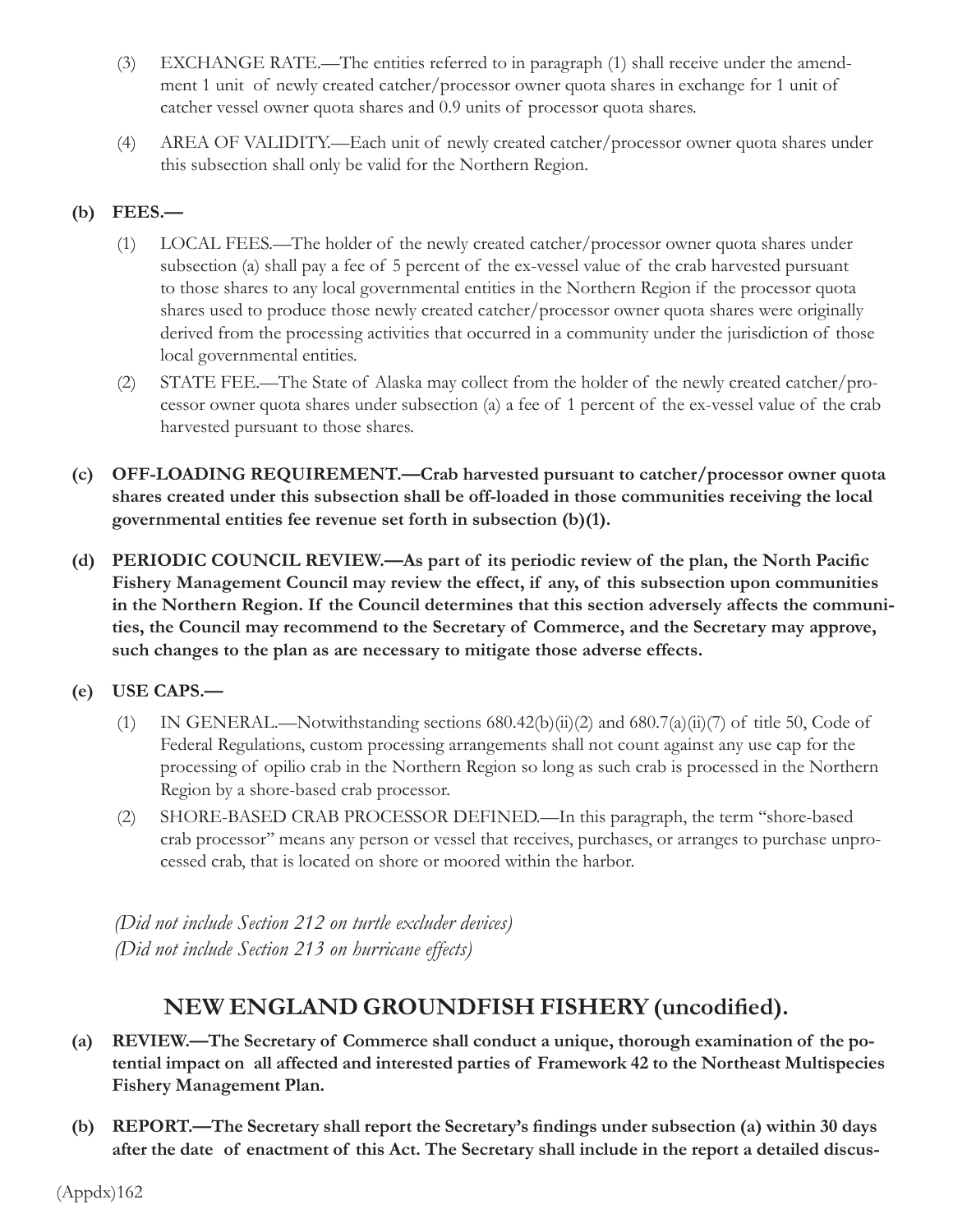#### **sion of each of the following:**

- (1) The economic and social implications for affected parties within the fishery, including potential losses to infrastructure, expected from the imposition of Framework 42.
- (2) The estimated average annual income generated by fishermen in New England, separated by State and vessel size, and the estimated annual income expected after the imposition of Framework 42.
- (3) Whether the differential days-at-sea counting imposed by Framework 42 would result in a reduction in the number of small vessels actively participating in the New England Fishery.
- (4) The percentage and approximate number of vessels in the New England fi shery, separated by State and vessel type, that are incapable of fishing outside the areas designated in Framework 42 for differential days-at-sea counting.
- (5) The percentage of the annual groundfish catch in the New England fishery that is harvested by small vessels.
- (6) The current monetary value of groundfish permits in the New England fishery and the actual impact that the potential imposition of Framework 42 is having on such value.
- (7) Whether permitting days-at-sea to be leased is altering the market value for groundfish permits or days-at-sea in New England.
- (8) Whether there is a substantially high probability that the biomass targets used as a basis for Amendment 13 remain achievable.
- $(9)$  An identification of the year in which the biomass targets used as a basis for Amendment 13 were last evident or achieved, and the evidence used to determine such date.
- (10) Any separate or non-fishing factors, including environmental factors, that may be leading to a slower rebuilding of groundfish than previously anticipated.
- $(11)$  The potential harm to the non-fishing environment and ecosystem from the reduction in fishing resulting
- (12) from Framework 42 and the potential redevelopment of the coastal land for other purposes, including potential for increases in non-point source of pollution and other impacts.

# **REPORT ON COUNCIL MANAGEMENT COORDINATION**  (uncodified).

- (1) The Mid-Atlantic Fishery Council, in consultation with the New England Fishery Council, shall submit a report to the Senate Committee on Commerce, Science, and Transportation within 9 months after the date of enactment of this Act—
- (2) describing the role of council liaisons between the Mid-Atlantic and New England Councils, including an explanation of council policies regarding the liaison's role in Council decision-making since 1996;
- (3) describing how management actions are taken regarding the operational aspects of current joint fishery management plans, and how such joint plans may undergo changes through amendment or framework processes;
- (4) evaluating the role of the New England Fishery Council and the Mid-Atlantic Fishery Council liaisons in the development and approval of management plans for fisheries in which the liaisons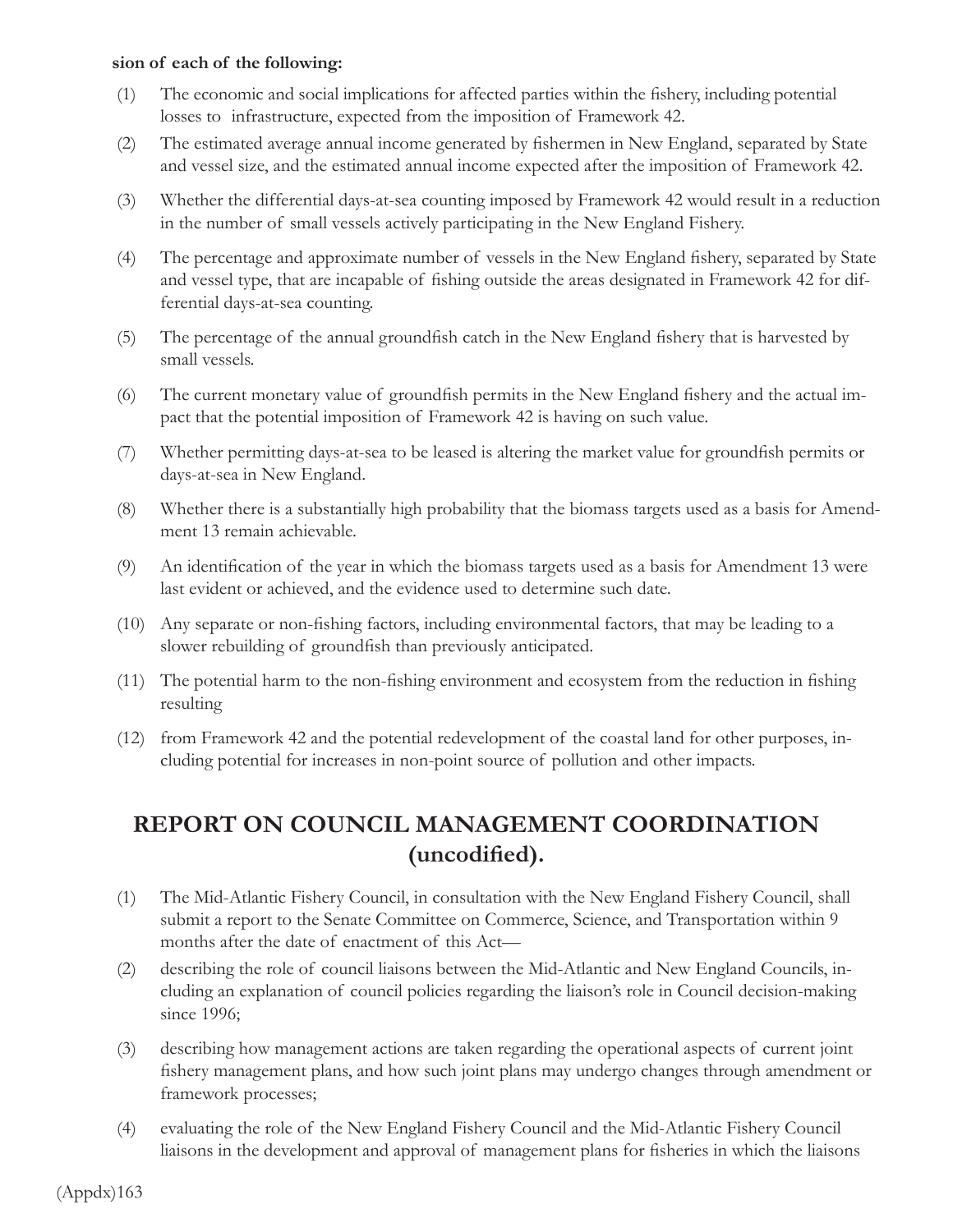or members of the noncontrolling Council have a demonstrated interest and significant current and historical landings of species managed by either Council;

- (5) evaluating the effectiveness of the various approaches developed by the Councils to improve representation for affected members of the non-controlling Council in Council decision-making, such as use of liaisons, joint management plans, and other policies, taking into account both the procedural and conservation requirements of the Magnuson-Stevens Fishery Conservation and Management Act; and
- (6) analyzing characteristics of North Carolina and Florida that supported their inclusion as voting members of more than one Council and the extent to which those characteristics support Rhode Island's inclusion on a second Council (the Mid-Atlantic Council).

# **STUDY OF SHORTAGE IN THE NUMBER OF INDIVIDUALS WITH POSTBACCALAUREATE DEGREES IN SUBJECTS RELATED TO FISHERY SCIENCE** (uncodified).

#### **(a) IN GENERAL.—The Secretary of Commerce and the Secretary of Education shall collaborate to conduct a study of—**

- (1) whether there is a shortage in the number of individuals with post-baccalaureate degrees in subjects related to fishery science, including fishery oceanography, fishery ecology, and fishery anthropology, who have the ability to conduct high quality scientific research in fishery stock assessment, fishery population dynamics, and related fields, for government, nonprofit, and private sector entities;
- (2) what Federal programs are available to help facilitate the education of students hoping to pursue these degrees; and
- (3) what institutions of higher education, the private sector, and the Congress could do to try to increase the number of individuals with such post-baccalaureate degrees.
- **(b) REPORT.—Not later than 8 months after the date of enactment of this Act, the Secretaries of Commerce and Education shall transmit a report to each committee of Congress with jurisdiction**  over the programs referred to in subsection (a), detailing the findings and recommendations of the **study under this section.**

## **PACIFIC FISHERY MANAGEMENT COUNCIL (uncodified).—**

- (1) IN GENERAL.—The Pacific Fishery Management Council shall develop a proposal for the appropriate rationalization program for the Pacific trawl groundfish and whiting fisheries, including the shore-based sector of the Pacific whiting fishery under its jurisdiction. The proposal may include only the Pacific whiting fishery, including the shore-based sector, if the Pacific Council determines that a rationalization plan for the fishery as a whole cannot be achieved before the report is required to be submitted under paragraph (3).
- $(2)$  REQUIRED ANALYSIS.—In developing the proposal to rationalize the fishery, the Pacific Council shall fully analyze alternative program designs, including the allocation of limited access privileges to harvest fish to fishermen and processors working together in regional fishery associations or some other cooperative manner to harvest and process the fish, as well as the effects of these program designs and allocations on competition and conservation. The analysis shall include an assessment of the impact of the proposal on conservation and the economics of communities, fishermen, and processors participating in the trawl groundfish fisheries, including the shore-based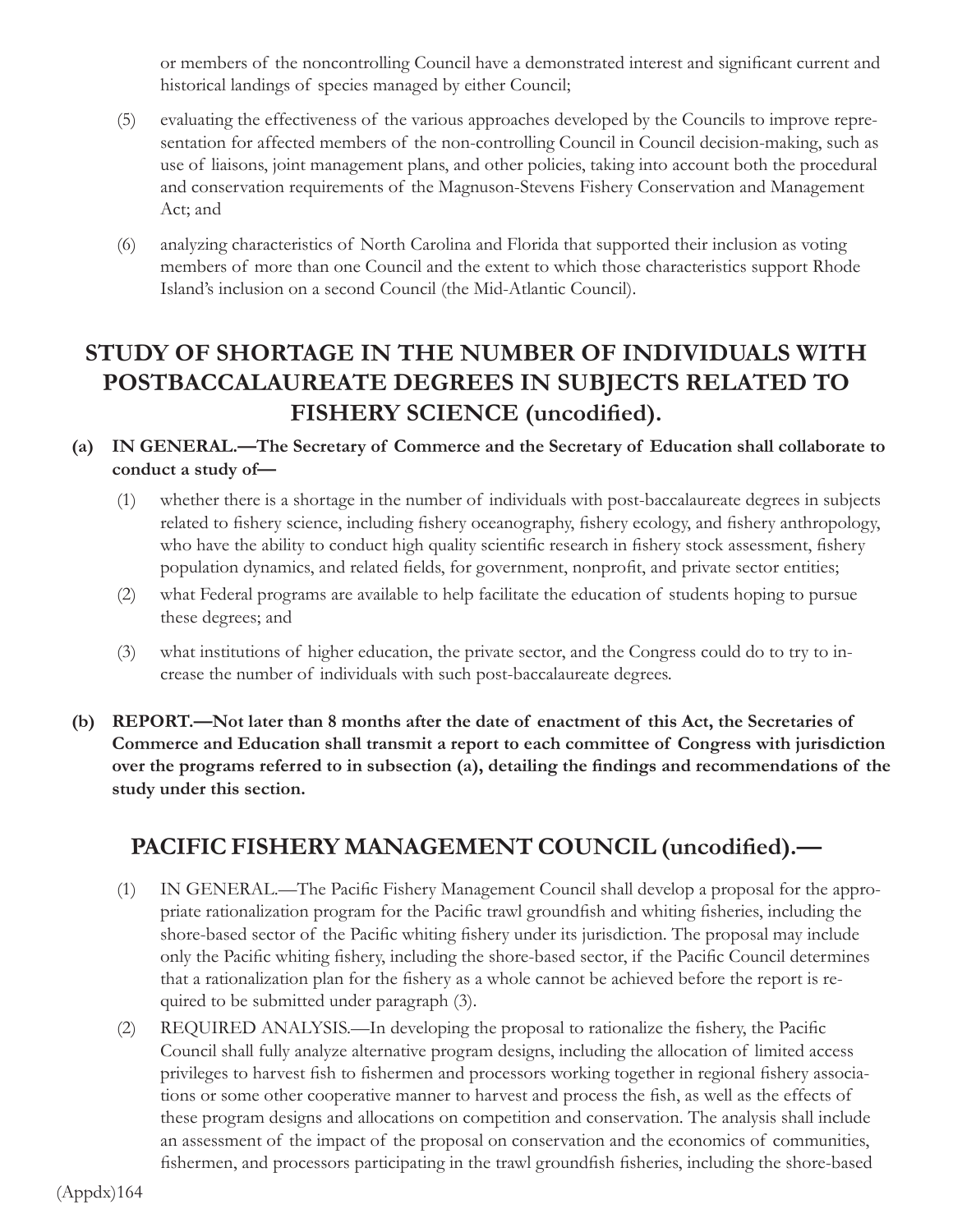sector of the Pacific whiting fishery.

(3) REPORT.—The Pacifi c Council shall submit the proposal and related analysis to the Senate Committee on Commerce, Science, and Transportation and the House of Representatives Committee on Resources no later than 24 months after the date of enactment of this Act.

## **STUDY OF THE ACIDIFICATION OF THE OCEANS AND EFFECT ON FISHERIES** (uncodified).

(1) The Secretary of Commerce shall request the National Research Council to conduct a study of the acidification of the oceans and how this process affects the United States.

## **REPORTING AND DATA COLLECTION PROGRAM.**

The Secretary of Commerce shall—

- (1) in conjunction with the States, the Gulf of Mexico Fishery Management Council, and the recreational fishing sectors, develop and implement a real-time reporting and data collection program for the Gulf of Mexico red snapper fishery using available technology; and
- (2) make implementation of this subsection a priority for funds received by the Secretary and allocated to this region under section 2 of the Act of August 11, 1939 (commonly known as the ''Saltonstall-Kennedy Act") (15 U.S.C. 713c–3).<sup>195</sup>

## **FISHERIES COOPERATIVE RESEARCH PROGRAM.**

The Secretary of Commerce—

- (1) shall, in conjunction with the States, the Gulf States Marine Fisheries Commission and the Atlantic States Marine Fisheries Commission, the Gulf of Mexico and South Atlantic Fishery Management Councils, and the commercial, charter, and recreational fishing sectors, develop and implement a cooperative research program authorized under section 318 for the fisheries of the Gulf of Mexico and South Atlantic regions, giving priority to those fisheries that are considered data-poor; and
- (2) may, subject to the availability of appropriations, use funds received by the Secretary under section 2 of the Act of August 11, 1939 (commonly known as the ''Saltonstall-Kennedy Act'') (15 U.S.C.7 713c–3) to implement this subsection.<sup>196</sup>

<sup>195</sup> HR 200 page 23-24

 $(Appdx)165$ 196 HR 200 page 24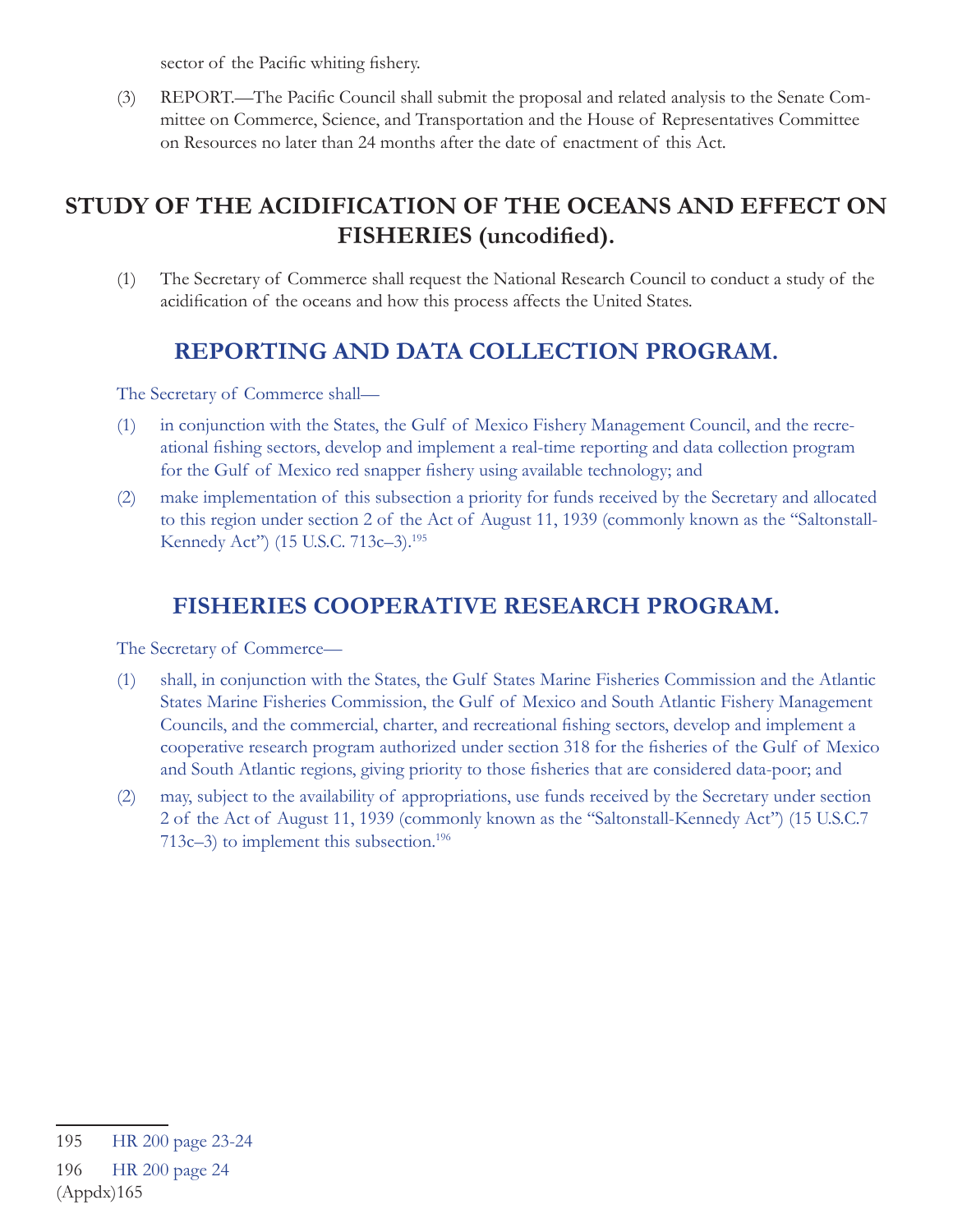### **STOCK SURVEYS AND STOCK ASSESSMENTS.**

The Secretary of Commerce, acting through the National Marine Fisheries Service Regional Administrator of the Southeast Regional Office, shall for purposes of the Magnuson-Stevens Fishery Conservation and Management Act (16 U.S.C. 1801 et seq.)—

- (1) develop a schedule of stock surveys and stock assessments for the Gulf of Mexico Region and the South Atlantic Region for the 5-year period beginning on the date of the enactment of this Act and for every 5-year period thereafter;
- (2) direct the Southeast Science Center Director to implement such schedule; and
- (3) in such development and implementation—
	- (A) give priority to those stocks that are commercially or recreationally important; and
	- (B) ensure that each such important stock is surveyed at least every 5 years.197

## **USE OF FISHERIES INFORMATION IN STOCK ASSESSMENTS.**

The Southeast Science Center Director shall ensure that fisheries information made available through fisheries programs funded under Public Law 112–141 is incorporated as soon as possible into any fisheries stock assessments conducted after the date of the enactment of this Act.<sup>198</sup>

## **FUNDING OF STOCK ASSESSMENTS.**

The Secretary of Commerce and the Secretary of the Interior, acting through the Bureau of Ocean Energy Management, shall enter into a cooperative agreement for the funding of stock assessments that are necessitated by any action by the Bureau with respect to offshore oil rigs in the Gulf of Mexico that adversely impacts red snapper.<sup>199</sup>

# **LIMITATION ON HARVEST IN NORTH PACIFIC DIRECTED POLLOCK FISHERY**

Section 210(e)(1) of the American Fisheries Act (title II of division C of Public Law 105–277; 16 U.S.C. 1851 note) is amended to read as follows:

- (1) Harvesting
	- (A) Limitation—No particular individual, corporation, or other entity may harvest, through a fishery cooperative or otherwise, a percentage of the pollock available to be harvested in the directed pollock fishery that exceeds the percentage established for purposes of this paragraph by the North Pacific Council.
	- (B) Maximum percentage—The percentage established by the North Pacific Council shall not exceed 24 percent of the pollock available to be harvested in the directed pollock fishery.<sup>200</sup>

<sup>197</sup> HR 200 pages 24-25

<sup>198</sup> HR 200 page 25

<sup>199</sup> HR 200 page 26

<sup>(</sup>Appdx)166 200 HR 200 page 28. Reported version of HR 200 (12/12/17) adds a new provision dealing with the reallocation of unused pollock harvest in the Aleutian Islands (not added here)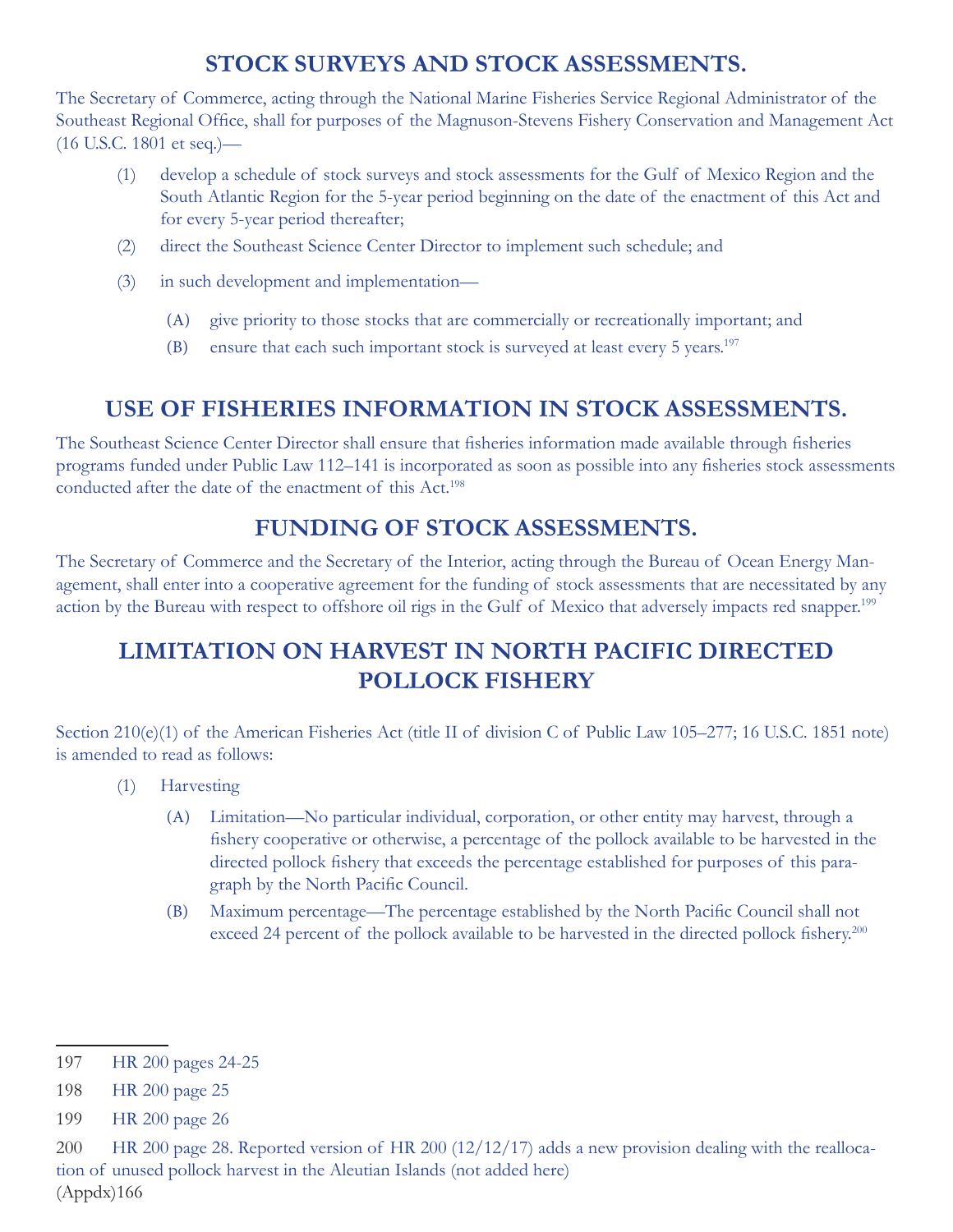# **PROHIBITION ON CONSIDERING RED SNAPPER KILLED DURING REMOVAL OF OIL RIGS**

Any red snapper that are killed during the removal of any offshore oil rig in the Gulf of Mexico shall not be considered in determining under the Magnuson-Stevens Fishery Conservation and Management Act (16 U.S.C. 1801 et seq.) whether the total allowable catch for red snapper has been reached.<sup>201</sup>

## **PROHIBITION ON CONSIDERING FISH SEIZED FROM FOREIGN FISHING**

Any fish that are seized from a foreign vessel engaged in illegal fishing activities in the Exclusive Economic Zone shall not be considered in determining under the Magnuson-Stevens Fishery Conservation and Management Act (16 U.S.C. 1801 et seq.) the total allowable catch for that fishery.<sup>202</sup>

### **COST REDUCTION REPORT**

Within 1 year after the date of enactment of this Act, the Secretary of Commerce, in consultation with the Regional Fishery Management Councils, shall submit a report to Congress that, with respect to each fishery governed by a fi shery management plan in effect under the Magnuson-Stevens Fishery Conservation and Management Act**—**

- (1) identifies the goals of the applicable programs governing monitoring and enforcement of fishing that is subject to such plan;
- (2) identifies methods to accomplish those goals, including human observers, electronic monitoring, and vessel monitoring systems; and
- (3) [certifies which such methods are most cost effective for fishing that is subject to such plan; and
- (4) explains why such most-cost-effective methods are not required, if applicable.203]
- (5) (new (3)) reviews the relative appropriateness of each method, based on effectiveness at gathering desired information and short-term and long-term costs and benefits.<sup>204</sup>

### **EXEMPTED FISHING PERMITS**

*IN GENERAL.- Before the approval and issuance of an exempted fi shing permit under section 600.745 of title 50, Code of Federal Regulations, or any successor regulation, the Secretary of Commerce shall-*

- *(1) direct a joint peer review of the application for the exempted fi shing permit by the appropriate regional fi sheries science center and State marine fi sheries commission; and*
- *(2) certify that the Council or Federal agency with jurisdiction over the affected fi shery has determined that*
	- (A) *the fi shing activity to be conducted under the proposed exempted fi shing permit would not negatively impact any management measures or conservation objectives included within existing fi shery management plans or plan amendments;*
	- (B) *the social and economic impacts in both dollar amounts and loss of fi shing opportunities on all participants*

 $(Appdx)167$ 

<sup>201</sup> HR 200 page 34

<sup>202</sup> HR 200 page 35

<sup>203</sup> HR 200 page 45

<sup>204</sup> Huffman DD page 26. Includes everything through (2) and skips to new (3)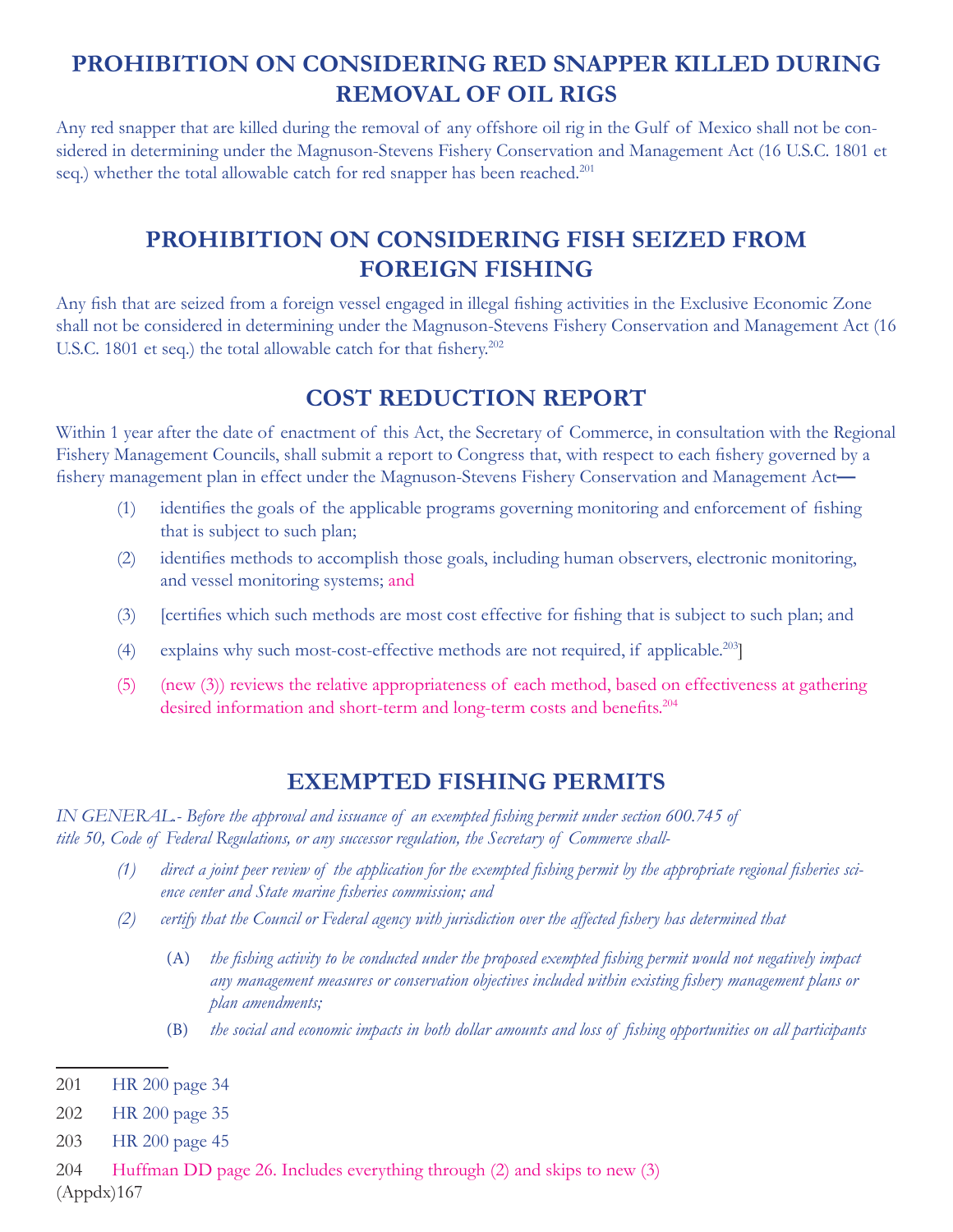in each sector of the fishery expected to occur as a result of the proposed exempted fishing permit would be *minimal;*

- (C) the information that would be collected through the fishing activity to be conducted under the proposed exempted fishing permit will have a positive and direct impact on the conservation, assessment, or management *of the fi shery; and*
- (D) the Governor of each coastal State potentially impacted by the proposed exempted fishing permit, as deter*mined by the Secretary, has been consulted on the fishing activity to be conducted.*<sup>205</sup>

DURATION AND RENEWAL.—Beginning on the date of enactment of this Act, each exempted fishing permit issued under section 600.745 of title 50, Code of Federal Regulations, or any successor regulation—

 $(1)$  Shall expire at the end of the 12-month period beginning on the date the exempted fishing permit is issued; and

(2) may be renewed in accordance with this section.206

*CLARIFICATION.-The Secretary may not issue an exempted fi shing permit under section 600.745 of title 50, Code of Federal Regulations, or any successor regulation that-*

- (1) establishes a limited access system as defined in section 3 of the Magnuson-Stevens Fishery Conservation and Man*agement Act (16 U.S.C.1802);*
- *(2) is consistent with section 303A of such Act (16 U.S.C. 1853a); or*
- (3) establishes a catch share program as defined in section 206(a) of this Act.

*SAVINGS PROVISION.-Except for subsection (b)(2), nothing in this section may be construed to affect an exempted fishing permit approved under section 600.745 of title 50, Code of Federal Regulations, before the date of enactment of this Act.207*

# **EXEMPTED FISHING PERMITS.**

IN GENERAL.—Before the approval and issuance of any new exempted fishing permit under section 600.745 of title 50, Code of Federal Regulations, or any successor regulations, the Secretary of Commerce shall—

- (1) conduct a joint peer review of the proposed exempted fishing permit by the appropriate regional fisheries science center and State marine fisheries commission; and
- (2) certify that the regional fishery management council or Federal agency with jurisdiction over the affected fishery determined that-
	- (A) the fishing activity conducted under the proposed exempted fishing permit would be consistent with any management measures or conservation objectives included within existing fishery management plans or amendments;
	- (B) the social and economic impacts in both dollar amounts and loss of fishing opportunities on all participants in each sector of the fishery expected to occur as a result of the proposed exempted fishing permit would be minimal;
	- (C) the information collected through fishing activity conducted under the proposed exempted fishing permit will have a positive and direct impact on the conservation, assessment, or

 $(Appdx)168$ 

<sup>205</sup> This section also in (taken from?) HR 1520.

<sup>206</sup> HR 1520. Not included in latest version of HR 200.

<sup>207</sup> HR 200 as reported 12/12/17, pages 39-41. Also HR 1520.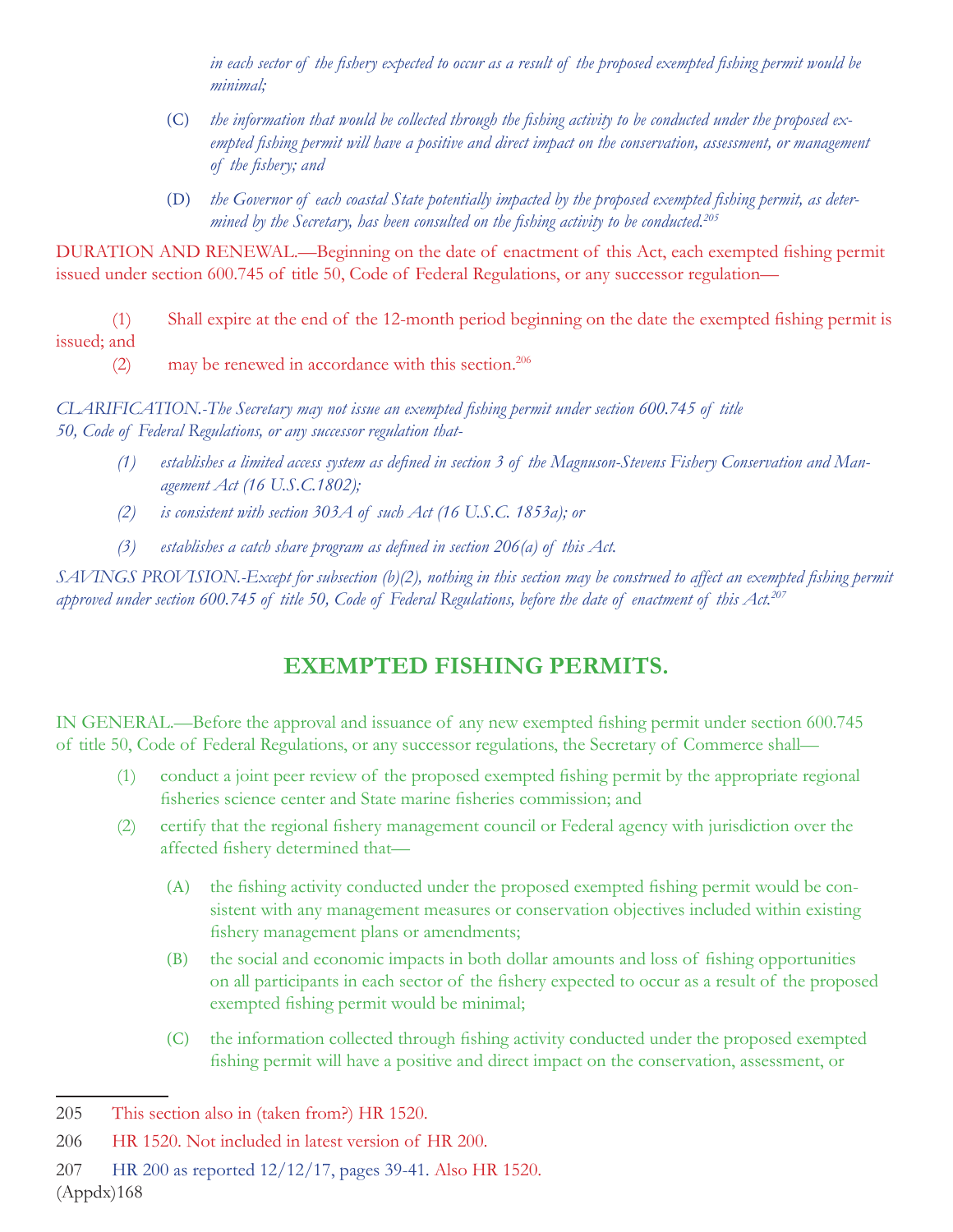management of the fishery; and  $(D)$  the Governor of each State, any part of which is located within 100 nautical miles of the proposed activity under the exempted fishing permit has been consulted on the proposed exempted fishing permit.

DURATION AND RENEWAL.—Any exempted fishing permit—

- (1) shall expire at the end of the 12-month period beginning on the date the permit is issued; and
- (2) may be renewed consistent with this section.<sup>208</sup>

## **STUDY OF ALLOCATIONS IN MIXED-USE FISHERIES<sup>209</sup>**

- **(a) Not later than 60 days after the date of the enactment of this Act, the Secretary of Commerce shall enter into an arrangement with the National Academy of Sciences to conduct a study of the South**  Atlantic and Gulf of Mexico mixed-use fisheries-
	- (1) to provide guidance to the South Atlantic Fishery Management Council and Gulf of Mexico Fishery Management Council [each applicable Council] on criteria that could be used for allocating fishing privileges, including consideration of the conservation and socioeconomic benefits of the commercial, recreational, and charter components of a fishery, to a Regional Fishery Management Council established under section 302 of the Magnuson-Stevens Fishery Conservation and Management Act (16 U.S.C. 1852) in the preparation of a fishery management plan under that Act; and
	- (2) to identify sources of information that could reasonably support the use of such criteria in allocation decisions; and
	- (3) to develop procedures for allocation reviews and potential adjustments in allocations based on the guidelines and requirements established by this section; and
	- (4) that shall consider the ecological, economic and social factors relevant to each component of the mixed-use fishery including but not limited to: fairness and equitability of all current allocations; percent utilization of available allocations by each component; consumer and public access to the resource; and the application of economic models for fully estimating the direct and indirect valueadded contributions of the various commercial and recreational fishing industry market sectors throughout chain of custody.
- **(b) REPORT—Pursuant to subsection (a), not later than 1 year after the date an arrangement is entered into, the National Academy of Sciences shall submit a report on the study to the Committee on Commerce, Science, and Transportation of the Senate and the Committee on Natural Resources of the House of Representatives.**<sup>210</sup>

PROCESS FOR ALLOCATION REVIEW AND ESTABLISHMENT.—The Gulf of Mexico Fishery Management Council and South Atlantic Fishery Management Council shall—

- (1) notwithstanding the report required pursuant to this section, and any other provision of law, shall each—
	- (A) within 2 years after the date of enactment of this Act, perform an initial review of the allocations to the commercial fishing sector and the recreational fishing sector of all applicable fisheries in the Councils' respective jurisdictions; and
	- (B) every 3 [5] years thereafter, perform a review of such allocations; and

<sup>208</sup> HR 2023 pages 10-12

<sup>209</sup> HR 200 as reported 12/12/17 includes this text (with some minor changes, not noted) and with changes in purple noted here (pages 6-8 of ANS). HR 1520 is essentially the same (but without section (4)).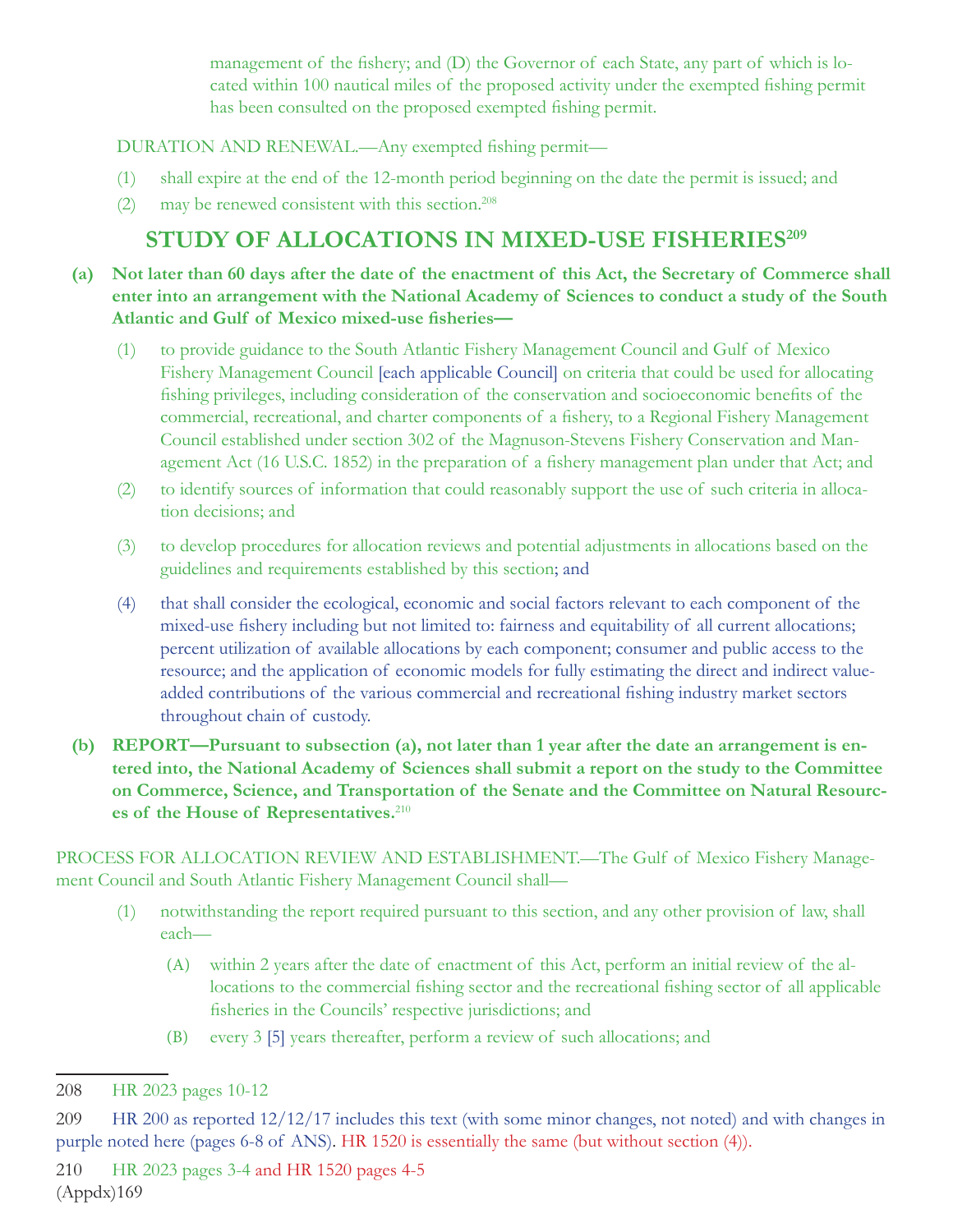(2) [An applicable Council shall...] consider the conservation and socioeconomic benefits of each of the commercial fishing sector and the recreational fishing sector in any allocation decisions.<sup>211</sup>

DEFINITION OF APPLICABLE COUNCIL - In this section, the term "applicable Council" means- (1) the South Atlantic Fishery Management Council; or (2) the Gulf of Mexico Fishery Management Council.

## **STUDY OF ALLOCATIONS IN MIXED-USE FISHERIES.**

- (a) STUDY.—Not later than 60 days after the date of enactment of this Act, the Secretary of Commerce shall enter into a contract with the National Academy of Sciences to conduct a study—
	- (1) to provide guidance on criteria that could be used for allocating fishing privileges, including consideration of the conservation and socioeconomic benefits of the commercial, recreational, and charter components of a fishery, to a Regional Fishery Management Council established under section 302 of the Magnuson-Stevens Fishery Conservation and Management Act (16 U.S.C. 1852) in the preparation of a fishery management plan under that Act; and
	- (1) to identify sources of information that could reasonably support the use of such criteria in allocation decisions.
- (b) REPORT.—Not later than 1 year after the date the contract is entered into under subsection (a), the National Academy of Sciences shall submit to the Committee on Commerce, Science, and Transportation of the Senate and the Committee on Natural Resources of the House of Representatives a report on the study conducted under subsection (a).<sup>212</sup>

# **MORATORIUM ON LIMITED ACCESS PRIVILEGE PROGRAMS FOR MIXED-USED FISHERIES.**

For areas under the jurisdiction of the Gulf of Mexico Fishery Management Council or the South Atlantic Fishery Management Council, there shall be a moratorium on the development or consideration of any new limited access privilege program for any mixed-use fisheries consisting of both commercial and recreational fishing sectors<sup>213</sup>.

## **NATIONAL ACADEMY OF SCIENCES REPORT RECOMMENDATIONS.**

The Secretary of Commerce shall take into consideration and, to the extent feasible, implement the recommendations of the National Academy of Sciences in its report entitled ''Review of the Marine Recreational Information Program (2017)", including—

- (1) prioritizing the evaluation of electronic data collection for the Fishing Effort Survey, including smartphone apps, electronic diaries for prospective data collection, and an Internet website option for all or just panel members; and
- (2) evaluating whether the design of the Marine Recreational Information Program for the purposes of stock assessment and the determination of stock management reference points is compatible with the needs of in-season management of annual catch limits and, if such program is incompatible with such needs, determining an alternative method for in-season management. 214

<sup>211</sup> HR 2023 pages 4-5

<sup>212</sup> Begich S 2991 pages 37-39

<sup>213</sup> HR 2023 page 6

<sup>(</sup>Appdx)170 214 HR 2023 pages 14-15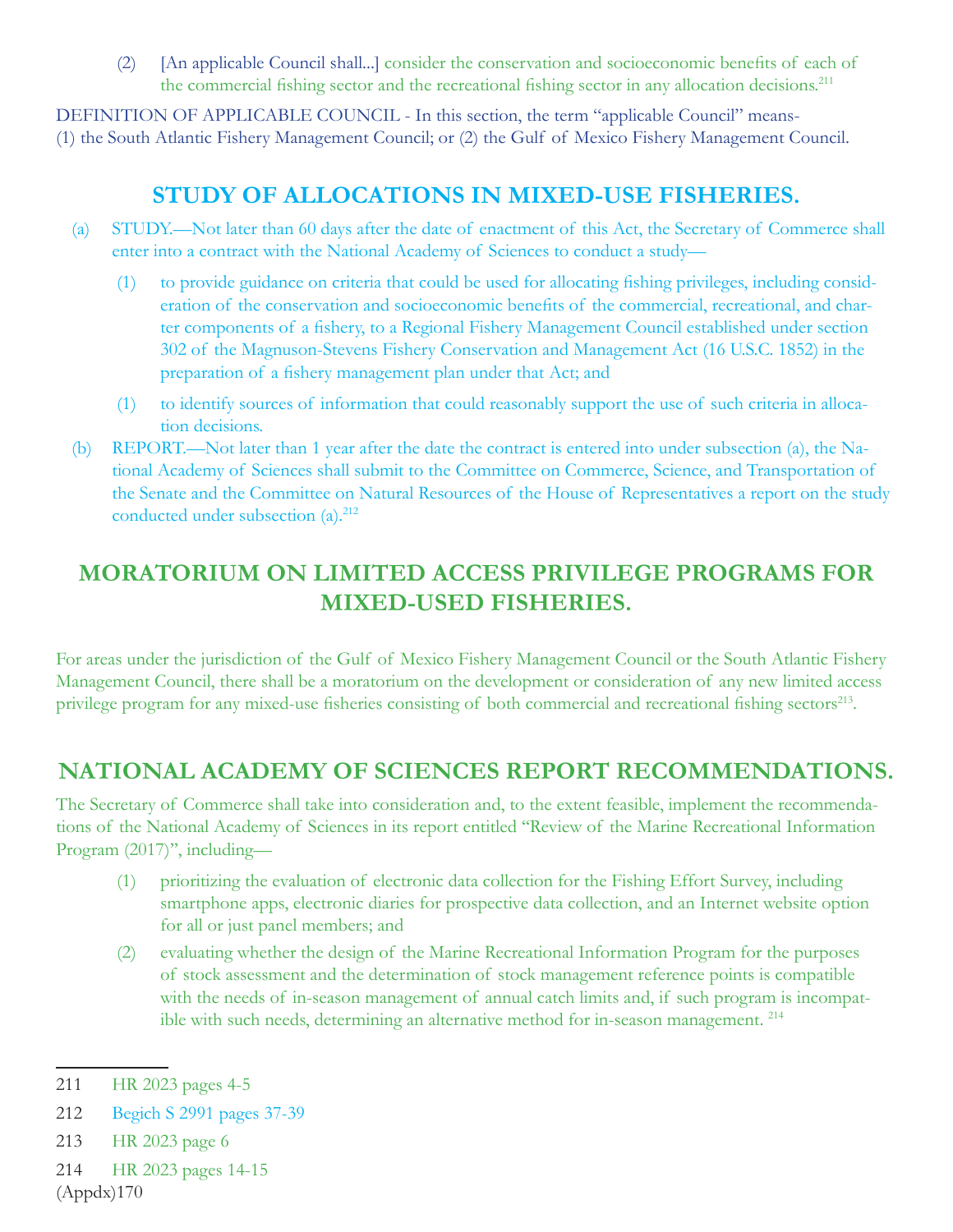### **ACTION BY THE SECRETARY**

#### ACTION BY SECRETARY.—The Secretary of Commerce shall—

- (1) within 90 days after the date of enactment of this Act, enter into an agreement with the National Academy of Sciences to evaluate, in the form of a report, whether the design of the Marine Recreational Information Program, for the purposes of stock assessment and the determination of stock management reference points, is compatible with the needs of in-season management of annual catch limits under section 303(a)(15) of the Magnuson-Stevens Fishery Conservation and Management Act (16 U.S.C. 1853(a)(1)), including whether in-season management of annual catch limits is appropriate for all recreational fisheries; and
- (2) within 6 months after receiving the report under paragraph (1), submit to Congress recommendations of changes to be made to the Marine Recreational Information Program to make the program compatible with in-season management of annual catch limits and other requirements under such section for those recreational fisheries for which inseason management of annual catch limits is appropriate<sup>215</sup>.

## **REPORT ON FISHERY MANAGEMENT COUNCILS**

The Comptroller General of the United States shall, within 180 days after the date of the enactment of this Act, report to the Congress on the operations of the Regional Fishery Management Councils. Such report shall include—

- (1) a full accounting of all grant money received and distributed by the Councils for the 10 years preceding the enactment of this Act, including an analysis of the deliverables and results of all grantfunded projects;
- (2) an assessment of interactions of the Councils and Council staff with Congress for the 10 years preceding the enactment of this Act, including an analysis of the extent to which such interactions comply with the provisions of section 1913 of title 10, United States Code, and the conditions of grants received by the Councils from the National Marine Fisheries Service; and
- $(3)$  an assessment of Council member and staff conflicts of interest.<sup>216</sup>

# **SENSE OF CONGRESS ON ECOSYSTEM-BASED FISHERIES MANAGEMENT**

It is the sense of Congress that—

- (1) Healthy fisheries and the coastal economies they support depend upon healthy marine ecosystems
- (2) Applying ecosystem science to fisheries decisionmaking reduces management uncertainty and increases the resiliency of valuable fish stocks; and
- (3) the National Marine Fisheries Service should continue to refine and implement ecosystem-based

<sup>215</sup> HR 2023 pages 16-17

<sup>(</sup>Appdx)171 216 Huffman DD pages 16-17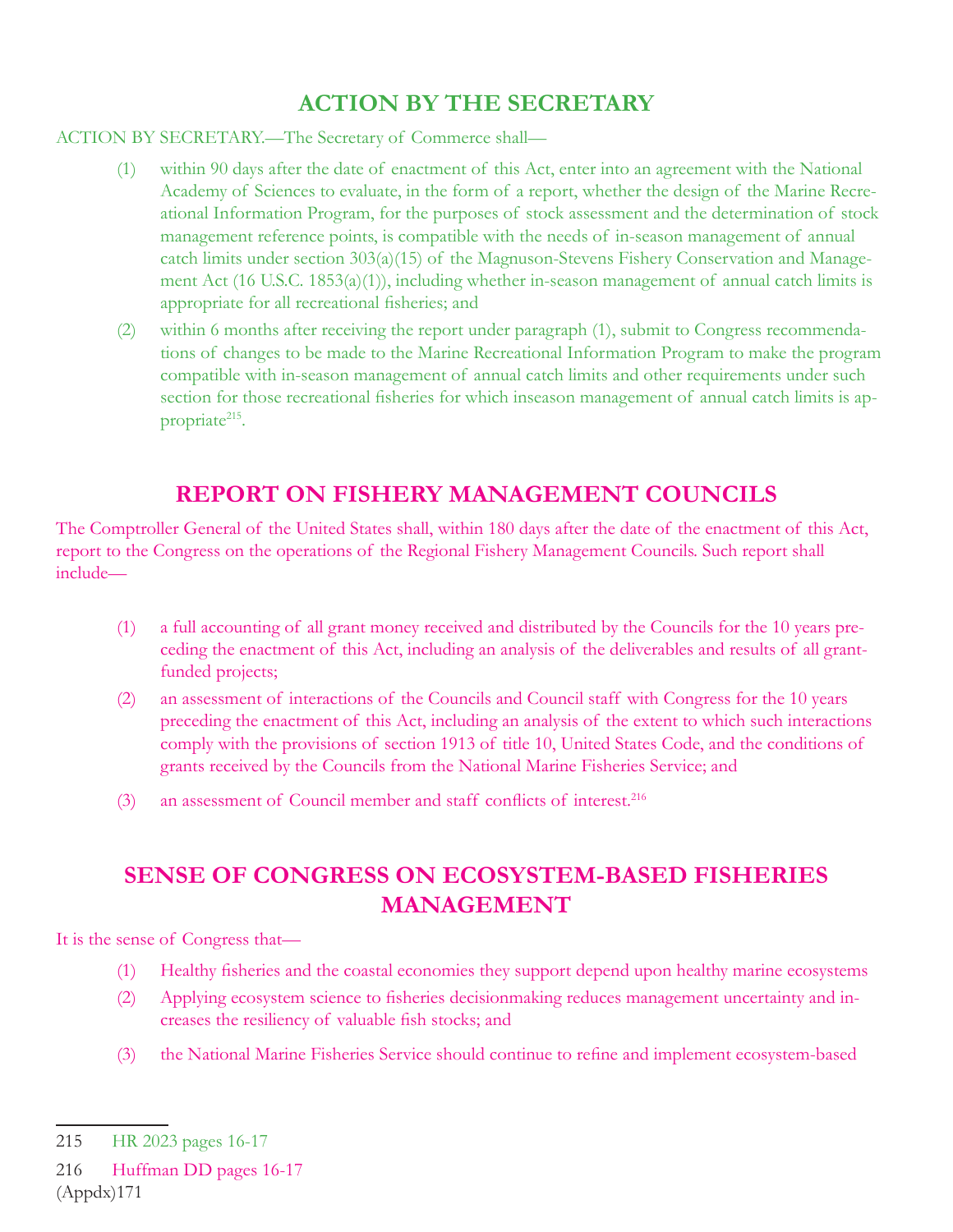# **HEALTHY FISHERIES THROUGH BETTER SCIENCE**

- (a) STOCK ASSESSMENT PLAN.—Within one year after the date of the enactment of the Act, and each subsequent year, the Secretary shall report to the Committee on Natural Resources of the House of Representatives and the Committee on Commerce, Science, and Transportation of the Senate, on the National Marine Fisheries Service's progress on prioritizing and improving stock assessments. Such report shall—
	- $(1)$  summarize the methods used for assessments for all stocks of fish for which a fishery management plan is in effect under the Magnuson-Stevens Fishery Conservation and Management Act (16 U.S.C. 1801 et seq.), and explain which stocks have not been assessed, and why;
	- (2) summarize each stock assessment and stock assessment update completed during the preceding year;
	- (3) include the schedule for all upcoming stock assessments; updates; and
	- (4) identify data and analysis, especially concerning recreational fi shing, that, if available, would reduce uncertainty in and improve the accuracy of future stock assessments, including whether such data and analysis could be provided by fishermen, fishing communities, universities, and research institutions.<sup>218</sup>

# **ALLOCATION EXCEPTION**

Section 208 of the [MSA - *there is no section 208; figure out where this goes*] is amended by adding at the end the following:

(f) ALLOCATION EXCEPTION.—Notwithstanding subsection (d), the Secretary may apportion monies from the Fund to a specific project or region if such monies were identified by the Council that designated them for including in the Fund under subsection (c)(1), or by the appropriation Act, State, public source, or nonprofit or organization from which received under subsection  $(c)(2)$ , as being deposited for that specific project or region.

# **IMPROVED DATA MANAGEMENT**

The Secretary of Commerce shall—

- (1) seek to enter into an agreement with the United States Digital Service within 90 days after the date of the enactment of this Act, under which the Service shall make recommendations to modernize and streamline the fishery data collection, processing, analysis, and storage systems of the National Marine Fisheries Service, and specify in the agreement that the Secretary is seeking, at a minimum, recommendations that promote user-centered data and include open, secure architecture and clear data performance specifications;
- (2) under the agreement, provide the United States Digital Service with access to all data collection, processing, analysis, and storage systems of the National Marine Fisheries Service and any other information necessary to enable the development of recommendations that will ensure the optimization and modernization of such systems;
- (3) working with the Councils and fishery stakeholders, consider and implement any recommendations

<sup>217</sup> Huffman DD pages 23-24

<sup>(</sup>Appdx)172 218 Huffman DD pages 24-25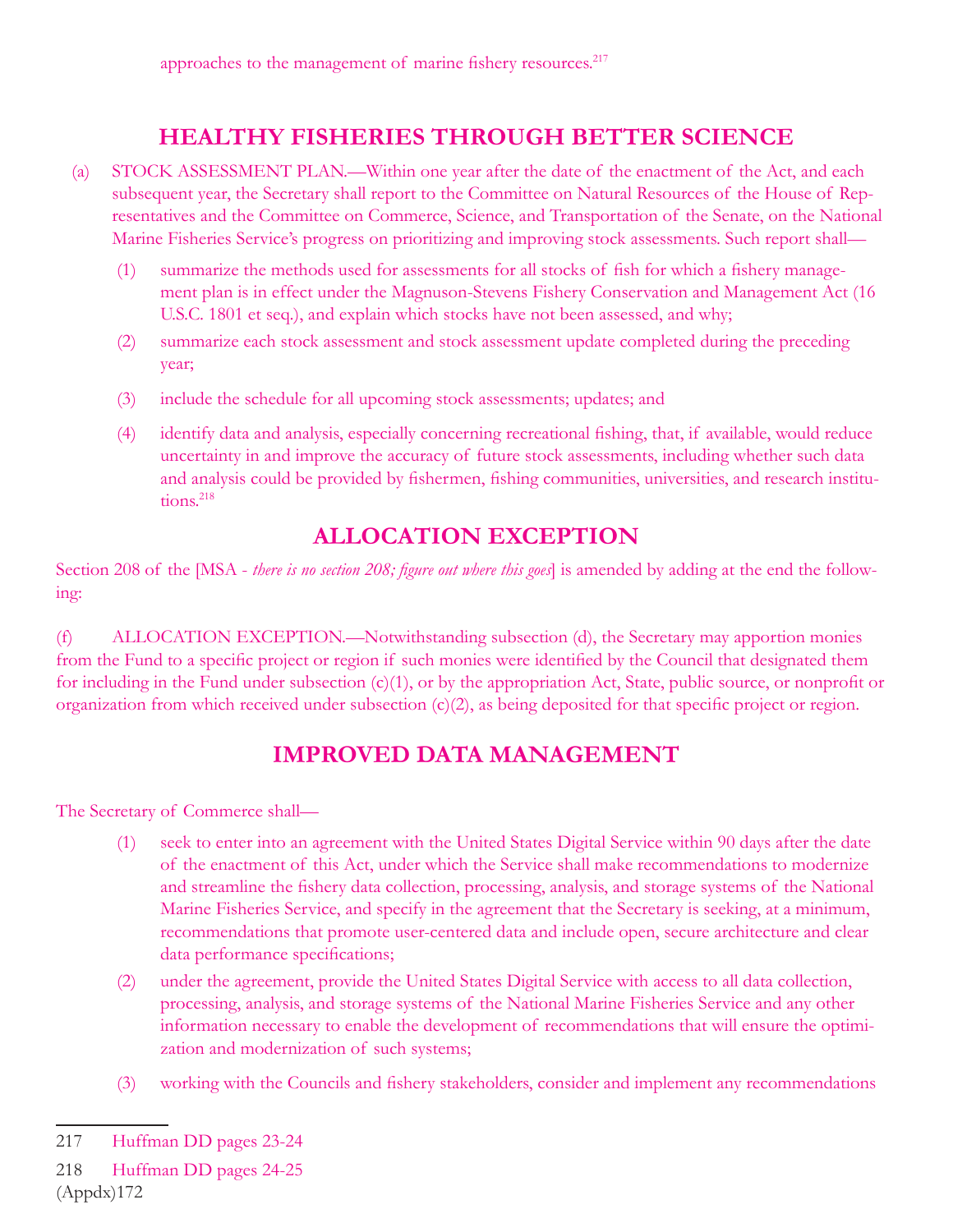made by the United States Digital Service, as appropriate; and

(4) within one year of the date of enactment of this Act, and every two years thereafter, report to Congress on the status of the agreement entered into pursuant to paragraph (1) and progress made in modernizing fisheries data systems. <sup>219</sup>

## **GULF OF MEXICO FISHERIES COOPERATIVE RESEARCH AND RED SNAPPER MANAGEMENT**

#### **(a) REPORTING AND DATA COLLECTION PRO**GRAM.—The Secretary of Commerce shall—

- (1) in conjunction with the States, the Gulf of Mexico Fishery Management Council, and the recreational fishing sectors, develop and implement a real-time reporting and data collection program for the Gulf of Mexico red snapper fishery using available technology; and
- (2) make implementation of this subsection a priority for funds received by the Secretary and allocated to this region under section 2 of the Act of August 11, 1939 (commonly known as the ''Saltonstall-Kennedy Act'') (15 U.S.C. 713c–3).

#### **(b) FISHERIES COOPERATIVE RESEARCH PROGRAM.—The Secretary of Commerce—**

- (1) shall, in conjunction with the States, the Gulf States Marine Fisheries Commission and the Atlantic States Marine Fisheries Commission, the Gulf of Mexico and South Atlantic Fishery Management Councils, and the commercial, charter, and recreational fishing sectors, develop and implement a cooperative research program authorized under section 318 of the Magnuson-Stevens Fishery Conservation and Management Act (16 U.S.C.1867) for the fisheries of the Gulf of Mexico and South Atlantic regions, giving priority to those fisheries that are considered data-poor; and
- (2) may, subject to the availability of appropriations, use funds received by the Secretary under section 2 of the Act of August 11, 1939 (commonly known as the ''Saltonstall-Kennedy Act'') (15 U.S.C. 713c–3) to implement this subsection.
- **(c) USE OF FISHERIES INFORMATION IN STOCK ASSESSMENTS.—The Director of the Southeast Fisheries Science Center of the National Oceanic and Atmospheric Administration [?]**  shall ensure that fisheries information made available through fisheries programs funded under Public Law 112–141 is incorporated as soon as possible into any fisheries stock assessments con**ducted after the date of the enactment of this Act.**
- **(d) FUNDING OF STOCK ASSESSMENTS**.—The Secretary of Commerce and the Secretary of the Interior, acting through the Bureau of Ocean Energy Management, shall enter into a cooperative agreement for the funding of stock assessments that are necessitated by any action by the Bureau with respect to offshore oil rigs in the Gulf of Mexico that adversely impacts red snapper.<sup>220</sup>

## **SCIENCE AND MANAGEMENT FOR SHIFTING STOCKS.**

BEST AVAILABLE SCIENCE.—Section 805(a) of the Atlantic Coastal Fisheries Cooperative Management Act (16 U.S.C. 5104) is amended by adding at the end the following:

(3) In developing or updating a coastal fishery management plan or plan amendment, the Commission shall account for, using the best scientific information available, any climate change impacts, including changes in fish abundance and distribution, on coastal fishery resources when establishing quota allocations between any State or other man-

<sup>219</sup> Huffman DD page 32-33

<sup>(</sup>Appdx)173 220 Huffman DD pages 33-35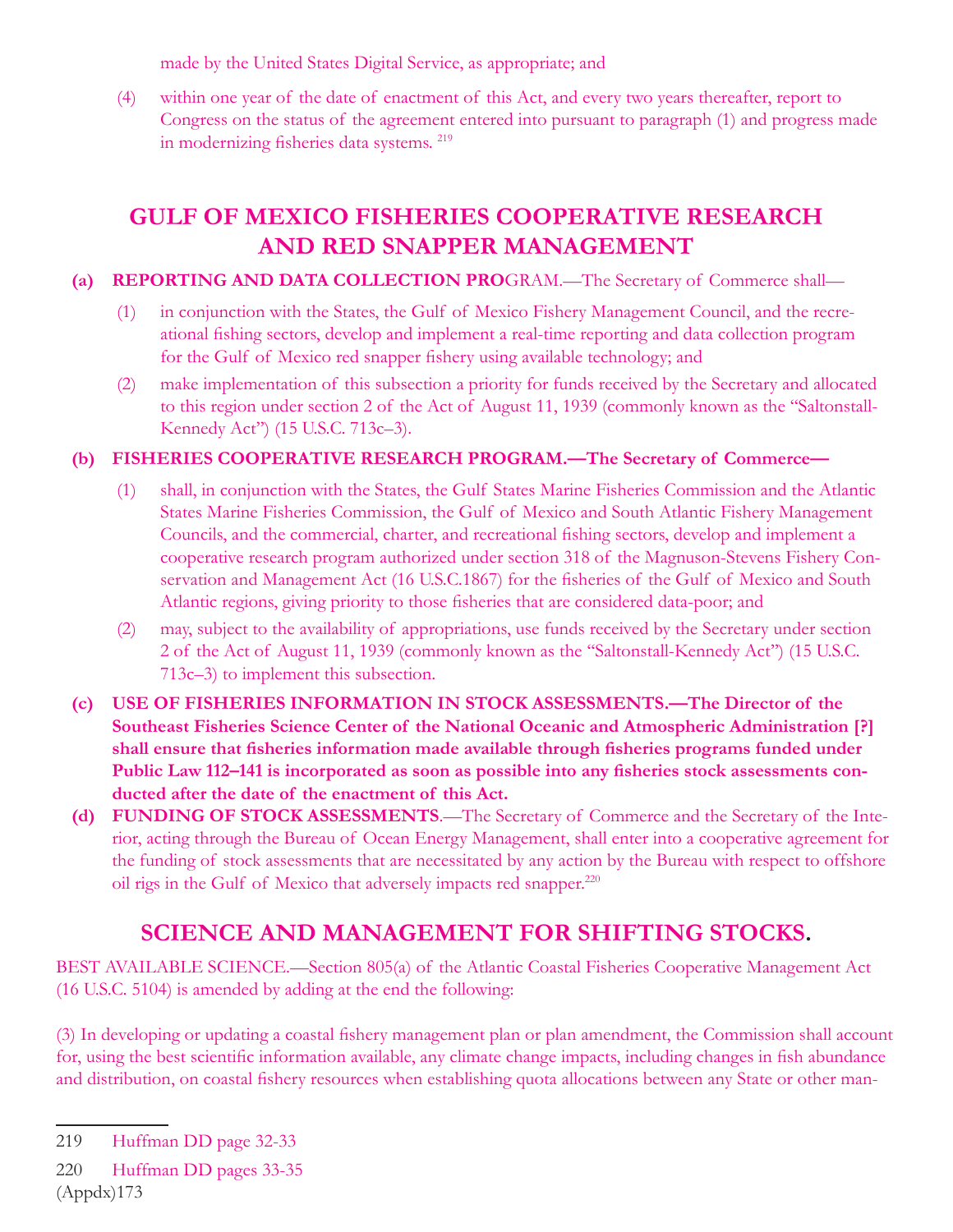## **SALTONSTALL-KENNEDY ACT REFORM.**

Section 2(b) of the Act of August 11, 1939 (commonly known as the "Saltonstall-Kennedy Act") (15 U.S.C. 713c– 3(b)), is amended—

- (1) by striking " $(1)$ ";
- (2) by striking ''and ending on June 30, 1957,
- (3) by striking "moneys" the first place it appears and inserting "monies"; and
- (4) by striking ''shall be maintained in a separate fund only for'' and all that follows and inserting ''and shall only be used for the purposes described under subsection  $(c)$ ."<sup>222</sup>

## **DISASTER FUNDING AUTHORITY.**

Section 251(b)(2)(D) of the Balanced Budget and Emergency Deficit Control Act of 1985 (2 U.S.C. 901(b)(2)(D)) is amended—

- $(1)$  in clause  $(i)$ 
	- (A) in the matter preceding subclause (I), by striking '' the total of—'' and inserting ''an amount equal to the difference between''—;
	- (B) by redesignating subclauses (I) and (II) as items (aa) and (bb), respectively, and indenting the items appropriately;
	- (C) by inserting before item (aa) (as so redesignated) the following:
- '(I) the sum obtained by adding—''
- D) in item (bb) of subclause (I) (as so redesignated)—
	- (i) by striking ''subclause (I)'' and inserting ''item (aa)''; and
	- (i) by striking the period at the end and inserting ''; and''; and (E) by adding at the end the following:
- (II) the additional new budget authority provided in an appropriations Act for fi sheries disaster assistance pursuant to subparagraph (E) for the preceding fiscal year."; and by adding at the end the following:
- "(v) Beginning in fiscal year 2018 and for each fiscal year thereafter, the calculation of the 'average funding provided for fishery resource disaster assistance over the previous 10 years' shall include, for each fiscal year during that period, the additional new budget authority provided in an appropriations Act for fisheries resource disaster assistance consistent with the recommendations of the Secretary."223

<sup>221</sup> Huffman DD page 35

<sup>222</sup> Huffman DD pages 37-38

<sup>223</sup> Huffman DD pages 38-41.

<sup>(</sup>Appdx)174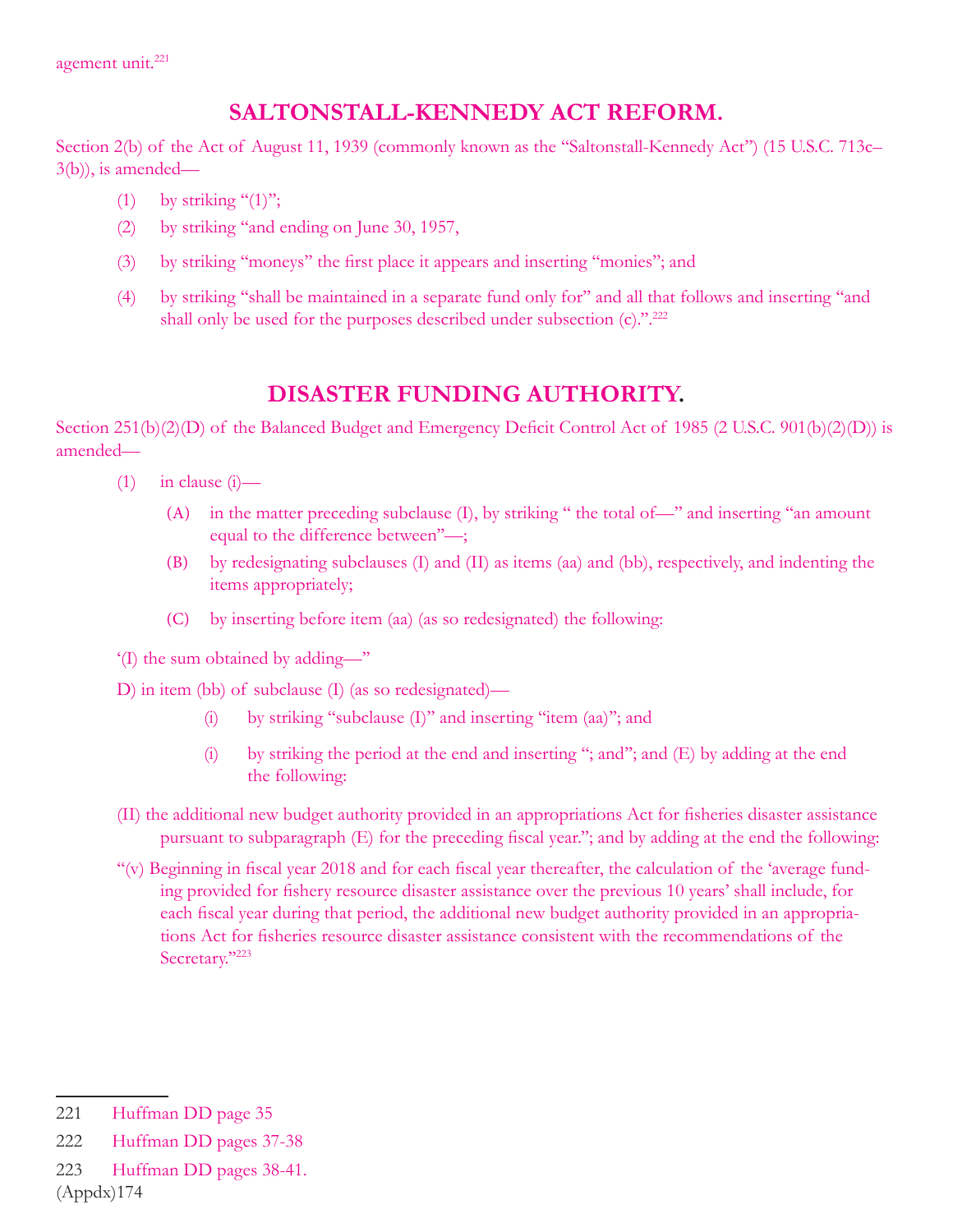# **REFINANCING OF PACIFIC COAST GROUNDFISH FISHING CAPACITY REDUCTION LOAN.**

Within 90 days after the date of the enactment of this Act, the Secretary shall implement section 3095 of Public Law 113–291 without further appropriation from Congress.<sup>224</sup>

### **UPDATED AGENCY PROCEDURES.**

Not later than 90 days after the date of enactment of this Act, the Secretary of Commerce shall issue a notice of proposed rulemaking to revise and update agency procedures under the mandate of section 304(i) of the Magnuson-Stevens Fishery Conservation and Management Act (16 U.S.C. 1854(i)), as added by section 107 of the Magnuson-Stevens Fishery Conservation and Management Reauthorization Act of 2006 (120 Stat. 3594).

## **SUMMER FLOUNDER MANAGEMENT**

- (a) IN GENERAL.—Not later than 1 year after the date of the enactment of this Act, the Mid-Atlantic Fishery Management Council shall submit to the Secretary of Commerce, and the Secretary of Commerce may approve, a modified fishery management plan or plan amendment for the commercial and recreational management of summer flounder (Paralichthys dentatus) under the Magnuson-Stevens Fishery Conservation and Management Act (16 U.S.C. 1801 et seq.). The modified fishery management plan or plan amendment shall—
	- $(1)$  be based on the best scientific information available;
	- (2) reflect changes in the distribution, abundance, and location of summer flounder in establishing distribution of the commercial and recreational catch quotas;
	- (3) consider regional, coast-wide, or other management measures for summer flounder that comply with the National Standards under section 301(a) of the Magnuson-Stevens Fishery Conservation and Management Act (16 U.S.C. 1851(a)); and
	- (4) prohibit the allocation of commercial or recreational catch quotas for summer flounder on a Stateby-State basis using historical landings data that does not reflect the status of the summer flounder stock, based on the most recent scientific information.
- (b) CONSULTATION WITH THE COMMISSION.—In preparing the modified fishery management plan or plan amendment as described in subsection (a), the Council shall consult with the Atlantic States Marine Fisheries Commission to ensure consistent management throughout the range of the fishery.
- (c) FAILURE TO SUBMIT PLAN.—If the Council fails to submit a modified fishery management plan or plan amendment as described in subsection (a) that may be approved by the Secretary, the Secretary shall prepare and approve such a modified plan or plan amendment.
- (d) REPORT.—Not later than 1 year after the date of the approval of a modified fishery management plan or plan amendment as described in subsection (a), the Comptroller General of the United States shall submit to the Committee on Commerce, Science, and Transportation of the Senate and the Committee on Natural Resources of the House of Representatives a report on the implementation of the modified plan or plan amendment that includes an assessment of whether the implementation complies with the national standards for fishery conservation and management under section 301(a) of the Magnuson-Stevens Fishery Conservation and Management Act (16 U.S.C. 1851(a)).225

<sup>224</sup> Huffman DD page 41

<sup>(</sup>Appdx)175 225 Begich S 2991 pages 35-36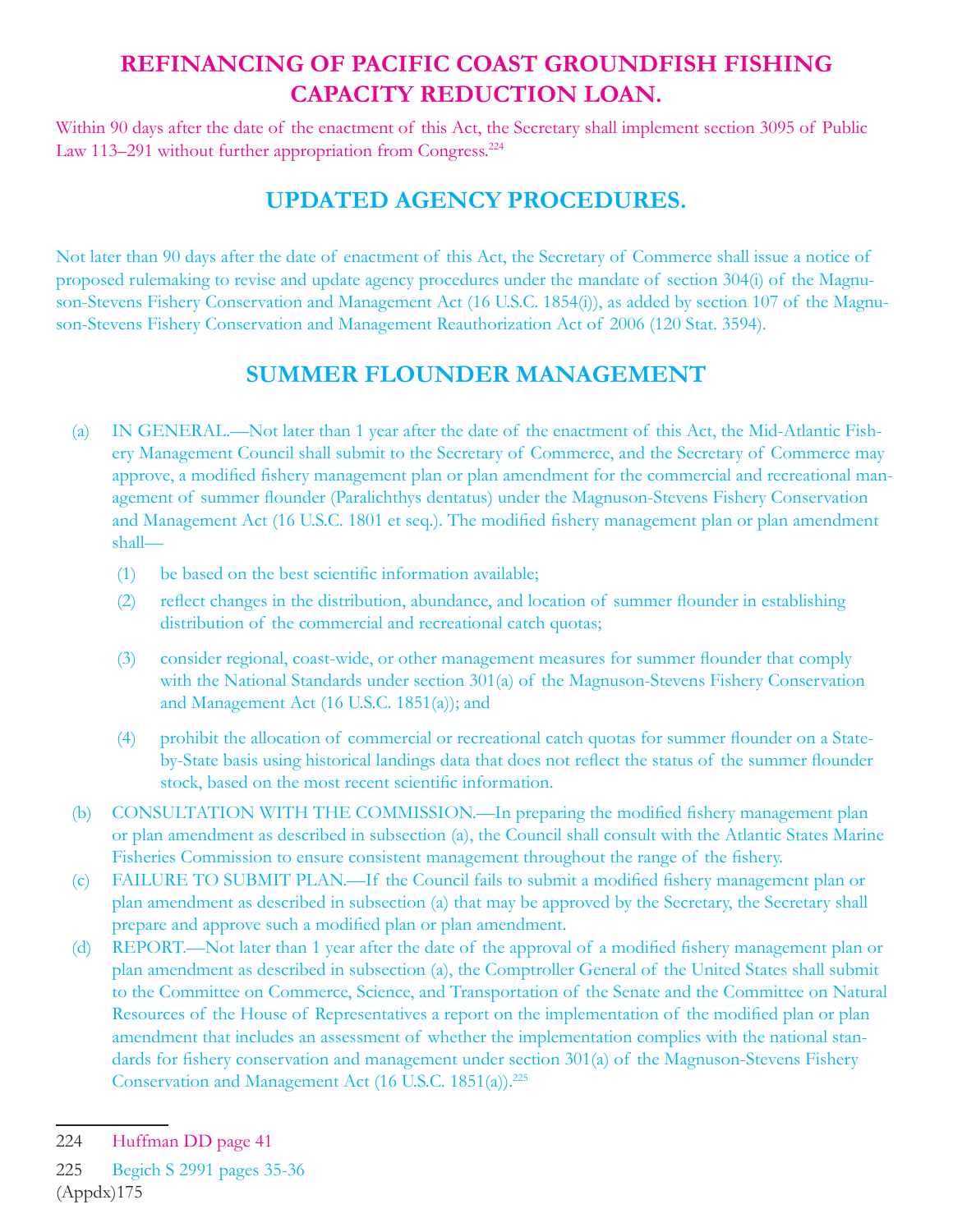# **INTEGRATED DATA COLLECTION PROGRAM AND ELECTRONIC TECHNOLOGIES.**

 **(a) SENSE OF CONGRESS.—It is the sense of Congress that the use of electronic technologies such as digital video cameras and monitors, digital recording systems, and other forms of electronic technology as a complement** to, and in some cases a replacement for, observers can maintain, increase, or improve the amount and accuracy of observer and fishery dependent information collected from fisheries while reducing the need for observers and the financial costs and logistical difficulties associated with such observers and paper reporting requirements.

#### **(b) INTEGRATED DATA COLLECTION PROGRAM ASSESSMENTS.—**

- (1) IN GENERAL.—Not later than 2 years after the date of enactment of this Act, the Regional Fishery Management Councils, in consultation with the Secretary of Commerce, shall assess the fishery dependent data needs of the fisheries in the regions and, if necessary to meet those needs, develop recommendations for an integrated data collection program, including appropriate electronic technologies, to gather and analyze data required for fisheries management.
- (2) ELEMENTS OF ASSESSMENTS.—Each assessment required by this subsection shall—
	- (A) identify the fisheries with respect to which the incorporation of electronic technology, as a complement to or replacement for observers, and electronic reporting can decrease costs, improve efficiencies and data accuracy, or ease the logistic constraints posed by observers in the fisheries while continuing to meet the standards and requirements of the Magnuson-Stevens Fishery Conservation and Management Act (16 U.S.C. 1801 et seq.);
	- (B) specify for each fishery identified which type or types of electronic technology can achieve such cost and efficiency improvements; and
	- (C) outline the system, or systems, of fees required in subsection (c)(3) to support the integrated data collection program.

#### **(c) REGIONAL INTEGRATED DATA COLLECTION PROGRAM ADOPTION PLANS.—**

- (1) IN GENERAL.—Not later than 1 year after receiving the results of the assessments required under subsection (b), the Secretary of Commerce, in consultation with the relevant Regional Fishery Management Council, shall review the relevant assessment for compliance with provisions of this section and shall develop a plan to adopt and implement, with any changes needed based on the compliance review, an integrated data collection program, including the use of electronic technologies, in each of the fisheries identified in the assessment.
- (2) ELEMENTS OF PLANS.—Each plan developed under this subsection—
	- (A) shall have fishery dependent data collection as its principal purpose;
	- (B) shall include electronic technologies consistent with the assessment required by subsection (b) and the review required by paragraph (1);
	- (C) shall include an estimate of anticipated improvements in cost effectiveness, accuracy of information, and management efficiency for each fishery in the plan;
	- (D) shall include an explanation of why the most cost-effective approach is not being used, if applicable;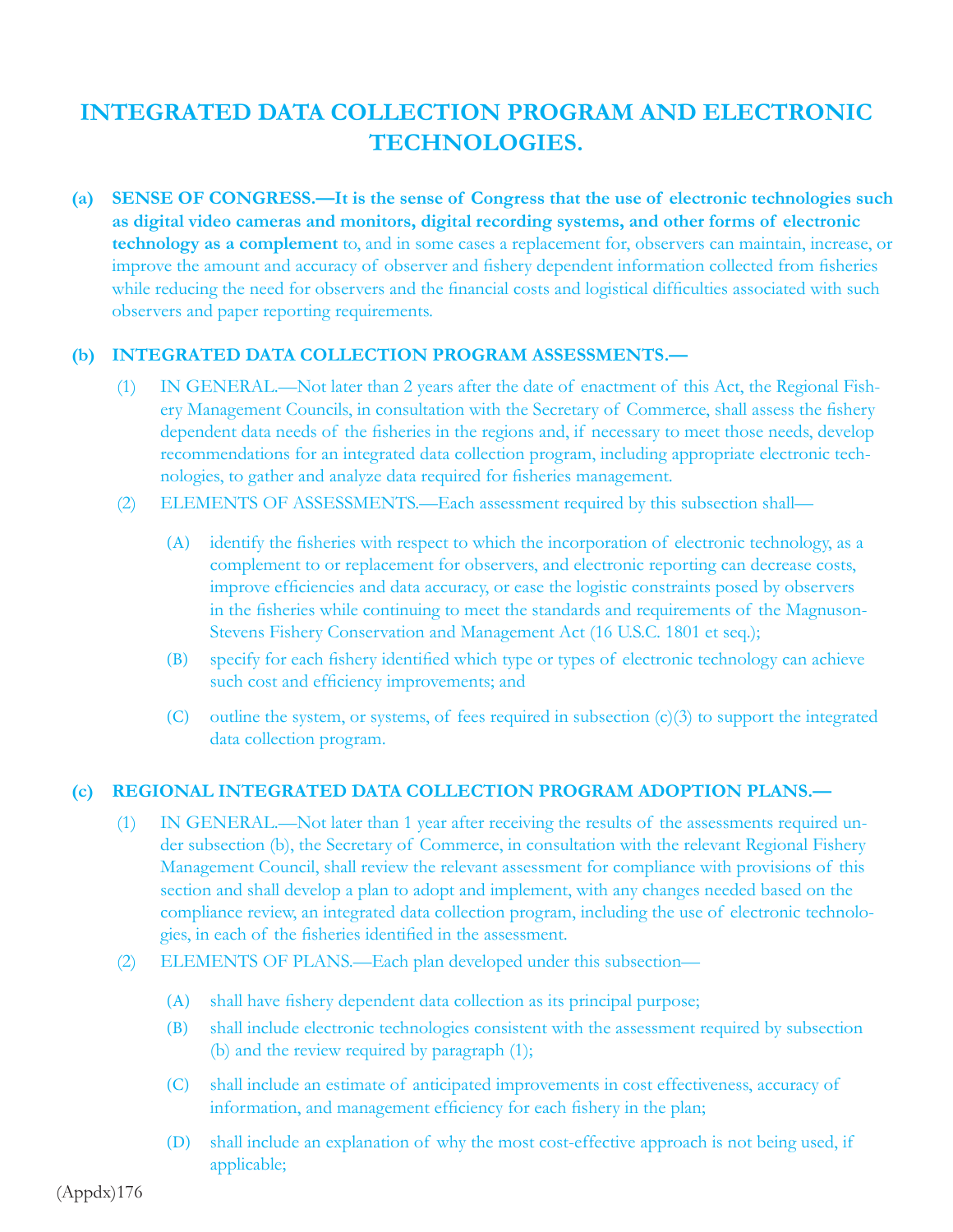- (E) shall prioritize fishery management plans in each region, to guide development, adoption, and implementation of integrated data collection amendments to such plans;
- (F) shall set forth an implementation schedule, consistent with the implementation deadline specified in subsection (d), for the development, review, adoption, and implementation of integrated data collection program amendments to fishery management plans; and
- (G) may be reviewed or amended annually to address changing circumstances or improvements in technology.
- (3) INTEGRATED DATA COLLECTION PROGRAM FEES.—The Secretary of Commerce shall establish a system, or systems, of fees, which may vary by fishery, management area, or observer coverage level, to pay for the cost of implementing each relevant integrated data collection program implemented under this subsection.
- (4) COUNCIL ACTION.—Not later than 4 years after the date of enactment of this Act, each Regional Fishery Management Council shall amend its fishery management plans as necessary to comply with this subsection.
- (5) DEADLINE FOR IMPLEMENTATION.—Not later than 5 years after the date of enactment of this Act, the Regional Fishery Management Councils and the Secretary of Commerce shall complete implementation of the plans developed under subsection (c), subject to available appropriations.
- (6) REVIEWS.—The relevant Regional Fishery Management Council shall determine a time period for regular review of the integrated data collection program.226

## **CAPITAL CONSTRUCTION**

#### **DEFINITIONS; ELIGIBLE AND QUALIFIED FISHERY FACILITIES.—Section 53501 of title 46, United States Code, is amended—**

- (1) by striking ''(7) UNITED STATES FOREIGN TRADE.—'' and inserting ''(11) UNITED STATES FOREIGN TRADE.-";
- (2) by striking ''(8) VESSEL.—'' and inserting ''(12) VESSEL.—'';
- (3) by redesignating paragraphs (5), (6), and (7) as paragraphs (8), (9), and (10), respectively;
- (4) by redesignating paragraphs (2), (3), and (4) as paragraphs (4), (5), and (6), respectively;
- (5) by redesignating paragraph (1) as paragraph (2);
- (6) by inserting before paragraph (2), as redesignated, the following: ''(1) AGREEMENT FISHERY FACILITY.—The term 'agreement fishery facility' means an eligible fishery facility or a qualified fishery facility that is subject to an agreement under this chapter."
- (7) by inserting after paragraph (2), as redesignated, the following: '
- "(3) ELIGIBLE FISHERY FACILITY.—
- "(A) IN GENERAL.—Subject to subparagraph (B), the term "eligible fishery facility" means—"(i) for operations on land—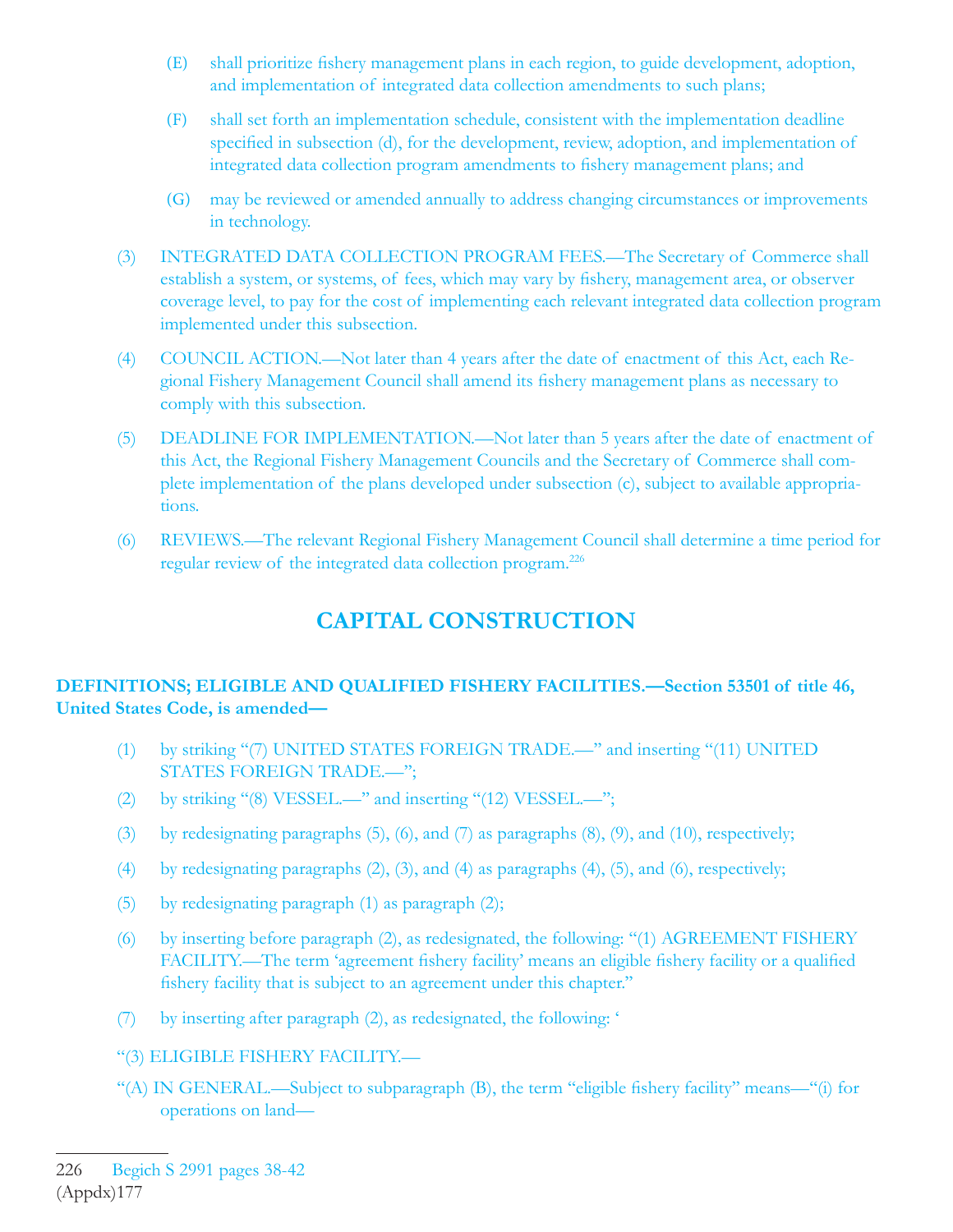- ''(I) a structure or an appurtenance thereto designed for unloading and receiving from a vessel, processing, holding pending processing, distribution after processing, or holding pending distribution, of fish from a fishery;
- ''(II) the land necessary for the structure or appurtenance described in subclause (I); and
- ''(III) equipment that is for use with the structure or appurtenance that is necessary to perform a function described in subclause (I);
- ''(ii) for operations not on land, a vessel built in the United States and used for, equipped to be used for, or of a type normally used for, processing fish; or
- "(iii) for aquaculture, including operations on land or elsewhere—
- ''(I) a structure or an appurtenance thereto designed for aquaculture;
- ''(II) the land necessary for the structure or appurtenance;
- ''(III) equipment that is for use with the structure or appurtenance and that is necessary to perform a function described in subclause (I); and
- ''(IV) a vessel built in the United States and used for, equipped to be used for, or of a type normally used for, aquaculture.
- ''(B) OWNERSHIP REQUIREMENT.—Under subparagraph (A), the structure, appurtenance, land, equipment, or vessel shall be owned by—
- ''(i) an individual who is a citizen of the United States; or
- ''(ii) an entity that is—
- ''(I) a citizen of the United States under section 50501 of this title; and
- ''(II) at least 75 percent owned by citizens of the United States, as determined under section 50501 of this title.''; and
- (8) by inserting after paragraph (6), as redesignated, the following:
- ''(7) QUALIFIED FISHERY FACILITY.—
- "(A) IN GENERAL.—Subject to subparagraph (B), the term 'qualified fishery facility' means—
- ''(i) for operations on land—
- ''(I) a structure or an appurtenance thereto designed for unloading and receiving from a vessel, processing, holding pending processing, distribution after processing, or holding pending distribution, of fish from a fishery;
- ''(II) the land necessary for the structure or appurtenance; and
- ''(III) equipment that is for use with the structure or appurtenance and necessary to perform a function described in subclause (I);
- ''(ii) for operations not on land, a vessel built in the United States and used for, equipped to be used for, or of a type normally used for, processing fish; or "(iii) for aquaculture, including operations on land or elsewhere—
- ''(I) a structure or an appurtenance thereto designed for aquaculture;
- ''(II) the land necessary for the structure or appurtenance;
- ''(III) equipment that is for use with the structure or appurtenance and necessary for performing a function described in subclause (I); and
- ''(IV) a vessel built in the United States.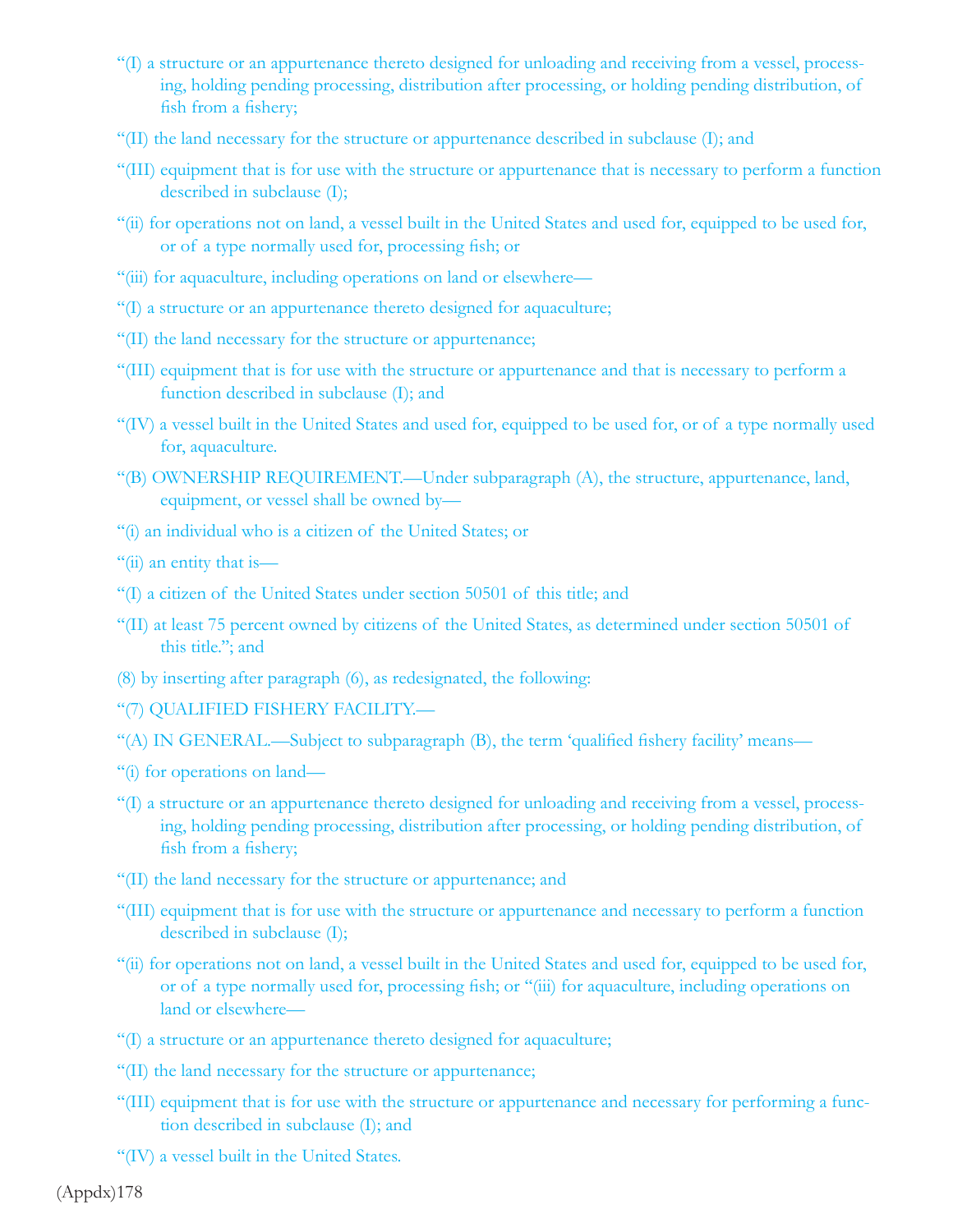- ''(B) OWNERSHIP REQUIREMENT.—Under subparagraph (A), the structure, appurtenance, land, equipment, or vessel shall be owned by—
- ''(i) an individual who is a citizen of the United States; or
- $\frac{a}{i}$  an entity that is—
- ''(I) a citizen of the United States under section 50501 of this title; and
- ''(II) at least 75 percent owned by citizens of the United States, as determined under section 50501 of this title.''

#### ELIGIBLE FISHERY FACILITIES.—

- (1) DEFINITION OF SECRETARY.—Section 53501(9)(A) of title 46, United States Code, as redesignated by subsection (a) of this section, is amended to read as follows:
	- (A) ''the Secretary of Commerce with respect to—
		- (i) "an eligible vessel or a qualified vessel operated or to be operated in the fisheries of the United States; or
		- (ii) "an eligible fishery facility or a qualified fishery facility; and".
- (2) ESTABLISHING A CAPITAL CONSTRUCTION FUND.—Section 53503 of title 46, United States Code, is amended—
	- (A) in subsection (a)—
		- (i) by inserting "or eligible fishery facility" after "eligible vessel"; and
		- (ii) by inserting "or fishery facility" after "the vessel"; and
	- (B) in subsection (b)—
		- (i) by striking ''The purpose of the agreement shall be'' and inserting ''The purpose of the agreement shall be—'';
		- (ii) by designating the text that follows after ''The purpose of the agreement shall be—'' as paragraph (1) and indenting accordingly;
		- (iii) in paragraph (1), as designated, by striking ''United States.'' and inserting ''United States; or"; and
		- (iv) by adding after paragraph (1), as designated, the following: ''(2) to provide for the acquisition, construction, or reconstruction of a fishery facility owned by— $"({\rm A})$ an individual who is a citizen of the United States; or ''(B) an entity that is— ''(i) a citizen of the United States under section 50501; and ''(ii) at least 75 percent owned by citizens of the United States, as determined under section 50501.''

#### AGREEMENT FISHERY FACILITIES.—

- (1) DEPOSITS AND WITHDRAWALS.—Section 53504(b) of title 46, United States Code, is amended by inserting "or an agreement fishery facility" after "agreement vessel".
- (2) CEILING ON DEPOSITS.—Section 53505 of title 46, United States Code, is amended—
	- (A) in subsection (a)—
		- (i) in paragraphs (1) and (2) of subsection (a), by inserting "or agreement fishery facilities'' after ''agreement vessels''; and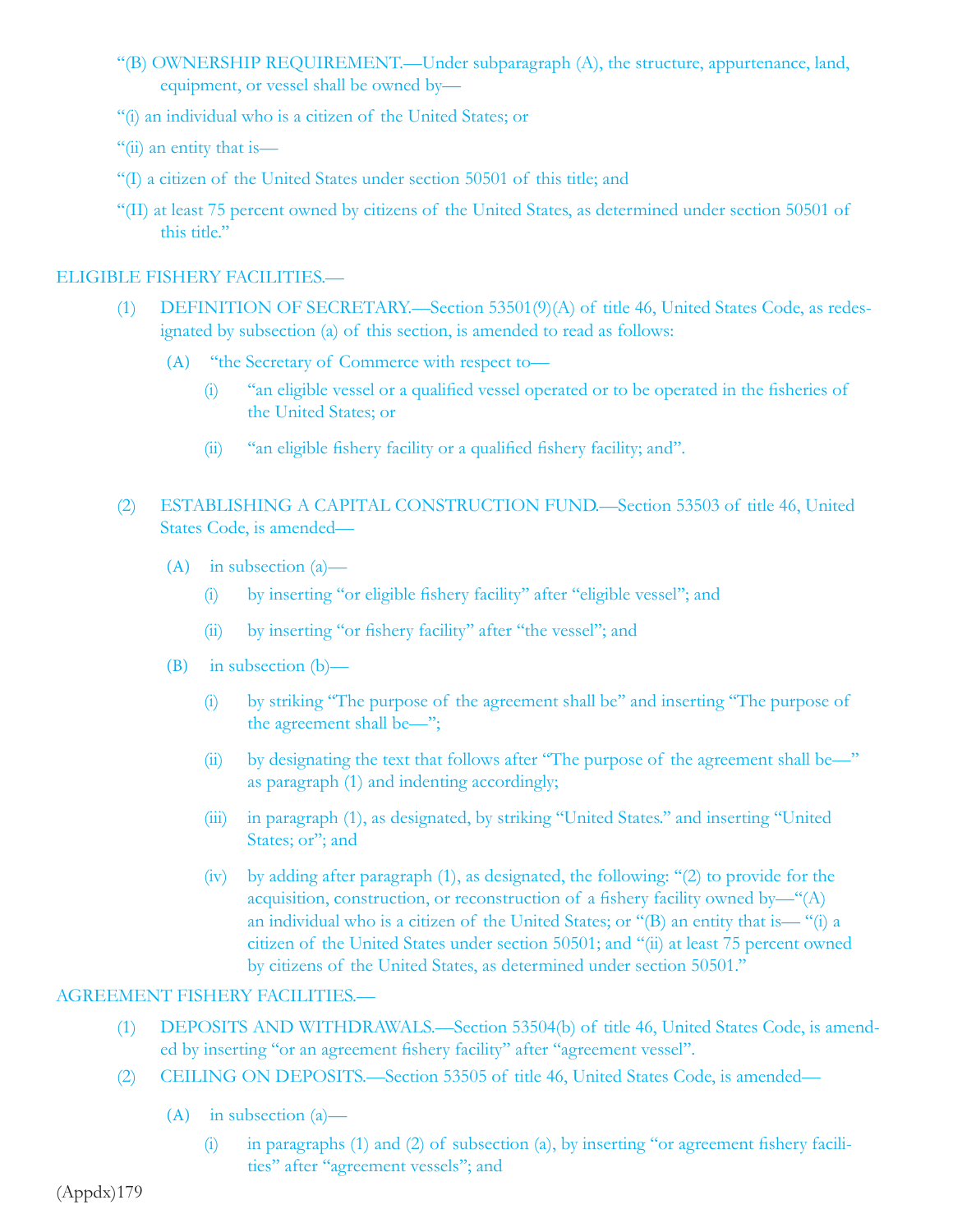- (ii) in paragraph (3) by inserting "or agreement fishery facility" after "agreement vessel" each place it appears; and
- (B) in subsection (b)—
	- (i) by inserting "or agreement fishery facility" after "an agreement vessel"; and
	- (ii) by inserting "or fishery facility" after "the vessel".

### QUALIFIED FISHERY FACILITIES.—

- (i) QUALIFIED WITHDRAWALS.—Section 53509(a) of title 46, United States Code, is amended—
- (A) in paragraph  $(1)$ , by striking "qualified vessel; or" and inserting "qualified vessel, or the acquisition, construction, or reconstruction of a qualified fishery facility; or"; and
- $(B)$  in paragraph  $(2)$ , by striking "qualified vessel." and inserting "qualified vessel, or the acquisition, construction, or reconstruction, of a qualified fishery facility.".

TAX TREATMENT OF QUALIFIED WITHDRAWALS AND BASIS OF PROPERTY.—Section 53510 of title 46, United States Code, is amended—

- (A) in subsections (b) and (c), by striking ''or container'' each place it appears and inserting ''container, or fishery facility"; and
- (B) in subsection (d), by striking "and containers" and inserting "containers, and fishery facilities''.

TAX TREATMENT OF NONQUALIFIED WITHDRAWALS.—Section 53511(e)(4) of title 46, United States Code, is amended by inserting "or fishery facility" after "vessel".

TECHNICAL AMENDMENT.—Section 53501 of title 46, United States Code, as amended by subsection (a) of this section, is further amended in paragraph  $(8)(A)(iii)$ , by striking "trade trade" and inserting "trade".<sup>227</sup>

# **FOCUSING ASSETS FOR IMPROVED FISHERIES OUTCOMES.**

### **(a) IN GENERAL.—Section 2(b) of the Act of August 11, 1939 (15 U.S.C. 713c–3(b)), is amended—**

- (1) in paragraph  $(1)$ 
	- (A) by striking "beginning with the fiscal year commencing July 1, 1954, and ending on June 30, 1957,'';
	- (B) by striking "moneys" the first place that term appears and inserting "monies"; and
	- (C) by striking ''shall be maintained in a separate fund only for'' and all that follows through the end and inserting "shall only be used for the purposes described under subsection (c)."; and
- (2) by striking paragraph (2).
- **(b) LIMITATIONS ON BILLS TRANSFERRING** FUNDS.—Section 2(b) of the Act of August 11, 1939 (15 U.S.C. 713c–3(b)), as amended by subsection (a) of this section, is further amended by adding at the end the following:

### ''(2) LIMITATIONS ON BILLS TRANSFERRING FUNDS.—

(A) ''IN GENERAL.—It shall not be in order in the Senate or the House of Representatives to consider any bill, resolution, amendment, or conference report that reduces any amount in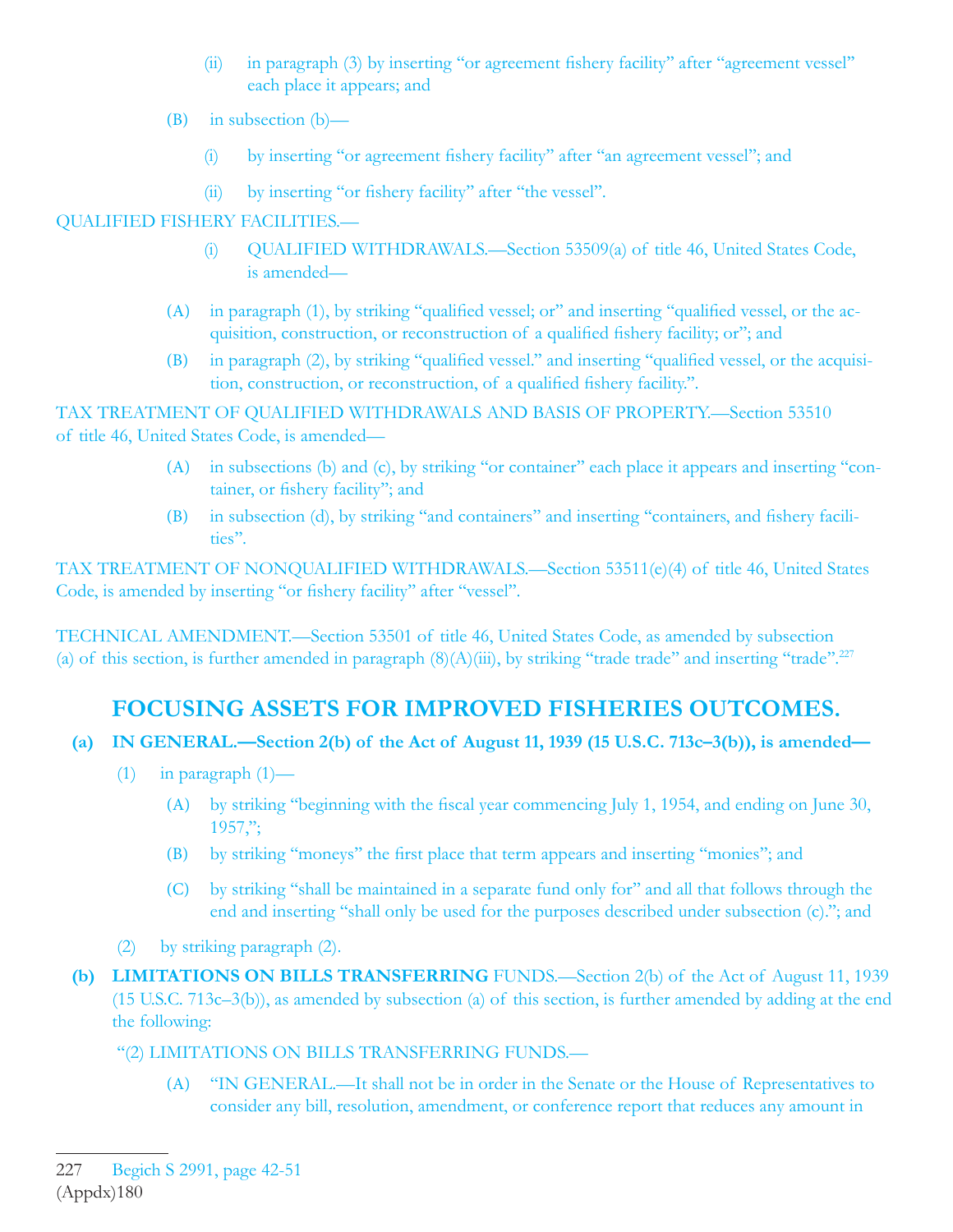the fund referred to in paragraph (1) in a manner that is inconsistent with such paragraph

- (B) LIMITATION ON CHANGES TO THIS PARAGRAPH.—It shall not be in order in the Senate or the House of Representatives to consider any bill, resolution, amendment, or conference report that would repeal or otherwise amend this paragraph.
- (C) WAIVER.—A provision of this paragraph may be waived or suspended in the Senate only by the affirmative vote of three-fifths of the Members, duly chosen and sworn.
- (D) APPEALS.—An affirmative vote of three-fifths of the Members of the Senate, duly chosen and sworn, shall be required to sustain an appeal of the ruling of the Chair on the point of order raised under this paragraph.
- (E) RULES OF THE SENATE AND THE HOUSE OF REPRESENTATIVES.—This paragraph is enacted by Congress—
	- (i) as an exercise of the rulemaking power of the Senate and the House of Representatives, respectively, and is deemed to be part of the rules of each house, respectively, but applicable only with respect to the procedure to be followed in the House in the case of a bill, resolution, amendment, or conference report under this paragraph, and it supersedes other rules only to the extent that it is inconsistent with such rules; and
	- (ii) with full recognition of the constitutional right of either House to change the rules (so far as they relate to the procedure of that House) at any time, in the same manner, and to the same extent as in the case of any other rule of that House."<sup>228</sup>

## **SEAFOOD MARKETING.**

- (a) IN GENERAL.—The Secretary of Commerce shall analyze the likely costs and benefits of estab**lishing and administering a seafood marketing program to facilitate fuller realization of the com**mercial and economic value of U.S. fishery resources.
- **(b) SCOPE.—In performing the analysis required by subsection (a), the Secretary shall consider—**
	- (1) the impacts of additional investment in seafood marketing for seafood harvesters, processors, growers, and other persons in the United States on—
		- (A) domestic and international markets for U.S. seafood and the competitive position of the United States in those markets;
		- (B) sustainable development and utilization of fishery resources of the United States resulting from promotion, public education, and changes in markets;
		- (C) the ability of seafood harvesters, processors, growers and other persons in the United States to improve—
			- (i) the safety, traceability, quality, marketability, and sustainability of U.S. seafood; and
			- (ii) the coordination of their marketing activities; and
		- (D) education of consumers regarding nutritional and health benefits of seafood; and
	- (2) the feasibility of a seafood marketing program that—
		- (A) is funded by—
			- (i) industry fees;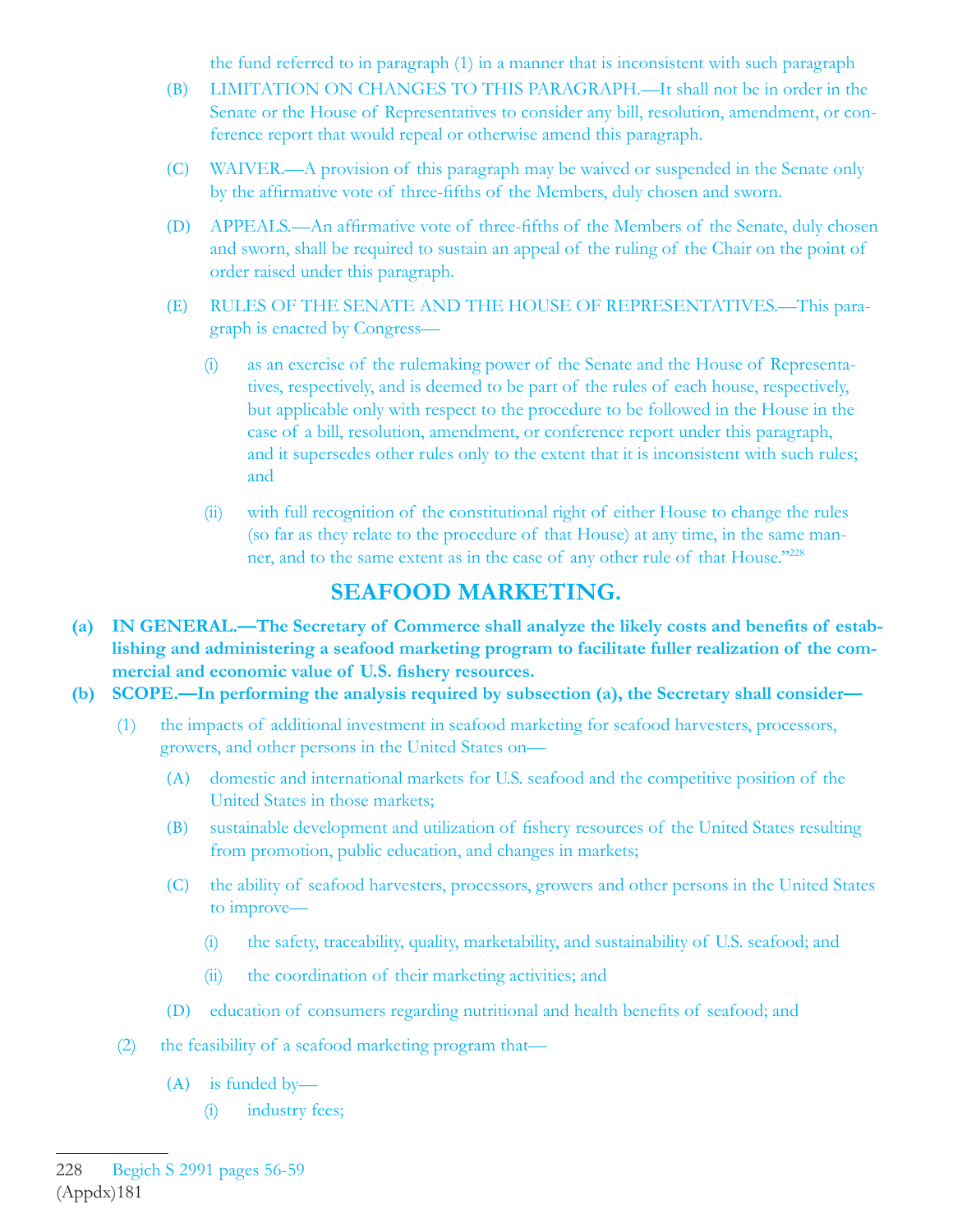- (ii) contributions, donations, or gifts by private or nonprofit organizations;
- (iii) sums received as fines, penalties, or forfeitures of property for violations of the Magnuson-Stevens Fishery Conservation and Management Act (16 U.S.C. 1801 et seq.) or any other marine resource law enforced by the Secretary of Commerce, including the Lacey Act Amendments of 1981 (16 U.S.C. 3371 et seq.);
- (iv) interest generated by the investment of amounts described in clauses (i) through (iii); or
- (v) any combination of the amounts described in clauses (i) through (iv); and
- (B) apportions funds annually, on a formula basis, to each State, territory, or possession of the United States that is represented on a Regional Fishery Management Council under section 302(a)(1) of the Magnuson-Stevens Fishery Conservation and Management Act (16 U.S.C. 1852(a)(1)), to award grants through a competitive process to U.S. seafood growers, harvesters, processors, and other persons.
- **(c) DEADLINE FOR SUBMISSION.—Not later than 1** year after the date of enactment of this Act, the Secretary of Commerce shall provide the analysis under this section, together with any recommendations the Secretary considers appropriate, in writing to the Committee on Commerce, Science, and Transportation of the Senate and the Committee on Natural Resources of the House of Representatives.229

## **AMENDMENTS TO PACIFIC SALMON TREATY ACT OF 1985.**

Section 11 of the Pacific Salmon Treaty Act of 1985 (16 U.S.C. 3640) is amended—

(1) by redesignating subsections (c) and (d) as subsections (d) and (e), respectively;

(2) by inserting after subsection (b) the following:

''(c) COMPENSATION OF COMMITTEE ON SCIENTIFIC COOPERATION MEMBERS.—Members of the Committee on Scientific Cooperation who are not State or Federal employees shall receive compensation at a rate equivalent to the rate payable for level IV of the Executive Schedule under section 5315 of title 5, United States Code, when engaged in actual performance of duties for the Commission.''; and

(3) in subsection (e), as redesignated, by striking ''71'' and inserting ''171''.

## **AMENDMENTS TO THE HIGH SEAS DRIFTNET FISHING MORATORIUM PROTECTION ACT.**

(a) ILLEGAL, UNREPORTED, OR UNREGULATED FISHING DEFINED.—Section 609(e) of the High Seas Driftnet Fishing Moratorium Protection Act (16 U.S.C. 1826j(e)) is amended—

(1) in paragraph (2), by striking ''Within 3 months after the date of enactment of the Magnuson-Stevens Fishery Conservation and Management Reauthorization Act of 2006'' and inserting ''Not later than 3 months after the date of enactment of the Magnuson-Stevens Fishery Conservation and Management Reauthorization Act of 2014''; and (2) in paragraph (3)—

(A) in subparagraph (B), by striking "and" at the end;

(B) in subparagraph (C), by striking ''agreement.'' and inserting ''agreement; and''; and

(C) by adding at the end the following:

''(D) to the extent possible—

''(i) fi shing activities conducted by foreign vessels in waters under the jurisdiction of a nation without permission of that nation; and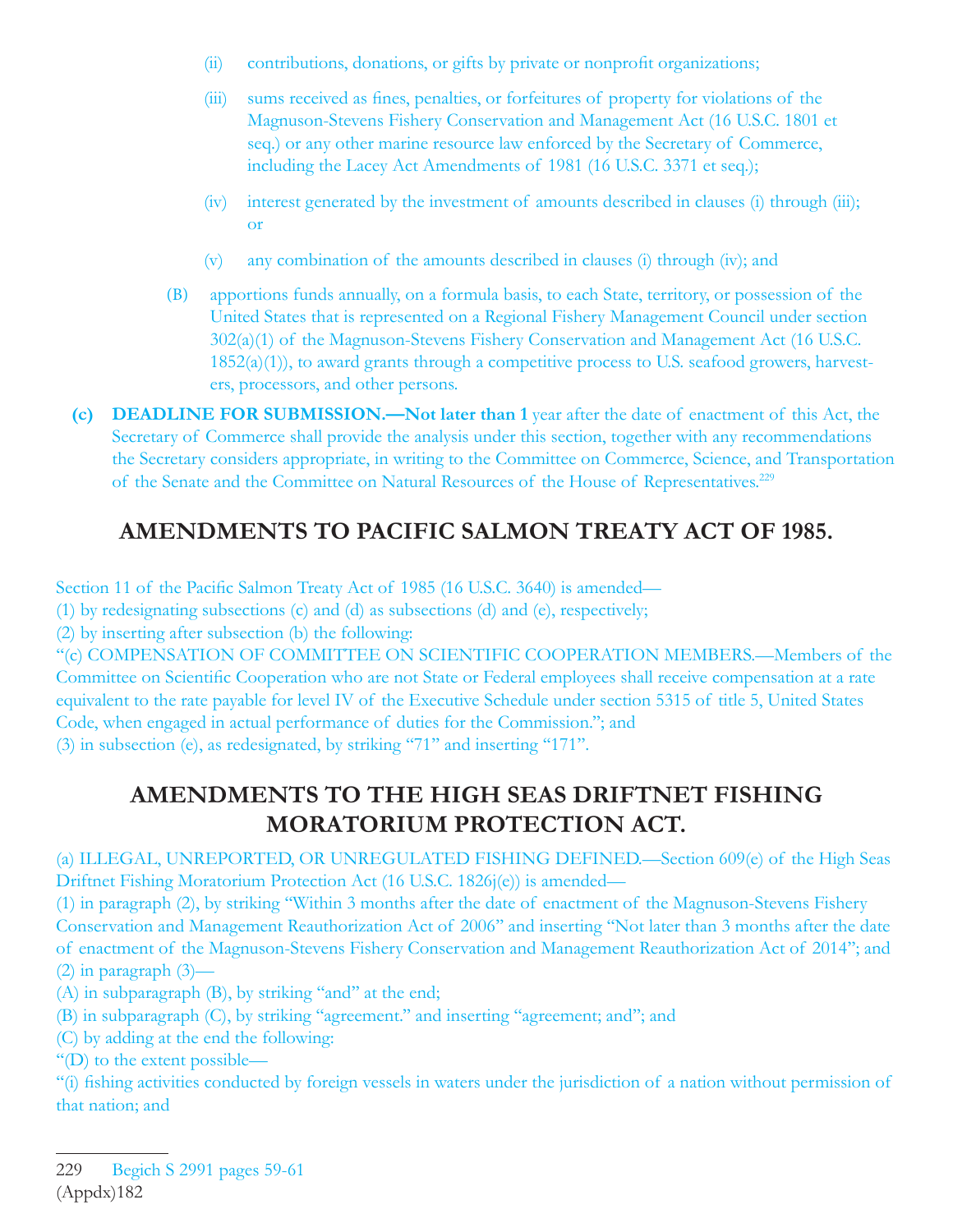"(ii) fishing activities conducted by foreign vessels in contravention of a nation's laws, including fishing activity that has not been reported or that has been misreported to the relevant national authority of a nation in contravention of that nation's laws.''

(b) AUTHORIZATION OF APPROPRIATIONS; ILLEGAL, UNREPORTED, OR UNREGULATED FISH-ING.—Section 609(f) of the High Seas Driftnet Fishing Moratorium Protection Act (16 U.S.C. 1826j(f)) is amended by striking ''2007 through 2013'' and inserting ''2015 through 2021''.

(c) AUTHORIZATION OF APPROPRIATIONS; EQUIVALENT CONSERVATION MEASURES.—Section 610(f) of the High Seas Driftnet Fishing Moratorium Protection Act (16 U.S.C. 1826k(f)) is amended by striking "2007 through 2013" and inserting "2015 through 2021".<sup>230</sup>